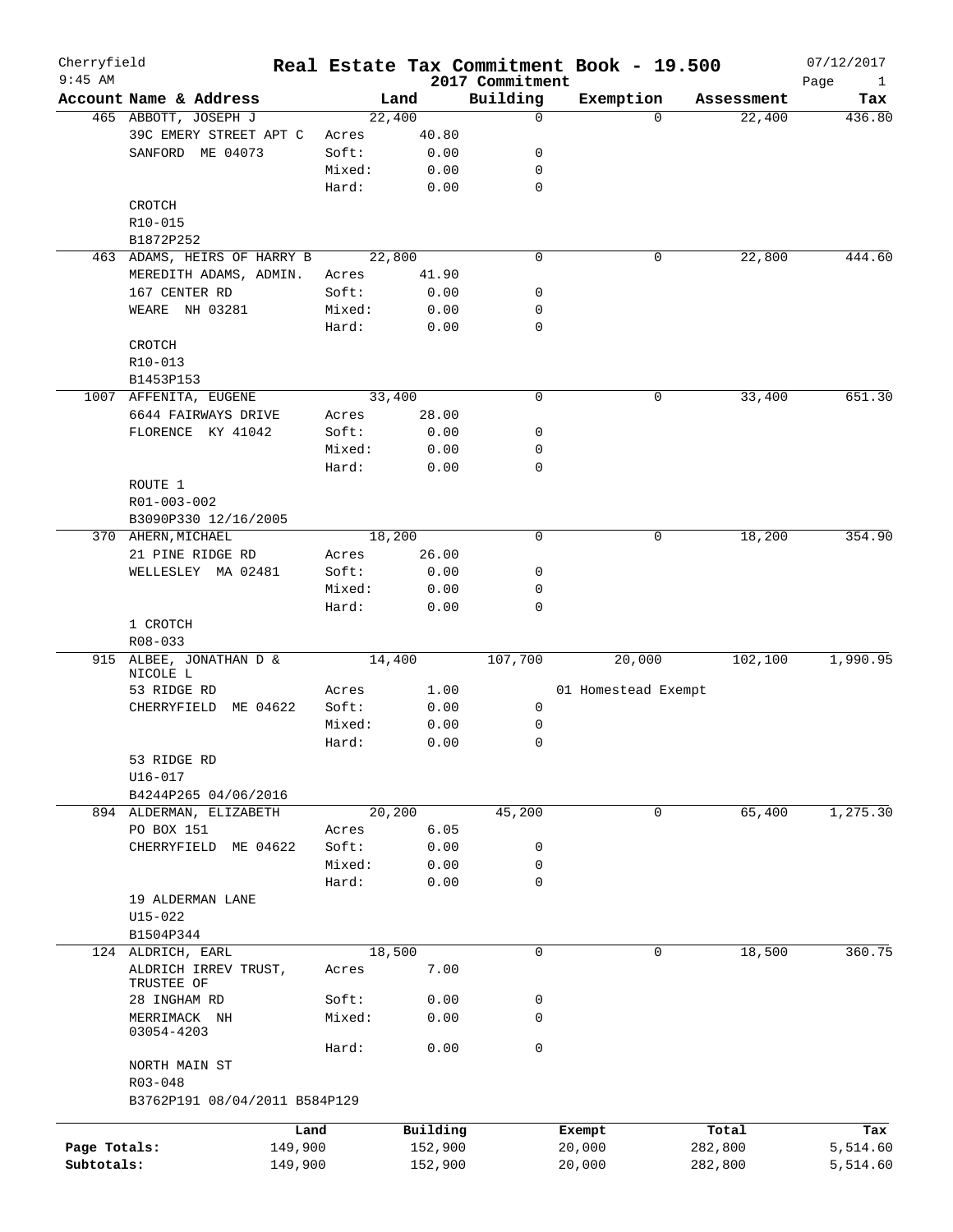| Cherryfield<br>$9:45$ AM |                                    |                |              | 2017 Commitment | Real Estate Tax Commitment Book - 19.500 |            | 07/12/2017<br>Page<br>2 |
|--------------------------|------------------------------------|----------------|--------------|-----------------|------------------------------------------|------------|-------------------------|
|                          | Account Name & Address             | Land           |              | Building        | Exemption                                | Assessment | Tax                     |
|                          | 135 ALLEN BLUEBERRY                | 76,400         |              | $\mathbf 0$     | $\Omega$                                 | 76,400     | 1,489.80                |
|                          | P O BOX 536                        | Acres          | 113.00       |                 |                                          |            |                         |
|                          | ELLSWORTH ME<br>04605-0536         | Soft:          | 0.00         | 0               |                                          |            |                         |
|                          |                                    | Mixed:         | 0.00         | $\mathbf 0$     |                                          |            |                         |
|                          |                                    | Hard:          | 0.00         | $\Omega$        |                                          |            |                         |
|                          | SPRAGUE FALLS RD (OFF)             |                |              |                 |                                          |            |                         |
|                          | R03-056                            |                |              |                 |                                          |            |                         |
|                          | B553P444                           |                |              |                 |                                          |            |                         |
|                          | 561 ALLEY, HEIDI                   | 17,400         |              | 26,900          | 0                                        | 44,300     | 863.85                  |
|                          | PO BOX 58                          | Acres          | 0.45         |                 |                                          |            |                         |
|                          | ADDISON ME 04606                   | Soft:          | 0.00         | 0               |                                          |            |                         |
|                          |                                    | Mixed:         | 0.00         | 0               |                                          |            |                         |
|                          |                                    | Hard:          | 0.00         | $\mathbf 0$     |                                          |            |                         |
|                          | 22 PADDY LANE                      |                |              |                 |                                          |            |                         |
|                          | $U04 - 022$                        |                |              |                 |                                          |            |                         |
|                          | B4136P218 03/19/2015               |                |              |                 |                                          |            |                         |
|                          | 1083 ALLEY, WAYNE D & ADDIE<br>R   | 17,900         |              | 56,200          | 0                                        | 74,100     | 1,444.95                |
|                          | 445 NORTH MAIN ST                  | Acres          | 2.00         |                 |                                          |            |                         |
|                          | CHERRYFIELD ME 04622               | Soft:          | 0.00         | 0               |                                          |            |                         |
|                          |                                    | Mixed:         | 0.00         | 0               |                                          |            |                         |
|                          |                                    | Hard:          | 0.00         | $\mathbf 0$     |                                          |            |                         |
|                          | 445 NORTH MAIN ST                  |                |              |                 |                                          |            |                         |
|                          | R07-015-001                        |                |              |                 |                                          |            |                         |
|                          | B3751P282 06/30/2011               |                |              |                 |                                          |            |                         |
|                          | 231 ALSOP, ALEXANDRA               | 1,000          |              | 0               | 0                                        | 1,000      | 19.50                   |
|                          | 269 BACKBAY ROAD                   | Acres          | 2.00         |                 |                                          |            |                         |
|                          | MILBRIDGE ME 04658                 | Soft:          | 0.00         | 0               |                                          |            |                         |
|                          |                                    | Mixed:         | 0.00         | 0               |                                          |            |                         |
|                          |                                    | Hard:          | 0.00         | $\mathbf 0$     |                                          |            |                         |
|                          | WILLEY DISTRICT RD<br>(OFF)        |                |              |                 |                                          |            |                         |
|                          | R05-027                            |                |              |                 |                                          |            |                         |
|                          | B3544P249 07/02/2009               |                |              |                 |                                          |            |                         |
|                          | 228 ALSOP, ALEXANDRA               | 19,800         |              | $\mathbf 0$     | $\mathbf 0$                              | 19,800     | 386.10                  |
|                          | 269 BACKBAY ROAD                   | Acres          | 36.00        |                 |                                          |            |                         |
|                          | MILBRIDGE ME 04658                 | Soft:          | 0.00         | 0               |                                          |            |                         |
|                          |                                    | Mixed:         | 0.00         | 0               |                                          |            |                         |
|                          |                                    | Hard:          | 0.00         | $\mathbf 0$     |                                          |            |                         |
|                          | WILLEY DISTRICT RD<br>(OFF)        |                |              |                 |                                          |            |                         |
|                          | $R05 - 026$                        |                |              |                 |                                          |            |                         |
|                          | B3544P249 07/02/2009               |                |              |                 |                                          |            |                         |
|                          | 1039 ALSOP, ALEXANDRA              | 30,600         |              | 0               | 0                                        | 30,600     | 596.70                  |
|                          | 269 BACKBAY ROAD                   | Acres<br>Soft: | 41.20        | 0               |                                          |            |                         |
|                          | MILBRIDGE ME 04658                 | Mixed:         | 0.00<br>0.00 | 0               |                                          |            |                         |
|                          |                                    | Hard:          | 0.00         | 0               |                                          |            |                         |
|                          | WILLEY DISTRICT RD                 |                |              |                 |                                          |            |                         |
|                          | R05-025-001<br>B3438P74 08/05/2008 |                |              |                 |                                          |            |                         |
|                          |                                    |                |              |                 |                                          |            |                         |

|              | Land    | Building | Exempt | Total   | Tax       |
|--------------|---------|----------|--------|---------|-----------|
| Page Totals: | 163,100 | 83,100   |        | 246,200 | 4,800.90  |
| Subtotals:   | 313,000 | 236,000  | 20,000 | 529,000 | 10,315.50 |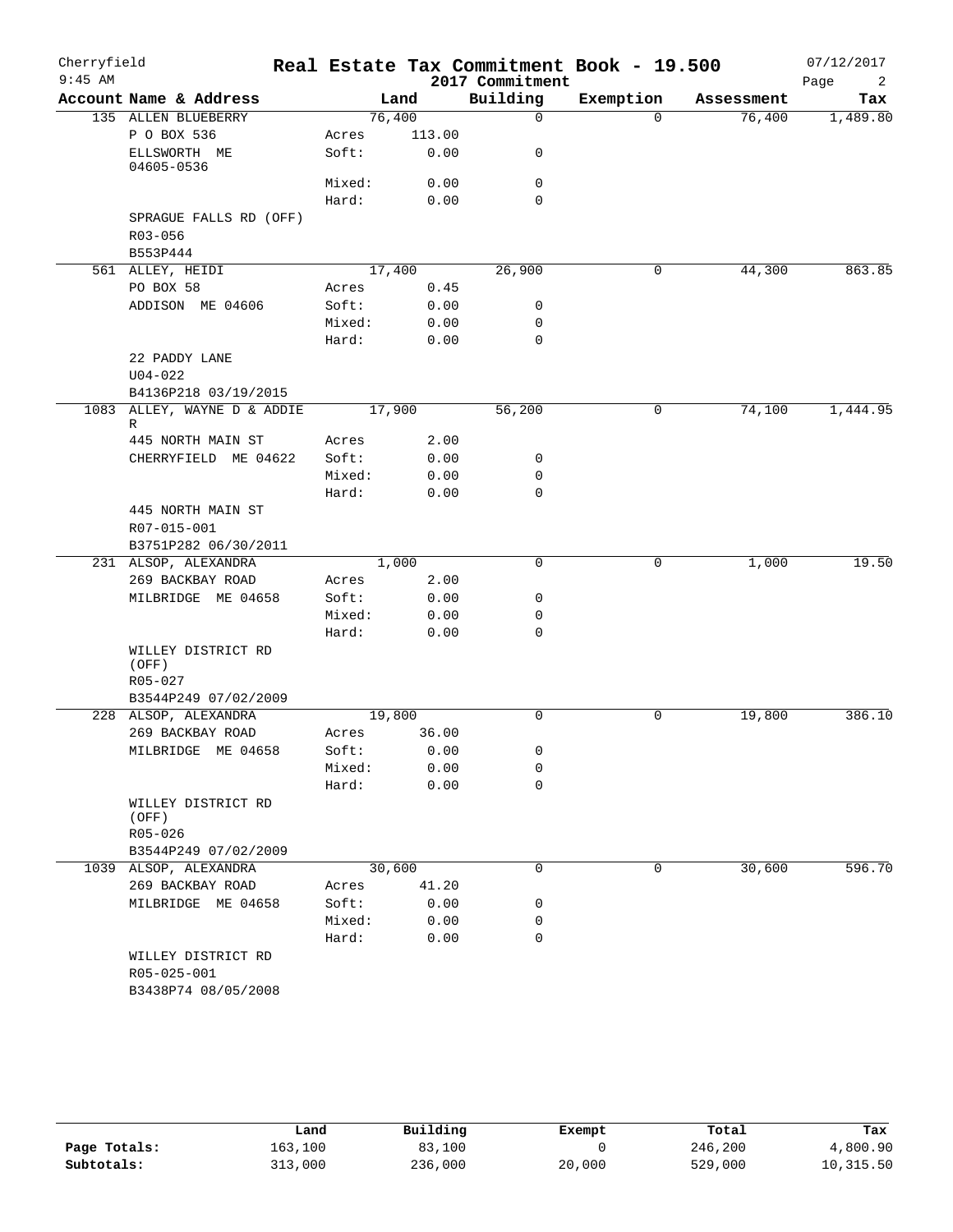| Cherryfield<br>$9:45$ AM |                        | Real Estate Tax Commitment Book - 19.500 |          | 2017 Commitment |         |                     |            | 07/12/2017<br>3 |
|--------------------------|------------------------|------------------------------------------|----------|-----------------|---------|---------------------|------------|-----------------|
|                          | Account Name & Address |                                          | Land     | Building        |         | Exemption           | Assessment | Page<br>Tax     |
|                          | 747 AMERICAN LEGION    | 11,900                                   |          | 77,100          |         | 89,000              | 0          | 0.00            |
|                          | P.O. Box 81            | Acres                                    | 0.28     |                 |         | 49 Vet.Organization |            |                 |
|                          | CHERRYFIELD ME 04622   | Soft:                                    | 0.00     | 0               |         |                     |            |                 |
|                          |                        | Mixed:                                   | 0.00     | 0               |         |                     |            |                 |
|                          |                        | Hard:                                    | 0.00     | $\mathbf 0$     |         |                     |            |                 |
|                          | MAIN ST                |                                          |          |                 |         |                     |            |                 |
|                          | $U12 - 002$            |                                          |          |                 |         |                     |            |                 |
| 579                      | AMES, BURLEIGH W &     | 24,900                                   |          | 74,600          |         | 20,000              | 79,500     | 1,550.25        |
|                          | JANICE M               |                                          |          |                 |         |                     |            |                 |
|                          | 97 SCHOOL ST           | Acres                                    | 4.11     |                 |         | 01 Homestead Exempt |            |                 |
|                          | CHERRYFIELD ME 04622   | Soft:                                    | 0.00     | $\mathsf{O}$    |         |                     |            |                 |
|                          |                        | Mixed:                                   | 0.00     | 0               |         |                     |            |                 |
|                          |                        | Hard:                                    | 0.00     | $\mathbf 0$     |         |                     |            |                 |
|                          | 97 SCHOOL ST           |                                          |          |                 |         |                     |            |                 |
|                          | $U05 - 011$            |                                          |          |                 |         |                     |            |                 |
|                          | B1617P220              |                                          |          |                 |         |                     |            |                 |
|                          | 580 AMORE LLC          | 27,800                                   |          | 0               |         | 0                   |            | 542.10          |
|                          |                        |                                          |          |                 |         |                     | 27,800     |                 |
|                          | P O BOX 586            | Acres                                    | 40.00    |                 |         |                     |            |                 |
|                          | MILBRIDGE ME 04658     | Soft:                                    | 0.00     | 0               |         |                     |            |                 |
|                          |                        | Mixed:                                   | 0.00     | 0               |         |                     |            |                 |
|                          |                        | Hard:                                    | 0.00     | $\mathbf 0$     |         |                     |            |                 |
|                          | UNIONVILLE ROAD        |                                          |          |                 |         |                     |            |                 |
|                          | R03-015-001            |                                          |          |                 |         |                     |            |                 |
|                          | B3391P293 03/21/2008   |                                          |          |                 |         |                     |            |                 |
|                          | 89 AMORE LLC           | 32,600                                   |          | $\mathbf 0$     |         | 0                   | 32,600     | 635.70          |
|                          | P O BOX 586            | Acres                                    | 20.00    |                 |         |                     |            |                 |
|                          | MILBRIDGE ME 04658     | Soft:                                    | 0.00     | 0               |         |                     |            |                 |
|                          |                        | Mixed:                                   | 0.00     | 0               |         |                     |            |                 |
|                          |                        | Hard:                                    | 0.00     | 0               |         |                     |            |                 |
|                          | UNIONVILLE RD (OFF)    |                                          |          |                 |         |                     |            |                 |
|                          | R03-014                |                                          |          |                 |         |                     |            |                 |
|                          | B3587P71 11/12/2009    |                                          |          |                 |         |                     |            |                 |
|                          | 1109 ANDERSON, AMANDA  | 23,200                                   |          | $\mathbf 0$     |         | 0                   | 23,200     | 452.40          |
|                          | 1338 MASONS BAY RD     | Acres                                    | 1.25     |                 |         |                     |            |                 |
|                          | JONESPORT ME 04649     | Soft:                                    | 0.00     | 0               |         |                     |            |                 |
|                          |                        | Mixed:                                   | 0.00     | 0               |         |                     |            |                 |
|                          |                        | Hard:                                    | 0.00     | $\mathbf 0$     |         |                     |            |                 |
|                          | BARBER LANE            |                                          |          |                 |         |                     |            |                 |
|                          | $U02 - 012 - 001$      |                                          |          |                 |         |                     |            |                 |
|                          | B3616P286 03/11/2010   |                                          |          |                 |         |                     |            |                 |
|                          | 850 ANDERSON, DAVID    |                                          | 8,800    | 0               |         | 0                   | 8,800      | 171.60          |
|                          |                        |                                          |          |                 |         |                     |            |                 |
|                          | C/O VICTORIA TONER     | Acres                                    | 1.15     |                 |         |                     |            |                 |
|                          | PO BOX 895             | Soft:                                    | 0.00     | 0               |         |                     |            |                 |
|                          | EATONVILLE WA 98328    | Mixed:                                   | 0.00     | 0               |         |                     |            |                 |
|                          |                        | Hard:                                    | 0.00     | 0               |         |                     |            |                 |
|                          | ROUTE 193              |                                          |          |                 |         |                     |            |                 |
|                          | $U14 - 022$            |                                          |          |                 |         |                     |            |                 |
|                          | B4180P86 08/24/2015    |                                          |          |                 |         |                     |            |                 |
|                          | 1011 ANDERSON, HAZEL   |                                          | 700      | $\mathbf 0$     |         | 0                   | 700        | 13.65           |
|                          | C/O KRISTEN FAHEY      | Acres                                    | 0.61     |                 |         |                     |            |                 |
|                          | 18 BARBER LN           | Soft:                                    | 0.00     | 0               |         |                     |            |                 |
|                          | CHERRYFIELD ME 04622   | Mixed:                                   | 0.00     | 0               |         |                     |            |                 |
|                          |                        | Hard:                                    | 0.00     | 0               |         |                     |            |                 |
|                          | BARBER LN              |                                          |          |                 |         |                     |            |                 |
|                          | U02-009-001            |                                          |          |                 |         |                     |            |                 |
|                          | B699P231               |                                          |          |                 |         |                     |            |                 |
|                          |                        |                                          |          |                 |         |                     |            |                 |
|                          |                        | Land                                     | Building |                 | Exempt  |                     | Total      | Tax             |
| Page Totals:             |                        | 129,900                                  | 151,700  |                 | 109,000 |                     | 172,600    | 3,365.70        |
| Subtotals:               |                        | 442,900                                  | 387,700  |                 | 129,000 |                     | 701,600    | 13,681.20       |
|                          |                        |                                          |          |                 |         |                     |            |                 |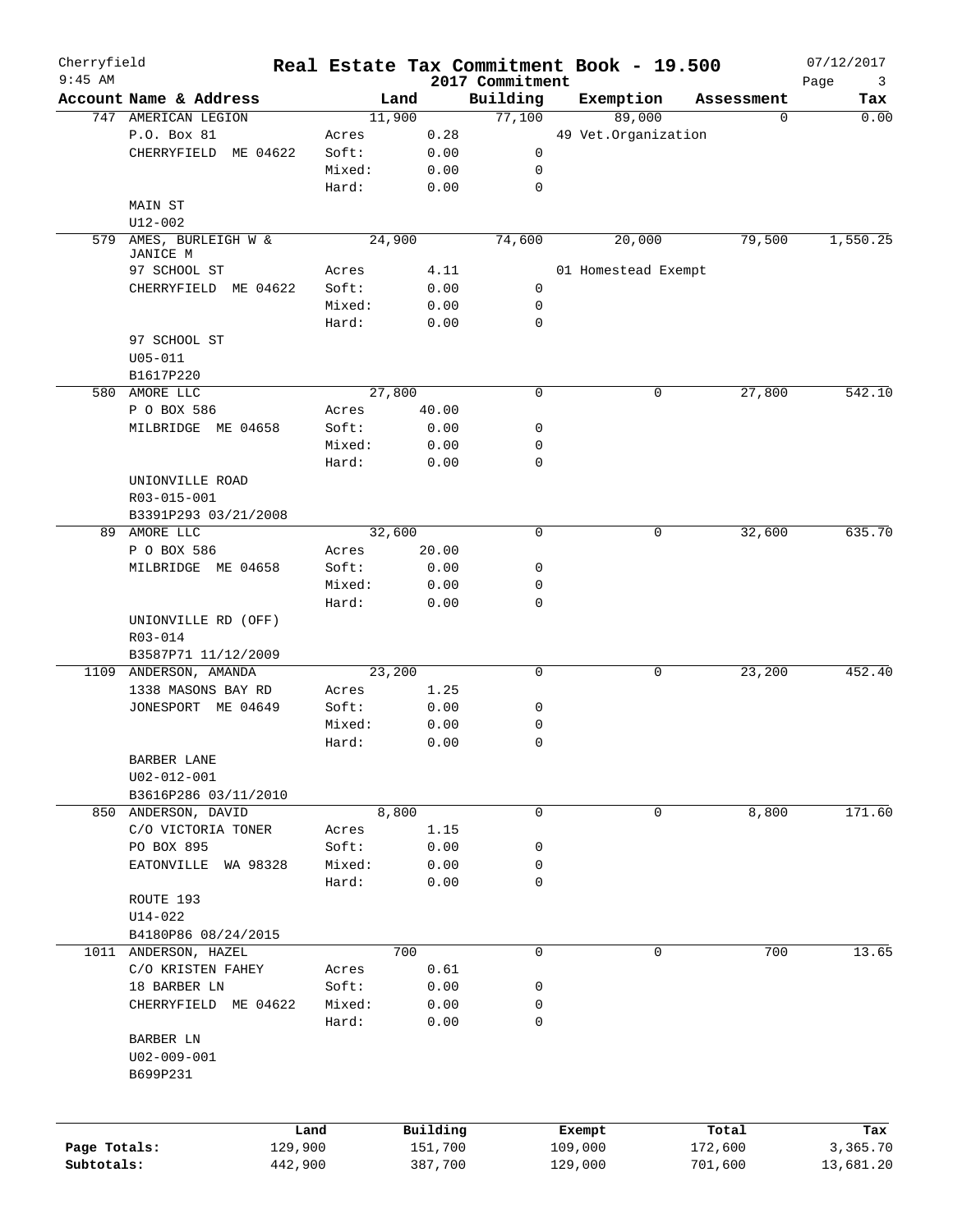| Cherryfield<br>$9:45$ AM   |                                              |                    |                    | 2017 Commitment | Real Estate Tax Commitment Book - 19.500 |                    | 07/12/2017<br>Page<br>4 |
|----------------------------|----------------------------------------------|--------------------|--------------------|-----------------|------------------------------------------|--------------------|-------------------------|
|                            | Account Name & Address                       |                    | Land               | Building        | Exemption                                | Assessment         | Tax                     |
|                            | 181 ANDERSON, HEIRS OF<br>MARVIN             |                    | 17,300             | 0               | $\Omega$                                 | 17,300             | 337.35                  |
|                            | 111 NORTH MAIN ST                            | Acres              | 1.03               |                 |                                          |                    |                         |
|                            | CHERRYFIELD ME 04622                         | Soft:              | 0.00               | 0               |                                          |                    |                         |
|                            |                                              | Mixed:             | 0.00               | 0               |                                          |                    |                         |
|                            |                                              | Hard:              | 0.00               | $\mathbf 0$     |                                          |                    |                         |
|                            | 111 NORTH MAIN ST                            |                    |                    |                 |                                          |                    |                         |
|                            | $R04 - 029$                                  |                    |                    |                 |                                          |                    |                         |
|                            | B1721P30                                     |                    |                    |                 |                                          |                    |                         |
|                            | 888 ANDERSON, WARREN L                       |                    | 23,900             | 47,000          | 0                                        | 70,900             | 1,382.55                |
|                            | 31 RIDGE RD                                  | Acres              | 7.30               |                 |                                          |                    |                         |
|                            | CHERRYFIELD<br>ME 04622                      | Soft:              | 0.00               | 0               |                                          |                    |                         |
|                            |                                              | Mixed:             | 0.00               | 0               |                                          |                    |                         |
|                            |                                              | Hard:              | 0.00               | $\mathbf 0$     |                                          |                    |                         |
|                            | 31 RIDGE RD                                  |                    |                    |                 |                                          |                    |                         |
|                            | $U15 - 016$                                  |                    |                    |                 |                                          |                    |                         |
|                            | B2617P269                                    |                    |                    |                 |                                          |                    |                         |
|                            | 494 ANDERSON, DAVID & GAIL                   |                    | 13,900             | 39,800          | 20,000                                   | 33,700             | 657.15                  |
|                            | 28 BARBER LANE                               | Acres              | 0.22               |                 | 01 Homestead Exempt                      |                    |                         |
|                            | CHERRYFIELD ME 04622                         | Soft:              | 0.00               | 0               |                                          |                    |                         |
|                            |                                              | Mixed:             | 0.00               | 0               |                                          |                    |                         |
|                            |                                              | Hard:              | 0.00               | $\mathbf 0$     |                                          |                    |                         |
|                            | 28 BARBER LANE                               |                    |                    |                 |                                          |                    |                         |
|                            | $U02 - 010$                                  |                    |                    |                 |                                          |                    |                         |
|                            | 496 ANDERSON, DAVID & GAIL                   |                    | 7,600              | 9,100           | $\mathbf 0$                              | 16,700             | 325.65                  |
|                            | 28 BARBER LANE                               | Acres              | 0.43               |                 |                                          |                    |                         |
|                            | CHERRYFIELD ME 04622                         | Soft:              | 0.00               | 0               |                                          |                    |                         |
|                            |                                              | Mixed:             | 0.00               | 0               |                                          |                    |                         |
|                            |                                              | Hard:              | 0.00               | $\mathbf 0$     |                                          |                    |                         |
|                            | 28 BARBER LANE                               |                    |                    |                 |                                          |                    |                         |
|                            | $U02 - 012$                                  |                    |                    | 20,300          | 0                                        | 50,100             | 976.95                  |
|                            | 498 ANDERSON, DAVID & GAIL<br>28 BARBER LANE | Acres              | 29,800<br>12.55    |                 |                                          |                    |                         |
|                            | CHERRYFIELD ME 04622                         | Soft:              | 0.00               | 0               |                                          |                    |                         |
|                            |                                              | Mixed:             | 0.00               | 0               |                                          |                    |                         |
|                            |                                              | Hard:              | 0.00               | 0               |                                          |                    |                         |
|                            | 28 BARBER LANE                               |                    |                    |                 |                                          |                    |                         |
|                            | U02-014                                      |                    |                    |                 |                                          |                    |                         |
|                            | B1438P98                                     |                    |                    |                 |                                          |                    |                         |
|                            | 288 ANDERSON, RONALD                         |                    | 7,200              | 0               | 0                                        | 7,200              | 140.40                  |
|                            | 31 RIDGE RD                                  | Acres              | 6.00               |                 |                                          |                    |                         |
|                            | ME 04622<br>CHERRYFIELD                      | Soft:              | 0.00               | 0               |                                          |                    |                         |
|                            |                                              | Mixed:             | 0.00               | 0               |                                          |                    |                         |
|                            |                                              | Hard:              | 0.00               | 0               |                                          |                    |                         |
|                            | 31 RIDGE RD (OFF)                            |                    |                    |                 |                                          |                    |                         |
|                            | R05-073                                      |                    |                    |                 |                                          |                    |                         |
|                            | B1738P228                                    |                    |                    |                 |                                          |                    |                         |
|                            | 1003 ANDERSON, SARAH P                       |                    | 14,400             | 49,300          | 20,000                                   | 43,700             | 852.15                  |
|                            | 33 RIDGE RD                                  | Acres              | 1.00               |                 | 01 Homestead Exempt                      |                    |                         |
|                            | ME 04622<br>CHERRYFIELD                      | Soft:              | 0.00               | 0               |                                          |                    |                         |
|                            |                                              | Mixed:             | 0.00               | 0               |                                          |                    |                         |
|                            |                                              | Hard:              | 0.00               | 0               |                                          |                    |                         |
|                            | 33 RIDGE RD                                  |                    |                    |                 |                                          |                    |                         |
|                            | U15-016-001                                  |                    |                    |                 |                                          |                    |                         |
|                            | B1629P345                                    |                    |                    |                 |                                          |                    |                         |
|                            |                                              |                    |                    |                 |                                          |                    |                         |
|                            |                                              | Land               | Building           |                 | Exempt                                   | Total              | Tax                     |
| Page Totals:<br>Subtotals: |                                              | 114,100<br>557,000 | 165,500<br>553,200 |                 | 40,000<br>169,000                        | 239,600<br>941,200 | 4,672.20<br>18, 353.40  |
|                            |                                              |                    |                    |                 |                                          |                    |                         |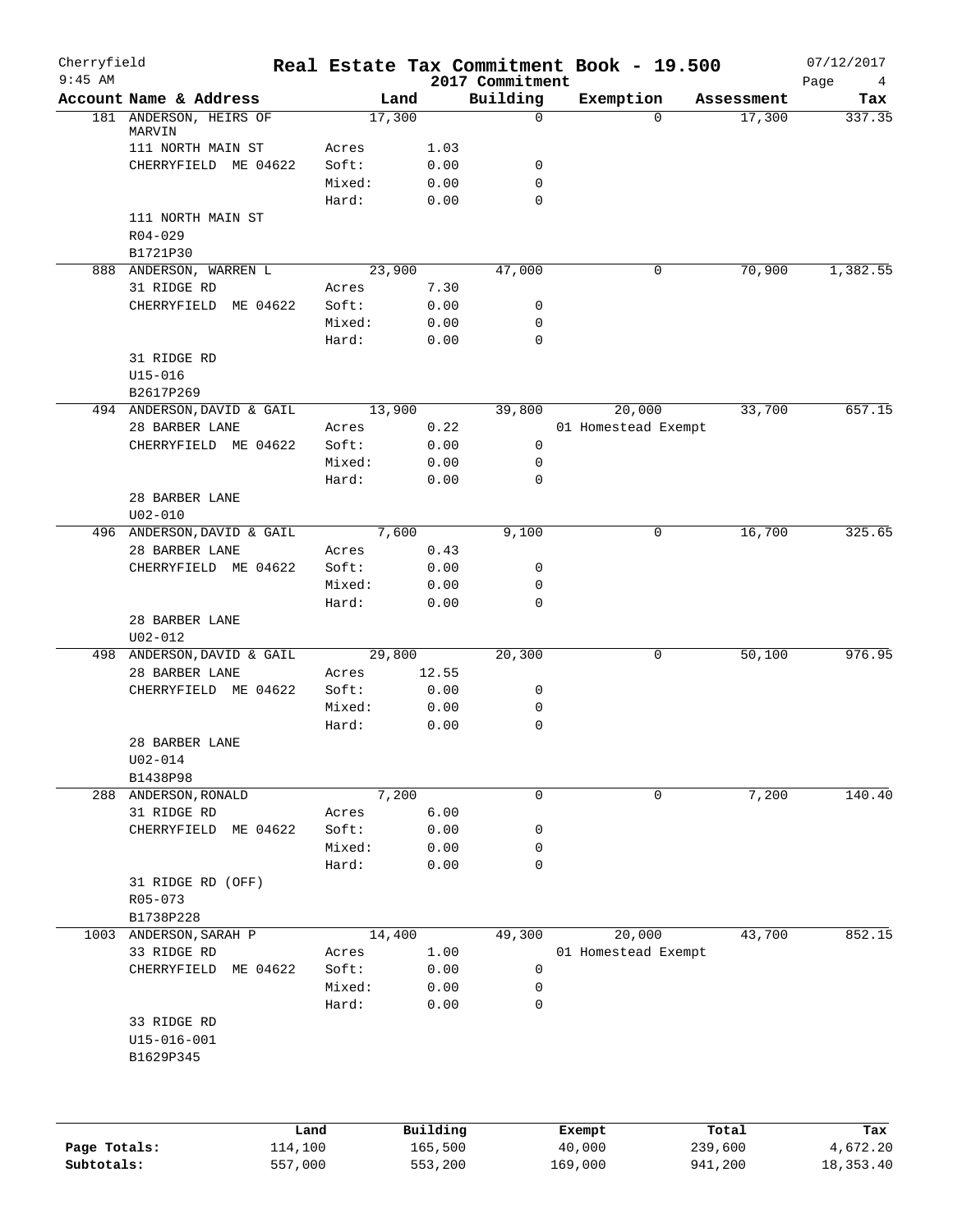| Cherryfield<br>$9:45$ AM |                                     |        |        | 2017 Commitment | Real Estate Tax Commitment Book - 19.500 |            | 07/12/2017<br>Page<br>5 |
|--------------------------|-------------------------------------|--------|--------|-----------------|------------------------------------------|------------|-------------------------|
|                          | Account Name & Address              |        | Land   | Building        | Exemption                                | Assessment | Tax                     |
|                          | 62 ASLAM, DRU                       |        | 23,100 | 29,500          | $\Omega$                                 | 52,600     | 1,025.70                |
|                          | P.O. Box 504                        | Acres  | 1.00   |                 |                                          |            |                         |
|                          | BELGRADE ME 04917                   | Soft:  | 0.00   | 0               |                                          |            |                         |
|                          |                                     | Mixed: | 0.00   | 0               |                                          |            |                         |
|                          |                                     | Hard:  | 0.00   | $\mathbf 0$     |                                          |            |                         |
|                          | 301 MILBRIDGE RD                    |        |        |                 |                                          |            |                         |
|                          | R02-015                             |        |        |                 |                                          |            |                         |
|                          | B3105P10 01/27/2006                 |        |        |                 |                                          |            |                         |
|                          | 1160 ATWATER III, FORREST B         |        | 10,000 | 67,800          | 20,000                                   | 57,800     | 1,127.10                |
|                          | 140 UNIONVILLE RD                   | Acres  | 0.38   |                 | 01 Homestead Exempt                      |            |                         |
|                          | CHERRYFIELD ME 04622                | Soft:  | 0.00   | 0               |                                          |            |                         |
|                          |                                     | Mixed: | 0.00   | 0               |                                          |            |                         |
|                          | 140 UNIONVILLE RD                   | Hard:  | 0.00   | 0               |                                          |            |                         |
|                          | R03-009-001                         |        |        |                 |                                          |            |                         |
|                          | B4328P255 01/13/2017                |        |        |                 |                                          |            |                         |
|                          | 84 ATWATER, FORREST B JR &          |        | 14,500 | 60,900          | 20,000                                   | 55,400     | 1,080.30                |
|                          | SANDRA J                            |        |        |                 |                                          |            |                         |
|                          | 136 UNIONVILLE RD                   | Acres  | 1.04   |                 | 01 Homestead Exempt                      |            |                         |
|                          | CHERRYFIELD ME 04622                | Soft:  | 0.00   | 0               |                                          |            |                         |
|                          |                                     | Mixed: | 0.00   | 0               |                                          |            |                         |
|                          |                                     | Hard:  | 0.00   | $\Omega$        |                                          |            |                         |
|                          | 136 UNIONVILLE RD                   |        |        |                 |                                          |            |                         |
|                          | $R03 - 009$                         |        |        |                 |                                          |            |                         |
|                          | B1374P248                           |        |        |                 |                                          |            |                         |
| 793                      | B C & D INC                         | 12,200 |        | $\Omega$        | 0                                        | 12,200     | 237.90                  |
|                          | Ε<br>50 CHURCH ST                   | Acres  | 12.20  |                 |                                          |            |                         |
|                          | CHERRYFIELD ME 04622                | Soft:  | 0.00   | 0               |                                          |            |                         |
|                          |                                     | Mixed: | 0.00   | 0               |                                          |            |                         |
|                          |                                     | Hard:  | 0.00   | 0               |                                          |            |                         |
|                          | 47 CHURCH RD                        |        |        |                 |                                          |            |                         |
|                          | $U12 - 044 - 002$                   |        |        |                 |                                          |            |                         |
|                          | B1812P100                           |        |        |                 |                                          |            |                         |
|                          | 120 BABCOCK JR, ROBERT A            |        | 19,200 | 125,600         | 0                                        | 144,800    | 2,823.60                |
|                          | BABCOCK, CLAIRE M                   | Acres  | 2.60   |                 |                                          |            |                         |
|                          | 756 BLACKSWOODS RD                  | Soft:  | 0.00   | 0               |                                          |            |                         |
|                          | CHERRYFIELD ME 04622                | Mixed: | 0.00   | 0               |                                          |            |                         |
|                          |                                     | Hard:  | 0.00   | 0               |                                          |            |                         |
|                          | 756 BLACKSWOODS RD                  |        |        |                 |                                          |            |                         |
|                          | R03-044                             |        |        |                 |                                          |            |                         |
|                          | B3284P158 05/14/2007                |        |        |                 |                                          |            |                         |
|                          | 704 BABIARZ, DENNIS L &<br>ALICIA C |        | 22,100 | 81,000          | 20,000                                   | 83,100     | 1,620.45                |
|                          | PO BOX 390                          | Acres  | 0.89   |                 | 01 Homestead Exempt                      |            |                         |
|                          | CHERRYFIELD ME 04622                | Soft:  | 0.00   | 0               |                                          |            |                         |
|                          |                                     | Mixed: | 0.00   | 0               |                                          |            |                         |
|                          |                                     | Hard:  | 0.00   | $\mathbf 0$     |                                          |            |                         |
|                          | 20 PARK ST                          |        |        |                 |                                          |            |                         |
|                          | $U11 - 006$                         |        |        |                 |                                          |            |                         |
|                          | B4247P257 04/20/2016 B1929P213      |        |        |                 |                                          |            |                         |

|              | Land    | Building | Exempt  | Total     | Tax        |
|--------------|---------|----------|---------|-----------|------------|
| Page Totals: | 101,100 | 364,800  | 60,000  | 405,900   | ,915.05    |
| Subtotals:   | 658,100 | 918,000  | 229,000 | 1,347,100 | 26, 268.45 |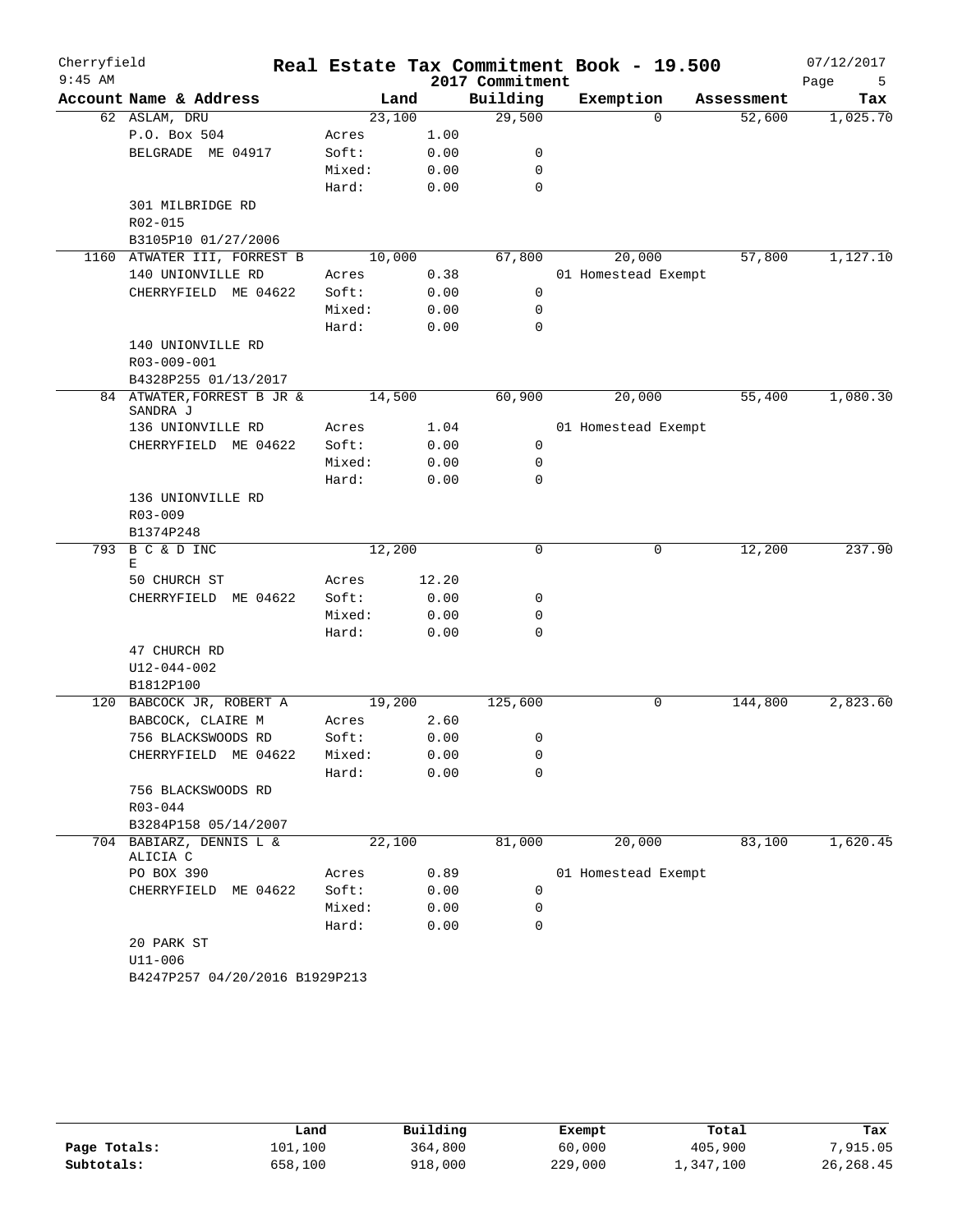| Cherryfield<br>$9:45$ AM |                                                |        |        | 2017 Commitment | Real Estate Tax Commitment Book - 19.500 |            | 07/12/2017<br>Page<br>6 |
|--------------------------|------------------------------------------------|--------|--------|-----------------|------------------------------------------|------------|-------------------------|
|                          | Account Name & Address                         |        | Land   | Building        | Exemption                                | Assessment | Tax                     |
|                          | 419 BABSON, ANNE                               |        | 23,200 | 0               | $\Omega$                                 | 23,200     | 452.40                  |
|                          | P O BOX 261                                    | Acres  | 44.96  |                 |                                          |            |                         |
|                          | ESSEX MA 01929                                 | Soft:  | 0.00   | 0               |                                          |            |                         |
|                          |                                                | Mixed: | 0.00   | 0               |                                          |            |                         |
|                          |                                                | Hard:  | 0.00   | 0               |                                          |            |                         |
|                          | CROTCH                                         |        |        |                 |                                          |            |                         |
|                          | R09-001-040                                    |        |        |                 |                                          |            |                         |
|                          | B2953P202                                      |        |        |                 |                                          |            |                         |
|                          | 659 BACKMAN, LEAH                              |        | 21,300 | 59,800          | 20,000                                   | 61,100     | 1,191.45                |
|                          | C/O COUNTRYWIDE LOANS,<br>$SV3-24$             | Acres  | 0.80   |                 | 01 Homestead Exempt                      |            |                         |
|                          | P O BOX 10211                                  | Soft:  | 0.00   | 0               |                                          |            |                         |
|                          | VAN NUYS CA 91499-6089 Mixed:                  |        | 0.00   | 0               |                                          |            |                         |
|                          |                                                | Hard:  | 0.00   | $\mathbf 0$     |                                          |            |                         |
|                          | 145 NORTH ST                                   |        |        |                 |                                          |            |                         |
|                          | $U07 - 018$                                    |        |        |                 |                                          |            |                         |
|                          | B1333P7                                        |        |        |                 |                                          |            |                         |
|                          | 1078 BACKMAN, MELISSA                          |        | 17,300 | 57,700          | 0                                        | 75,000     | 1,462.50                |
|                          | 25 PEAKED HILL CIRCLE                          | Acres  | 1.00   |                 |                                          |            |                         |
|                          | CHERRYFIELD ME 04622                           | Soft:  | 0.00   | 0               |                                          |            |                         |
|                          |                                                | Mixed: | 0.00   | 0               |                                          |            |                         |
|                          |                                                | Hard:  | 0.00   | 0               |                                          |            |                         |
|                          | 17 PEAKED HILL CIRCLE                          |        |        |                 |                                          |            |                         |
|                          | R06-003-004                                    |        |        |                 |                                          |            |                         |
|                          | B4243P206 04/01/2016                           |        |        |                 |                                          |            |                         |
|                          | 948 BAGLEY, MARIANNE                           |        | 17,100 | 30,100          | 20,000                                   | 27,200     | 530.40                  |
|                          | 291 RIDGE RD                                   | Acres  | 0.96   |                 | 01 Homestead Exempt                      |            |                         |
|                          | CHERRYFIELD ME 04622                           | Soft:  | 0.00   | 0               |                                          |            |                         |
|                          |                                                | Mixed: | 0.00   | 0               |                                          |            |                         |
|                          |                                                | Hard:  | 0.00   | 0               |                                          |            |                         |
|                          | 291 RIDGE RD                                   |        |        |                 |                                          |            |                         |
|                          | $U18 - 008$                                    |        |        |                 |                                          |            |                         |
|                          | B3564P173 09/01/2009                           |        |        |                 |                                          |            |                         |
|                          | 825 BAILEY, JEFFREY D &<br>VICKI L             |        | 18,400 | 35,300          | 20,000                                   | 33,700     | 657.15                  |
|                          | 89 MAIN ST                                     | Acres  | 0.53   |                 | 01 Homestead Exempt                      |            |                         |
|                          | CHERRYFIELD ME 04622                           | Soft:  | 0.00   | 0               |                                          |            |                         |
|                          |                                                | Mixed: | 0.00   | 0               |                                          |            |                         |
|                          |                                                | Hard:  | 0.00   | 0               |                                          |            |                         |
|                          | 89 MAIN ST                                     |        |        |                 |                                          |            |                         |
|                          | $U13 - 027$                                    |        |        |                 |                                          |            |                         |
|                          | B2316P160<br>121 BALL, DONNA C                 |        | 47,300 | 24,900          | 0                                        | 72,200     | 1,407.90                |
|                          | BALL, CHARLES G &                              | Acres  | 40.00  |                 |                                          |            |                         |
|                          | SAMUEL & DANIEL<br>36 PLANTATION DRIVE<br>#203 | Soft:  | 0.00   | 0               |                                          |            |                         |
|                          | VERO BEACH FL 32966                            | Mixed: | 0.00   | 0               |                                          |            |                         |
|                          |                                                | Hard:  | 0.00   | 0               |                                          |            |                         |
|                          | 755 BLACKSWOODS RD                             |        |        |                 |                                          |            |                         |
|                          | R03-045                                        |        |        |                 |                                          |            |                         |
|                          | B3243P208 01/30/2007                           |        |        |                 |                                          |            |                         |

|              | Land    | Building  | Exempt  | Total     | Tax       |
|--------------|---------|-----------|---------|-----------|-----------|
| Page Totals: | 144,600 | 207,800   | 60,000  | 292,400   | 5,701.80  |
| Subtotals:   | 802,700 | 1,125,800 | 289,000 | ⊥,639,500 | 31,970.25 |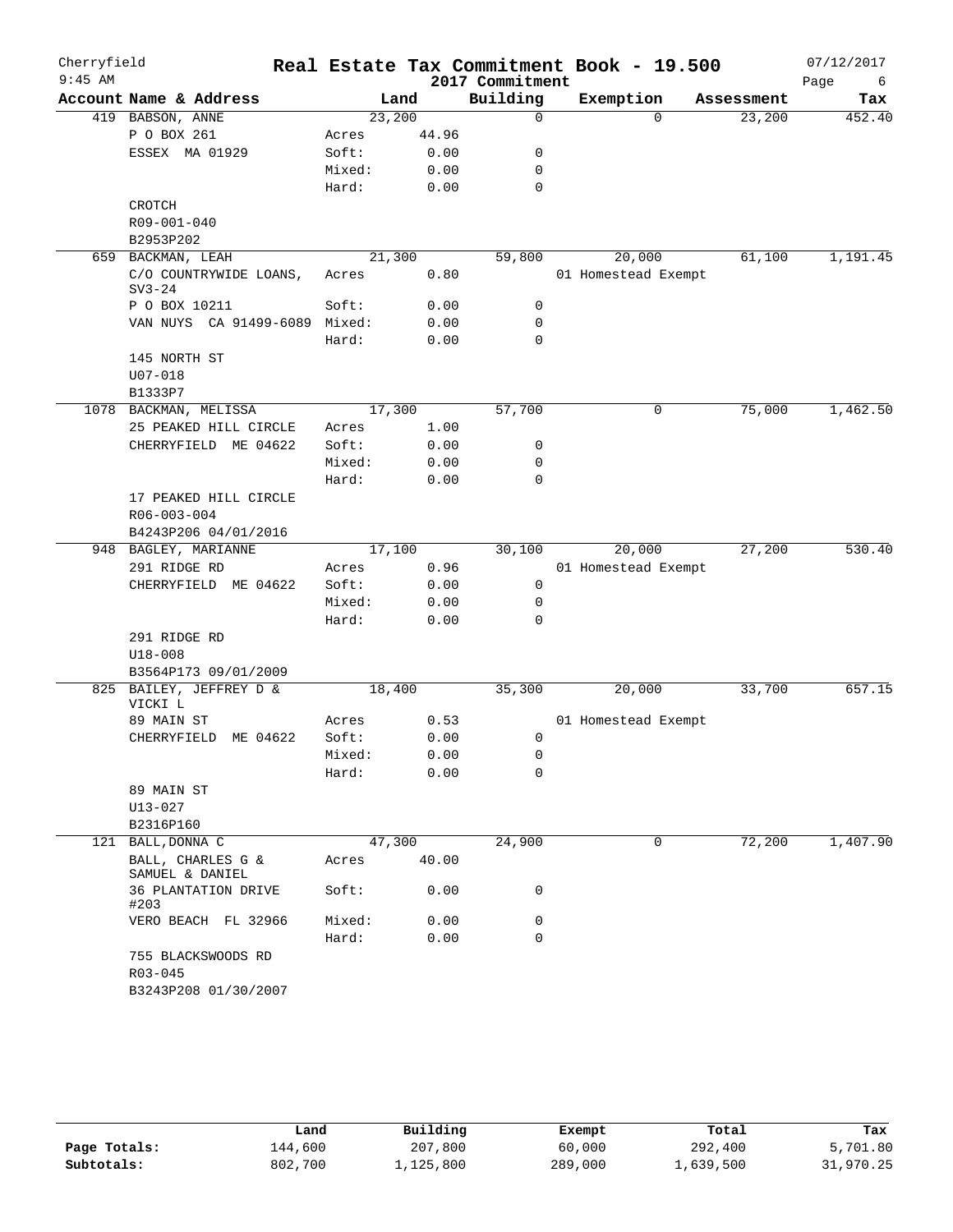| Cherryfield<br>$9:45$ AM |                                      |        |        | 2017 Commitment | Real Estate Tax Commitment Book - 19.500 |            | 07/12/2017<br>Page<br>7 |
|--------------------------|--------------------------------------|--------|--------|-----------------|------------------------------------------|------------|-------------------------|
|                          | Account Name & Address               |        | Land   | Building        | Exemption                                | Assessment | Tax                     |
|                          | 114 BALLAM, DEVISEES OF<br>DEBORAH C | 8,000  |        | 31,900          | $\Omega$                                 | 39,900     | 778.05                  |
|                          | C/O HITCHINGS, CHARLES<br>В          | Acres  | 0.40   |                 |                                          |            |                         |
|                          | 685 BLACK WOODS RD                   | Soft:  | 0.00   | 0               |                                          |            |                         |
|                          | CHERRYFIELD ME 04622                 | Mixed: | 0.00   | 0               |                                          |            |                         |
|                          |                                      | Hard:  | 0.00   | $\Omega$        |                                          |            |                         |
|                          | 685 BLACKSWOODS RD                   |        |        |                 |                                          |            |                         |
|                          | $R03 - 038$                          |        |        |                 |                                          |            |                         |
|                          | B3872P201 08/09/2012 B2725P46        |        |        |                 |                                          |            |                         |
|                          | 532 BARBEE, LORI K                   | 66,100 |        | 91,600          | 20,000                                   | 137,700    | 2,685.15                |
|                          | BARBEE, KELLY J                      | Acres  | 84.25  |                 | 01 Homestead Exempt                      |            |                         |
|                          | 75 MILBRIDGE RD                      | Soft:  | 0.00   | 0               |                                          |            |                         |
|                          | CHERRYFIELD ME 04622                 | Mixed: | 0.00   | 0               |                                          |            |                         |
|                          |                                      | Hard:  | 0.00   | 0               |                                          |            |                         |
|                          | 75 MILBRIDGE RD                      |        |        |                 |                                          |            |                         |
|                          | $U03 - 025$                          |        |        |                 |                                          |            |                         |
|                          | B3808P244 01/03/2012                 |        |        |                 |                                          |            |                         |
|                          | 522 BARBEE, KEVIN & PAMELA           | 23,900 |        | 78,200          | 20,000                                   | 82,100     | 1,600.95                |
|                          | 46 WILSON HILL RD                    | Acres  | 1.67   |                 | 01 Homestead Exempt                      |            |                         |
|                          | CHERRYFIELD ME 04622                 | Soft:  | 0.00   | 0               |                                          |            |                         |
|                          |                                      | Mixed: | 0.00   | 0               |                                          |            |                         |
|                          |                                      | Hard:  | 0.00   | $\Omega$        |                                          |            |                         |
|                          | 46 WILSON HILL RD                    |        |        |                 |                                          |            |                         |
|                          | $U03 - 016$                          |        |        |                 |                                          |            |                         |
|                          | B1244P230                            |        |        |                 |                                          |            |                         |
|                          | 865 BARTLETT, DIANE M                | 18,400 |        | 93,700          | 0                                        | 112,100    | 2,185.95                |
|                          | 23 HORIZON LN                        | Acres  | 2.87   |                 |                                          |            |                         |
|                          | DEXTER ME 04930                      | Soft:  | 0.00   | 0               |                                          |            |                         |
|                          |                                      | Mixed: | 0.00   | 0               |                                          |            |                         |
|                          |                                      | Hard:  | 0.00   | $\mathbf 0$     |                                          |            |                         |
|                          | 42 WILLEY DISTRICT RD                |        |        |                 |                                          |            |                         |
|                          | $U14 - 036$                          |        |        |                 |                                          |            |                         |
|                          | B3780P193 09/30/2011                 |        |        |                 |                                          |            |                         |
|                          | 930 BARTLETT, LILLIAN J              | 11,600 |        | 35,500          | 20,000                                   | 27,100     | 528.45                  |
|                          | 183 RIDGE ROAD                       | Acres  | 0.25   |                 | 01 Homestead Exempt                      |            |                         |
|                          | CHERRYFIELD ME 04622                 | Soft:  | 0.00   | 0               |                                          |            |                         |
|                          |                                      | Mixed: | 0.00   | 0               |                                          |            |                         |
|                          |                                      | Hard:  | 0.00   | 0               |                                          |            |                         |
|                          | 183 RIDGE RD                         |        |        |                 |                                          |            |                         |
|                          | U17-011                              |        |        |                 |                                          |            |                         |
|                          | B2246P234                            |        |        |                 |                                          |            |                         |
|                          | 648 BATTAGLIA, CONCETTA              | 82,300 |        | 80,500          | 20,000                                   | 142,800    | 2,784.60                |
|                          | P O BOX 215                          | Acres  | 131.25 |                 | 01 Homestead Exempt                      |            |                         |
|                          | CHERRYFIELD ME 04622                 | Soft:  | 0.00   | 0               |                                          |            |                         |
|                          |                                      | Mixed: | 0.00   | 0               |                                          |            |                         |
|                          |                                      | Hard:  | 0.00   | 0               |                                          |            |                         |
|                          | 53 BIG ROCK LANE                     |        |        |                 |                                          |            |                         |
|                          | $U07 - 008$                          |        |        |                 |                                          |            |                         |
|                          | B2826P334                            |        |        |                 |                                          |            |                         |
|                          |                                      |        |        |                 |                                          |            |                         |

|              | Land            | Building  | Exempt  | Total     | Tax       |
|--------------|-----------------|-----------|---------|-----------|-----------|
| Page Totals: | 210,300         | 411,400   | 80,000  | 541,700   | 10,563.15 |
| Subtotals:   | $\bot$ ,013,000 | 1,537,200 | 369,000 | 2,181,200 | 42,533.40 |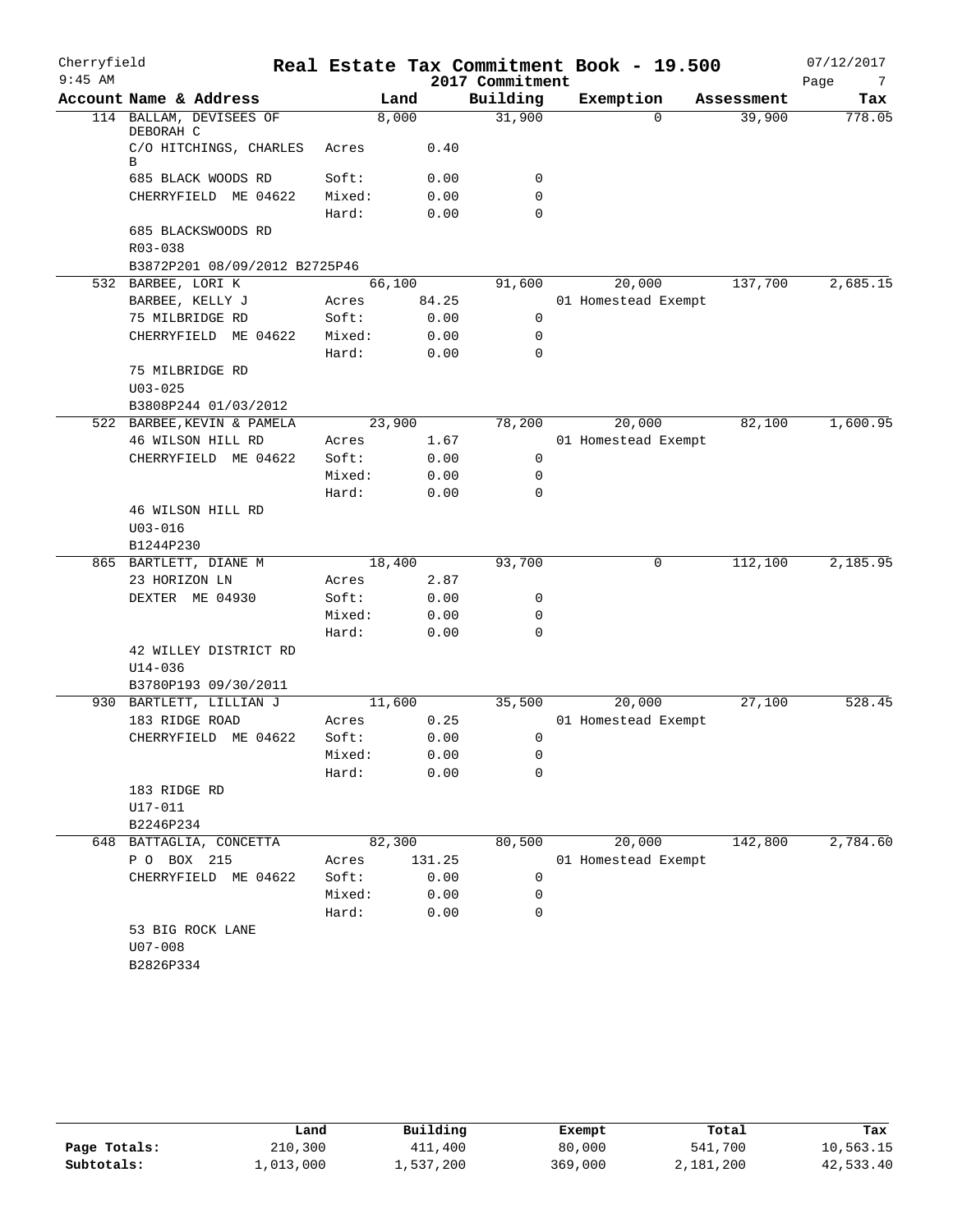| Cherryfield<br>$9:45$ AM |                                        |                 |        |              | 2017 Commitment | Real Estate Tax Commitment Book - 19.500 |            | 07/12/2017<br>Page<br>8 |
|--------------------------|----------------------------------------|-----------------|--------|--------------|-----------------|------------------------------------------|------------|-------------------------|
|                          | Account Name & Address                 |                 | Land   |              | Building        | Exemption                                | Assessment | Tax                     |
|                          | 75 BATTAGLIA, JOSEPH &<br>CONCETTA     |                 | 8,700  |              | $\mathbf 0$     | $\Omega$                                 | 8,700      | 169.65                  |
|                          | P O BOX 215                            | Acres           |        | 8.60         |                 |                                          |            |                         |
|                          | CHERRYFIELD<br>ME 04622                | Soft:           |        | 0.00         | 0               |                                          |            |                         |
|                          |                                        | Mixed:          |        | 0.00         | $\mathbf 0$     |                                          |            |                         |
|                          |                                        | Hard:           |        | 0.00         | $\mathbf 0$     |                                          |            |                         |
|                          | BLACKSWOODS RD                         |                 |        |              |                 |                                          |            |                         |
|                          | R03-002                                |                 |        |              |                 |                                          |            |                         |
|                          | B2949P315 11/19/2004                   |                 |        |              |                 |                                          |            |                         |
|                          | 765 BAUGHMAN, URSA                     |                 | 14,600 |              | 95,100          | 20,000                                   | 89,700     | 1,749.15                |
|                          | 13 MAIN ST                             | Acres           |        | 0.26         |                 | 01 Homestead Exempt                      |            |                         |
|                          | CHERRYFIELD ME 04622                   | Soft:           |        | 0.00         | $\mathbf 0$     |                                          |            |                         |
|                          |                                        | Mixed:          |        | 0.00         | $\mathbf 0$     |                                          |            |                         |
|                          |                                        | Hard:           |        | 0.00         | $\mathbf 0$     |                                          |            |                         |
|                          | 13 MAIN ST                             |                 |        |              |                 |                                          |            |                         |
|                          | $U12 - 018$                            |                 |        |              |                 |                                          |            |                         |
|                          | B3668P306 09/16/2010                   |                 |        |              |                 |                                          |            |                         |
|                          | 623 BAYRD JR, CHARLES E                |                 | 9,000  |              | 0               | 0                                        | 9,000      | 175.50                  |
|                          | DONALD A BAYRD; RENA<br>HELEN KING     | Acres           |        | 1.25         |                 |                                          |            |                         |
|                          | 48 TUNK RD                             | Soft:           |        | 0.00         | 0               |                                          |            |                         |
|                          | STEUBEN ME 04680                       | Mixed:          |        | 0.00         | $\mathbf 0$     |                                          |            |                         |
|                          |                                        | Hard:           |        | 0.00         | $\mathbf 0$     |                                          |            |                         |
|                          | 97 STILLWATER RD                       |                 |        |              |                 |                                          |            |                         |
|                          | $U06 - 015$                            |                 |        |              |                 |                                          |            |                         |
|                          | B3011P157 05/23/2005                   |                 |        |              |                 |                                          |            |                         |
|                          | 628 BAYRD, DONALD A                    |                 | 15,400 |              | 38,000          | 0                                        | 53,400     | 1,041.30                |
|                          | CHARLES E BAYRD JR;<br>RENA HELEN KING | Acres           |        | 0.70         |                 |                                          |            |                         |
|                          | 48 TUNK RD                             | Soft:           |        | 0.00         | 0               |                                          |            |                         |
|                          | STSEUBEN ME 04680                      | Mixed:          |        | 0.00         | 0               |                                          |            |                         |
|                          |                                        | Hard:           |        | 0.00         | $\mathbf 0$     |                                          |            |                         |
|                          | 95 STILLWATER RD                       |                 |        |              |                 |                                          |            |                         |
|                          | $U06 - 019$                            |                 |        |              |                 |                                          |            |                         |
|                          | B3011P157                              |                 |        |              |                 |                                          |            |                         |
|                          | 772 BAYRD, ROBERTA                     |                 | 20,300 |              | 103,800         | 20,000                                   | 104,100    | 2,029.95                |
|                          | P O BOX 53                             | Acres           |        | 0.70         |                 | 01 Homestead Exempt                      |            |                         |
|                          | CHERRYFIELD ME 04622                   | Soft:           |        | 0.00         | 0               |                                          |            |                         |
|                          |                                        | Mixed:<br>Hard: |        | 0.00<br>0.00 | 0<br>0          |                                          |            |                         |
|                          | 20 CAMPBELL HILL                       |                 |        |              |                 |                                          |            |                         |
|                          | $U12 - 025$                            |                 |        |              |                 |                                          |            |                         |
|                          | B3240P1 01/18/2007                     |                 |        |              |                 |                                          |            |                         |
|                          | 754 BCD INC                            |                 | 24,300 |              | 16,300          | 0                                        | 40,600     | 791.70                  |
|                          | 37 CHURCH ST                           |                 |        |              |                 |                                          |            |                         |
|                          | CHERRYFIELD ME 04622                   | Acres<br>Soft:  |        | 4.00<br>0.00 |                 |                                          |            |                         |
|                          |                                        |                 |        |              | 0               |                                          |            |                         |
|                          |                                        | Mixed:<br>Hard: |        | 0.00<br>0.00 | 0<br>0          |                                          |            |                         |
|                          | 37 CHURCH ST                           |                 |        |              |                 |                                          |            |                         |
|                          | U12-009                                |                 |        |              |                 |                                          |            |                         |
|                          | B1812P100                              |                 |        |              |                 |                                          |            |                         |
|                          |                                        |                 |        |              |                 |                                          |            |                         |

|              | Land      | Building  | Exempt  | Total     | Tax       |
|--------------|-----------|-----------|---------|-----------|-----------|
| Page Totals: | 92,300    | 253,200   | 40,000  | 305,500   | 5,957.25  |
| Subtotals:   | ⊥,105,300 | 1,790,400 | 409,000 | 2,486,700 | 48,490.65 |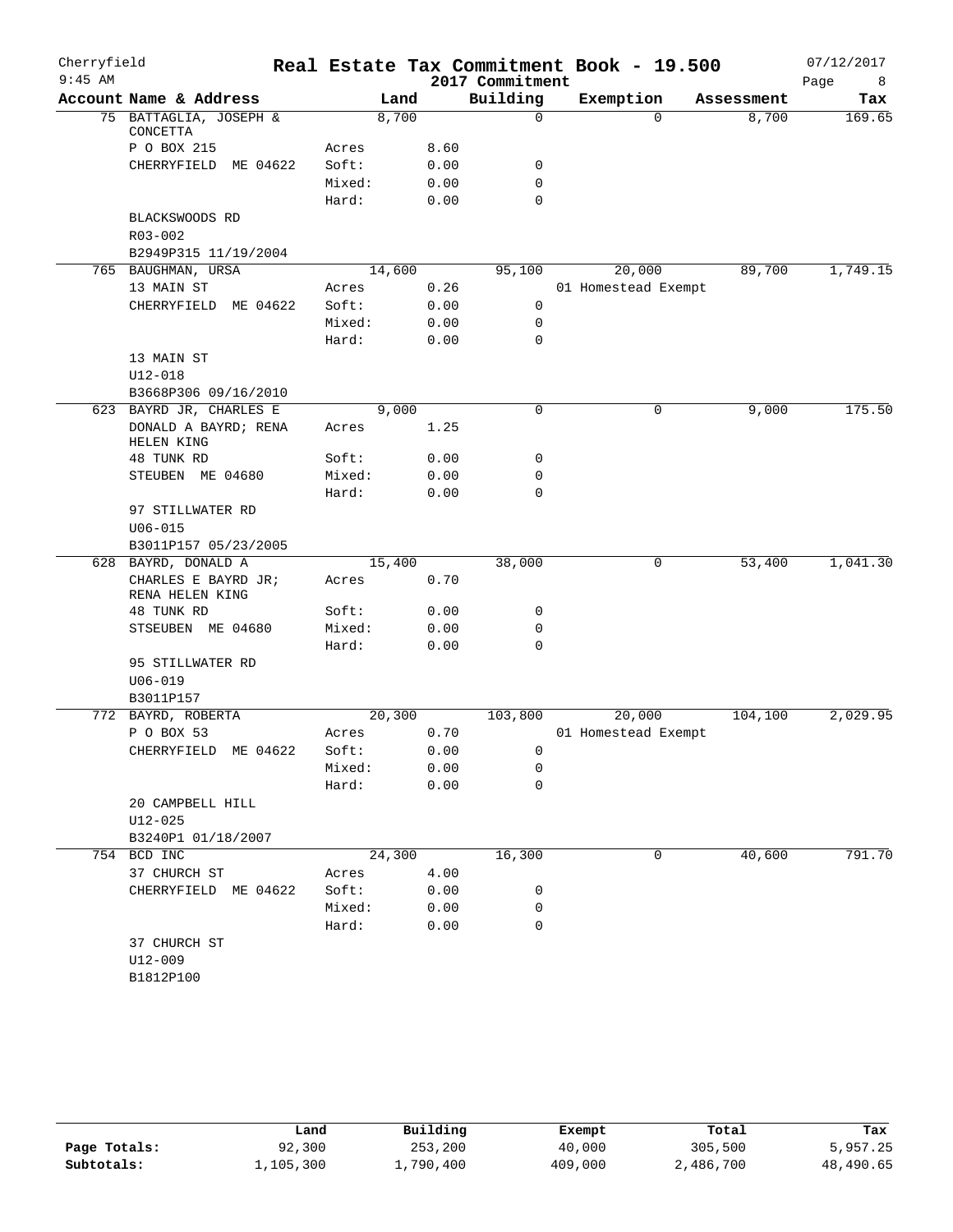| Cherryfield<br>$9:45$ AM |                         |        |                     |                             | Real Estate Tax Commitment Book - 19.500 |           |                  | 07/12/2017       |
|--------------------------|-------------------------|--------|---------------------|-----------------------------|------------------------------------------|-----------|------------------|------------------|
|                          | Account Name & Address  |        | Land                | 2017 Commitment<br>Building | Exemption                                |           | Assessment       | Page<br>9<br>Tax |
|                          | 1074 BEAL JR, GEORGE    | 14,400 |                     | 50,500                      |                                          | $\Omega$  | 64,900           | 1, 265.55        |
|                          | 20 PEAKED HILL CIR      | Acres  | 1.00                |                             |                                          |           |                  |                  |
|                          | CHERRYFIELD ME 04622    | Soft:  | 0.00                | 0                           |                                          |           |                  |                  |
|                          |                         | Mixed: | 0.00                | $\mathbf 0$                 |                                          |           |                  |                  |
|                          |                         | Hard:  | 0.00                | $\mathbf 0$                 |                                          |           |                  |                  |
|                          | 20 PEAKED HILL CIRCLE   |        |                     |                             |                                          |           |                  |                  |
|                          | R06-003-001             |        |                     |                             |                                          |           |                  |                  |
|                          | B2611P268               |        |                     |                             |                                          |           |                  |                  |
|                          | 1166 BEAL, BILLIE JEAN  |        | 0                   | 12,900                      | 12,900                                   |           | 0                | 0.00             |
|                          | 25 BARREN WAY           |        |                     |                             | 01 Homestead Exempt                      |           |                  |                  |
|                          | CHERRYFIELD ME 04622    |        |                     |                             |                                          |           |                  |                  |
|                          | 25 BARREN WAY           |        |                     |                             |                                          |           |                  |                  |
|                          | $U18 - 006 - 001 - 005$ |        |                     |                             |                                          |           |                  |                  |
|                          | 937 BEAL, DAREN W       | 25,400 |                     | 75,600                      |                                          | 0         | 101,000          | 1,969.50         |
|                          | P O BOX 321             | Acres  | 12.00               |                             |                                          |           |                  |                  |
|                          | CHERRYFIELD ME 04622    | Soft:  | 0.00                | 0                           |                                          |           |                  |                  |
|                          |                         | Mixed: | 0.00                | 0                           |                                          |           |                  |                  |
|                          |                         | Hard:  | 0.00                | $\mathbf 0$                 |                                          |           |                  |                  |
|                          | 34 MORSE LANE           |        |                     |                             |                                          |           |                  |                  |
|                          | U17-018                 |        |                     |                             |                                          |           |                  |                  |
|                          | B3468P208 11/06/2008    |        |                     |                             |                                          |           |                  |                  |
|                          | 943 BEAL, FELICIA F     | 14,700 |                     | 43,600                      |                                          | 0         | 58,300           | 1,136.85         |
|                          | PO BOX 152              | Acres  | 0.60                |                             |                                          |           |                  |                  |
|                          | MILBRIDGE ME 04658      | Soft:  | 0.00                | 0                           |                                          |           |                  |                  |
|                          |                         | Mixed: | 0.00                | 0                           |                                          |           |                  |                  |
|                          |                         | Hard:  | 0.00                | $\mathbf 0$                 |                                          |           |                  |                  |
|                          | 296 RIDGE RD            |        |                     |                             |                                          |           |                  |                  |
|                          | $U18 - 004$             |        |                     |                             |                                          |           |                  |                  |
|                          | B3987P304 08/26/2013    |        |                     |                             |                                          |           |                  |                  |
| 1120                     | BEAL, JONATHAN S & LISA | 15,600 |                     | 88,700                      | 20,000                                   |           | 84,300           | 1,643.85         |
|                          | Е                       |        |                     |                             |                                          |           |                  |                  |
|                          | 118 STILLWATER RD       | Acres  | 2.24                |                             | 01 Homestead Exempt                      |           |                  |                  |
|                          | CHERRYFIELD ME 04622    | Soft:  | 0.00                | 0                           |                                          |           |                  |                  |
|                          |                         | Mixed: | 0.00                | 0                           |                                          |           |                  |                  |
|                          |                         | Hard:  | 0.00                | $\mathbf 0$                 |                                          |           |                  |                  |
|                          | 118 STILLWATER RD       |        |                     |                             |                                          |           |                  |                  |
|                          | $U06 - 017 - 001$       |        |                     |                             |                                          |           |                  |                  |
|                          | B2165P129               |        |                     |                             |                                          |           |                  |                  |
|                          | 252 BEAL, LOWELL        | 14,600 |                     | 43,200                      |                                          | 0         | 57,800           | 1,127.10         |
|                          | 317 WILLEY DISTRICT RD  | Acres  | 1.26                |                             |                                          |           |                  |                  |
|                          | CHERRYFIELD ME 04622    | Soft:  | 0.00                | 0                           |                                          |           |                  |                  |
|                          |                         | Mixed: | 0.00                | 0                           |                                          |           |                  |                  |
|                          |                         | Hard:  | 0.00                | $\mathbf 0$                 |                                          |           |                  |                  |
|                          | 317 WILLEY DISTRICT RD  |        |                     |                             |                                          |           |                  |                  |
|                          | $R05 - 045$             |        |                     |                             |                                          |           |                  |                  |
|                          | B2530P230               |        |                     |                             |                                          |           |                  |                  |
|                          | 753 BEAL, ROBERT        | 23,300 |                     | 53,100                      |                                          | 0         | 76,400           | 1,489.80         |
|                          | 28 CHURCH ST            | Acres  | 1.31                |                             |                                          |           |                  |                  |
|                          | CHERRYFIELD ME 04622    | Soft:  | 0.00                | 0                           |                                          |           |                  |                  |
|                          |                         | Mixed: | 0.00                | 0                           |                                          |           |                  |                  |
|                          |                         | Hard:  | 0.00                | $\mathbf 0$                 |                                          |           |                  |                  |
|                          | 28 CHURCH ST            |        |                     |                             |                                          |           |                  |                  |
|                          | U12-008                 |        |                     |                             |                                          |           |                  |                  |
|                          | B3676P200 10/05/2010    |        |                     |                             |                                          |           |                  |                  |
|                          |                         |        |                     |                             |                                          |           |                  |                  |
| Page Totals:             | Land<br>108,000         |        | Building<br>367,600 |                             | Exempt<br>32,900                         |           | Total<br>442,700 | Tax<br>8,632.65  |
| Subtotals:               | 1,213,300               |        | 2,158,000           |                             | 441,900                                  | 2,929,400 |                  | 57,123.30        |
|                          |                         |        |                     |                             |                                          |           |                  |                  |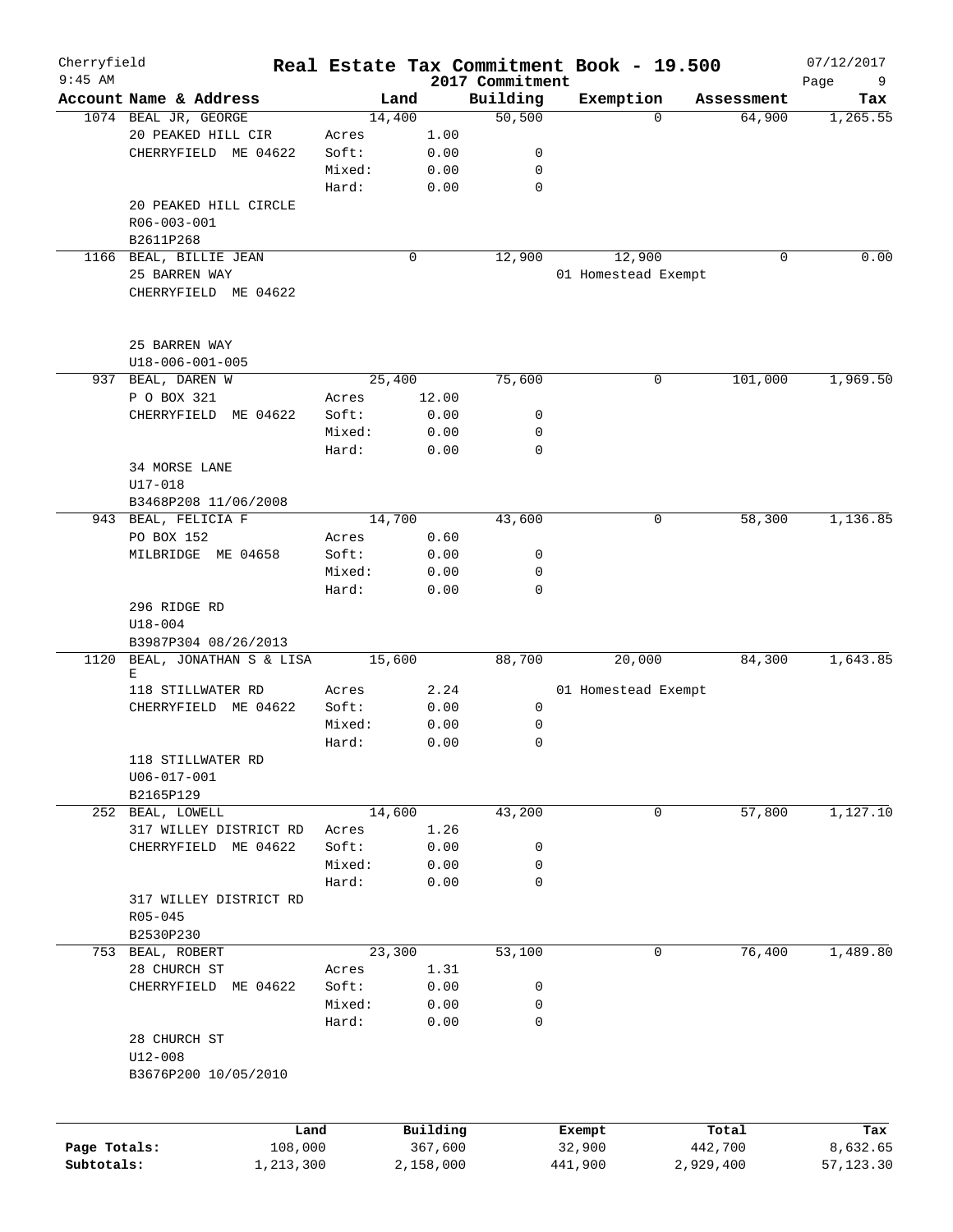| Cherryfield<br>$9:45$ AM |                                      |        |             |                             | Real Estate Tax Commitment Book - 19.500 |   |            | 07/12/2017        |
|--------------------------|--------------------------------------|--------|-------------|-----------------------------|------------------------------------------|---|------------|-------------------|
|                          | Account Name & Address               |        | Land        | 2017 Commitment<br>Building | Exemption                                |   | Assessment | Page<br>10<br>Tax |
|                          | 470 BEAL, RYAN M                     | 80,500 |             | 88,000                      | 20,000                                   |   | 148,500    | 2,895.75          |
|                          | WOODWARD, LAURA                      | Acres  | 23.00       |                             | 01 Homestead Exempt                      |   |            |                   |
|                          | 218 MILBRIDGE RD                     | Soft:  | 0.00        | 0                           |                                          |   |            |                   |
|                          | CHERRYFIELD ME 04622                 | Mixed: | 0.00        | 0                           |                                          |   |            |                   |
|                          |                                      | Hard:  | 0.00        | $\mathbf 0$                 |                                          |   |            |                   |
|                          | 218 MILBRIDGE RD                     |        |             |                             |                                          |   |            |                   |
|                          | $U01 - 002$                          |        |             |                             |                                          |   |            |                   |
|                          | B4268P12 06/30/2016                  |        |             |                             |                                          |   |            |                   |
|                          | 1137 BEAL, SALLY J                   | 17,700 |             | 89,700                      | 20,000                                   |   | 87,400     | 1,704.30          |
|                          | P O BOX 31                           | Acres  | 1.70        |                             | 01 Homestead Exempt                      |   |            |                   |
|                          | CHERRYFIELD ME 04622                 | Soft:  | 0.00        | 0                           |                                          |   |            |                   |
|                          |                                      | Mixed: | 0.00        | 0                           |                                          |   |            |                   |
|                          |                                      | Hard:  | 0.00        | $\mathbf 0$                 |                                          |   |            |                   |
|                          | 80 NORTH ST                          |        |             |                             |                                          |   |            |                   |
|                          | $U05 - 007 - 001$                    |        |             |                             |                                          |   |            |                   |
|                          |                                      |        |             |                             |                                          |   |            |                   |
|                          | B2252P52<br>1004 BEAL, SHAWN A       |        |             |                             |                                          |   |            |                   |
|                          |                                      | 17,300 |             | 68,700                      |                                          | 0 | 86,000     | 1,677.00          |
|                          | C/O NATION STAR<br>MORTGAGE          | Acres  | 1.00        |                             |                                          |   |            |                   |
|                          | PO BOX 650783                        | Soft:  | 0.00        | 0                           |                                          |   |            |                   |
|                          | DALLAS TX 75265-0783                 | Mixed: | 0.00        | 0                           |                                          |   |            |                   |
|                          |                                      | Hard:  |             | 0                           |                                          |   |            |                   |
|                          |                                      |        | 0.00        |                             |                                          |   |            |                   |
|                          | 445 RIDGE RD                         |        |             |                             |                                          |   |            |                   |
|                          | U19-008-003                          |        |             |                             |                                          |   |            |                   |
|                          | B2823P212                            |        |             |                             |                                          |   |            |                   |
|                          | 1143 BEAL, SPENCER & MONA            |        | $\mathbf 0$ | 18,400                      |                                          | 0 | 18,400     | 358.80            |
|                          | 460 EAST SIDE RD<br>ADDISON ME 04606 |        |             |                             |                                          |   |            |                   |
|                          |                                      |        |             |                             |                                          |   |            |                   |
|                          | SCHOODIC LAKE                        |        |             |                             |                                          |   |            |                   |
|                          | R06-007-B1                           |        |             |                             |                                          |   |            |                   |
|                          | 770 BEAL, TROY D & SEANA M           | 16,500 |             | 101,900                     |                                          | 0 | 118,400    | 2,308.80          |
|                          | P O BOX 533                          | Acres  | 0.38        |                             |                                          |   |            |                   |
|                          | MILBRIDGE ME 04658                   | Soft:  | 0.00        | 0                           |                                          |   |            |                   |
|                          |                                      | Mixed: | 0.00        | 0                           |                                          |   |            |                   |
|                          |                                      | Hard:  | 0.00        | 0                           |                                          |   |            |                   |
|                          | 12 CAMPBELL HILL                     |        |             |                             |                                          |   |            |                   |
|                          | $U12 - 023$                          |        |             |                             |                                          |   |            |                   |
|                          | B3572P266 09/24/2009                 |        |             |                             |                                          |   |            |                   |
|                          | 37 BEAL, DWAIN & JOANNE              |        | 9,000       | $\mathbf 0$                 |                                          | 0 | 9,000      | 175.50            |
|                          | 332 NO MAIN ST                       | Acres  | 6.60        |                             |                                          |   |            |                   |
|                          | MILBRIDGE ME 04658                   | Soft:  | 0.00        | 0                           |                                          |   |            |                   |
|                          |                                      | Mixed: | 0.00        | 0                           |                                          |   |            |                   |
|                          |                                      | Hard:  | 0.00        | 0                           |                                          |   |            |                   |
|                          | MILBRIDGE RD                         |        |             |                             |                                          |   |            |                   |
|                          | $R01 - 025$                          |        |             |                             |                                          |   |            |                   |
|                          | 469 BEEBE, LISA                      | 18,600 |             | 45,200                      |                                          | 0 | 63,800     | 1,244.10          |
|                          | PO BOX 148                           | Acres  | 2.10        |                             |                                          |   |            |                   |
|                          | CHERRYFIELD ME 04622                 | Soft:  | 0.00        | 0                           |                                          |   |            |                   |
|                          |                                      | Mixed: | 0.00        | $\mathbf 0$                 |                                          |   |            |                   |
|                          |                                      | Hard:  | 0.00        | $\mathbf 0$                 |                                          |   |            |                   |
|                          | 754 BLACKSWOODS RD                   |        |             |                             |                                          |   |            |                   |
|                          | R03-044-001<br>B3284P158 05/14/2007  |        |             |                             |                                          |   |            |                   |
|                          |                                      |        |             |                             |                                          |   |            |                   |
|                          |                                      | Land   | Building    |                             | Exempt                                   |   | Total      | Tax               |
| Page Totals:             | 159,600                              |        | 411,900     |                             | 40,000                                   |   | 531,500    | 10,364.25         |

**Subtotals:** 1,372,900 2,569,900 481,900 3,460,900 67,487.55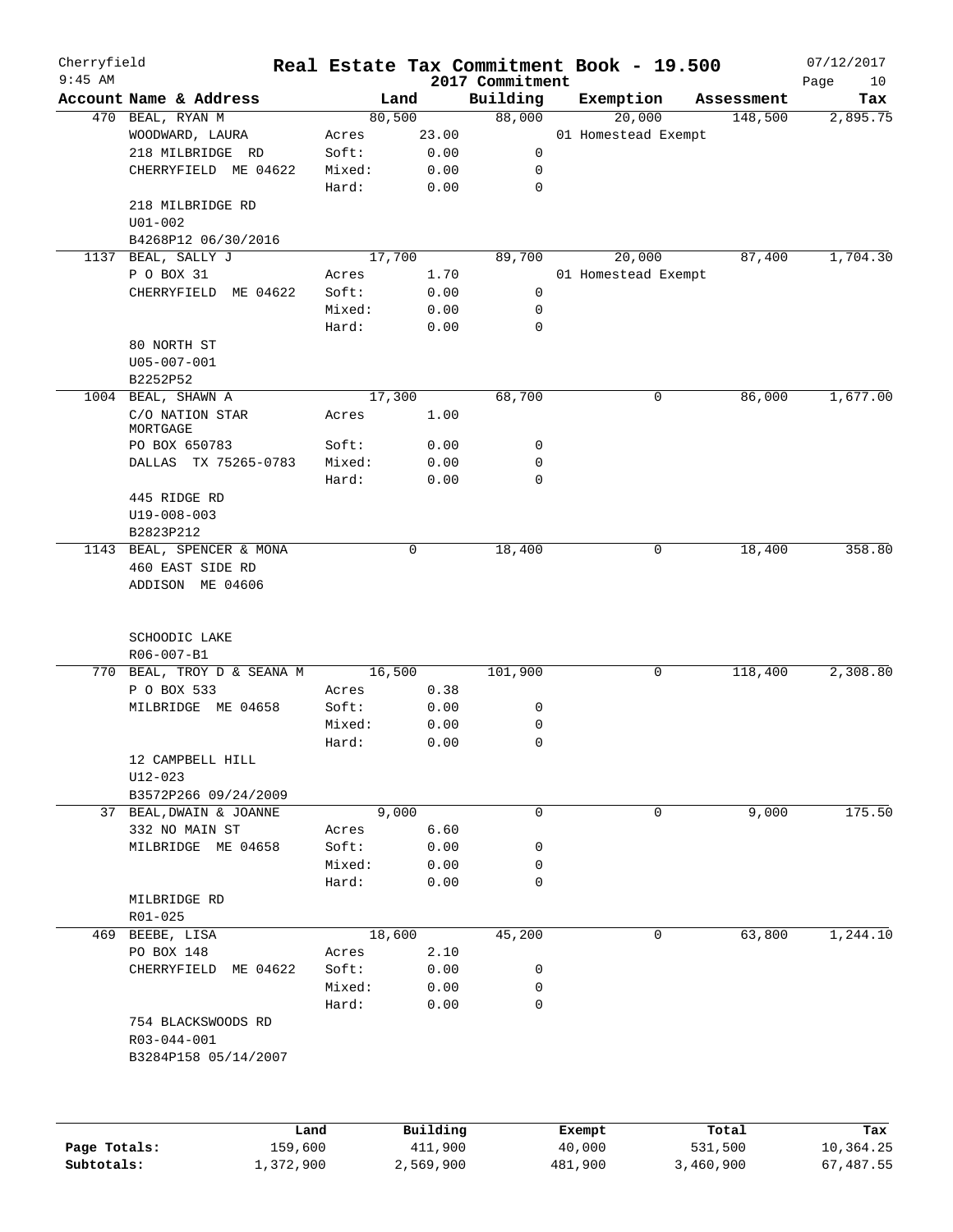| Cherryfield<br>$9:45$ AM |                                             |                 |        |              | Real Estate Tax Commitment Book - 19.500<br>2017 Commitment |           |            | 07/12/2017<br>Page<br>11 |
|--------------------------|---------------------------------------------|-----------------|--------|--------------|-------------------------------------------------------------|-----------|------------|--------------------------|
|                          | Account Name & Address                      |                 | Land   |              | Building                                                    | Exemption | Assessment | Tax                      |
|                          | 222 BEERS, TRACY D (HEIRS<br>OF)            |                 | 7,700  |              | $\Omega$                                                    | $\Omega$  | 7,700      | 150.15                   |
|                          | C/O PATRICIA S HANCOCK                      | Acres           |        | 0.79         |                                                             |           |            |                          |
|                          | 16521 WARWICK BLVD APT<br>19                | Soft:           |        | 0.00         | 0                                                           |           |            |                          |
|                          | NEWPORT NEWS VA 23608                       | Mixed:<br>Hard: |        | 0.00<br>0.00 | $\mathbf 0$<br>$\mathbf 0$                                  |           |            |                          |
|                          | WILLEY DISTRICT RD                          |                 |        |              |                                                             |           |            |                          |
|                          | R05-021                                     |                 |        |              |                                                             |           |            |                          |
|                          | B474P386                                    |                 |        |              |                                                             |           |            |                          |
|                          | 447 BELLEFLEUR, STEPHEN &<br>SUSAN B        |                 | 15,700 |              | $\mathbf 0$                                                 | 0         | 15,700     | 306.15                   |
|                          | 65 FARMHOLME RD                             | Acres           |        | 11.20        |                                                             |           |            |                          |
|                          | STONINGTON CT 06378                         | Soft:           |        | 0.00         | 0                                                           |           |            |                          |
|                          |                                             | Mixed:          |        | 0.00         | $\mathbf 0$                                                 |           |            |                          |
|                          |                                             | Hard:           |        | 0.00         | $\mathbf 0$                                                 |           |            |                          |
|                          | NORTH MAIN ST<br>R10-002-022<br>B1671P79    |                 |        |              |                                                             |           |            |                          |
|                          | 975 BENZAIA, NADINE M                       |                 | 15,000 |              | 30,100                                                      | 0         | 45,100     | 879.45                   |
|                          | CRISALL, SANTA                              | Acres           |        | 2.00         |                                                             |           |            |                          |
|                          | 43 WARWICK RD                               | Soft:           |        | 0.00         | $\mathbf 0$                                                 |           |            |                          |
|                          | NORTHFIELD MA 01360                         | Mixed:          |        | 0.00         | $\mathbf 0$                                                 |           |            |                          |
|                          |                                             | Hard:           |        | 0.00         | $\mathbf 0$                                                 |           |            |                          |
|                          | 22 HUNTER LANE<br>$U08 - 006 - 001$         |                 |        |              |                                                             |           |            |                          |
|                          | B3338P267 10/02/2007                        |                 |        |              |                                                             |           |            |                          |
|                          | 542 BENZAIA, NADINE M<br>CRISALL, SANTA     | Acres           | 7,700  | 2.00         | $\mathbf 0$                                                 | 0         | 7,700      | 150.15                   |
|                          | 43 WARWICK RD                               | Soft:           |        | 0.00         | 0                                                           |           |            |                          |
|                          | NORTHFIELD MA 01360                         | Mixed:          |        | 0.00         | 0                                                           |           |            |                          |
|                          |                                             | Hard:           |        | 0.00         | $\mathbf 0$                                                 |           |            |                          |
|                          | BLACKSWOODS RD                              |                 |        |              |                                                             |           |            |                          |
|                          | $U08 - 006 - 002$                           |                 |        |              |                                                             |           |            |                          |
|                          | B3338P267 09/26/2007                        |                 |        |              |                                                             |           |            |                          |
|                          | 462 BIGWOOD, JAMES B -<br>TRUSTEE           |                 | 16,200 |              | $\mathbf 0$                                                 | 0         | 16,200     | 315.90                   |
|                          | JAMES B BIGWOOD LIVING<br>TRUST             | Acres           |        | 45.60        |                                                             |           |            |                          |
|                          | P O BOX 342                                 | Soft:           |        | 0.00         | $\mathbf 0$                                                 |           |            |                          |
|                          | WINCHENDON MA 01475                         | Mixed:          |        | 0.00         | $\mathbf 0$                                                 |           |            |                          |
|                          |                                             | Hard:           |        | 0.00         | $\mathbf 0$                                                 |           |            |                          |
|                          | CROTCH                                      |                 |        |              |                                                             |           |            |                          |
|                          | R10-012                                     |                 |        |              |                                                             |           |            |                          |
|                          | B3401P163<br>104 BIRDSALL, CHARLES W &      |                 | 31,800 |              | $\mathbf 0$                                                 | 0         | 31,800     | 620.10                   |
|                          | KATHLEEN M<br>1166 US HIGHWAY 1 SUITE Acres |                 |        | 15.00        |                                                             |           |            |                          |
|                          | Α                                           |                 |        |              |                                                             |           |            |                          |
|                          | HANCOCK ME 04640                            | Soft:           |        | 0.00         | $\mathbf 0$                                                 |           |            |                          |
|                          |                                             | Mixed:          |        | 0.00         | $\mathbf 0$                                                 |           |            |                          |
|                          |                                             | Hard:           |        | 0.00         | $\mathbf 0$                                                 |           |            |                          |
|                          | OFF ROUTE 182                               |                 |        |              |                                                             |           |            |                          |
|                          | R03-028-001                                 |                 |        |              |                                                             |           |            |                          |
|                          | B3249P21 02/12/2007                         |                 |        |              |                                                             |           |            |                          |

|              | Land      | Building  | Exempt  | Total     | Tax       |
|--------------|-----------|-----------|---------|-----------|-----------|
| Page Totals: | 94,100    | 30,100    |         | 124,200   | 2,421.90  |
| Subtotals:   | 1,467,000 | 2,600,000 | 481,900 | 3,585,100 | 69,909.45 |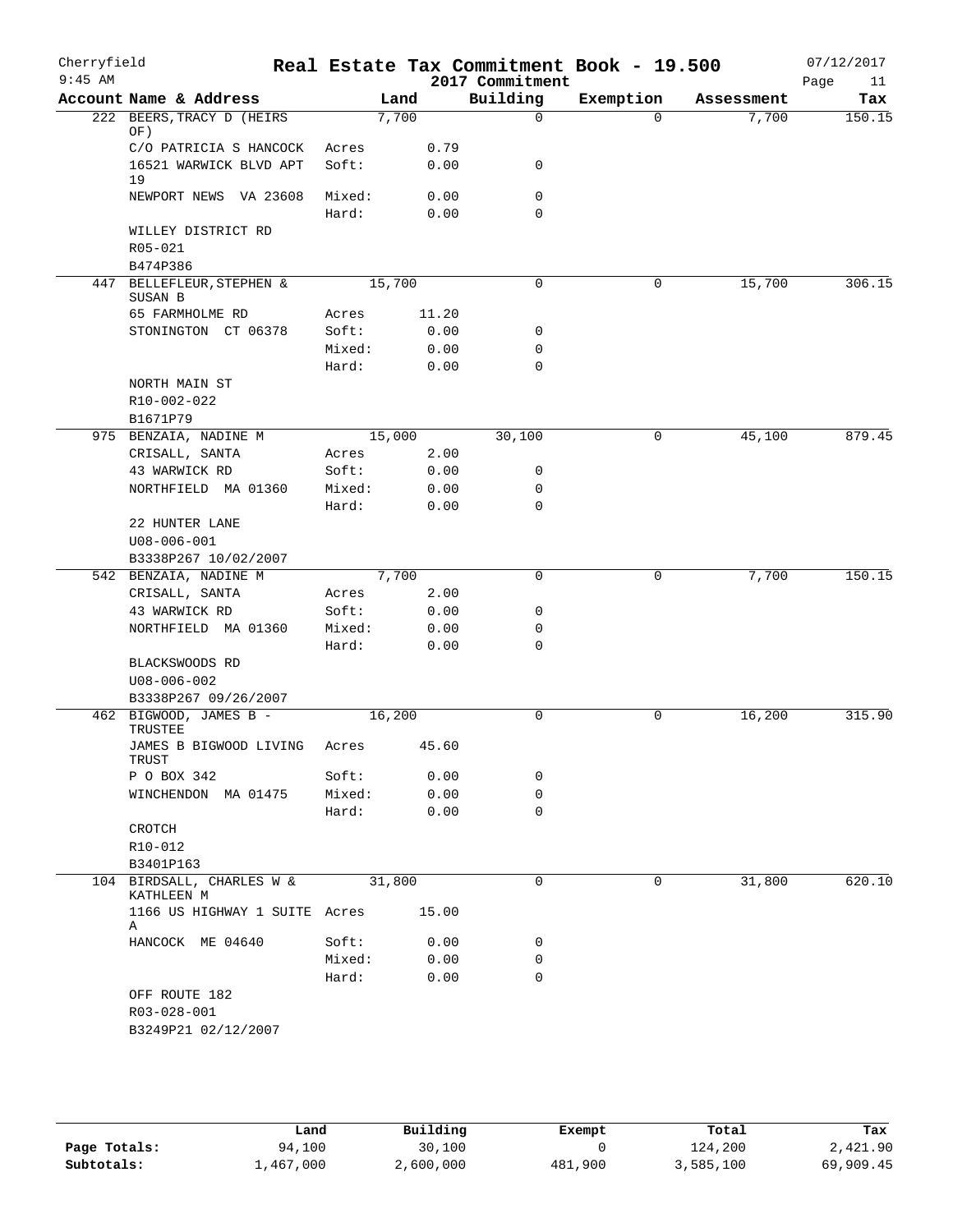| Cherryfield<br>$9:45$ AM |                                |           |        |           |      |                             | Real Estate Tax Commitment Book - 19.500 |           |            | 07/12/2017        |
|--------------------------|--------------------------------|-----------|--------|-----------|------|-----------------------------|------------------------------------------|-----------|------------|-------------------|
|                          | Account Name & Address         |           |        | Land      |      | 2017 Commitment<br>Building | Exemption                                |           | Assessment | Page<br>12<br>Tax |
|                          | 1180 BISHOP, CYNTHIA F         |           |        | 13,900    |      | 0                           |                                          | $\Omega$  | 13,900     | 271.05            |
|                          | 15125 WILLOWDALE RD            |           | Acres  |           | 5.00 |                             |                                          |           |            |                   |
|                          | TAMPA FL 33625                 |           | Soft:  |           | 0.00 | 0                           |                                          |           |            |                   |
|                          |                                |           | Mixed: | 0.00      |      | 0                           |                                          |           |            |                   |
|                          |                                |           | Hard:  |           |      | $\mathbf 0$                 |                                          |           |            |                   |
|                          |                                |           |        |           | 0.00 |                             |                                          |           |            |                   |
|                          | SPRAGUE FALLS RD               |           |        |           |      |                             |                                          |           |            |                   |
|                          | R03-053-003                    |           |        |           |      |                             |                                          |           |            |                   |
|                          | B2839P61                       |           |        |           |      |                             |                                          |           |            |                   |
| 1005                     | BISHOP, JEFFREY A &<br>SARAH R |           |        | 18,300    |      | 50,400                      |                                          | 0         | 68,700     | 1,339.65          |
|                          | 83 GOODS POINT RD              |           | Acres  |           | 2.65 |                             |                                          |           |            |                   |
|                          | STEUBEN ME 04680               |           | Soft:  |           | 0.00 | 0                           |                                          |           |            |                   |
|                          |                                |           | Mixed: | 0.00      |      | 0                           |                                          |           |            |                   |
|                          |                                |           |        |           |      |                             |                                          |           |            |                   |
|                          |                                |           | Hard:  |           | 0.00 | 0                           |                                          |           |            |                   |
|                          | 185 MAIN STREET                |           |        |           |      |                             |                                          |           |            |                   |
|                          | $U14 - 025 - 001$              |           |        |           |      |                             |                                          |           |            |                   |
|                          | B4311P1 11/08/2016             |           |        |           |      |                             |                                          |           |            |                   |
|                          | 77 BISHOP, JEFFREY T &         |           |        | 21,400    |      | 64,500                      | 20,000                                   |           | 65,900     | 1,285.05          |
|                          | ALYSSA B                       |           |        |           |      |                             |                                          |           |            |                   |
|                          | 315 BLACKSWOODS RD             |           | Acres  |           | 5.10 |                             | 01 Homestead Exempt                      |           |            |                   |
|                          | CHERRYFIELD ME 04622           |           | Soft:  |           | 0.00 | 0                           |                                          |           |            |                   |
|                          |                                |           | Mixed: |           | 0.00 | $\mathsf{O}$                |                                          |           |            |                   |
|                          |                                |           | Hard:  |           | 0.00 | $\Omega$                    |                                          |           |            |                   |
|                          | 315 BLACKSWOODS RD             |           |        |           |      |                             |                                          |           |            |                   |
|                          | $R03 - 004$                    |           |        |           |      |                             |                                          |           |            |                   |
|                          | B4347P146 03/30/2017           |           |        |           |      |                             |                                          |           |            |                   |
|                          | 197 BISHOP, JUANITA            |           |        | 37,000    |      | 38,200                      |                                          | 0         | 75,200     | 1,466.40          |
|                          | 250 NORTH MAIN ST              |           | Acres  | 27.00     |      |                             |                                          |           |            |                   |
|                          | CHERRYFIELD ME 06422           |           | Soft:  | 0.00      |      | 0                           |                                          |           |            |                   |
|                          |                                |           | Mixed: | 0.00      |      | 0                           |                                          |           |            |                   |
|                          |                                |           | Hard:  |           | 0.00 | 0                           |                                          |           |            |                   |
|                          | 250 NORTH MAIN ST              |           |        |           |      |                             |                                          |           |            |                   |
|                          | $R04 - 043$                    |           |        |           |      |                             |                                          |           |            |                   |
|                          | B4096P159 09/22/2014           |           |        |           |      |                             |                                          |           |            |                   |
|                          | 872 BISSONNETTE, WILLIAM P     |           |        | 28,900    |      | 46,000                      | 20,000                                   |           | 54,900     | 1,070.55          |
|                          | BISSONNETTE, SUZANNE S         |           | Acres  | 13.00     |      |                             | 01 Homestead Exempt                      |           |            |                   |
|                          | 240 Main St                    |           | Soft:  |           | 0.00 | 0                           |                                          |           |            |                   |
|                          | Cherryfield ME 04622           |           | Mixed: | 0.00      |      | 0                           |                                          |           |            |                   |
|                          |                                |           | Hard:  |           | 0.00 | 0                           |                                          |           |            |                   |
|                          |                                |           |        |           |      |                             |                                          |           |            |                   |
|                          | 240 MAIN ST                    |           |        |           |      |                             |                                          |           |            |                   |
|                          | $U15 - 002$                    |           |        |           |      |                             |                                          |           |            |                   |
|                          | B3595P15 12/14/2009            |           |        |           |      |                             |                                          |           |            |                   |
|                          | 208 BLACKBURN, CHRISTINE L     |           |        | 14,800    |      | 59,900                      | 20,000                                   |           | 54,700     | 1,066.65          |
|                          | 570 CHERRYFIELD STRETCH Acres  |           |        |           | 1.30 |                             | 01 Homestead Exempt                      |           |            |                   |
|                          | CHERRYFIELD ME 04622           |           | Soft:  |           | 0.00 | 0                           |                                          |           |            |                   |
|                          |                                |           | Mixed: |           | 0.00 | 0                           |                                          |           |            |                   |
|                          |                                |           | Hard:  |           | 0.00 | $\mathbf 0$                 |                                          |           |            |                   |
|                          | 570 CHERRYFIELD STRETCH        |           |        |           |      |                             |                                          |           |            |                   |
|                          | R05-008                        |           |        |           |      |                             |                                          |           |            |                   |
|                          | B2468P79                       |           |        |           |      |                             |                                          |           |            |                   |
|                          | 798 BLACKBURN, JEROME R        |           |        | 1,400     |      | 0                           |                                          | 0         | 1,400      | 27.30             |
|                          | 1 MILL RIVER RD                |           | Acres  |           | 0.06 |                             |                                          |           |            |                   |
|                          | HARRINGTON ME 04643            |           | Soft:  |           | 0.00 | 0                           |                                          |           |            |                   |
|                          |                                |           | Mixed: |           | 0.00 | 0                           |                                          |           |            |                   |
|                          |                                |           | Hard:  |           | 0.00 | 0                           |                                          |           |            |                   |
|                          | MAIN ST                        |           |        |           |      |                             |                                          |           |            |                   |
|                          | $U13 - 002$                    |           |        |           |      |                             |                                          |           |            |                   |
|                          | B4345P151 03/23/2017           |           |        |           |      |                             |                                          |           |            |                   |
|                          |                                |           |        |           |      |                             |                                          |           |            |                   |
|                          |                                | Land      |        | Building  |      |                             | Exempt                                   |           | Total      | Tax               |
| Page Totals:             |                                | 135,700   |        | 259,000   |      |                             | 60,000                                   |           | 334,700    | 6,526.65          |
| Subtotals:               |                                | 1,602,700 |        | 2,859,000 |      |                             | 541,900                                  | 3,919,800 |            | 76,436.10         |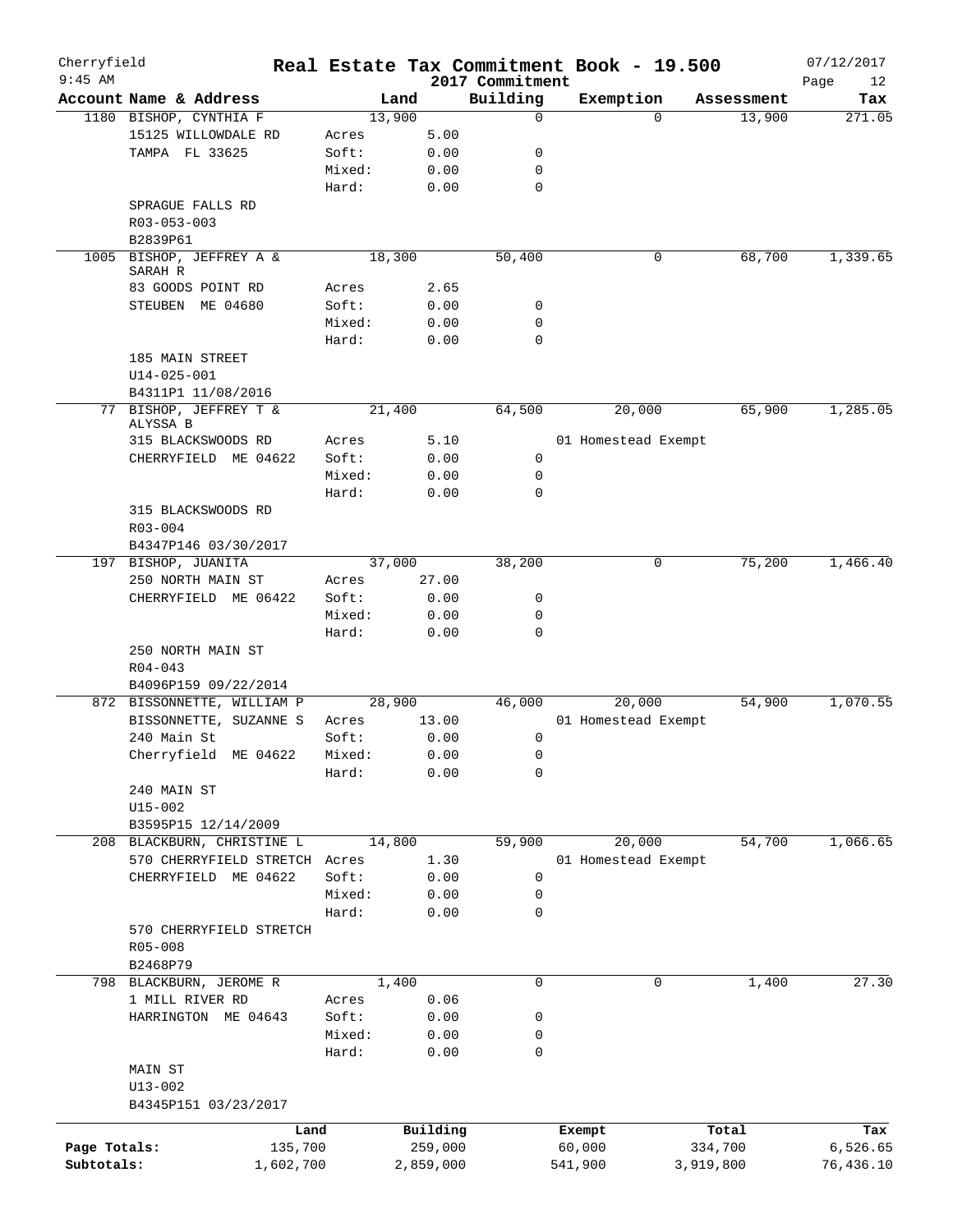| Cherryfield<br>$9:45$ AM |                                           |        |          | 2017 Commitment | Real Estate Tax Commitment Book - 19.500 |            | 07/12/2017<br>Page<br>13 |
|--------------------------|-------------------------------------------|--------|----------|-----------------|------------------------------------------|------------|--------------------------|
|                          | Account Name & Address                    |        | Land     | Building        | Exemption                                | Assessment | Tax                      |
|                          | 827 BLACKBURN, JEROME R                   |        | 21,000   | 12,600          | 0                                        | 33,600     | 655.20                   |
|                          | 1 MILL RIVER RD                           | Acres  | 0.77     |                 |                                          |            |                          |
|                          | HARRINGTON ME 04643                       | Soft:  | 0.00     | 0               |                                          |            |                          |
|                          |                                           | Mixed: | 0.00     | 0               |                                          |            |                          |
|                          |                                           | Hard:  | 0.00     | $\mathbf 0$     |                                          |            |                          |
|                          | 83 MAIN ST                                |        |          |                 |                                          |            |                          |
|                          | $U13 - 029$                               |        |          |                 |                                          |            |                          |
|                          | B4345P151 03/23/2017                      |        |          |                 |                                          |            |                          |
|                          | 226 BLACKBURN, JERRY                      |        | 20,700   | 11,000          | 0                                        | 31,700     | 618.15                   |
|                          | 1 MILL RIVER RD                           | Acres  | 6.80     |                 |                                          |            |                          |
|                          |                                           |        |          | 0               |                                          |            |                          |
|                          | HARRINGTON ME 04643                       | Soft:  | 0.00     |                 |                                          |            |                          |
|                          |                                           | Mixed: | 0.00     | 0               |                                          |            |                          |
|                          |                                           | Hard:  | 0.00     | $\mathbf 0$     |                                          |            |                          |
|                          | 611 WILLEY DISTRICT RD                    |        |          |                 |                                          |            |                          |
|                          | R05-024                                   |        |          |                 |                                          |            |                          |
|                          | B3398P306 04/14/2008                      |        |          |                 |                                          |            |                          |
|                          | 790 BLACKBURN, JERRY                      |        | 23,500   | 42,600          | 0                                        | 66,100     | 1,288.95                 |
|                          | 1 MILL RIVER RD                           | Acres  | 1.32     |                 |                                          |            |                          |
|                          | HARRINGTON ME 04643                       | Soft:  | 0.00     | 0               |                                          |            |                          |
|                          |                                           | Mixed: | 0.00     | 0               |                                          |            |                          |
|                          |                                           | Hard:  | 0.00     | $\mathbf 0$     |                                          |            |                          |
|                          | 44 MAIN ST                                |        |          |                 |                                          |            |                          |
|                          | $U12 - 042$                               |        |          |                 |                                          |            |                          |
|                          | B4304P210 10/19/2016                      |        |          |                 |                                          |            |                          |
|                          | 1132 BLACKBURN, JERRY                     |        | 16,700   | $\mathbf 0$     | 0                                        | 16,700     | 325.65                   |
|                          | 1 MILL RIVER RD                           | Acres  | 13.00    |                 |                                          |            |                          |
|                          | HARRINGTON ME 04643                       | Soft:  | 0.00     | 0               |                                          |            |                          |
|                          |                                           | Mixed: | 0.00     | 0               |                                          |            |                          |
|                          |                                           | Hard:  | 0.00     | $\mathbf 0$     |                                          |            |                          |
|                          | 347 WILLEY DISTRICT RD                    |        |          |                 |                                          |            |                          |
|                          | R05-041                                   |        |          |                 |                                          |            |                          |
|                          | B3980P190 08/01/2013 B1631P123 04/06/1990 |        |          |                 |                                          |            |                          |
|                          | 1066 BLACKBURN, JERRY                     |        | 16,700   | 0               | 0                                        | 16,700     | 325.65                   |
|                          | 1 MILL RIVER RD                           | Acres  | 20.00    |                 |                                          |            |                          |
|                          | HARRINGTON ME 04643                       | Soft:  | 0.00     | 0               |                                          |            |                          |
|                          |                                           | Mixed: | 0.00     | 0               |                                          |            |                          |
|                          |                                           | Hard:  | 0.00     | $\mathbf 0$     |                                          |            |                          |
|                          | WILLEY DISTRICT                           |        |          |                 |                                          |            |                          |
|                          | R05-013-001                               |        |          |                 |                                          |            |                          |
|                          | B4278P130 08/02/2016                      |        |          |                 |                                          |            |                          |
|                          | 1087 BLACKBURN, JERRY                     |        | 15,600   | 22,900          | 0                                        | 38,500     | 750.75                   |
|                          | 1 MILL RIVER RD                           | Acres  | 3.00     |                 |                                          |            |                          |
|                          | HARRINGTON ME 04643                       | Soft:  | 0.00     | 0               |                                          |            |                          |
|                          |                                           | Mixed: | 0.00     | 0               |                                          |            |                          |
|                          |                                           | Hard:  |          | $\mathbf 0$     |                                          |            |                          |
|                          |                                           |        | 0.00     |                 |                                          |            |                          |
|                          | 37 TENAN LANE                             |        |          |                 |                                          |            |                          |
|                          | R05-053-003                               |        |          |                 |                                          |            |                          |
|                          | B3644P272                                 |        |          |                 |                                          |            |                          |
|                          | 200 BLACKBURN, JERRY                      |        | 1,100    | 0               | 0                                        | 1,100      | 21.45                    |
|                          | 1 MILL RIVER RD                           | Acres  | 0.24     |                 |                                          |            |                          |
|                          | HARRINGTON ME 04643                       | Soft:  | 0.00     | 0               |                                          |            |                          |
|                          |                                           | Mixed: | 0.00     | 0               |                                          |            |                          |
|                          |                                           | Hard:  | 0.00     | $\mathbf 0$     |                                          |            |                          |
|                          |                                           |        |          |                 |                                          |            |                          |
|                          | R05-001                                   |        |          |                 |                                          |            |                          |
|                          | B3406P262 05/05/2008                      |        |          |                 |                                          |            |                          |
|                          |                                           |        |          |                 |                                          |            |                          |
|                          |                                           |        |          |                 |                                          |            |                          |
|                          |                                           | Land   | Building |                 | Exempt                                   | Total      | Tax                      |

|              | nana      | <b>DUITOTII</b> | LACINUL | TOLAT     | ias.      |
|--------------|-----------|-----------------|---------|-----------|-----------|
| Page Totals: | 115,300   | 89,100          |         | 204,400   | 3,985.80  |
| Subtotals:   | 1,718,000 | 2,948,100       | 541,900 | 4,124,200 | 80,421.90 |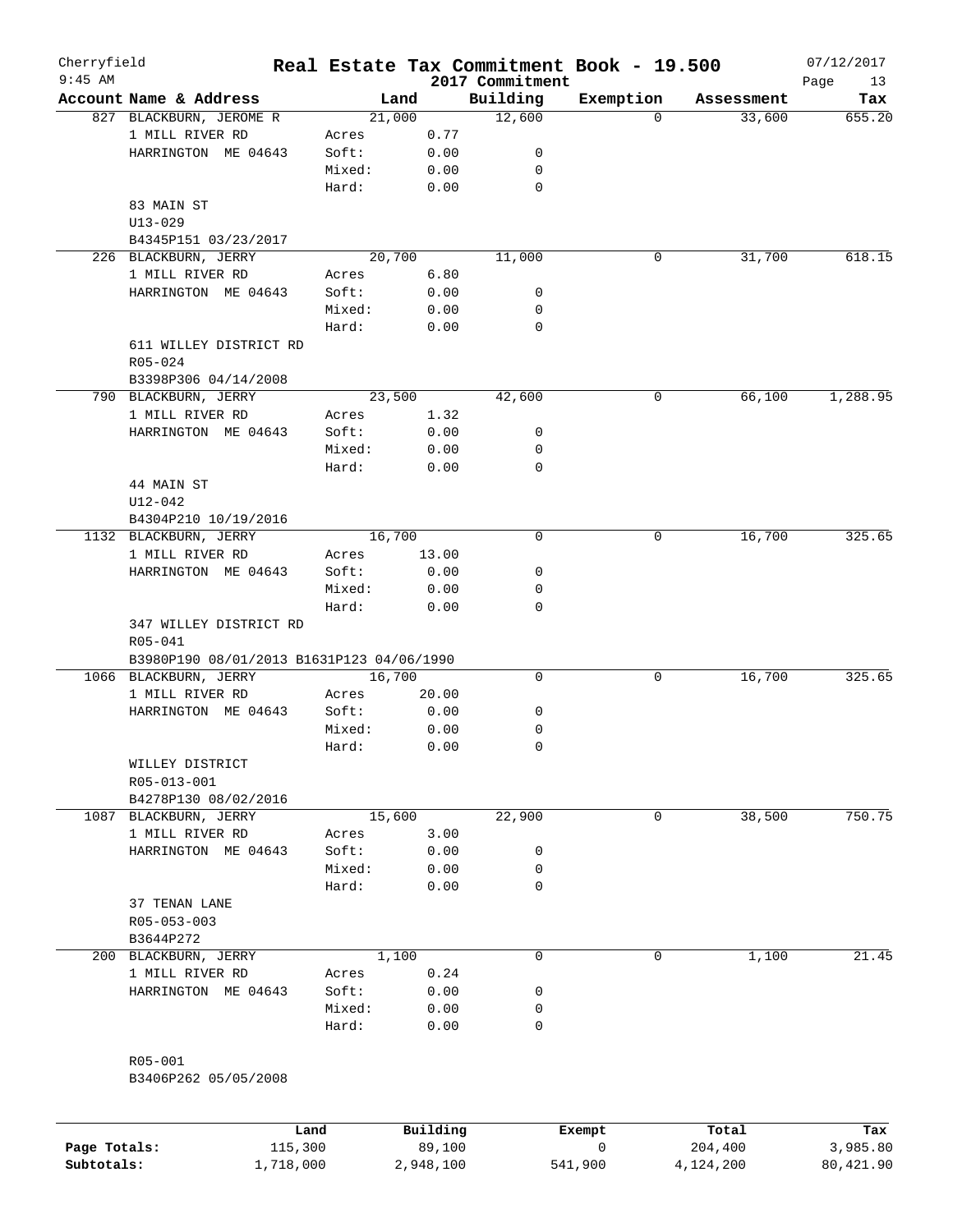| Cherryfield<br>$9:45$ AM |                             |        |        | 2017 Commitment | Real Estate Tax Commitment Book - 19.500 |            | 07/12/2017<br>Page<br>14 |
|--------------------------|-----------------------------|--------|--------|-----------------|------------------------------------------|------------|--------------------------|
|                          | Account Name & Address      |        | Land   | Building        | Exemption                                | Assessment | Tax                      |
|                          | 1075 BLACKBURN, JERRY J     |        | 16,900 | 37,800          | $\Omega$                                 | 54,700     | 1,066.65                 |
|                          | 1 MILL RIVER RD             | Acres  | 1.28   |                 |                                          |            |                          |
|                          | HARRINGTON ME 04643         | Soft:  | 0.00   | 0               |                                          |            |                          |
|                          |                             | Mixed: | 0.00   | 0               |                                          |            |                          |
|                          |                             | Hard:  | 0.00   | $\mathbf 0$     |                                          |            |                          |
|                          | 24 PEAKED HILL CIRCLE       |        |        |                 |                                          |            |                          |
|                          | R06-003-002                 |        |        |                 |                                          |            |                          |
|                          | B3787P278 10/21/2011        |        |        |                 |                                          |            |                          |
|                          | 1077 BLACKBURN, JERRY J     |        | 14,600 | 35,200          | 0                                        | 49,800     | 971.10                   |
|                          | 1 MILL RIVER RD             | Acres  | 1.35   |                 |                                          |            |                          |
|                          | HARRINGTON ME 04643         | Soft:  | 0.00   | 0               |                                          |            |                          |
|                          |                             | Mixed: | 0.00   | 0               |                                          |            |                          |
|                          |                             | Hard:  | 0.00   | $\mathbf 0$     |                                          |            |                          |
|                          | 21 PEAKED HILL CIRCLE       |        |        |                 |                                          |            |                          |
|                          | R06-003-003                 |        |        |                 |                                          |            |                          |
|                          | B3603P214 01/15/2010        |        |        |                 |                                          |            |                          |
|                          | 1024 BLADEN, ASHBY DAVIDSON |        | 6,700  | 0               | 0                                        | 6,700      | 130.65                   |
|                          | P O BOX 477                 | Acres  | 0.60   |                 |                                          |            |                          |
|                          | CHERRYFIELD ME 04622        | Soft:  | 0.00   | 0               |                                          |            |                          |
|                          |                             | Mixed: | 0.00   | 0               |                                          |            |                          |
|                          |                             | Hard:  | 0.00   | 0               |                                          |            |                          |
|                          | BLACKSWOODS RD              |        |        |                 |                                          |            |                          |
|                          | R03-024                     |        |        |                 |                                          |            |                          |
|                          | B3689P180 11/13/2010        |        |        |                 |                                          |            |                          |
|                          | 98 BLADEN, ASHBY DAVIDSON   |        | 22,500 | 22,400          | 20,000                                   | 24,900     | 485.55                   |
|                          | P O BOX 477                 | Acres  | 15.00  |                 | 01 Homestead Exempt                      |            |                          |
|                          | CHERRYFIELD ME 04622        | Soft:  | 0.00   | 0               |                                          |            |                          |
|                          |                             | Mixed: | 0.00   | 0               |                                          |            |                          |
|                          |                             | Hard:  | 0.00   | 0               |                                          |            |                          |
|                          | 466 BLACKSWOODS RD          |        |        |                 |                                          |            |                          |
|                          | R03-023                     |        |        |                 |                                          |            |                          |
|                          | B3689P180 11/13/2010        |        |        |                 |                                          |            |                          |
|                          | 187 BOROWSKI, EDWARD        |        | 31,200 | 22,900          | 0                                        | 54,100     | 1,054.95                 |
|                          | 5480 N BENTLEY DR           | Acres  | 25.00  |                 |                                          |            |                          |
|                          | RIMROCK AZ 86335            | Soft:  | 0.00   | 0               |                                          |            |                          |
|                          |                             | Mixed: | 0.00   | 0               |                                          |            |                          |
|                          |                             | Hard:  | 0.00   | 0               |                                          |            |                          |
|                          | 30 BUTLER RD                |        |        |                 |                                          |            |                          |
|                          | R04-035                     |        |        |                 |                                          |            |                          |
|                          | B777P220                    |        |        |                 |                                          |            |                          |
| 167                      | BOWMAN, TIMOTHY L           |        | 34,100 | 10,800          | 0                                        | 44,900     | 875.55                   |
|                          | 359 MAPLE ST                | Acres  | 29.00  |                 |                                          |            |                          |
|                          | FARMINGDALE ME 04344        | Soft:  | 0.00   | 0               |                                          |            |                          |
|                          |                             | Mixed: | 0.00   | 0               |                                          |            |                          |
|                          |                             | Hard:  | 0.00   | 0               |                                          |            |                          |
|                          | 130 STILLWATER RD           |        |        |                 |                                          |            |                          |
|                          | R04-018-001                 |        |        |                 |                                          |            |                          |
|                          | B4113P105 11/26/2014        |        |        |                 |                                          |            |                          |

|              | Land      | Building  | Exempt  | Total     | Tax       |
|--------------|-----------|-----------|---------|-----------|-----------|
| Page Totals: | 126,000   | 129,100   | 20,000  | 235,100   | 4,584.45  |
| Subtotals:   | 1,844,000 | 3,077,200 | 561,900 | 4,359,300 | 85,006.35 |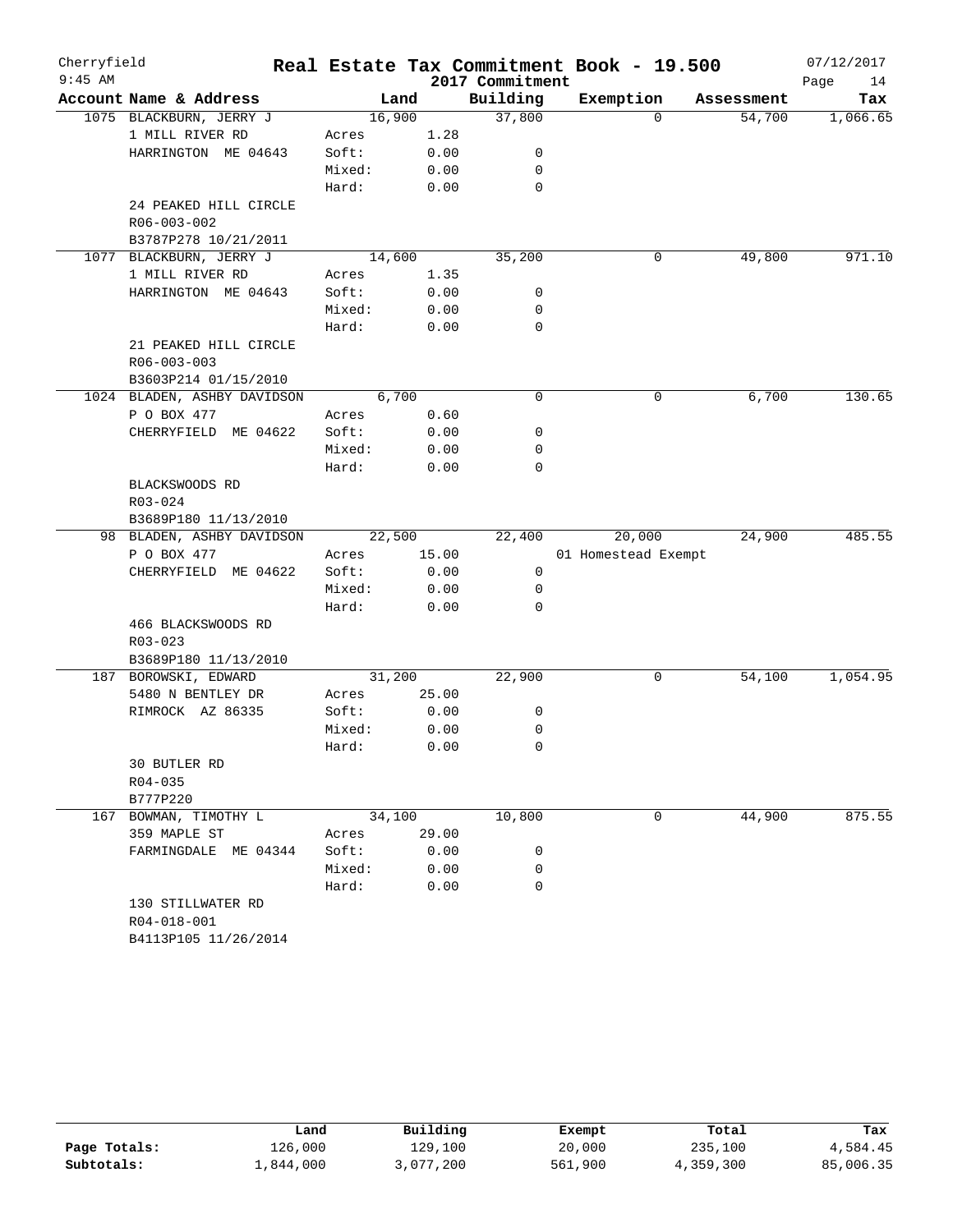| Cherryfield |                                     |        |        |      | Real Estate Tax Commitment Book - 19.500 |             |            | 07/12/2017 |
|-------------|-------------------------------------|--------|--------|------|------------------------------------------|-------------|------------|------------|
| $9:45$ AM   |                                     |        |        |      | 2017 Commitment                          |             |            | Page<br>15 |
|             | Account Name & Address              |        | Land   |      | Building                                 | Exemption   | Assessment | Tax        |
|             | 718 BRACE FAMILY REAL PROP<br>TRUST |        | 1,500  |      | $\Omega$                                 | $\Omega$    | 1,500      | 29.25      |
|             | C/O ANN L MALIN,<br>TRUSTEE         | Acres  |        | 0.27 |                                          |             |            |            |
|             | P O BOX 249                         | Soft:  |        | 0.00 | 0                                        |             |            |            |
|             | CENTER BARNSTEAD NH<br>03225        | Mixed: |        | 0.00 | 0                                        |             |            |            |
|             | 46 CAMPBELL HILL                    | Hard:  |        | 0.00 | $\mathbf 0$                              |             |            |            |
|             | U11-019                             |        |        |      |                                          |             |            |            |
|             | B4218P227 12/31/2015                |        |        |      |                                          |             |            |            |
|             | 720 BRACE FAMILY REAL PROP<br>TRUST |        | 11,900 |      | 0                                        | 0           | 11,900     | 232.05     |
|             | C/O ANN L MALIN,<br>TRUSTEE         | Acres  |        | 1.53 |                                          |             |            |            |
|             | P O BOX 249                         | Soft:  |        | 0.00 | 0                                        |             |            |            |
|             | CENTER BARNSTEAD NH<br>03225        | Mixed: |        | 0.00 | 0                                        |             |            |            |
|             | 38 CAMPBELL HILL                    | Hard:  |        | 0.00 | $\mathbf 0$                              |             |            |            |
|             | $U11 - 021$<br>B4218P227 12/31/2015 |        |        |      |                                          |             |            |            |
|             | 779 BRACE FAMILY REAL PROP<br>TRUST |        | 22,800 |      | 53,100                                   | $\mathbf 0$ | 75,900     | 1,480.05   |
|             | C/O ANN L MALIN,<br>TRUSTEE         | Acres  |        | 0.96 |                                          |             |            |            |
|             | P O BOX 249                         | Soft:  |        | 0.00 | 0                                        |             |            |            |
|             | CENTER BARNSTEAD NH<br>03225        | Mixed: |        | 0.00 | $\Omega$                                 |             |            |            |
|             |                                     | Hard:  |        | 0.00 | $\mathbf 0$                              |             |            |            |
|             | 46 CAMPBELL HILL<br>$U12 - 031$     |        |        |      |                                          |             |            |            |
|             | B4218P227 12/31/2015                |        |        |      |                                          |             |            |            |
|             | 780 BRACE FAMILY REAL PROP<br>TRUST |        | 13,100 |      | 0                                        | 0           | 13,100     | 255.45     |
|             | C/O ANN L MALIN,<br>TRUSTEE         | Acres  |        | 3.60 |                                          |             |            |            |
|             | P O BOX 249                         | Soft:  |        | 0.00 | 0                                        |             |            |            |
|             | CENTER BARNSTEAD NH<br>03225        | Mixed: |        | 0.00 | $\mathbf 0$                              |             |            |            |
|             | CAMPBELL HILL                       | Hard:  |        | 0.00 | $\mathbf 0$                              |             |            |            |
|             | U12-032                             |        |        |      |                                          |             |            |            |
|             | B4218P227 12/31/2015                |        |        |      |                                          |             |            |            |
|             | 778 BRACE FAMILY REAL PROP<br>TRUST |        | 25,700 |      | 246,700                                  | 0           | 272,400    | 5,311.80   |
|             | C/O ANN L MALIN,<br>TRUSTEE         | Acres  |        | 3.29 |                                          |             |            |            |
|             | P O BOX 249                         | Soft:  |        | 0.00 | 0                                        |             |            |            |
|             | CENTER BARNSTEAD NH<br>03225        | Mixed: |        | 0.00 | 0                                        |             |            |            |
|             | 38 CAMPBELL HILL                    | Hard:  |        | 0.00 | 0                                        |             |            |            |
|             | U12-030                             |        |        |      |                                          |             |            |            |
|             | B4218P227 12/31/2015                |        |        |      |                                          |             |            |            |

|              | Land      | Building  | Exempt  | Total     | Tax       |
|--------------|-----------|-----------|---------|-----------|-----------|
| Page Totals: | 75,000    | 299,800   |         | 374,800   | 7,308.60  |
| Subtotals:   | 1,919,000 | 3,377,000 | 561,900 | 4,734,100 | 92,314.95 |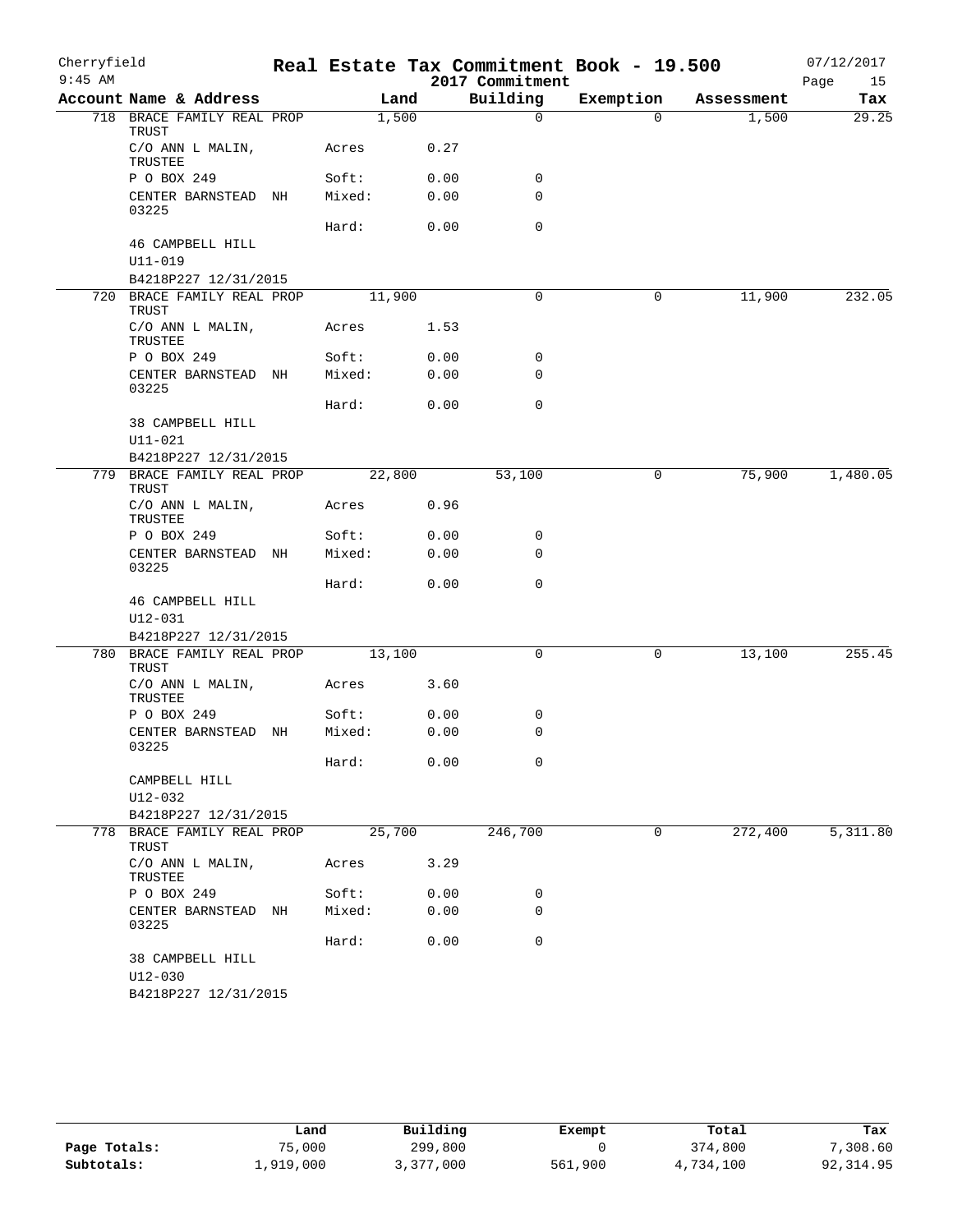| Cherryfield |                                   |                 |        |       |                 | Real Estate Tax Commitment Book - 19.500 |            | 07/12/2017 |
|-------------|-----------------------------------|-----------------|--------|-------|-----------------|------------------------------------------|------------|------------|
| $9:45$ AM   |                                   |                 |        |       | 2017 Commitment |                                          |            | Page<br>16 |
|             | Account Name & Address            |                 | Land   |       | Building        | Exemption                                | Assessment | Tax        |
|             | 740 BRACE, GEORGE A               |                 | 7,500  |       | 6,000           | $\Omega$                                 | 13,500     | 263.25     |
|             | P O BOX 400                       | Acres           |        | 0.40  |                 |                                          |            |            |
|             | MILBRIDGE ME 04658                | Soft:           |        | 0.00  | 0               |                                          |            |            |
|             |                                   | Mixed:          |        | 0.00  | 0               |                                          |            |            |
|             |                                   | Hard:           |        | 0.00  | $\mathbf 0$     |                                          |            |            |
|             | 33 PARK ST                        |                 |        |       |                 |                                          |            |            |
|             | $U11 - 041$                       |                 |        |       |                 |                                          |            |            |
|             | B2210P65                          |                 |        |       |                 |                                          |            |            |
|             | 751 BRADBURY, DONALD F            |                 | 23,500 |       | 23,700          | $\mathsf{O}$                             | 47,200     | 920.40     |
|             | 56 RAVEN LANE                     | Acres           |        | 1.63  |                 |                                          |            |            |
|             | ROQUE BLUFFS ME 04654             | Soft:           |        | 0.00  | 0               |                                          |            |            |
|             |                                   | Mixed:          |        | 0.00  | 0               |                                          |            |            |
|             |                                   | Hard:           |        | 0.00  | 0               |                                          |            |            |
|             | 18 CHURCH ST                      |                 |        |       |                 |                                          |            |            |
|             | $U12 - 006$                       |                 |        |       |                 |                                          |            |            |
|             | B3739P57 05/18/2011               |                 |        |       |                 |                                          |            |            |
|             | 340 BRADBURY, DONALD F            |                 | 59,600 |       | $\mathbf 0$     | $\mathsf{O}$                             | 59,600     | 1,162.20   |
|             | 56 RAVEN LANE                     | Acres           |        | 76.00 |                 |                                          |            |            |
|             | ROQUE BLUFFS ME 04654             | Soft:           |        | 0.00  | 0               |                                          |            |            |
|             |                                   | Mixed:          |        | 0.00  | 0               |                                          |            |            |
|             |                                   | Hard:           |        | 0.00  | $\mathbf 0$     |                                          |            |            |
|             | SPRAGUE FALLS RD                  |                 |        |       |                 |                                          |            |            |
|             | $R08 - 013$                       |                 |        |       |                 |                                          |            |            |
|             | B3708P28 01/14/2011               |                 |        |       |                 |                                          |            |            |
|             | 883 BRADLEY, JUDITH L             |                 | 17,500 |       | 46,200          | 20,000                                   | 43,700     | 852.15     |
|             | 8 RIDGE RD                        | Acres           |        | 1.30  |                 | 01 Homestead Exempt                      |            |            |
|             | CHERRYFIELD ME 04622              | Soft:           |        | 0.00  | 0               |                                          |            |            |
|             |                                   | Mixed:          |        | 0.00  | 0               |                                          |            |            |
|             |                                   | Hard:           |        | 0.00  | 0               |                                          |            |            |
|             | 8 RIDGE RD                        |                 |        |       |                 |                                          |            |            |
|             | U15-011                           |                 |        |       |                 |                                          |            |            |
|             | B2444P3                           |                 |        |       |                 |                                          |            |            |
|             | 446 BRADLEY, STEVEN &             |                 | 34,600 |       | 0               | 0                                        | 34,600     | 674.70     |
|             | <b>DARLENE</b>                    |                 |        |       |                 |                                          |            |            |
|             | 10086 SO RIVIERA PT               | Acres           |        | 40.00 |                 |                                          |            |            |
|             | HOMOSASSA FL 34448                | Soft:<br>Mixed: |        | 0.00  | 0<br>0          |                                          |            |            |
|             |                                   |                 |        | 0.00  | 0               |                                          |            |            |
|             |                                   | Hard:           |        | 0.00  |                 |                                          |            |            |
|             | NORTH MAIN ST                     |                 |        |       |                 |                                          |            |            |
|             | R10-002-021                       |                 |        |       |                 |                                          |            |            |
|             | B2848P15<br>234 BRAGDON, DWAYNE & |                 | 19,600 |       | 34,200          | 20,000                                   | 33,800     | 659.10     |
|             | STEPHANIE                         |                 |        |       |                 |                                          |            |            |
|             | 595 WILLEY DISTRICT RD            | Acres           |        | 10.00 |                 | 01 Homestead Exempt                      |            |            |
|             | CHERRYFIELD ME 04622              | Soft:           |        | 0.00  | 0               |                                          |            |            |
|             |                                   | Mixed:          |        | 0.00  | 0               |                                          |            |            |
|             |                                   | Hard:           |        | 0.00  | $\mathbf 0$     |                                          |            |            |
|             | 595 WILLEY DISTRICT RD            |                 |        |       |                 |                                          |            |            |
|             | R05-029                           |                 |        |       |                 |                                          |            |            |
|             | B4025P116 12/31/2013              |                 |        |       |                 |                                          |            |            |

|              | Land      | Building  | Exempt  | Total     | Tax       |
|--------------|-----------|-----------|---------|-----------|-----------|
| Page Totals: | 162,300   | 110,100   | 40,000  | 232,400   | 4,531.80  |
| Subtotals:   | 2,081,300 | 3,487,100 | 601,900 | 4,966,500 | 96,846.75 |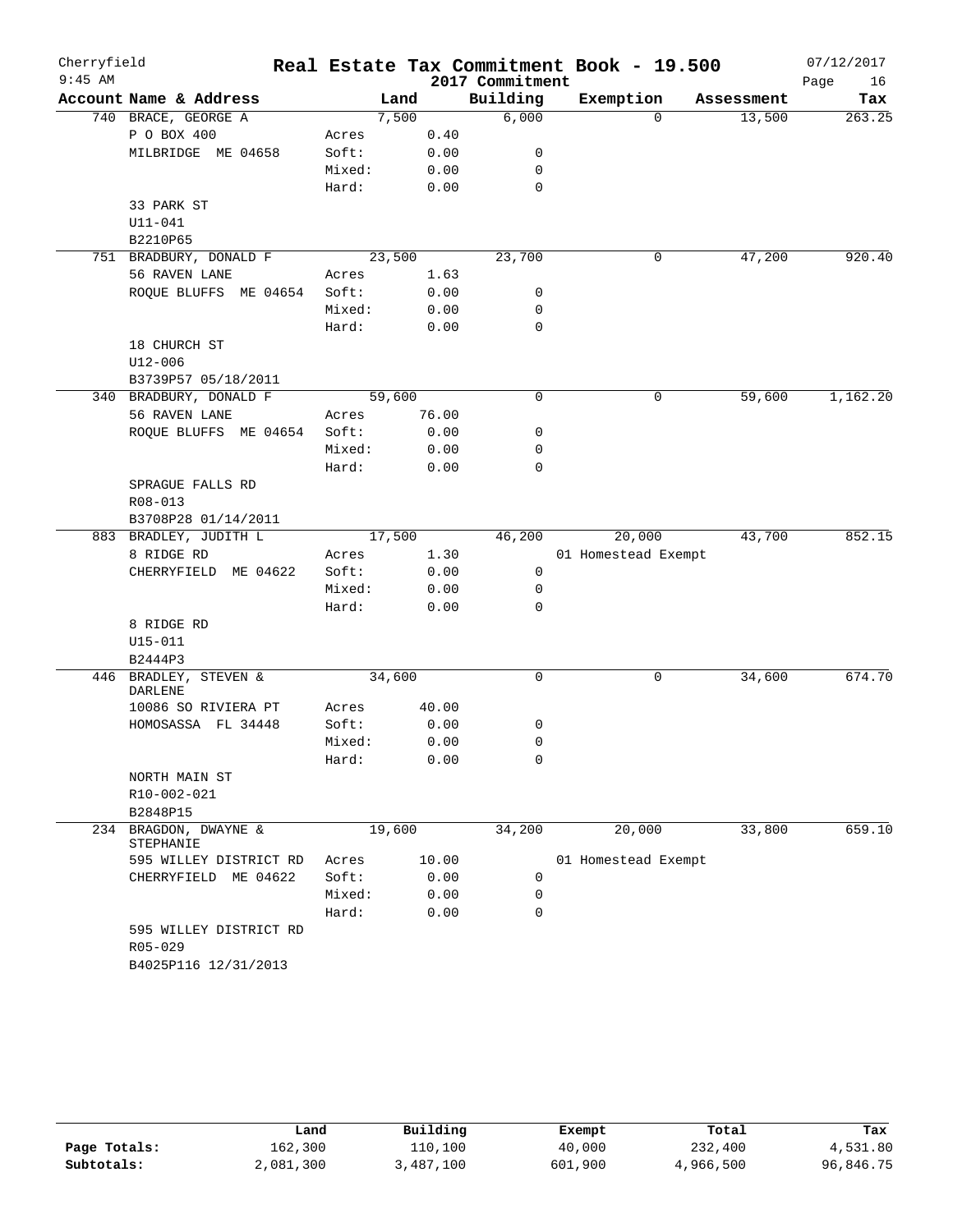| Cherryfield<br>$9:45$ AM |                                                      |                |              | 2017 Commitment | Real Estate Tax Commitment Book - 19.500 |          |            | 07/12/2017<br>Page<br>17 |
|--------------------------|------------------------------------------------------|----------------|--------------|-----------------|------------------------------------------|----------|------------|--------------------------|
|                          | Account Name & Address                               |                | Land         | Building        | Exemption                                |          | Assessment | Tax                      |
|                          | 393 BRALEY, ROY S & DIANE K                          |                | 24,400       | 0               |                                          | $\Omega$ | 24,400     | 475.80                   |
|                          | R&D BRALEY FAMILY REVOC Acres<br><b>TRUST</b>        |                | 50.14        |                 |                                          |          |            |                          |
|                          | 171 DEERHHILL RD                                     | Soft:          | 0.00         | 0               |                                          |          |            |                          |
|                          | BRENTWOOD NH 03833                                   | Mixed:         | 0.00         | 0               |                                          |          |            |                          |
|                          |                                                      | Hard:          | 0.00         | 0               |                                          |          |            |                          |
|                          | CROTCH                                               |                |              |                 |                                          |          |            |                          |
|                          | R09-001-013                                          |                |              |                 |                                          |          |            |                          |
|                          | B4159P212 06/18/2015<br>807 BRICKER, JAY G & BARBARA |                | 14,900       | 0               |                                          | 0        | 14,900     | 290.55                   |
|                          | Α                                                    |                |              |                 |                                          |          |            |                          |
|                          | PO BOX 207                                           | Acres          | 9.80         |                 |                                          |          |            |                          |
|                          | GOULDSBORO ME 04607                                  | Soft:          | 0.00         | 0               |                                          |          |            |                          |
|                          |                                                      | Mixed:         | 0.00         | 0               |                                          |          |            |                          |
|                          |                                                      | Hard:          | 0.00         | 0               |                                          |          |            |                          |
|                          | WILLEY DISTRICT RD                                   |                |              |                 |                                          |          |            |                          |
|                          | $U13 - 010 - 002$                                    |                |              |                 |                                          |          |            |                          |
| 987                      | BROOKS, ADAM & KAYLA                                 |                | 0            | 20,400          | 20,000                                   |          | 400        | 7.80                     |
|                          | 354 NO MAIN ST<br>CHERRYFIELD ME 04622               |                |              |                 | 01 Homestead Exempt                      |          |            |                          |
|                          |                                                      |                |              |                 |                                          |          |            |                          |
|                          |                                                      |                |              |                 |                                          |          |            |                          |
|                          | 354 NORTH MAIN ST                                    |                |              |                 |                                          |          |            |                          |
|                          | $R07 - 009 - T$                                      |                |              |                 |                                          |          |            |                          |
| 319                      | BROOKS, GARY A                                       |                | 19,600       | 89,700          | 20,000                                   |          | 89,300     | 1,741.35                 |
|                          | SANTERRE, PATRICIA A                                 | Acres          | 5.00         |                 | 01 Homestead Exempt                      |          |            |                          |
|                          | 409 NORTH MAIN ST                                    | Soft:          | 0.00         | 0               |                                          |          |            |                          |
|                          | CHERRYFIELD ME 04622                                 | Mixed:         | 0.00         | 0               |                                          |          |            |                          |
|                          |                                                      | Hard:          | 0.00         | $\mathbf 0$     |                                          |          |            |                          |
|                          | 409 NORTH MAIN ST                                    |                |              |                 |                                          |          |            |                          |
|                          | R07-013                                              |                |              |                 |                                          |          |            |                          |
|                          | B2898P306 06/11/2004                                 |                |              |                 |                                          |          |            |                          |
|                          | 315 BROOKS, KEVIN E                                  |                | 20,300       | 59,300          | 20,000                                   |          | 59,600     | 1,162.20                 |
|                          | 356 NORTH MAIN ST<br>CHERRYFIELD ME 04622            | Acres<br>Soft: | 6.10<br>0.00 | 0               | 01 Homestead Exempt                      |          |            |                          |
|                          |                                                      | Mixed:         | 0.00         | 0               |                                          |          |            |                          |
|                          |                                                      | Hard:          | 0.00         | 0               |                                          |          |            |                          |
|                          | 356 NORTH MAIN ST                                    |                |              |                 |                                          |          |            |                          |
|                          | R07-009                                              |                |              |                 |                                          |          |            |                          |
|                          | B3203P323                                            |                |              |                 |                                          |          |            |                          |
| 947                      | BROOKS, PATRICK D                                    |                | 25,100       | 0               |                                          | 0        | 25,100     | 489.45                   |
|                          | 424 Indian River Road                                | Acres          | 30.00        |                 |                                          |          |            |                          |
|                          | Addison ME 04606                                     | Soft:          | 0.00         | 0               |                                          |          |            |                          |
|                          |                                                      | Mixed:         | 0.00         | 0               |                                          |          |            |                          |
|                          |                                                      | Hard:          | 0.00         | 0               |                                          |          |            |                          |
|                          | RIDGE RD                                             |                |              |                 |                                          |          |            |                          |
|                          | $U18 - 007$                                          |                |              |                 |                                          |          |            |                          |
|                          | B2407P75                                             |                |              |                 |                                          |          |            |                          |
|                          | 1162 BROOKS, PHILIP E                                |                | 17,900       | 4,000           |                                          | 0        | 21,900     | 427.05                   |
|                          | 401 NORTH MAIN ST<br>CHERRYFIELD ME 04622            | Acres<br>Soft: | 2.00<br>0.00 | 0               |                                          |          |            |                          |
|                          |                                                      | Mixed:         | 0.00         | 0               |                                          |          |            |                          |
|                          |                                                      | Hard:          | 0.00         | 0               |                                          |          |            |                          |
|                          | 401 NORTH MAIN ST                                    |                |              |                 |                                          |          |            |                          |
|                          | R07-013-002                                          |                |              |                 |                                          |          |            |                          |
|                          | B3749P245 06/23/2011                                 |                |              |                 |                                          |          |            |                          |
|                          |                                                      |                |              |                 |                                          |          |            |                          |
|                          | Land                                                 |                | Building     |                 | Exempt                                   |          | Total      | Tax                      |
| Page Totals:             | 122,200                                              |                | 173,400      |                 | 60,000                                   |          | 235,600    | 4,594.20                 |
| Subtotals:               | 2,203,500                                            |                | 3,660,500    |                 | 661,900                                  |          | 5,202,100  | 101,440.95               |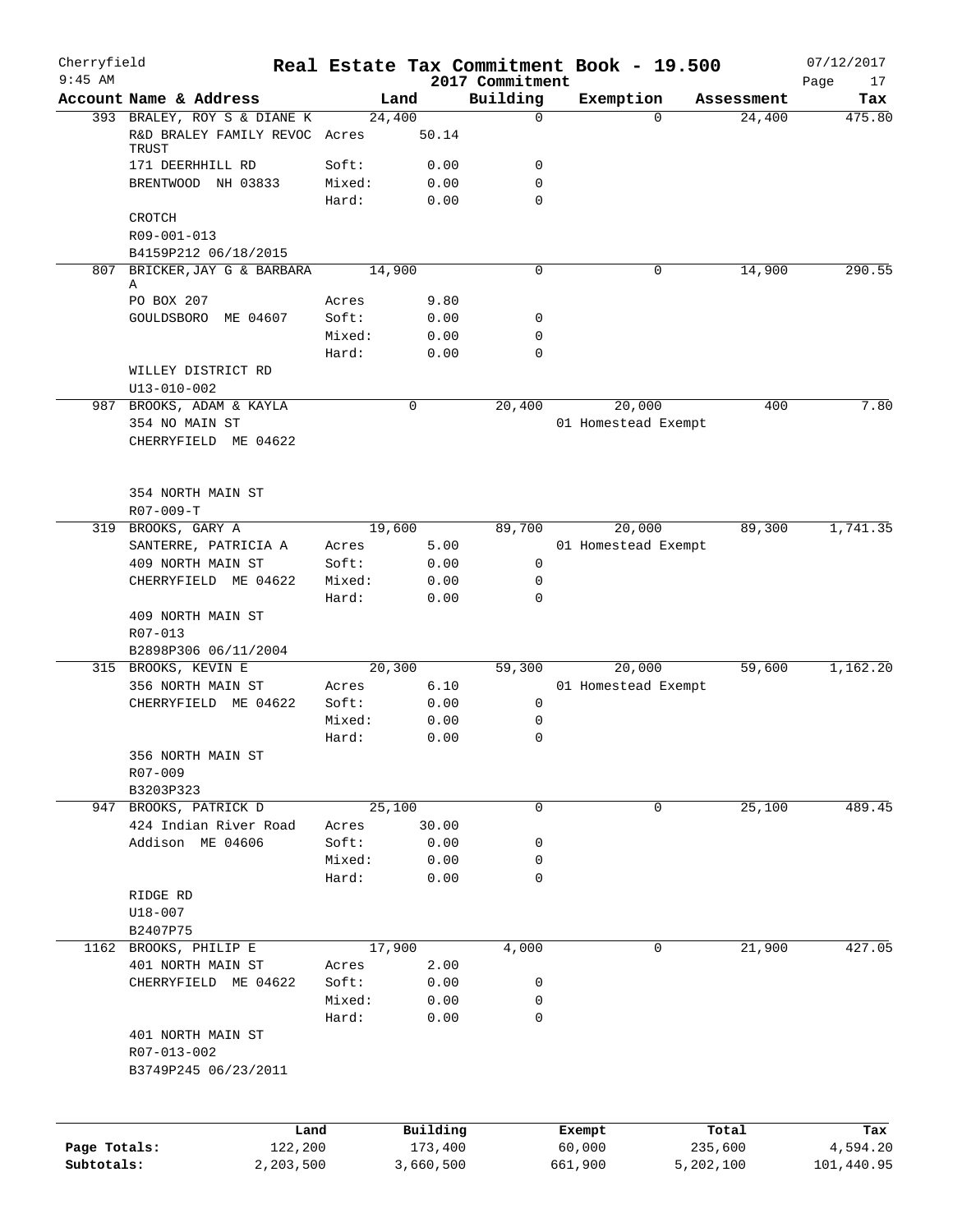| 408 BROOKS, R & MACDONALD, G,<br>Acres<br>Soft:<br>Mixed:<br>Hard:<br>Acres<br>Soft:<br>Mixed:<br>Hard: | Land<br>20,900<br>40.35<br>0.00<br>0.00<br>0.00<br>69,700<br>83.00<br>0.00<br>0.00<br>0.00 | Building<br>$\mathbf 0$<br>0<br>$\mathbf 0$<br>$\mathbf 0$<br>69,500<br>0<br>0<br>$\mathbf 0$ |                                               | Exemption<br>$\Omega$<br>20,000<br>01 Homestead Exempt | Assessment<br>20,900<br>119,200 | Tax      |
|---------------------------------------------------------------------------------------------------------|--------------------------------------------------------------------------------------------|-----------------------------------------------------------------------------------------------|-----------------------------------------------|--------------------------------------------------------|---------------------------------|----------|
|                                                                                                         |                                                                                            |                                                                                               |                                               |                                                        |                                 | 407.55   |
|                                                                                                         |                                                                                            |                                                                                               |                                               |                                                        |                                 |          |
|                                                                                                         |                                                                                            |                                                                                               |                                               |                                                        |                                 | 2,324.40 |
|                                                                                                         |                                                                                            |                                                                                               |                                               |                                                        |                                 |          |
|                                                                                                         |                                                                                            |                                                                                               |                                               |                                                        |                                 |          |
|                                                                                                         |                                                                                            |                                                                                               |                                               |                                                        |                                 |          |
|                                                                                                         |                                                                                            |                                                                                               |                                               |                                                        |                                 |          |
|                                                                                                         |                                                                                            |                                                                                               |                                               |                                                        |                                 |          |
|                                                                                                         |                                                                                            |                                                                                               |                                               |                                                        |                                 |          |
|                                                                                                         |                                                                                            |                                                                                               |                                               |                                                        |                                 |          |
|                                                                                                         |                                                                                            |                                                                                               |                                               |                                                        |                                 |          |
|                                                                                                         |                                                                                            |                                                                                               |                                               |                                                        |                                 |          |
|                                                                                                         |                                                                                            |                                                                                               |                                               |                                                        |                                 |          |
|                                                                                                         |                                                                                            |                                                                                               |                                               |                                                        |                                 |          |
|                                                                                                         |                                                                                            |                                                                                               |                                               |                                                        |                                 |          |
|                                                                                                         |                                                                                            |                                                                                               |                                               |                                                        |                                 |          |
|                                                                                                         |                                                                                            |                                                                                               |                                               |                                                        |                                 |          |
|                                                                                                         |                                                                                            |                                                                                               |                                               |                                                        |                                 |          |
|                                                                                                         | 21,200                                                                                     | $\mathbf 0$                                                                                   |                                               | $\mathbf 0$                                            | 21,200                          | 413.40   |
| Acres                                                                                                   | 41.16                                                                                      |                                                                                               |                                               |                                                        |                                 |          |
| Soft:                                                                                                   | 0.00                                                                                       | 0                                                                                             |                                               |                                                        |                                 |          |
| Mixed:                                                                                                  | 0.00                                                                                       | $\mathbf 0$                                                                                   |                                               |                                                        |                                 |          |
| Hard:                                                                                                   | 0.00                                                                                       | 0                                                                                             |                                               |                                                        |                                 |          |
|                                                                                                         |                                                                                            |                                                                                               |                                               |                                                        |                                 |          |
|                                                                                                         |                                                                                            |                                                                                               |                                               |                                                        |                                 |          |
|                                                                                                         |                                                                                            |                                                                                               |                                               |                                                        |                                 |          |
|                                                                                                         | 19,900                                                                                     | 32,700                                                                                        |                                               | 26,000                                                 | 26,600                          | 518.70   |
| Acres                                                                                                   | 1.72                                                                                       |                                                                                               |                                               | 01 Homestead Exempt                                    |                                 |          |
| Soft:                                                                                                   | 0.00                                                                                       |                                                                                               |                                               | 0 12 WW2 Veteran Res                                   |                                 |          |
| Mixed:                                                                                                  | 0.00                                                                                       | 0                                                                                             |                                               |                                                        |                                 |          |
| Hard:                                                                                                   | 0.00                                                                                       | $\mathbf 0$                                                                                   |                                               |                                                        |                                 |          |
|                                                                                                         |                                                                                            |                                                                                               |                                               |                                                        |                                 |          |
|                                                                                                         |                                                                                            |                                                                                               |                                               |                                                        |                                 |          |
|                                                                                                         |                                                                                            |                                                                                               |                                               |                                                        |                                 |          |
|                                                                                                         | 26,300                                                                                     | 66,500                                                                                        |                                               | 20,000                                                 | 72,800                          | 1,419.60 |
| Acres                                                                                                   | 8.00                                                                                       |                                                                                               |                                               | 01 Homestead Exempt                                    |                                 |          |
| Soft:                                                                                                   | 0.00                                                                                       | 0                                                                                             |                                               |                                                        |                                 |          |
| Mixed:                                                                                                  |                                                                                            | 0                                                                                             |                                               |                                                        |                                 |          |
| Hard:                                                                                                   |                                                                                            | $\mathbf 0$                                                                                   |                                               |                                                        |                                 |          |
|                                                                                                         |                                                                                            |                                                                                               |                                               |                                                        |                                 |          |
|                                                                                                         |                                                                                            |                                                                                               |                                               |                                                        |                                 |          |
|                                                                                                         |                                                                                            |                                                                                               |                                               |                                                        |                                 |          |
|                                                                                                         |                                                                                            | $\mathbf 0$                                                                                   |                                               | 0                                                      | 30,800                          | 600.60   |
| Acres                                                                                                   |                                                                                            |                                                                                               |                                               |                                                        |                                 |          |
| Soft:                                                                                                   |                                                                                            | 0                                                                                             |                                               |                                                        |                                 |          |
| Mixed:                                                                                                  |                                                                                            | 0                                                                                             |                                               |                                                        |                                 |          |
| Hard:                                                                                                   |                                                                                            | $\mathbf 0$                                                                                   |                                               |                                                        |                                 |          |
|                                                                                                         |                                                                                            |                                                                                               |                                               |                                                        |                                 |          |
|                                                                                                         |                                                                                            |                                                                                               |                                               |                                                        |                                 |          |
|                                                                                                         |                                                                                            |                                                                                               |                                               |                                                        |                                 |          |
|                                                                                                         |                                                                                            | 30,800                                                                                        | 0.00<br>0.00<br>35.00<br>0.00<br>0.00<br>0.00 |                                                        |                                 |          |

|              | Land      | Building  | Exempt  | Total     | Tax          |
|--------------|-----------|-----------|---------|-----------|--------------|
| Page Totals: | 188,800   | 168,700   | 66,000  | 291,500   | 5,684.25     |
| Subtotals:   | 2,392,300 | 3,829,200 | 727,900 | 5,493,600 | 107, 125, 20 |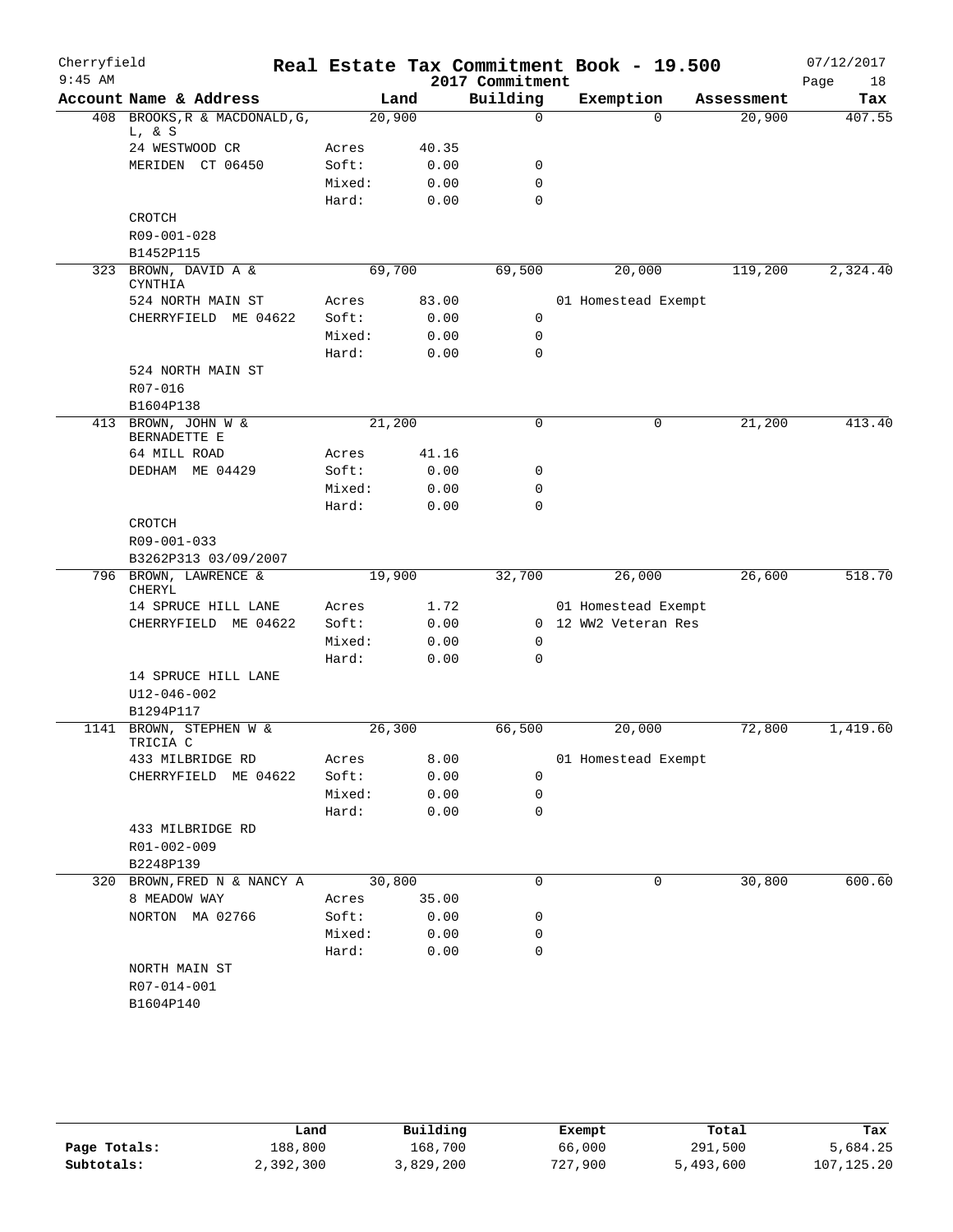| Cherryfield<br>$9:45$ AM |                                                |        |          | 2017 Commitment | Real Estate Tax Commitment Book - 19.500 |            | 07/12/2017        |
|--------------------------|------------------------------------------------|--------|----------|-----------------|------------------------------------------|------------|-------------------|
|                          | Account Name & Address                         |        | Land     | Building        | Exemption                                | Assessment | Page<br>19<br>Tax |
|                          | 294 BROWN, MICHAEL                             |        | 20,700   | 71,000          | 20,000                                   | 71,700     | 1,398.15          |
|                          | 498 RIDGE RD                                   | Acres  | 7.80     |                 | 01 Homestead Exempt                      |            |                   |
|                          | CHERRYFIELD ME 04622                           | Soft:  | 0.00     | 0               |                                          |            |                   |
|                          |                                                | Mixed: | 0.00     | 0               |                                          |            |                   |
|                          |                                                | Hard:  | 0.00     | $\mathbf 0$     |                                          |            |                   |
|                          | 498 RIDGE RD                                   |        |          |                 |                                          |            |                   |
|                          | R06-005                                        |        |          |                 |                                          |            |                   |
| 287                      | BRYANT, BONITA RUTH                            |        | 35,800   | $\mathbf 0$     | 0                                        | 35,800     | 698.10            |
|                          | 2805A SOUTH WOODROW ST                         | Acres  | 51.80    |                 |                                          |            |                   |
|                          |                                                |        |          |                 |                                          |            |                   |
|                          | ARLINGTON VA 22206                             | Soft:  | 0.00     | 0               |                                          |            |                   |
|                          |                                                | Mixed: | 0.00     | 0               |                                          |            |                   |
|                          |                                                | Hard:  | 0.00     | $\mathbf 0$     |                                          |            |                   |
|                          | TENAN LANE                                     |        |          |                 |                                          |            |                   |
|                          | R05-072                                        |        |          |                 |                                          |            |                   |
|                          | B2834P297                                      |        |          |                 |                                          |            |                   |
| 1126                     | BUCZACZ, WALTER A &<br>MICHELLE A              |        | 14,000   | 3,400           | 0                                        | 17,400     | 339.30            |
|                          | 25 WINTER ST                                   | Acres  | 14.20    |                 |                                          |            |                   |
|                          | SACO ME 04072                                  | Soft:  | 0.00     | 0               |                                          |            |                   |
|                          |                                                | Mixed: | 0.00     | 0               |                                          |            |                   |
|                          |                                                | Hard:  | 0.00     | $\mathbf 0$     |                                          |            |                   |
|                          | 260 SPRAGUE FALLS RD                           |        |          |                 |                                          |            |                   |
|                          | R03-065-001                                    |        |          |                 |                                          |            |                   |
|                          | B3697P120 12/10/2010                           |        |          |                 |                                          |            |                   |
|                          | 333 BUDZIAK, JENNIFER KERR                     |        | 11,100   | $\mathbf 0$     | 0                                        | 11,100     | 216.45            |
|                          | 1008 FORDHAM WAY                               | Acres  | 5.15     |                 |                                          |            |                   |
|                          | WESTMONT IL 60559-2625 Soft:                   |        | 0.00     | 0               |                                          |            |                   |
|                          |                                                | Mixed: | 0.00     | 0               |                                          |            |                   |
|                          |                                                | Hard:  | 0.00     | $\mathbf 0$     |                                          |            |                   |
|                          | SPRAGUE FALLS RD                               |        |          |                 |                                          |            |                   |
|                          |                                                |        |          |                 |                                          |            |                   |
|                          | R08-007                                        |        |          |                 |                                          |            |                   |
|                          | B792P169                                       |        | 4,700    | $\mathbf 0$     | 0                                        |            | 91.65             |
|                          | 331 BUDZIAK, JENNIFER KERR<br>1008 Fordham Way |        |          |                 |                                          | 4,700      |                   |
|                          |                                                | Acres  | 1.72     |                 |                                          |            |                   |
|                          | Westmont IL 60559-2625 Soft:                   |        | 0.00     | 0               |                                          |            |                   |
|                          |                                                | Mixed: | 0.00     | 0               |                                          |            |                   |
|                          |                                                | Hard:  | 0.00     | $\mathbf 0$     |                                          |            |                   |
|                          | SPRAGUE FALLS RD                               |        |          |                 |                                          |            |                   |
|                          | R08-005                                        |        |          |                 |                                          |            |                   |
|                          | B809P29                                        |        |          |                 |                                          |            |                   |
|                          | 269 BULL, JONATHON S                           |        | 25,000   | 4,000           | 0                                        | 29,000     | 565.50            |
|                          | 20 CROSS RD                                    | Acres  | 32.00    |                 |                                          |            |                   |
|                          | MILBRIDGE ME 04658                             | Soft:  | 0.00     | 0               |                                          |            |                   |
|                          |                                                | Mixed: | 28.50    | 4,760           |                                          |            |                   |
|                          |                                                | Hard:  | 0.00     | $\mathbf 0$     |                                          |            |                   |
|                          | WILLEY DISTRICT RD                             |        |          |                 |                                          |            |                   |
|                          | (OFF)                                          |        |          |                 |                                          |            |                   |
|                          | $R05 - 059$                                    |        |          |                 |                                          |            |                   |
|                          | B1567P234                                      |        |          |                 |                                          |            |                   |
|                          | 172 BURGIN, PHILLIP R                          |        | 0        | 12,000          | 0                                        | 12,000     | 234.00            |
|                          | 2 CHANDLER WAY                                 |        |          |                 |                                          |            |                   |
|                          | CHERRYFIELD ME 04622                           |        |          |                 |                                          |            |                   |
|                          |                                                |        |          |                 |                                          |            |                   |
|                          | 2 CHANDLER WAY                                 |        |          |                 |                                          |            |                   |
|                          | U08-001-001-MBHM                               |        |          |                 |                                          |            |                   |
|                          |                                                |        |          |                 |                                          |            |                   |
|                          |                                                |        |          |                 |                                          |            |                   |
|                          | Land                                           |        | Building |                 | Exempt                                   | Total      | Tax               |
| Page Totals:             | 111,300                                        |        | 90,400   |                 | 20,000                                   | 181,700    | 3,543.15          |

**Subtotals:** 2,503,600 3,919,600 747,900 5,675,300 110,668.35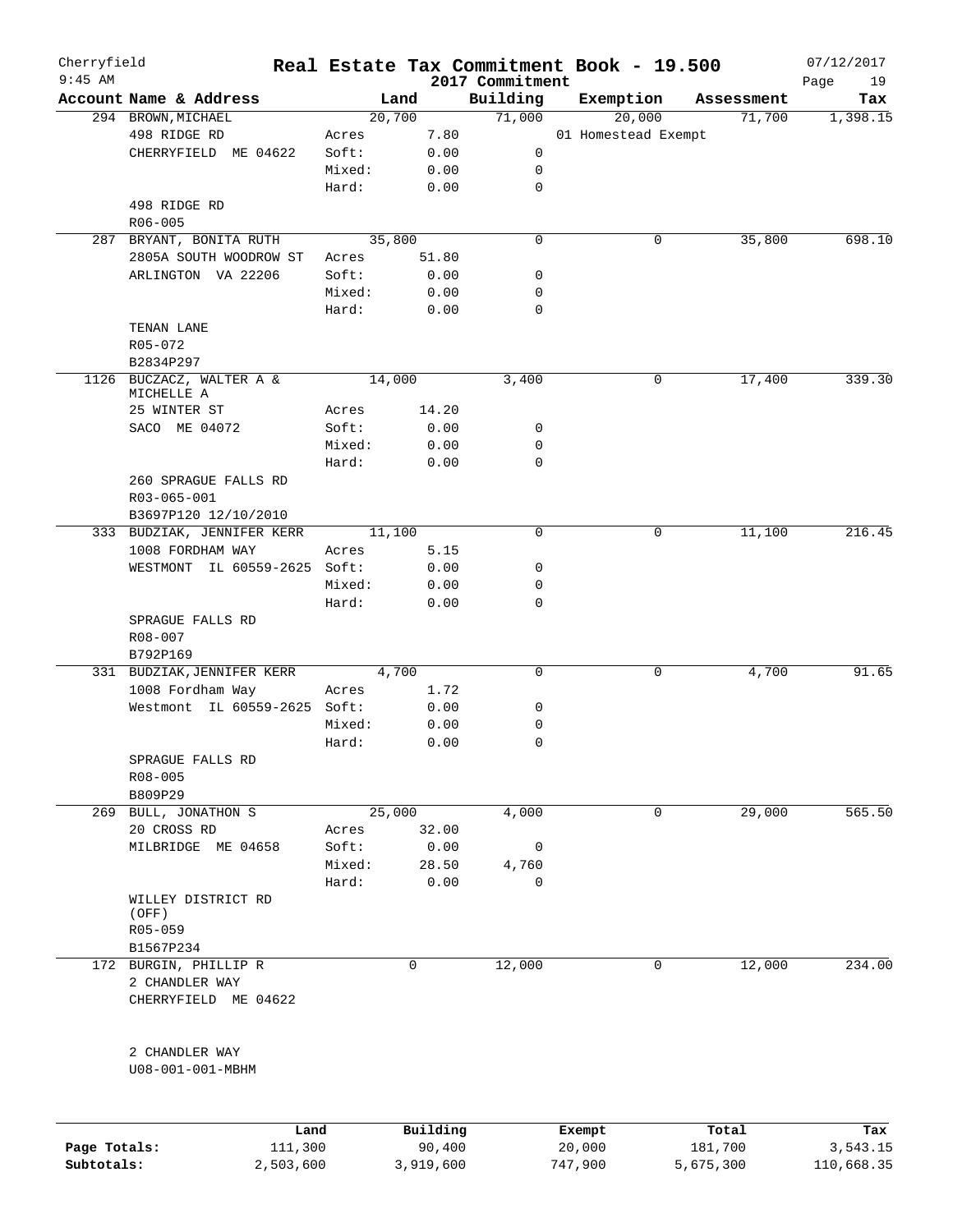| Cherryfield<br>$9:45$ AM |                                                |                 |              |                             | Real Estate Tax Commitment Book - 19.500 |            | 07/12/2017        |
|--------------------------|------------------------------------------------|-----------------|--------------|-----------------------------|------------------------------------------|------------|-------------------|
|                          | Account Name & Address                         | Land            |              | 2017 Commitment<br>Building | Exemption                                | Assessment | Page<br>20<br>Tax |
|                          | 314 BURNETT, RICHARD M &                       | 114,300         |              | 32,700                      | $\Omega$                                 | 147,000    | 2,866.50          |
|                          | CYNTHIA B                                      |                 |              |                             |                                          |            |                   |
|                          | 417 WEST SHORE RD                              | Acres           | 165.50       |                             |                                          |            |                   |
|                          | SORRENTO ME 04677                              | Soft:           | 0.00         | 0                           |                                          |            |                   |
|                          |                                                | Mixed:<br>Hard: | 0.00<br>0.00 | $\mathbf 0$<br>0            |                                          |            |                   |
|                          | BUTLER RD                                      |                 |              |                             |                                          |            |                   |
|                          | R07-008                                        |                 |              |                             |                                          |            |                   |
|                          | B4334P108 02/06/2017 B4059P183 05/27/2014      |                 |              |                             |                                          |            |                   |
|                          | 800 BURNHAM, LINDA T                           | 24,800          |              | 56,800                      | 0                                        | 81,600     | 1,591.20          |
|                          | 5 WESTVIEW LANE                                | Acres           | 2.47         |                             |                                          |            |                   |
|                          | BRUNSWICK ME 04011                             | Soft:           | 0.00         | 0                           |                                          |            |                   |
|                          |                                                | Mixed:          | 0.00         | 0                           |                                          |            |                   |
|                          |                                                | Hard:           | 0.00         | 0                           |                                          |            |                   |
|                          | 114 MAIN ST<br>$U13 - 004$                     |                 |              |                             |                                          |            |                   |
|                          | B3804P32 12/16/2011                            |                 |              |                             |                                          |            |                   |
|                          | 236 BURT, CORY                                 | 20,800          |              | 33,100                      | 0                                        | 53,900     | 1,051.05          |
|                          | 4 HEATH RD                                     | Acres           | 6.10         |                             |                                          |            |                   |
|                          | MILBRIDGE ME 04658                             | Soft:           | 0.00         | 0                           |                                          |            |                   |
|                          |                                                | Mixed:          | 0.00         | $\mathbf 0$                 |                                          |            |                   |
|                          |                                                | Hard:           | 0.00         | 0                           |                                          |            |                   |
|                          | 589 WILLEY DISTRICT RD                         |                 |              |                             |                                          |            |                   |
|                          | R05-031                                        |                 |              |                             |                                          |            |                   |
|                          | B3563P285 08/28/2009                           |                 |              |                             |                                          |            |                   |
|                          | 634 BUSH, DONALD A & LESLIE<br>Α               | 13,800          |              | 43,200                      | 20,000                                   | 37,000     | 721.50            |
|                          | CAMDEN NAT BANK - ITEMS Acres<br>PROC.         |                 | 0.48         |                             | 01 Homestead Exempt                      |            |                   |
|                          | 245 COMMERCIAL ST                              | Soft:           | 0.00         | 0                           |                                          |            |                   |
|                          | ROCKPORT ME 04856-5909 Mixed:                  |                 | 0.00         | 0                           |                                          |            |                   |
|                          |                                                | Hard:           | 0.00         | $\mathbf 0$                 |                                          |            |                   |
|                          | 71 STILLWATER RD                               |                 |              |                             |                                          |            |                   |
|                          | $U06 - 023 - 002$                              |                 |              |                             |                                          |            |                   |
|                          | B3592P119 12/02/2009<br>484 BUSSELL, SUSANNE E | 20,400          |              | 33,200                      | 20,000                                   | 33,600     | 655.20            |
|                          | BUSSELL TRUST, SUSANNE                         | Acres           | 1.39         |                             | 01 Homestead Exempt                      |            |                   |
|                          | Е                                              |                 |              |                             |                                          |            |                   |
|                          | 130 MILBRIDGE RD                               | Soft:           | 0.00         | 0                           |                                          |            |                   |
|                          | ME 04622<br>CHERRYFIELD                        | Mixed:          | 0.00         | 0                           |                                          |            |                   |
|                          |                                                | Hard:           | 0.00         | 0                           |                                          |            |                   |
|                          | 130 MILBRIDGE RD                               |                 |              |                             |                                          |            |                   |
|                          | $U02 - 001$<br>B3851P17 06/08/2012             |                 |              |                             |                                          |            |                   |
|                          | 1164 BUTLER, RAMONA                            | 0               |              | 11,500                      | 11,500                                   | 0          | 0.00              |
|                          | 112 BUTLER RD                                  |                 |              |                             | 01 Homestead Exempt                      |            |                   |
|                          | CHERRYFIELD ME 04622                           |                 |              |                             |                                          |            |                   |
|                          |                                                |                 |              |                             |                                          |            |                   |
|                          | 112 BUTLER RD                                  |                 |              |                             |                                          |            |                   |
|                          | $R04 - 036 - T$                                |                 |              |                             |                                          |            |                   |
|                          | 295 C & D CORPORATION                          | 4,687,800       |              | 7,700                       | 0                                        | 4,695,500  | 91,562.25         |
|                          | C/O JASPER WYMAN & SON                         | Acres           | 6817.00      |                             |                                          |            |                   |
|                          | PO BOX 100                                     | Soft:           | 0.00         | 0                           |                                          |            |                   |
|                          | MILBRIDGE ME 04658                             | Mixed:          | 0.00         | 0                           |                                          |            |                   |
|                          | 568 RIDGE RD                                   | Hard:           | 0.00         | 0                           |                                          |            |                   |
|                          | R06-007                                        |                 |              |                             |                                          |            |                   |
|                          |                                                |                 |              |                             |                                          |            |                   |
|                          | Land                                           |                 | Building     |                             | Exempt                                   | Total      | Tax               |
| Page Totals:             | 4,881,900                                      |                 | 218,200      |                             | 51,500                                   | 5,048,600  | 98,447.70         |
| Subtotals:               | 7,385,500                                      |                 | 4,137,800    |                             | 799,400                                  | 10,723,900 | 209,116.05        |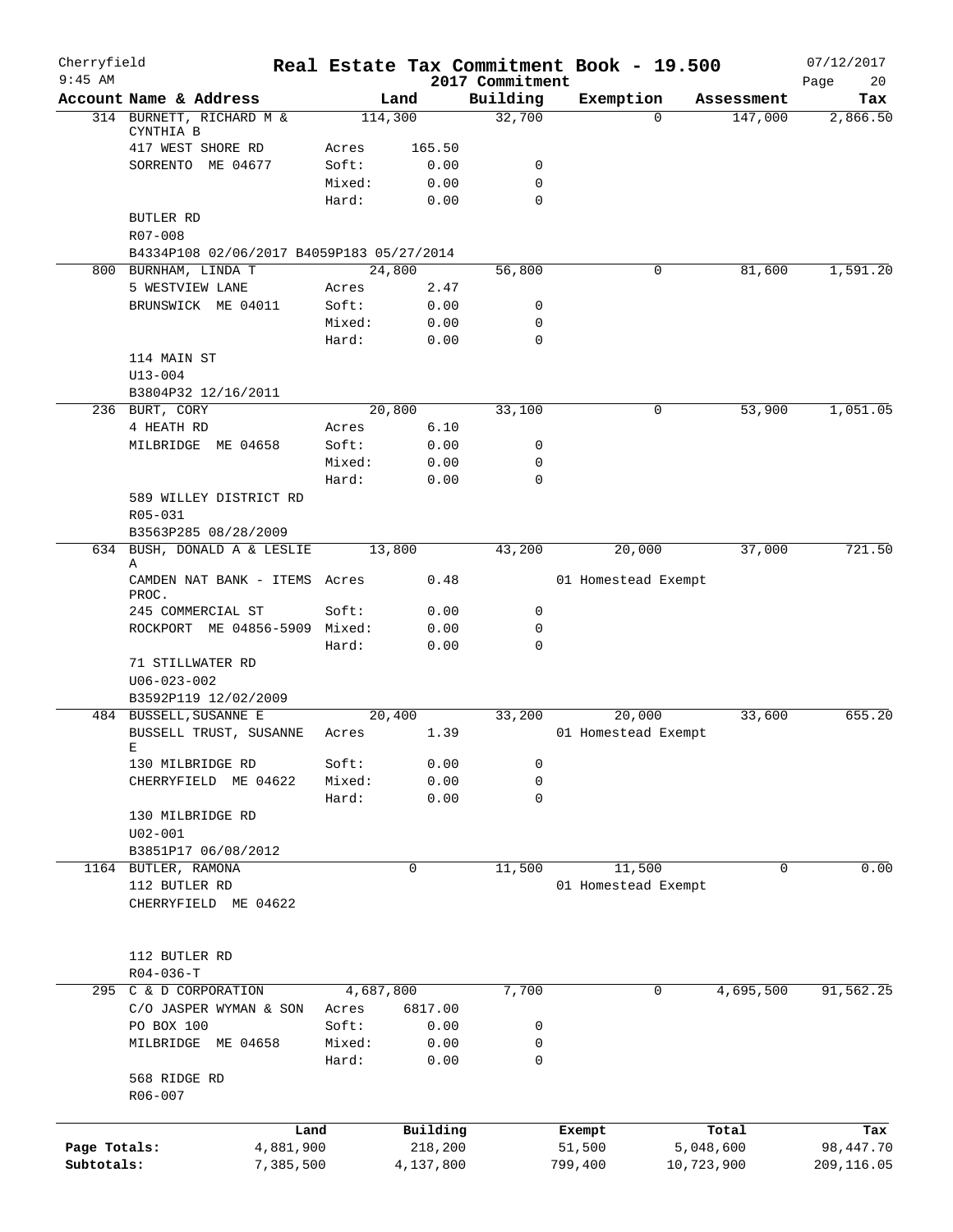| Cherryfield<br>$9:45$ AM |                                      |        |           | 2017 Commitment | Real Estate Tax Commitment Book - 19.500 |              |            | 07/12/2017        |
|--------------------------|--------------------------------------|--------|-----------|-----------------|------------------------------------------|--------------|------------|-------------------|
|                          | Account Name & Address               |        | Land      | Building        | Exemption                                |              | Assessment | Page<br>21<br>Tax |
|                          | 301 C & D CORPORATION                |        | 19,600    | 0               |                                          | $\Omega$     | 19,600     | 382.20            |
|                          | C/O JASPER WYMAN & SON               | Acres  | 24.00     |                 |                                          |              |            |                   |
|                          | PO BOX 100                           | Soft:  | 0.00      | 0               |                                          |              |            |                   |
|                          | MILBRIDGE<br>ME 04658                | Mixed: | 0.00      | 0               |                                          |              |            |                   |
|                          |                                      | Hard:  | 0.00      | $\mathbf 0$     |                                          |              |            |                   |
|                          | RIDGE RD                             |        |           |                 |                                          |              |            |                   |
|                          | R06-012                              |        |           |                 |                                          |              |            |                   |
|                          | B1512P280                            |        |           |                 |                                          |              |            |                   |
|                          | 300 C & D CORPORATION                |        | 46,100    | $\mathbf 0$     |                                          | 0            | 46,100     | 898.95            |
|                          | C/O JASPER WYMAN & SON               | Acres  | 76.00     |                 |                                          |              |            |                   |
|                          | PO BOX 100                           | Soft:  | 0.00      | 0               |                                          |              |            |                   |
|                          | MILBRIDGE<br>ME 04658                | Mixed: | 0.00      | 0               |                                          |              |            |                   |
|                          |                                      | Hard:  | 0.00      | $\mathbf 0$     |                                          |              |            |                   |
|                          | RIDGE RD                             |        |           |                 |                                          |              |            |                   |
|                          | R06-011                              |        |           |                 |                                          |              |            |                   |
|                          | B1512P280                            |        |           |                 |                                          |              |            |                   |
|                          | 302 C & D CORPORATION                |        | 14,400    | 0               |                                          | 0            | 14,400     | 280.80            |
|                          | C/O JASPER WYMAN & SON               | Acres  | 16.00     |                 |                                          |              |            |                   |
|                          | PO BOX 100                           | Soft:  | 0.00      | 0               |                                          |              |            |                   |
|                          | MILBRIDGE<br>ME 04658                | Mixed: | 0.00      | 0               |                                          |              |            |                   |
|                          |                                      | Hard:  | 0.00      | 0               |                                          |              |            |                   |
|                          | RIDGE RD                             |        |           |                 |                                          |              |            |                   |
|                          | R06-013                              |        |           |                 |                                          |              |            |                   |
| 540                      | CALER, AARON                         |        | 26,700    | 61,700          |                                          | $\mathsf{O}$ | 88,400     | 1,723.80          |
|                          | 149 BLACKWOODS RD                    | Acres  | 6.30      |                 |                                          |              |            |                   |
|                          | CHERRYFIELD ME 04622                 | Soft:  | 0.00      | 0               |                                          |              |            |                   |
|                          |                                      | Mixed: | 0.00      | 0               |                                          |              |            |                   |
|                          |                                      | Hard:  | 0.00      | 0               |                                          |              |            |                   |
|                          | 86 BLACKSWOODS RD                    |        |           |                 |                                          |              |            |                   |
|                          | $U04 - 004$<br>B4045P156 03/25/2014  |        |           |                 |                                          |              |            |                   |
|                          | 658 CALER, EARL                      |        | 13,100    | 46,200          | 26,000                                   |              | 33,300     | 649.35            |
|                          | P O BOX 124                          | Acres  | 0.72      |                 | 12 WW2 Veteran Res                       |              |            |                   |
|                          | ME 04622<br>CHERRYFIELD              | Soft:  | 0.00      |                 | 0 01 Homestead Exempt                    |              |            |                   |
|                          |                                      | Mixed: | 0.00      | 0               |                                          |              |            |                   |
|                          |                                      | Hard:  | 0.00      | 0               |                                          |              |            |                   |
|                          | 163 BLACKSWOODS RD                   |        |           |                 |                                          |              |            |                   |
|                          | U07-017                              |        |           |                 |                                          |              |            |                   |
|                          | B753P99                              |        |           |                 |                                          |              |            |                   |
| 851                      | CALER, LEMONT W &                    |        | 17,700    | 76,300          | 20,000                                   |              | 74,000     | 1,443.00          |
|                          | CAROLE B                             |        |           |                 |                                          |              |            |                   |
|                          | 195 MAIN ST                          | Acres  | 1.64      |                 | 01 Homestead Exempt                      |              |            |                   |
|                          | CHERRYFIELD<br>ME 04622-0            | Soft:  | 0.00      | 0               |                                          |              |            |                   |
|                          |                                      | Mixed: | 0.00      | 0               |                                          |              |            |                   |
|                          |                                      | Hard:  | 0.00      | 0               |                                          |              |            |                   |
|                          | 195 MAIN ST                          |        |           |                 |                                          |              |            |                   |
|                          | $U14 - 023$                          |        |           |                 |                                          |              |            |                   |
|                          | B1813P159                            |        |           |                 |                                          |              |            |                   |
|                          | 664 CALER, RANDOLPH A. &<br>LORIE M. |        | 23,300    | 55,200          | 20,000                                   |              | 58,500     | 1,140.75          |
|                          | 149 BLACKSWOODS RD                   | Acres  | 1.31      |                 | 01 Homestead Exempt                      |              |            |                   |
|                          | CHERRYFIELD ME 04622                 | Soft:  | 0.00      | 0               |                                          |              |            |                   |
|                          |                                      | Mixed: | 0.00      | 0               |                                          |              |            |                   |
|                          |                                      | Hard:  | 0.00      | 0               |                                          |              |            |                   |
|                          | 149 BLACKSWOOD RD                    |        |           |                 |                                          |              |            |                   |
|                          | U07-023-001                          |        |           |                 |                                          |              |            |                   |
|                          | B1812P152                            |        |           |                 |                                          |              |            |                   |
|                          |                                      |        |           |                 |                                          |              |            |                   |
|                          |                                      | Land   | Building  |                 | Exempt                                   |              | Total      | Tax               |
| Page Totals:             | 160,900                              |        | 239,400   |                 | 66,000                                   |              | 334,300    | 6,518.85          |
| Subtotals:               | 7,546,400                            |        | 4,377,200 |                 | 865,400                                  | 11,058,200   |            | 215,634.90        |
|                          |                                      |        |           |                 |                                          |              |            |                   |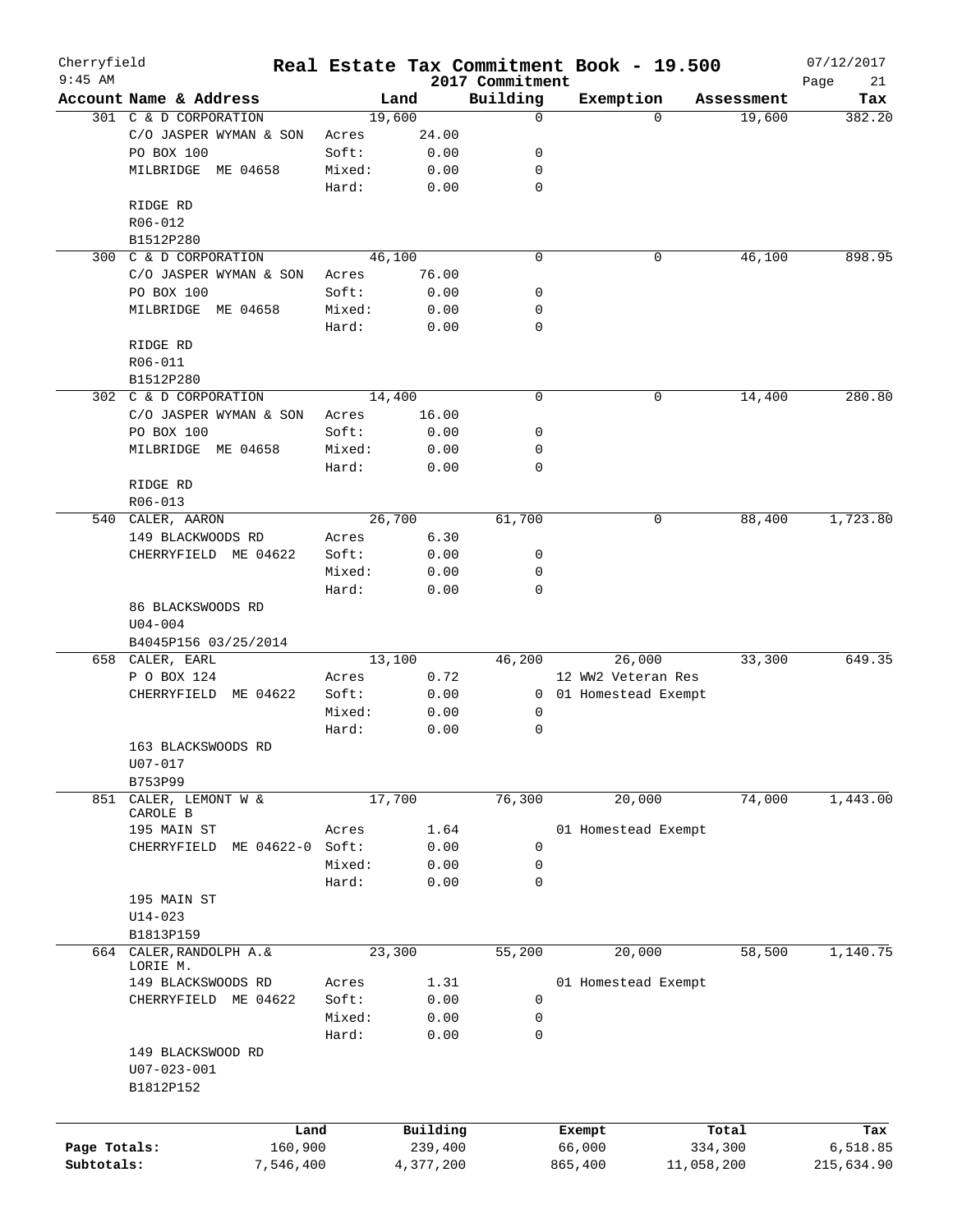| Cherryfield<br>$9:45$ AM |                                    |        |        | 2017 Commitment | Real Estate Tax Commitment Book - 19.500 |            | 07/12/2017<br>Page<br>22 |
|--------------------------|------------------------------------|--------|--------|-----------------|------------------------------------------|------------|--------------------------|
|                          | Account Name & Address             |        | Land   | Building        | Exemption                                | Assessment | Tax                      |
|                          | 278 CAPLIN, JOAN                   | 23,200 |        | 46,000          | $\Omega$                                 | 69,200     | 1,349.40                 |
|                          | P O BOX 552                        | Acres  | 7.20   |                 |                                          |            |                          |
|                          | ONSET MA 02558                     | Soft:  | 0.00   | 0               |                                          |            |                          |
|                          |                                    | Mixed: | 0.00   | 0               |                                          |            |                          |
|                          |                                    | Hard:  | 0.00   | 0               |                                          |            |                          |
|                          | 232 TENAN LANE                     |        |        |                 |                                          |            |                          |
|                          | $R05 - 065$                        |        |        |                 |                                          |            |                          |
|                          | B3157P296 06/21/2006               |        |        |                 |                                          |            |                          |
|                          | 406 CAREY, STEPHEN J               | 22,200 |        | $\mathbf 0$     | 0                                        | 22,200     | 432.90                   |
|                          | 103 PINE RIDGE DR                  | Acres  | 43.95  |                 |                                          |            |                          |
|                          | WARREN ME 04864                    | Soft:  | 0.00   | 0               |                                          |            |                          |
|                          |                                    | Mixed: | 0.00   | 0               |                                          |            |                          |
|                          |                                    | Hard:  | 0.00   | 0               |                                          |            |                          |
|                          | CROTCH                             |        |        |                 |                                          |            |                          |
|                          | R09-001-026                        |        |        |                 |                                          |            |                          |
|                          | B3361P233 12/11/2007               |        |        |                 |                                          |            |                          |
|                          | 643 CARNEY, JAMES E                | 23,500 |        | 99,700          | 20,000                                   | 103,200    | 2,012.40                 |
|                          | 126 BLACKSWOODS ROAD               | Acres  | 1.33   |                 | 01 Homestead Exempt                      |            |                          |
|                          | CHERRYFIELD ME 04622               | Soft:  | 0.00   | 0               |                                          |            |                          |
|                          |                                    | Mixed: | 0.00   | 0               |                                          |            |                          |
|                          |                                    | Hard:  | 0.00   | $\mathbf 0$     |                                          |            |                          |
|                          | 126 BLACKSWOODS RD                 |        |        |                 |                                          |            |                          |
|                          | $U07 - 003$                        |        |        |                 |                                          |            |                          |
|                          | B4111P18 11/17/2014                |        |        |                 |                                          |            |                          |
| 123                      | CARR, RICHARD A                    | 10,900 |        | $\mathbf 0$     | 0                                        | 10,900     | 212.55                   |
|                          | CARR REVOCABLE TRUST<br>2003, R A  | Acres  | 2.90   |                 |                                          |            |                          |
|                          | 306 MARCY ST #1                    | Soft:  | 0.00   | 0               |                                          |            |                          |
|                          | PORTSMOUTH NH 03801                | Mixed: | 0.00   | 0               |                                          |            |                          |
|                          |                                    | Hard:  | 0.00   | 0               |                                          |            |                          |
|                          | BLACKSWOOD RD                      |        |        |                 |                                          |            |                          |
|                          | R03-047                            |        |        |                 |                                          |            |                          |
|                          | B3978P43 07/25/2013                |        |        |                 |                                          |            |                          |
|                          | 3 CARTER, LEOLA K                  |        | 6,800  | $\mathbf 0$     | 0                                        | 6,800      | 132.60                   |
|                          | CARTER LIVING TRUST,<br>LEOLA K    | Acres  | 10.00  |                 |                                          |            |                          |
|                          | PO BOX 190                         | Soft:  | 0.00   | 0               |                                          |            |                          |
|                          | MILBRIDGE ME 04658                 | Mixed: | 0.00   | 0               |                                          |            |                          |
|                          |                                    | Hard:  | 0.00   | 0               |                                          |            |                          |
|                          | MILBRIDGE RD                       |        |        |                 |                                          |            |                          |
|                          | R01-001-002                        |        |        |                 |                                          |            |                          |
|                          | B3978P31 07/25/2013                |        |        |                 |                                          |            |                          |
|                          | 1049 CARTER, LEOLA K               |        | 51,200 | 340,200         | 20,000                                   | 371,400    | 7,242.30                 |
|                          | LEOLA K CARTER LIVING<br>TRUST     | Acres  | 16.00  |                 | 01 Homestead Exempt                      |            |                          |
|                          | P O BOX 190                        | Soft:  | 0.00   | 0               |                                          |            |                          |
|                          | MILBRIDGE ME 04658                 | Mixed: | 0.00   | 0               |                                          |            |                          |
|                          |                                    | Hard:  | 0.00   | 0               |                                          |            |                          |
|                          | 452 MILBRIDGE RD                   |        |        |                 |                                          |            |                          |
|                          | R01-001-006<br>B3543P85 06/30/2009 |        |        |                 |                                          |            |                          |
|                          |                                    |        |        |                 |                                          |            |                          |

|              | Land      | Building  | Exempt  | Total      | Tax        |
|--------------|-----------|-----------|---------|------------|------------|
| Page Totals: | 137,800   | 485,900   | 40,000  | 583,700    | 11,382.15  |
| Subtotals:   | 7,684,200 | 4,863,100 | 905,400 | 11,641,900 | 227,017.05 |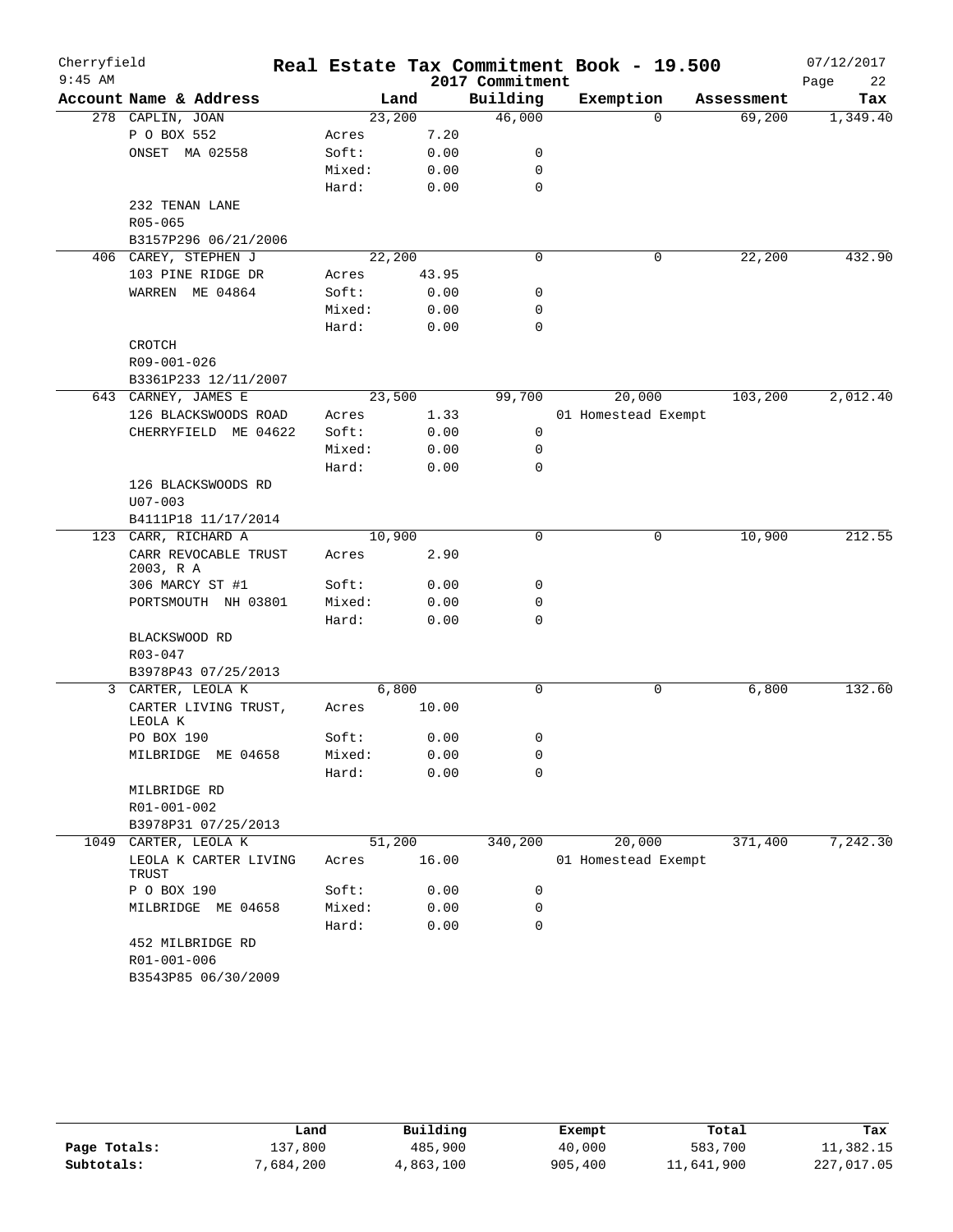| Cherryfield<br>$9:45$ AM |                                          |           |                |        |              | 2017 Commitment | Real Estate Tax Commitment Book - 19.500 |   |            | 07/12/2017<br>Page<br>23 |
|--------------------------|------------------------------------------|-----------|----------------|--------|--------------|-----------------|------------------------------------------|---|------------|--------------------------|
|                          | Account Name & Address                   |           |                | Land   |              | Building        | Exemption                                |   | Assessment | Tax                      |
|                          | 576 CASAVANT, MORRIS R &                 |           |                | 21,700 |              | 22,100          | 20,000                                   |   | 23,800     | 464.10                   |
|                          | THERESA J                                |           |                |        |              |                 |                                          |   |            |                          |
|                          | 74 CHURCH LN                             |           | Acres          |        | 1.06         |                 | 01 Homestead Exempt                      |   |            |                          |
|                          | <b>BARRE MA 01005</b>                    |           | Soft:          |        | 0.00         | 0               |                                          |   |            |                          |
|                          |                                          |           | Mixed:         |        | 0.00         | $\mathbf 0$     |                                          |   |            |                          |
|                          | 90 NORTH ST                              |           | Hard:          |        | 0.00         | $\Omega$        |                                          |   |            |                          |
|                          | $U05 - 008$                              |           |                |        |              |                 |                                          |   |            |                          |
|                          | B4338P286 02/27/2017                     |           |                |        |              |                 |                                          |   |            |                          |
|                          | 1093 CASEY, JODY & JOSHUA                |           |                | 0      |              | 10,600          |                                          | 0 | 10,600     | 206.70                   |
|                          | 13 BARREN WAY                            |           |                |        |              |                 |                                          |   |            |                          |
|                          | CHERRYFIELD ME 04622                     |           |                |        |              |                 |                                          |   |            |                          |
|                          |                                          |           |                |        |              |                 |                                          |   |            |                          |
|                          | 13 BARREN WAY                            |           |                |        |              |                 |                                          |   |            |                          |
|                          | U18-006-001-003                          |           |                |        |              |                 |                                          |   |            |                          |
|                          | 398 CEARLEY, CAROLINE A &<br>LEE T       |           |                | 81,600 |              | $\mathbf 0$     |                                          | 0 | 81,600     | 1,591.20                 |
|                          | 382 HAWKIN ROAD                          |           | Acres          |        | 237.90       |                 |                                          |   |            |                          |
|                          | SOUTHAMPTON NJ 08088                     |           | Soft:          |        | 0.00         | 0               |                                          |   |            |                          |
|                          |                                          |           | Mixed:         |        | 0.00         | 0               |                                          |   |            |                          |
|                          |                                          |           | Hard:          |        | 0.00         | 0               |                                          |   |            |                          |
|                          | CROTCH                                   |           |                |        |              |                 |                                          |   |            |                          |
|                          | R09-001-018                              |           |                |        |              |                 |                                          |   |            |                          |
|                          | B1457P170                                |           |                |        |              |                 |                                          |   |            |                          |
|                          | 376 CHAMPAGNE, DANIEL L                  |           |                | 23,600 |              | 31,300          |                                          | 0 | 54,900     | 1,070.55                 |
|                          | 989 ELM ST                               |           | Acres<br>Soft: |        | 40.60        | 0               |                                          |   |            |                          |
|                          | PLYMOUTH ME 04969                        |           | Mixed:         |        | 0.00<br>0.00 | 0               |                                          |   |            |                          |
|                          |                                          |           | Hard:          |        | 0.00         | $\mathbf 0$     |                                          |   |            |                          |
|                          | CROTCH                                   |           |                |        |              |                 |                                          |   |            |                          |
|                          | R08-038                                  |           |                |        |              |                 |                                          |   |            |                          |
|                          | B1470P114                                |           |                |        |              |                 |                                          |   |            |                          |
| 1150                     | CHANDLER, MARK O &                       |           |                | 17,600 |              | 85,100          | 20,000                                   |   | 82,700     | 1,612.65                 |
|                          | MELANIE A<br>62 UNIONVILLE RD            |           | Acres          |        | 1.49         |                 | 01 Homestead Exempt                      |   |            |                          |
|                          | CHERRYFIELD ME 04622                     |           | Soft:          |        | 0.00         | 0               |                                          |   |            |                          |
|                          |                                          |           | Mixed:         |        | 0.00         | 0               |                                          |   |            |                          |
|                          |                                          |           | Hard:          |        | 0.00         | $\mathbf 0$     |                                          |   |            |                          |
|                          | 62 UNIONVILLE RD                         |           |                |        |              |                 |                                          |   |            |                          |
|                          | R03-005-004                              |           |                |        |              |                 |                                          |   |            |                          |
|                          | B3795P193 11/14/2011 B2506P94            |           |                |        |              |                 |                                          |   |            |                          |
|                          | 1135 CHANDLER, SUSAN J                   |           |                | 21,400 |              | 67,400          | 20,000                                   |   | 68,800     | 1,341.60                 |
|                          | PO BOX 33                                |           | Acres          |        | 6.00         |                 | 01 Homestead Exempt                      |   |            |                          |
|                          | CHERRYFIELD ME 04622                     |           | Soft:          |        | 0.00         | 0               |                                          |   |            |                          |
|                          |                                          |           | Mixed:         |        | 0.00         | 0               |                                          |   |            |                          |
|                          |                                          |           | Hard:          |        | 0.00         | 0               |                                          |   |            |                          |
|                          | CHANDLER WAY                             |           |                |        |              |                 |                                          |   |            |                          |
|                          | $U08 - 001 - 001$                        |           |                |        |              |                 |                                          |   |            |                          |
| 369                      | B3623P74 04/06/2010 B3164P134 07/07/2006 |           |                | 16,000 |              | 0               |                                          | 0 | 16,000     | 312.00                   |
|                          | CHANG, HUI CHEN<br>90 HAMILTON ST        |           | Acres          |        | 34.00        |                 |                                          |   |            |                          |
|                          | CAMBRIDGE MA 02139                       |           | Soft:          |        | 0.00         | 0               |                                          |   |            |                          |
|                          |                                          |           | Mixed:         |        | 0.00         | 0               |                                          |   |            |                          |
|                          |                                          |           | Hard:          |        | 0.00         | 0               |                                          |   |            |                          |
|                          | CROTCH                                   |           |                |        |              |                 |                                          |   |            |                          |
|                          | R08-032                                  |           |                |        |              |                 |                                          |   |            |                          |
|                          | B4340P25 03/03/2017                      |           |                |        |              |                 |                                          |   |            |                          |
|                          |                                          |           |                |        |              |                 |                                          |   |            |                          |
|                          |                                          | Land      |                |        | Building     |                 | Exempt                                   |   | Total      | Tax                      |
| Page Totals:             |                                          | 181,900   |                |        | 216,500      |                 | 60,000                                   |   | 338,400    | 6,598.80                 |
| Subtotals:               |                                          | 7,866,100 |                |        | 5,079,600    |                 | 965,400                                  |   | 11,980,300 | 233,615.85               |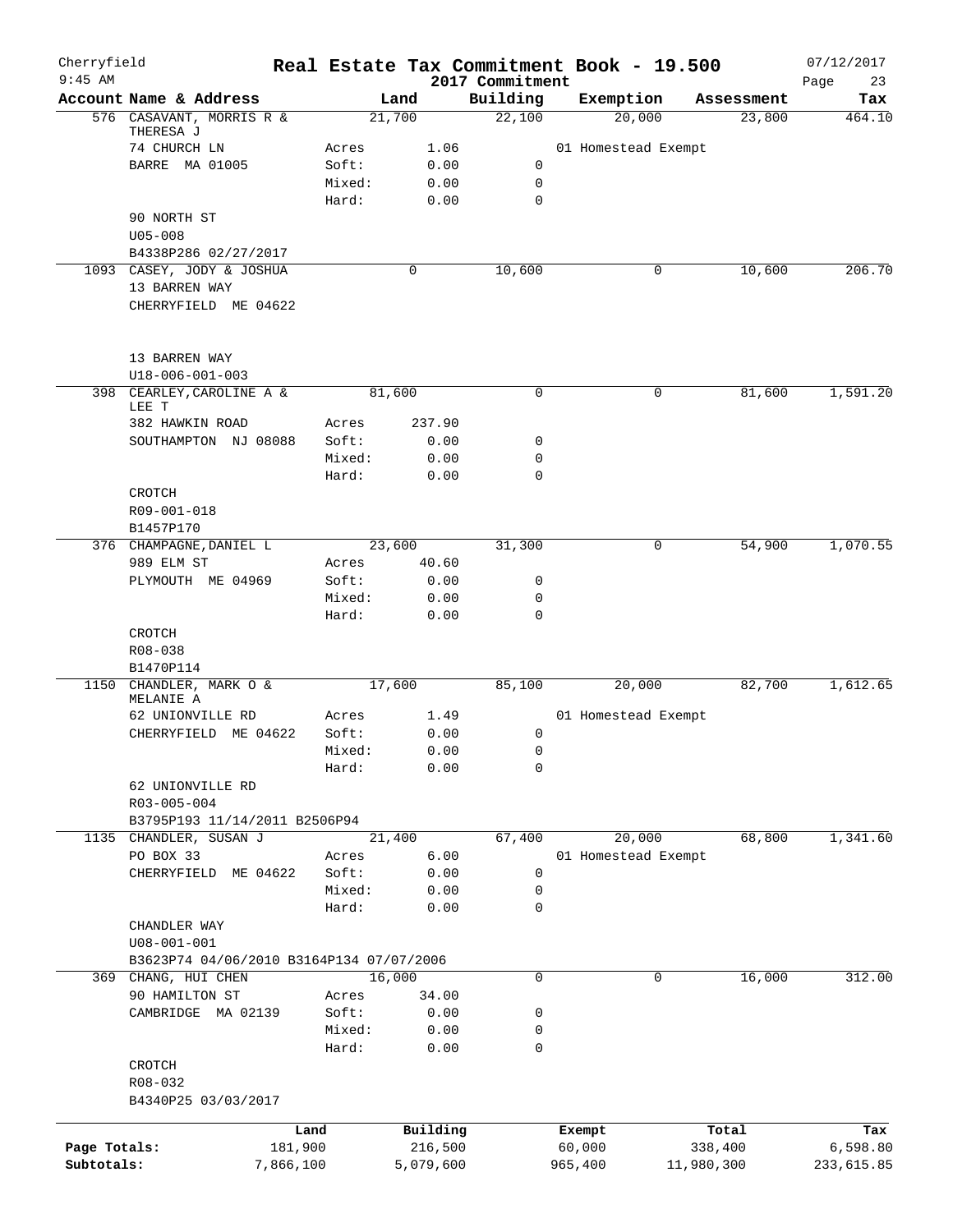| Cherryfield<br>$9:45$ AM |                                 |        |           |                             | Real Estate Tax Commitment Book - 19.500 |              | 07/12/2017        |
|--------------------------|---------------------------------|--------|-----------|-----------------------------|------------------------------------------|--------------|-------------------|
|                          | Account Name & Address          |        | Land      | 2017 Commitment<br>Building | Exemption                                | Assessment   | Page<br>24<br>Tax |
|                          | 368 CHANG, HUI CHEN             |        | 20,600    | 0                           | $\Omega$                                 | 20,600       | 401.70            |
|                          | 90 HAMILTON ST                  | Acres  | 47.00     |                             |                                          |              |                   |
|                          | CAMBRIDGE MA 02139              | Soft:  | 0.00      | 0                           |                                          |              |                   |
|                          |                                 | Mixed: | 0.00      | 0                           |                                          |              |                   |
|                          |                                 | Hard:  | 0.00      | $\mathbf 0$                 |                                          |              |                   |
|                          | CROTCH                          |        |           |                             |                                          |              |                   |
|                          | R08-031                         |        |           |                             |                                          |              |                   |
|                          | B4340P25 03/03/2017             |        |           |                             |                                          |              |                   |
|                          | 656 CHAPLONEY, DAVID            |        | 8,900     | $\mathbf 0$                 | 0                                        | 8,900        | 173.55            |
|                          | CHAPLONEY, WILLIAM              | Acres  | 1.46      |                             |                                          |              |                   |
|                          | 10 White Pigeon Rd              | Soft:  | 0.00      | 0                           |                                          |              |                   |
|                          | Gouldsboro ME 04607             | Mixed: | 0.00      | 0                           |                                          |              |                   |
|                          |                                 | Hard:  | 0.00      | $\mathbf 0$                 |                                          |              |                   |
|                          | BLACKSWOODS RD                  |        |           |                             |                                          |              |                   |
|                          | $U07 - 015$                     |        |           |                             |                                          |              |                   |
|                          | B3070P101 10/17/2005            |        |           |                             |                                          |              |                   |
| 1169                     | CHARTIER, RICHARD P &           |        | 5,100     | $\mathbf 0$                 | 0                                        | 5,100        | 99.45             |
|                          | MONICA                          |        |           |                             |                                          |              |                   |
|                          | 36 PLATT ST                     | Acres  | 35.20     |                             |                                          |              |                   |
|                          | BRISTOL RI 02809                | Soft:  | 0.00      | 0                           |                                          |              |                   |
|                          |                                 | Mixed: | 30.00     | 5,010                       |                                          |              |                   |
|                          |                                 | Hard:  | 0.00      | $\mathbf 0$                 |                                          |              |                   |
|                          | MACHATTON CORLISS BROOK         |        |           |                             |                                          |              |                   |
|                          | R09-001-049-1                   |        |           |                             |                                          |              |                   |
|                          | B2266P28                        |        |           |                             |                                          |              |                   |
|                          | 782 CHASE, LYNN                 |        | 5,500     | 70,700                      | 0                                        | 76,200       | 1,485.90          |
|                          | P O BOX 1303                    | Acres  | 0.10      |                             |                                          |              |                   |
|                          | ME 04046 Soft:<br>KENNEBUNKPORT |        | 0.00      | 0                           |                                          |              |                   |
|                          |                                 | Mixed: | 0.00      | 0                           |                                          |              |                   |
|                          |                                 | Hard:  | 0.00      | $\mathbf 0$                 |                                          |              |                   |
|                          | 4 MAIN ST                       |        |           |                             |                                          |              |                   |
|                          | U12-034                         |        |           |                             |                                          |              |                   |
|                          | B3649P174 07/14/2010            |        |           |                             |                                          |              |                   |
|                          | 781 CHASE, LYNN E               |        | 3,900     | 48,000                      | 0                                        | 51,900       | 1,012.05          |
|                          | PO BOX 41                       | Acres  | 0.05      |                             |                                          |              |                   |
|                          | CHERRYFIELD ME 04622            | Soft:  | 0.00      | 0                           |                                          |              |                   |
|                          |                                 | Mixed: | 0.00      | 0                           |                                          |              |                   |
|                          |                                 | Hard:  | 0.00      | 0                           |                                          |              |                   |
|                          | 2 MAIN ST                       |        |           |                             |                                          |              |                   |
|                          | U12-033                         |        |           |                             |                                          |              |                   |
|                          | B3789P141 10/28/2011            |        |           |                             |                                          |              |                   |
|                          | 61 CHECKER, PAULA               |        | 6,100     | $\mathbf 0$                 | $\mathbf 0$                              | 6,100        | 118.95            |
|                          | KANSAS RD                       | Acres  | 2.75      |                             |                                          |              |                   |
|                          | MILBRIDGE ME 04658              | Soft:  | 0.00      | 0                           |                                          |              |                   |
|                          |                                 | Mixed: | 0.00      | 0                           |                                          |              |                   |
|                          |                                 | Hard:  | 0.00      | 0                           |                                          |              |                   |
|                          | KANSAS RD                       |        |           |                             |                                          |              |                   |
|                          | R02-014                         |        |           |                             |                                          |              |                   |
|                          | B932P177                        |        |           |                             |                                          |              |                   |
|                          | 69 CHECKER, PAULA               |        | 64,100    | $\mathbf 0$                 | 0                                        | 64,100       | 1,249.95          |
|                          | 569 KANSAS RD                   | Acres  | 9.90      |                             |                                          |              |                   |
|                          | MILBRIDGE ME 04658              | Soft:  | 0.00      | 0                           |                                          |              |                   |
|                          |                                 | Mixed: | 0.00      | 0                           |                                          |              |                   |
|                          |                                 | Hard:  | 0.00      | $\mathbf 0$                 |                                          |              |                   |
|                          | PARK ST                         |        |           |                             |                                          |              |                   |
|                          | R02-022                         |        |           |                             |                                          |              |                   |
|                          | B2165P94                        |        |           |                             |                                          |              |                   |
|                          |                                 |        |           |                             |                                          |              |                   |
|                          | Land                            |        | Building  |                             | Exempt                                   | Total        | Tax               |
| Page Totals:             | 114,200                         |        | 118,700   |                             | 0                                        | 232,900      | 4,541.55          |
| Subtotals:               | 7,980,300                       |        | 5,198,300 |                             | 965,400                                  | 12, 213, 200 | 238, 157.40       |
|                          |                                 |        |           |                             |                                          |              |                   |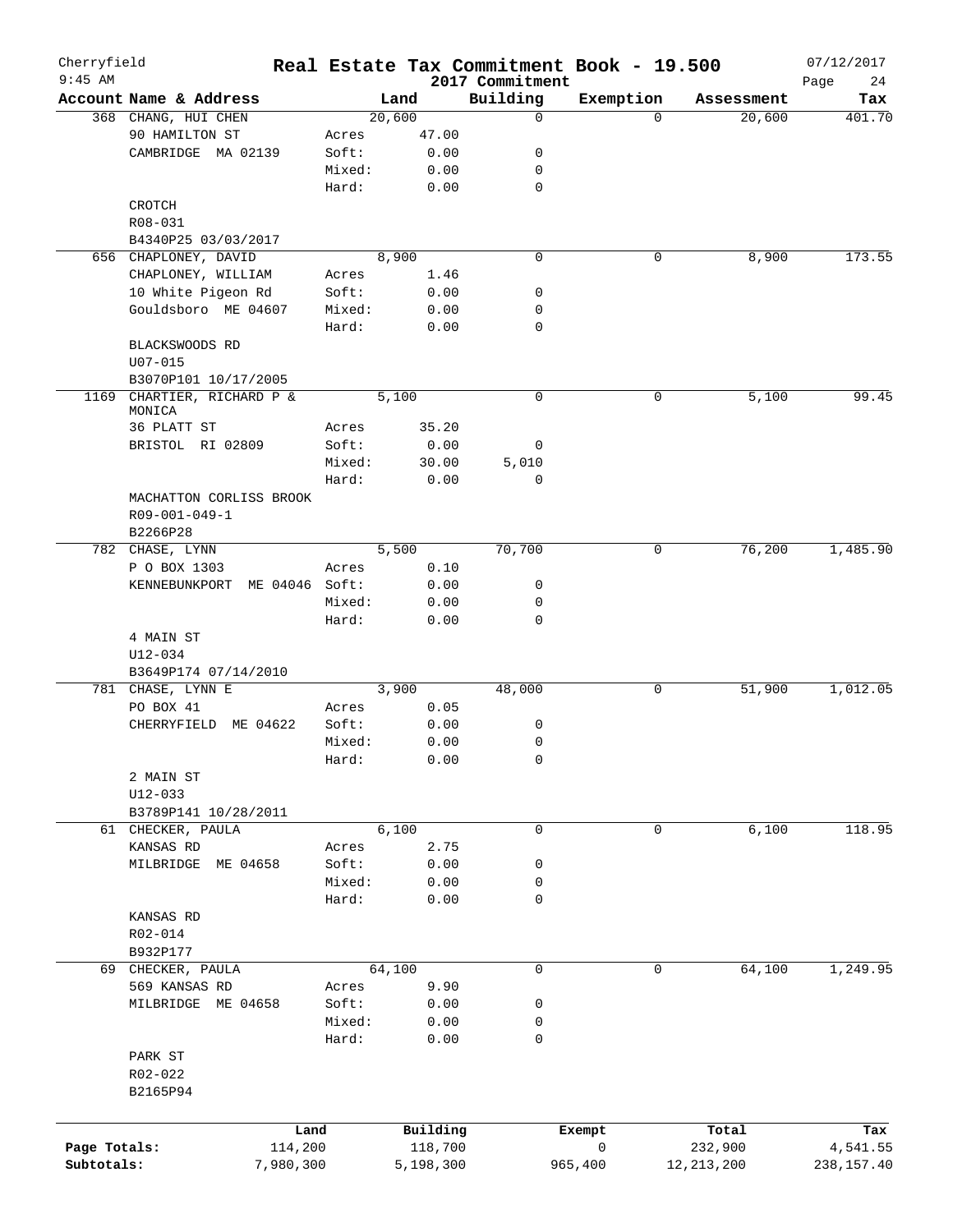| Cherryfield<br>$9:45$ AM |                                           |        |           |                             | Real Estate Tax Commitment Book - 19.500 |            | 07/12/2017        |
|--------------------------|-------------------------------------------|--------|-----------|-----------------------------|------------------------------------------|------------|-------------------|
|                          | Account Name & Address                    |        | Land      | 2017 Commitment<br>Building | Exemption                                | Assessment | Page<br>25<br>Tax |
|                          | 1034 CHEENEY, SAMUEL S                    |        | 46,400    | 1,500                       | $\Omega$                                 | 47,900     | 934.05            |
|                          | 269 BACKBAY ROAD                          | Acres  | 73.42     |                             |                                          |            |                   |
|                          | MILBRIDGE ME 04658                        | Soft:  | 0.00      | 0                           |                                          |            |                   |
|                          |                                           | Mixed: | 0.00      | 0                           |                                          |            |                   |
|                          |                                           | Hard:  | 0.00      | $\mathbf 0$                 |                                          |            |                   |
|                          | WILLEY DISTRICT RD<br>R05-032-001         |        |           |                             |                                          |            |                   |
|                          | B3735P97 04/11/2011 B3392P100 03/24/2008  |        |           |                             |                                          |            |                   |
|                          | 1151 CHELSAES BLUEBERRY                   |        | 8,700     | $\mathbf 0$                 | 0                                        | 8,700      | 169.65            |
|                          | TRUST<br>KEYES, CHRISTOPHER               | Acres  | 1.00      |                             |                                          |            |                   |
|                          | PO BOX 485                                | Soft:  | 0.00      | 0                           |                                          |            |                   |
|                          | CRESCENT GA 31304-0485 Mixed:             |        | 0.00      | 0                           |                                          |            |                   |
|                          |                                           | Hard:  | 0.00      | 0                           |                                          |            |                   |
|                          |                                           |        |           |                             |                                          |            |                   |
|                          | NORTH MAIN ST                             |        |           |                             |                                          |            |                   |
|                          | R10-002-019-001                           |        |           |                             |                                          |            |                   |
|                          | B2598P44                                  |        |           |                             |                                          |            |                   |
|                          | 1124 CHEN, TSAI S                         |        | 13,900    | 0                           | 0                                        | 13,900     | 271.05            |
|                          | 6 PROSPERE LN                             | Acres  | 10.00     |                             |                                          |            |                   |
|                          | BROOKLIN ME 04616                         | Soft:  | 0.00      | 0                           |                                          |            |                   |
|                          |                                           | Mixed: | 0.00      | 0                           |                                          |            |                   |
|                          |                                           | Hard:  | 0.00      | $\Omega$                    |                                          |            |                   |
|                          | OFF ROUTE 182                             |        |           |                             |                                          |            |                   |
|                          | R03-028-001-001                           |        |           |                             |                                          |            |                   |
|                          | B3366P292 01/07/2008 B3345P182 10/23/2007 |        |           |                             |                                          |            |                   |
|                          | 746 CHERRYFIELD ACADEMY,<br>TRUSTEES OF   |        | 16,500    | 141,800                     | 158,300                                  | $\Omega$   | 0.00              |
|                          | P.O. Box 465                              | Acres  | 0.87      |                             | 48 Literary                              |            |                   |
|                          | CHERRYFIELD ME 04622                      | Soft:  | 0.00      | $\mathsf{O}$                |                                          |            |                   |
|                          |                                           | Mixed: | 0.00      | 0                           |                                          |            |                   |
|                          |                                           | Hard:  | 0.00      | 0                           |                                          |            |                   |
|                          | MAIN ST                                   |        |           |                             |                                          |            |                   |
|                          | U12-001                                   |        |           |                             |                                          |            |                   |
|                          | B2487P315                                 |        |           |                             |                                          |            |                   |
|                          | 842 CHERRYFIELD FOODS INC                 |        | 5,300     | $\Omega$                    | 0                                        | 5,300      | 103.35            |
|                          | DIV OXFORD FROZEN FOODS Acres             |        | 0.37      |                             |                                          |            |                   |
|                          | PO BOX 128                                | Soft:  | 0.00      | 0                           |                                          |            |                   |
|                          | CHERRYFIELD ME 04622 Mixed:               |        | 0.00      | $\Omega$                    |                                          |            |                   |
|                          |                                           | Hard:  | 0.00      | 0                           |                                          |            |                   |
|                          | STILLWATER RD                             |        |           |                             |                                          |            |                   |
|                          | $U14 - 015$                               |        |           |                             |                                          |            |                   |
|                          | B1688P338                                 |        |           |                             |                                          |            |                   |
|                          | 835 CHERRYFIELD FOODS INC                 |        | 62,800    | 541,600                     | $\mathsf{O}$                             | 604,400    | 11,785.80         |
|                          | DIV OXFORD FROZEN FOODS Acres             |        | 1.97      |                             |                                          |            |                   |
|                          | PO BOX 128                                | Soft:  |           |                             |                                          |            |                   |
|                          |                                           |        | 0.00      | 0                           |                                          |            |                   |
|                          | CHERRYFIELD ME 04622                      | Mixed: | 0.00      | 0                           |                                          |            |                   |
|                          |                                           | Hard:  | 0.00      | $\mathbf 0$                 |                                          |            |                   |
|                          | 35 STILLWATER RD                          |        |           |                             |                                          |            |                   |
|                          | U14-007                                   |        |           |                             |                                          |            |                   |
|                          | B1688P338                                 |        |           |                             |                                          |            |                   |
|                          | 833 CHERRYFIELD FOODS INC                 |        | 26,200    | 91,300                      | 0                                        | 117,500    | 2,291.25          |
|                          | DIV OXFORD FROZEN FOODS Acres             |        | 2.36      |                             |                                          |            |                   |
|                          | PO BOX 128                                | Soft:  | 0.00      | 0                           |                                          |            |                   |
|                          | CHERRYFIELD ME 04622                      | Mixed: | 0.00      | 0                           |                                          |            |                   |
|                          |                                           | Hard:  | 0.00      | 0                           |                                          |            |                   |
|                          | 42 STILLWATER RD                          |        |           |                             |                                          |            |                   |
|                          | $U14 - 005$                               |        |           |                             |                                          |            |                   |
|                          | B1688P338                                 |        |           |                             |                                          |            |                   |
|                          |                                           | Land   | Building  |                             | Exempt                                   | Total      | Tax               |
| Page Totals:             | 179,800                                   |        | 776,200   |                             | 158,300                                  | 797,700    | 15,555.15         |
| Subtotals:               | 8,160,100                                 |        | 5,974,500 |                             | 1,123,700                                | 13,010,900 | 253,712.55        |
|                          |                                           |        |           |                             |                                          |            |                   |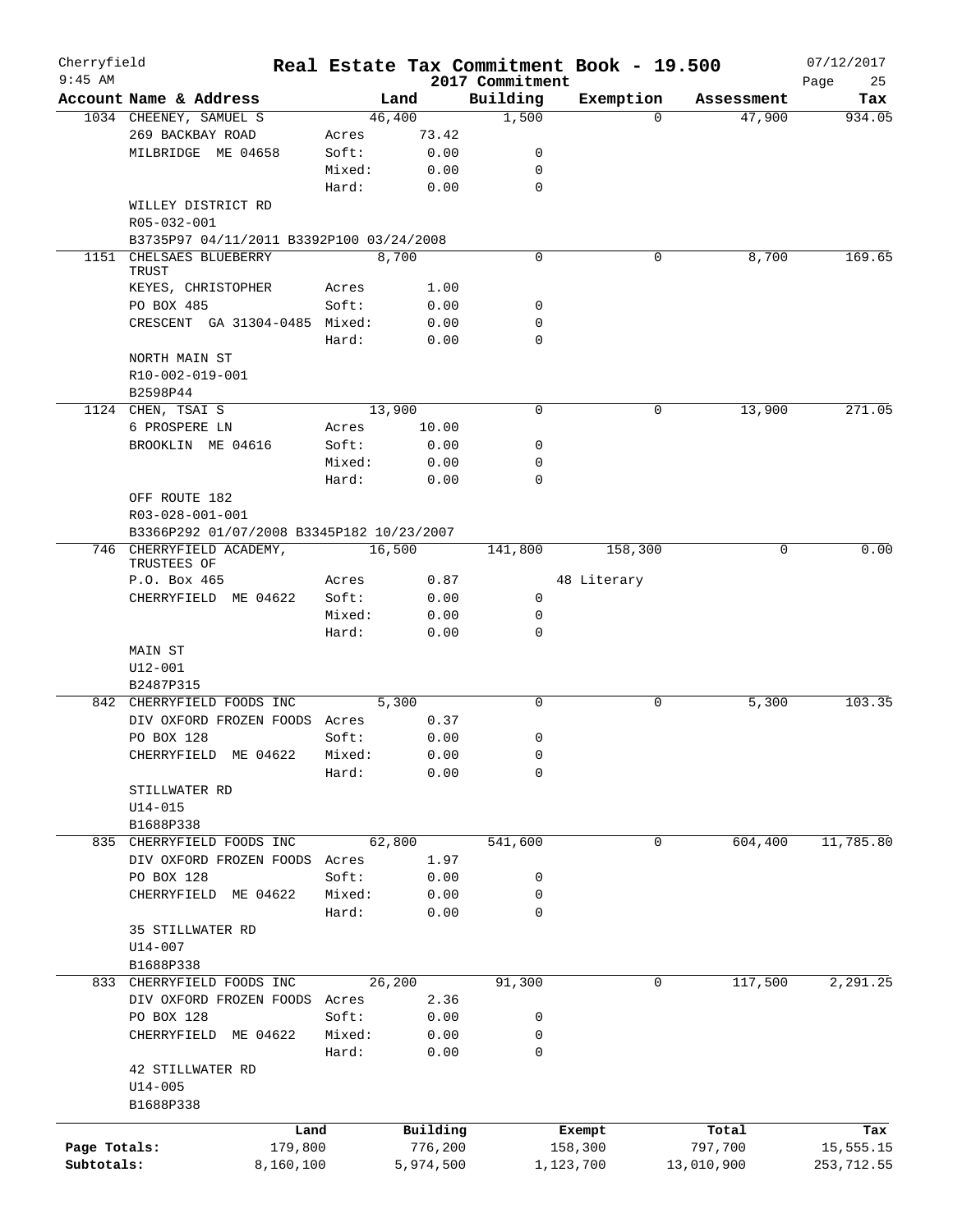| Cherryfield                |                                        |                      |        |        |                        |                             | Real Estate Tax Commitment Book - 19.500 |          |                           | 07/12/2017               |
|----------------------------|----------------------------------------|----------------------|--------|--------|------------------------|-----------------------------|------------------------------------------|----------|---------------------------|--------------------------|
| $9:45$ AM                  | Account Name & Address                 |                      |        | Land   |                        | 2017 Commitment<br>Building | Exemption                                |          | Assessment                | Page<br>26<br>Tax        |
|                            | 838 CHERRYFIELD FOODS INC              |                      |        | 18,900 |                        | 643,000                     |                                          | $\Omega$ | 661,900                   | 12,907.05                |
|                            | DIV OXFORD FROZEN FOODS Acres          |                      |        |        | 0.67                   |                             |                                          |          |                           |                          |
|                            | PO BOX 128                             |                      | Soft:  |        | 0.00                   | 0                           |                                          |          |                           |                          |
|                            | CHERRYFIELD ME 04622                   |                      | Mixed: |        | 0.00                   | 0                           |                                          |          |                           |                          |
|                            |                                        |                      | Hard:  |        | 0.00                   | $\mathbf 0$                 |                                          |          |                           |                          |
|                            | 19 STILLWATER RD                       |                      |        |        |                        |                             |                                          |          |                           |                          |
|                            | $U14 - 011$                            |                      |        |        |                        |                             |                                          |          |                           |                          |
|                            | B1688P338                              |                      |        |        |                        |                             |                                          |          |                           |                          |
|                            | 839 CHERRYFIELD FOODS INC              |                      |        | 10,300 |                        | 7,800                       |                                          | 0        | 18,100                    | 352.95                   |
|                            | DIV OXFORD FROZEN FOODS Acres          |                      |        |        | 0.41                   |                             |                                          |          |                           |                          |
|                            | PO BOX 128                             |                      | Soft:  |        | 0.00                   | 0                           |                                          |          |                           |                          |
|                            | CHERRYFIELD ME 04622                   |                      | Mixed: |        | 0.00                   | 0                           |                                          |          |                           |                          |
|                            |                                        |                      | Hard:  |        | 0.00                   | $\mathbf 0$                 |                                          |          |                           |                          |
|                            | 7 STILLWATER RD                        |                      |        |        |                        |                             |                                          |          |                           |                          |
|                            | $U14 - 012$                            |                      |        |        |                        |                             |                                          |          |                           |                          |
|                            | B1688P338                              |                      |        |        |                        |                             |                                          |          |                           |                          |
|                            | 858 CHERRYFIELD FOODS INC              |                      |        | 1,400  |                        | 0                           |                                          | 0        | 1,400                     | 27.30                    |
|                            | DIV OXFORD FROZEN FOODS Acres          |                      |        |        | 0.06                   |                             |                                          |          |                           |                          |
|                            | PO BOX 128                             |                      | Soft:  |        | 0.00                   | 0                           |                                          |          |                           |                          |
|                            | CHERRYFIELD ME 04622                   |                      | Mixed: |        | 0.00                   | 0                           |                                          |          |                           |                          |
|                            |                                        |                      | Hard:  |        | 0.00                   | 0                           |                                          |          |                           |                          |
|                            | ROUTE 193                              |                      |        |        |                        |                             |                                          |          |                           |                          |
|                            | $U14 - 029$                            |                      |        |        |                        |                             |                                          |          |                           |                          |
|                            | B1688P338                              |                      |        |        |                        |                             |                                          |          |                           |                          |
| 640                        | CHERRYFIELD FOODS INC                  |                      |        | 9,600  |                        | 0                           |                                          | 0        | 9,600                     | 187.20                   |
|                            | DIV OXFORD FROZEN FOODS Acres          |                      |        |        | 2.62                   |                             |                                          |          |                           |                          |
|                            | PO BOX 128                             |                      | Soft:  |        | 0.00                   | 0                           |                                          |          |                           |                          |
|                            | CHERRYFIELD ME 04622                   |                      | Mixed: |        | 0.00                   | 0                           |                                          |          |                           |                          |
|                            |                                        |                      | Hard:  |        | 0.00                   | 0                           |                                          |          |                           |                          |
|                            | STILLWATER RD                          |                      |        |        |                        |                             |                                          |          |                           |                          |
|                            | $U06 - 026$                            |                      |        |        |                        |                             |                                          |          |                           |                          |
|                            | B1688P338<br>946 CHERRYFIELD FOODS INC |                      |        | 98,200 |                        | 510,900                     |                                          | 0        | 609,100                   | 11,877.45                |
|                            | DIV OXFORD FROZEN FOODS Acres          |                      |        |        | 90.00                  |                             |                                          |          |                           |                          |
|                            | PO BOX 128                             |                      | Soft:  |        | 0.00                   | 0                           |                                          |          |                           |                          |
|                            | ME 04622<br>CHERRYFIELD                |                      | Mixed: |        | 0.00                   | 0                           |                                          |          |                           |                          |
|                            |                                        |                      | Hard:  |        | 0.00                   | 0                           |                                          |          |                           |                          |
|                            | 320 RIDGE RD                           |                      |        |        |                        |                             |                                          |          |                           |                          |
|                            | U18-006-002                            |                      |        |        |                        |                             |                                          |          |                           |                          |
|                            | B1688P338                              |                      |        |        |                        |                             |                                          |          |                           |                          |
| 759                        | CHERRYFIELD FREE PUBLIC                |                      |        | 21,900 |                        | 103,300                     | 125,200                                  |          | 0                         | 0.00                     |
|                            | LIBRARY ASSN                           |                      |        |        |                        |                             |                                          |          |                           |                          |
|                            | 35 MAIN ST                             |                      | Acres  |        | 0.49                   |                             | 48 Literary                              |          |                           |                          |
|                            | CHERRYFIELD ME 04622                   |                      | Soft:  |        | 0.00                   | 0                           |                                          |          |                           |                          |
|                            |                                        |                      | Mixed: |        | 0.00                   | 0                           |                                          |          |                           |                          |
|                            |                                        |                      | Hard:  |        | 0.00                   | 0                           |                                          |          |                           |                          |
|                            | 35 MAIN ST                             |                      |        |        |                        |                             |                                          |          |                           |                          |
|                            | $U12 - 013$                            |                      |        |        |                        |                             |                                          |          |                           |                          |
|                            | B3055P252 09/13/2005                   |                      |        |        |                        |                             |                                          |          |                           |                          |
| 641                        | CHERRYFIELD PENTECOSTAL<br>CHURCH      |                      |        | 19,900 |                        | 131,700                     | 151,600                                  |          | 0                         | 0.00                     |
|                            | 98 BLACKS WOODS RD                     |                      | Acres  |        | 4.39                   |                             | 51 Churches                              |          |                           |                          |
|                            | CHERRYFIELD ME 04622                   |                      | Soft:  |        | 0.00                   | 0                           |                                          |          |                           |                          |
|                            |                                        |                      | Mixed: |        | 0.00                   | 0                           |                                          |          |                           |                          |
|                            |                                        |                      | Hard:  |        | 0.00                   | $\mathbf 0$                 |                                          |          |                           |                          |
|                            | 98 BLACKS WOODS ROAD                   |                      |        |        |                        |                             |                                          |          |                           |                          |
|                            | $U07 - 001$                            |                      |        |        |                        |                             |                                          |          |                           |                          |
|                            |                                        |                      |        |        |                        |                             |                                          |          |                           |                          |
|                            |                                        |                      |        |        |                        |                             |                                          |          |                           |                          |
|                            |                                        | Land                 |        |        | Building               |                             | Exempt                                   |          | Total                     | Tax                      |
| Page Totals:<br>Subtotals: |                                        | 180,200<br>8,340,300 |        |        | 1,396,700<br>7,371,200 |                             | 276,800<br>1,400,500                     |          | 1,300,100<br>14, 311, 000 | 25, 351.95<br>279,064.50 |
|                            |                                        |                      |        |        |                        |                             |                                          |          |                           |                          |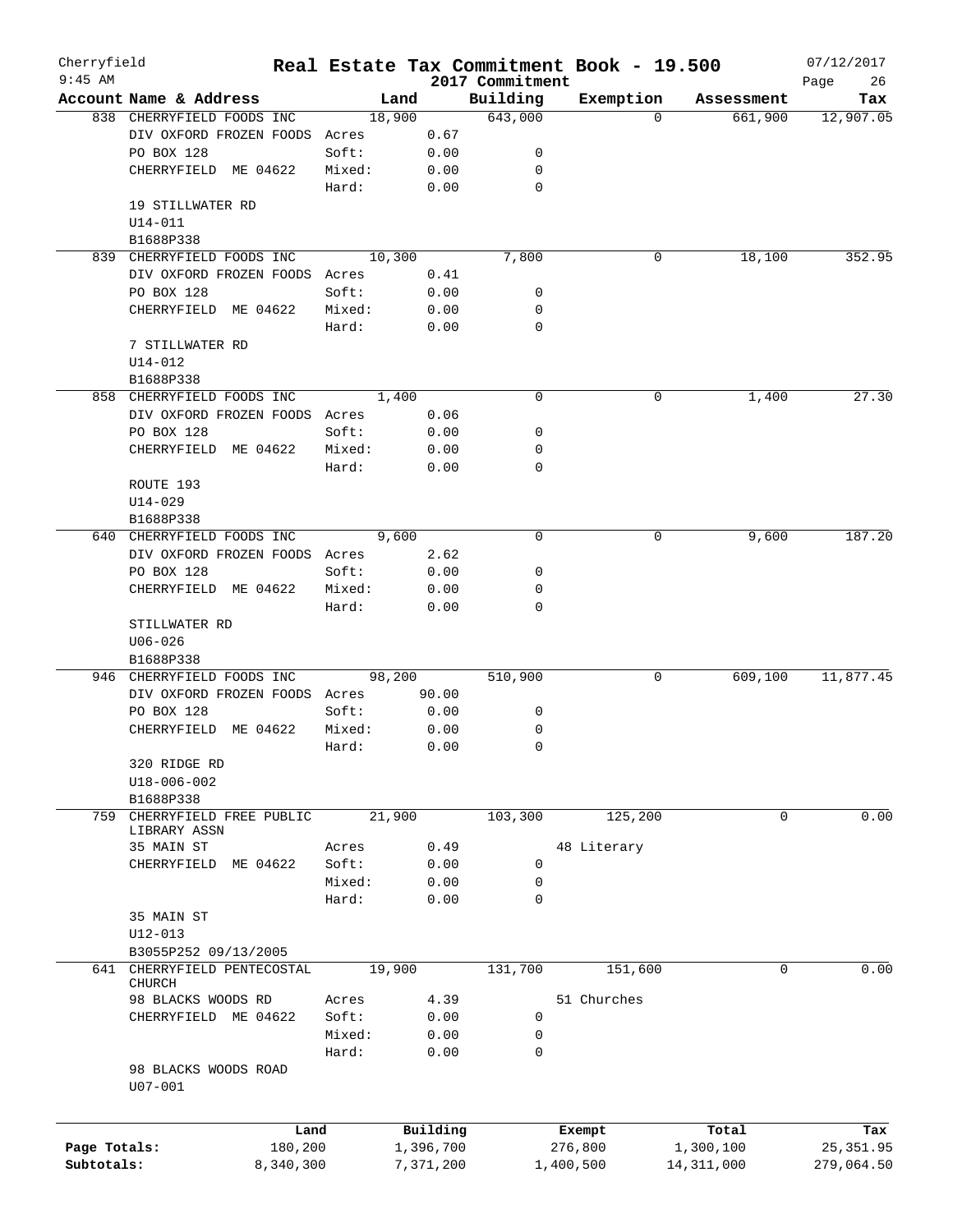| Cherryfield<br>$9:45$ AM |                                           |                |         |        | 2017 Commitment  | Real Estate Tax Commitment Book - 19.500 |             | 07/12/2017<br>27<br>Page |
|--------------------------|-------------------------------------------|----------------|---------|--------|------------------|------------------------------------------|-------------|--------------------------|
|                          | Account Name & Address                    |                | Land    |        | Building         | Exemption                                | Assessment  | Tax                      |
|                          | 610 CHERRYFIELD PENTECOSTAL<br>CHURCH INC |                | 3,900   |        | $\mathbf 0$      | 3,900                                    | 0           | 0.00                     |
|                          | 8 Unionville Rd                           | Acres          |         | 0.45   |                  | 51 Churches                              |             |                          |
|                          | CHERRYFIELD ME 04622                      | Soft:          |         | 0.00   | 0                |                                          |             |                          |
|                          |                                           | Mixed:         |         | 0.00   | $\mathbf 0$      |                                          |             |                          |
|                          |                                           | Hard:          |         | 0.00   | $\mathbf 0$      |                                          |             |                          |
|                          | BLACKSWOODS RD<br>$U05 - 041$             |                |         |        |                  |                                          |             |                          |
|                          | B2974P349                                 |                |         |        |                  |                                          |             |                          |
|                          | 635 CHERRYFIELD PROPERTIES                |                | 30,500  |        | 0                | 0                                        | 30,500      | 594.75                   |
|                          | <b>LLC</b><br>PO BOX 128                  | Acres          |         | 41.00  |                  |                                          |             |                          |
|                          | CHERRYFIELD ME 04622                      | Soft:          |         | 0.00   | 0                |                                          |             |                          |
|                          |                                           | Mixed:         |         | 0.00   | 0                |                                          |             |                          |
|                          |                                           | Hard:          |         | 0.00   | $\mathbf 0$      |                                          |             |                          |
|                          | STILLWATER RD                             |                |         |        |                  |                                          |             |                          |
|                          | $U06 - 024$                               |                |         |        |                  |                                          |             |                          |
|                          | B3247P238 02/09/2007                      |                |         |        |                  |                                          |             |                          |
|                          | 186 CHERRYFIELD PROPERTIES                |                | 104,200 |        | 50,900           | 0                                        | 155,100     | 3,024.45                 |
|                          | <b>LLC</b>                                |                |         |        |                  |                                          |             |                          |
|                          | P O BOX 128                               | Acres<br>Soft: |         | 106.00 |                  |                                          |             |                          |
|                          | CHERRYFIELD ME 04622                      |                |         | 0.00   | 0<br>$\mathbf 0$ |                                          |             |                          |
|                          |                                           | Mixed:         |         | 0.00   | 0                |                                          |             |                          |
|                          | <b>40 BLUEBERRY CIRCLE</b>                | Hard:          |         | 0.00   |                  |                                          |             |                          |
|                          | R04-034<br>B3247P238 02/09/2007           |                |         |        |                  |                                          |             |                          |
|                          | 582 CHERRYFIELD SCHOOL<br>DEPARTMENT      |                | 41,000  |        | 617,900          | 658,900                                  | 0           | 0.00                     |
|                          | PO BOX 58                                 | Acres          |         | 8.00   |                  | 43 Municipal                             |             |                          |
|                          | CHERRYFIELD ME 04622                      | Soft:          |         | 0.00   | 0                |                                          |             |                          |
|                          |                                           | Mixed:         |         | 0.00   | 0                |                                          |             |                          |
|                          |                                           | Hard:          |         | 0.00   | $\mathbf 0$      |                                          |             |                          |
|                          | 85 SCHOOL ST                              |                |         |        |                  |                                          |             |                          |
|                          | $U05 - 014$                               |                |         |        |                  |                                          |             |                          |
|                          | B4011P20 11/05/2013                       |                |         |        |                  |                                          |             |                          |
|                          | 791 CHERRYFIELD, TOWN OF                  |                | 3,700   |        | 0                | 3,700                                    | $\mathbf 0$ | 0.00                     |
|                          | FORMER NARR. SALMON<br>ASSOC.             | Acres          |         | 0.40   |                  | 43 Municipal                             |             |                          |
|                          | PO BOX 58                                 | Soft:          |         | 0.00   | 0                |                                          |             |                          |
|                          | CHERRYFIELD ME 04622                      | Mixed:         |         | 0.00   | 0                |                                          |             |                          |
|                          |                                           | Hard:          |         | 0.00   | $\mathbf 0$      |                                          |             |                          |
|                          | MAIN ST                                   |                |         |        |                  |                                          |             |                          |
|                          | U12-043                                   |                |         |        |                  |                                          |             |                          |
|                          | B1227P81                                  |                |         |        |                  |                                          |             |                          |
|                          | 589 CHERRYFIELD-NARRAGUAGUS<br>HIST SOC.  |                | 17,400  |        | 50,500           | 67,900                                   | 0           | 0.00                     |
|                          | C/O JOANNE N WILLEY                       | Acres          |         | 0.50   |                  | 48 Literary                              |             |                          |
|                          | P O BOX 964                               | Soft:          |         | 0.00   | 0                |                                          |             |                          |
|                          | CHERRYFIELD ME 04622                      | Mixed:         |         | 0.00   | 0                |                                          |             |                          |
|                          |                                           | Hard:          |         | 0.00   | 0                |                                          |             |                          |
|                          | 1 ELM ST                                  |                |         |        |                  |                                          |             |                          |
|                          | $U05 - 021$                               |                |         |        |                  |                                          |             |                          |
|                          | B3177P36 08/10/2006                       |                |         |        |                  |                                          |             |                          |
|                          |                                           |                |         |        |                  |                                          |             |                          |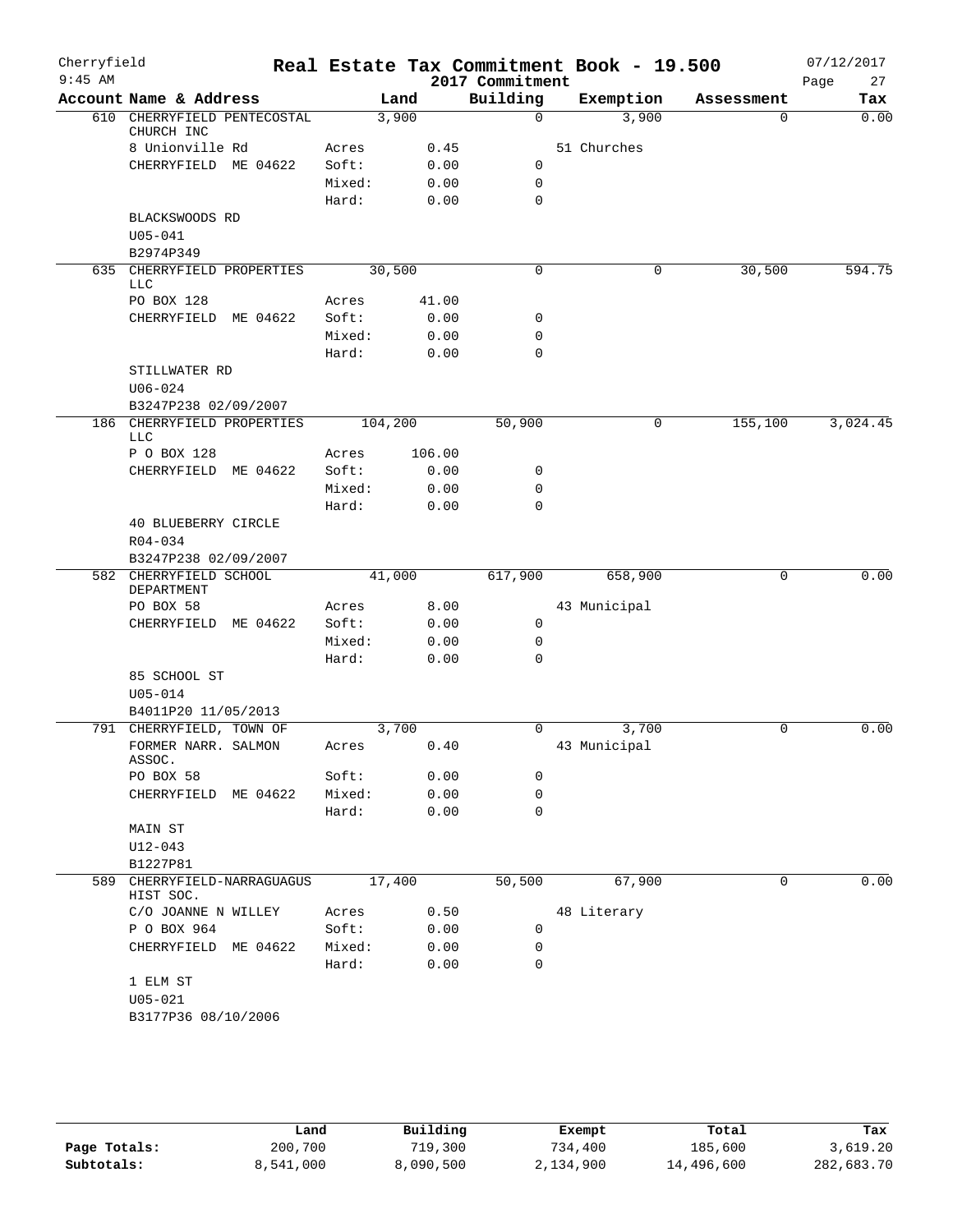| Cherryfield |                                                 |                 |       |                 | Real Estate Tax Commitment Book - 19.500 |            | 07/12/2017 |
|-------------|-------------------------------------------------|-----------------|-------|-----------------|------------------------------------------|------------|------------|
| $9:45$ AM   |                                                 |                 |       | 2017 Commitment |                                          |            | 28<br>Page |
|             | Account Name & Address                          |                 | Land  | Building        | Exemption                                | Assessment | Tax        |
|             | 23 CHEZ PEREZ LLC<br>16012 KERRYTON PLACE<br>DR | 11,800<br>Acres | 6.50  | 8,200           | $\Omega$                                 | 20,000     | 390.00     |
|             | ELLISVILLE MO 63021                             | Soft:           | 0.00  | 0               |                                          |            |            |
|             |                                                 | Mixed:          | 0.00  | $\mathbf 0$     |                                          |            |            |
|             |                                                 | Hard:           | 0.00  | $\mathbf 0$     |                                          |            |            |
|             | MILBRIDGE RD                                    |                 |       |                 |                                          |            |            |
|             | R01-011                                         |                 |       |                 |                                          |            |            |
|             | B4041P261 03/11/2014                            |                 |       |                 |                                          |            |            |
|             | 819 CHU, CHRIS KA SIN                           | 23,300          |       | 57,700          | 20,000                                   | 61,000     | 1,189.50   |
|             | 113 MAIN ST                                     | Acres           | 1.27  |                 | 01 Homestead Exempt                      |            |            |
|             | CHERRYFIELD ME 04622                            | Soft:           | 0.00  | $\mathbf 0$     |                                          |            |            |
|             |                                                 | Mixed:          | 0.00  | $\mathbf 0$     |                                          |            |            |
|             |                                                 | Hard:           | 0.00  | 0               |                                          |            |            |
|             | 113 MAIN ST                                     |                 |       |                 |                                          |            |            |
|             | U13-022                                         |                 |       |                 |                                          |            |            |
|             | B3943P168 04/10/2013                            |                 |       |                 |                                          |            |            |
|             | 890 CHU-OUELLET, ALISON M                       | 16,100          |       | 42,900          | 0                                        | 59,000     | 1,150.50   |
|             | 113 MAIN STREET                                 | Acres           | 0.80  |                 |                                          |            |            |
|             | CHERRYFIELD ME 04622                            | Soft:           | 0.00  | 0               |                                          |            |            |
|             |                                                 | Mixed:          | 0.00  | $\mathbf 0$     |                                          |            |            |
|             |                                                 | Hard:           | 0.00  | $\mathbf 0$     |                                          |            |            |
|             | 9 RIDGE RD                                      |                 |       |                 |                                          |            |            |
|             | U15-018                                         |                 |       |                 |                                          |            |            |
|             | B3332P1 09/18/2007                              |                 |       |                 |                                          |            |            |
|             | 22 CHURCH OF THE OPEN<br><b>BIBLE</b>           | 18,600          |       | 155,200         | 173,800                                  | 0          | 0.00       |
|             | C/O GLEN WILBUR JR                              | Acres           | 2.28  |                 | 51 Churches                              |            |            |
|             | RFD 1 BOX 223                                   | Soft:           | 0.00  | 0               |                                          |            |            |
|             | CHERRYFIELD ME 04622                            | Mixed:          | 0.00  | 0               |                                          |            |            |
|             |                                                 | Hard:           | 0.00  | 0               |                                          |            |            |
|             | 559 MILBRIDGE RD                                |                 |       |                 |                                          |            |            |
|             | R01-010                                         |                 |       |                 |                                          |            |            |
|             | B1786P176                                       |                 |       |                 |                                          |            |            |
|             | 592 CIRONE, CATHERINE H &<br>TIMOTHY W          | 24,700          |       | 48,800          | 20,000                                   | 53,500     | 1,043.25   |
|             | 128 RIVER RD                                    | Acres           | 3.82  |                 | 01 Homestead Exempt                      |            |            |
|             | CHERRYFIELD ME 04622                            | Soft:           | 0.00  | 0               |                                          |            |            |
|             |                                                 | Mixed:          | 0.00  | 0               |                                          |            |            |
|             |                                                 | Hard:           | 0.00  | 0               |                                          |            |            |
|             | 128 RIVER RD                                    |                 |       |                 |                                          |            |            |
|             | $U05 - 024$                                     |                 |       |                 |                                          |            |            |
|             | B3955P145 05/23/2013                            |                 |       |                 |                                          |            |            |
| 457         | CLEAVES, R SLAID &<br>KAREN                     | 22,600          |       | 0               | 0                                        | 22,600     | 440.70     |
|             | c/o TIM PARADIS                                 | Acres           | 41.20 |                 |                                          |            |            |
|             | 7 GRISTMILL DRIVE                               | Soft:           | 0.00  | 0               |                                          |            |            |
|             | FALMOUTH ME 04105                               | Mixed:          | 0.00  | 0               |                                          |            |            |
|             |                                                 | Hard:           | 0.00  | 0               |                                          |            |            |
|             | CROTCH                                          |                 |       |                 |                                          |            |            |
|             | R10-009                                         |                 |       |                 |                                          |            |            |
|             | B3706P66 01/06/2011                             |                 |       |                 |                                          |            |            |
|             |                                                 |                 |       |                 |                                          |            |            |

|              | Land      | Building  | Exempt    | Total      | Tax        |
|--------------|-----------|-----------|-----------|------------|------------|
| Page Totals: | 117,100   | 312,800   | 213,800   | 216,100    | 4,213.95   |
| Subtotals:   | 8,658,100 | 8,403,300 | 2,348,700 | 14,712,700 | 286,897.65 |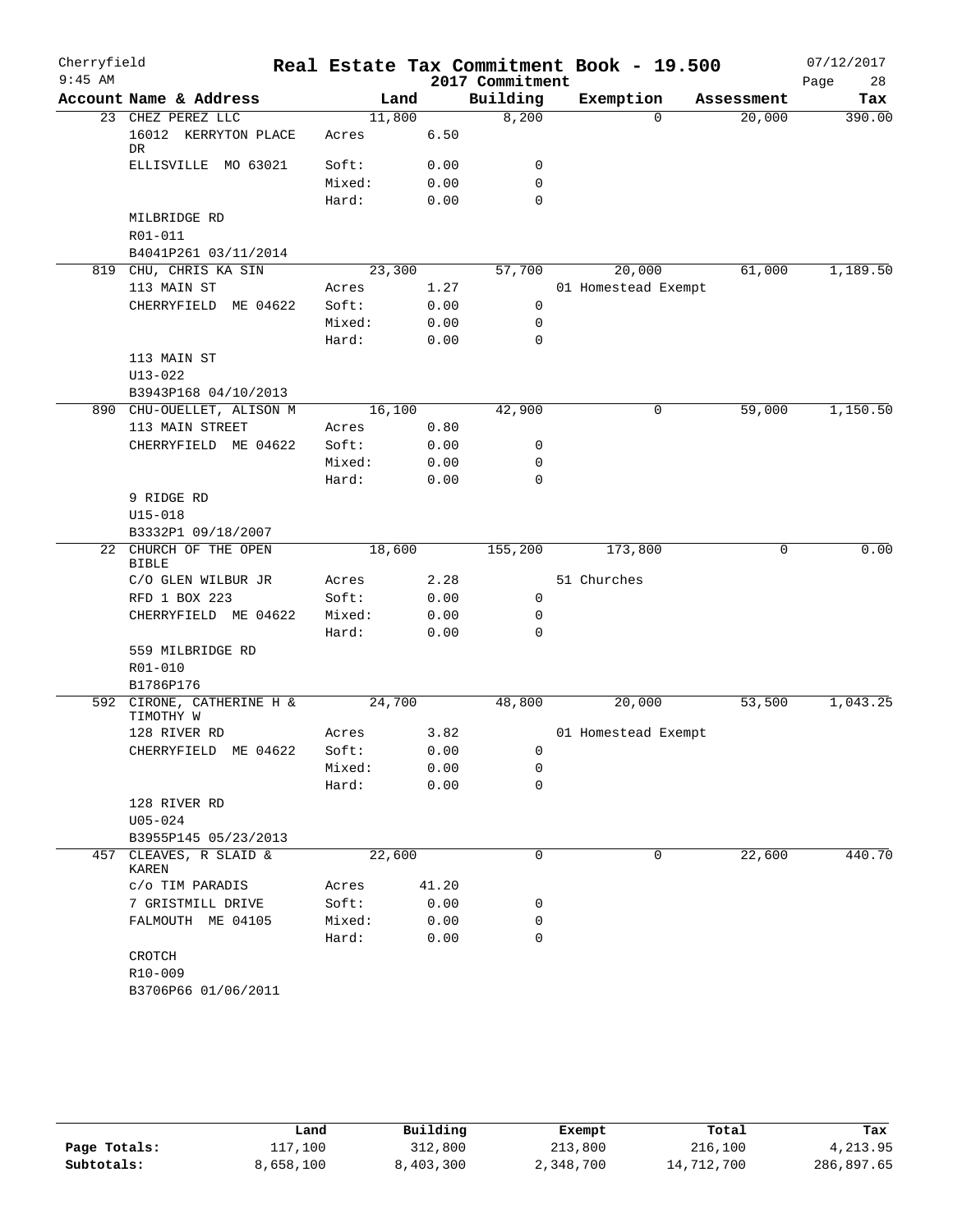| Cherryfield |                                                |        |       |                 | Real Estate Tax Commitment Book - 19.500 |            | 07/12/2017 |
|-------------|------------------------------------------------|--------|-------|-----------------|------------------------------------------|------------|------------|
| $9:45$ AM   |                                                |        |       | 2017 Commitment |                                          |            | 29<br>Page |
|             | Account Name & Address                         |        | Land  | Building        | Exemption                                | Assessment | Tax        |
|             | 458 CLEAVES, R SLAID &<br>KAREN                | 12,700 |       | 1,400           | $\Omega$                                 | 14,100     | 274.95     |
|             | c/o TIM PARADIS                                | Acres  | 22.00 |                 |                                          |            |            |
|             | 7 GRISTMILL DRIVE                              | Soft:  | 0.00  | 0               |                                          |            |            |
|             | FALMOUTH ME 04105                              | Mixed: | 0.00  | 0               |                                          |            |            |
|             |                                                | Hard:  | 0.00  | $\mathbf 0$     |                                          |            |            |
|             | CROTCH                                         |        |       |                 |                                          |            |            |
|             | R10-010                                        |        |       |                 |                                          |            |            |
|             | B3440P29 08/12/2008                            |        |       |                 |                                          |            |            |
|             | 492 COFFIN, KIMBERLY                           | 22,800 |       | 62,400          | 0                                        | 85,200     | 1,661.40   |
|             | DORR, KEVIN & JEFFREY                          | Acres  | 0.96  |                 |                                          |            |            |
|             | 21 C & C LN                                    | Soft:  | 0.00  | 0               |                                          |            |            |
|             | STEUBEN ME 04680                               | Mixed: | 0.00  | 0               |                                          |            |            |
|             |                                                | Hard:  | 0.00  | 0               |                                          |            |            |
|             | 175 MILBRIDGE RD                               |        |       |                 |                                          |            |            |
|             | $U02 - 008$                                    |        |       |                 |                                          |            |            |
|             | B4247P114 04/19/2016                           |        |       |                 |                                          |            |            |
|             | 912 COLBETH, FULTON E &<br>NEDRA               | 17,400 |       | 79,800          | 20,000                                   | 77,200     | 1,505.40   |
|             | 93 RIDGE RD                                    | Acres  | 1.13  |                 | 01 Homestead Exempt                      |            |            |
|             | CHERRYFIELD ME 04622                           | Soft:  | 0.00  | 0               |                                          |            |            |
|             |                                                | Mixed: | 0.00  | 0               |                                          |            |            |
|             |                                                | Hard:  | 0.00  | $\Omega$        |                                          |            |            |
|             | 93 RIDGE RD                                    |        |       |                 |                                          |            |            |
|             | $U16 - 014$                                    |        |       |                 |                                          |            |            |
|             | B3734P298 04/29/2011                           |        |       |                 |                                          |            |            |
| 217         | COLGAN ET AL, THOMAS                           | 37,700 |       | 0               | 0                                        | 37,700     | 735.15     |
|             | C/O WAGNER FOREST<br>MANAGEMENT LTD            | Acres  | 57.00 |                 |                                          |            |            |
|             | 150 ORFORD RD                                  | Soft:  | 0.00  | 0               |                                          |            |            |
|             | LYME NH 03768                                  | Mixed: | 0.00  | 0               |                                          |            |            |
|             |                                                | Hard:  | 0.00  | 0               |                                          |            |            |
|             | WILLEY DISTRICT RD                             |        |       |                 |                                          |            |            |
|             | (OFF)                                          |        |       |                 |                                          |            |            |
|             | R05-017                                        |        |       |                 |                                          |            |            |
|             | B3972P224 07/09/2013<br>916 COLLIER, RICHARD A | 16,500 |       | 97,300          | 26,000                                   | 87,800     | 1,712.10   |
|             | COLLIER, SANDRA M                              | Acres  | 2.08  |                 | 01 Homestead Exempt                      |            |            |
|             | 67 RIDGE RD                                    | Soft:  | 0.00  |                 | 0 14 WW2 Veteran Non                     |            |            |
|             | CHERRYFIELD<br>ME 04622                        | Mixed: | 0.00  | $\Omega$        |                                          |            |            |
|             |                                                | Hard:  | 0.00  | 0               |                                          |            |            |
|             | 67 RIDGE RD                                    |        |       |                 |                                          |            |            |
|             | U16-017-001                                    |        |       |                 |                                          |            |            |
|             | B2885P51 06/07/2004                            |        |       |                 |                                          |            |            |
|             | 1025 CONROY, KEVIN                             | 19,100 |       | 0               | 0                                        | 19,100     | 372.45     |
|             | 339 EASTSIDE RD                                | Acres  | 7.00  |                 |                                          |            |            |
|             | HANCOCK ME 04640                               | Soft:  | 0.00  | 0               |                                          |            |            |
|             |                                                | Mixed: | 0.00  | 0               |                                          |            |            |
|             |                                                | Hard:  | 0.00  | 0               |                                          |            |            |
|             | OFF ROUTE 182                                  |        |       |                 |                                          |            |            |
|             | R03-028-002                                    |        |       |                 |                                          |            |            |
|             | B3249P26 02/12/2007                            |        |       |                 |                                          |            |            |
|             |                                                |        |       |                 |                                          |            |            |

|              | Land      | Building  | Exempt    | Total      | Tax          |
|--------------|-----------|-----------|-----------|------------|--------------|
| Page Totals: | 126,200   | 240,900   | 46,000    | 321,100    | 6.261.45     |
| Subtotals:   | 8,784,300 | 8,644,200 | 2,394,700 | 15,033,800 | 293, 159. 10 |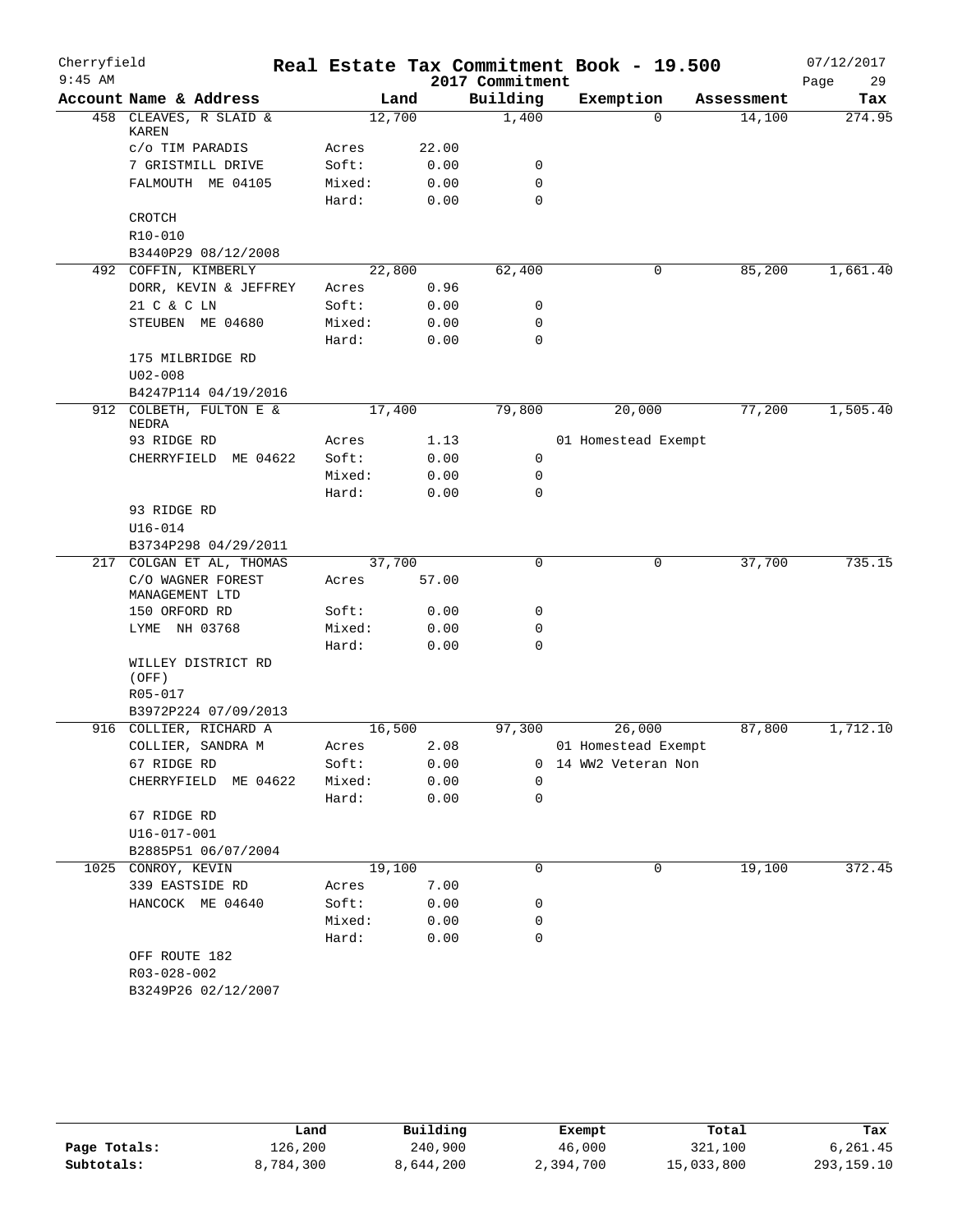| Cherryfield |                                    |                |              |                 | Real Estate Tax Commitment Book - 19.500 |            | 07/12/2017 |
|-------------|------------------------------------|----------------|--------------|-----------------|------------------------------------------|------------|------------|
| $9:45$ AM   |                                    |                |              | 2017 Commitment |                                          |            | Page<br>30 |
|             | Account Name & Address             | Land           |              | Building        | Exemption                                | Assessment | Tax        |
|             | 739 CONWAY, WILLIAM H & JEAN<br>М  | 58,600         |              | 127,400         | 20,000                                   | 166,000    | 3,237.00   |
|             | 49 PARK ST                         | Acres          | 2.43         |                 | 01 Homestead Exempt                      |            |            |
|             | CHERRYFIELD<br>ME 04622            | Soft:          | 0.00         | 0               |                                          |            |            |
|             |                                    | Mixed:         | 0.00         | 0               |                                          |            |            |
|             |                                    | Hard:          | 0.00         | $\mathbf 0$     |                                          |            |            |
|             | 49 PARK ST                         |                |              |                 |                                          |            |            |
|             | $U11 - 040$                        |                |              |                 |                                          |            |            |
|             | B1328P113                          |                |              |                 |                                          |            |            |
|             | 680 COPELIN, CARL B &<br>COLLEEN A | 17,700         |              | 90,600          | 26,000                                   | 82,300     | 1,604.85   |
|             | P O BOX 418                        | Acres          | 1.60         |                 | 14 WW2 Veteran Non                       |            |            |
|             | CHERRYFIELD<br>ME 04622            | Soft:          | 0.00         |                 | 0 01 Homestead Exempt                    |            |            |
|             |                                    | Mixed:         | 0.00         | 0               |                                          |            |            |
|             |                                    | Hard:          | 0.00         | 0               |                                          |            |            |
|             | 182 PARK ST                        |                |              |                 |                                          |            |            |
|             | $U09 - 002$                        |                |              |                 |                                          |            |            |
|             | B1746P278                          |                |              |                 |                                          |            |            |
| 1080        | COREY, STEVEN D.                   | 28,500         |              | 51,500          | 20,000                                   | 60,000     | 1,170.00   |
|             | COREY, RUBY M.                     | Acres          | 98.00        |                 | 01 Homestead Exempt                      |            |            |
|             | P O BOX 537                        | Soft:          | 32.00        | 4,640           |                                          |            |            |
|             | CHERRYFIELD ME<br>04622-0037       | Mixed:         | 0.00         | $\mathbf 0$     |                                          |            |            |
|             |                                    | Hard:          | 48.00        | 6,096           |                                          |            |            |
|             | 860 NORTH MAIN ST                  |                |              |                 |                                          |            |            |
|             | R10-002-009+010                    |                |              |                 |                                          |            |            |
|             | B3189P195 B2004P81                 |                |              |                 |                                          |            |            |
|             | 882 CORLISS, CHARLES               | 18,100         |              | 31,500          | 20,000                                   | 29,600     | 577.20     |
|             | 25 NORTH MAIN ST                   | Acres          | 2.26         |                 | 01 Homestead Exempt                      |            |            |
|             | CHERRYFIELD ME 04622               | Soft:          | 0.00         | 0               |                                          |            |            |
|             |                                    | Mixed:         | 0.00         | 0               |                                          |            |            |
|             |                                    | Hard:          | 0.00         | 0               |                                          |            |            |
|             | 25 NORTH MAIN ST                   |                |              |                 |                                          |            |            |
|             | $U15 - 010$                        |                |              |                 |                                          |            |            |
|             | B2083P315                          |                |              |                 |                                          |            | 31.20      |
|             | 74 COTTON, DIXIE                   | 1,600          |              | $\Omega$        | 0                                        | 1,600      |            |
|             | 352 MILBRIDGE RD                   | Acres<br>Soft: | 5.70         | $\Omega$        |                                          |            |            |
|             | CHERRYFIELD ME 04622               | Mixed:         | 0.00         | 0               |                                          |            |            |
|             |                                    | Hard:          | 0.00<br>0.00 | 0               |                                          |            |            |
|             | BLACKSWOODS RD                     |                |              |                 |                                          |            |            |
|             | $R03 - 001$                        |                |              |                 |                                          |            |            |
|             | 65 COTTON, TIMOTHY M &             | 37,500         |              | 51,400          | 20,000                                   | 68,900     | 1,343.55   |
|             | DIXIE                              |                |              |                 |                                          |            |            |
|             | 352 MILBRIDGE RD                   | Acres          | 13.00        |                 | 01 Homestead Exempt                      |            |            |
|             | CHERRYFIELD ME 04622               | Soft:          | 0.00         | 0               |                                          |            |            |
|             |                                    | Mixed:         | 0.00         | 0               |                                          |            |            |
|             |                                    | Hard:          | 0.00         | $\mathbf 0$     |                                          |            |            |
|             | 352 MILBRIDGE RD                   |                |              |                 |                                          |            |            |
|             | R02-018                            |                |              |                 |                                          |            |            |
|             | B873P96                            |                |              |                 |                                          |            |            |

|              | Land      | Building  | Exempt    | Total      | Tax        |
|--------------|-----------|-----------|-----------|------------|------------|
| Page Totals: | 162,000   | 352,400   | 106,000   | 408,400    | 7,963.80   |
| Subtotals:   | 8,946,300 | 8,996,600 | 2,500,700 | 15,442,200 | 301,122.90 |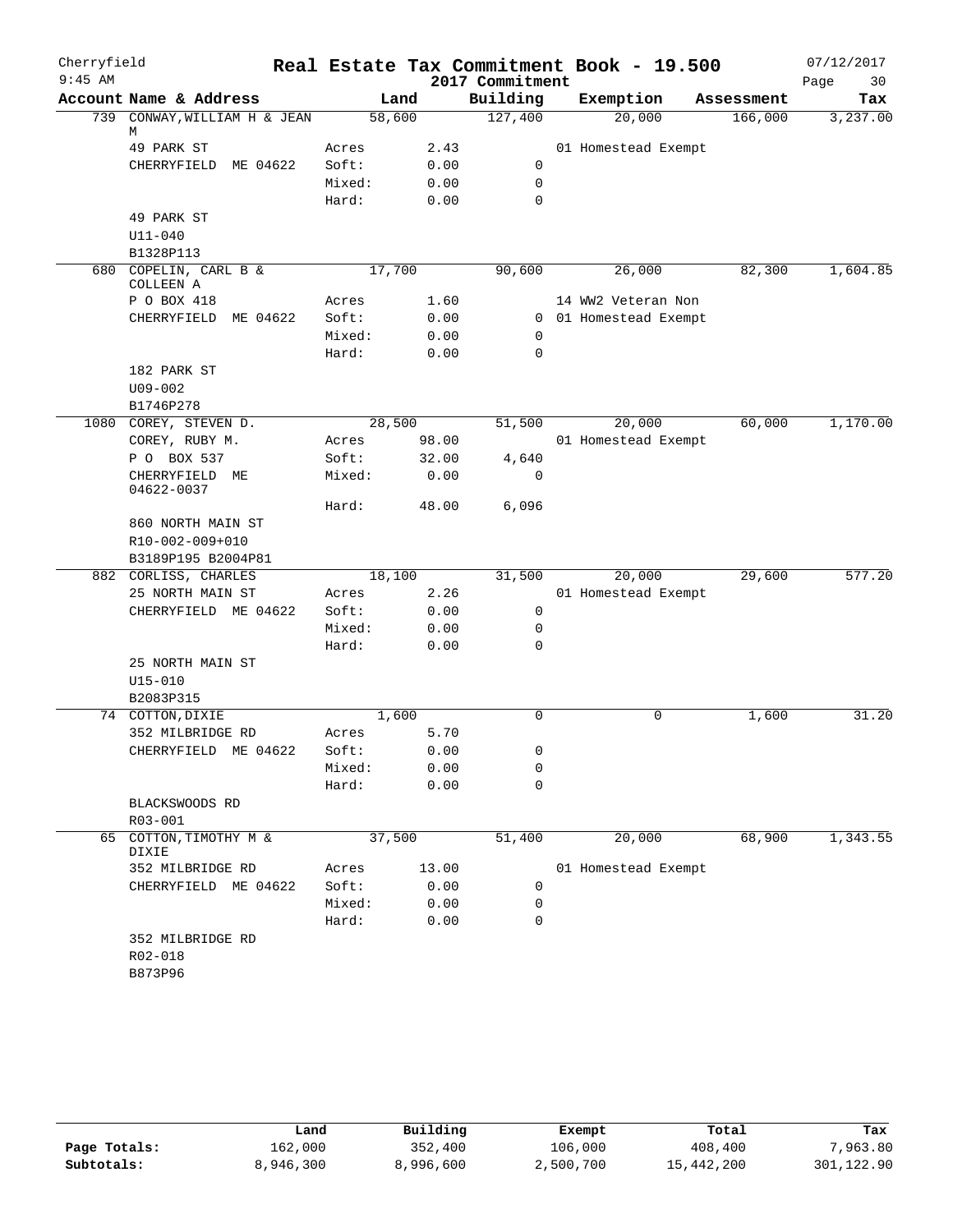| Cherryfield |                                        |        |       | Real Estate Tax Commitment Book - 19.500 |                     |            | 07/12/2017 |
|-------------|----------------------------------------|--------|-------|------------------------------------------|---------------------|------------|------------|
| $9:45$ AM   |                                        |        |       | 2017 Commitment                          |                     |            | Page<br>31 |
|             | Account Name & Address                 |        | Land  | Building                                 | Exemption           | Assessment | Tax        |
|             | 1031 COTTON, TIMOTHY M &<br>DIXIE      | 65,300 |       | $\mathbf 0$                              | $\Omega$            | 65,300     | 1,273.35   |
|             | 222 CARVELL ROAD                       | Acres  | 76.50 |                                          |                     |            |            |
|             | CHAPMAN ME 04757                       | Soft:  | 0.00  | 0                                        |                     |            |            |
|             |                                        | Mixed: | 0.00  | $\mathbf 0$                              |                     |            |            |
|             |                                        | Hard:  | 0.00  | $\mathbf 0$                              |                     |            |            |
|             | MILBRIDGE RD                           |        |       |                                          |                     |            |            |
|             | R02-020-001                            |        |       |                                          |                     |            |            |
|             | B4200P98 10/22/2015 B873P96 02/18/1975 |        |       |                                          |                     |            |            |
|             | 307 COUTURE JR, JAMES N                | 12,700 |       | 27,300                                   | 0                   | 40,000     | 780.00     |
|             | 11 NORTH ST                            | Acres  | 7.00  |                                          |                     |            |            |
|             | WARWICK RI 02886                       | Soft:  | 0.00  | $\mathbf 0$                              |                     |            |            |
|             |                                        | Mixed: | 0.00  | $\mathbf 0$                              |                     |            |            |
|             |                                        | Hard:  | 0.00  | $\mathbf 0$                              |                     |            |            |
|             | 322 NORTH MAIN ST                      |        |       |                                          |                     |            |            |
|             | R07-004-001                            |        |       |                                          |                     |            |            |
|             | B3736P217 05/05/2011                   |        |       |                                          |                     |            |            |
|             | 885 COWPERTHWAITE, RAYMOND             | 12,200 |       | 53,000                                   | 0                   | 65,200     | 1,271.40   |
|             | 38 RIDGE RD                            | Acres  | 0.48  |                                          |                     |            |            |
|             | CHERRYFIELD ME 04622                   | Soft:  | 0.00  | 0                                        |                     |            |            |
|             |                                        | Mixed: | 0.00  | $\mathbf 0$                              |                     |            |            |
|             |                                        | Hard:  | 0.00  | $\mathbf 0$                              |                     |            |            |
|             | 38 RIDGE RD                            |        |       |                                          |                     |            |            |
|             | $U15 - 013$                            |        |       |                                          |                     |            |            |
|             | B4118P75 12/19/2014                    |        |       |                                          |                     |            |            |
|             | 304 CRABTREE, HEIRS OF<br>WAYNE L      | 19,000 |       | 54,300                                   | 0                   | 73,300     | 1,429.35   |
|             | CRABTREE, HEIRS OF<br>CAROL ANN        | Acres  | 3.90  |                                          |                     |            |            |
|             | C/O SANDY WALKER                       | Soft:  | 0.00  | 0                                        |                     |            |            |
|             | 288 N MAIN ST                          | Mixed: | 0.00  | $\mathbf 0$                              |                     |            |            |
|             | CHERRYFIELD ME 04622                   | Hard:  | 0.00  | $\mathbf 0$                              |                     |            |            |
|             | 288 NORTH MAIN ST                      |        |       |                                          |                     |            |            |
|             | $R07 - 002$                            |        |       |                                          |                     |            |            |
|             | B3793P180 B805P122                     |        |       |                                          |                     |            |            |
|             | 1133 CRABTREE, MICHAEL M               | 18,100 |       | 90,600                                   | 0                   | 108,700    | 2,119.65   |
|             | PATEL, REBECCA M                       | Acres  | 12.00 |                                          |                     |            |            |
|             | 38 WASHINGTON STREET                   | Soft:  | 0.00  | 0                                        |                     |            |            |
|             | EASTPORT<br>ME 04631                   | Mixed: | 0.00  | 0                                        |                     |            |            |
|             |                                        | Hard:  | 0.00  | 0                                        |                     |            |            |
|             | 503 NORTH MAIN ST                      |        |       |                                          |                     |            |            |
|             | R07-015-002                            |        |       |                                          |                     |            |            |
|             | B2323P218                              |        |       |                                          |                     |            |            |
|             | 855 CRABTREE, VICKI L                  | 18,300 |       | 67,000                                   | 20,000              | 65,300     | 1, 273.35  |
|             | 171 MAIN ST                            | Acres  | 2.75  |                                          | 01 Homestead Exempt |            |            |
|             | CHERRYFIELD<br>ME 04622                | Soft:  | 0.00  | 0                                        |                     |            |            |
|             |                                        | Mixed: | 0.00  | 0                                        |                     |            |            |
|             |                                        | Hard:  | 0.00  | 0                                        |                     |            |            |
|             | 171 MAIN ST                            |        |       |                                          |                     |            |            |
|             | U14-027                                |        |       |                                          |                     |            |            |
|             | B3289P283 05/29/2007                   |        |       |                                          |                     |            |            |
|             |                                        |        |       |                                          |                     |            |            |

|              | Land      | Building  | Exempt    | Total      | Tax        |
|--------------|-----------|-----------|-----------|------------|------------|
| Page Totals: | 145,600   | 292,200   | 20,000    | 417,800    | 8,147.10   |
| Subtotals:   | 9,091,900 | 9,288,800 | 2,520,700 | 15,860,000 | 309,270.00 |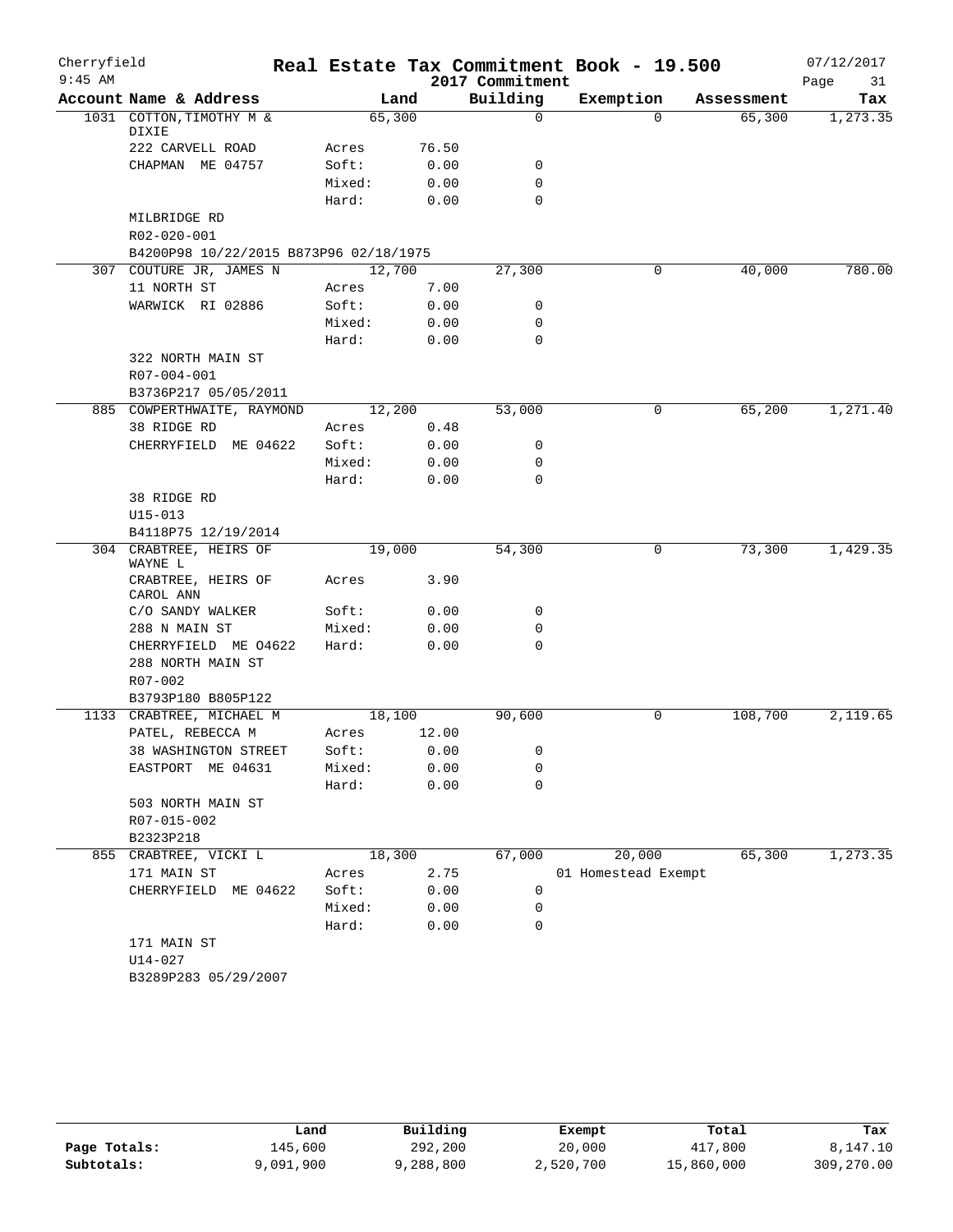| $9:45$ AM<br>2017 Commitment<br>32<br>Page<br>Building<br>Account Name & Address<br>Exemption<br>Land<br>Assessment<br>Tax<br>73,300<br>23,100<br>27,000<br>69,400<br>1,353.30<br>209 CRAFT, PAULINE M.<br>131 BLACKSWOOD RD<br>1.00<br>01 Homestead Exempt<br>Acres<br>Soft:<br>0.00<br>0 21 WW1 Widow Res<br>CHERRYFIELD ME 04622<br>Mixed:<br>0.00<br>0<br>$\mathbf 0$<br>Hard:<br>0.00<br>131 BLACKSWOOD RD<br>$U07 - 024$<br>B1969P50<br>20, 200<br>20,200<br>$\mathbf 0$<br>393.90<br>145 CREELMAN, JASON W<br>0<br>P O BOX 4731<br>20.00<br>Acres<br>RUMFORD RI 02916<br>Soft:<br>0.00<br>0<br>Mixed:<br>0.00<br>0<br>Hard:<br>0.00<br>0<br>SPRAGUE FALLS RD<br>R03-066<br>B2625P77<br>86,200<br>1,680.90<br>327 CROLL, PHYLLIS L<br>38,100<br>68,100<br>20,000<br>283 SPRAGUES FALLS RD<br>27.00<br>01 Homestead Exempt<br>Acres<br>CHERRYFIELD ME 04622<br>Soft:<br>0.00<br>0<br>Mixed:<br>0.00<br>0<br>Hard:<br>0.00<br>0<br>283 SPRAGUE FALLS RD<br>R08-001<br>B756P275<br>20,000<br>1,692.60<br>42,100<br>64,700<br>86,800<br>343 CROLL, ZOLTAN T<br>480 SPRAGUES FALLS RD<br>43.10<br>01 Homestead Exempt<br>Acres<br>CHERRYFIELD ME 04622<br>Soft:<br>0.00<br>0<br>Mixed:<br>0.00<br>0<br>Hard:<br>0.00<br>0<br>480 SPRAGUE FALLS RD<br>R08-015-002<br>B3239P115 01/17/2007 B1171P157<br>3,315.00<br>25 CROMWELL, LAWRENCE N &<br>170,000<br>43,100<br>126,900<br>0<br>SUZANNE K<br>12303 BEECHNUT CT<br>2.58<br>Acres |
|--------------------------------------------------------------------------------------------------------------------------------------------------------------------------------------------------------------------------------------------------------------------------------------------------------------------------------------------------------------------------------------------------------------------------------------------------------------------------------------------------------------------------------------------------------------------------------------------------------------------------------------------------------------------------------------------------------------------------------------------------------------------------------------------------------------------------------------------------------------------------------------------------------------------------------------------------------------------------------------------------------------------------------------------------------------------------------------------------------------------------------------------------------------------------------------------------------------------------------------------------------------------------------------------------------------------------------------------------------------------------------------------------------------------------------------|
|                                                                                                                                                                                                                                                                                                                                                                                                                                                                                                                                                                                                                                                                                                                                                                                                                                                                                                                                                                                                                                                                                                                                                                                                                                                                                                                                                                                                                                      |
|                                                                                                                                                                                                                                                                                                                                                                                                                                                                                                                                                                                                                                                                                                                                                                                                                                                                                                                                                                                                                                                                                                                                                                                                                                                                                                                                                                                                                                      |
|                                                                                                                                                                                                                                                                                                                                                                                                                                                                                                                                                                                                                                                                                                                                                                                                                                                                                                                                                                                                                                                                                                                                                                                                                                                                                                                                                                                                                                      |
|                                                                                                                                                                                                                                                                                                                                                                                                                                                                                                                                                                                                                                                                                                                                                                                                                                                                                                                                                                                                                                                                                                                                                                                                                                                                                                                                                                                                                                      |
|                                                                                                                                                                                                                                                                                                                                                                                                                                                                                                                                                                                                                                                                                                                                                                                                                                                                                                                                                                                                                                                                                                                                                                                                                                                                                                                                                                                                                                      |
|                                                                                                                                                                                                                                                                                                                                                                                                                                                                                                                                                                                                                                                                                                                                                                                                                                                                                                                                                                                                                                                                                                                                                                                                                                                                                                                                                                                                                                      |
|                                                                                                                                                                                                                                                                                                                                                                                                                                                                                                                                                                                                                                                                                                                                                                                                                                                                                                                                                                                                                                                                                                                                                                                                                                                                                                                                                                                                                                      |
|                                                                                                                                                                                                                                                                                                                                                                                                                                                                                                                                                                                                                                                                                                                                                                                                                                                                                                                                                                                                                                                                                                                                                                                                                                                                                                                                                                                                                                      |
|                                                                                                                                                                                                                                                                                                                                                                                                                                                                                                                                                                                                                                                                                                                                                                                                                                                                                                                                                                                                                                                                                                                                                                                                                                                                                                                                                                                                                                      |
|                                                                                                                                                                                                                                                                                                                                                                                                                                                                                                                                                                                                                                                                                                                                                                                                                                                                                                                                                                                                                                                                                                                                                                                                                                                                                                                                                                                                                                      |
|                                                                                                                                                                                                                                                                                                                                                                                                                                                                                                                                                                                                                                                                                                                                                                                                                                                                                                                                                                                                                                                                                                                                                                                                                                                                                                                                                                                                                                      |
|                                                                                                                                                                                                                                                                                                                                                                                                                                                                                                                                                                                                                                                                                                                                                                                                                                                                                                                                                                                                                                                                                                                                                                                                                                                                                                                                                                                                                                      |
|                                                                                                                                                                                                                                                                                                                                                                                                                                                                                                                                                                                                                                                                                                                                                                                                                                                                                                                                                                                                                                                                                                                                                                                                                                                                                                                                                                                                                                      |
|                                                                                                                                                                                                                                                                                                                                                                                                                                                                                                                                                                                                                                                                                                                                                                                                                                                                                                                                                                                                                                                                                                                                                                                                                                                                                                                                                                                                                                      |
|                                                                                                                                                                                                                                                                                                                                                                                                                                                                                                                                                                                                                                                                                                                                                                                                                                                                                                                                                                                                                                                                                                                                                                                                                                                                                                                                                                                                                                      |
|                                                                                                                                                                                                                                                                                                                                                                                                                                                                                                                                                                                                                                                                                                                                                                                                                                                                                                                                                                                                                                                                                                                                                                                                                                                                                                                                                                                                                                      |
|                                                                                                                                                                                                                                                                                                                                                                                                                                                                                                                                                                                                                                                                                                                                                                                                                                                                                                                                                                                                                                                                                                                                                                                                                                                                                                                                                                                                                                      |
|                                                                                                                                                                                                                                                                                                                                                                                                                                                                                                                                                                                                                                                                                                                                                                                                                                                                                                                                                                                                                                                                                                                                                                                                                                                                                                                                                                                                                                      |
|                                                                                                                                                                                                                                                                                                                                                                                                                                                                                                                                                                                                                                                                                                                                                                                                                                                                                                                                                                                                                                                                                                                                                                                                                                                                                                                                                                                                                                      |
|                                                                                                                                                                                                                                                                                                                                                                                                                                                                                                                                                                                                                                                                                                                                                                                                                                                                                                                                                                                                                                                                                                                                                                                                                                                                                                                                                                                                                                      |
|                                                                                                                                                                                                                                                                                                                                                                                                                                                                                                                                                                                                                                                                                                                                                                                                                                                                                                                                                                                                                                                                                                                                                                                                                                                                                                                                                                                                                                      |
|                                                                                                                                                                                                                                                                                                                                                                                                                                                                                                                                                                                                                                                                                                                                                                                                                                                                                                                                                                                                                                                                                                                                                                                                                                                                                                                                                                                                                                      |
|                                                                                                                                                                                                                                                                                                                                                                                                                                                                                                                                                                                                                                                                                                                                                                                                                                                                                                                                                                                                                                                                                                                                                                                                                                                                                                                                                                                                                                      |
|                                                                                                                                                                                                                                                                                                                                                                                                                                                                                                                                                                                                                                                                                                                                                                                                                                                                                                                                                                                                                                                                                                                                                                                                                                                                                                                                                                                                                                      |
|                                                                                                                                                                                                                                                                                                                                                                                                                                                                                                                                                                                                                                                                                                                                                                                                                                                                                                                                                                                                                                                                                                                                                                                                                                                                                                                                                                                                                                      |
|                                                                                                                                                                                                                                                                                                                                                                                                                                                                                                                                                                                                                                                                                                                                                                                                                                                                                                                                                                                                                                                                                                                                                                                                                                                                                                                                                                                                                                      |
|                                                                                                                                                                                                                                                                                                                                                                                                                                                                                                                                                                                                                                                                                                                                                                                                                                                                                                                                                                                                                                                                                                                                                                                                                                                                                                                                                                                                                                      |
|                                                                                                                                                                                                                                                                                                                                                                                                                                                                                                                                                                                                                                                                                                                                                                                                                                                                                                                                                                                                                                                                                                                                                                                                                                                                                                                                                                                                                                      |
|                                                                                                                                                                                                                                                                                                                                                                                                                                                                                                                                                                                                                                                                                                                                                                                                                                                                                                                                                                                                                                                                                                                                                                                                                                                                                                                                                                                                                                      |
|                                                                                                                                                                                                                                                                                                                                                                                                                                                                                                                                                                                                                                                                                                                                                                                                                                                                                                                                                                                                                                                                                                                                                                                                                                                                                                                                                                                                                                      |
|                                                                                                                                                                                                                                                                                                                                                                                                                                                                                                                                                                                                                                                                                                                                                                                                                                                                                                                                                                                                                                                                                                                                                                                                                                                                                                                                                                                                                                      |
|                                                                                                                                                                                                                                                                                                                                                                                                                                                                                                                                                                                                                                                                                                                                                                                                                                                                                                                                                                                                                                                                                                                                                                                                                                                                                                                                                                                                                                      |
|                                                                                                                                                                                                                                                                                                                                                                                                                                                                                                                                                                                                                                                                                                                                                                                                                                                                                                                                                                                                                                                                                                                                                                                                                                                                                                                                                                                                                                      |
|                                                                                                                                                                                                                                                                                                                                                                                                                                                                                                                                                                                                                                                                                                                                                                                                                                                                                                                                                                                                                                                                                                                                                                                                                                                                                                                                                                                                                                      |
|                                                                                                                                                                                                                                                                                                                                                                                                                                                                                                                                                                                                                                                                                                                                                                                                                                                                                                                                                                                                                                                                                                                                                                                                                                                                                                                                                                                                                                      |
|                                                                                                                                                                                                                                                                                                                                                                                                                                                                                                                                                                                                                                                                                                                                                                                                                                                                                                                                                                                                                                                                                                                                                                                                                                                                                                                                                                                                                                      |
| WOODBRIDGE AE 22192<br>Soft:<br>0.00<br>0                                                                                                                                                                                                                                                                                                                                                                                                                                                                                                                                                                                                                                                                                                                                                                                                                                                                                                                                                                                                                                                                                                                                                                                                                                                                                                                                                                                            |
| Mixed:<br>0.00<br>0                                                                                                                                                                                                                                                                                                                                                                                                                                                                                                                                                                                                                                                                                                                                                                                                                                                                                                                                                                                                                                                                                                                                                                                                                                                                                                                                                                                                                  |
| 0.00<br>0<br>Hard:<br>606 MILBRIDGE RD                                                                                                                                                                                                                                                                                                                                                                                                                                                                                                                                                                                                                                                                                                                                                                                                                                                                                                                                                                                                                                                                                                                                                                                                                                                                                                                                                                                               |
| R01-013                                                                                                                                                                                                                                                                                                                                                                                                                                                                                                                                                                                                                                                                                                                                                                                                                                                                                                                                                                                                                                                                                                                                                                                                                                                                                                                                                                                                                              |
| B2845P143                                                                                                                                                                                                                                                                                                                                                                                                                                                                                                                                                                                                                                                                                                                                                                                                                                                                                                                                                                                                                                                                                                                                                                                                                                                                                                                                                                                                                            |
| 702 CURTIS SR, CHARLES<br>21,300<br>104,900<br>20,000<br>106,200<br>2,070.90                                                                                                                                                                                                                                                                                                                                                                                                                                                                                                                                                                                                                                                                                                                                                                                                                                                                                                                                                                                                                                                                                                                                                                                                                                                                                                                                                         |
| (L/E)                                                                                                                                                                                                                                                                                                                                                                                                                                                                                                                                                                                                                                                                                                                                                                                                                                                                                                                                                                                                                                                                                                                                                                                                                                                                                                                                                                                                                                |
| 0.80<br>01 Homestead Exempt<br>CURTIS, GARRY & BARRY & Acres<br>CHARLES JR                                                                                                                                                                                                                                                                                                                                                                                                                                                                                                                                                                                                                                                                                                                                                                                                                                                                                                                                                                                                                                                                                                                                                                                                                                                                                                                                                           |
| 0.00<br>P O BOX 507<br>Soft:<br>0                                                                                                                                                                                                                                                                                                                                                                                                                                                                                                                                                                                                                                                                                                                                                                                                                                                                                                                                                                                                                                                                                                                                                                                                                                                                                                                                                                                                    |
| CHERRYFIELD ME 04622<br>Mixed:<br>0.00<br>0                                                                                                                                                                                                                                                                                                                                                                                                                                                                                                                                                                                                                                                                                                                                                                                                                                                                                                                                                                                                                                                                                                                                                                                                                                                                                                                                                                                          |
| $\mathbf 0$<br>Hard:<br>0.00                                                                                                                                                                                                                                                                                                                                                                                                                                                                                                                                                                                                                                                                                                                                                                                                                                                                                                                                                                                                                                                                                                                                                                                                                                                                                                                                                                                                         |
| 12 PARK ST                                                                                                                                                                                                                                                                                                                                                                                                                                                                                                                                                                                                                                                                                                                                                                                                                                                                                                                                                                                                                                                                                                                                                                                                                                                                                                                                                                                                                           |
| U11-004                                                                                                                                                                                                                                                                                                                                                                                                                                                                                                                                                                                                                                                                                                                                                                                                                                                                                                                                                                                                                                                                                                                                                                                                                                                                                                                                                                                                                              |
| B3478P75 12/12/2008                                                                                                                                                                                                                                                                                                                                                                                                                                                                                                                                                                                                                                                                                                                                                                                                                                                                                                                                                                                                                                                                                                                                                                                                                                                                                                                                                                                                                  |

|              | Land      | Building  | Exempt    | Total      | Tax        |
|--------------|-----------|-----------|-----------|------------|------------|
| Page Totals: | 187,900   | 437,900   | 87,000    | 538,800    | 10,506.60  |
| Subtotals:   | 9,279,800 | 9,726,700 | 2,607,700 | 16,398,800 | 319,776.60 |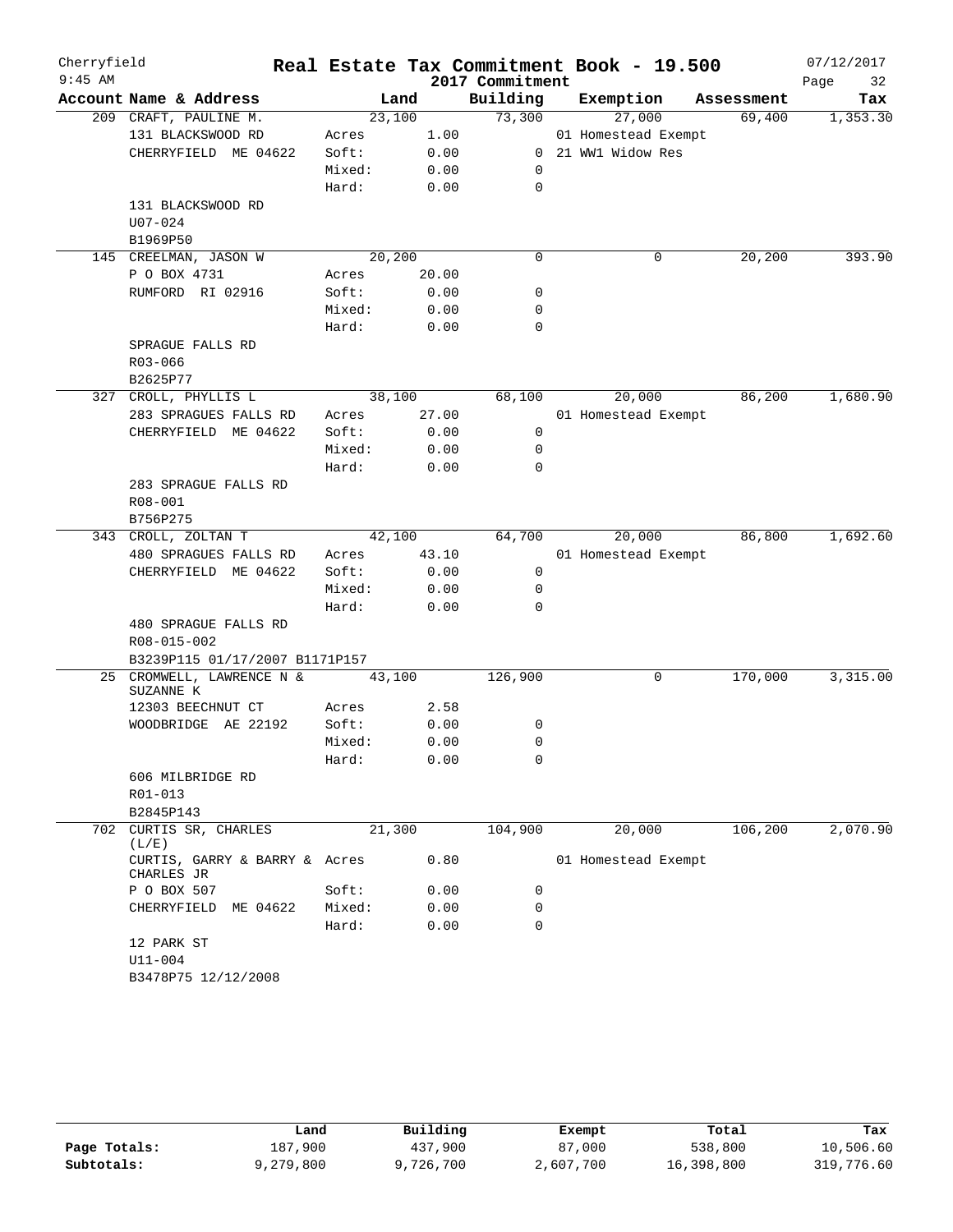| Cherryfield |                                    |                 |       |                 | Real Estate Tax Commitment Book - 19.500 |            | 07/12/2017 |
|-------------|------------------------------------|-----------------|-------|-----------------|------------------------------------------|------------|------------|
| $9:45$ AM   |                                    |                 |       | 2017 Commitment |                                          |            | Page<br>33 |
|             | Account Name & Address             |                 | Land  | Building        | Exemption                                | Assessment | Tax        |
|             | 67 CURTIS, BARRY & MORGAN<br>G     | 30,300          |       | 121,200         | $\Omega$                                 | 151,500    | 2,954.25   |
|             | PO BOX 115                         | Acres           | 13.50 |                 |                                          |            |            |
|             | CHERRYFIELD ME 04622               | Soft:           | 0.00  | 0               |                                          |            |            |
|             |                                    | Mixed:          | 0.00  | $\mathbf 0$     |                                          |            |            |
|             |                                    | Hard:           | 0.00  | $\mathbf 0$     |                                          |            |            |
|             | 18 COTTON LN                       |                 |       |                 |                                          |            |            |
|             | $R02 - 020$                        |                 |       |                 |                                          |            |            |
|             | B4195P169 10/07/2015               |                 |       |                 |                                          |            |            |
|             | 1155 CURTIS, BARRY A &<br>MORGAN N | 25,100          |       | 184,700         | 20,000                                   | 189,800    | 3,701.10   |
|             | P.O. BOX 115                       | Acres           | 4.50  |                 | 01 Homestead Exempt                      |            |            |
|             | CHERRYFIELD ME 04622               | Soft:           | 0.00  | 0               |                                          |            |            |
|             |                                    | Mixed:          | 0.00  | 0               |                                          |            |            |
|             |                                    | Hard:           | 0.00  | $\mathbf 0$     |                                          |            |            |
|             | 120 RIVER ROAD                     |                 |       |                 |                                          |            |            |
|             | $U05 - 021 - 002$                  |                 |       |                 |                                          |            |            |
|             | B3458P215 10/02/2008               |                 |       |                 |                                          |            |            |
| 688         | CURTIS, CHARLES C JR &<br>JUDY A   | 11,800          |       | 4,000           | 0                                        | 15,800     | 308.10     |
|             | 12 Park St                         | Acres           | 1.47  |                 |                                          |            |            |
|             | CHERRYFIELD ME 04622               | Soft:           | 0.00  | 0               |                                          |            |            |
|             |                                    | Mixed:          | 0.00  | $\mathbf 0$     |                                          |            |            |
|             | 120 PARK ST                        | Hard:           | 0.00  | $\mathbf 0$     |                                          |            |            |
|             | $U10-002$                          |                 |       |                 |                                          |            |            |
|             | B2163P159                          |                 |       |                 |                                          |            |            |
|             | 289 CURTIS, DAVID L &              | 41,300          |       | 66,100          | 0                                        | 107,400    | 2,094.30   |
|             | KRISTEN D                          |                 |       |                 |                                          |            |            |
|             | 430 RIDGE RD                       | Acres           | 40.00 |                 |                                          |            |            |
|             | CHERRYFIELD ME 04622               | Soft:           | 0.00  | 0               |                                          |            |            |
|             |                                    | Mixed:<br>Hard: | 0.00  | 0               |                                          |            |            |
|             | 430 RIDGE RD                       |                 | 0.00  | $\mathbf 0$     |                                          |            |            |
|             | R05-074                            |                 |       |                 |                                          |            |            |
|             | B2293P252                          |                 |       |                 |                                          |            |            |
|             | 9 DALANGAUSKAS, RAYMOND A          | 29,500          |       | 36,800          | 0                                        | 66,300     | 1,292.85   |
|             | & ELIZ. S                          |                 |       |                 |                                          |            |            |
|             | 453<br>MILBRIDGE RD                | Acres           | 10.00 |                 |                                          |            |            |
|             | CHERRYFIELD ME 04622               | Soft:           | 0.00  | 0               |                                          |            |            |
|             |                                    | Mixed:          | 0.00  | $\mathbf 0$     |                                          |            |            |
|             | 453 MILBRIDGE RD                   | Hard:           | 0.00  | $\mathbf 0$     |                                          |            |            |
|             | R01-002-003                        |                 |       |                 |                                          |            |            |
|             | B2549P198                          |                 |       |                 |                                          |            |            |
| 212         | DALL, SUSAN J                      | 17,600          |       | 12,100          | 20,000                                   | 9,700      | 189.15     |
|             | 731 WILLEY DISTRICT RD             | Acres           | 1.40  |                 | 01 Homestead Exempt                      |            |            |
|             | CHERRYFIELD ME 04622               | Soft:           | 0.00  | 0               |                                          |            |            |
|             |                                    | Mixed:          | 0.00  | 0               |                                          |            |            |
|             |                                    | Hard:           | 0.00  | $\mathbf 0$     |                                          |            |            |
|             | 731 WILLEY DISTRICT RD             |                 |       |                 |                                          |            |            |
|             | R05-012                            |                 |       |                 |                                          |            |            |
|             | B3144P337 05/18/2006               |                 |       |                 |                                          |            |            |
|             |                                    |                 |       |                 |                                          |            |            |

|              | Land      | Building   | Exempt    | Total      | Tax         |
|--------------|-----------|------------|-----------|------------|-------------|
| Page Totals: | 155,600   | 424,900    | 40,000    | 540,500    | 10,539.75   |
| Subtotals:   | 9,435,400 | 10,151,600 | 2,647,700 | 16,939,300 | 330, 316.35 |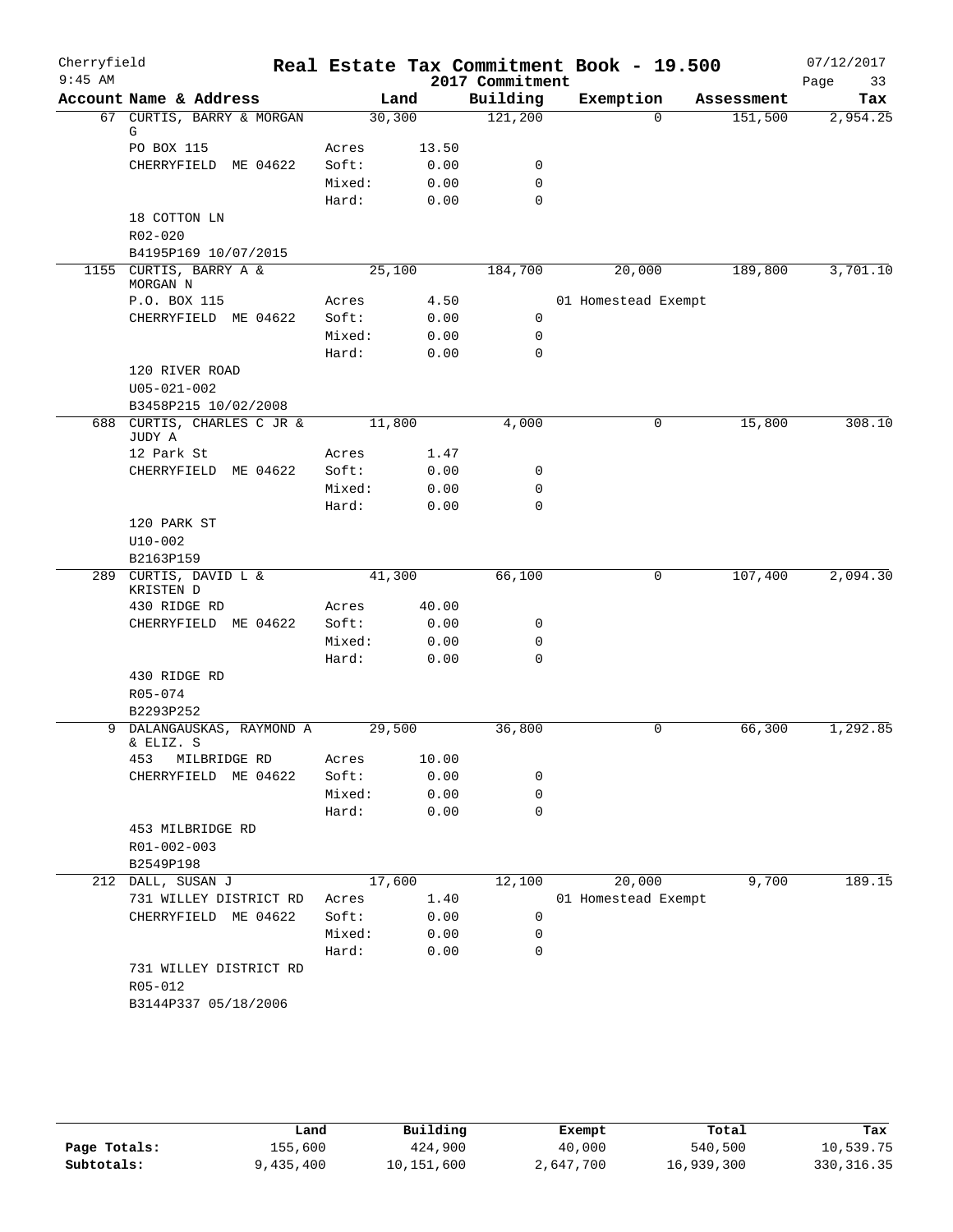| Cherryfield |                                         |        |        |       |                 | Real Estate Tax Commitment Book - 19.500 |            | 07/12/2017 |
|-------------|-----------------------------------------|--------|--------|-------|-----------------|------------------------------------------|------------|------------|
| $9:45$ AM   |                                         |        |        |       | 2017 Commitment |                                          |            | 34<br>Page |
|             | Account Name & Address                  |        | Land   |       | Building        | Exemption                                | Assessment | Tax        |
|             | 1156 DALTON II, CHARLES C &<br>VANESSA  |        | 9,200  |       | 0               | $\Omega$                                 | 9,200      | 179.40     |
|             | 192 DOUGLAS HIGHWAY                     | Acres  |        | 2.00  |                 |                                          |            |            |
|             | LAMOINE ME 04605                        | Soft:  |        | 0.00  | 0               |                                          |            |            |
|             |                                         | Mixed: |        | 0.00  | $\mathbf 0$     |                                          |            |            |
|             |                                         | Hard:  |        | 0.00  | $\mathbf 0$     |                                          |            |            |
|             | ROUTE 1                                 |        |        |       |                 |                                          |            |            |
|             | R05-010-001                             |        |        |       |                 |                                          |            |            |
|             | B2586P26                                |        |        |       |                 |                                          |            |            |
|             | 210 DALTON, CHARLES C &<br>SUSAN        |        | 25,400 |       | 50,400          | 20,000                                   | 55,800     | 1,088.10   |
|             | PO BOX 85                               | Acres  |        | 8.00  |                 | 01 Homestead Exempt                      |            |            |
|             | HARRINGTON ME 04643                     | Soft:  |        | 0.00  | 0               |                                          |            |            |
|             |                                         | Mixed: |        | 0.00  | 0               |                                          |            |            |
|             |                                         | Hard:  |        | 0.00  | $\mathbf 0$     |                                          |            |            |
|             | 675 CHERRYFIELD STRETCH                 |        |        |       |                 |                                          |            |            |
|             | R05-010<br>B715P40                      |        |        |       |                 |                                          |            |            |
|             | 577 DANAKOS, NICHOLAS                   |        | 3,200  |       | $\mathbf 0$     | 0                                        | 3,200      | 62.40      |
|             | 53 KNOTTY OAK SHORES                    | Acres  |        | 0.31  |                 |                                          |            |            |
|             | COVENTRY RI 02816                       | Soft:  |        | 0.00  | 0               |                                          |            |            |
|             |                                         | Mixed: |        | 0.00  | 0               |                                          |            |            |
|             |                                         | Hard:  |        | 0.00  | $\mathbf 0$     |                                          |            |            |
|             | NORTH ST                                |        |        |       |                 |                                          |            |            |
|             | $U05 - 009$                             |        |        |       |                 |                                          |            |            |
|             | B3053P341 09/01/2005                    |        |        |       |                 |                                          |            |            |
|             | 570 DAVENPORT, ELWOOD                   |        | 10,700 |       | 19,400          | 20,000                                   | 10,100     | 196.95     |
|             | 44 NORTH ST                             | Acres  |        | 0.32  |                 | 01 Homestead Exempt                      |            |            |
|             | CHERRYFIELD<br>ME 04622                 | Soft:  |        | 0.00  | 0               |                                          |            |            |
|             |                                         | Mixed: |        | 0.00  | 0               |                                          |            |            |
|             |                                         | Hard:  |        | 0.00  | $\mathbf 0$     |                                          |            |            |
|             | 44 NORTH ST                             |        |        |       |                 |                                          |            |            |
|             | $U05 - 004$                             |        |        |       |                 |                                          |            |            |
|             | B2706P26                                |        |        |       |                 |                                          |            |            |
|             | 571 DAVENPORT, WOODY                    |        |        | 0     | 6,400           | 0                                        | 6,400      | 124.80     |
|             | 44 NORTH STREET<br>CHERRYFIELD ME 04622 |        |        |       |                 |                                          |            |            |
|             |                                         |        |        |       |                 |                                          |            |            |
|             | 44 NORTH ST                             |        |        |       |                 |                                          |            |            |
|             | $U05 - 004 - T$                         |        |        |       |                 |                                          |            |            |
|             | B2706P26                                |        |        |       |                 |                                          |            |            |
|             | 386 DAVIDOWSKI, STEPHEN                 |        | 26,300 |       | 0               | 0                                        | 26,300     | 512.85     |
|             | 261 TOILSOME HILL RD                    | Acres  |        | 55.58 |                 |                                          |            |            |
|             | FAIRFIELD CT 06825                      | Soft:  |        | 0.00  | 0               |                                          |            |            |
|             |                                         | Mixed: |        | 0.00  | 0               |                                          |            |            |
|             |                                         | Hard:  |        | 0.00  | $\mathbf 0$     |                                          |            |            |
|             | CROTCH                                  |        |        |       |                 |                                          |            |            |
|             | R09-001-006                             |        |        |       |                 |                                          |            |            |
|             | B3971P177 07/05/2013                    |        |        |       |                 |                                          |            |            |

|              | Land      | Building   | Exempt    | Total      | Tax        |
|--------------|-----------|------------|-----------|------------|------------|
| Page Totals: | 74,800    | 76,200     | 40,000    | 111,000    | 2,164.50   |
| Subtotals:   | 9,510,200 | 10,227,800 | 2,687,700 | 17,050,300 | 332,480.85 |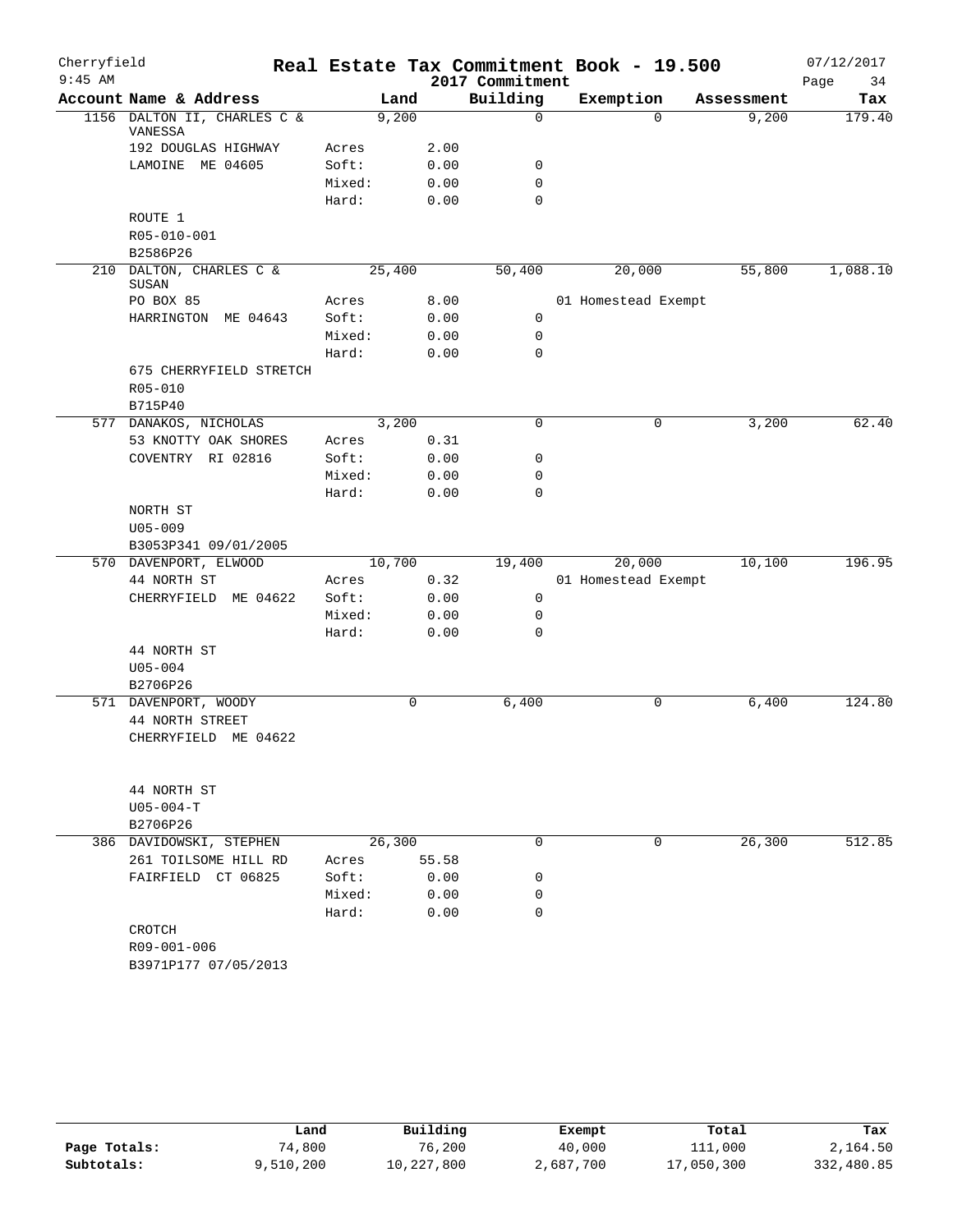| Cherryfield<br>$9:45$ AM |                                  |           |                 |              | 2017 Commitment | Real Estate Tax Commitment Book - 19.500 |            | 07/12/2017<br>35 |
|--------------------------|----------------------------------|-----------|-----------------|--------------|-----------------|------------------------------------------|------------|------------------|
|                          | Account Name & Address           |           |                 | Land         | Building        | Exemption                                | Assessment | Page<br>Tax      |
|                          | 1063 DAVIS III, JENNIFER L &     |           |                 | 16,100       | 21,900          | $\Omega$                                 | 38,000     | 741.00           |
|                          | RALPH B                          |           |                 |              |                 |                                          |            |                  |
|                          | 494 DURHAM BRIDGE RD             |           | Acres           | 11.80        |                 |                                          |            |                  |
|                          | NEWPORT ME 04953                 |           | Soft:<br>Mixed: | 0.00<br>0.00 | 0<br>0          |                                          |            |                  |
|                          |                                  |           | Hard:           | 0.00         | $\Omega$        |                                          |            |                  |
|                          | NORTH MAIN ST                    |           |                 |              |                 |                                          |            |                  |
|                          | R10-002-022                      |           |                 |              |                 |                                          |            |                  |
|                          | B2381P223                        |           |                 |              |                 |                                          |            |                  |
|                          | 848 DAVIS, ADELAIDE (L/E)        |           |                 | 19,000       | 58,400          | 26,000                                   | 51,400     | 1,002.30         |
|                          | FICKETT, RICHARD                 |           | Acres           | 3.93         |                 | 22 WW2 Widow Res                         |            |                  |
|                          | 138 PARK ST                      |           | Soft:           | 0.00         |                 | 0 01 Homestead Exempt                    |            |                  |
|                          | CHERRYFIELD ME 04622             |           | Mixed:          | 0.00         | 0               |                                          |            |                  |
|                          |                                  |           | Hard:           | 0.00         | 0               |                                          |            |                  |
|                          | 223 MAIN ST                      |           |                 |              |                 |                                          |            |                  |
|                          | U14-020                          |           |                 |              |                 |                                          |            |                  |
|                          | B3098P29 01/05/2006              |           |                 |              |                 |                                          |            |                  |
|                          | 505 DAVIS, ELWOOD C & EDITH<br>E |           |                 | 32,700       | 81,700          | 30,000                                   | 84,400     | 1,645.80         |
|                          | & KIRBY D DAVIS                  |           | Acres           | 56.00        |                 | 12 WW2 Veteran Res                       |            |                  |
|                          | 7 DAVIS CIRCLE                   |           | Soft:           | 0.00         |                 | 0 01 Homestead Exempt                    |            |                  |
|                          | CHERRYFIELD ME 04622             |           | Mixed:          | 54.00        |                 | 9,018 30 Blind                           |            |                  |
|                          |                                  |           | Hard:           | 0.00         | $\mathbf 0$     |                                          |            |                  |
|                          | 7 DAVIS CIRCLE                   |           |                 |              |                 |                                          |            |                  |
|                          | $U02 - 020$                      |           |                 |              |                 |                                          |            |                  |
|                          | B2234P148                        |           |                 |              |                 |                                          |            |                  |
|                          | 506 DAVIS, KIRBY D               |           |                 | 20,600       | 117,500         | 20,000                                   | 118,100    | 2,302.95         |
|                          | 22 DAVIS CIRCLE                  |           | Acres           | 6.60         |                 | 01 Homestead Exempt                      |            |                  |
|                          | CHERRYFIELD ME 04622             |           | Soft:           | 0.00         | 0               |                                          |            |                  |
|                          |                                  |           | Mixed:          | 0.00         | 0               |                                          |            |                  |
|                          |                                  |           | Hard:           | 0.00         | 0               |                                          |            |                  |
|                          | 22 DAVIS CIRCLE                  |           |                 |              |                 |                                          |            |                  |
|                          | $U03 - 028$<br>B2334P19          |           |                 |              |                 |                                          |            |                  |
|                          | 390 DAVIS, KYLEY J               |           |                 | 22,000       | $\Omega$        | 0                                        | 22,000     | 429.00           |
|                          | 15 RANCH HILL DR                 |           | Acres           | 43.44        |                 |                                          |            |                  |
|                          | DEDHAM ME 04429                  |           | Soft:           | 0.00         | 0               |                                          |            |                  |
|                          |                                  |           | Mixed:          | 0.00         | 0               |                                          |            |                  |
|                          |                                  |           | Hard:           | 0.00         | 0               |                                          |            |                  |
|                          | CROTCH                           |           |                 |              |                 |                                          |            |                  |
|                          | R09-001-010                      |           |                 |              |                 |                                          |            |                  |
|                          | B3891P74 10/09/2012              |           |                 |              |                 |                                          |            |                  |
|                          | 526 DAVIS, LAURA M               |           |                 | 18,300       | 57,900          | 0                                        | 76,200     | 1,485.90         |
|                          | C/O QUICKEN LOANS INC            |           | Acres           | 0.52         |                 |                                          |            |                  |
|                          | PO BOX 6577                      |           | Soft:           | 0.00         | 0               |                                          |            |                  |
|                          | CAROL STREAM                     | IL 60197  | Mixed:          | 0.00         | 0               |                                          |            |                  |
|                          | 68 WILSON HILL RD                |           | Hard:           | 0.00         | 0               |                                          |            |                  |
|                          | $U03 - 020$                      |           |                 |              |                 |                                          |            |                  |
|                          | B2508P195                        |           |                 |              |                 |                                          |            |                  |
|                          | 154 DE VISSCHER, J G & S T       |           |                 | 13,900       | 0               | 0                                        | 13,900     | 271.05           |
|                          | GODDARD, A & T J                 |           | Acres           | 8.00         |                 |                                          |            |                  |
|                          | 20 BOW ST                        |           | Soft:           | 0.00         | 0               |                                          |            |                  |
|                          | PLAINVILLE MA 02762              |           | Mixed:          | 0.00         | 0               |                                          |            |                  |
|                          |                                  |           | Hard:           | 0.00         | 0               |                                          |            |                  |
|                          | WILLEY DISTRICT RD               |           |                 |              |                 |                                          |            |                  |
|                          | $R04 - 008$                      |           |                 |              |                 |                                          |            |                  |
|                          | B1248P296                        |           |                 |              |                 |                                          |            |                  |
|                          |                                  | Land      |                 | Building     |                 | Exempt                                   | Total      | Tax              |
| Page Totals:             |                                  | 142,600   |                 | 337,400      |                 | 76,000                                   | 404,000    | 7,878.00         |
| Subtotals:               |                                  | 9,652,800 |                 | 10,565,200   |                 | 2,763,700<br>17,454,300                  |            | 340, 358.85      |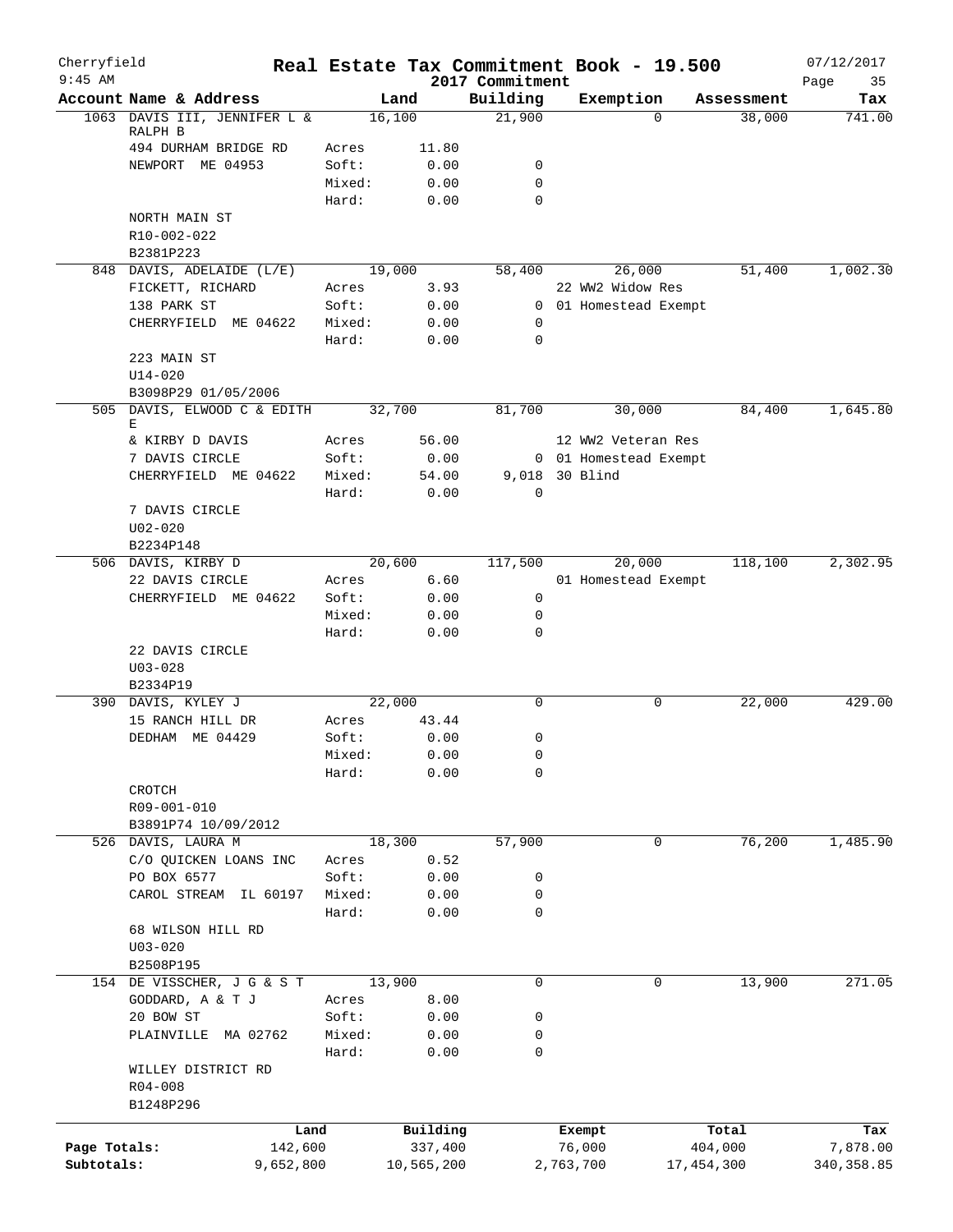| Cherryfield<br>$9:45$ AM |                                                  |        |            | 2017 Commitment | Real Estate Tax Commitment Book - 19.500 |                    | 07/12/2017<br>36 |
|--------------------------|--------------------------------------------------|--------|------------|-----------------|------------------------------------------|--------------------|------------------|
|                          | Account Name & Address                           |        | Land       | Building        | Exemption                                | Assessment         | Page<br>Tax      |
|                          | 39 DEAN YOUNG FORESTRY INC                       |        | 46,800     | 0               |                                          | 46,800<br>$\Omega$ | 912.60           |
|                          | 364 EASTBROOK RD                                 | Acres  | 80.20      |                 |                                          |                    |                  |
|                          | FRANKLIN ME 04634                                | Soft:  | 0.00       | 0               |                                          |                    |                  |
|                          |                                                  | Mixed: | 0.00       | 0               |                                          |                    |                  |
|                          |                                                  | Hard:  | 0.00       | 0               |                                          |                    |                  |
|                          | MILBRIDGE RD                                     |        |            |                 |                                          |                    |                  |
|                          | R01-027                                          |        |            |                 |                                          |                    |                  |
|                          | 963 DECARTERET, LISA                             |        | 25,400     | 21,400          | 20,000                                   | 26,800             | 522.60           |
|                          | 399 RIDGE RD                                     | Acres  | 20.00      |                 | 01 Homestead Exempt                      |                    |                  |
|                          | CHERRYFIELD ME 04622                             | Soft:  | 0.00       | 0               |                                          |                    |                  |
|                          |                                                  | Mixed: |            | 0               |                                          |                    |                  |
|                          |                                                  |        | 0.00       |                 |                                          |                    |                  |
|                          |                                                  | Hard:  | 0.00       | 0               |                                          |                    |                  |
|                          | 399 RIDGE RD                                     |        |            |                 |                                          |                    |                  |
|                          | U19-008-001                                      |        |            |                 |                                          |                    |                  |
|                          | B4318P37 12/07/2016 B2696P166                    |        |            |                 |                                          |                    |                  |
|                          | 1085 DECIBUS, JOSEPH A                           |        | 14,400     | 17,100          | $\mathbf 0$                              | 31,500             | 614.25           |
|                          | 412 CENTERVILLE RD                               | Acres  | 1.00       |                 |                                          |                    |                  |
|                          | COLUMBIA FALLS ME                                | Soft:  | 0.00       | 0               |                                          |                    |                  |
|                          | 04623                                            |        |            |                 |                                          |                    |                  |
|                          |                                                  | Mixed: | 0.00       | 0               |                                          |                    |                  |
|                          |                                                  | Hard:  | 0.00       | $\Omega$        |                                          |                    |                  |
|                          | 161 TENAN LANE                                   |        |            |                 |                                          |                    |                  |
|                          | R05-062-002                                      |        |            |                 |                                          |                    |                  |
|                          | B4272P252 07/14/2016                             |        |            |                 |                                          |                    |                  |
|                          | 453 DEKNATEL, WILLIAM B                          |        | 29,500     | 84,600          | 20,000                                   | 94,100             | 1,834.95         |
|                          | 124 SPRAGUE FALLS RD                             | Acres  | 20.00      |                 | 01 Homestead Exempt                      |                    |                  |
|                          | CHERRYFIELD ME 04622                             | Soft:  | 0.00       | 0               |                                          |                    |                  |
|                          |                                                  | Mixed: | 0.00       | 0               |                                          |                    |                  |
|                          |                                                  | Hard:  | 0.00       | 0               |                                          |                    |                  |
|                          | 124 SPRAGUE FALLS RD<br>R03-057-001<br>B2122P335 |        |            |                 |                                          |                    |                  |
|                          | 1103 DEKNATEL, WILLIAM B                         |        | 17,800     | 0               |                                          | 17,800<br>0        | 347.10           |
|                          | P O BOX 82                                       | Acres  | 14.90      |                 |                                          |                    |                  |
|                          | CHERRYFIELD ME 04622                             | Soft:  | 0.00       | 0               |                                          |                    |                  |
|                          |                                                  | Mixed: | 0.00       | 0               |                                          |                    |                  |
|                          |                                                  | Hard:  | 0.00       | 0               |                                          |                    |                  |
|                          |                                                  |        |            |                 |                                          |                    |                  |
|                          | SPRAGUE FALLS ROAD                               |        |            |                 |                                          |                    |                  |
|                          | R03-057                                          |        |            |                 |                                          |                    |                  |
|                          | B3355P140 11/21/2007                             |        |            |                 |                                          |                    |                  |
|                          | 407 DEMERS, DEREK                                |        | 21,300     | 0               |                                          | 0<br>21,300        | 415.35           |
|                          | DEMERS, SCOTT A                                  | Acres  | 41.68      |                 |                                          |                    |                  |
|                          | 3953 PUETTS CHAPEL RD                            | Soft:  | 0.00       | 0               |                                          |                    |                  |
|                          | DALLAS NC 28034                                  | Mixed: | 0.00       | 0               |                                          |                    |                  |
|                          |                                                  | Hard:  | 0.00       | 0               |                                          |                    |                  |
|                          | CROTCH                                           |        |            |                 |                                          |                    |                  |
|                          | R09-001-027                                      |        |            |                 |                                          |                    |                  |
|                          | B4215P177 12/17/2015                             |        |            |                 |                                          |                    |                  |
|                          | 511 DENBOW, DAVID W & GAIL C                     |        | 21,600     | 44,500          | 20,000                                   | 46,100             | 898.95           |
|                          | 59 WILSON HILL RD                                | Acres  | 0.83       |                 | 01 Homestead Exempt                      |                    |                  |
|                          | CHERRYFIELD ME 04622                             | Soft:  | 0.00       | 0               |                                          |                    |                  |
|                          |                                                  | Mixed: | 0.00       | 0               |                                          |                    |                  |
|                          |                                                  | Hard:  | 0.00       | 0               |                                          |                    |                  |
|                          | 59 WILSON HILL RD                                |        |            |                 |                                          |                    |                  |
|                          | $U03 - 005$                                      |        |            |                 |                                          |                    |                  |
|                          | B1692P141                                        |        |            |                 |                                          |                    |                  |
|                          |                                                  |        |            |                 |                                          |                    |                  |
|                          |                                                  |        |            |                 |                                          |                    |                  |
|                          | Land                                             |        | Building   |                 | Exempt                                   | Total              | Tax              |
| Page Totals:             | 176,800                                          |        | 167,600    |                 | 60,000                                   | 284,400            | 5,545.80         |
| Subtotals:               | 9,829,600                                        |        | 10,732,800 |                 | 2,823,700                                | 17,738,700         | 345,904.65       |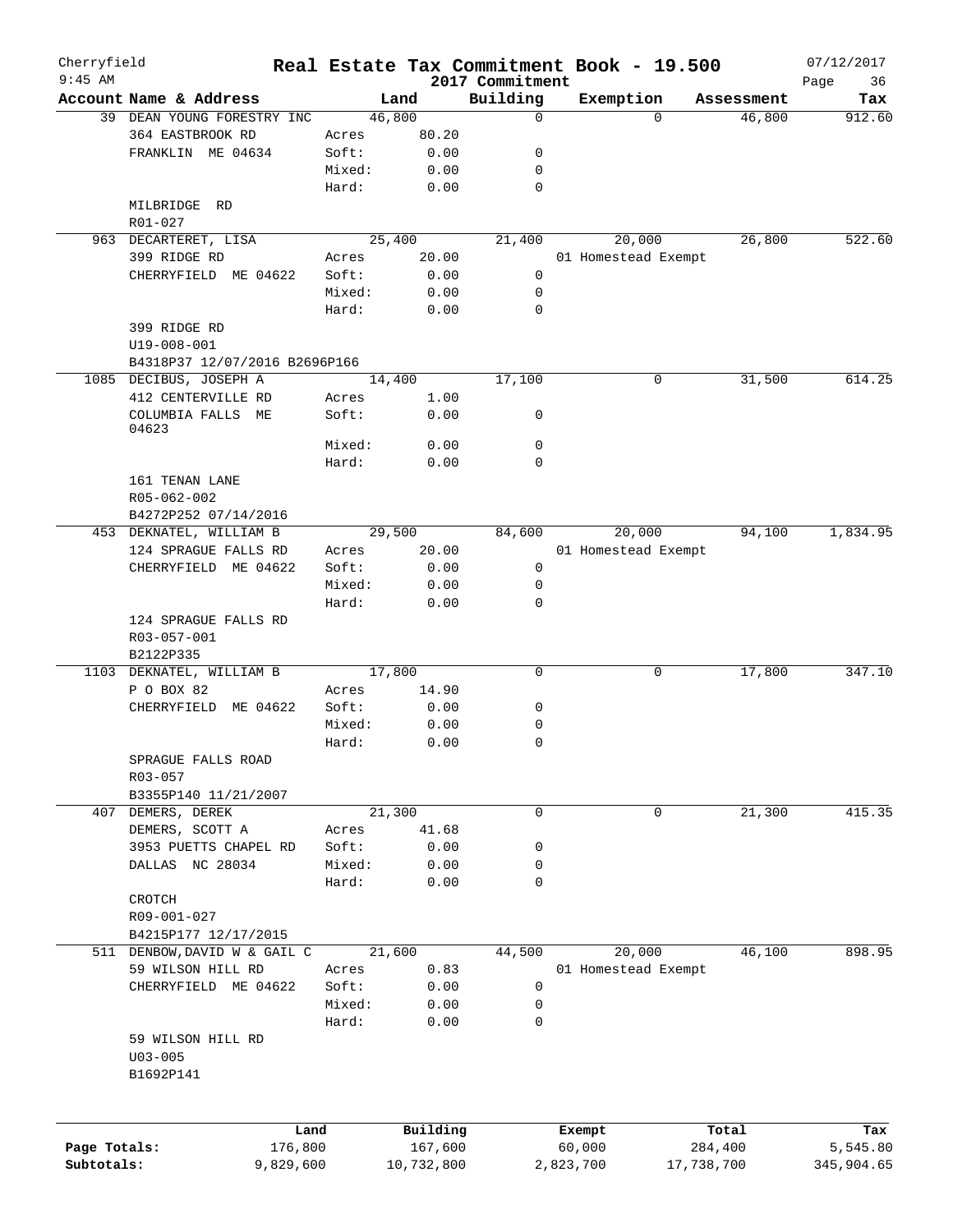| Cherryfield<br>$9:45$ AM |                                          |        |      | 2017 Commitment | Real Estate Tax Commitment Book - 19.500 |            | 07/12/2017<br>37<br>Page |
|--------------------------|------------------------------------------|--------|------|-----------------|------------------------------------------|------------|--------------------------|
|                          | Account Name & Address                   |        | Land | Building        | Exemption                                | Assessment | Tax                      |
|                          | 864 DESCHIFFART, TIMOTHY P<br>& JOANNA S | 17,800 |      | 117,100         | 20,000                                   | 114,900    | 2,240.55                 |
|                          | 32 WILLEY DISTRICT RD                    | Acres  | 1.76 |                 | 01 Homestead Exempt                      |            |                          |
|                          | CHERRYFIELD ME 04622                     | Soft:  | 0.00 | 0               |                                          |            |                          |
|                          |                                          | Mixed: | 0.00 | 0               |                                          |            |                          |
|                          |                                          | Hard:  | 0.00 | 0               |                                          |            |                          |
|                          | 32 WILLEY DISTRICT RD                    |        |      |                 |                                          |            |                          |
|                          | $U14 - 035$                              |        |      |                 |                                          |            |                          |
|                          | B2683P27                                 |        |      |                 |                                          |            |                          |
|                          | 713 DESIMONE, STEPHEN &<br>MARY          | 19,200 |      | 98,700          | 0                                        | 117,900    | 2,299.05                 |
|                          | 68 HIGH STREET                           | Acres  | 0.60 |                 |                                          |            |                          |
|                          | NEWBURYPORT MA 01950                     | Soft:  | 0.00 | 0               |                                          |            |                          |
|                          |                                          | Mixed: | 0.00 | 0               |                                          |            |                          |
|                          |                                          | Hard:  | 0.00 | $\Omega$        |                                          |            |                          |
|                          | 19 CAMPBELL HILL                         |        |      |                 |                                          |            |                          |
|                          | $U11 - 014$                              |        |      |                 |                                          |            |                          |
|                          | B2287P328                                |        |      |                 |                                          |            |                          |
|                          | 964 DILDA, DIANNA F                      | 17,600 |      | 44,600          | 20,000                                   | 42,200     | 822.90                   |
|                          | 337 RIDGE RD                             | Acres  | 1.41 |                 | 01 Homestead Exempt                      |            |                          |
|                          | CHERRYFIELD ME 04622                     | Soft:  | 0.00 | 0               |                                          |            |                          |
|                          |                                          | Mixed: | 0.00 | 0               |                                          |            |                          |
|                          |                                          | Hard:  | 0.00 | $\Omega$        |                                          |            |                          |
|                          | 337 RIDGE RD                             |        |      |                 |                                          |            |                          |
|                          | U19-008-002                              |        |      |                 |                                          |            |                          |
|                          | B1901P196                                |        |      |                 |                                          |            |                          |
|                          | 971 DILDA, WILLIAM R &                   | 23,700 |      | 62,600          | 26,000                                   | 60,300     | 1,175.85                 |
|                          | DIANNA F                                 |        |      |                 |                                          |            |                          |
|                          | 337 RIDGE RD                             | Acres  | 8.00 |                 | 01 Homestead Exempt                      |            |                          |
|                          | CHERRYFIELD ME 04622                     | Soft:  | 0.00 |                 | 0 14 WW2 Veteran Non                     |            |                          |
|                          |                                          | Mixed: | 0.00 | 0               |                                          |            |                          |
|                          |                                          | Hard:  | 0.00 | 0               |                                          |            |                          |
|                          | 337 RIDGE RD                             |        |      |                 |                                          |            |                          |
|                          | U19-013-002                              |        |      |                 |                                          |            |                          |
|                          | B4191P129 09/23/2015                     |        |      |                 |                                          |            |                          |
|                          | 133 DINSMORE, ROBERTA F                  | 10,100 |      | 0               | 0                                        | 10,100     | 196.95                   |
|                          | 40 NORTH ST                              | Acres  | 3.50 |                 |                                          |            |                          |
|                          | CHERRYFIELD ME 04622                     | Soft:  | 0.00 | 0               |                                          |            |                          |
|                          |                                          | Mixed: | 0.00 | 0               |                                          |            |                          |
|                          | 94 SPRAGUE FALLS RD                      | Hard:  | 0.00 | 0               |                                          |            |                          |
|                          |                                          |        |      |                 |                                          |            |                          |
|                          | R03-054-001<br>B1680P335                 |        |      |                 |                                          |            |                          |
| 572                      | DINSMORE, TREVOR                         | 10,000 |      | 1,500           | 11,500                                   | 0          | 0.00                     |
|                          | 40 NORTH ST                              | Acres  | 0.68 |                 | 01 Homestead Exempt                      |            |                          |
|                          | CHERRYFIELD<br>ME 04622                  | Soft:  | 0.00 | 0               |                                          |            |                          |
|                          |                                          | Mixed: | 0.00 | 0               |                                          |            |                          |
|                          |                                          | Hard:  | 0.00 | 0               |                                          |            |                          |
|                          | 40 NORTH ST                              |        |      |                 |                                          |            |                          |
|                          | $U05 - 005$                              |        |      |                 |                                          |            |                          |
|                          | B1755P300                                |        |      |                 |                                          |            |                          |
|                          |                                          |        |      |                 |                                          |            |                          |

|              | Land      | Building   | Exempt    | Total      | Tax        |
|--------------|-----------|------------|-----------|------------|------------|
| Page Totals: | 98,400    | 324,500    | 77,500    | 345,400    | 6,735.30   |
| Subtotals:   | 9,928,000 | 11,057,300 | 2,901,200 | 18,084,100 | 352,639.95 |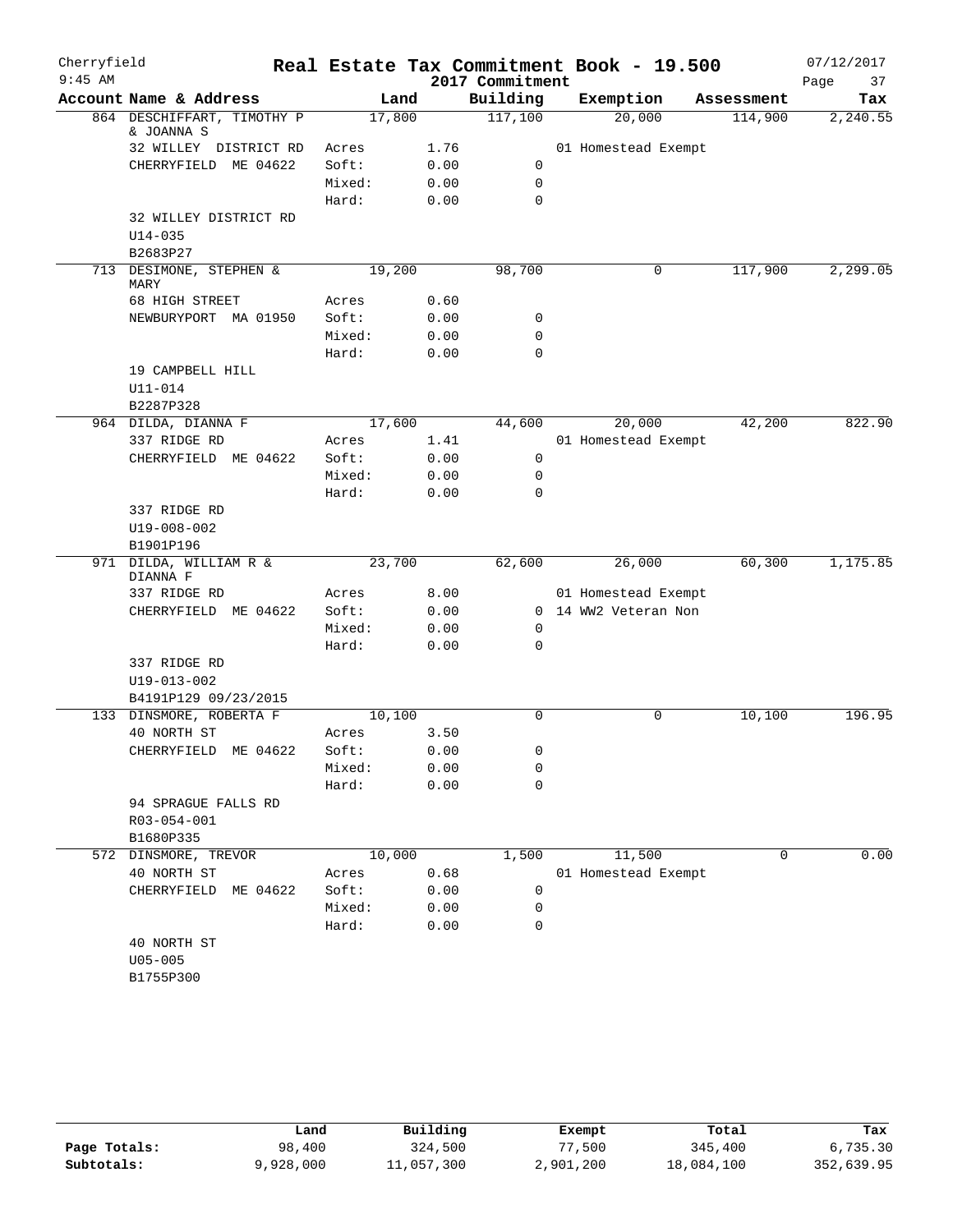| Cherryfield<br>$9:45$ AM |                                               |                 | Real Estate Tax Commitment Book - 19.500 |                             |           |                     |            | 07/12/2017        |
|--------------------------|-----------------------------------------------|-----------------|------------------------------------------|-----------------------------|-----------|---------------------|------------|-------------------|
|                          | Account Name & Address                        |                 | Land                                     | 2017 Commitment<br>Building | Exemption |                     | Assessment | Page<br>38<br>Tax |
|                          | 29 DOHERTY, TIMOTHY &                         |                 | 91,400                                   | 0                           |           | $\Omega$            | 91,400     | 1,782.30          |
|                          | GLORIA                                        |                 |                                          |                             |           |                     |            |                   |
|                          | AFFENITA, EUGENE                              | Acres           | 99.60                                    |                             |           |                     |            |                   |
|                          | 500 PECONIC ST APT 62B<br>RONKONHOMA NY 11779 | Soft:<br>Mixed: | 0.00<br>0.00                             | 0<br>$\mathbf 0$            |           |                     |            |                   |
|                          |                                               | Hard:           | 0.00                                     | 0                           |           |                     |            |                   |
|                          | MILBRIDGE RD                                  |                 |                                          |                             |           |                     |            |                   |
|                          | R01-017                                       |                 |                                          |                             |           |                     |            |                   |
|                          | B3063P3 09/02/2005                            |                 |                                          |                             |           |                     |            |                   |
|                          | 92 DONATO, GARY R                             |                 | 64,700                                   | 9,800                       |           | 0                   | 74,500     | 1,452.75          |
|                          | 100 VILLAGE ST                                | Acres           | 76.00                                    |                             |           |                     |            |                   |
|                          | EASTON MA 02375                               | Soft:           | 0.00                                     | 0                           |           |                     |            |                   |
|                          |                                               | Mixed:          | 0.00                                     | 0                           |           |                     |            |                   |
|                          |                                               | Hard:           | 0.00                                     | 0                           |           |                     |            |                   |
|                          | BLACKSWOODS RD                                |                 |                                          |                             |           |                     |            |                   |
|                          | R03-017                                       |                 |                                          |                             |           |                     |            |                   |
|                          | B3344P58 10/17/2007                           |                 |                                          |                             |           |                     |            |                   |
|                          | 216 DOODY, ANDREW G                           |                 | 30,600                                   | $\mathbf 0$                 |           | 0                   | 30,600     | 596.70            |
|                          | LOOK, MORGAN B<br>PO BOX 252                  | Acres<br>Soft:  | 28.00<br>0.00                            | 0                           |           |                     |            |                   |
|                          | CHERRYFIELD ME 04622                          | Mixed:          | 0.00                                     | 0                           |           |                     |            |                   |
|                          |                                               | Hard:           | 0.00                                     | 0                           |           |                     |            |                   |
|                          | WILLEY DISTRICT RD                            |                 |                                          |                             |           |                     |            |                   |
|                          | R05-016                                       |                 |                                          |                             |           |                     |            |                   |
|                          | B4310P133 11/04/2016                          |                 |                                          |                             |           |                     |            |                   |
|                          | 638 DORR, CHRIS M                             |                 | 23,300                                   | 90,700                      |           | 20,000              | 94,000     | 1,833.00          |
|                          | P O BOX 111                                   | Acres           | 1.43                                     |                             |           | 01 Homestead Exempt |            |                   |
|                          | 9 DOGWOOD LANE                                | Soft:           | 0.00                                     | 0                           |           |                     |            |                   |
|                          | CHERRYFIELD ME 04622                          | Mixed:          | 0.00                                     | 0                           |           |                     |            |                   |
|                          |                                               | Hard:           | 0.00                                     | 0                           |           |                     |            |                   |
|                          | 9 DOGWOOD LANE                                |                 |                                          |                             |           |                     |            |                   |
|                          | $U06 - 025 - 002$<br>B1876P51                 |                 |                                          |                             |           |                     |            |                   |
|                          | 322 DORR, CHRISTOPHER                         |                 | 53,800                                   | 0                           |           | 0                   | 53,800     | 1,049.10          |
|                          | PO BOX 111                                    | Acres           | 122.00                                   |                             |           |                     |            |                   |
|                          | CHERRYFIELD ME 04622                          | Soft:           | 0.00                                     | 0                           |           |                     |            |                   |
|                          |                                               | Mixed:          | 0.00                                     | 0                           |           |                     |            |                   |
|                          |                                               | Hard:           | 0.00                                     | 0                           |           |                     |            |                   |
|                          | 511 NORTH MAIN ST                             |                 |                                          |                             |           |                     |            |                   |
|                          | R07-015                                       |                 |                                          |                             |           |                     |            |                   |
|                          | B4018P270 12/05/2013                          |                 |                                          |                             |           |                     |            |                   |
|                          | 201 DORR, DARRYL & AMARA J                    |                 | 16,700                                   | 57,800                      |           | 20,000              | 54,500     | 1,062.75          |
|                          | 46 WING SIDING RD                             | Acres           | 4.00                                     |                             |           | 01 Homestead Exempt |            |                   |
|                          | CHERRYFIELD ME 04622                          | Soft:           | 0.00                                     | 0                           |           |                     |            |                   |
|                          |                                               | Mixed:          | 0.00                                     | 0                           |           |                     |            |                   |
|                          | 46 WING SIDING RD                             | Hard:           | 0.00                                     | 0                           |           |                     |            |                   |
|                          | R05-002-001                                   |                 |                                          |                             |           |                     |            |                   |
|                          | B2421P156                                     |                 |                                          |                             |           |                     |            |                   |
|                          | 24 DOUGHERTY, ERNEST C                        |                 | 4,200                                    | $\mathbf 0$                 |           | 0                   | 4,200      | 81.90             |
|                          | 1571 SW 13TH DR                               | Acres           | 4.50                                     |                             |           |                     |            |                   |
|                          | BOCA RATON FL                                 | Soft:           | 0.00                                     | 0                           |           |                     |            |                   |
|                          | 33486-5310                                    |                 |                                          |                             |           |                     |            |                   |
|                          |                                               | Mixed:          | 0.00                                     | 0                           |           |                     |            |                   |
|                          |                                               | Hard:           | 0.00                                     | $\mathbf 0$                 |           |                     |            |                   |
|                          | MILBRIDGE RD                                  |                 |                                          |                             |           |                     |            |                   |
|                          | R01-012<br>B2827P188                          |                 |                                          |                             |           |                     |            |                   |
|                          |                                               |                 |                                          |                             |           |                     |            |                   |
|                          |                                               | Land            | Building                                 |                             | Exempt    |                     | Total      | Tax               |
| Page Totals:             | 284,700                                       |                 | 158,300                                  |                             | 40,000    |                     | 403,000    | 7,858.50          |
| Subtotals:               | 10, 212, 700                                  |                 | 11,215,600                               |                             | 2,941,200 | 18,487,100          |            | 360,498.45        |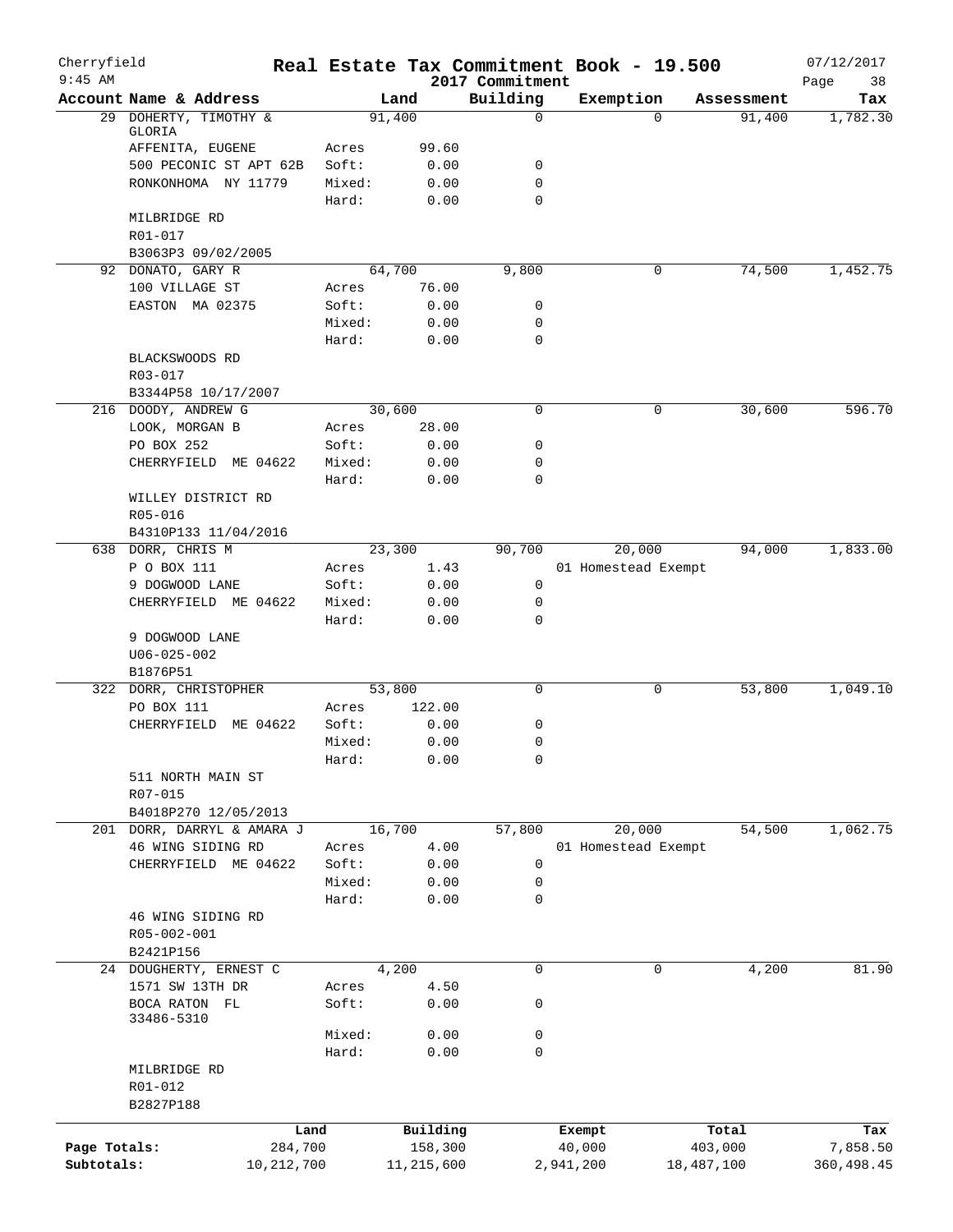| Cherryfield<br>$9:45$ AM |                                                      |                 |                | 2017 Commitment  |           | Real Estate Tax Commitment Book - 19.500 |            | 07/12/2017        |
|--------------------------|------------------------------------------------------|-----------------|----------------|------------------|-----------|------------------------------------------|------------|-------------------|
|                          | Account Name & Address                               |                 | Land           | Building         |           | Exemption                                | Assessment | 39<br>Page<br>Tax |
|                          | 355 DOWNEAST RIVERS LAND                             |                 | 74,100         | $\mathbf 0$      |           | 74,100                                   | 0          | 0.00              |
|                          | TRUST                                                |                 |                |                  |           |                                          |            |                   |
|                          | P O BOX 201<br>COLUMBIA FALLS ME                     | Acres<br>Soft:  | 111.00<br>0.00 | 0                |           | 47 Benevolent                            |            |                   |
|                          | 04623                                                |                 |                |                  |           |                                          |            |                   |
|                          |                                                      | Mixed:          | 0.00           | $\mathsf{O}$     |           |                                          |            |                   |
|                          |                                                      | Hard:           | 0.00           | $\mathbf 0$      |           |                                          |            |                   |
|                          | SPRAGUE FALLS RD                                     |                 |                |                  |           |                                          |            |                   |
|                          | R08-025-001<br>B2810P45                              |                 |                |                  |           |                                          |            |                   |
|                          | 451 DOWNEAST SALMON                                  |                 | 18,800         | 0                |           | 0                                        | 18,800     | 366.60            |
|                          | FEDERATION                                           |                 |                |                  |           |                                          |            |                   |
|                          | DBA DOWNEAST RIVERS<br>LAND TRUST                    | Acres           | 22.00          |                  |           |                                          |            |                   |
|                          | PO BOX 201                                           | Soft:           | 0.00           | 0                |           |                                          |            |                   |
|                          | COLUMBIA FALLS ME                                    | Mixed:          | 0.00           | $\mathbf 0$      |           |                                          |            |                   |
|                          | 65402                                                |                 |                | $\mathbf 0$      |           |                                          |            |                   |
|                          | NORTH MAIN ST (OFF)                                  | Hard:           | 0.00           |                  |           |                                          |            |                   |
|                          | R10-005                                              |                 |                |                  |           |                                          |            |                   |
|                          | B4230P113 02/12/2016                                 |                 |                |                  |           |                                          |            |                   |
|                          | 284 DOWNEAST SALMON                                  |                 | 39,700         | $\mathbf 0$      |           | 0                                        | 39,700     | 774.15            |
|                          | FEDERATION<br>DBA DOWNEAST RIV LAND                  | Acres           | 42.20          |                  |           |                                          |            |                   |
|                          | TRUST                                                |                 |                |                  |           |                                          |            |                   |
|                          | P O BOX 201                                          | Soft:           | 0.00           | 0                |           |                                          |            |                   |
|                          | COLUMBIA FALLS ME<br>04623                           | Mixed:          | 0.00           | $\mathbf 0$      |           |                                          |            |                   |
|                          |                                                      | Hard:           | 0.00           | $\mathbf 0$      |           |                                          |            |                   |
|                          | SPRAGUES FALLS RD                                    |                 |                |                  |           |                                          |            |                   |
|                          | R08-024                                              |                 |                |                  |           |                                          |            |                   |
|                          | B3382P123 02/19/2008 B3332P244 08/24/2007            |                 |                |                  |           |                                          |            |                   |
| 448                      | DOWNEAST SALMON<br>FEDERATION                        |                 | 20,200         | 0                |           | 20,200                                   | 0          | 0.00              |
|                          | DBA DOWNEAST RIVERS                                  | Acres           | 21.00          |                  |           | 47 Benevolent                            |            |                   |
|                          | LAND TRUST                                           |                 |                |                  |           |                                          |            |                   |
|                          | P O BOX 201<br>COLUMBIA FALLS ME                     | Soft:<br>Mixed: | 0.00<br>0.00   | 0<br>$\mathbf 0$ |           |                                          |            |                   |
|                          | 04623                                                |                 |                |                  |           |                                          |            |                   |
|                          |                                                      | Hard:           | 0.00           | $\mathbf 0$      |           |                                          |            |                   |
|                          | BLACKSWOODS RD                                       |                 |                |                  |           |                                          |            |                   |
|                          | R10-002-023<br>B3151P48 06/06/2006                   |                 |                |                  |           |                                          |            |                   |
| 125                      | DRISKO, DAVID &                                      |                 | 21,000         | 18,400           |           | $\mathbf 0$                              | 39,400     | 768.30            |
|                          | STEPHANIE                                            |                 |                |                  |           |                                          |            |                   |
|                          | 4591 SOUTHWESTERN BLVD. Acres                        |                 | 40.00          |                  |           |                                          |            |                   |
|                          | APT W-5<br>HAMBURG NY 14075                          | Soft:           | 0.00           | 0                |           |                                          |            |                   |
|                          |                                                      | Mixed:          | 39.00          | 6,513            |           |                                          |            |                   |
|                          |                                                      | Hard:           | 0.00           | $\mathbf 0$      |           |                                          |            |                   |
|                          | 5 SPRAGUE FALLS RD                                   |                 |                |                  |           |                                          |            |                   |
|                          | R03-049                                              |                 |                |                  |           |                                          |            |                   |
|                          | B4032P177 01/28/2014<br>530 DUBLIN, LOUIS E & LYNN M |                 | 58,300         | 168,100          |           | 20,000                                   | 206,400    | 4,024.80          |
|                          | 85 MILBRIDGE RD                                      | Acres           | 180.80         |                  |           | 01 Homestead Exempt                      |            |                   |
|                          | CHERRYFIELD ME 04622                                 | Soft:           | 81.80          | 11,861           |           |                                          |            |                   |
|                          |                                                      | Mixed:          | 81.00          | 13,527           |           |                                          |            |                   |
|                          |                                                      | Hard:           | 0.00           | 0                |           |                                          |            |                   |
|                          | 85 MILBRIDGE RD                                      |                 |                |                  |           |                                          |            |                   |
|                          | $U03 - 023 - 001$<br>B1469P99                        |                 |                |                  |           |                                          |            |                   |
|                          |                                                      | Land            | Building       |                  |           | Exempt                                   | Total      | Tax               |
| Page Totals:             | 232,100                                              |                 | 186,500        |                  | 114,300   |                                          | 304,300    | 5,933.85          |
| Subtotals:               | 10,444,800                                           |                 | 11,402,100     |                  | 3,055,500 |                                          | 18,791,400 | 366, 432.30       |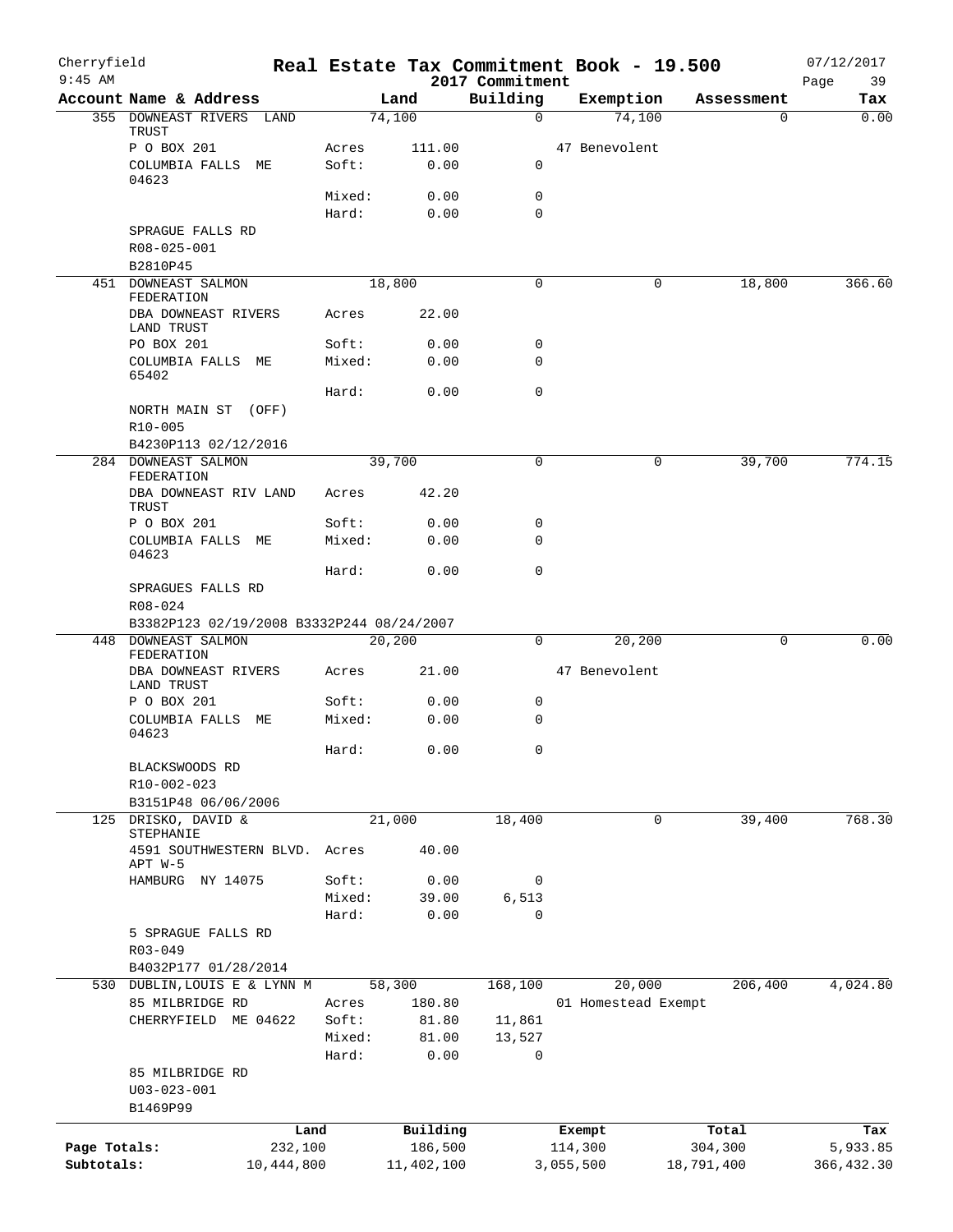| Cherryfield<br>$9:45$ AM |                                         |            |        |            | 2017 Commitment | Real Estate Tax Commitment Book - 19.500 |            | 07/12/2017<br>Page<br>40 |
|--------------------------|-----------------------------------------|------------|--------|------------|-----------------|------------------------------------------|------------|--------------------------|
|                          | Account Name & Address                  |            | Land   |            | Building        | Exemption                                | Assessment | Tax                      |
|                          | 629 DUENAS, LISA A                      |            | 14,900 |            | 46,600          | 20,000                                   | 41,500     | 809.25                   |
|                          | 20 DOBBINS RD                           |            | Acres  | 0.62       |                 | 01 Homestead Exempt                      |            |                          |
|                          | CHERRYFIELD ME 04622                    |            | Soft:  | 0.00       | 0               |                                          |            |                          |
|                          |                                         |            | Mixed: | 0.00       | 0               |                                          |            |                          |
|                          |                                         |            | Hard:  | 0.00       | $\mathbf 0$     |                                          |            |                          |
|                          | 30 DOBBINS RD                           |            |        |            |                 |                                          |            |                          |
|                          | $U06 - 020$                             |            |        |            |                 |                                          |            |                          |
|                          | B3184P271 08/25/2006                    |            |        |            |                 |                                          |            |                          |
|                          | 663 DUFFY, JOHN                         |            | 24,000 |            | 86,800          | 20,000                                   | 90,800     | 1,770.60                 |
|                          | P O BOX 245                             |            | Acres  | 2.54       |                 | 01 Homestead Exempt                      |            |                          |
|                          | CHERRYFIELD ME 04622                    |            | Soft:  | 0.00       | 0               |                                          |            |                          |
|                          |                                         |            | Mixed: | 0.00       | 0               |                                          |            |                          |
|                          |                                         |            | Hard:  | 0.00       | 0               |                                          |            |                          |
|                          | 112 NORTH ST                            |            |        |            |                 |                                          |            |                          |
|                          | $U07 - 022$                             |            |        |            |                 |                                          |            |                          |
|                          |                                         |            |        |            |                 |                                          |            |                          |
|                          | B2426P42<br>698 DUFOUR, CARYL L & JAMES |            | 23,100 |            | 68,800          | 26,000                                   | 65,900     | 1,285.05                 |
|                          | R                                       |            |        |            |                 |                                          |            |                          |
|                          | 91 PARK ST                              |            | Acres  | 3.50       |                 | 01 Homestead Exempt                      |            |                          |
|                          | CHERRYFIELD ME 04622                    |            | Soft:  | 0.00       |                 | 0 14 WW2 Veteran Non                     |            |                          |
|                          |                                         |            | Mixed: | 0.00       | 0               |                                          |            |                          |
|                          |                                         |            | Hard:  | 0.00       | 0               |                                          |            |                          |
|                          | 91 PARK ST                              |            |        |            |                 |                                          |            |                          |
|                          | U10-009-002                             |            |        |            |                 |                                          |            |                          |
|                          | B2670P1                                 |            |        |            |                 |                                          |            |                          |
|                          | 155 DUPONT, MICHAEL J                   |            | 32,300 |            | 21,700          | 0                                        | 54,000     | 1,053.00                 |
|                          | 240 MATTAPOISETT ROAD                   |            | Acres  | 38.00      |                 |                                          |            |                          |
|                          | ROCHESTER MA 02770                      |            | Soft:  | 0.00       | 0               |                                          |            |                          |
|                          |                                         |            | Mixed: | 0.00       | 0               |                                          |            |                          |
|                          |                                         |            | Hard:  | 0.00       | 0               |                                          |            |                          |
|                          | WILLEY DISTRICT RD                      |            |        |            |                 |                                          |            |                          |
|                          | $R04 - 009$                             |            |        |            |                 |                                          |            |                          |
|                          | B1156P174                               |            |        |            |                 |                                          |            |                          |
|                          | 792 DUSTON, PETER H                     |            | 25,900 |            | 84,700          | 0                                        | 110,600    | 2,156.70                 |
|                          | P O BOX 36                              |            | Acres  | 5.80       |                 |                                          |            |                          |
|                          | CHERRYFIELD ME 04622                    |            | Soft:  | 0.00       | 0               |                                          |            |                          |
|                          |                                         |            | Mixed: | 0.00       | 0               |                                          |            |                          |
|                          |                                         |            | Hard:  | 0.00       | 0               |                                          |            |                          |
|                          | 67 MAIN ST                              |            |        |            |                 |                                          |            |                          |
|                          | U12-044-001                             |            |        |            |                 |                                          |            |                          |
|                          | B2622P317                               |            |        |            |                 |                                          |            |                          |
|                          | 794 DUSTON, PETER H                     |            | 16,700 |            | 125,800         | 20,000                                   | 122,500    | 2,388.75                 |
|                          | PO BOX 36                               |            | Acres  | 0.40       |                 | 01 Homestead Exempt                      |            |                          |
|                          | CHERRYFIELD ME 04622                    |            | Soft:  | 0.00       | $\mathbf 0$     |                                          |            |                          |
|                          |                                         |            | Mixed: | 0.00       | 0               |                                          |            |                          |
|                          |                                         |            | Hard:  | 0.00       | 0               |                                          |            |                          |
|                          | 63 MAIN ST                              |            |        |            |                 |                                          |            |                          |
|                          |                                         |            |        |            |                 |                                          |            |                          |
|                          | $U12 - 045$                             |            |        |            |                 |                                          |            |                          |
|                          | B2419P198                               |            |        |            |                 |                                          |            |                          |
| 443                      | DYER, HERBERT G & CAROL<br>R            |            | 12,100 |            | 12,300          | 0                                        | 24,400     | 475.80                   |
|                          | 152 HALLVILLE RD                        |            | Acres  | 1.94       |                 |                                          |            |                          |
|                          | EXETER RI 02822                         |            | Soft:  | 0.00       | 0               |                                          |            |                          |
|                          |                                         |            | Mixed: | 0.00       | 0               |                                          |            |                          |
|                          |                                         |            | Hard:  | 0.00       | $\mathbf 0$     |                                          |            |                          |
|                          | 1036 NORTH MAIN ST                      |            |        |            |                 |                                          |            |                          |
|                          | R10-002-018-001                         |            |        |            |                 |                                          |            |                          |
|                          | B1765P79                                |            |        |            |                 |                                          |            |                          |
|                          |                                         |            |        |            |                 |                                          |            |                          |
|                          |                                         | Land       |        | Building   |                 | Exempt                                   | Total      | Tax                      |
| Page Totals:             |                                         | 149,000    |        | 446,700    |                 | 86,000                                   | 509,700    | 9,939.15                 |
| Subtotals:               |                                         | 10,593,800 |        | 11,848,800 |                 | 3,141,500                                | 19,301,100 | 376, 371.45              |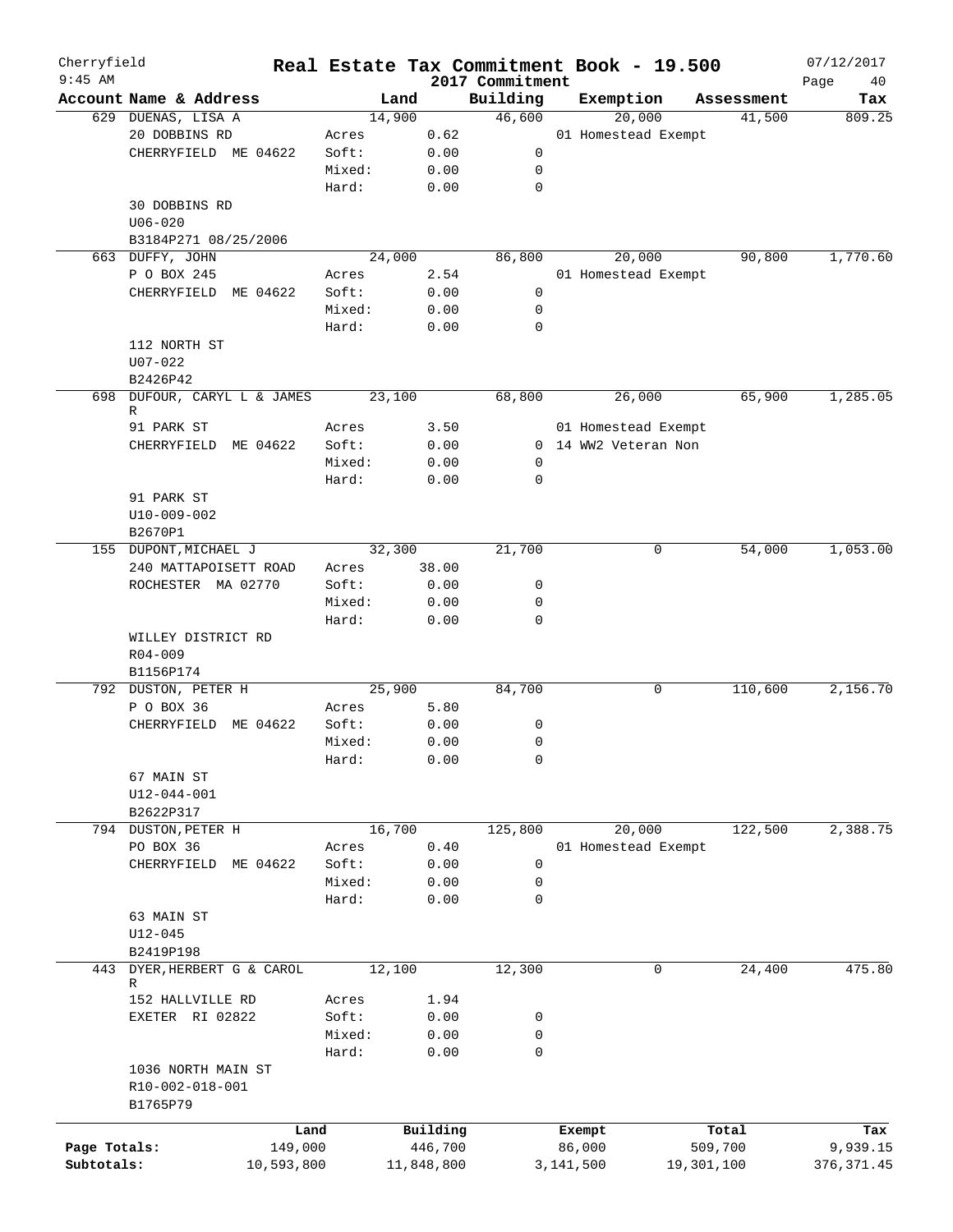| Cherryfield<br>$9:45$ AM |                                       | Real Estate Tax Commitment Book - 19.500 |              |                             |                     |   |            | 07/12/2017        |
|--------------------------|---------------------------------------|------------------------------------------|--------------|-----------------------------|---------------------|---|------------|-------------------|
|                          | Account Name & Address                | Land                                     |              | 2017 Commitment<br>Building | Exemption           |   | Assessment | Page<br>41<br>Tax |
|                          | 47 EATON, ROYCE M & JOANNA            | 18,900                                   |              | 54,300                      | 20,000              |   | 53,200     | 1,037.40          |
|                          | L.                                    |                                          |              |                             |                     |   |            |                   |
|                          | P O BOX 387                           | Acres                                    | 3.80         |                             | 01 Homestead Exempt |   |            |                   |
|                          | CHERRYFIELD<br>ME 04622               | Soft:                                    | 0.00         | 0                           |                     |   |            |                   |
|                          |                                       | Mixed:                                   | 0.00         | 0                           |                     |   |            |                   |
|                          |                                       | Hard:                                    | 0.00         | $\mathbf 0$                 |                     |   |            |                   |
|                          | 258 BLACKSWOODS RD                    |                                          |              |                             |                     |   |            |                   |
|                          | $U08 - 003$                           |                                          |              |                             |                     |   |            |                   |
|                          | B1688P219                             |                                          |              |                             |                     |   |            |                   |
|                          | 805 EDEN, MURRAY                      | 9,100                                    |              | 0                           |                     | 0 | 9,100      | 177.45            |
|                          | EDEN FAMILY TRUST                     | Acres                                    | 1.39         |                             |                     |   |            |                   |
|                          | 633 GOLD STREET                       | Soft:                                    | 0.00         | 0                           |                     |   |            |                   |
|                          | JUNEAU AK 99801                       | Mixed:                                   | 0.00         | 0                           |                     |   |            |                   |
|                          |                                       | Hard:                                    | 0.00         | 0                           |                     |   |            |                   |
|                          | WILLEY DISTRICT RD                    |                                          |              |                             |                     |   |            |                   |
|                          | $U13 - 009$                           |                                          |              |                             |                     |   |            |                   |
|                          | B3853P209 06/11/2012                  | 93,800                                   |              | 84,900                      |                     | 0 | 178,700    | 3,484.65          |
|                          | 806 EDEN, MURRAY<br>EDEN FAMILY TRUST |                                          | 130.00       |                             |                     |   |            |                   |
|                          | 633 GOLD STREET                       | Acres                                    |              |                             |                     |   |            |                   |
|                          |                                       | Soft:                                    | 0.00<br>0.00 | 0                           |                     |   |            |                   |
|                          | JUNEAU AK 99801                       | Mixed:<br>Hard:                          | 0.00         | 0<br>0                      |                     |   |            |                   |
|                          | 61 WILLEY DISTRICT RD                 |                                          |              |                             |                     |   |            |                   |
|                          | $U13 - 010 - 001$                     |                                          |              |                             |                     |   |            |                   |
|                          | B3853P209 06/19/2012                  |                                          |              |                             |                     |   |            |                   |
|                          | 949 ELDRIDGE, TERESA L                | 15,000                                   |              | 25,300                      |                     | 0 | 40,300     | 785.85            |
|                          | PO BOX 476                            | Acres                                    | 0.85         |                             |                     |   |            |                   |
|                          | MILBRIDGE ME 04658                    | Soft:                                    | 0.00         | 0                           |                     |   |            |                   |
|                          |                                       | Mixed:                                   | 0.00         | 0                           |                     |   |            |                   |
|                          |                                       | Hard:                                    | 0.00         | 0                           |                     |   |            |                   |
|                          | 281 RIDGE RD                          |                                          |              |                             |                     |   |            |                   |
|                          | U18-009                               |                                          |              |                             |                     |   |            |                   |
|                          | B4265P91 06/24/2016                   |                                          |              |                             |                     |   |            |                   |
| 510                      | ELLSWORTH FALLS LUMBER                | 50,800                                   |              | 207,000                     |                     | 0 | 257,800    | 5,027.10          |
|                          | CO                                    |                                          |              |                             |                     |   |            |                   |
|                          | $C/O$ EBS                             | Acres                                    | 1.95         |                             |                     |   |            |                   |
|                          | P O BOX 1177                          | Soft:                                    | 0.00         | 0                           |                     |   |            |                   |
|                          | ELLSWORTH ME 04605                    | Mixed:                                   | 0.00         | $\mathbf 0$                 |                     |   |            |                   |
|                          |                                       | Hard:                                    | 0.00         | 0                           |                     |   |            |                   |
|                          | 82 MILBRIDGE RD                       |                                          |              |                             |                     |   |            |                   |
|                          | $U03 - 004$                           |                                          |              |                             |                     |   |            |                   |
|                          | B754P58                               |                                          |              |                             |                     |   |            |                   |
|                          | 372 EMERA MAINE                       | 7,440,000                                |              | 0                           |                     | 0 | 7,440,000  | 145,080.00        |
|                          | ATTN: PROPERTY TAX DEPT               |                                          |              |                             |                     |   |            |                   |
|                          | 970 ILLINOIS AVE                      |                                          |              |                             |                     |   |            |                   |
|                          | BANGOR ME 04402-0932                  |                                          |              |                             |                     |   |            |                   |
|                          |                                       |                                          |              |                             |                     |   |            |                   |
|                          | CHERRYFIELD                           |                                          |              |                             |                     |   |            |                   |
|                          |                                       |                                          |              |                             |                     |   |            |                   |
|                          | 612 EMERA MAINE                       | 9,800                                    |              | 0                           |                     | 0 | 9,800      | 191.10            |
|                          | ATTN: PROPERTY TAX DEPT Acres         |                                          | 0.18         |                             |                     |   |            |                   |
|                          | 970 ILLINOIS AVE                      | Soft:                                    | 0.00         | 0                           |                     |   |            |                   |
|                          | BANGOR ME 04402-0932                  | Mixed:                                   | 0.00         | 0                           |                     |   |            |                   |
|                          |                                       | Hard:                                    | 0.00         | 0                           |                     |   |            |                   |
|                          | NORTH ST                              |                                          |              |                             |                     |   |            |                   |
|                          | $U06 - 002$                           |                                          |              |                             |                     |   |            |                   |
|                          |                                       |                                          |              |                             |                     |   |            |                   |
|                          |                                       |                                          |              |                             |                     |   |            |                   |
|                          | Land                                  |                                          | Building     |                             | Exempt              |   | Total      | Tax               |
| Page Totals:             | 7,637,400                             |                                          | 371,500      |                             | 20,000              |   | 7,988,900  | 155,783.55        |
| Subtotals:               | 18,231,200                            |                                          | 12,220,300   |                             | 3,161,500           |   | 27,290,000 | 532,155.00        |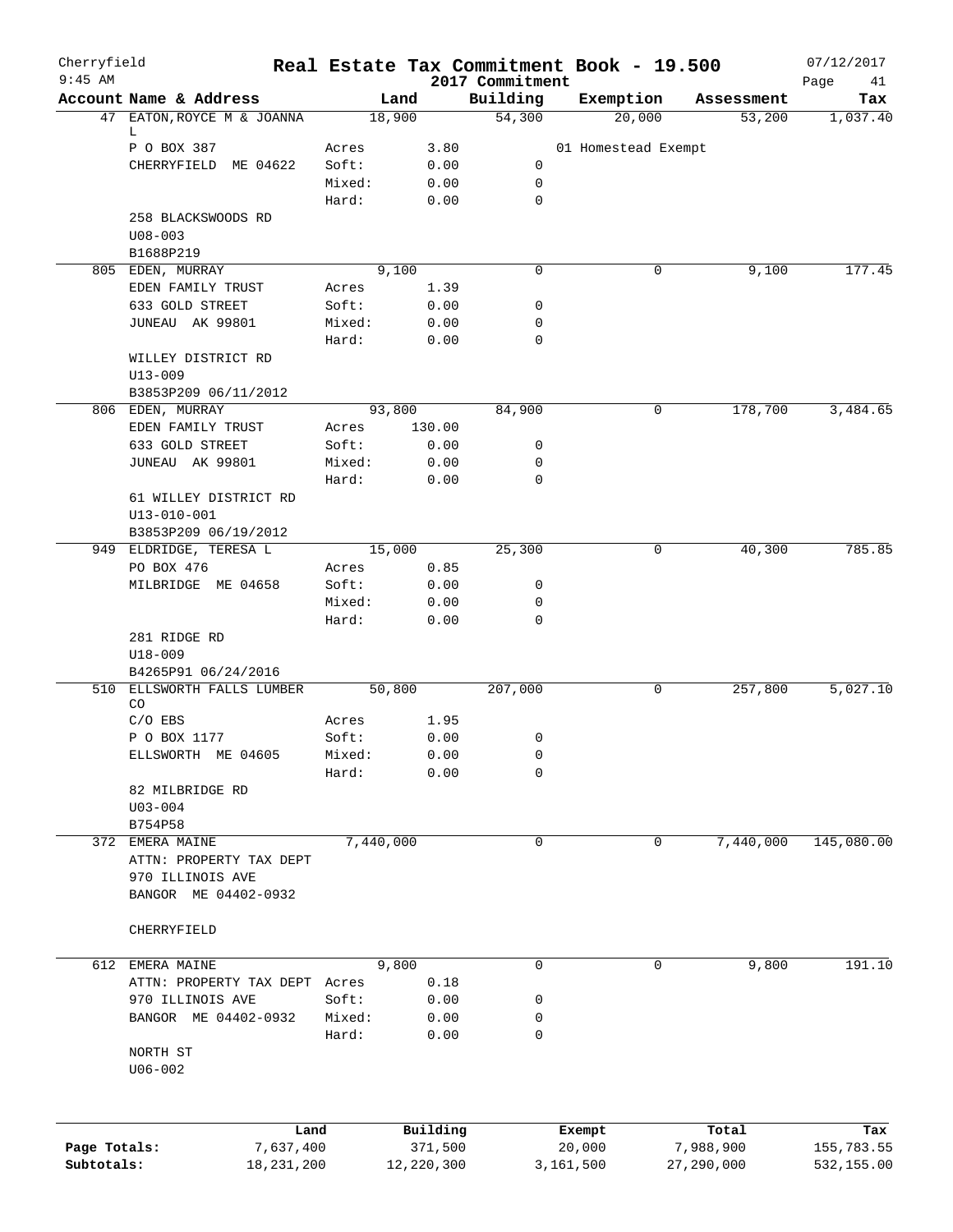| Cherryfield<br>$9:45$ AM |                               |                 |        |                     |                             | Real Estate Tax Commitment Book - 19.500 |                  | 07/12/2017        |
|--------------------------|-------------------------------|-----------------|--------|---------------------|-----------------------------|------------------------------------------|------------------|-------------------|
|                          | Account Name & Address        |                 |        | Land                | 2017 Commitment<br>Building | Exemption                                | Assessment       | Page<br>42<br>Tax |
|                          | 468 EMERA MAINE               |                 | 44,800 |                     | 0                           | $\Omega$                                 | 44,800           | 873.60            |
|                          | ATTN: TAX DEPARTMENT          |                 | Acres  | 5.65                |                             |                                          |                  |                   |
|                          | 970 ILLINOIS AVE              |                 | Soft:  | 0.00                | 0                           |                                          |                  |                   |
|                          |                               |                 |        |                     |                             |                                          |                  |                   |
|                          | BANGOR ME 04402-0932          |                 | Mixed: | 0.00                | 0                           |                                          |                  |                   |
|                          |                               |                 | Hard:  | 0.00                | $\mathbf 0$                 |                                          |                  |                   |
|                          | MILBRIDGE RD                  |                 |        |                     |                             |                                          |                  |                   |
|                          | $U01 - 001 - 001$             |                 |        |                     |                             |                                          |                  |                   |
|                          | B3602P40 01/08/2010           |                 |        |                     |                             |                                          |                  |                   |
| 467                      | EMERA MAINE                   |                 | 10,700 |                     | $\mathbf 0$                 | 0                                        | 10,700           | 208.65            |
|                          | ATTN: TAX DEPARTMENT          |                 | Acres  | 0.38                |                             |                                          |                  |                   |
|                          | 970 ILLINOIS AVE              |                 | Soft:  | 0.00                | 0                           |                                          |                  |                   |
|                          | BANGOR ME 04402-0932          |                 | Mixed: | 0.00                | 0                           |                                          |                  |                   |
|                          |                               |                 | Hard:  | 0.00                | $\mathbf 0$                 |                                          |                  |                   |
|                          | 210 MILBRIDGE RD              |                 |        |                     |                             |                                          |                  |                   |
|                          | $U01 - 001$                   |                 |        |                     |                             |                                          |                  |                   |
|                          | B3648P172 07/08/2010          |                 |        |                     |                             |                                          |                  |                   |
|                          | 669 ENDRE JR, JOHN            |                 | 18,300 |                     | 83,200                      | 26,000                                   | 75,500           | 1,472.25          |
|                          | P O BOX 3                     |                 | Acres  | 2.69                |                             | 01 Homestead Exempt                      |                  |                   |
|                          | CHERRYFIELD ME 04622          |                 | Soft:  | 0.00                |                             | 0 14 WW2 Veteran Non                     |                  |                   |
|                          |                               |                 | Mixed: | 0.00                | 0                           |                                          |                  |                   |
|                          |                               |                 | Hard:  | 0.00                | 0                           |                                          |                  |                   |
|                          | 236 BLACK WOODS RD            |                 |        |                     |                             |                                          |                  |                   |
|                          | $U08 - 002$                   |                 |        |                     |                             |                                          |                  |                   |
|                          | B3683P88 10/28/2010           |                 |        |                     |                             |                                          |                  |                   |
| 1178                     | ENDRE, GLEN & MARY K          |                 | 30,400 |                     | 29,000                      | 0                                        | 59,400           | 1,158.30          |
|                          | P O BOX 139                   |                 | Acres  | 35.00               |                             |                                          |                  |                   |
|                          | HARRINGTON ME 04643           |                 | Soft:  | 0.00                | 0                           |                                          |                  |                   |
|                          |                               |                 | Mixed: | 0.00                | 0                           |                                          |                  |                   |
|                          |                               |                 | Hard:  | 0.00                | $\Omega$                    |                                          |                  |                   |
|                          | 539 WILLEY DISTRICT RD        |                 |        |                     |                             |                                          |                  |                   |
|                          | R05-036-001                   |                 |        |                     |                             |                                          |                  |                   |
|                          | B3336P79 08/25/2007 B2777P215 |                 |        |                     |                             |                                          |                  |                   |
| 207                      | ENDRE, GLEN & MARY            |                 | 21,100 |                     | 169,800                     | 20,000                                   | 170,900          | 3,332.55          |
|                          | PO BOX 139                    |                 | Acres  | 5.40                |                             | 01 Homestead Exempt                      |                  |                   |
|                          | HARRINGTON ME 04643           |                 | Soft:  | 0.00                | 0                           |                                          |                  |                   |
|                          |                               |                 | Mixed: | 0.00                | 0                           |                                          |                  |                   |
|                          |                               |                 | Hard:  | 0.00                | 0                           |                                          |                  |                   |
|                          | 563 CHERRYFIELD STRETCH       |                 |        |                     |                             |                                          |                  |                   |
|                          |                               |                 |        |                     |                             |                                          |                  |                   |
|                          | R05-007                       |                 |        |                     |                             |                                          |                  |                   |
|                          | B1385P46                      |                 |        |                     |                             |                                          |                  |                   |
|                          | 763 ENDRE, JOHN & FRANCES M   |                 |        | 15,700              | 76,100                      | 26,000                                   | 65,800           | 1,283.10          |
|                          | P.O. Box 139                  |                 | Acres  | 0.33                |                             | 12 WW2 Veteran Res                       |                  |                   |
|                          | Harrington ME 04643           |                 | Soft:  | 0.00                |                             | 0 01 Homestead Exempt                    |                  |                   |
|                          |                               |                 | Mixed: | 0.00                | 0                           |                                          |                  |                   |
|                          |                               |                 | Hard:  | 0.00                | 0                           |                                          |                  |                   |
|                          | 15 MAIN ST                    |                 |        |                     |                             |                                          |                  |                   |
|                          | U12-017                       |                 |        |                     |                             |                                          |                  |                   |
|                          | B1062P157                     |                 |        |                     |                             |                                          |                  |                   |
|                          | 270 ENOS, KEITH A             |                 | 55,700 |                     | 0                           | 0                                        | 55,700           | 1,086.15          |
|                          | P O BOX 2249                  |                 | Acres  | 77.00               |                             |                                          |                  |                   |
|                          | OAK BLUFFS MA 02557           |                 | Soft:  | 0.00                | 0                           |                                          |                  |                   |
|                          |                               |                 | Mixed: | 0.00                | 0                           |                                          |                  |                   |
|                          |                               |                 | Hard:  | 0.00                | 0                           |                                          |                  |                   |
|                          | TENAN LANE                    |                 |        |                     |                             |                                          |                  |                   |
|                          | $R05 - 060$                   |                 |        |                     |                             |                                          |                  |                   |
|                          | B3116P225 02/13/2006          |                 |        |                     |                             |                                          |                  |                   |
|                          |                               |                 |        |                     |                             |                                          |                  |                   |
|                          |                               |                 |        |                     |                             |                                          |                  |                   |
| Page Totals:             |                               | Land<br>196,700 |        | Building<br>358,100 |                             | Exempt<br>72,000                         | Total<br>482,800 | Tax<br>9,414.60   |
| Subtotals:               |                               | 18,427,900      |        | 12,578,400          |                             | 3,233,500                                | 27,772,800       | 541,569.60        |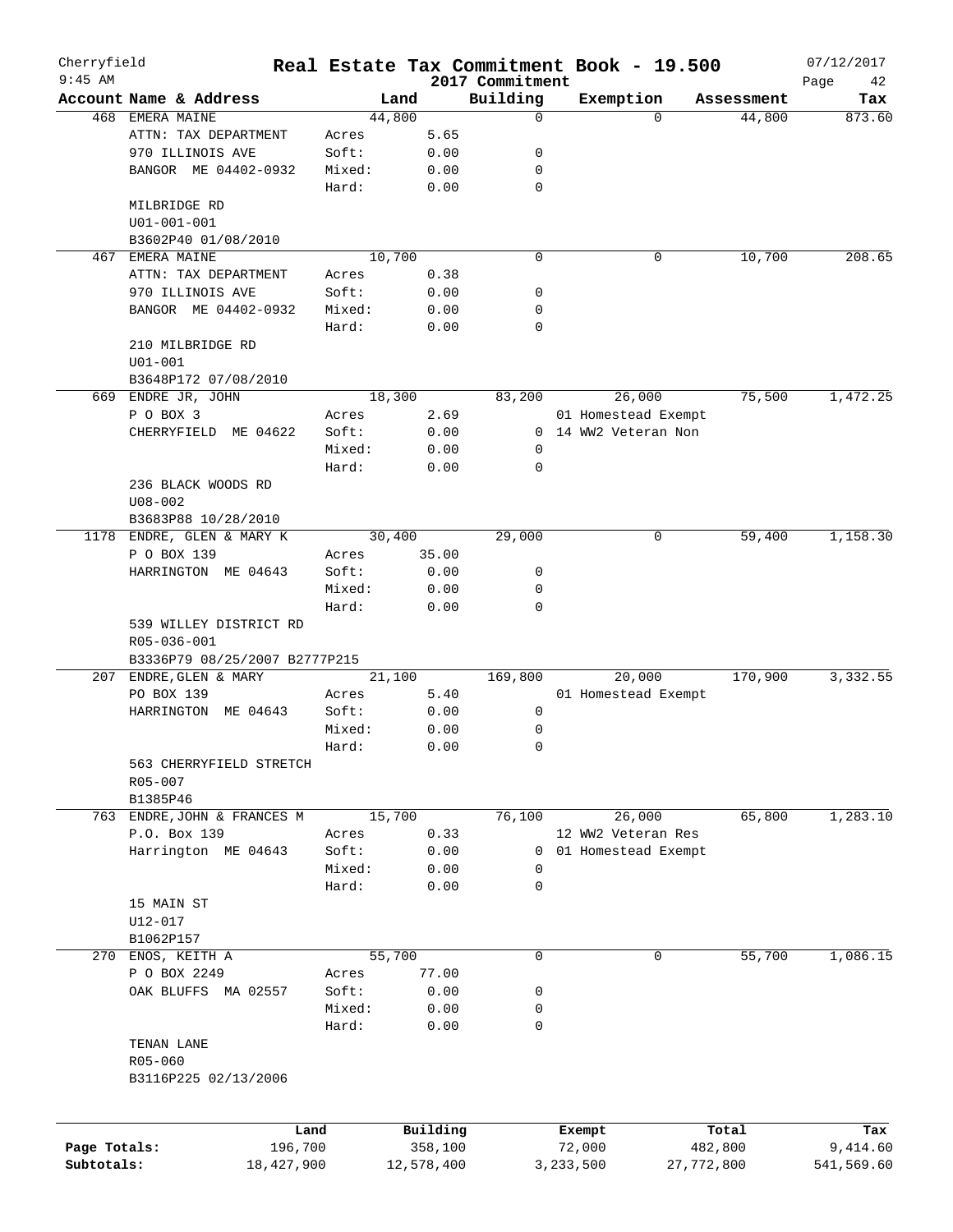|                                          |             |      | 2017 Commitment |                     |            | Page<br>43 |
|------------------------------------------|-------------|------|-----------------|---------------------|------------|------------|
| Account Name & Address                   | Land        |      | Building        | Exemption           | Assessment | Tax        |
| 596 ENOS, KEITH A                        | 10,200      |      | 0               | $\Omega$            | 10,200     | 198.90     |
| P O BOX 2249                             | Acres       | 0.78 |                 |                     |            |            |
| OAK BLUFFS MA 02557                      | Soft:       | 0.00 | 0               |                     |            |            |
|                                          | Mixed:      | 0.00 | 0               |                     |            |            |
|                                          | Hard:       | 0.00 | $\mathbf 0$     |                     |            |            |
| ELM ST                                   |             |      |                 |                     |            |            |
| $U05 - 028$                              |             |      |                 |                     |            |            |
| B3098P352 01/10/2006                     |             |      |                 |                     |            |            |
| 93 EVERPOWER WIND HOLDINGS<br><b>INC</b> | 40,000      |      | 18,700          | 0                   | 58,700     | 1,144.65   |
| 1251 WATERFRONT PL 3RD<br>FL             | Acres       | 3.00 |                 |                     |            |            |
| PITTSBURGH PA 15222                      | Soft:       | 0.00 | 0               |                     |            |            |
|                                          | Mixed:      | 0.00 | 0               |                     |            |            |
|                                          | Hard:       | 0.00 | 0               |                     |            |            |
| <b>BASELINE ROAD</b>                     |             |      |                 |                     |            |            |
| R06-007-TWR                              |             |      |                 |                     |            |            |
| 493 FAHEY, KRISTIN M                     | 24,300      |      | 59,400          | 20,000              | 63,700     | 1,242.15   |
| 18 BARBER LANE                           | Acres       | 2.00 |                 | 01 Homestead Exempt |            |            |
| CHERRYFIELD ME 04622                     | Soft:       | 0.00 | 0               |                     |            |            |
|                                          | Mixed:      | 0.00 | 0               |                     |            |            |
|                                          | Hard:       | 0.00 | $\Omega$        |                     |            |            |
| 18 BARBER LANE                           |             |      |                 |                     |            |            |
| $U02 - 009$                              |             |      |                 |                     |            |            |
| B3627P228 04/23/2010                     |             |      |                 |                     |            |            |
|                                          | 23,800      |      |                 |                     |            | 313.95     |
| 828 FAHEY, MATTHEW                       |             |      | 12,300          | 20,000              | 16,100     |            |
| 16 ACADIA LN                             | Acres       | 2.20 |                 | 01 Homestead Exempt |            |            |
| CHERRYFIELD ME 04622                     | Soft:       | 0.00 | 0               |                     |            |            |
|                                          | Mixed:      | 0.00 | 0               |                     |            |            |
|                                          | Hard:       | 0.00 | $\mathbf 0$     |                     |            |            |
| 16 ACADIA LANE                           |             |      |                 |                     |            |            |
| $U13 - 030$                              |             |      |                 |                     |            |            |
| B3628P57 04/27/2010                      |             |      |                 |                     |            |            |
| 984 FAIRPOINT                            | 2,300       |      | 2,800           | 0                   | 5,100      | 99.45      |
| COMMUNICATIONS INC<br>ATTN:<br>TAX DEPT  | Acres       | 0.01 |                 |                     |            |            |
| 770 ELM ST 2ND FLOOR                     |             |      |                 |                     |            |            |
|                                          | Soft:       | 0.00 | 0               |                     |            |            |
| MANCHESTER NH 03101                      | Mixed:      | 0.00 | 0               |                     |            |            |
|                                          | Hard:       | 0.00 | 0               |                     |            |            |
| MILBRIDGE RD                             |             |      |                 |                     |            |            |
| $U03 - 021 - B$                          |             |      |                 |                     |            |            |
| 998 FARKAS, ZOLTAN L                     | 13,300      |      | 18,700          | 20,000              | 12,000     | 234.00     |
| 222 SPRAGUES FALLS RD                    | Acres       | 4.00 |                 | 01 Homestead Exempt |            |            |
| CHERRYFIELD ME 04622                     | Soft:       | 0.00 | 0               |                     |            |            |
|                                          | Mixed:      | 0.00 | 0               |                     |            |            |
|                                          | Hard:       | 0.00 | 0               |                     |            |            |
| 222 SPRAGUE FALLS RD                     |             |      |                 |                     |            |            |
| R03-062-001                              |             |      |                 |                     |            |            |
| B1604P286                                |             |      |                 |                     |            |            |
| 1073 FARNSWORTH, DANIEL                  | $\mathbf 0$ |      | 5,500           | 5,500               | 0          | 0.00       |
| 37 CHURCH ST                             |             |      |                 | 01 Homestead Exempt |            |            |
| CHERRYFIELD ME 04622                     |             |      |                 |                     |            |            |
|                                          |             |      |                 |                     |            |            |
|                                          |             |      |                 |                     |            |            |
| 37 CHURCH ST<br>$U12-009-T$              |             |      |                 |                     |            |            |

|              | Land       | Building   | Exempt    | Total      | Tax        |
|--------------|------------|------------|-----------|------------|------------|
| Page Totals: | ⊥13,900    | 117,400    | 65,500    | 165,800    | 3,233.10   |
| Subtotals:   | 18,541,800 | 12,695,800 | 3,299,000 | 27,938,600 | 544,802.70 |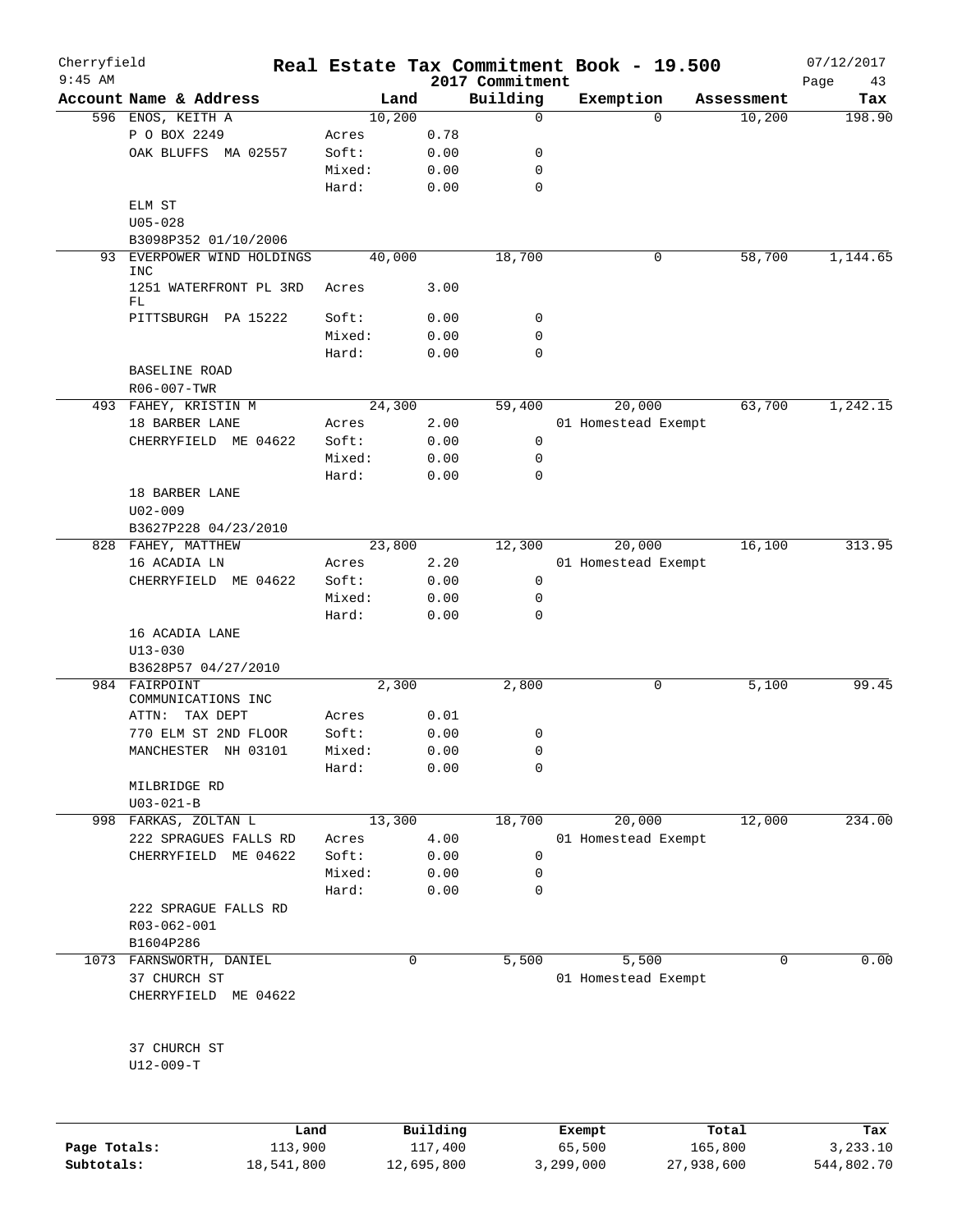| Cherryfield |                                              |        |       |                 | Real Estate Tax Commitment Book - 19.500 |            | 07/12/2017 |
|-------------|----------------------------------------------|--------|-------|-----------------|------------------------------------------|------------|------------|
| $9:45$ AM   |                                              |        |       | 2017 Commitment |                                          |            | Page<br>44 |
|             | Account Name & Address                       |        | Land  | Building        | Exemption                                | Assessment | Tax        |
|             | 130 FARNSWORTH, ISAAC W &<br>CHRISTINE       | 34,700 |       | 4,200           | $\Omega$                                 | 38,900     | 758.55     |
|             | 805 12ST ST                                  | Acres  | 26.00 |                 |                                          |            |            |
|             | KINGFISHER OK 73750                          | Soft:  | 0.00  | 0               |                                          |            |            |
|             |                                              | Mixed: | 0.00  | 0               |                                          |            |            |
|             |                                              | Hard:  | 0.00  | $\mathbf 0$     |                                          |            |            |
|             | 119 SPRAGUE FALLS RD                         |        |       |                 |                                          |            |            |
|             | R03-053-001                                  |        |       |                 |                                          |            |            |
|             | B3863P27 07/13/2012                          |        |       |                 |                                          |            |            |
|             | 132 FARNSWORTH, ISSAC W &<br>CHRISTINE       | 31,000 |       | 52,700          | 0                                        | 83,700     | 1,632.15   |
|             | 805 S 12TH ST                                | Acres  | 22.75 |                 |                                          |            |            |
|             | KINGFISHER OK 73750                          | Soft:  | 0.00  | 0               |                                          |            |            |
|             |                                              | Mixed: | 0.00  | 0               |                                          |            |            |
|             |                                              | Hard:  | 0.00  | 0               |                                          |            |            |
|             | 118 SPRAGUES FALLS RD                        |        |       |                 |                                          |            |            |
|             | R03-054                                      |        |       |                 |                                          |            |            |
|             | B3863P27 07/13/2012                          |        |       |                 |                                          |            |            |
|             | 491 FARNSWORTH, MARY                         | 23,600 |       | 116,600         | 20,000                                   | 120,200    | 2,343.90   |
|             | 183 MILBRIDGE RD                             | Acres  | 1.80  |                 | 01 Homestead Exempt                      |            |            |
|             | CHERRYFIELD ME 04622                         | Soft:  | 0.00  | 0               |                                          |            |            |
|             |                                              | Mixed: | 0.00  | 0               |                                          |            |            |
|             |                                              | Hard:  | 0.00  | 0               |                                          |            |            |
|             | 183 MILBRIDGE RD                             |        |       |                 |                                          |            |            |
|             | $U02 - 007$                                  |        |       |                 |                                          |            |            |
|             | B2534P346                                    |        |       |                 |                                          |            |            |
|             | 758 FARNSWORTH, EVANGELINE                   | 21,300 |       | 51,400          | 26,000                                   | 46,700     | 910.65     |
|             | P O BOX 415                                  | Acres  | 0.80  |                 | 22 WW2 Widow Res                         |            |            |
|             | CHERRYFIELD ME 04622                         | Soft:  | 0.00  |                 | 0 01 Homestead Exempt                    |            |            |
|             |                                              | Mixed: | 0.00  | 0               |                                          |            |            |
|             |                                              | Hard:  | 0.00  | 0               |                                          |            |            |
|             | 17 CHURCH ST                                 |        |       |                 |                                          |            |            |
|             | U12-012                                      |        |       |                 |                                          |            |            |
|             | B1566P157                                    |        |       |                 |                                          |            |            |
|             | 501 FARNSWORTH, LARRY &<br>PAMELA            | 31,800 |       | 38,900          | 20,000                                   | 50,700     | 988.65     |
|             | 157 MILBRIDGE RD                             | Acres  | 16.00 |                 | 01 Homestead Exempt                      |            |            |
|             | CHERRYFIELD ME 04622                         | Soft:  | 0.00  | 0               |                                          |            |            |
|             |                                              | Mixed: | 0.00  | 0               |                                          |            |            |
|             |                                              | Hard:  | 0.00  | $\mathbf 0$     |                                          |            |            |
|             | 157 MILBRIDGE RD<br>$U02 - 016$              |        |       |                 |                                          |            |            |
| 487         | FARRAH, DAVID A &<br>CATHERINE A             | 85,100 |       | 181,700         | 0                                        | 266,800    | 5,202.60   |
|             | 174 Milbridge Rd.                            | Acres  | 22.00 |                 |                                          |            |            |
|             | Cherryfield ME 04622                         | Soft:  | 0.00  | 0               |                                          |            |            |
|             |                                              | Mixed: | 0.00  | 0               |                                          |            |            |
|             |                                              | Hard:  | 0.00  | $\mathbf 0$     |                                          |            |            |
|             | 174 MILBRIDGE RD<br>$U02 - 004$<br>B2489P340 |        |       |                 |                                          |            |            |
|             |                                              |        |       |                 |                                          |            |            |

|              | Land       | Building     | Exempt    | Total      | Tax        |
|--------------|------------|--------------|-----------|------------|------------|
| Page Totals: | 227,500    | 445,500      | 66,000    | 607,000    | 11,836.50  |
| Subtotals:   | 18,769,300 | 13, 141, 300 | 3,365,000 | 28,545,600 | 556,639.20 |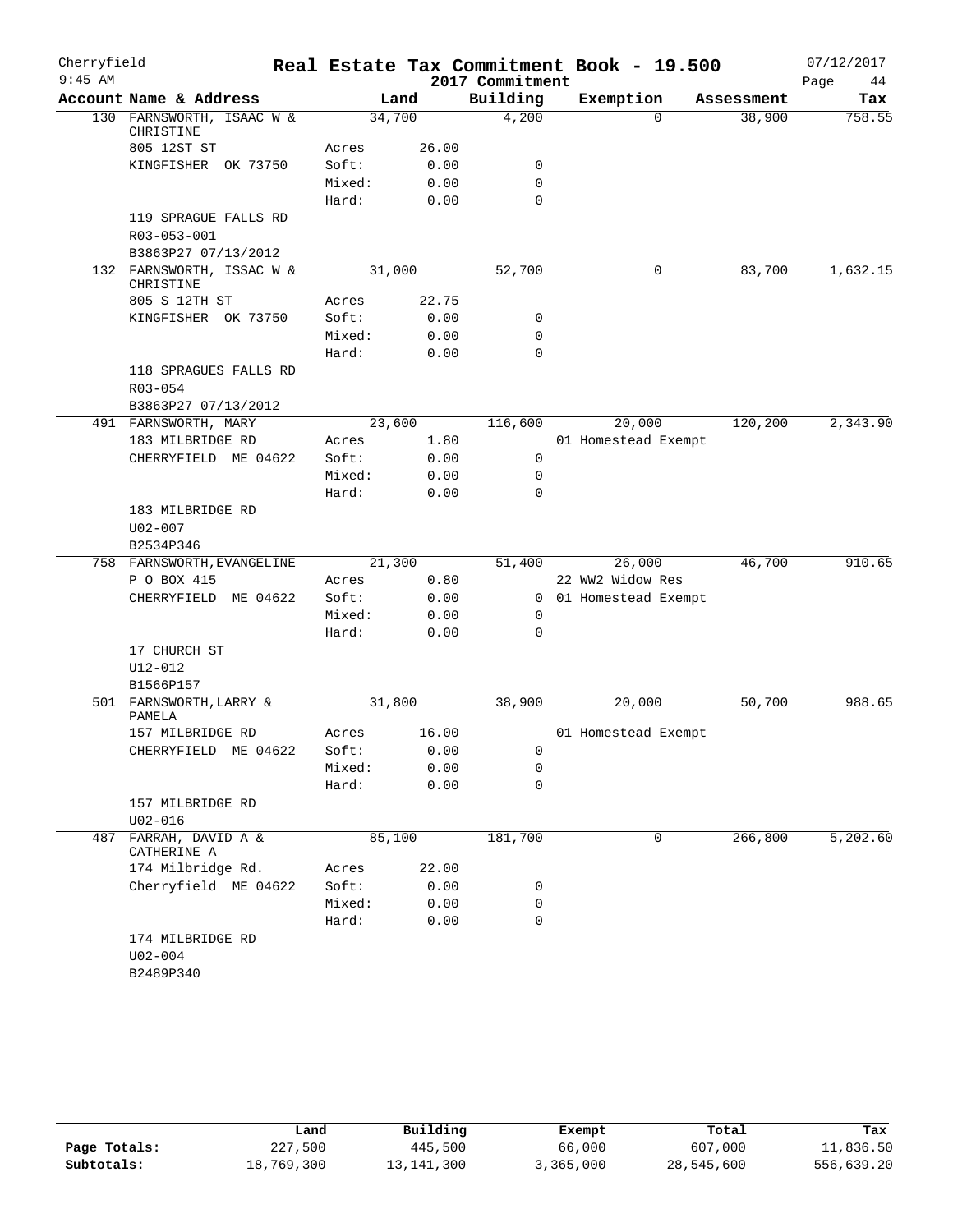| Cherryfield<br>$9:45$ AM   |                                      |                       |                       |                             | Real Estate Tax Commitment Book - 19.500 |            | 07/12/2017             |
|----------------------------|--------------------------------------|-----------------------|-----------------------|-----------------------------|------------------------------------------|------------|------------------------|
|                            | Account Name & Address               |                       | Land                  | 2017 Commitment<br>Building | Exemption                                | Assessment | Page<br>45<br>Tax      |
|                            | 103 FARREN, EDWARD P &               |                       | 81,300                | $\mathbf 0$                 | $\Omega$                                 | 81,300     | 1,585.35               |
|                            | GLENDA J                             |                       |                       |                             |                                          |            |                        |
|                            | 86 UNIONVILLE RD                     | Acres                 | 122.00                |                             |                                          |            |                        |
|                            | CHERRYFIELD ME 04622                 | Soft:<br>Mixed:       | 0.00<br>0.00          | 0<br>$\mathbf 0$            |                                          |            |                        |
|                            |                                      | Hard:                 | 0.00                  | $\Omega$                    |                                          |            |                        |
|                            | UNIONVILLE RD                        |                       |                       |                             |                                          |            |                        |
|                            | $R03 - 028$                          |                       |                       |                             |                                          |            |                        |
|                            | B3793P317 11/09/2011                 |                       |                       |                             |                                          |            |                        |
|                            | 495 FARREN, EVERETT W                |                       | 24,600                | 41,800                      | 20,000                                   | 46,400     | 904.80                 |
|                            | FOOTE, PAULA S                       | Acres                 | 2.59                  |                             | 01 Homestead Exempt                      |            |                        |
|                            | 32 BARBER LN                         | Soft:                 | 0.00                  | 0                           |                                          |            |                        |
|                            | CHERRYFIELD ME 04622                 | Mixed:                | 0.00                  | $\mathbf 0$                 |                                          |            |                        |
|                            |                                      | Hard:                 | 0.00                  | $\mathbf 0$                 |                                          |            |                        |
|                            | 32 BARBER LANE                       |                       |                       |                             |                                          |            |                        |
|                            | $U02 - 011$                          |                       |                       |                             |                                          |            |                        |
|                            | B2486P299                            |                       |                       |                             |                                          |            |                        |
|                            | 81 FARREN, PAULA<br>83 UNIONVILLE RD | Acres                 | 72,100<br>85.00       | 77,800                      | 20,000<br>01 Homestead Exempt            | 129,900    | 2,533.05               |
|                            | CHERRYFIELD ME 04622                 | Soft:                 | 0.00                  | $\mathbf 0$                 |                                          |            |                        |
|                            |                                      | Mixed:                | 0.00                  | $\mathbf 0$                 |                                          |            |                        |
|                            |                                      | Hard:                 | 0.00                  | $\mathbf 0$                 |                                          |            |                        |
|                            | 83 UNIONVILLE RD                     |                       |                       |                             |                                          |            |                        |
|                            | $R03 - 006$                          |                       |                       |                             |                                          |            |                        |
|                            | B677P116                             |                       |                       |                             |                                          |            |                        |
|                            | 90 FARREN, PAULA F                   |                       | 23,000                | 0                           | 0                                        | 23,000     | 448.50                 |
|                            | 83 UNIONIVILLE RD                    | Acres                 | 32.70                 |                             |                                          |            |                        |
|                            | CHERRYFIELD ME 04622                 | Soft:                 | 0.00                  | 0                           |                                          |            |                        |
|                            |                                      | Mixed:                | 0.00                  | $\mathbf 0$                 |                                          |            |                        |
|                            |                                      | Hard:                 | 0.00                  | $\mathbf 0$                 |                                          |            |                        |
|                            | UNIONVILLE RD (OFF)                  |                       |                       |                             |                                          |            |                        |
|                            | R03-015<br>B3940P49 03/28/2013       |                       |                       |                             |                                          |            |                        |
|                            | 79 FARREN, EDWARD                    |                       | 19,600                | 95,200                      | 20,000                                   | 94,800     | 1,848.60               |
|                            | 86 UNIONVILLE RD                     | Acres                 | 3.00                  |                             | 01 Homestead Exempt                      |            |                        |
|                            | CHERRYFIELD ME 04622                 | Soft:                 | 0.00                  | 0                           |                                          |            |                        |
|                            |                                      | Mixed:                | 0.00                  | 0                           |                                          |            |                        |
|                            |                                      | Hard:                 | 0.00                  | 0                           |                                          |            |                        |
|                            | 86 UNIONVILLE RD                     |                       |                       |                             |                                          |            |                        |
|                            | R03-005-002                          |                       |                       |                             |                                          |            |                        |
|                            | B1296P201                            |                       |                       |                             |                                          |            |                        |
|                            | 744 FARREN, EDWARD (HEIRS)           |                       | 3,300                 | $\mathbf 0$                 | 0                                        | 3,300      | 64.35                  |
|                            | C/O CHARLES CURTIS, SR               | Acres                 | 0.08                  |                             |                                          |            |                        |
|                            | PO BOX 507<br>CHERRYFIELD ME 04622   | Soft:<br>Mixed:       | 0.00<br>0.00          | 0<br>0                      |                                          |            |                        |
|                            |                                      | Hard:                 | 0.00                  | $\mathbf 0$                 |                                          |            |                        |
|                            | MAIN ST                              |                       |                       |                             |                                          |            |                        |
|                            | $U11-044-A$                          |                       |                       |                             |                                          |            |                        |
|                            | 80 FARREN, EDWARD P &                |                       | 4,400                 | $\mathbf 0$                 | 0                                        | 4,400      | 85.80                  |
|                            | GLENDA J                             |                       |                       |                             |                                          |            |                        |
|                            | 86 UNIONVILLE RD                     | Acres                 | 1.10                  |                             |                                          |            |                        |
|                            | CHERRYFIELD ME 04622                 | Soft:                 | 0.00                  | 0                           |                                          |            |                        |
|                            |                                      | Mixed:                | 0.00                  | $\mathbf 0$                 |                                          |            |                        |
|                            |                                      | Hard:                 | 0.00                  | $\mathbf 0$                 |                                          |            |                        |
|                            | 86 UNIONVILLE RD<br>R03-005-003      |                       |                       |                             |                                          |            |                        |
|                            | B1495P105                            |                       |                       |                             |                                          |            |                        |
|                            |                                      |                       |                       |                             |                                          |            |                        |
|                            |                                      |                       |                       |                             |                                          |            |                        |
|                            |                                      | Land                  | Building              |                             | Exempt                                   | Total      | Tax                    |
| Page Totals:<br>Subtotals: |                                      | 228,300<br>18,997,600 | 214,800<br>13,356,100 |                             | 60,000<br>3,425,000<br>28,928,700        | 383,100    | 7,470.45<br>564,109.65 |
|                            |                                      |                       |                       |                             |                                          |            |                        |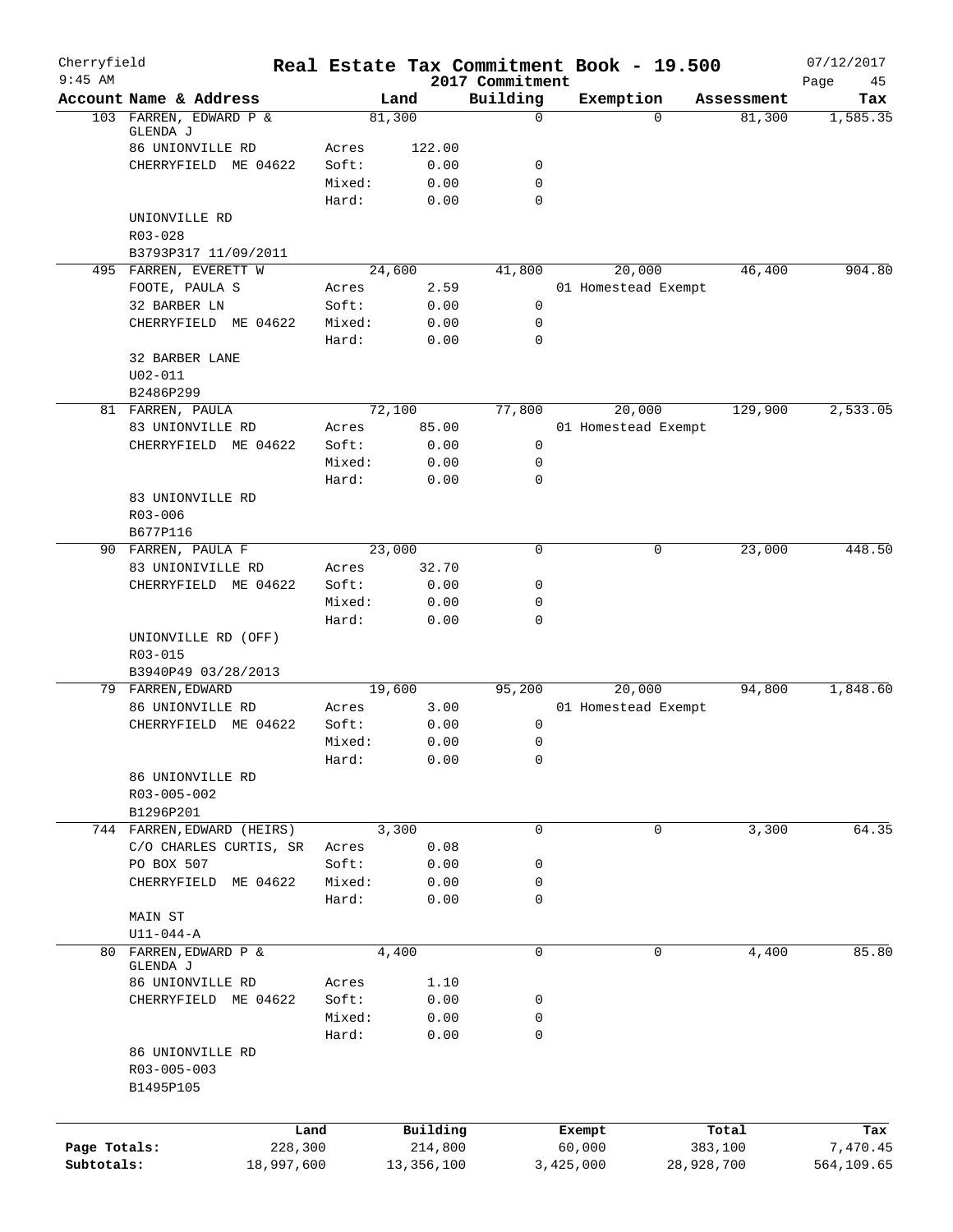| Cherryfield |                                           |        |        |                 | Real Estate Tax Commitment Book - 19.500 |            | 07/12/2017 |
|-------------|-------------------------------------------|--------|--------|-----------------|------------------------------------------|------------|------------|
| $9:45$ AM   |                                           |        |        | 2017 Commitment |                                          |            | 46<br>Page |
|             | Account Name & Address                    |        | Land   | Building        | Exemption                                | Assessment | Tax        |
|             | 455 FARREN, GARY & BARBARA<br>$(1/3$ INT) |        | 3,400  | 1,000           | $\Omega$                                 | 4,400      | 85.80      |
|             | 489 MAIN RD NORTH                         | Acres  | 16.00  |                 |                                          |            |            |
|             | HAMPDEN ME 04444                          | Soft:  | 0.00   | 0               |                                          |            |            |
|             |                                           | Mixed: | 0.00   | 0               |                                          |            |            |
|             |                                           | Hard:  | 0.00   | $\Omega$        |                                          |            |            |
|             | CROTCH                                    |        |        |                 |                                          |            |            |
|             | R10-008                                   |        |        |                 |                                          |            |            |
|             | B1518P1                                   |        |        |                 |                                          |            |            |
|             | 78 FARREN, HAROLD &<br>GWENDOLYN          |        | 39,700 | 56,400          | 26,000                                   | 70,100     | 1,366.95   |
|             | 8 UNIONVILLE RD                           | Acres  | 30.78  |                 | 12 WW2 Veteran Res                       |            |            |
|             | CHERRYFIELD ME 04622                      | Soft:  | 0.00   |                 | 0 01 Homestead Exempt                    |            |            |
|             |                                           | Mixed: | 0.00   | 0               |                                          |            |            |
|             |                                           | Hard:  | 0.00   | 0               |                                          |            |            |
|             | 8 UNIONVILLE RD                           |        |        |                 |                                          |            |            |
|             | R03-005-001                               |        |        |                 |                                          |            |            |
|             | B1643P153                                 |        |        |                 |                                          |            |            |
|             | 1038 FENTON BUILDERS INC                  |        | 28,000 | 180,700         | 0                                        | 208,700    | 4,069.65   |
|             | P O BOX 1291                              | Acres  | 19.57  |                 |                                          |            |            |
|             | ELLSWORTH ME 04605                        | Soft:  | 0.00   | 0               |                                          |            |            |
|             |                                           | Mixed: | 0.00   | 0               |                                          |            |            |
|             |                                           | Hard:  | 0.00   | 0               |                                          |            |            |
|             | 619 BLACKSWOODS RD                        |        |        |                 |                                          |            |            |
|             | R03-032-001                               |        |        |                 |                                          |            |            |
|             | B3583P184 10/28/2009 B3401P107 04/18/2008 |        |        |                 |                                          |            | 727.35     |
|             | 238 FENTON, SHAWN R                       |        | 18,600 | 18,700          | 0                                        | 37,300     |            |
|             | P O BOX 121                               | Acres  | 6.20   |                 |                                          |            |            |
|             | COLUMBIA FALLS ME<br>04623                | Soft:  | 0.00   | 0               |                                          |            |            |
|             |                                           | Mixed: | 0.00   | 0               |                                          |            |            |
|             |                                           | Hard:  | 0.00   | 0               |                                          |            |            |
|             | 18 WING SIDING RD                         |        |        |                 |                                          |            |            |
|             | $R05 - 033$<br>B2618P308                  |        |        |                 |                                          |            |            |
|             | 108 FENTON, WILLIAM                       |        | 47,200 | $\Omega$        | 0                                        | 47,200     | 920.40     |
|             | FENTON, DANIEL                            | Acres  | 67.00  |                 |                                          |            |            |
|             | P O BOX 1291                              | Soft:  | 0.00   | 0               |                                          |            |            |
|             | ELLSWORTH ME 04605                        | Mixed: | 0.00   | 0               |                                          |            |            |
|             |                                           | Hard:  | 0.00   | 0               |                                          |            |            |
|             | 639 BLACKSWOODS RD                        |        |        |                 |                                          |            |            |
|             | R03-032                                   |        |        |                 |                                          |            |            |
|             | B3583P182 10/28/2009                      |        |        |                 |                                          |            |            |
|             | 508 FERGUSON JR, AGNES L &<br>EDWARD L    |        | 24,000 | 77,200          | 26,000                                   | 75,200     | 1,466.40   |
|             | P 0 BOX 62                                | Acres  | 1.75   |                 | 14 WW2 Veteran Non                       |            |            |
|             | CHERRYFIELD ME 04622                      | Soft:  | 0.00   |                 | 0 01 Homestead Exempt                    |            |            |
|             |                                           | Mixed: | 0.00   | 0               |                                          |            |            |
|             |                                           | Hard:  | 0.00   | $\mathbf 0$     |                                          |            |            |
|             | 42 MILBRIDGE RD                           |        |        |                 |                                          |            |            |
|             | $U03 - 002$                               |        |        |                 |                                          |            |            |
|             | B1902P298                                 |        |        |                 |                                          |            |            |
|             |                                           |        |        |                 |                                          |            |            |

|              | Land       | Building   | Exempt    | Total        | Tax        |
|--------------|------------|------------|-----------|--------------|------------|
| Page Totals: | 160.900    | 334,000    | 52,000    | 442,900      | 8,636.55   |
| Subtotals:   | 19,158,500 | 13,690,100 | 3,477,000 | 29, 371, 600 | 572,746.20 |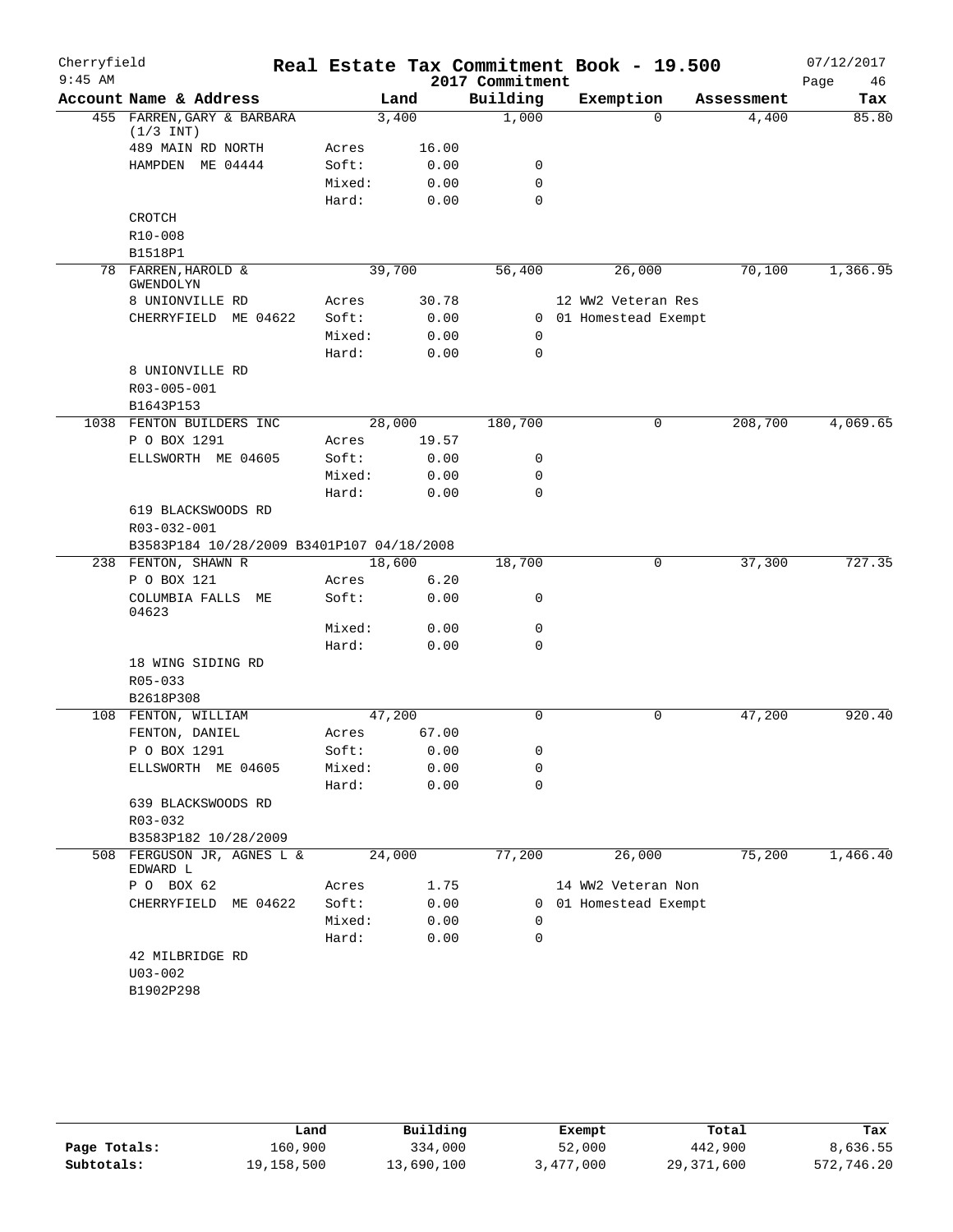| Cherryfield<br>$9:45$ AM |                                    |        |        | 2017 Commitment         | Real Estate Tax Commitment Book - 19.500 |            | 07/12/2017<br>47<br>Page |
|--------------------------|------------------------------------|--------|--------|-------------------------|------------------------------------------|------------|--------------------------|
|                          | Account Name & Address             |        | Land   | Building                | Exemption                                | Assessment | Tax                      |
|                          | 401 FEY, TERA &                    |        | 22,600 | $\mathbf 0$             | $\Omega$                                 | 22,600     | 440.70                   |
|                          | PEDERSEN, DENNIS C                 |        |        |                         |                                          |            |                          |
|                          | 32 BAYVIEW ST                      | Acres  | 45.05  |                         |                                          |            |                          |
|                          | MILBRIDGE ME 04658                 | Soft:  | 0.00   | 0                       |                                          |            |                          |
|                          |                                    | Mixed: | 0.00   | $\mathbf 0$<br>$\Omega$ |                                          |            |                          |
|                          | <b>CROTCH</b>                      | Hard:  | 0.00   |                         |                                          |            |                          |
|                          | R09-001-021                        |        |        |                         |                                          |            |                          |
|                          | B1447P322                          |        |        |                         |                                          |            |                          |
|                          | 630 FICKETT JR, HAROLD             |        | 10,400 | $\Omega$                | 0                                        | 10,400     | 202.80                   |
|                          | THOMAS                             |        |        |                         |                                          |            |                          |
|                          | 499 BROADWAY UNIT 328              | Acres  | 4.00   |                         |                                          |            |                          |
|                          | BANGOR ME 04401                    | Soft:  | 0.00   | 0                       |                                          |            |                          |
|                          |                                    | Mixed: | 0.00   | 0                       |                                          |            |                          |
|                          |                                    | Hard:  | 0.00   | $\mathbf 0$             |                                          |            |                          |
|                          | STILLWATER RD                      |        |        |                         |                                          |            |                          |
|                          | $U06 - 021$                        |        |        |                         |                                          |            |                          |
|                          | B4215P62 12/15/2015                |        |        |                         |                                          |            |                          |
|                          | 244 FICKETT, CRAIG S &             |        | 11,600 | $\mathbf 0$             | 0                                        | 11,600     | 226.20                   |
|                          | BRENDA W<br>438 WILLEY DISTRICT RD | Acres  | 6.00   |                         |                                          |            |                          |
|                          | CHERRYFIELD ME 04622               | Soft:  | 0.00   | 0                       |                                          |            |                          |
|                          |                                    | Mixed: | 0.00   | 0                       |                                          |            |                          |
|                          |                                    | Hard:  | 0.00   | $\mathbf 0$             |                                          |            |                          |
|                          | 438 WILLEY DISTRICT RD             |        |        |                         |                                          |            |                          |
|                          | R05-038-002                        |        |        |                         |                                          |            |                          |
|                          | B2423P257                          |        |        |                         |                                          |            |                          |
|                          | 218 FICKETT, DEVISEE OF            |        | 26,600 | 60,200                  | 26,000                                   | 60,800     | 1,185.60                 |
|                          | ALVAH E<br>C/O BARRY FICKETT       | Acres  | 13.00  |                         | 12 WW2 Veteran Res                       |            |                          |
|                          | 681 WILLEY DISTRICT RD             | Soft:  | 0.00   |                         | 0 01 Homestead Exempt                    |            |                          |
|                          | CHERRYFIELD ME 04622               | Mixed: | 0.00   | 0                       |                                          |            |                          |
|                          |                                    | Hard:  | 0.00   | $\mathbf 0$             |                                          |            |                          |
|                          | 681 WILLEY DISTRICT RD             |        |        |                         |                                          |            |                          |
|                          | R05-018                            |        |        |                         |                                          |            |                          |
|                          | B1452P196                          |        |        |                         |                                          |            |                          |
|                          | 679 FICKETT, JOYCE &               |        | 12,100 | $\mathbf 0$             | 0                                        | 12,100     | 235.95                   |
|                          | RICHARD                            |        |        |                         |                                          |            |                          |
|                          | 138 PARK ST                        | Acres  | 6.00   |                         |                                          |            |                          |
|                          | CHERRYFIELD<br>ME 04622            | Soft:  | 0.00   | 0                       |                                          |            |                          |
|                          |                                    | Mixed: | 0.00   | 0                       |                                          |            |                          |
|                          |                                    | Hard:  | 0.00   | $\mathbf 0$             |                                          |            |                          |
|                          | 138 PARK ST                        |        |        |                         |                                          |            |                          |
|                          | $U09 - 001$                        |        |        |                         |                                          |            |                          |
|                          | B2335P150                          |        |        |                         |                                          |            |                          |
|                          | 262 FICKETT, LAWRENCE &<br>CAROL   |        | 37,000 | 46,200                  | 26,000                                   | 57,200     | 1,115.40                 |
|                          | 3 TENAN LANE                       | Acres  | 27.00  |                         | 01 Homestead Exempt                      |            |                          |
|                          | CHERRYFIELD ME 04622               | Soft:  | 0.00   | $\Omega$                | 12 WW2 Veteran Res                       |            |                          |
|                          |                                    | Mixed: | 0.00   | $\Omega$                |                                          |            |                          |
|                          |                                    | Hard:  | 0.00   | 0                       |                                          |            |                          |
|                          | 3 TENAN LANE                       |        |        |                         |                                          |            |                          |
|                          | R05-053-001                        |        |        |                         |                                          |            |                          |
|                          | B921P155                           |        |        |                         |                                          |            |                          |
|                          |                                    |        |        |                         |                                          |            |                          |
|                          |                                    |        |        |                         |                                          |            |                          |

**Page Totals:** 120,300 106,400 52,000 174,700 3,406.65<br>**576,152.85** 576,152.85 500 13,796,500 3,529,000 29,546,300 576,152.85 **Subtotals:** 19,278,800 13,796,500 3,529,000 29,546,300 576,152.85 **Land Building Exempt Total Tax**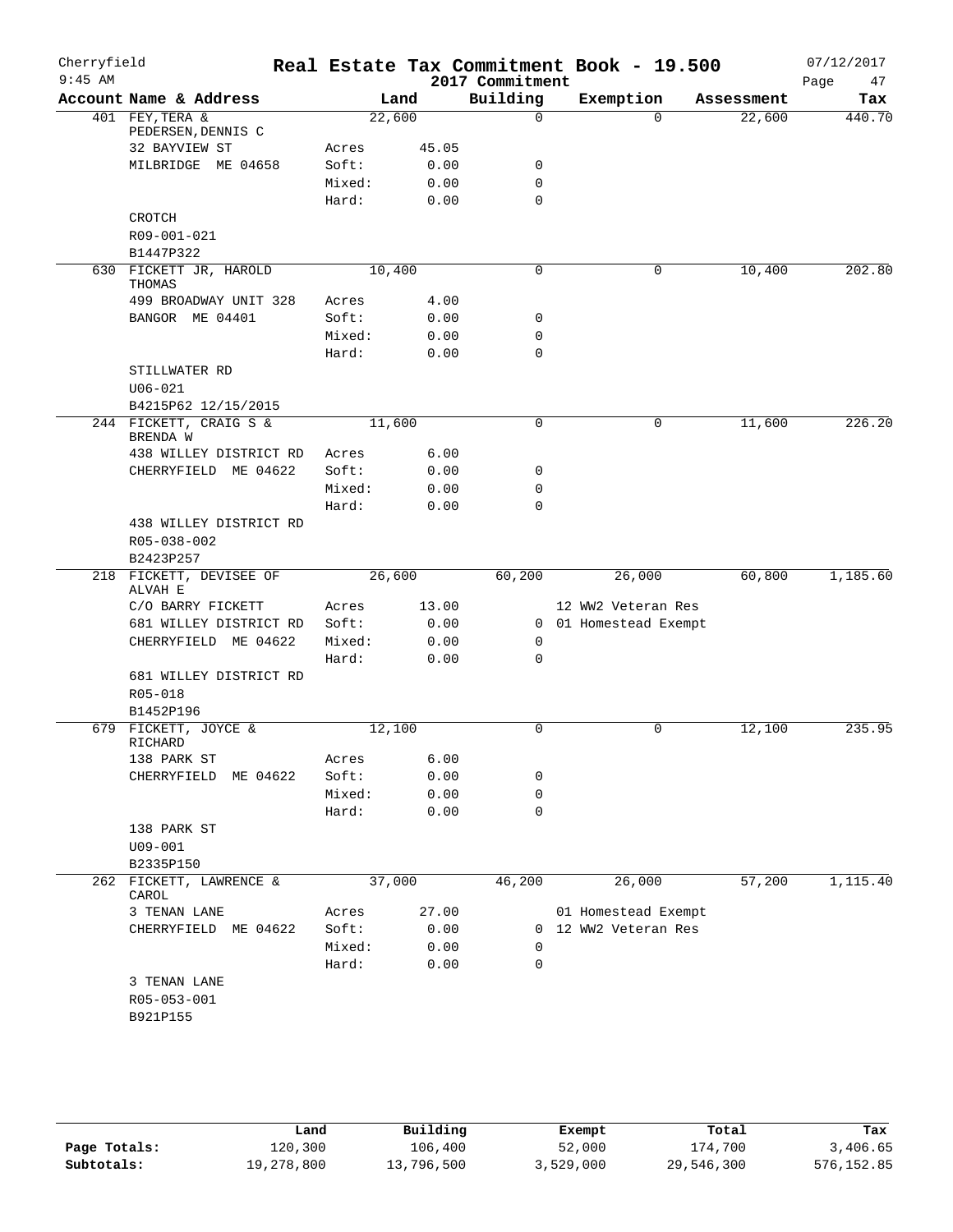| Cherryfield<br>$9:45$ AM |                                           |                 |              | 2017 Commitment  |           | Real Estate Tax Commitment Book - 19.500 |            | 07/12/2017<br>Page<br>48 |
|--------------------------|-------------------------------------------|-----------------|--------------|------------------|-----------|------------------------------------------|------------|--------------------------|
|                          | Account Name & Address                    |                 | Land         | Building         |           | Exemption                                | Assessment | Tax                      |
|                          | 158 FICKETT, LAWRENCE J &                 |                 | 18,100       | 49,400           |           | $\Omega$                                 | 67,500     | 1,316.25                 |
|                          | CAROL A                                   |                 |              |                  |           |                                          |            |                          |
|                          | 3 TENAN LN                                | Acres           | 2.31         |                  |           |                                          |            |                          |
|                          | CHERRYFIELD ME 04622                      | Soft:           | 0.00         | 0<br>$\mathbf 0$ |           |                                          |            |                          |
|                          |                                           | Mixed:<br>Hard: | 0.00<br>0.00 | 0                |           |                                          |            |                          |
|                          | 109 WILLEY DISTRICT RD                    |                 |              |                  |           |                                          |            |                          |
|                          | R04-010-012                               |                 |              |                  |           |                                          |            |                          |
|                          | B2859P340                                 |                 |              |                  |           |                                          |            |                          |
|                          | 214 FICKETT, MARY (L/E)                   |                 | 12,700       | 0                |           | 0                                        | 12,700     | 247.65                   |
|                          | PANGBURN, LINDA F                         | Acres           | 6.00         |                  |           |                                          |            |                          |
|                          | 1020 MANN-HILL ROAD                       | Soft:           | 0.00         | 0                |           |                                          |            |                          |
|                          | HOLDEN ME 04429                           | Mixed:          | 0.00         | 0                |           |                                          |            |                          |
|                          |                                           | Hard:           | 0.00         | 0                |           |                                          |            |                          |
|                          | WILLEY DISTRICT RD                        |                 |              |                  |           |                                          |            |                          |
|                          | R05-014                                   |                 |              |                  |           |                                          |            |                          |
|                          | B2509P93                                  |                 |              |                  |           |                                          |            |                          |
|                          | 215 FICKETT, MARY (L/E)                   |                 | 16,800       | 34,000           |           | 20,000                                   | 30,800     | 600.60                   |
|                          | PANGBURN, JUDITH F<br>1020 MANN-HILL ROAD | Acres<br>Soft:  | 0.91<br>0.00 | $\mathbf 0$      |           | 01 Homestead Exempt                      |            |                          |
|                          | HOLDEN ME 04429                           | Mixed:          | 0.00         | 0                |           |                                          |            |                          |
|                          |                                           | Hard:           | 0.00         | 0                |           |                                          |            |                          |
|                          | 710 WILLEY DISTRICT RD                    |                 |              |                  |           |                                          |            |                          |
|                          | R05-015                                   |                 |              |                  |           |                                          |            |                          |
|                          | B2509P93                                  |                 |              |                  |           |                                          |            |                          |
|                          | 239 FICKETT, MICHAEL D                    |                 | 17,700       | 63,000           |           | 20,000                                   | 60,700     | 1,183.65                 |
|                          | P O BOX 538                               | Acres           | 1.30         |                  |           | 01 Homestead Exempt                      |            |                          |
|                          | ME 04622<br>CHERRYFIELD                   | Soft:           | 0.00         | 0                |           |                                          |            |                          |
|                          |                                           | Mixed:          | 0.00         | 0                |           |                                          |            |                          |
|                          |                                           | Hard:           | 0.00         | 0                |           |                                          |            |                          |
|                          | 558 WILLEY DISTRICT RD                    |                 |              |                  |           |                                          |            |                          |
|                          | R05-034                                   |                 |              |                  |           |                                          |            |                          |
|                          | B2423P257<br>56 FICKETT, RICHARD L        |                 | 130,700      | $\mathbf 0$      |           | 0                                        | 130,700    | 2,548.65                 |
|                          | 138 PARK ST                               | Acres           | 223.00       |                  |           |                                          |            |                          |
|                          | CHERRYFIELD<br>ME 04622                   | Soft:           | 60.00        | 8,700            |           |                                          |            |                          |
|                          |                                           | Mixed:          | 115.00       | 19,205           |           |                                          |            |                          |
|                          |                                           | Hard:           | 0.00         | 0                |           |                                          |            |                          |
|                          | BARBER LANE (OFF)                         |                 |              |                  |           |                                          |            |                          |
|                          | R02-010                                   |                 |              |                  |           |                                          |            |                          |
|                          | B2406P113                                 |                 |              |                  |           |                                          |            |                          |
|                          | 534 FICKETT, RICHARD L                    |                 | 8,800        | $\mathbf 0$      |           | 0                                        | 8,800      | 171.60                   |
|                          | 138 PARK ST                               | Acres           | 1.19         |                  |           |                                          |            |                          |
|                          | CHERRYFIELD<br>ME 04622                   | Soft:           | 0.00         | 0                |           |                                          |            |                          |
|                          |                                           | Mixed:          | 0.00         | 0<br>0           |           |                                          |            |                          |
|                          | MILBRIDGE RD                              | Hard:           | 0.00         |                  |           |                                          |            |                          |
|                          | $U03 - 026$                               |                 |              |                  |           |                                          |            |                          |
|                          | B2535P94                                  |                 |              |                  |           |                                          |            |                          |
|                          | 531 FICKETT, RICHARD L                    |                 | 26,100       | 174,600          |           | $\mathbf 0$                              | 200,700    | 3,913.65                 |
|                          | 138 PARK ST                               | Acres           | 1.21         |                  |           |                                          |            |                          |
|                          | CHERRYFIELD<br>ME 04622                   | Soft:           | 0.00         | 0                |           |                                          |            |                          |
|                          |                                           | Mixed:          | 0.00         | 0                |           |                                          |            |                          |
|                          |                                           | Hard:           | 0.00         | 0                |           |                                          |            |                          |
|                          | 87 MILBRIDGE RD                           |                 |              |                  |           |                                          |            |                          |
|                          | $U03 - 024$                               |                 |              |                  |           |                                          |            |                          |
|                          | B2679P236                                 |                 |              |                  |           |                                          |            |                          |
|                          |                                           |                 |              |                  |           |                                          |            |                          |
|                          |                                           | Land            | Building     |                  |           | Exempt                                   | Total      | Tax                      |
| Page Totals:             |                                           | 230,900         | 321,000      |                  |           | 40,000                                   | 511,900    | 9,982.05                 |
| Subtotals:               | 19,509,700                                |                 | 14, 117, 500 |                  | 3,569,000 | 30,058,200                               |            | 586,134.90               |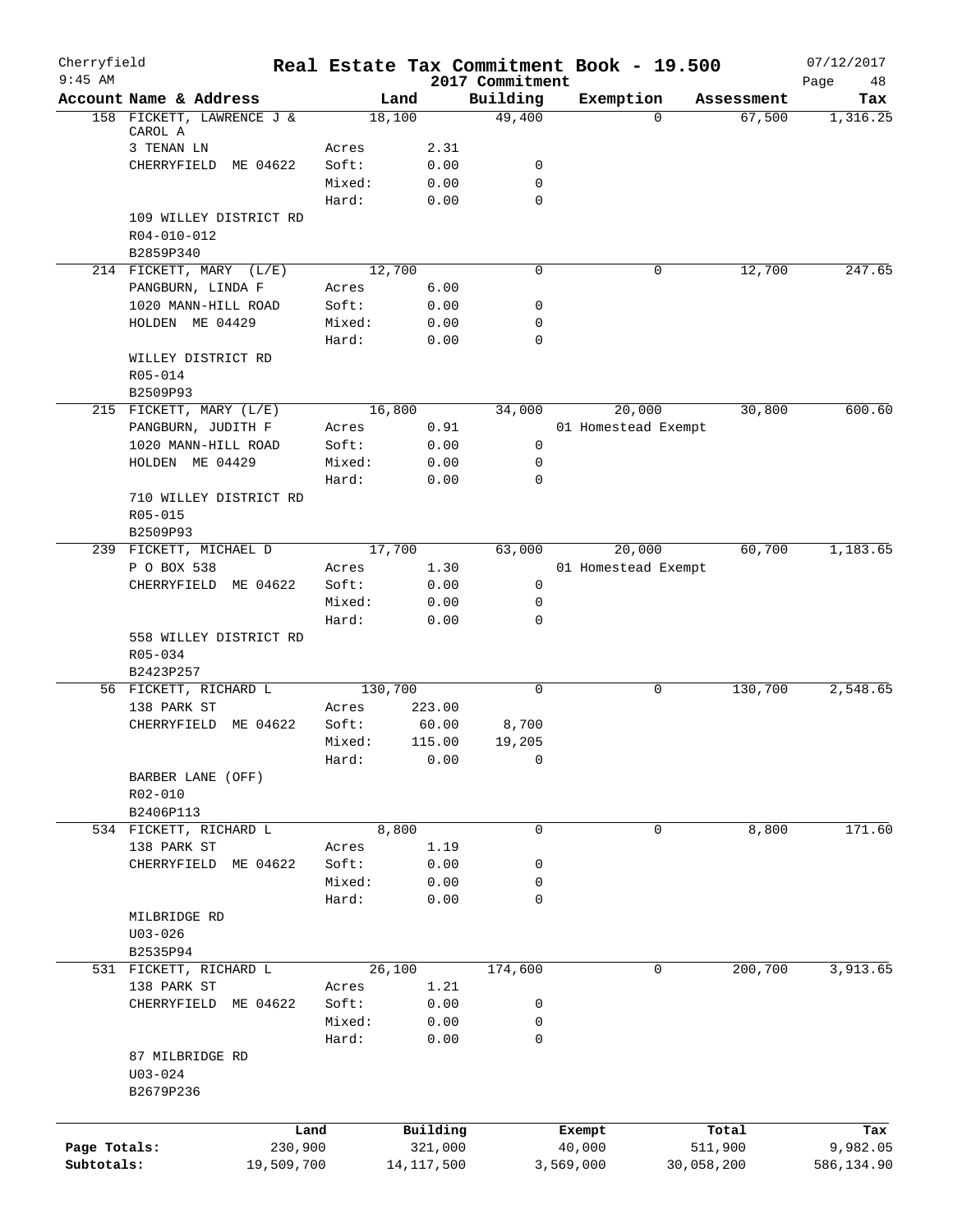| Cherryfield<br>$9:45$ AM |                          |         |        |            | 2017 Commitment | Real Estate Tax Commitment Book - 19.500 |            | 07/12/2017<br>Page<br>49 |
|--------------------------|--------------------------|---------|--------|------------|-----------------|------------------------------------------|------------|--------------------------|
|                          | Account Name & Address   |         | Land   |            | Building        | Exemption                                | Assessment | Tax                      |
|                          | 892 FICKETT, RICHARD L   |         | 17,100 |            | 38,600          | $\Omega$                                 | 55,700     | 1,086.15                 |
|                          | 138 PARK ST              | Acres   |        | 0.96       |                 |                                          |            |                          |
|                          | CHERRYFIELD ME 04622     | Soft:   |        | 0.00       | 0               |                                          |            |                          |
|                          |                          | Mixed:  |        | 0.00       | 0               |                                          |            |                          |
|                          |                          | Hard:   |        | 0.00       | 0               |                                          |            |                          |
|                          | 259 MAIN STREET          |         |        |            |                 |                                          |            |                          |
|                          | U15-020                  |         |        |            |                 |                                          |            |                          |
|                          | B2581P343                |         |        |            |                 |                                          |            |                          |
|                          | 756 FICKETT, RICHARD L   |         | 17,100 |            | 101,600         | 0                                        | 118,700    | 2,314.65                 |
|                          |                          |         |        |            |                 |                                          |            |                          |
|                          | 138 PARK ST              | Acres   |        | 0.43       |                 |                                          |            |                          |
|                          | CHERRYFIELD ME 04622     | Soft:   |        | 0.00       | 0               |                                          |            |                          |
|                          |                          | Mixed:  |        | 0.00       | 0               |                                          |            |                          |
|                          |                          | Hard:   |        | 0.00       | 0               |                                          |            |                          |
|                          | 25 CHURCH ST             |         |        |            |                 |                                          |            |                          |
|                          | $U12 - 010$              |         |        |            |                 |                                          |            |                          |
|                          | B2472P309                |         |        |            |                 |                                          |            |                          |
|                          | 171 FICKETT, RICHARD L   |         | 33,100 |            | 0               | 0                                        | 33,100     | 645.45                   |
|                          | 138 PARK ST              | Acres   |        | 23.00      |                 |                                          |            |                          |
|                          | CHERRYFIELD ME 04622     | Soft:   |        | 0.00       | 0               |                                          |            |                          |
|                          |                          | Mixed:  |        | 0.00       | 0               |                                          |            |                          |
|                          |                          | Hard:   |        | 0.00       | $\mathbf 0$     |                                          |            |                          |
|                          | BION<br>LANE             |         |        |            |                 |                                          |            |                          |
|                          | $R04 - 021$              |         |        |            |                 |                                          |            |                          |
|                          | B2406P113                |         |        |            |                 |                                          |            |                          |
|                          | 804 FICKETT, RICHARD L   |         | 21,000 |            | 72,200          | 0                                        | 93,200     | 1,817.40                 |
|                          | 138 PARK ST              | Acres   |        | 0.77       |                 |                                          |            |                          |
|                          | CHERRYFIELD ME 04622     | Soft:   |        | 0.00       | 0               |                                          |            |                          |
|                          |                          | Mixed:  |        | 0.00       | 0               |                                          |            |                          |
|                          |                          |         |        |            | $\mathbf 0$     |                                          |            |                          |
|                          |                          | Hard:   |        | 0.00       |                 |                                          |            |                          |
|                          | 136 MAIN ST              |         |        |            |                 |                                          |            |                          |
|                          | $U13 - 008$              |         |        |            |                 |                                          |            |                          |
|                          | B2694P305                |         |        |            |                 |                                          |            |                          |
|                          | 808 FICKETT, RICHARD L   |         | 9,200  |            | 0               | 0                                        | 9,200      | 179.40                   |
|                          | 138 PARK ST              | Acres   |        | 0.64       |                 |                                          |            |                          |
|                          | ME 04622<br>CHERRYFIELD  | Soft:   |        | 0.00       | 0               |                                          |            |                          |
|                          |                          | Mixed:  |        | 0.00       | 0               |                                          |            |                          |
|                          |                          | Hard:   |        | 0.00       | 0               |                                          |            |                          |
|                          | WILLEY DISTRICT RD       |         |        |            |                 |                                          |            |                          |
|                          | $U13 - 012$              |         |        |            |                 |                                          |            |                          |
|                          | B2893P135 06/24/2004     |         |        |            |                 |                                          |            |                          |
|                          | 529 FICKETT, RICHARD L   |         | 26,100 |            | 95,100          | 0                                        | 121,200    | 2,363.40                 |
|                          | HOLLIS C FICKETT TRUST   | Acres   |        | 6.20       |                 |                                          |            |                          |
|                          | 138 PARK ST              | Soft:   |        | 0.00       | 0               |                                          |            |                          |
|                          | CHERRYFIELD<br>ME 04622  | Mixed:  |        | 0.00       | 0               |                                          |            |                          |
|                          |                          | Hard:   |        | 0.00       | 0               |                                          |            |                          |
|                          | 95 MILBRIDGE RD          |         |        |            |                 |                                          |            |                          |
|                          | $U03 - 023$              |         |        |            |                 |                                          |            |                          |
|                          | B2962P167                |         |        |            |                 |                                          |            |                          |
|                          | 263 FICKETT, RICHARD L & |         |        |            |                 |                                          | 70,600     |                          |
|                          | DAWN L                   |         | 17,300 |            | 73,300          | 20,000                                   |            | 1,376.70                 |
|                          | 47 TENAN LANE            | Acres   |        | 1.00       |                 | 01 Homestead Exempt                      |            |                          |
|                          | CHERRYFIELD<br>ME 04622  | Soft:   |        | 0.00       | 0               |                                          |            |                          |
|                          |                          | Mixed:  |        | 0.00       | 0               |                                          |            |                          |
|                          |                          | Hard:   |        |            | 0               |                                          |            |                          |
|                          |                          |         |        | 0.00       |                 |                                          |            |                          |
|                          | 47 TENAN LANE            |         |        |            |                 |                                          |            |                          |
|                          | R05-053-002              |         |        |            |                 |                                          |            |                          |
|                          | B2184P184                |         |        |            |                 |                                          |            |                          |
|                          |                          |         |        |            |                 |                                          |            |                          |
|                          |                          | Land    |        | Building   |                 | Exempt                                   | Total      | Tax                      |
| Page Totals:             |                          | 140,900 |        | 380,800    |                 | 20,000                                   | 501,700    | 9,783.15                 |
| Subtotals:               | 19,650,600               |         |        | 14,498,300 |                 | 3,589,000                                | 30,559,900 | 595,918.05               |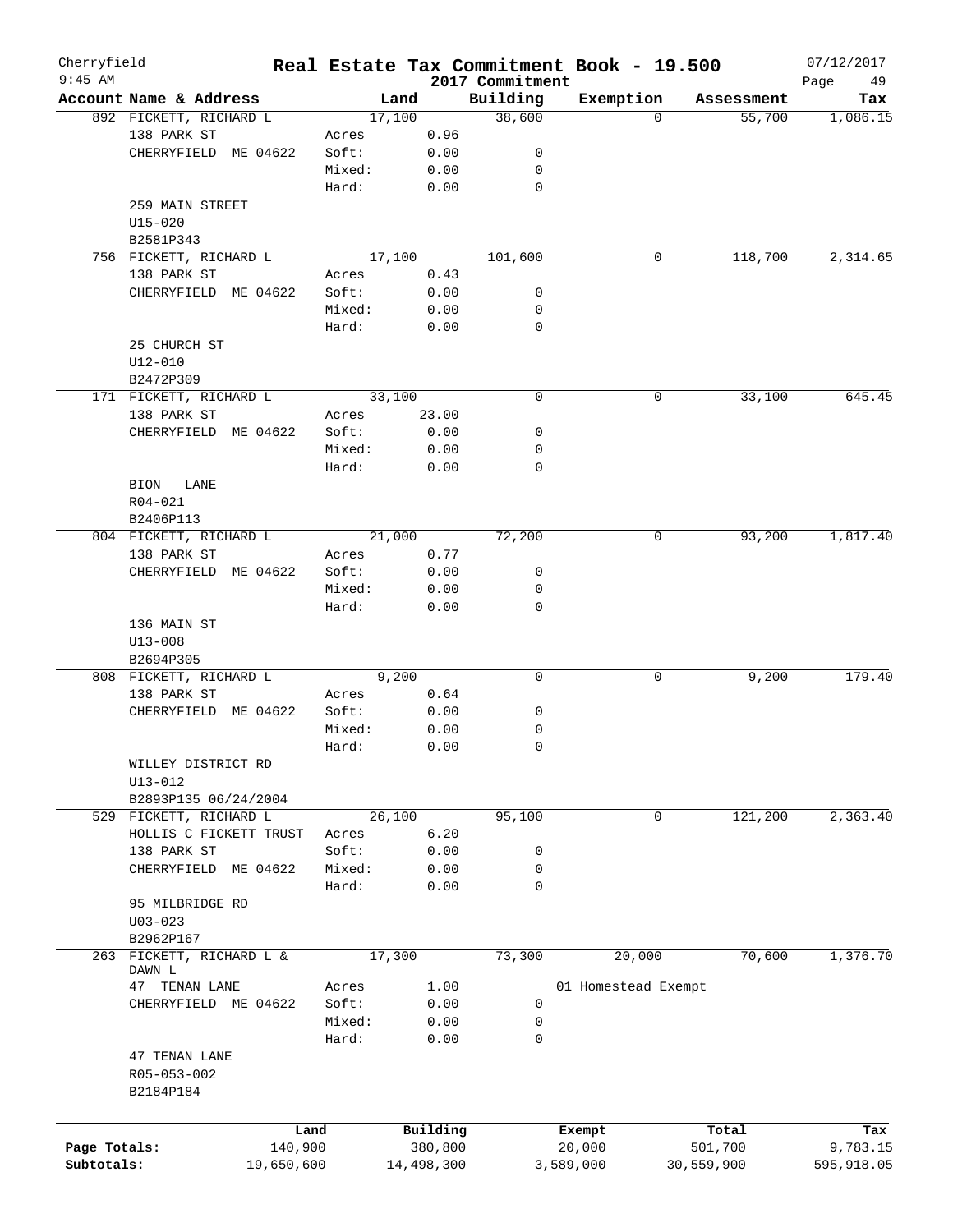| Cherryfield<br>$9:45$ AM |                                     |        |      | 2017 Commitment | Real Estate Tax Commitment Book - 19.500 |                    | 07/12/2017<br>50<br>Page |
|--------------------------|-------------------------------------|--------|------|-----------------|------------------------------------------|--------------------|--------------------------|
|                          | Account Name & Address              |        | Land | Building        | Exemption                                | Assessment         | Tax                      |
|                          | 265 FICKETT, RICHARD L &<br>DAWN L  | 20,600 |      | 14,900          |                                          | 35,500<br>$\Omega$ | 692.25                   |
|                          | 47 TENAN LANE                       | Acres  | 5.60 |                 |                                          |                    |                          |
|                          | CHERRYFIELD ME 04622                | Soft:  | 0.00 | 0               |                                          |                    |                          |
|                          |                                     | Mixed: | 0.00 | $\mathbf 0$     |                                          |                    |                          |
|                          |                                     | Hard:  | 0.00 | $\mathbf 0$     |                                          |                    |                          |
|                          | 42 TENAN LANE                       |        |      |                 |                                          |                    |                          |
|                          | R05-055                             |        |      |                 |                                          |                    |                          |
|                          | B2766P41                            |        |      |                 |                                          |                    |                          |
|                          | 537 FICKETT, RICHARD L &            | 11,000 |      | $\mathbf 0$     |                                          | 0<br>11,000        | 214.50                   |
|                          | JOYCE E<br>138 PARK ST              | Acres  | 0.91 |                 |                                          |                    |                          |
|                          | CHERRYFIELD ME 04622                | Soft:  | 0.00 | 0               |                                          |                    |                          |
|                          |                                     | Mixed: | 0.00 | 0               |                                          |                    |                          |
|                          |                                     | Hard:  | 0.00 | $\mathbf 0$     |                                          |                    |                          |
|                          | MILBRIDGE RD                        |        |      |                 |                                          |                    |                          |
|                          | $U04 - 001 - 001$                   |        |      |                 |                                          |                    |                          |
|                          | B4162P158 06/25/2015                |        |      |                 |                                          |                    |                          |
|                          | 693 FICKETT, RICHARD L &<br>JOYCE E | 29,100 |      | 55,800          | $\mathbf 0$                              | 84,900             | 1,655.55                 |
|                          | 139 PARK ST                         | Acres  | 8.70 |                 |                                          |                    |                          |
|                          | CHERRYFIELD ME 04622                | Soft:  | 0.00 | 0               |                                          |                    |                          |
|                          |                                     | Mixed: | 0.00 | 0               |                                          |                    |                          |
|                          |                                     | Hard:  | 0.00 | 0               |                                          |                    |                          |
|                          | 139 PARK ST                         |        |      |                 |                                          |                    |                          |
|                          | $U10 - 006$                         |        |      |                 |                                          |                    |                          |
|                          | B3513P101 04/07/2009                |        |      |                 |                                          |                    |                          |
|                          | 692 FICKETT, RICHARD L &            | 24,800 |      | 58,900          |                                          | 0<br>83,700        | 1,632.15                 |
|                          | JOYCE E<br>138 PARK ST              | Acres  | 5.00 |                 |                                          |                    |                          |
|                          | CHERRYFIELD ME 04622                | Soft:  | 0.00 | 0               |                                          |                    |                          |
|                          |                                     | Mixed: | 0.00 | $\mathbf 0$     |                                          |                    |                          |
|                          |                                     | Hard:  | 0.00 | $\mathbf 0$     |                                          |                    |                          |
|                          | 149 PARK ST                         |        |      |                 |                                          |                    |                          |
|                          | $U10 - 005$                         |        |      |                 |                                          |                    |                          |
|                          | B3635P113 05/18/2010                |        |      |                 |                                          |                    |                          |
|                          | 879 FICKETT, RICHARD L &<br>JOYCE E | 5,100  |      | $\mathbf 0$     |                                          | 0<br>5,100         | 99.45                    |
|                          | 138 PARK ST                         | Acres  | 2.37 |                 |                                          |                    |                          |
|                          | CHERRYFIELD ME 04622                | Soft:  | 0.00 | 0               |                                          |                    |                          |
|                          |                                     | Mixed: | 0.00 | 0               |                                          |                    |                          |
|                          |                                     | Hard:  | 0.00 | $\mathbf 0$     |                                          |                    |                          |
|                          | NORTH MAIN ST                       |        |      |                 |                                          |                    |                          |
|                          | $U15 - 008$                         |        |      |                 |                                          |                    |                          |
|                          | B2781P77                            |        |      |                 |                                          |                    |                          |
|                          | 514 FICKETT, SHANNON                | 25,900 |      | 107,400         | 20,000                                   | 113,300            | 2,209.35                 |
|                          | PO BOX 283                          | Acres  | 4.79 |                 | 01 Homestead Exempt                      |                    |                          |
|                          | CHERRYFIELD ME 04622                | Soft:  | 0.00 | 0               |                                          |                    |                          |
|                          |                                     | Mixed: | 0.00 | 0               |                                          |                    |                          |
|                          |                                     | Hard:  | 0.00 | $\mathbf 0$     |                                          |                    |                          |
|                          | 19 WILSON HILL RD<br>$U03 - 008$    |        |      |                 |                                          |                    |                          |
|                          | B4329P101 01/13/2017                |        |      |                 |                                          |                    |                          |
|                          |                                     |        |      |                 |                                          |                    |                          |
|                          |                                     |        |      |                 |                                          |                    |                          |

|              | Land       | Building   | Exempt    | Total      | Tax        |
|--------------|------------|------------|-----------|------------|------------|
| Page Totals: | 116,500    | 237,000    | 20,000    | 333,500    | 6,503.25   |
| Subtotals:   | 19,767,100 | 14,735,300 | 3,609,000 | 30,893,400 | 602,421.30 |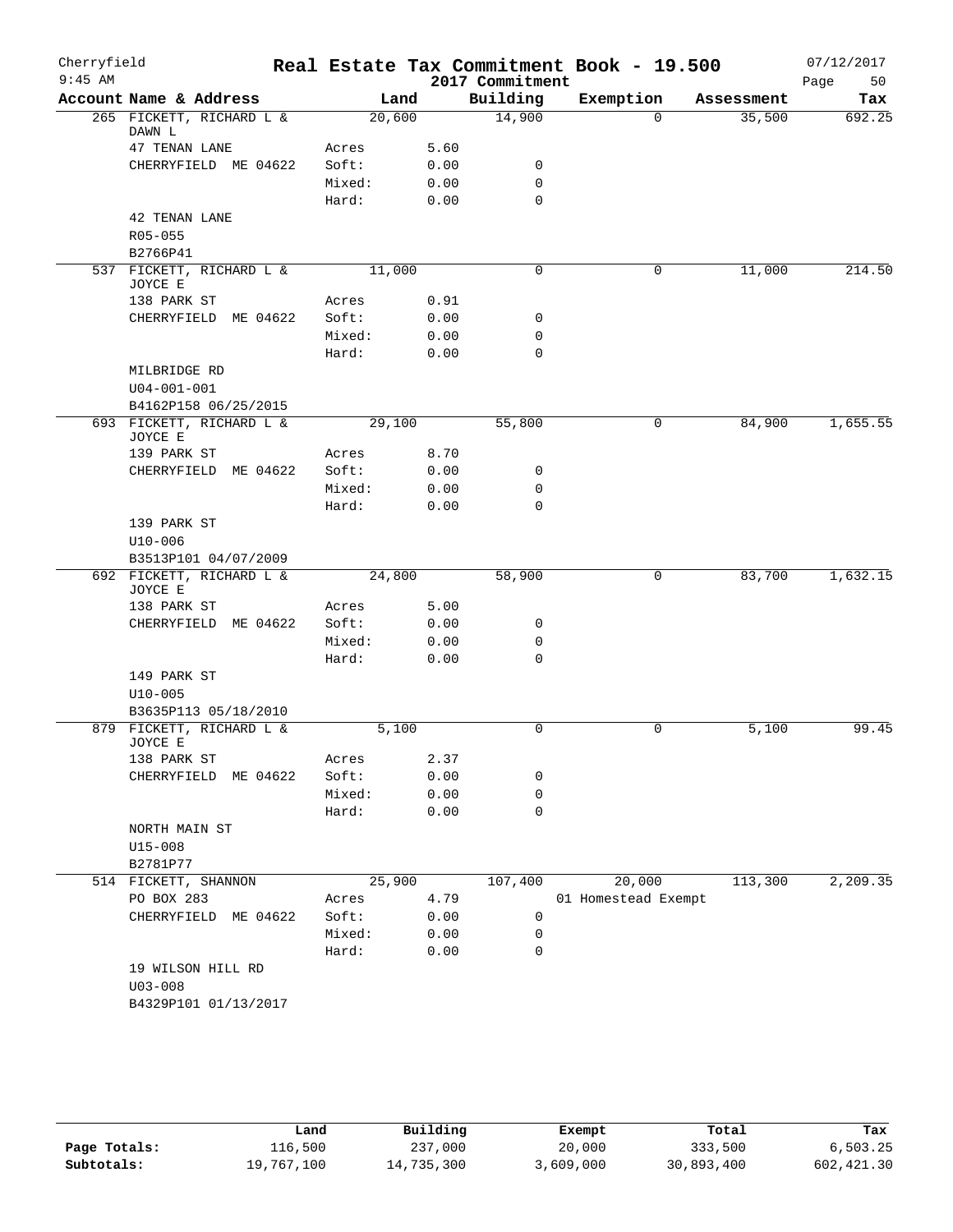| Account Name & Address | 219 FICKETT, ALVAH E JR      |        | Land  | Building    | Exemption           | Assessment | Tax      |
|------------------------|------------------------------|--------|-------|-------------|---------------------|------------|----------|
|                        |                              |        |       |             |                     |            |          |
|                        |                              | 12,800 |       | 56,400      | 20,000              | 49,200     | 959.40   |
|                        | 645 WILLEY DISTRICT RD       | Acres  | 3.25  |             | 01 Homestead Exempt |            |          |
|                        | CHERRYFIELD ME 04622         | Soft:  | 0.00  | 0           |                     |            |          |
|                        |                              | Mixed: | 0.00  | 0           |                     |            |          |
|                        |                              | Hard:  | 0.00  | 0           |                     |            |          |
|                        | 645 WILLEY DISTRICT RD       |        |       |             |                     |            |          |
|                        | R05-018-001                  |        |       |             |                     |            |          |
|                        | B1452P198                    |        |       |             |                     |            |          |
|                        | 243 FICKETT, CRAIG S &       | 20,200 |       | 70,300      | 20,000              | 70,500     | 1,374.75 |
| BRENDA W               |                              |        |       |             |                     |            |          |
|                        | 438 WILLEY DISTRICT RD       | Acres  | 6.00  |             | 01 Homestead Exempt |            |          |
|                        | CHERRYFIELD ME 04622         | Soft:  | 0.00  | 0           |                     |            |          |
|                        |                              | Mixed: | 0.00  | 0           |                     |            |          |
|                        |                              | Hard:  | 0.00  | 0           |                     |            |          |
|                        | 438 WILLEY DISTRICT RD       |        |       |             |                     |            |          |
|                        | R05-038-001                  |        |       |             |                     |            |          |
|                        | B1113P233                    |        |       |             |                     |            |          |
| 686 FICKETT, JOYCE     |                              | 32,300 |       | 0           | 0                   | 32,300     | 629.85   |
|                        | 138 PARK ST                  | Acres  | 10.00 |             |                     |            |          |
|                        | CHERRYFIELD ME 04622         | Soft:  | 0.00  | 0           |                     |            |          |
|                        |                              | Mixed: | 0.00  | 0           |                     |            |          |
|                        |                              | Hard:  | 0.00  | 0           |                     |            |          |
|                        | 138 PARK ST                  |        |       |             |                     |            |          |
| $U09 - 007$            |                              |        |       |             |                     |            |          |
| B1855P23               |                              |        |       |             |                     |            |          |
|                        | 536 FICKETT, RICHARD & JOYCE | 17,900 |       | 302,800     | 0                   | 320,700    | 6,253.65 |
|                        | 138 PARK ST                  | Acres  | 3.70  |             |                     |            |          |
|                        | CHERRYFIELD<br>ME 04622      | Soft:  | 0.00  | 0           |                     |            |          |
|                        |                              | Mixed: | 0.00  | 0           |                     |            |          |
|                        |                              | Hard:  | 0.00  | 0           |                     |            |          |
|                        | 17 ROBBINS GARDENS LANE      |        |       |             |                     |            |          |
| $U04 - 001$            |                              |        |       |             |                     |            |          |
|                        | B1540P153                    |        |       |             |                     |            |          |
|                        | 710 FICKETT, RICHARD L       | 18,300 |       | 106,800     | 0                   | 125,100    | 2,439.45 |
|                        | 138 PARK ST                  | Acres  | 0.52  |             |                     |            |          |
|                        | CHERRYFIELD ME 04622         | Soft:  | 0.00  | 0           |                     |            |          |
|                        |                              | Mixed: | 0.00  | $\mathbf 0$ |                     |            |          |
|                        |                              | Hard:  | 0.00  | 0           |                     |            |          |
|                        | 17 NEW ST                    |        |       |             |                     |            |          |
| U11-012                |                              |        |       |             |                     |            |          |
| B1082P69               |                              |        |       |             |                     |            |          |
| 690<br>JOYCE           | FICKETT, RICHARD L &         | 21,500 |       | 98,800      | 20,000              | 100, 300   | 1,955.85 |
|                        | 138 PARK ST73                | Acres  | 7.20  |             | 01 Homestead Exempt |            |          |
|                        | CHERRYFIELD ME 04622         | Soft:  | 0.00  | 0           |                     |            |          |
|                        |                              | Mixed: | 0.00  | 0           |                     |            |          |
|                        |                              | Hard:  | 0.00  | $\mathbf 0$ |                     |            |          |
|                        |                              |        |       |             |                     |            |          |
| 138 PARK ST            |                              |        |       |             |                     |            |          |
| $U10 - 004$            |                              |        |       |             |                     |            |          |

|              | Land       | Building   | Exempt    | Total      | Tax        |
|--------------|------------|------------|-----------|------------|------------|
| Page Totals: | 123,000    | 635,100    | 60,000    | 698,100    | 13,612.95  |
| Subtotals:   | 19,890,100 | 15,370,400 | 3,669,000 | 31,591,500 | 616,034.25 |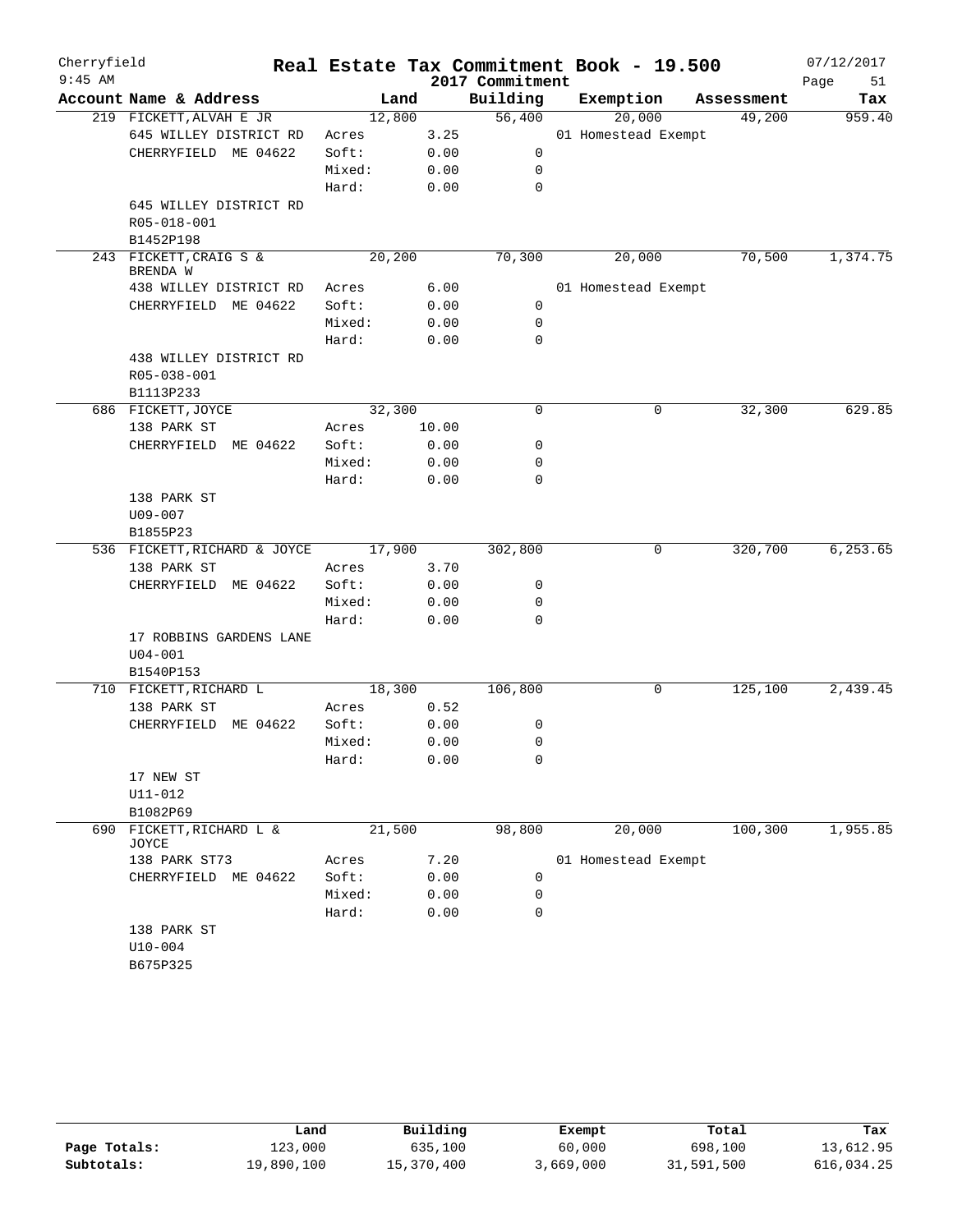| Cherryfield<br>$9:45$ AM |                                       |                 |              | Real Estate Tax Commitment Book - 19.500<br>2017 Commitment |               |                     |            | 07/12/2017<br>52<br>Page |
|--------------------------|---------------------------------------|-----------------|--------------|-------------------------------------------------------------|---------------|---------------------|------------|--------------------------|
|                          | Account Name & Address                |                 | Land         | Building                                                    |               | Exemption           | Assessment | Tax                      |
|                          | 535 FICKETT, RICHARD L &              |                 | 145,400      | 2,083,300                                                   |               | $\Omega$            | 2,228,700  | 43, 459.65               |
|                          | JOYCE E                               |                 |              |                                                             |               |                     |            |                          |
|                          | 138 PARK ST                           | Acres           | 16.80        |                                                             |               |                     |            |                          |
|                          | CHERRYFIELD ME 04622                  | Soft:           | 0.00         | 0                                                           |               |                     |            |                          |
|                          |                                       | Mixed:          | 0.00         | 0                                                           |               |                     |            |                          |
|                          |                                       | Hard:           | 0.00         | $\mathbf 0$                                                 |               |                     |            |                          |
|                          | ESTATES RD                            |                 |              |                                                             |               |                     |            |                          |
|                          | $U03 - 027$                           |                 |              |                                                             |               |                     |            |                          |
|                          | B1419P66<br>1046 FICKETT, RICHARD L & |                 | 40,400       | 953,000                                                     |               | 0                   | 993,400    | 19,371.30                |
|                          | JOYCE E                               |                 |              |                                                             |               |                     |            |                          |
|                          | 138 PARK ST                           |                 |              |                                                             |               |                     |            |                          |
|                          | CHERRYFIELD ME 04622                  |                 |              |                                                             |               |                     |            |                          |
|                          |                                       |                 |              |                                                             |               |                     |            |                          |
|                          | <b>ESTATES RD</b>                     |                 |              |                                                             |               |                     |            |                          |
|                          | $U03 - 027$                           |                 |              |                                                             |               |                     |            |                          |
| 880                      | FICKETT, RICHARD L &                  |                 | 17,600       | 43,000                                                      |               | 0                   | 60,600     | 1,181.70                 |
|                          | JOYCE E                               |                 |              |                                                             |               |                     |            |                          |
|                          | 138 PARK ST                           | Acres           | 1.41         |                                                             |               |                     |            |                          |
|                          | CHERRYFIELD ME 04622                  | Soft:           | 0.00         | 0                                                           |               |                     |            |                          |
|                          |                                       | Mixed:          | 0.00         | 0                                                           |               |                     |            |                          |
|                          |                                       | Hard:           | 0.00         | 0                                                           |               |                     |            |                          |
|                          | 31 NORTH MAIN ST.                     |                 |              |                                                             |               |                     |            |                          |
|                          | U15-009                               |                 |              |                                                             |               |                     |            |                          |
|                          | B2107P295                             |                 |              |                                                             |               |                     |            |                          |
|                          | 500 FICKETT'S POINT LLC               |                 | 32,900       | 73,900                                                      |               | 0                   | 106,800    | 2,082.60                 |
|                          | 3267 BEE CAVES RD                     | Acres<br>Soft:  | 2.13         | 0                                                           |               |                     |            |                          |
|                          | STE 107.509<br>AUSTIN TX 78746        | Mixed:          | 0.00<br>0.00 | 0                                                           |               |                     |            |                          |
|                          |                                       | Hard:           | 0.00         | 0                                                           |               |                     |            |                          |
|                          | 159 MILBRIDGE RD                      |                 |              |                                                             |               |                     |            |                          |
|                          | $U02 - 015$                           |                 |              |                                                             |               |                     |            |                          |
|                          | B3603P94 04/14/2010                   |                 |              |                                                             |               |                     |            |                          |
|                          | 918 FINN III, MICHELLE M &            |                 | 22,700       | 89,800                                                      |               | 20,000              | 92,500     | 1,803.75                 |
|                          | DOUGLAS E                             |                 |              |                                                             |               |                     |            |                          |
|                          | 29 BION LN                            | Acres           | 8.30         |                                                             |               | 01 Homestead Exempt |            |                          |
|                          | ME 04622<br>CHERRYFIELD               | Soft:           | 0.00         | 0                                                           |               |                     |            |                          |
|                          |                                       | Mixed:          | 0.00         | 0                                                           |               |                     |            |                          |
|                          |                                       | Hard:           | 0.00         | 0                                                           |               |                     |            |                          |
|                          | 29 BION LANE                          |                 |              |                                                             |               |                     |            |                          |
|                          | $U17 - 001 - 001$                     |                 |              |                                                             |               |                     |            |                          |
|                          | B3278P222 04/18/2007                  |                 |              |                                                             |               |                     |            |                          |
|                          | 221 FIRST BAPTIST CHURCH              |                 | 18,000       | 60,300                                                      |               | 20,000              | 58,300     | 1,136.85                 |
|                          | OF HARRINGTON                         | Acres           | 1.57         |                                                             | 52 Parsonages |                     |            |                          |
|                          | 1727 MAINE ST                         | Soft:           | 0.00         | 0                                                           |               |                     |            |                          |
|                          | HARRINGTON ME 04643                   | Mixed:          | 0.00         | 0                                                           |               |                     |            |                          |
|                          |                                       | Hard:           | 0.00         | 0                                                           |               |                     |            |                          |
|                          | 644 WILLEY DISTRICT RD                |                 |              |                                                             |               |                     |            |                          |
|                          | $R05 - 020$                           |                 |              |                                                             |               |                     |            |                          |
|                          | 749 FIRST BAPTIST CHURCH              |                 | 12,000       | 171,700                                                     |               | 183,700             | 0          | 0.00                     |
|                          | MAINE ST                              | Acres           | 0.29         |                                                             | 51 Churches   |                     |            |                          |
|                          | CHERRYFIELD ME 04622                  | Soft:           | 0.00         | 0                                                           |               |                     |            |                          |
|                          |                                       | Mixed:<br>Hard: | 0.00<br>0.00 | 0<br>0                                                      |               |                     |            |                          |
|                          | MAIN ST                               |                 |              |                                                             |               |                     |            |                          |
|                          | $U12 - 004$                           |                 |              |                                                             |               |                     |            |                          |
|                          |                                       |                 |              |                                                             |               |                     |            |                          |
|                          |                                       | Land            | Building     |                                                             | Exempt        |                     | Total      | Tax                      |
| Page Totals:             | 289,000                               |                 | 3,475,000    |                                                             | 223,700       |                     | 3,540,300  | 69,035.85                |
| Subtotals:               | 20,179,100                            |                 | 18,845,400   |                                                             | 3,892,700     |                     | 35,131,800 | 685,070.10               |
|                          |                                       |                 |              |                                                             |               |                     |            |                          |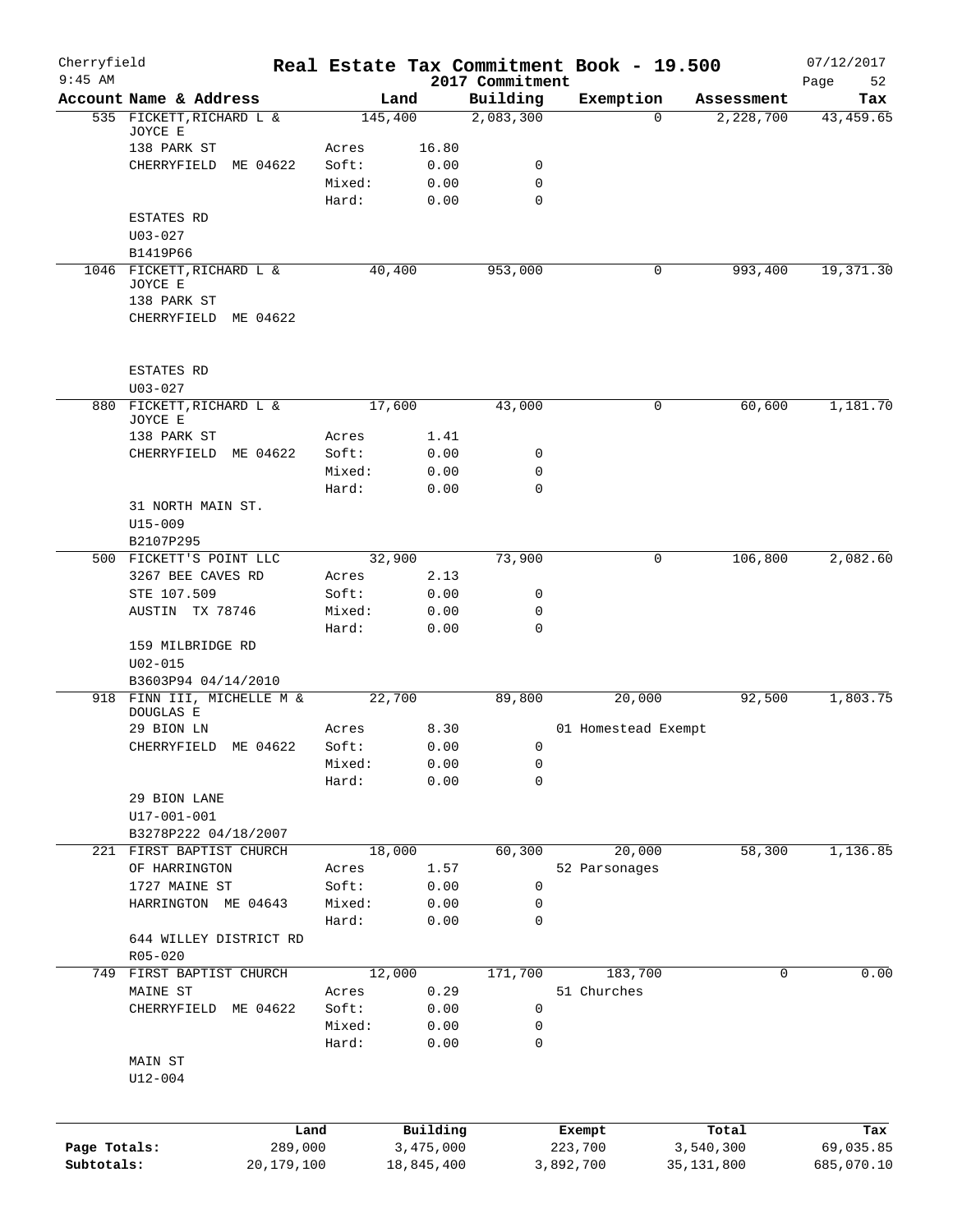| Cherryfield<br>$9:45$ AM |                                        |        |      | 2017 Commitment | Real Estate Tax Commitment Book - 19.500 |            | 07/12/2017<br>Page<br>53 |
|--------------------------|----------------------------------------|--------|------|-----------------|------------------------------------------|------------|--------------------------|
|                          | Account Name & Address                 | Land   |      | Building        | Exemption                                | Assessment | Tax                      |
|                          | 1002 FIRST BAPTIST CHURCH              | 23,100 |      | 69,800          | 20,000                                   | 72,900     | 1,421.55                 |
|                          | P O BOX 515                            | Acres  | 1.00 |                 | 52 Parsonages                            |            |                          |
|                          | CHERRYFIELD ME 04622                   | Soft:  | 0.00 | 0               |                                          |            |                          |
|                          |                                        | Mixed: | 0.00 | 0               |                                          |            |                          |
|                          |                                        | Hard:  | 0.00 | $\mathbf 0$     |                                          |            |                          |
|                          | 101 MILBRIDGE RD                       |        |      |                 |                                          |            |                          |
|                          | $U03 - 023 - 002$                      |        |      |                 |                                          |            |                          |
|                          | B1586P93                               |        |      |                 |                                          |            |                          |
|                          | 546 FIRST CONGREGATIONAL               | 16,700 |      | 121,800         | 138,500                                  | 0          | 0.00                     |
|                          | <b>CHURCH</b>                          |        |      |                 |                                          |            |                          |
|                          | P O BOX 104                            | Acres  | 0.90 |                 | 51 Churches                              |            |                          |
|                          | CHERRYFIELD<br>ME 04622                | Soft:  | 0.00 | $\mathbf 0$     |                                          |            |                          |
|                          |                                        | Mixed: | 0.00 | 0               |                                          |            |                          |
|                          |                                        | Hard:  | 0.00 | $\mathbf 0$     |                                          |            |                          |
|                          | 12 RIVER RD                            |        |      |                 |                                          |            |                          |
|                          | $U04 - 009$                            |        |      |                 |                                          |            |                          |
|                          | 545 FIRST CONGREGATIONAL<br>CHURCH UCC | 16,600 |      | 62,800          | 0                                        | 79,400     | 1,548.30                 |
|                          | PO BOX 104                             | Acres  | 0.39 |                 |                                          |            |                          |
|                          | CHERRYFIELD ME 04622                   | Soft:  | 0.00 | 0               |                                          |            |                          |
|                          |                                        | Mixed: | 0.00 | 0               |                                          |            |                          |
|                          |                                        | Hard:  | 0.00 | $\mathbf 0$     |                                          |            |                          |
|                          | 8 RIVER RD                             |        |      |                 |                                          |            |                          |
|                          | $U04 - 008$                            |        |      |                 |                                          |            |                          |
|                          | B3839P122 04/26/2012                   |        |      |                 |                                          |            |                          |
|                          | 587 FISHER, MARK L                     | 17,900 |      | 73,000          | 0                                        | 90,900     | 1,772.55                 |
|                          | PO BOX 433                             | Acres  | 0.49 |                 |                                          |            |                          |
|                          | SANDY UT 84091                         | Soft:  | 0.00 | 0               |                                          |            |                          |
|                          |                                        | Mixed: | 0.00 | 0               |                                          |            |                          |
|                          |                                        | Hard:  | 0.00 | $\mathbf 0$     |                                          |            |                          |
|                          | 19 ELM ST                              |        |      |                 |                                          |            |                          |
|                          | $U05 - 019$                            |        |      |                 |                                          |            |                          |
|                          | B4220P124 01/04/2016                   |        |      |                 |                                          |            |                          |
|                          | 847 FITZPATRICK, DEBORAH<br>(TRUSTEE)  | 15,100 |      | 23,500          | 0                                        | 38,600     | 752.70                   |
|                          | WILLEY FAMILY<br>IRREVOCABLE TRUST     | Acres  | 0.65 |                 |                                          |            |                          |
|                          | 10 ROSEWOOD DR                         | Soft:  | 0.00 | 0               |                                          |            |                          |
|                          | RAYMOND<br>ME 04071                    | Mixed: | 0.00 | 0               |                                          |            |                          |
|                          |                                        | Hard:  | 0.00 | $\mathbf 0$     |                                          |            |                          |
|                          | 220 NORTH MAIN ST<br>$U14 - 019$       |        |      |                 |                                          |            |                          |
|                          | B4263P194 06/20/2016                   |        |      |                 |                                          |            |                          |
|                          | 1019 FITZPATRICK, KATHLEEN K           | 17,900 |      | 14,800          | 20,000                                   | 12,700     | 247.65                   |
|                          | 302 BLACKSWOODS RD                     | Acres  | 2.00 |                 | 01 Homestead Exempt                      |            |                          |
|                          | CHERRYFIELD ME 04622                   | Soft:  | 0.00 | 0               |                                          |            |                          |
|                          |                                        | Mixed: | 0.00 | 0               |                                          |            |                          |
|                          |                                        | Hard:  | 0.00 | $\mathbf 0$     |                                          |            |                          |
|                          | 10 CHANCE LN                           |        |      |                 |                                          |            |                          |
|                          | $U08 - 005 - 001$                      |        |      |                 |                                          |            |                          |
|                          | B3197P247 09/26/2006                   |        |      |                 |                                          |            |                          |
|                          |                                        |        |      |                 |                                          |            |                          |

|              | Land       | Building   | Exempt    | Total      | Tax        |
|--------------|------------|------------|-----------|------------|------------|
| Page Totals: | 107,300    | 365,700    | 178,500   | 294,500    | 5,742.75   |
| Subtotals:   | 20,286,400 | 19,211,100 | 4,071,200 | 35,426,300 | 690,812.85 |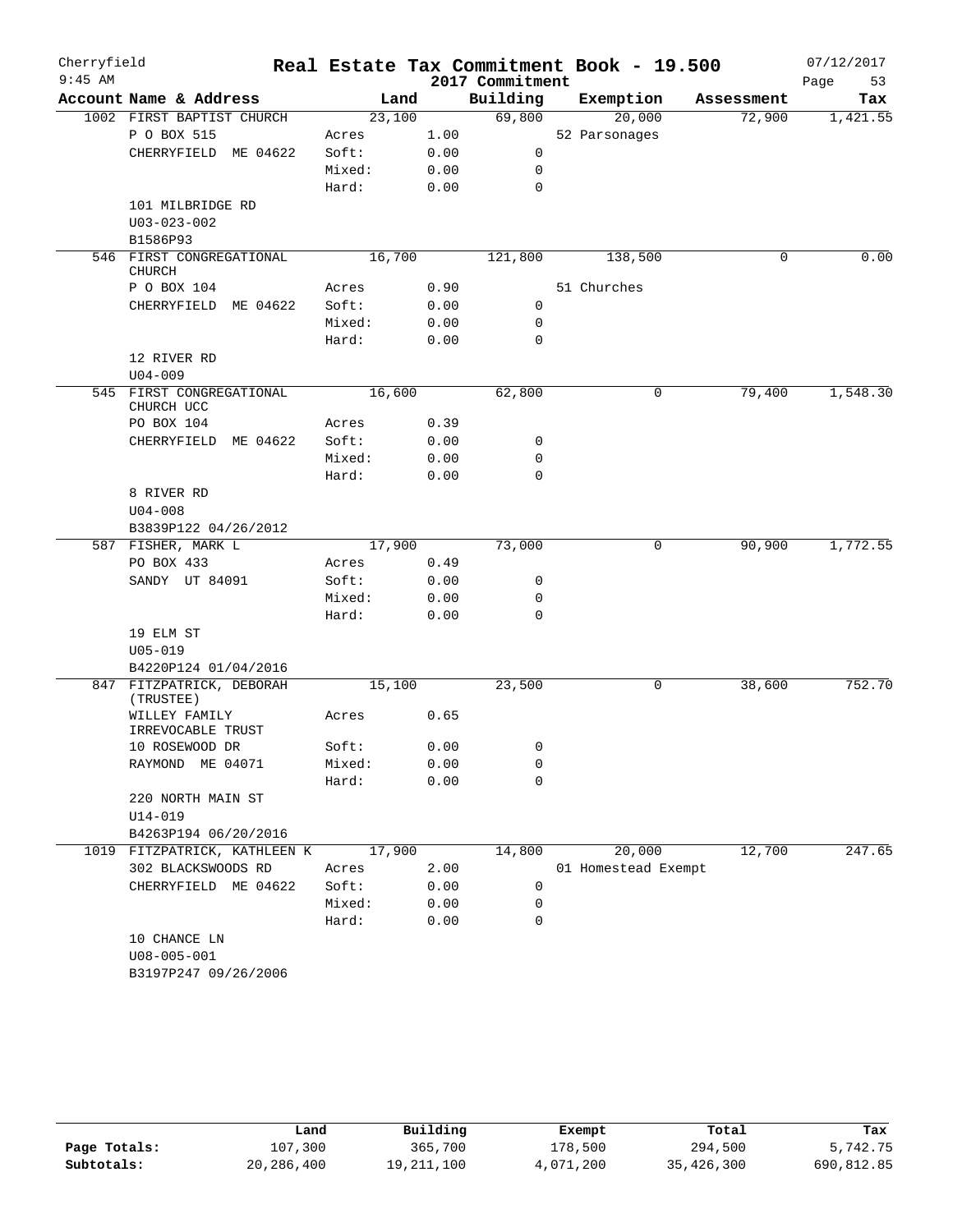| Cherryfield |                                      |        |        |       | Real Estate Tax Commitment Book - 19.500 |                     |            | 07/12/2017 |
|-------------|--------------------------------------|--------|--------|-------|------------------------------------------|---------------------|------------|------------|
| $9:45$ AM   |                                      |        |        |       | 2017 Commitment                          |                     |            | Page<br>54 |
|             | Account Name & Address               |        | Land   |       | Building                                 | Exemption           | Assessment | Tax        |
|             | 205 FITZPATRICK, FLOYD<br>K&LOUENE H |        | 5,300  |       | 82,300                                   | 20,000              | 67,600     | 1,318.20   |
|             | P O BOX 311                          | Acres  |        | 2.70  |                                          | 01 Homestead Exempt |            |            |
|             | CHERRYFIELD<br>ME 04622              | Soft:  |        | 0.00  | 0                                        |                     |            |            |
|             |                                      | Mixed: |        | 0.00  | $\mathbf 0$                              |                     |            |            |
|             |                                      | Hard:  |        | 0.00  | 0                                        |                     |            |            |
|             | 538 CHERRYFIELD STRETCH              |        |        |       |                                          |                     |            |            |
|             | R05-005                              |        |        |       |                                          |                     |            |            |
|             | B1989P117                            |        |        |       |                                          |                     |            |            |
|             | 382 FOLGER, DAVID K                  |        | 23,700 |       | 0                                        | 0                   | 23,700     | 462.15     |
|             | 223 LEXINGTON BLVD APT<br>29         | Acres  |        | 48.38 |                                          |                     |            |            |
|             | CLARK NJ 07066                       | Soft:  |        | 0.00  | 0                                        |                     |            |            |
|             |                                      | Mixed: |        | 0.00  | 0                                        |                     |            |            |
|             |                                      | Hard:  |        | 0.00  | $\mathbf 0$                              |                     |            |            |
|             | <b>CROTCH</b>                        |        |        |       |                                          |                     |            |            |
|             | R09-001-002                          |        |        |       |                                          |                     |            |            |
|             | B4350P158 04/13/2017                 |        |        |       |                                          |                     |            |            |
|             | 1014 FOOTE, PAUL                     |        | 0      |       | 6,000                                    | 0                   | 6,000      | 117.00     |
|             | 32 BARBER LN                         |        |        |       |                                          |                     |            |            |
|             | CHERRYFIELD ME 04662                 |        |        |       |                                          |                     |            |            |
|             | 32 BARBER LANE                       |        |        |       |                                          |                     |            |            |
|             | $U02 - 011 - T$                      |        |        |       |                                          |                     |            |            |
|             | 653 FOSS, CINDY L                    |        | 14,900 |       | 69,400                                   | 20,000              | 64,300     | 1,253.85   |
|             | BRIDGES, THOMAS                      | Acres  |        | 1.80  |                                          | 01 Homestead Exempt |            |            |
|             | 13 PERRY LANE                        | Soft:  |        | 0.00  | 0                                        |                     |            |            |
|             | CHERRYFIELD ME 04622                 | Mixed: |        | 0.00  | 0                                        |                     |            |            |
|             |                                      | Hard:  |        | 0.00  | $\mathbf 0$                              |                     |            |            |
|             | 13 PERRY LANE                        |        |        |       |                                          |                     |            |            |
|             | U07-012-001                          |        |        |       |                                          |                     |            |            |
|             | B4057P58 05/15/2014                  |        |        |       |                                          |                     |            |            |
|             | 575 FOSTER, LESTER E                 |        | 25,800 |       | 48,400                                   | 26,000              | 48,200     | 939.90     |
|             | C/O CHARLENE FOSTER                  | Acres  |        | 4.75  |                                          | 12 WW2 Veteran Res  |            |            |
|             | 30 DOBBINS LANE                      | Soft:  |        | 0.00  | $\overline{0}$                           | 01 Homestead Exempt |            |            |
|             | CHERRYFIELD ME 04622                 | Mixed: |        | 0.00  | 0                                        |                     |            |            |
|             |                                      | Hard:  |        | 0.00  | $\mathsf{O}$                             |                     |            |            |
|             | 70 NORTH ST                          |        |        |       |                                          |                     |            |            |
|             | $U05 - 007$                          |        |        |       |                                          |                     |            |            |
|             | B598P29                              |        |        |       |                                          |                     |            |            |
|             | 161 FOSTER, LESTER E (L/E)           |        | 44,500 |       | 42,100                                   | 20,000              | 66,600     | 1,298.70   |
|             | FOSTER, CHARLENE K<br>DOBBINS        | Acres  |        | 52.00 |                                          | 01 Homestead Exempt |            |            |
|             | 30 DOBBINS RD                        | Soft:  |        | 0.00  | 0                                        |                     |            |            |
|             | CHERRYFIELD ME 04622                 | Mixed: |        | 0.00  | 0                                        |                     |            |            |
|             |                                      | Hard:  |        | 0.00  | 0                                        |                     |            |            |
|             | 30 DOBBINS RD                        |        |        |       |                                          |                     |            |            |
|             | $R04 - 013$                          |        |        |       |                                          |                     |            |            |
|             | B4134P107 03/10/2015                 |        |        |       |                                          |                     |            |            |

|              | Land       | Building   | Exempt    | Total      | Tax        |
|--------------|------------|------------|-----------|------------|------------|
| Page Totals: | 114,200    | 248,200    | 86,000    | 276,400    | 5,389.80   |
| Subtotals:   | 20,400,600 | 19,459,300 | 4,157,200 | 35,702,700 | 696,202.65 |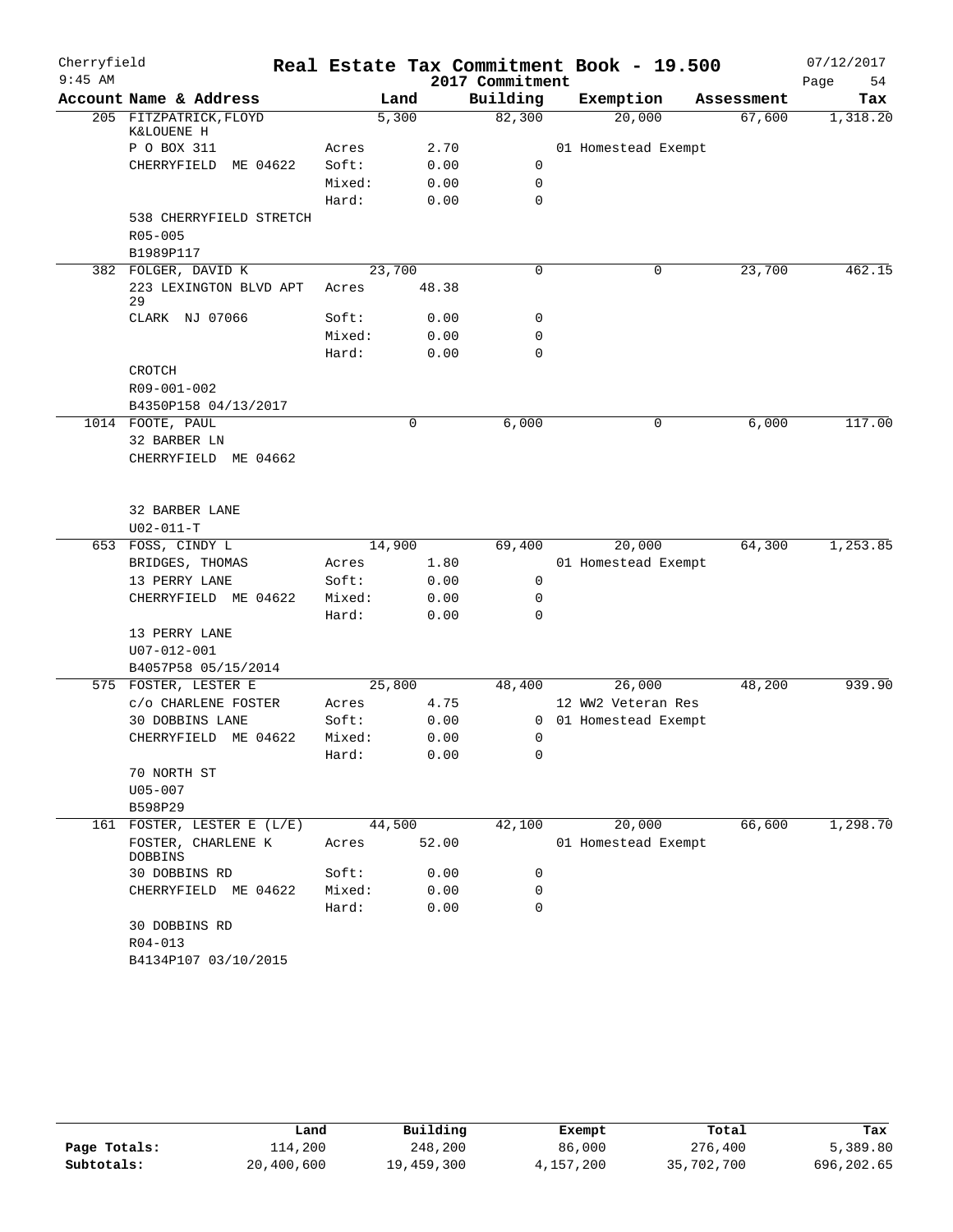| Cherryfield |                                  |        |          |                 | Real Estate Tax Commitment Book - 19.500 |            | 07/12/2017 |
|-------------|----------------------------------|--------|----------|-----------------|------------------------------------------|------------|------------|
| $9:45$ AM   |                                  |        |          | 2017 Commitment |                                          |            | Page<br>55 |
|             | Account Name & Address           |        | Land     | Building        | Exemption                                | Assessment | Tax        |
|             | 574 FOSTER, LESTER E &           |        | $\Omega$ | $\Omega$        | $\Omega$                                 | $\Omega$   | 0.00       |
|             | REBECCA S                        |        |          |                 |                                          |            |            |
|             | 70 North St,                     |        |          |                 |                                          |            |            |
|             | CHERRYFIELD ME 04622             |        |          |                 |                                          |            |            |
|             |                                  |        |          |                 |                                          |            |            |
|             | $U05 - 006 - 002$                |        |          |                 |                                          |            |            |
|             | B1247P260                        |        |          |                 |                                          |            |            |
|             | 761 FOUR DIRECTIONS              |        | 18,600   | 36,700          | 0                                        | 55,300     | 1,078.35   |
|             | DEVELOPMENT CORP                 |        |          |                 |                                          |            |            |
|             | C/O MARIO LOPEZ                  | Acres  | 0.55     |                 |                                          |            |            |
|             | PO BOX 451                       | Soft:  | 0.00     | 0               |                                          |            |            |
|             | MILBRIDGE ME 04658               | Mixed: | 0.00     | 0               |                                          |            |            |
|             |                                  | Hard:  | 0.00     | $\mathbf 0$     |                                          |            |            |
|             | 23 MAIN ST                       |        |          |                 |                                          |            |            |
|             | $U12 - 015$                      |        |          |                 |                                          |            |            |
|             | B4207P28 11/17/2015              |        |          |                 |                                          |            |            |
|             | 891 FRASER, VICKI                |        | 16,900   | 37,800          | 20,000                                   | 34,700     | 676.65     |
|             | 263 MAIN ST                      | Acres  | 0.93     |                 | 01 Homestead Exempt                      |            |            |
|             | CHERRYFIELD ME 04622             | Soft:  | 0.00     | $\mathbf 0$     |                                          |            |            |
|             |                                  | Mixed: | 0.00     | 0               |                                          |            |            |
|             |                                  | Hard:  | 0.00     | 0               |                                          |            |            |
|             | 263 MAIN ST                      |        |          |                 |                                          |            |            |
|             | $U15 - 019$                      |        |          |                 |                                          |            |            |
|             | B3370P223                        |        |          |                 |                                          |            |            |
|             | 360 FRASER, LINWOOD (1/12        |        | 1,300    | 1,800           | 0                                        | 3,100      | 60.45      |
|             | INT)<br>PO BOX 788               | Acres  | 2.76     |                 |                                          |            |            |
|             | DAMARISCOTTA ME 04543            | Soft:  | 0.00     | 0               |                                          |            |            |
|             |                                  | Mixed: | 0.00     | 0               |                                          |            |            |
|             |                                  | Hard:  | 0.00     | $\mathbf 0$     |                                          |            |            |
|             | 629 SPRAGUE FALLS RD             |        |          |                 |                                          |            |            |
|             | R08-027                          |        |          |                 |                                          |            |            |
|             | B1328P74                         |        |          |                 |                                          |            |            |
|             | 364 FRASER, LINWOOD (1/12        |        | 700      | $\mathbf 0$     | $\mathbf 0$                              | 700        | 13.65      |
|             | INT)                             |        |          |                 |                                          |            |            |
|             | PO BOX 788                       | Acres  | 1.50     |                 |                                          |            |            |
|             | DAMARISCOTTA ME 04543            | Soft:  | 0.00     | 0               |                                          |            |            |
|             |                                  | Mixed: | 0.00     | 0               |                                          |            |            |
|             |                                  | Hard:  | 0.00     | $\mathbf 0$     |                                          |            |            |
|             | SPRAGUE FALLS RD                 |        |          |                 |                                          |            |            |
|             | R08-028                          |        |          |                 |                                          |            |            |
|             | B1328P74                         |        |          |                 |                                          |            |            |
|             | 359 FRASER, WILLIAM (1/6<br>INT) |        | 2,600    | 1,800           | 0                                        | 4,400      | 85.80      |
|             | P O BOX 997                      | Acres  | 2.76     |                 |                                          |            |            |
|             | DAMARISCOTTA ME 04543            | Soft:  | 0.00     | 0               |                                          |            |            |
|             |                                  | Mixed: | 0.00     | 0               |                                          |            |            |
|             |                                  | Hard:  | 0.00     | 0               |                                          |            |            |
|             | 629 SPRAGUE FALLS RD             |        |          |                 |                                          |            |            |
|             | R08-027                          |        |          |                 |                                          |            |            |
|             | B3411P287 B1328P74               |        |          |                 |                                          |            |            |
|             |                                  |        |          |                 |                                          |            |            |

|              | Land       | Building   | Exempt    | Total      | Tax        |
|--------------|------------|------------|-----------|------------|------------|
| Page Totals: | 40,100     | 78,100     | 20,000    | 98,200     | 1,914.90   |
| Subtotals:   | 20,440,700 | 19,537,400 | 4,177,200 | 35,800,900 | 698,117.55 |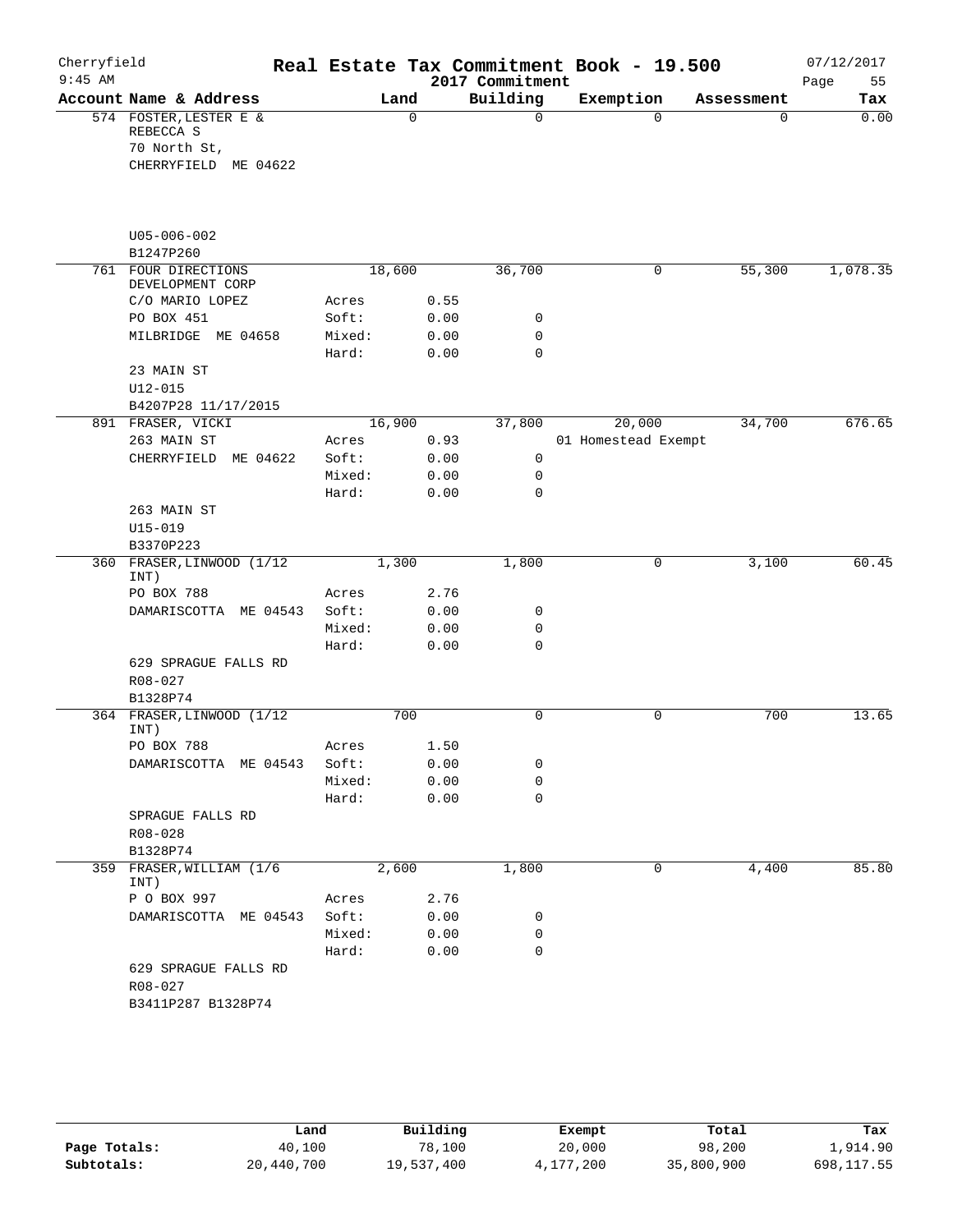| Cherryfield |                                      |        |        |       |                 | Real Estate Tax Commitment Book - 19.500 |            | 07/12/2017 |
|-------------|--------------------------------------|--------|--------|-------|-----------------|------------------------------------------|------------|------------|
| $9:45$ AM   |                                      |        |        |       | 2017 Commitment |                                          |            | 56<br>Page |
|             | Account Name & Address               |        | Land   |       | Building        | Exemption                                | Assessment | Tax        |
|             | 363 FRASER, WILLIAM (1/6)<br>INT)    |        | 1,500  |       | 0               | $\Omega$                                 | 1,500      | 29.25      |
|             | P O BOX 997                          | Acres  |        | 1.50  |                 |                                          |            |            |
|             | DAMARISCOTTA ME 04543                | Soft:  |        | 0.00  | 0               |                                          |            |            |
|             |                                      | Mixed: |        | 0.00  | $\mathbf 0$     |                                          |            |            |
|             |                                      | Hard:  |        | 0.00  | $\mathbf 0$     |                                          |            |            |
|             | SPRAGUE FALLS RD                     |        |        |       |                 |                                          |            |            |
|             | $R08 - 028$                          |        |        |       |                 |                                          |            |            |
|             | B3411P287 B1328P74                   |        |        |       |                 |                                          |            |            |
|             | 116 FROSHOUR, EARL W &<br>LAURETTA A |        | 13,900 |       | 40,400          | 20,000                                   | 34,300     | 668.85     |
|             | 695 BLACKSWOODS RD                   | Acres  |        | 0.50  |                 | 01 Homestead Exempt                      |            |            |
|             | CHERRYFIELD ME 04622                 | Soft:  |        | 0.00  | 0               |                                          |            |            |
|             |                                      | Mixed: |        | 0.00  | 0               |                                          |            |            |
|             |                                      | Hard:  |        | 0.00  | $\mathbf 0$     |                                          |            |            |
|             | 695 BLACKSWOODS RD<br>$R03 - 040$    |        |        |       |                 |                                          |            |            |
|             | B1352P192                            |        |        |       |                 |                                          |            |            |
|             | 863 GAKOVIC, ERIKA                   |        | 18,100 |       | 25,800          | 0                                        | 43,900     | 856.05     |
|             | 26 WILLEY DISTRICT RD                | Acres  |        | 2.30  |                 |                                          |            |            |
|             | CHERRYFIELD ME 04622                 | Soft:  |        | 0.00  | 0               |                                          |            |            |
|             |                                      | Mixed: |        | 0.00  | 0               |                                          |            |            |
|             |                                      | Hard:  |        | 0.00  | $\mathbf 0$     |                                          |            |            |
|             | 26 WILLEY DISTRICT RD                |        |        |       |                 |                                          |            |            |
|             | $U14 - 034$                          |        |        |       |                 |                                          |            |            |
|             | B4388P127 02/23/2017                 |        |        |       |                 |                                          |            |            |
|             | 241 GALE, NORITA B                   |        | 41,100 |       | 93,700          | 0                                        | 134,800    | 2,628.60   |
|             | 17 SCHOODIC LANE                     | Acres  |        | 56.60 |                 |                                          |            |            |
|             | HANCOCK ME 04640                     | Soft:  |        | 0.00  | 0               |                                          |            |            |
|             |                                      | Mixed: |        | 0.00  | 0               |                                          |            |            |
|             |                                      | Hard:  |        | 0.00  | $\mathbf 0$     |                                          |            |            |
|             | 473 WILLEY DISTRICT RD               |        |        |       |                 |                                          |            |            |
|             | R05-036                              |        |        |       |                 |                                          |            |            |
|             | B2748P146                            |        |        |       |                 |                                          |            |            |
|             | 956 GAMACHE, JASON P &<br>TRACEY L   |        | 17,800 |       | 46,600          | 20,000                                   | 44,400     | 865.80     |
|             | 354 RIDGE RD                         | Acres  |        | 1.80  |                 | 01 Homestead Exempt                      |            |            |
|             | CHERRYFIELD ME 04622                 | Soft:  |        | 0.00  | 0               |                                          |            |            |
|             |                                      | Mixed: |        | 0.00  | 0               |                                          |            |            |
|             |                                      | Hard:  |        | 0.00  | 0               |                                          |            |            |
|             | 354 RIDGE RD                         |        |        |       |                 |                                          |            |            |
|             | U19-001                              |        |        |       |                 |                                          |            |            |
|             | B2820P328                            |        |        |       |                 |                                          |            |            |
|             | 586 GAUDETTE, STEPHEN                |        | 17,900 |       | 68,600          | 0                                        | 86,500     | 1,686.75   |
|             | 25 ELM STREET                        | Acres  |        | 0.49  |                 |                                          |            |            |
|             | CHERRYFIELD ME 04622                 | Soft:  |        | 0.00  | 0               |                                          |            |            |
|             |                                      | Mixed: |        | 0.00  | 0               |                                          |            |            |
|             |                                      | Hard:  |        | 0.00  | 0               |                                          |            |            |
|             | 25 ELM ST                            |        |        |       |                 |                                          |            |            |
|             | $U05 - 018$                          |        |        |       |                 |                                          |            |            |
|             | B4081P25 08/04/2014                  |        |        |       |                 |                                          |            |            |
|             |                                      |        |        |       |                 |                                          |            |            |

|              | Land       | Building   | Exempt      | Total        | Tax        |
|--------------|------------|------------|-------------|--------------|------------|
| Page Totals: | 110,300    | 275,100    | 40,000      | 345,400      | 6,735.30   |
| Subtotals:   | 20,551,000 | 19,812,500 | 4, 217, 200 | 36, 146, 300 | 704,852.85 |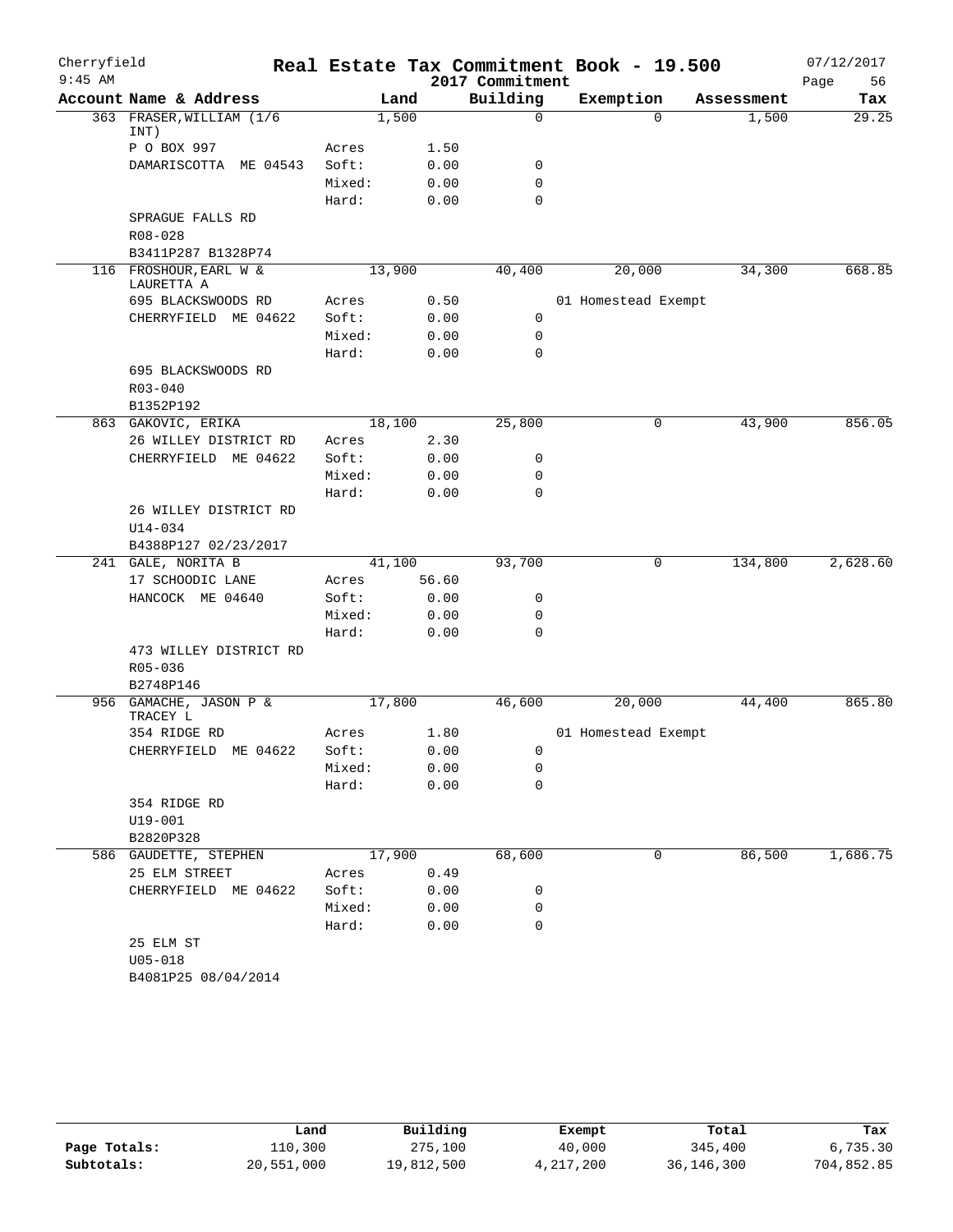| Cherryfield |                                                             |                 |       |                 | Real Estate Tax Commitment Book - 19.500 |            | 07/12/2017 |
|-------------|-------------------------------------------------------------|-----------------|-------|-----------------|------------------------------------------|------------|------------|
| $9:45$ AM   |                                                             |                 |       | 2017 Commitment |                                          |            | Page<br>57 |
|             | Account Name & Address                                      |                 | Land  | Building        | Exemption                                | Assessment | Tax        |
|             | 177 GAUTHIER ET AL, NANCY R<br>GAUTHIER JR, ROBERT ET<br>AL | 16,900<br>Acres | 3.32  | 2,000           | $\Omega$                                 | 18,900     | 368.55     |
|             | 41 N MAIN ST                                                | Soft:           | 0.00  | 0               |                                          |            |            |
|             | CHERRYFIELD ME 04622                                        | Mixed:          | 0.00  | 0               |                                          |            |            |
|             |                                                             | Hard:           | 0.00  | $\Omega$        |                                          |            |            |
|             | 41 NORTH MAIN ST<br>R04-025-003<br>B2200P124                |                 |       |                 |                                          |            |            |
|             | 8 GAY III, CLAYTON H &<br>LORENA G                          | 34,200          |       | 71,400          | 20,000                                   | 85,600     | 1,669.20   |
|             | 521 MILBRIDGE RD                                            | Acres           | 72.00 |                 | 01 Homestead Exempt                      |            |            |
|             | CHERRYFIELD ME 04622                                        | Soft:           | 34.00 | 4,930           |                                          |            |            |
|             |                                                             | Mixed:          | 37.00 | 6,179           |                                          |            |            |
|             |                                                             | Hard:           | 0.00  | 0               |                                          |            |            |
|             | 521 MILBRIDGE RD<br>R01-002-002                             |                 |       |                 |                                          |            |            |
|             | B3098P236 01/09/2006                                        |                 |       |                 |                                          |            |            |
|             | 978 GAY, JONATHAN D                                         | 16,700          |       | $\Omega$        | 0                                        | 16,700     | 325.65     |
|             | 123 Rte 193                                                 | Acres           | 10.00 |                 |                                          |            |            |
|             | Deblois ME 04622                                            | Soft:           | 0.00  | 0               |                                          |            |            |
|             |                                                             | Mixed:          | 0.00  | 0<br>$\Omega$   |                                          |            |            |
|             |                                                             | Hard:           | 0.00  |                 |                                          |            |            |
|             | MILBRIDGE RD<br>R01-002-006                                 |                 |       |                 |                                          |            |            |
|             | B2871P33 05/03/2005                                         |                 |       |                 |                                          |            |            |
| 7           | GAY, LOIS A                                                 | 6,700           |       | 700             | 0                                        | 7,400      | 144.30     |
|             | GAY, MELANIE M                                              | Acres           | 47.00 |                 |                                          |            |            |
|             | 372 MILBRIDGE RD                                            | Soft:           | 19.00 | 2,755           |                                          |            |            |
|             | CHERRYFIELD ME 04622                                        | Mixed:          | 10.00 | 1,670           |                                          |            |            |
|             |                                                             | Hard:           | 18.00 | 2,286           |                                          |            |            |
|             | MILBRIDGE ROAD                                              |                 |       |                 |                                          |            |            |
|             | R01-003                                                     |                 |       |                 |                                          |            |            |
|             | B3534P109 06/04/2009                                        |                 |       |                 |                                          |            |            |
|             | 59 GAY, LOIS A                                              | 21,900          |       | $\Omega$        | 0                                        | 21,900     | 427.05     |
|             | GAY, MELANIE M                                              | Acres           | 16.00 |                 |                                          |            |            |
|             | 372 MILBRIDGE RD                                            | Soft:           | 0.00  | 0               |                                          |            |            |
|             | CHERRYFIELD ME 04622                                        | Mixed:          | 0.00  | 0               |                                          |            |            |
|             |                                                             | Hard:           | 0.00  | 0               |                                          |            |            |
|             | MILBRIDGE RD                                                |                 |       |                 |                                          |            |            |
|             | R02-013                                                     |                 |       |                 |                                          |            |            |
|             | B3534P109 06/04/2009                                        |                 |       |                 |                                          |            |            |
|             | 1 GAY, LOIS A                                               | 90,800          |       | 157,200         | 20,000                                   | 228,000    | 4,446.00   |
|             | GAY, MELANIE M                                              | Acres           | 26.00 |                 | 01 Homestead Exempt                      |            |            |
|             | 372 MILBRIDGE RD                                            | Soft:           | 0.00  | 0               |                                          |            |            |
|             | CHERRYFIELD ME 04622                                        | Mixed:          | 0.00  | 0               |                                          |            |            |
|             |                                                             | Hard:           | 0.00  | $\Omega$        |                                          |            |            |
|             | 372 MILBRIDGE RD<br>R01-001<br>B3534P109 06/04/2009         |                 |       |                 |                                          |            |            |

|              | Land       | Building   | Exempt    | Total      | Tax        |
|--------------|------------|------------|-----------|------------|------------|
| Page Totals: | 187.200    | 231,300    | 40,000    | 378,500    | 7,380.75   |
| Subtotals:   | 20,738,200 | 20,043,800 | 4,257,200 | 36,524,800 | 712,233.60 |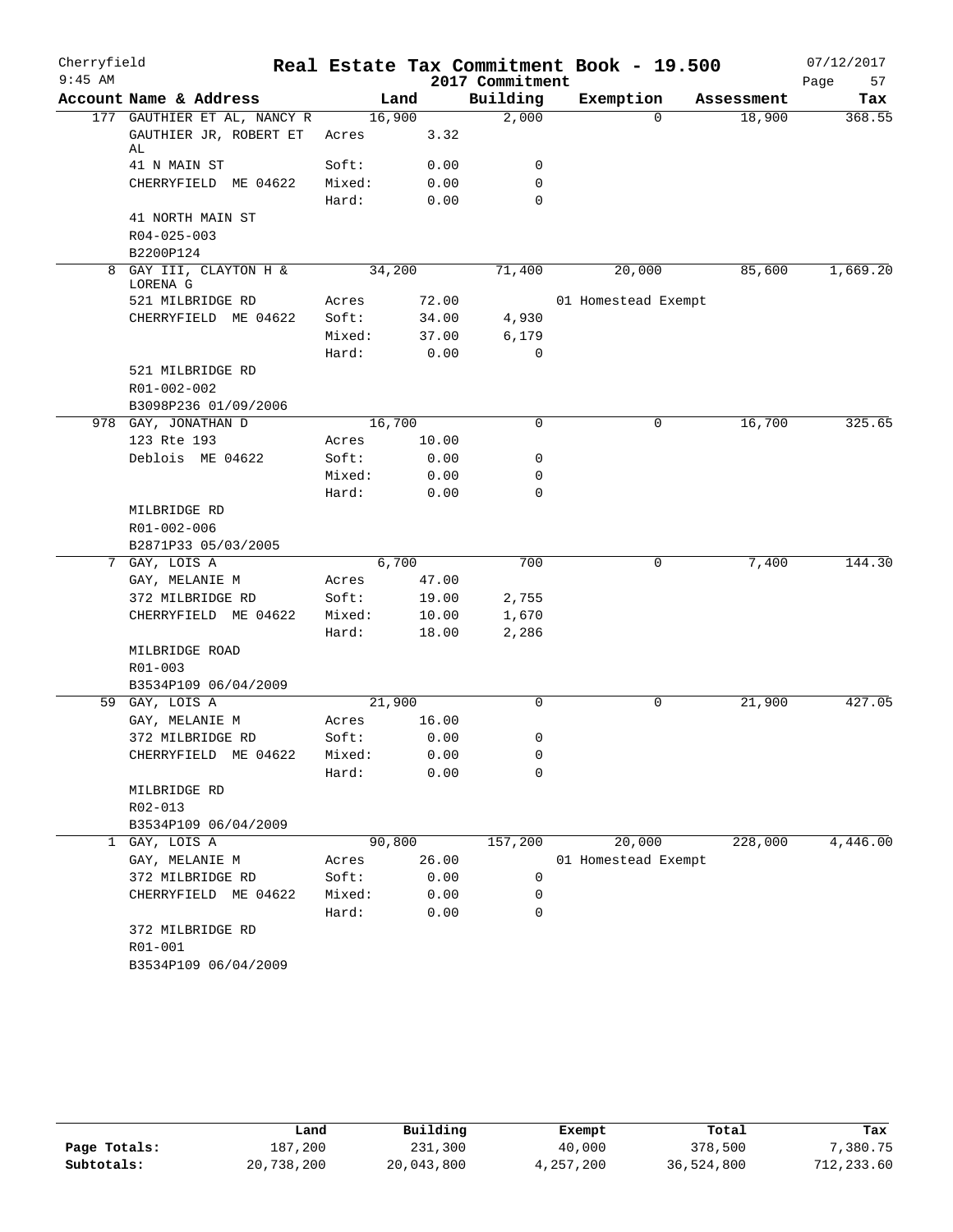| Cherryfield<br>$9:45$ AM |                                 |                 |              | 2017 Commitment         | Real Estate Tax Commitment Book - 19.500 |            | 07/12/2017        |
|--------------------------|---------------------------------|-----------------|--------------|-------------------------|------------------------------------------|------------|-------------------|
|                          | Account Name & Address          | Land            |              | Building                | Exemption                                | Assessment | 58<br>Page<br>Tax |
|                          | 375 GENTILE, ROBERT R &         | 22,000          |              | 0                       | $\Omega$                                 | 22,000     | 429.00            |
|                          | WENDY B                         |                 |              |                         |                                          |            |                   |
|                          | 51 DEACON SMITH HILL RD Acres   |                 | 43.50        |                         |                                          |            |                   |
|                          | PATTERSON NY 12563              | Soft:           | 0.00         | 0                       |                                          |            |                   |
|                          |                                 | Mixed:<br>Hard: | 0.00<br>0.00 | $\mathbf 0$<br>$\Omega$ |                                          |            |                   |
|                          | CROTCH                          |                 |              |                         |                                          |            |                   |
|                          | R08-037                         |                 |              |                         |                                          |            |                   |
|                          | B1468P238                       |                 |              |                         |                                          |            |                   |
|                          | 490 GIBSON, SUZANNE M           | 23,300          |              | 35,300                  | 20,000                                   | 38,600     | 752.70            |
|                          | 187 MILBRIDGE RD                | Acres           | 1.32         |                         | 01 Homestead Exempt                      |            |                   |
|                          | CHERRYFIELD ME 04622            | Soft:           | 0.00         | $\mathsf{O}$            |                                          |            |                   |
|                          |                                 | Mixed:          | 0.00         | 0                       |                                          |            |                   |
|                          |                                 | Hard:           | 0.00         | $\mathbf 0$             |                                          |            |                   |
|                          | 187 MILBRIDGE RD                |                 |              |                         |                                          |            |                   |
|                          | $U02 - 006$                     |                 |              |                         |                                          |            |                   |
|                          | B3546P276 07/09/2009 B2540P183  |                 |              |                         |                                          |            |                   |
|                          | 1159 GIGER, CHARLES K           | 17,800          |              | 124,000                 | 26,000                                   | 115,800    | 2,258.10          |
|                          | P O BOX<br>21                   | Acres           | 1.80         |                         | 12 WW2 Veteran Res                       |            |                   |
|                          | CHERRYFIELD ME 04622            | Soft:           | 0.00         |                         | 0 01 Homestead Exempt                    |            |                   |
|                          |                                 | Mixed:          | 0.00         | 0                       |                                          |            |                   |
|                          |                                 | Hard:           | 0.00         | 0                       |                                          |            |                   |
|                          | 168 RIDGE RD                    |                 |              |                         |                                          |            |                   |
|                          | U17-005-001                     |                 |              |                         |                                          |            |                   |
|                          | B2666P25<br>699 GILLEN, KATIE J | 16,100          |              | 53,300                  | 0                                        | 69,400     | 1,353.30          |
|                          | 248 MAIN RD SOUTH               | Acres           | 0.20         |                         |                                          |            |                   |
|                          | HAMPDEN ME 04444                | Soft:           | 0.00         | 0                       |                                          |            |                   |
|                          |                                 | Mixed:          | 0.00         | 0                       |                                          |            |                   |
|                          |                                 | Hard:           | 0.00         | 0                       |                                          |            |                   |
|                          | 3 CAMPBELL HILL                 |                 |              |                         |                                          |            |                   |
|                          | $U11 - 001$                     |                 |              |                         |                                          |            |                   |
|                          | B3462P43 10/16/2008 B1426P10    |                 |              |                         |                                          |            |                   |
|                          | 701 GILLEN, KATIE               | 10,400          |              | 70,300                  | 0                                        | 80,700     | 1,573.65          |
|                          | 248 MAIN RD SOUTH               | Acres           | 0.04         |                         |                                          |            |                   |
|                          | HAMPDEN ME 04444                | Soft:           | 0.00         | 0                       |                                          |            |                   |
|                          |                                 | Mixed:          | 0.00         | 0                       |                                          |            |                   |
|                          |                                 | Hard:           | 0.00         | 0                       |                                          |            |                   |
|                          | 6 PARK ST                       |                 |              |                         |                                          |            |                   |
|                          | $U11 - 003$                     |                 |              |                         |                                          |            |                   |
|                          | B4275P162 07/25/2016            |                 |              |                         |                                          |            |                   |
|                          | 717 GILLEN, KATIE               | 9,400           |              | 35,900                  | 0                                        | 45,300     | 883.35            |
|                          | 248 MAIN RD SOUTH               | Acres           | 0.10         |                         |                                          |            |                   |
|                          | HAMPDEN ME 04444                | Soft:           | 0.00<br>0.00 | 0                       |                                          |            |                   |
|                          |                                 | Mixed:<br>Hard: | 0.00         | 0<br>0                  |                                          |            |                   |
|                          | 7 CAMPBELL HILL                 |                 |              |                         |                                          |            |                   |
|                          | $U11 - 018$                     |                 |              |                         |                                          |            |                   |
|                          | B4275P162 07/25/2016            |                 |              |                         |                                          |            |                   |
|                          | 674 GIORGI, VICTOR              | 21,400          |              | 54,900                  | 20,000                                   | 56,300     | 1,097.85          |
|                          | 281 BLACKSWOODS RD              | Acres           | 6.00         |                         | 01 Homestead Exempt                      |            |                   |
|                          | CHERRYFIELD ME 04622            | Soft:           | 0.00         | $\mathsf{O}$            |                                          |            |                   |
|                          |                                 | Mixed:          | 0.00         | 0                       |                                          |            |                   |
|                          |                                 | Hard:           | 0.00         | 0                       |                                          |            |                   |
|                          | 281 BLACKSWOODS RD              |                 |              |                         |                                          |            |                   |
|                          | $U08 - 007$                     |                 |              |                         |                                          |            |                   |
|                          | B2518P322                       |                 |              |                         |                                          |            |                   |
|                          |                                 |                 |              |                         |                                          |            |                   |
|                          | Land                            |                 | Building     |                         | Exempt                                   | Total      | Tax               |
| Page Totals:             | 120,400                         |                 | 373,700      |                         | 66,000                                   | 428,100    | 8,347.95          |
| Subtotals:               | 20,858,600                      |                 | 20, 417, 500 |                         | 4,323,200<br>36,952,900                  |            | 720,581.55        |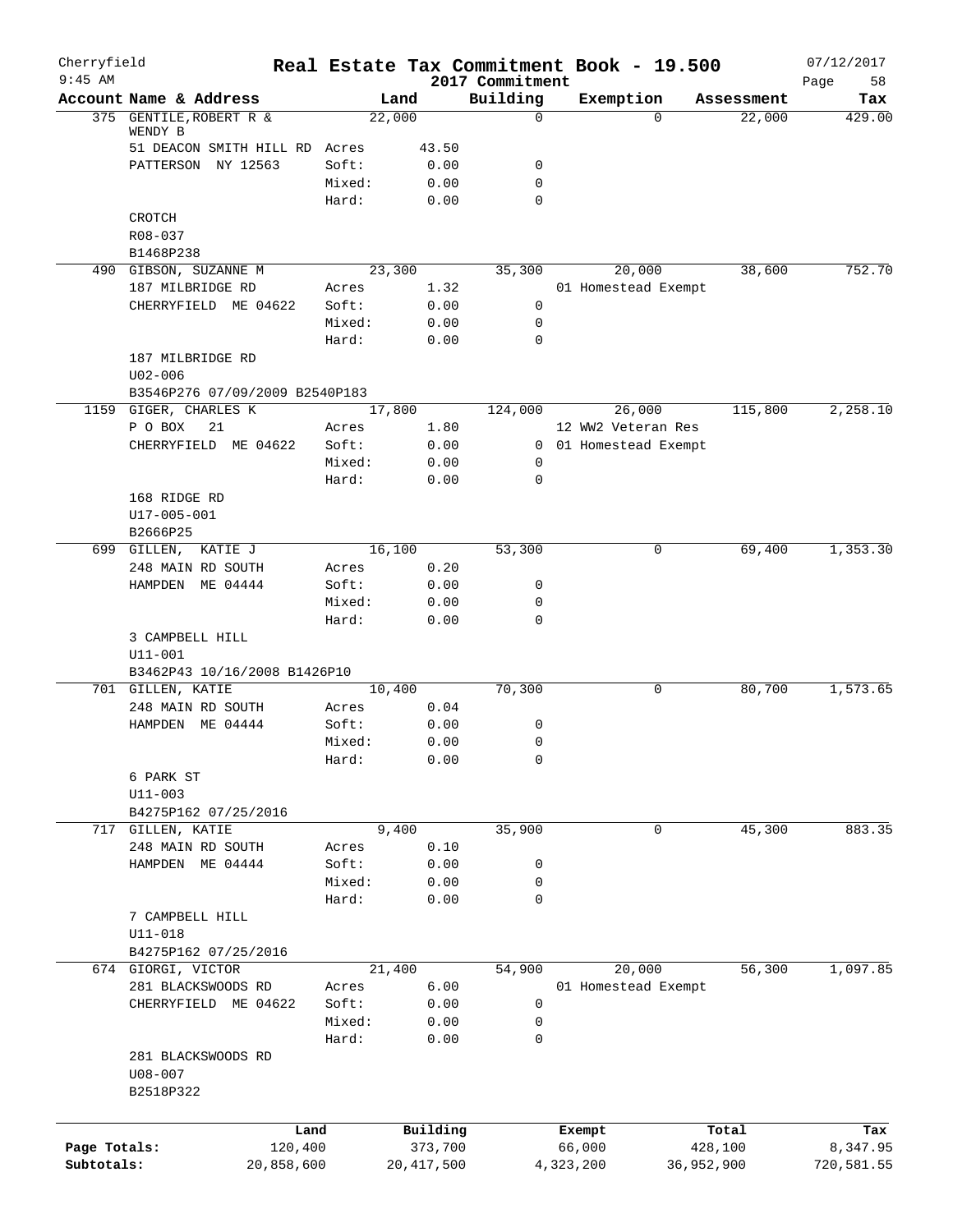| Cherryfield<br>$9:45$ AM |                                        |                 | Real Estate Tax Commitment Book - 19.500 | 2017 Commitment  |           |                     |              | 07/12/2017<br>Page<br>59 |
|--------------------------|----------------------------------------|-----------------|------------------------------------------|------------------|-----------|---------------------|--------------|--------------------------|
|                          | Account Name & Address                 |                 | Land                                     | Building         | Exemption |                     | Assessment   | Tax                      |
|                          | 727 GLEDHILL LLC                       |                 | 17,400                                   | 18,000           |           | $\Omega$            | 35,400       | 690.30                   |
|                          | 22 MOOSE MEADOW RD                     | Acres           | 0.45                                     |                  |           |                     |              |                          |
|                          | WILLINGTON CT<br>06729-1512            | Soft:           | 0.00                                     | 0                |           |                     |              |                          |
|                          |                                        | Mixed:          | 0.00                                     | $\mathbf 0$      |           |                     |              |                          |
|                          |                                        | Hard:           | 0.00                                     | $\mathbf 0$      |           |                     |              |                          |
|                          | 30 NEW ST                              |                 |                                          |                  |           |                     |              |                          |
|                          | $U11 - 028$                            |                 |                                          |                  |           |                     |              |                          |
|                          | B2876P72 05/18/2004                    |                 |                                          |                  |           |                     |              |                          |
|                          | 853 GOBLE, JONATHAN                    |                 | 17,600                                   | 37,900           |           | 20,000              | 35,500       | 692.25                   |
|                          | 183 MAIN ST                            | Acres           | 1.45                                     |                  |           | 01 Homestead Exempt |              |                          |
|                          | CHERRYFIELD<br>ME 04622                | Soft:           | 0.00                                     | 0                |           |                     |              |                          |
|                          |                                        | Mixed:          | 0.00                                     | $\mathbf 0$      |           |                     |              |                          |
|                          |                                        | Hard:           | 0.00                                     | $\mathbf 0$      |           |                     |              |                          |
|                          | 183 NORTH MAIN ST                      |                 |                                          |                  |           |                     |              |                          |
|                          | $U14 - 025$                            |                 |                                          |                  |           |                     |              |                          |
|                          | B4052P237 04/28/2014                   |                 |                                          |                  |           |                     |              |                          |
|                          | 82 GOLUBCOW, SAUL & HEDWIG,<br>MOLLY O |                 | 21,700                                   | $\mathbf 0$      |           | 0                   | 21,700       | 423.15                   |
|                          | 10941 BROAD GREEN TR                   | Acres           | 32.00                                    |                  |           |                     |              |                          |
|                          | POTOMAC MD 20854                       | Soft:           | 0.00                                     | 0                |           |                     |              |                          |
|                          |                                        | Mixed:          | 0.00                                     | $\mathbf 0$      |           |                     |              |                          |
|                          |                                        | Hard:           | 0.00                                     | $\Omega$         |           |                     |              |                          |
|                          | UNIONVILLE RD (OFF)                    |                 |                                          |                  |           |                     |              |                          |
|                          | R03-007                                |                 |                                          |                  |           |                     |              |                          |
|                          | B791P13                                |                 |                                          |                  |           |                     |              |                          |
|                          | 524 GOODWIN, KEVIN                     |                 | 20,100                                   | 40,800           |           | 0                   | 60,900       | 1,187.55                 |
|                          | 62 WILSON HILL ROAD                    | Acres           | 0.68                                     |                  |           |                     |              |                          |
|                          | CHERRYFIELD ME 04622                   | Soft:           | 0.00                                     | 0                |           |                     |              |                          |
|                          |                                        | Mixed:          | 0.00                                     | 0<br>$\mathbf 0$ |           |                     |              |                          |
|                          | 62 WILSON HILL RD                      | Hard:           | 0.00                                     |                  |           |                     |              |                          |
|                          | $U03 - 018$                            |                 |                                          |                  |           |                     |              |                          |
|                          | B4164P6 06/29/2015                     |                 |                                          |                  |           |                     |              |                          |
|                          | 318 GORMLEY, ROBERT                    |                 | 8,700                                    | 10,600           |           | 0                   | 19,300       | 376.35                   |
|                          | PO BOX 4258                            | Acres           | 1.03                                     |                  |           |                     |              |                          |
|                          | 81 WINSOR AVE.                         | Soft:           | 0.00                                     | 0                |           |                     |              |                          |
|                          | NORTH KINGSTOWN RI                     | Mixed:          | 0.00                                     | $\Omega$         |           |                     |              |                          |
|                          | 02852                                  |                 |                                          |                  |           |                     |              |                          |
|                          |                                        | Hard:           | 0.00                                     | 0                |           |                     |              |                          |
|                          | 410 NORTH MAIN ST                      |                 |                                          |                  |           |                     |              |                          |
|                          | R07-012<br>B863P284                    |                 |                                          |                  |           |                     |              |                          |
|                          | 321 GORMLEY, ROBERT                    |                 | 35,300                                   | 24,400           |           | 0                   | 59,700       | 1,164.15                 |
|                          | PO BOX 4258                            | Acres           | 40.00                                    |                  |           |                     |              |                          |
|                          | 81 WINSOR AVE.                         | Soft:           | 0.00                                     | 0                |           |                     |              |                          |
|                          | NORTH WINSOR RI 02852                  | Mixed:          | 0.00                                     | 0                |           |                     |              |                          |
|                          |                                        | Hard:           | 0.00                                     | 0                |           |                     |              |                          |
|                          | 436 NORTH MAIN ST                      |                 |                                          |                  |           |                     |              |                          |
|                          | R07-014-002                            |                 |                                          |                  |           |                     |              |                          |
| 403                      | GRACE, HAROLD                          |                 | 22,300                                   | 0                |           | 0                   | 22,300       | 434.85                   |
|                          | PO BOX 88                              | Acres           | 44.21                                    |                  |           |                     |              |                          |
|                          | MADISON ME 04950                       | Soft:           | 0.00                                     | 0                |           |                     |              |                          |
|                          |                                        | Mixed:<br>Hard: | 0.00<br>0.00                             | 0<br>0           |           |                     |              |                          |
|                          | CROTCH                                 |                 |                                          |                  |           |                     |              |                          |
|                          | R09-001-023                            |                 |                                          |                  |           |                     |              |                          |
|                          | B4314P67 11/18/2016                    |                 |                                          |                  |           |                     |              |                          |
|                          |                                        |                 |                                          |                  |           |                     |              |                          |
|                          |                                        | Land            | Building                                 |                  | Exempt    |                     | Total        | Tax                      |
| Page Totals:             | 143,100                                |                 | 131,700                                  |                  | 20,000    |                     | 254,800      | 4,968.60                 |
| Subtotals:               | 21,001,700                             |                 | 20,549,200                               |                  | 4,343,200 |                     | 37, 207, 700 | 725,550.15               |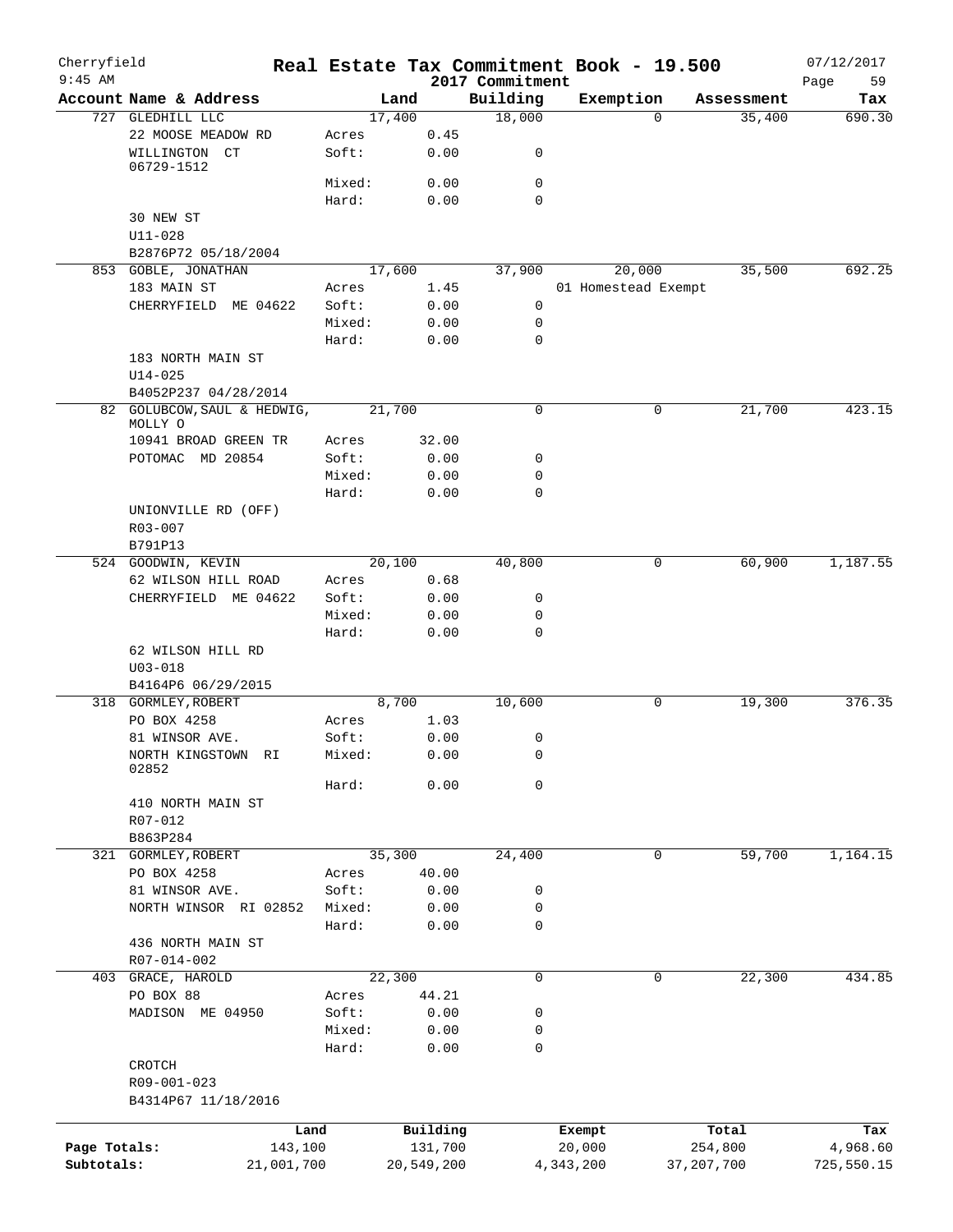| Cherryfield<br>$9:45$ AM |                                       |            |             | 2017 Commitment | Real Estate Tax Commitment Book - 19.500 |             | 07/12/2017        |
|--------------------------|---------------------------------------|------------|-------------|-----------------|------------------------------------------|-------------|-------------------|
|                          | Account Name & Address                |            | Land        | Building        | Exemption                                | Assessment  | Page<br>60<br>Tax |
|                          | 402 GRACE, HAROLD                     |            | 21,800      | 0               | $\Omega$                                 | 21,800      | 425.10            |
|                          | PO BOX 88                             | Acres      | 42.90       |                 |                                          |             |                   |
|                          | MADISON ME 04950                      | Soft:      | 0.00        | 0               |                                          |             |                   |
|                          |                                       | Mixed:     | 0.00        | 0               |                                          |             |                   |
|                          |                                       | Hard:      | 0.00        | $\mathbf 0$     |                                          |             |                   |
|                          | CROTCH                                |            |             |                 |                                          |             |                   |
|                          | R09-001-022                           |            |             |                 |                                          |             |                   |
|                          | B4344P97 03/17/2017                   |            |             |                 |                                          |             |                   |
|                          | 1013 GRACE, HAROLD                    |            | 21,900      | 5,400           | 0                                        | 27,300      | 532.35            |
|                          | P.O. BOX 88                           | Acres      | 40.72       |                 |                                          |             |                   |
|                          | MADISON ME 04950                      | Soft:      | 0.00        | 0               |                                          |             |                   |
|                          |                                       | Mixed:     | 0.00        | 0               |                                          |             |                   |
|                          |                                       | Hard:      | 0.00        | 0               |                                          |             |                   |
|                          |                                       |            |             |                 |                                          |             |                   |
|                          | CROTCH                                |            |             |                 |                                          |             |                   |
|                          | R09-003                               |            |             |                 |                                          |             |                   |
|                          | B1523P117                             |            |             |                 |                                          |             |                   |
|                          | 703 GRAHAM, NICOLE L                  |            | 22,200      | 98,400          | 0                                        | 120,600     | 2,351.70          |
|                          | 14 PARK ST                            | Acres      | 0.90        |                 |                                          |             |                   |
|                          | CHERRYFIELD<br>ME 04622               | Soft:      | 0.00        | 0               |                                          |             |                   |
|                          |                                       | Mixed:     | 0.00        | 0               |                                          |             |                   |
|                          |                                       | Hard:      | 0.00        | $\mathbf 0$     |                                          |             |                   |
|                          | 14 PARK ST                            |            |             |                 |                                          |             |                   |
|                          | $U11 - 005$                           |            |             |                 |                                          |             |                   |
|                          | B4006P225 10/22/2013                  |            |             |                 |                                          |             |                   |
|                          | 220 GRALLERT, MARGOT                  |            | 41,900      | $\mathbf 0$     | 0                                        | 41,900      | 817.05            |
|                          | 28 CONCORD GREENE #4                  | Acres      | 198.00      |                 |                                          |             |                   |
|                          | CONCORD MA 01743                      | Soft:      | 156.00      | 22,620          |                                          |             |                   |
|                          |                                       | Mixed:     | 22.00       | 3,674           |                                          |             |                   |
|                          |                                       | Hard:      | 0.00        | 0               |                                          |             |                   |
|                          | WILLEY DISTRICT RD                    |            |             |                 |                                          |             |                   |
|                          | R05-019                               |            |             |                 |                                          |             |                   |
|                          | B3725P79 03/18/2011                   |            |             |                 |                                          |             |                   |
|                          | 632 GRANT FAMILY                      |            | 11,400      | 42,200          | 0                                        | 53,600      | 1,045.20          |
|                          | IRREVOCABLE TRUST                     |            |             |                 |                                          |             |                   |
|                          | C/O THELMA GRANT                      | Acres      | 0.24        |                 |                                          |             |                   |
|                          | 25 HILL AVE                           | Soft:      | 0.00        | 0               |                                          |             |                   |
|                          | YALESVILLE CT<br>06492-2223           | Mixed:     | 0.00        | 0               |                                          |             |                   |
|                          |                                       | Hard:      | 0.00        | 0               |                                          |             |                   |
|                          | 83 STILLWATER RD                      |            |             |                 |                                          |             |                   |
|                          | $U06 - 022$                           |            |             |                 |                                          |             |                   |
|                          | B2736P43                              |            |             |                 |                                          |             |                   |
|                          | 993 GRANT JR, ROBERT                  |            | $\mathbf 0$ | 15,600          | 15,600                                   | $\mathbf 0$ | 0.00              |
|                          |                                       |            |             |                 | 01 Homestead Exempt                      |             |                   |
|                          | 17 BARREN WAY<br>CHERRYFIELD ME 04622 |            |             |                 |                                          |             |                   |
|                          |                                       |            |             |                 |                                          |             |                   |
|                          |                                       |            |             |                 |                                          |             |                   |
|                          |                                       |            |             |                 |                                          |             |                   |
|                          | 17 BARREN WAY                         |            |             |                 |                                          |             |                   |
|                          | U18-006-001-004                       |            |             |                 |                                          |             |                   |
| 277                      | GRANT, ALTON & JANET<br>(L/E)         |            | 22,300      | 31,900          | 0                                        | 54,200      | 1,056.90          |
|                          | GRANT, CHERYL ANNE                    | Acres      | 7.70        |                 |                                          |             |                   |
|                          | 19 GRANT ROAD                         | Soft:      | 0.00        | 0               |                                          |             |                   |
|                          | CHERRYFIELD ME 04622                  | Mixed:     | 0.00        | 0               |                                          |             |                   |
|                          |                                       | Hard:      | 0.00        | 0               |                                          |             |                   |
|                          | 19 GRANT RD                           |            |             |                 |                                          |             |                   |
|                          | R05-064                               |            |             |                 |                                          |             |                   |
|                          | B3471P275 11/18/2008                  |            |             |                 |                                          |             |                   |
|                          |                                       |            |             |                 |                                          |             |                   |
|                          |                                       | Land       | Building    |                 | Exempt                                   | Total       | Tax               |
| Page Totals:             |                                       | 141,500    | 193,500     |                 | 15,600                                   | 319,400     | 6,228.30          |
| Subtotals:               |                                       | 21,143,200 | 20,742,700  |                 | 4,358,800                                | 37,527,100  | 731,778.45        |
|                          |                                       |            |             |                 |                                          |             |                   |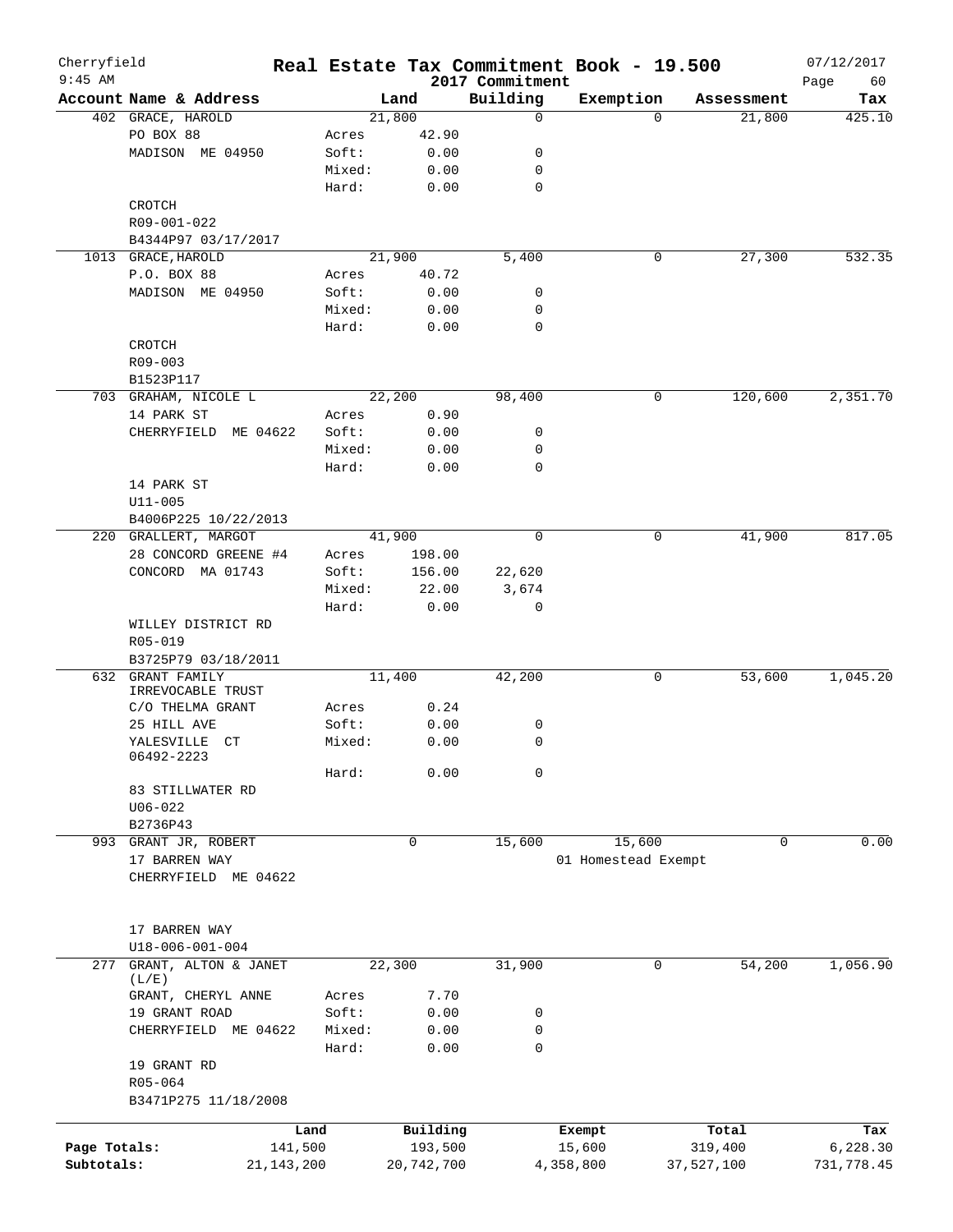| Cherryfield<br>$9:45$ AM |                                   |              |        |              | 2017 Commitment | Real Estate Tax Commitment Book - 19.500 |            | 07/12/2017<br>Page<br>61 |
|--------------------------|-----------------------------------|--------------|--------|--------------|-----------------|------------------------------------------|------------|--------------------------|
|                          | Account Name & Address            |              | Land   |              | Building        | Exemption                                | Assessment | Tax                      |
|                          | 887 GRANT, RUTH                   |              | 18,100 |              | 46,900          | 20,000                                   | 45,000     | 877.50                   |
|                          | 39 RIDGE RD                       |              | Acres  | 2.32         |                 | 01 Homestead Exempt                      |            |                          |
|                          | CHERRYFIELD<br>ME 04622           |              | Soft:  | 0.00         | 0               |                                          |            |                          |
|                          |                                   |              | Mixed: | 0.00         | 0               |                                          |            |                          |
|                          |                                   |              | Hard:  | 0.00         | 0               |                                          |            |                          |
|                          | 39 RIDGE RD                       |              |        |              |                 |                                          |            |                          |
|                          | $U15 - 015$                       |              |        |              |                 |                                          |            |                          |
|                          |                                   |              |        |              |                 |                                          |            |                          |
|                          | B881P12                           |              | 12,100 |              |                 |                                          |            |                          |
| 609                      | GRANT, WAYNE G.                   |              |        |              | 47,100          | 20,000                                   | 39,200     | 764.40                   |
|                          | P O BOX 194                       |              | Acres  | 1.51         |                 | 01 Homestead Exempt                      |            |                          |
|                          | CHERRYFIELD ME 04622              |              | Soft:  | 0.00         | 0               |                                          |            |                          |
|                          |                                   |              | Mixed: | 0.00         | 0               |                                          |            |                          |
|                          |                                   |              | Hard:  | 0.00         | 0               |                                          |            |                          |
|                          | 86 SCHOOL ST                      |              |        |              |                 |                                          |            |                          |
|                          | $U05 - 040$                       |              |        |              |                 |                                          |            |                          |
|                          | B2002P123                         |              |        |              |                 |                                          |            |                          |
|                          | 722 GRANT, GARDNER C &            |              | 20,600 |              | 73,700          | 20,000                                   | 74,300     | 1,448.85                 |
|                          | VIRGINIA                          |              |        |              |                 |                                          |            |                          |
|                          | PO BOX 405                        |              | Acres  | 0.73         |                 | 01 Homestead Exempt                      |            |                          |
|                          | CHERRYFIELD ME 04622              |              | Soft:  | 0.00         | 0               |                                          |            |                          |
|                          |                                   |              | Mixed: | 0.00         | 0               |                                          |            |                          |
|                          |                                   |              | Hard:  | 0.00         | 0               |                                          |            |                          |
|                          | 6 NEW ST                          |              |        |              |                 |                                          |            |                          |
|                          | $U11 - 023$                       |              |        |              |                 |                                          |            |                          |
|                          | 503 GRAY, ELESTINE E (L/E)        |              | 4,500  |              | $\mathbf 0$     | 0                                        | 4,500      | 87.75                    |
|                          | GRAY, SHELLEY                     |              | Acres  | 0.62         |                 |                                          |            |                          |
|                          | P O BOX 211                       |              | Soft:  | 0.00         | 0               |                                          |            |                          |
|                          | CHERRYFIELD ME 04622              |              | Mixed: | 0.00         | 0               |                                          |            |                          |
|                          |                                   |              | Hard:  | 0.00         | 0               |                                          |            |                          |
|                          | MILBRIDGE RD                      |              |        |              |                 |                                          |            |                          |
|                          | $U02 - 018$                       |              |        |              |                 |                                          |            |                          |
|                          | B3658P222 08/16/2010              |              |        |              |                 |                                          |            |                          |
|                          | 502 GRAY, ELESTINE M (L/E)        |              | 18,000 |              | 60,800          | 26,000                                   | 52,800     | 1,029.60                 |
|                          | SHELLEY E GRAY                    |              | Acres  | 0.50         |                 | 12 WW2 Veteran Res                       |            |                          |
|                          | PO BOX 211                        |              | Soft:  | 0.00         |                 | 0 01 Homestead Exempt                    |            |                          |
|                          | CHERRYFIELD ME 04622              |              | Mixed: | 0.00         | 0               |                                          |            |                          |
|                          |                                   |              | Hard:  | 0.00         | 0               |                                          |            |                          |
|                          | 153 MILBRIDGE RD                  |              |        |              |                 |                                          |            |                          |
|                          | U02-017                           |              |        |              |                 |                                          |            |                          |
|                          | B2990P167                         |              |        |              |                 |                                          |            |                          |
|                          |                                   |              | 23,700 |              |                 | 0                                        | 92,900     | 1,811.55                 |
|                          | 1061 GRAY, JESSE                  |              |        |              | 69,200          |                                          |            |                          |
|                          | 22 AIRPORT RD                     |              | Acres  | 4.00         |                 |                                          |            |                          |
|                          | ADDISON ME 04606                  |              | Soft:  | 0.00         | 0               |                                          |            |                          |
|                          |                                   |              | Mixed: | 0.00         | 0               |                                          |            |                          |
|                          |                                   |              | Hard:  | 0.00         | $\mathbf 0$     |                                          |            |                          |
|                          | 349 BLACKSWOODS RD                |              |        |              |                 |                                          |            |                          |
|                          | R03-018                           |              |        |              |                 |                                          |            |                          |
|                          | B4244P213 04/06/2016              |              |        |              |                 |                                          |            |                          |
| 1090                     | GREAVES, GREGORY P &<br>NICHOLE S |              | 17,300 |              | 73,000          | 0                                        | 90,300     | 1,760.85                 |
|                          | 26 WHIPPOORWILL TR                |              | Acres  | 1.00         |                 |                                          |            |                          |
|                          | WELLS ME 04090                    |              | Soft:  | 0.00         | 0               |                                          |            |                          |
|                          |                                   |              | Mixed: | 0.00         | 0               |                                          |            |                          |
|                          |                                   |              | Hard:  | 0.00         | 0               |                                          |            |                          |
|                          | 20 NETTIE LANE                    |              |        |              |                 |                                          |            |                          |
|                          | U16-017-002                       |              |        |              |                 |                                          |            |                          |
|                          | B2175P268                         |              |        |              |                 |                                          |            |                          |
|                          |                                   |              |        |              |                 |                                          |            |                          |
|                          |                                   |              |        |              |                 |                                          |            |                          |
|                          |                                   | Land         |        | Building     |                 | Exempt                                   | Total      | Tax                      |
| Page Totals:             |                                   | 114,300      |        | 370,700      |                 | 86,000                                   | 399,000    | 7,780.50                 |
| Subtotals:               |                                   | 21, 257, 500 |        | 21, 113, 400 |                 | 4,444,800                                | 37,926,100 | 739,558.95               |
|                          |                                   |              |        |              |                 |                                          |            |                          |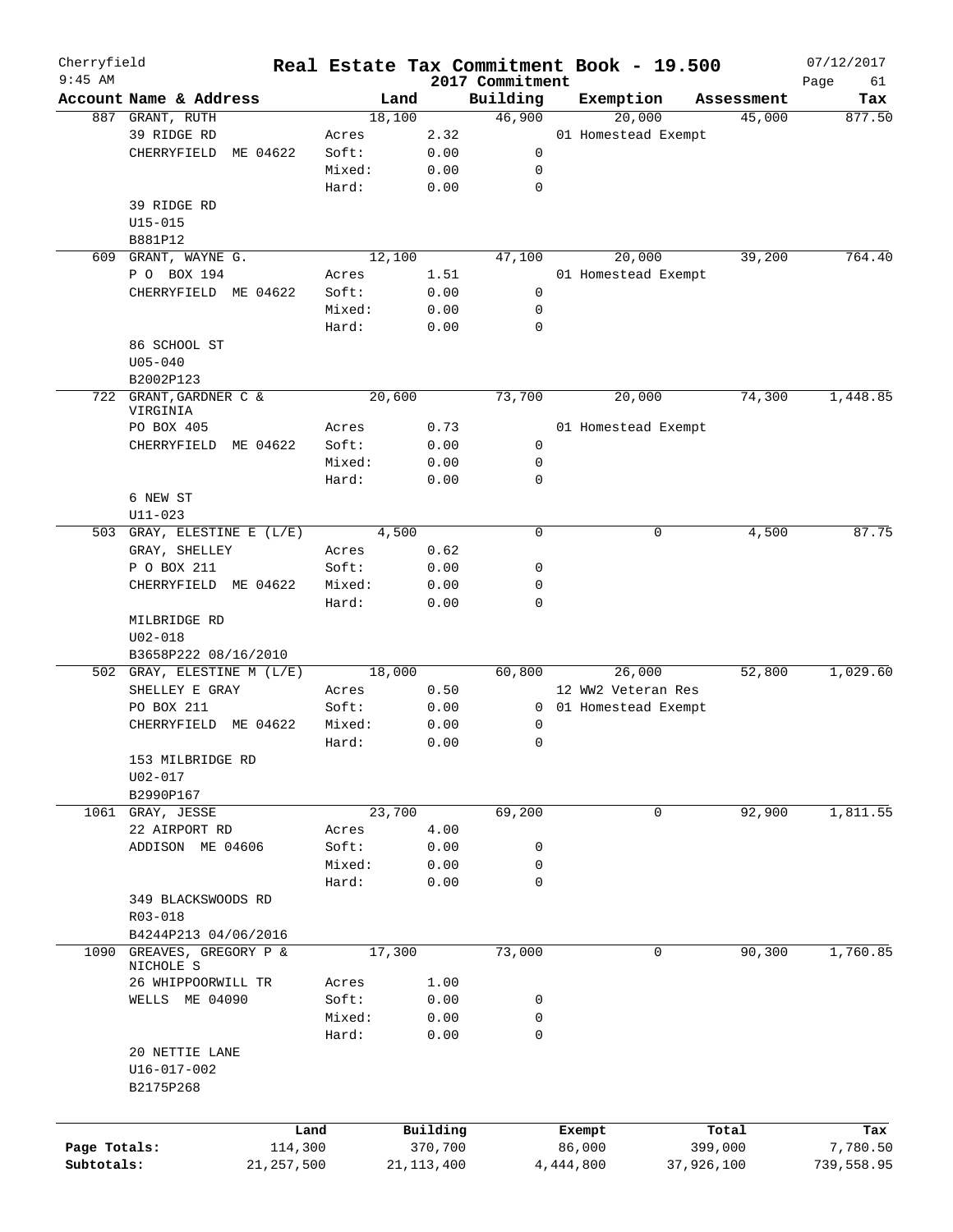| Cherryfield |                                     |        |        |       |                 | Real Estate Tax Commitment Book - 19.500 |            | 07/12/2017 |
|-------------|-------------------------------------|--------|--------|-------|-----------------|------------------------------------------|------------|------------|
| $9:45$ AM   |                                     |        |        |       | 2017 Commitment |                                          |            | Page<br>62 |
|             | Account Name & Address              |        | Land   |       | Building        | Exemption                                | Assessment | Tax        |
|             | 934 GREAVES, SCOTT                  |        | 1,900  |       | $\mathbf 0$     | $\Omega$                                 | 1,900      | 37.05      |
|             | 9 New Street                        | Acres  |        | 2.28  |                 |                                          |            |            |
|             | CHERRYFIELD ME 04622                | Soft:  |        | 0.00  | 0               |                                          |            |            |
|             |                                     | Mixed: |        | 0.00  | 0<br>0          |                                          |            |            |
|             | 34 MORSE LANE                       | Hard:  |        | 0.00  |                 |                                          |            |            |
|             | U17-015                             |        |        |       |                 |                                          |            |            |
|             | B3260P297 03/05/2007                |        |        |       |                 |                                          |            |            |
| 936         | GREAVES, SCOTT C &                  |        | 17,100 |       | 47,300          | 0                                        | 64,400     | 1,255.80   |
|             | CARRIE                              |        |        |       |                 |                                          |            |            |
|             | 32 MORSE LN                         | Acres  |        | 0.96  |                 |                                          |            |            |
|             | CHERRYFIELD<br>ME 04622             | Soft:  |        | 0.00  | 0               |                                          |            |            |
|             |                                     | Mixed: |        | 0.00  | $\mathbf 0$     |                                          |            |            |
|             |                                     | Hard:  |        | 0.00  | 0               |                                          |            |            |
|             | 32 MORSE LANE                       |        |        |       |                 |                                          |            |            |
|             | U17-017                             |        |        |       |                 |                                          |            |            |
|             | B3624P164 04/10/2010                |        |        |       |                 |                                          |            |            |
|             | 711 GREAVES, SCOTT C &              |        | 27,100 |       | 51,700          | 20,000                                   | 58,800     | 1,146.60   |
|             | CARRIE A                            |        |        |       |                 |                                          |            |            |
|             | 9 NEW ST                            | Acres  |        | 0.81  |                 | 01 Homestead Exempt                      |            |            |
|             | CHERRYFIELD ME 04622                | Soft:  |        | 0.00  | 0               |                                          |            |            |
|             |                                     | Mixed: |        | 0.00  | 0               |                                          |            |            |
|             |                                     | Hard:  |        | 0.00  | 0               |                                          |            |            |
|             | 9 NEW ST                            |        |        |       |                 |                                          |            |            |
|             | U11-013                             |        |        |       |                 |                                          |            |            |
|             | B3583P74 10/28/2009                 |        |        |       |                 |                                          |            |            |
|             | 157 GREGOIRE, ALLEN                 |        | 12,000 |       | 0               | 0                                        | 12,000     | 234.00     |
|             | GREGOIRE, PATRICIA                  | Acres  |        | 6.70  |                 |                                          |            |            |
|             | 924 IRON ROAD                       | Soft:  |        | 0.00  | 0               |                                          |            |            |
|             | PAPILLION NE 68046                  | Mixed: |        | 0.00  | 0               |                                          |            |            |
|             |                                     | Hard:  |        | 0.00  | $\mathbf 0$     |                                          |            |            |
|             | 2 WILLEY DISTRICT RD                |        |        |       |                 |                                          |            |            |
|             | R04-010-011<br>B3060P141 09/19/2005 |        |        |       |                 |                                          |            |            |
|             | 969 GRIFFIN, CHARLES                |        | 24,300 |       | 23,800          | 20,000                                   | 28,100     | 547.95     |
|             | 351 RIDGE RD                        | Acres  |        | 13.00 |                 | 01 Homestead Exempt                      |            |            |
|             | CHERRYFIELD ME 04622                | Soft:  |        | 0.00  | 0               |                                          |            |            |
|             |                                     | Mixed: |        | 0.00  | 0               |                                          |            |            |
|             |                                     | Hard:  |        | 0.00  | 0               |                                          |            |            |
|             | 351 RIDGE RD                        |        |        |       |                 |                                          |            |            |
|             | U19-013-001                         |        |        |       |                 |                                          |            |            |
|             | B4087P313 08/27/2014                |        |        |       |                 |                                          |            |            |
|             | 902 HALKETT, JESSEE INGALLS         |        | 43,200 |       | 37,500          | 0                                        | 80,700     | 1,573.65   |
|             | 110 RIDGE RD                        | Acres  |        | 65.00 |                 |                                          |            |            |
|             | CHERRYFIELD ME 04622                | Soft:  |        | 0.00  | 0               |                                          |            |            |
|             |                                     | Mixed: |        | 0.00  | $\mathbf 0$     |                                          |            |            |
|             |                                     | Hard:  |        | 0.00  | $\mathbf 0$     |                                          |            |            |
|             | 110 RIDGE RD                        |        |        |       |                 |                                          |            |            |
|             | $U16 - 004$                         |        |        |       |                 |                                          |            |            |
|             | B4262P265 06/16/2016                |        |        |       |                 |                                          |            |            |
|             |                                     |        |        |       |                 |                                          |            |            |

|              | Land       | Building     | Exempt    | Total      | Tax        |
|--------------|------------|--------------|-----------|------------|------------|
| Page Totals: | 125,600    | 160,300      | 40,000    | 245,900    | 4,795.05   |
| Subtotals:   | 21,383,100 | 21, 273, 700 | 4,484,800 | 38,172,000 | 744,354.00 |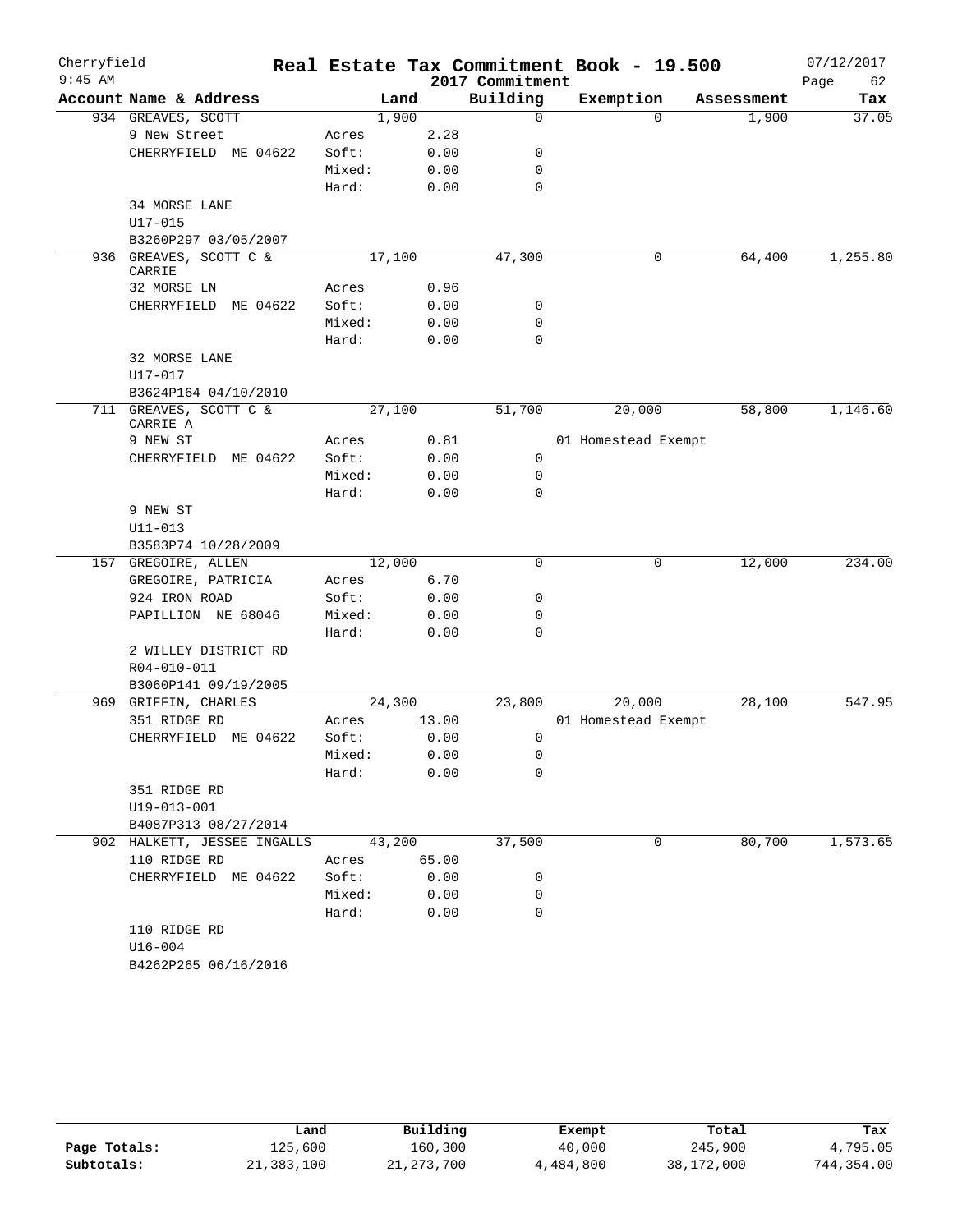| Cherryfield |                                               |        |        |      | Real Estate Tax Commitment Book - 19.500 |                     |   |            | 07/12/2017 |
|-------------|-----------------------------------------------|--------|--------|------|------------------------------------------|---------------------|---|------------|------------|
| $9:45$ AM   |                                               |        |        |      | 2017 Commitment                          |                     |   |            | 63<br>Page |
|             | Account Name & Address                        |        | Land   |      | Building                                 | Exemption           |   | Assessment | Tax        |
|             | 553 HALL, CHARLES R & MARIA<br>J              |        | 16,200 |      | 40,500                                   | 20,000              |   | 36,700     | 715.65     |
|             | FEDERAL NATIONAL<br>MORTGAGE ADMIN            | Acres  |        | 0.36 |                                          | 01 Homestead Exempt |   |            |            |
|             | C/O DITECH FINANCIAL<br>LLC                   | Soft:  |        | 0.00 | 0                                        |                     |   |            |            |
|             | 2100 EAST ELLIOT RD<br>BLDG 94 - T112         | Mixed: |        | 0.00 | 0                                        |                     |   |            |            |
|             | TEMPE AZ 85284<br>34 SCHOOL ST<br>$U04 - 014$ | Hard:  |        | 0.00 | $\mathbf 0$                              |                     |   |            |            |
|             | B2054P284                                     |        |        |      |                                          |                     |   |            |            |
|             | 687 HALL, LYLE S                              |        | 11,300 |      | 0                                        |                     | 0 | 11,300     | 220.35     |
|             | 39 PLEASANT ST                                | Acres  |        | 5.50 |                                          |                     |   |            |            |
|             | GARDENER ME 04345                             | Soft:  |        | 0.00 | 0                                        |                     |   |            |            |
|             |                                               | Mixed: |        | 0.00 | $\mathbf 0$                              |                     |   |            |            |
|             |                                               | Hard:  |        | 0.00 | $\mathbf 0$                              |                     |   |            |            |
|             | PARK ST                                       |        |        |      |                                          |                     |   |            |            |
|             | $U10 - 001$                                   |        |        |      |                                          |                     |   |            |            |
|             | 683 HALL, ROBERT W                            |        | 14,300 |      | 62,800                                   | 20,000              |   | 57,100     | 1,113.45   |
|             | 41 MARSH RD                                   | Acres  |        | 0.55 |                                          | 01 Homestead Exempt |   |            |            |
|             | MILBRIDGE ME 04658                            | Soft:  | 0.00   |      | 0                                        |                     |   |            |            |
|             |                                               | Mixed: |        | 0.00 | 0                                        |                     |   |            |            |
|             |                                               | Hard:  |        | 0.00 | 0                                        |                     |   |            |            |
|             | 198 PARK ST                                   |        |        |      |                                          |                     |   |            |            |
|             | $U09 - 004 - 001$                             |        |        |      |                                          |                     |   |            |            |
|             | B4344P137 03/20/2017                          |        |        |      |                                          |                     |   |            |            |
|             | 682 HALL, ROBERT W                            |        | 4,500  |      | 0                                        |                     | 0 | 4,500      | 87.75      |
|             | C/O LYNDA BEAL                                | Acres  | 1.30   |      |                                          |                     |   |            |            |
|             | 41 MARSH RD                                   | Soft:  |        | 0.00 | 0                                        |                     |   |            |            |
|             | MILBRIDGE ME 04658                            | Mixed: |        | 0.00 | 0                                        |                     |   |            |            |
|             |                                               | Hard:  |        | 0.00 | 0                                        |                     |   |            |            |
|             | 198 PARK ST                                   |        |        |      |                                          |                     |   |            |            |
|             | $U09 - 004$                                   |        |        |      |                                          |                     |   |            |            |
|             | B4344P137 03/20/2017                          |        |        |      |                                          |                     |   |            |            |
|             | 681 HALL, ROBERT W                            |        | 1,300  |      | 0                                        |                     | 0 | 1,300      | 25.35      |
|             | C/O LYNDA BEAL                                | Acres  |        | 0.09 |                                          |                     |   |            |            |
|             | 41 MARSH RD                                   | Soft:  |        | 0.00 | 0                                        |                     |   |            |            |
|             | MILBRIDGE ME 04658                            | Mixed: |        | 0.00 | 0                                        |                     |   |            |            |
|             |                                               | Hard:  |        | 0.00 | $\mathbf 0$                              |                     |   |            |            |
|             | PARK ST                                       |        |        |      |                                          |                     |   |            |            |
|             | $U09 - 003$                                   |        |        |      |                                          |                     |   |            |            |
|             | B4344P137 03/20/2017                          |        |        |      |                                          |                     |   |            |            |
|             | 856 HAMLYN, MARY E                            |        | 17,500 |      | 34,700                                   |                     | 0 | 52,200     | 1,017.90   |
|             | FRASSE, TERRY A                               | Acres  |        | 1.32 |                                          |                     |   |            |            |
|             | 675 POND RD                                   | Soft:  |        | 0.00 | 0                                        |                     |   |            |            |
|             | MANCHESTER ME 04351                           | Mixed: |        | 0.00 | 0                                        |                     |   |            |            |
|             |                                               | Hard:  |        | 0.00 | 0                                        |                     |   |            |            |
|             | 159 MAIN ST<br>$U14 - 028$<br>B2450P72        |        |        |      |                                          |                     |   |            |            |

|              | Land       | Building     | Exempt    | Total        | Tax        |
|--------------|------------|--------------|-----------|--------------|------------|
| Page Totals: | 65,100     | 138,000      | 40,000    | 163,100      | 3,180.45   |
| Subtotals:   | 21,448,200 | 21, 411, 700 | 4,524,800 | 38, 335, 100 | 747,534.45 |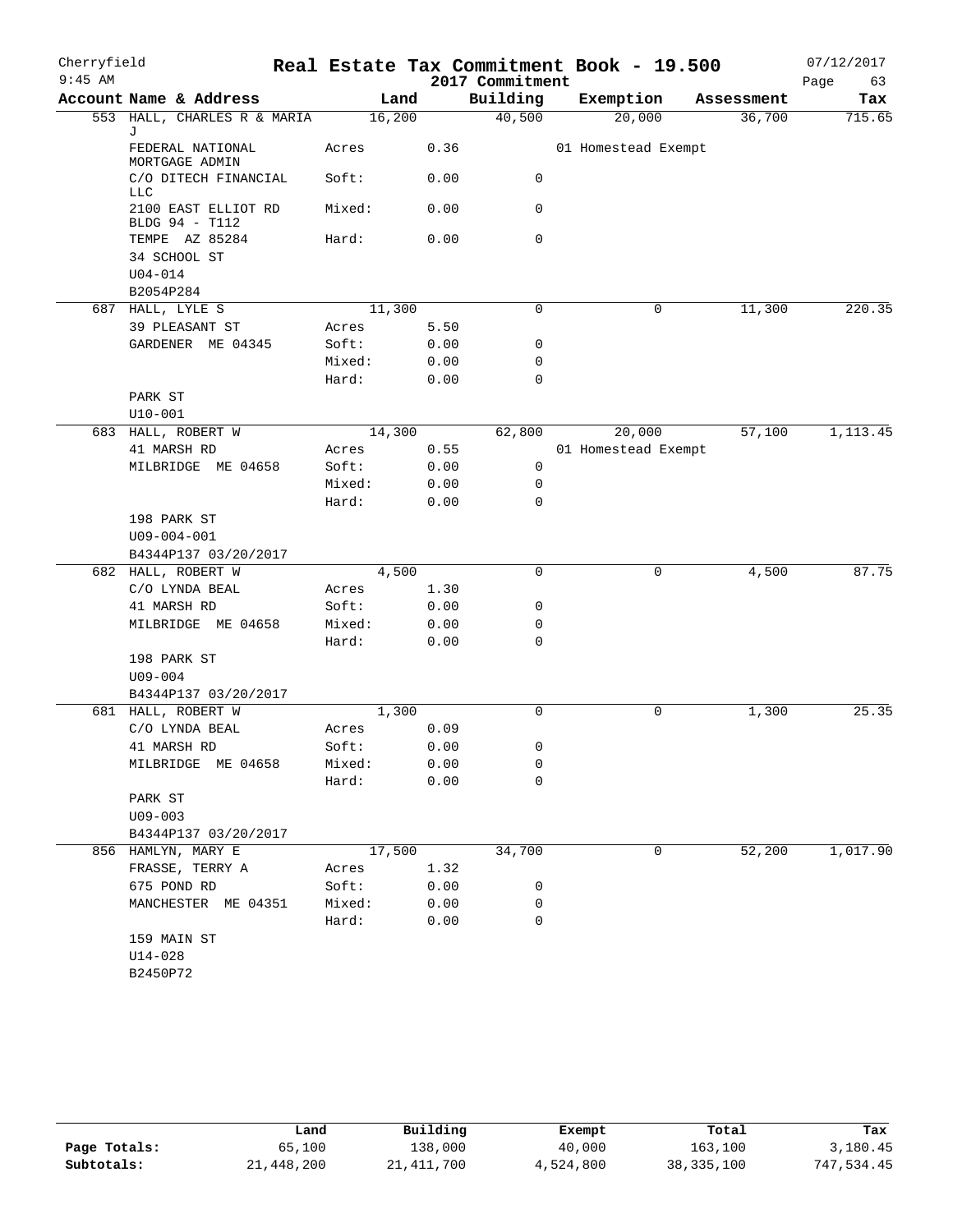| Cherryfield |                                          |        |        |                  | Real Estate Tax Commitment Book - 19.500 |            | 07/12/2017 |
|-------------|------------------------------------------|--------|--------|------------------|------------------------------------------|------------|------------|
| $9:45$ AM   |                                          |        |        | 2017 Commitment  |                                          |            | 64<br>Page |
|             | Account Name & Address                   |        | Land   | Building         | Exemption                                | Assessment | Tax        |
|             | 11 HAMPTON, DAVID C & ASTA<br>L.         | 48,700 |        | 110,400          | $\Omega$                                 | 159,100    | 3,102.45   |
|             | 405 MILBRIDGE RD                         | Acres  | 126.00 |                  |                                          |            |            |
|             | CHERRYFIELD ME 04622                     | Soft:  | 89.00  | 12,905           |                                          |            |            |
|             |                                          | Mixed: | 9.00   | 1,503            |                                          |            |            |
|             |                                          | Hard:  | 2.00   | 254              |                                          |            |            |
|             | 405 MILBRIDGE RD                         |        |        |                  |                                          |            |            |
|             | R01-002-005                              |        |        |                  |                                          |            |            |
|             | B2397P92                                 |        |        |                  |                                          |            |            |
|             | 88 HAMPTON, EUGENE E &                   | 28,900 |        | 63,000           | 20,000                                   | 71,900     | 1,402.05   |
|             | ELEANOR M                                |        |        |                  |                                          |            |            |
|             | PO BOX 26                                | Acres  | 19.00  |                  | 01 Homestead Exempt                      |            |            |
|             | CHERRYFIELD ME 04622                     | Soft:  | 0.00   | 0                |                                          |            |            |
|             |                                          | Mixed: | 0.00   | 0<br>$\mathbf 0$ |                                          |            |            |
|             | 198 UNIONVILLE RD                        | Hard:  | 0.00   |                  |                                          |            |            |
|             |                                          |        |        |                  |                                          |            |            |
|             | $R03 - 013$                              |        |        |                  |                                          |            |            |
| 87          | B1146P100                                |        |        | $\mathbf 0$      |                                          |            | 107.25     |
|             | HAMPTON, EUGENE<br>E, ELEANOR M          | 5,500  |        |                  | 0                                        | 5,500      |            |
|             | PO BOX 26                                | Acres  | 0.40   |                  |                                          |            |            |
|             | CHERRYFIELD ME 04622                     | Soft:  | 0.00   | 0                |                                          |            |            |
|             |                                          | Mixed: | 0.00   | $\mathbf 0$      |                                          |            |            |
|             |                                          | Hard:  | 0.00   | 0                |                                          |            |            |
|             | 183 UNIONVILLE RD                        |        |        |                  |                                          |            |            |
|             | R03-012                                  |        |        |                  |                                          |            |            |
|             | B401P599                                 |        |        |                  |                                          |            |            |
|             | 15 HANEY, MARY                           | 9,400  |        | $\mathbf 0$      | 0                                        | 9,400      | 183.30     |
|             | 9416 CARTER DRIVE                        | Acres  | 13.50  |                  |                                          |            |            |
|             | OVERLAND PARK KS 66212 Soft:             |        | 0.00   | 0                |                                          |            |            |
|             |                                          | Mixed: | 0.00   | 0                |                                          |            |            |
|             |                                          | Hard:  | 0.00   | 0                |                                          |            |            |
|             | MILBRIDGE RD                             |        |        |                  |                                          |            |            |
|             | R01-006-001                              |        |        |                  |                                          |            |            |
|             | B3466P1 10/30/2008                       |        |        |                  |                                          |            |            |
|             | 774 HANKS, RUTH E                        | 23,400 |        | 84,200           | 0                                        | 107,600    | 2,098.20   |
|             | PO BOX 124 SHS                           | Acres  | 1.53   |                  |                                          |            |            |
|             | DUXBURY MA 02331                         | Soft:  | 0.00   | 0                |                                          |            |            |
|             |                                          | Mixed: | 0.00   | 0                |                                          |            |            |
|             |                                          | Hard:  | 0.00   | 0                |                                          |            |            |
|             | 19 HIGH ST                               |        |        |                  |                                          |            |            |
|             | U12-027                                  |        |        |                  |                                          |            |            |
|             | B3976P20 07/19/2013 B2888P180 06/01/2004 |        |        |                  |                                          |            |            |
|             | 129 HARRINGTON, NORRIS L &<br>VIOLET E   | 43,400 |        | 88,500           | 20,000                                   | 111,900    | 2,182.05   |
|             | 65 SPRAGUES FALLS RD                     | Acres  | 36.20  |                  | 01 Homestead Exempt                      |            |            |
|             | CHERRYFIELD ME 04622                     | Soft:  | 0.00   | 0                |                                          |            |            |
|             |                                          | Mixed: | 0.00   | 0                |                                          |            |            |
|             |                                          | Hard:  | 0.00   | 0                |                                          |            |            |
|             | 65 SPRAGUE FALLS RD                      |        |        |                  |                                          |            |            |
|             | R03-052-002                              |        |        |                  |                                          |            |            |
|             | B1303P251                                |        |        |                  |                                          |            |            |
|             |                                          |        |        |                  |                                          |            |            |

|              | Land       | Building   | Exempt    | Total      | Tax        |
|--------------|------------|------------|-----------|------------|------------|
| Page Totals: | 159,300    | 346,100    | 40,000    | 465,400    | 9,075.30   |
| Subtotals:   | 21,607,500 | 21,757,800 | 4,564,800 | 38,800,500 | 756,609.75 |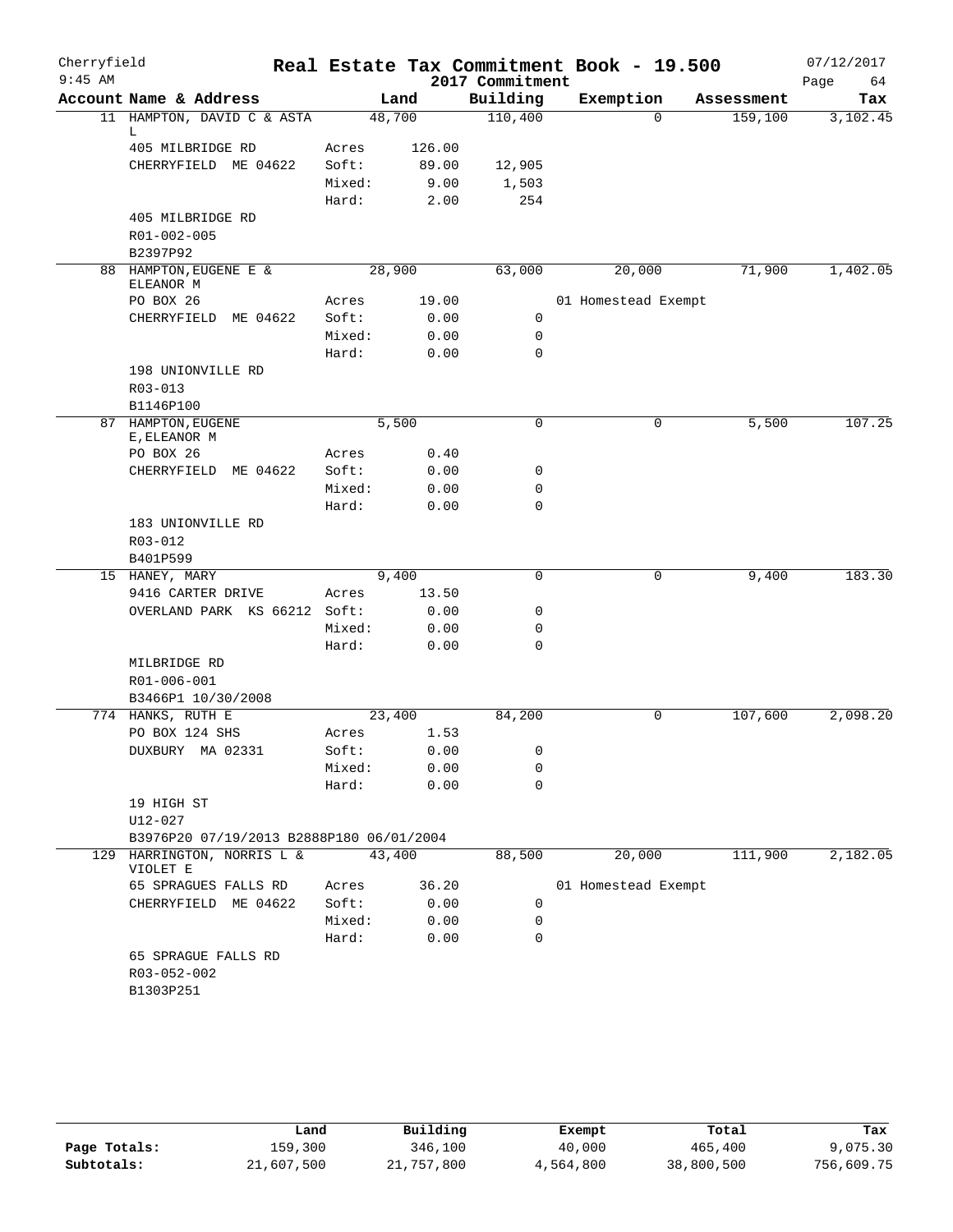| Cherryfield<br>$9:45$ AM |                             |                |               | 2017 Commitment | Real Estate Tax Commitment Book - 19.500 |            | 07/12/2017        |
|--------------------------|-----------------------------|----------------|---------------|-----------------|------------------------------------------|------------|-------------------|
|                          | Account Name & Address      | Land           |               | Building        | Exemption                                | Assessment | Page<br>65<br>Tax |
|                          | 348 HARRISON, MARK F & DANA | 24,300         |               | 24,600          | 20,000                                   | 28,900     | 563.55            |
|                          | М                           |                |               |                 |                                          |            |                   |
|                          | 39 LODGE WEST DR            | Acres<br>Soft: | 11.00<br>0.00 | 0               | 01 Homestead Exempt                      |            |                   |
|                          | CHERRYFIELD Me 04622        | Mixed:         | 0.00          | $\mathsf{O}$    |                                          |            |                   |
|                          |                             | Hard:          | 0.00          | 0               |                                          |            |                   |
|                          | 39 LODGE WEST DRIVE         |                |               |                 |                                          |            |                   |
|                          | R08-018                     |                |               |                 |                                          |            |                   |
|                          | B2397P333                   |                |               |                 |                                          |            |                   |
|                          | 335 HARTFORD, SUSAN         | 28,900         |               | 0               | 0                                        | 28,900     | 563.55            |
|                          | 90 CALLS HILL ROAD          | Acres          | 27.00         |                 |                                          |            |                   |
|                          | DRESDEN ME 04342            | Soft:          | 0.00          | 0               |                                          |            |                   |
|                          |                             | Mixed:         | 0.00          | 0               |                                          |            |                   |
|                          |                             | Hard:          | 0.00          | 0               |                                          |            |                   |
|                          | SPRAGUE FALLS RD            |                |               |                 |                                          |            |                   |
|                          | $R08 - 009$                 |                |               |                 |                                          |            |                   |
|                          | 336 HARTFORD, SUSAN E.      | 25,400         |               | 10,700          | 0                                        | 36,100     | 703.95            |
|                          | 90 CALLS HILL ROAD          | Acres          | 14.00         |                 |                                          |            |                   |
|                          | DRESDEN ME 04342            | Soft:          | 0.00          | 0               |                                          |            |                   |
|                          |                             | Mixed:         | 0.00          | 0               |                                          |            |                   |
|                          |                             | Hard:          | 0.00          | $\Omega$        |                                          |            |                   |
|                          | 330 SPRAGUE FALLS RD        |                |               |                 |                                          |            |                   |
|                          | $R08 - 010$                 |                |               |                 |                                          |            |                   |
|                          | B568P276                    |                |               |                 |                                          |            |                   |
|                          | 1130 HARTLEY, STEPHEN P     | 23,100         |               | 39,200          | 20,000                                   | 42,300     | 824.85            |
|                          | 445 SPRAGUE FALLS RD        | Acres          | 15.00         |                 | 01 Homestead Exempt                      |            |                   |
|                          | CHERRYFIELD ME 04622        | Soft:          | 0.00          | 0               |                                          |            |                   |
|                          |                             | Mixed:         | 0.00          | 0               |                                          |            |                   |
|                          | 445 SPRAGUE FALLS RD        | Hard:          | 0.00          | 0               |                                          |            |                   |
|                          | R08-017-001                 |                |               |                 |                                          |            |                   |
|                          | B3322P56 08/20/2007         |                |               |                 |                                          |            |                   |
|                          | 347 HARTLEY, STEPHEN P      | 19,100         |               | 7,500           | 0                                        | 26,600     | 518.70            |
|                          | JILLIAN                     | Acres          | 14.00         |                 |                                          |            |                   |
|                          | 445 SPRAGUES FALLS RD       | Soft:          | 0.00          | 0               |                                          |            |                   |
|                          | CHERRYFIELD ME 04622        | Mixed:         | 0.00          | 0               |                                          |            |                   |
|                          |                             | Hard:          | 0.00          | 0               |                                          |            |                   |
|                          | 469 SPRAGUE FALLS RD        |                |               |                 |                                          |            |                   |
|                          | R08-017                     |                |               |                 |                                          |            |                   |
|                          | B4335P132 02/10/2017        |                |               |                 |                                          |            |                   |
|                          | 1060 HASLAM, ROSE M         | 55,200         |               | 30,500          | 0                                        | 85,700     | 1,671.15          |
|                          | 66 BUTLER RD                | Acres          | 25.50         |                 |                                          |            |                   |
|                          | CHERRYFIELD ME 04622        | Soft:          | 0.00          | 0               |                                          |            |                   |
|                          |                             | Mixed:         | 0.00          | 0               |                                          |            |                   |
|                          |                             | Hard:          | 0.00          | 0               |                                          |            |                   |
|                          | BUTLER ROAD                 |                |               |                 |                                          |            |                   |
|                          | $R04 - 036$                 |                |               |                 |                                          |            |                   |
|                          | B3875P36 08/31/2012         |                |               |                 |                                          |            |                   |
|                          | 1123 HASLAM, ROSE M         | 18,200         |               | 61,600          | 20,000                                   | 59,800     | 1,166.10          |
|                          | 66 BUTLER RD                | Acres          | 2.50          |                 | 01 Homestead Exempt                      |            |                   |
|                          | CHERRYFIELD ME 04622        | Soft:          | 0.00          | $\mathsf{O}$    |                                          |            |                   |
|                          |                             | Mixed:         | 0.00          | 0               |                                          |            |                   |
|                          | 66 BUTLER ROAD              | Hard:          | 0.00          | 0               |                                          |            |                   |
|                          | R04-036-001                 |                |               |                 |                                          |            |                   |
|                          | B3875P36 08/31/2012         |                |               |                 |                                          |            |                   |
|                          |                             |                |               |                 |                                          |            |                   |
|                          |                             |                |               |                 |                                          |            |                   |
|                          | Land                        |                | Building      |                 | Exempt                                   | Total      | Tax               |
| Page Totals:             | 194,200                     |                | 174,100       |                 | 60,000                                   | 308,300    | 6,011.85          |
| Subtotals:               | 21,801,700                  |                | 21,931,900    |                 | 4,624,800                                | 39,108,800 | 762,621.60        |
|                          |                             |                |               |                 |                                          |            |                   |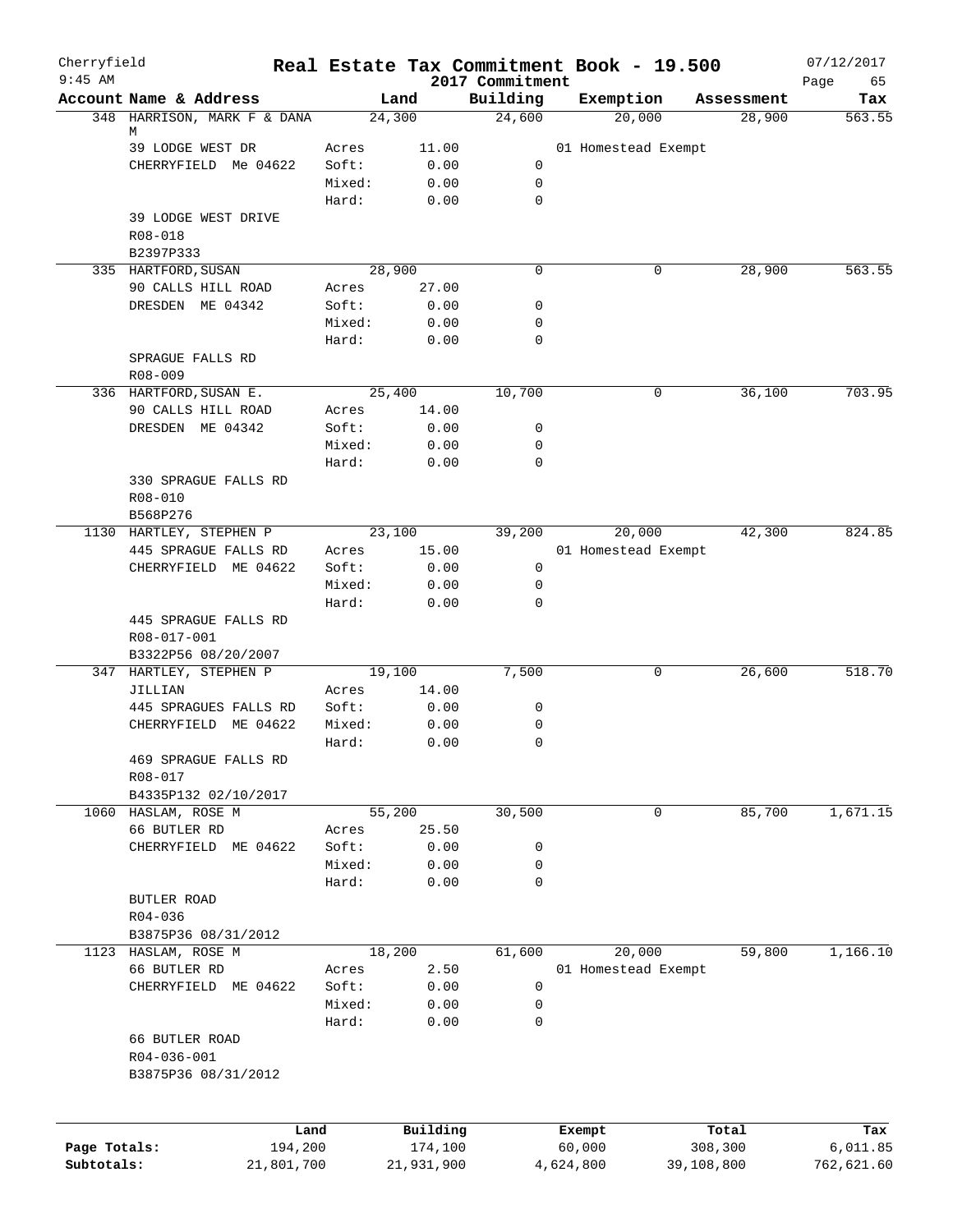| Cherryfield<br>$9:45$ AM |                                                |        |        | 2017 Commitment | Real Estate Tax Commitment Book - 19.500 |            | 07/12/2017<br>Page<br>66 |
|--------------------------|------------------------------------------------|--------|--------|-----------------|------------------------------------------|------------|--------------------------|
|                          | Account Name & Address                         |        | Land   | Building        | Exemption                                | Assessment | Tax                      |
|                          | 391 HATT, WILFRED R                            |        | 23,100 | $\mathbf 0$     | $\Omega$                                 | 23,100     | 450.45                   |
|                          | 21 HILLSIDE DRIVE                              | Acres  | 46.68  |                 |                                          |            |                          |
|                          | DEDHAM ME 04429                                | Soft:  | 0.00   | 0               |                                          |            |                          |
|                          |                                                | Mixed: | 0.00   | 0               |                                          |            |                          |
|                          |                                                | Hard:  | 0.00   | $\mathbf 0$     |                                          |            |                          |
|                          | CROTCH                                         |        |        |                 |                                          |            |                          |
|                          | R09-001-011                                    |        |        |                 |                                          |            |                          |
|                          | B3292P265 06/05/2007                           |        |        |                 |                                          |            |                          |
|                          | 410 HAWKINS, RONALD                            |        | 21,400 | $\mathbf 0$     | 0                                        | 21,400     | 417.30                   |
|                          | 84 CEDAR LN                                    | Acres  | 41.70  |                 |                                          |            |                          |
|                          | WESLEY ME 04686                                | Soft:  | 0.00   | 0               |                                          |            |                          |
|                          |                                                | Mixed: | 0.00   | 0               |                                          |            |                          |
|                          |                                                | Hard:  | 0.00   | $\mathbf 0$     |                                          |            |                          |
|                          | CROTCH                                         |        |        |                 |                                          |            |                          |
|                          | R09-001-030                                    |        |        |                 |                                          |            |                          |
|                          | B4200P97 10/22/2015<br>379 HAWKINS, RONALD L & |        | 21,200 | 0               | 0                                        | 21,200     | 413.40                   |
|                          | LYN E                                          |        |        |                 |                                          |            |                          |
|                          | 84 CEDAR LN                                    | Acres  | 41.30  |                 |                                          |            |                          |
|                          | WESLEY ME 04686                                | Soft:  | 0.00   | 0               |                                          |            |                          |
|                          |                                                | Mixed: | 0.00   | 0               |                                          |            |                          |
|                          |                                                | Hard:  | 0.00   | $\mathbf 0$     |                                          |            |                          |
|                          | CROTCH                                         |        |        |                 |                                          |            |                          |
|                          | R08-041                                        |        |        |                 |                                          |            |                          |
|                          | B4254P31 05/12/2016                            |        |        |                 |                                          |            |                          |
|                          | 378 HAWKINS, RONALD L & LYN                    |        | 22,500 | 0               | $\mathbf 0$                              | 22,500     | 438.75                   |
|                          | Е                                              |        |        |                 |                                          |            |                          |
|                          | 84 CEDAR LN                                    | Acres  | 44.80  |                 |                                          |            |                          |
|                          | WESLEY ME 04686                                | Soft:  | 0.00   | 0               |                                          |            |                          |
|                          |                                                | Mixed: | 0.00   | 0               |                                          |            |                          |
|                          |                                                | Hard:  | 0.00   | $\mathbf 0$     |                                          |            |                          |
|                          | CROTCH                                         |        |        |                 |                                          |            |                          |
|                          | $R08 - 040$                                    |        |        |                 |                                          |            |                          |
|                          | B4326P182 01/05/2017                           |        |        |                 |                                          |            |                          |
|                          | 380 HAWKINS, RONALD L & LYN<br>Е               |        | 21,300 | 0               | 0                                        | 21,300     | 415.35                   |
|                          | 89 CEDAR LN                                    | Acres  | 41.50  |                 |                                          |            |                          |
|                          | WESLEY ME 04686                                | Soft:  | 0.00   | 0               |                                          |            |                          |
|                          |                                                | Mixed: | 0.00   | 0               |                                          |            |                          |
|                          |                                                | Hard:  | 0.00   | $\mathbf 0$     |                                          |            |                          |
|                          | CROTCH                                         |        |        |                 |                                          |            |                          |
|                          | R08-042                                        |        |        |                 |                                          |            |                          |
|                          | B4228P189 02/04/2016                           |        |        |                 |                                          |            |                          |
| 578                      | HAYES JR, PATRICIA A &<br>AMON M               |        | 27,500 | 78,300          | 20,000                                   | 85,800     | 1,673.10                 |
|                          | 102 NORTH ST                                   | Acres  | 8.60   |                 | 01 Homestead Exempt                      |            |                          |
|                          | CHERRYFIELD ME 04622                           | Soft:  | 0.00   | 0               |                                          |            |                          |
|                          |                                                | Mixed: | 0.00   | 0               |                                          |            |                          |
|                          |                                                | Hard:  | 0.00   | 0               |                                          |            |                          |
|                          | 102 NORTH ST                                   |        |        |                 |                                          |            |                          |
|                          | $U05 - 010$                                    |        |        |                 |                                          |            |                          |
|                          | B2477P300                                      |        |        |                 |                                          |            |                          |
|                          |                                                |        |        |                 |                                          |            |                          |

|              | Land       | Building   | Exempt    | Total        | Tax        |
|--------------|------------|------------|-----------|--------------|------------|
| Page Totals: | 137,000    | 78,300     | 20,000    | 195,300      | 3,808.35   |
| Subtotals:   | 21,938,700 | 22,010,200 | 4,644,800 | 39, 304, 100 | 766,429.95 |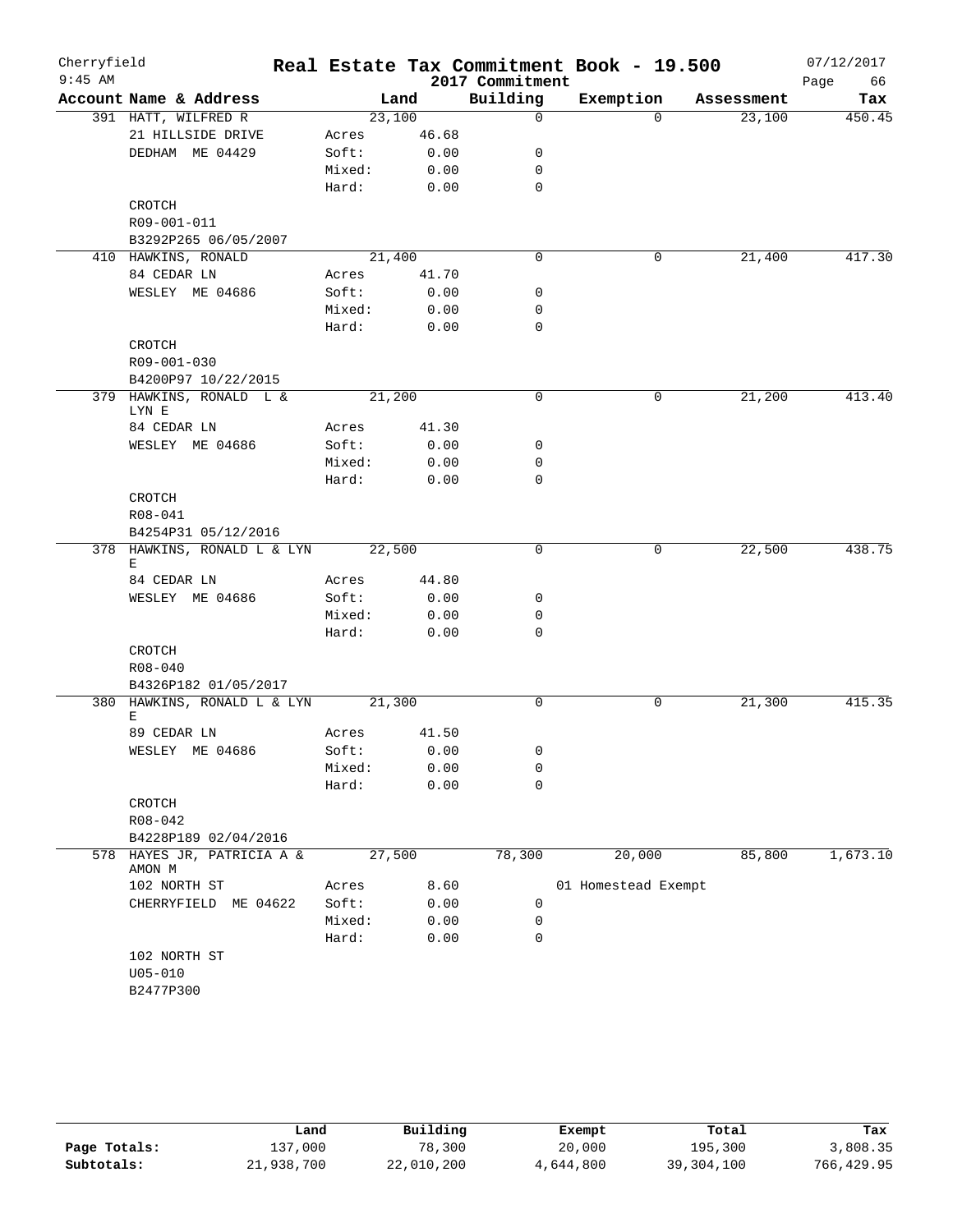| Cherryfield |                                                     |                 |              |                 | Real Estate Tax Commitment Book - 19.500 |            | 07/12/2017 |
|-------------|-----------------------------------------------------|-----------------|--------------|-----------------|------------------------------------------|------------|------------|
| $9:45$ AM   |                                                     |                 |              | 2017 Commitment |                                          |            | Page<br>67 |
|             | Account Name & Address                              |                 | Land         | Building        | Exemption                                | Assessment | Tax        |
|             | 17 HEALEY, ESMAY & RAYNER<br>J                      | 51,300          |              | 64,100          | 20,000                                   | 95,400     | 1,860.30   |
|             | JANES C HEALEY MARITAL<br>TRUST                     | Acres           | 48.70        |                 | 01 Homestead Exempt                      |            |            |
|             | TRUSTEE, HEALEY FAMILY<br>TRUST                     | Soft:           | 0.00         | 0               |                                          |            |            |
|             | 471 MILBRIDGE RD                                    | Mixed:          | 0.00         | 0               |                                          |            |            |
|             | CHERRYFIELD ME 04622<br>471 MILBRIDGE RD<br>R01-007 | Hard:           | 0.00         | $\mathbf 0$     |                                          |            |            |
|             | B4185P9 09/08/2015                                  |                 |              |                 |                                          |            |            |
|             | 206 HEARN JR, PAMELA J &<br>JAMES F                 | 15,200          |              | 21,200          | 0                                        | 36,400     | 709.80     |
|             | 305 EIDER LOOP                                      | Acres           | 1.70         |                 |                                          |            |            |
|             | JACKSONVILLE NC 28540                               | Soft:           | 0.00         | 0               |                                          |            |            |
|             |                                                     | Mixed:          | 0.00         | 0               |                                          |            |            |
|             |                                                     | Hard:           | 0.00         | 0               |                                          |            |            |
|             | 543 CHERRYFIELD STRETCH<br>R05-006                  |                 |              |                 |                                          |            |            |
|             | B3374P165 01/23/2008                                |                 |              |                 |                                          |            |            |
|             | 959 HEDBERG, ERNEST J                               | 21,500          |              | 17,700          | 0                                        | 39,200     | 764.40     |
|             | 388 RIDGE RD                                        | Acres           | 8.25         |                 |                                          |            |            |
|             | CHERRYFIELD ME 04622                                | Soft:<br>Mixed: | 0.00         | 0<br>0          |                                          |            |            |
|             |                                                     | Hard:           | 0.00<br>0.00 | 0               |                                          |            |            |
|             | 398 RIDGE RD                                        |                 |              |                 |                                          |            |            |
|             | U19-004                                             |                 |              |                 |                                          |            |            |
|             | B3816P314 02/07/2012                                |                 |              |                 |                                          |            |            |
|             | 874 HEDBERG, ERNEST J                               | 14,800          |              | 31,200          | 0                                        | 46,000     | 897.00     |
|             | 388 RIDGE RD                                        | Acres           | 0.61         |                 |                                          |            |            |
|             | CHERRYFIELD ME 04622                                | Soft:           | 0.00         | 0               |                                          |            |            |
|             |                                                     | Mixed:          | 0.00         | 0               |                                          |            |            |
|             |                                                     | Hard:           | 0.00         | 0               |                                          |            |            |
|             | 252 MAIN ST<br>$U15 - 004$                          |                 |              |                 |                                          |            |            |
|             | B3036P114 07/25/2005                                |                 |              |                 |                                          |            |            |
|             | 957 HEDBERG, ERNEST J                               | 17,400          |              | 53,700          | 0                                        | 71,100     | 1,386.45   |
|             | 388 RIDGE RD                                        | Acres           | 1.07         |                 |                                          |            |            |
|             | CHERRYFIELD ME 04622                                | Soft:           | 0.00         | 0               |                                          |            |            |
|             |                                                     | Mixed:          | 0.00         | 0               |                                          |            |            |
|             | 382 RIDGE RD                                        | Hard:           | 0.00         | 0               |                                          |            |            |
|             | $U19 - 002$                                         |                 |              |                 |                                          |            |            |
|             | B4005P46 10/16/2013<br>958 HEDBERG, LISA L          | 17,400          |              | 61,500          | 20,000                                   | 58,900     | 1,148.55   |
|             | 388 RIDGE RD                                        | Acres           | 1.11         |                 | 01 Homestead Exempt                      |            |            |
|             | CHERRYFIELD ME 04622                                | Soft:           | 0.00         | 0               |                                          |            |            |
|             |                                                     | Mixed:          | 0.00         | 0               |                                          |            |            |
|             |                                                     | Hard:           | 0.00         | 0               |                                          |            |            |
|             | 388 RIDGE RD                                        |                 |              |                 |                                          |            |            |
|             | $U19 - 003$                                         |                 |              |                 |                                          |            |            |
|             | B2800P319                                           |                 |              |                 |                                          |            |            |
|             |                                                     |                 |              |                 |                                          |            |            |

|              | Land       | Building   | Exempt    | Total      | Tax        |
|--------------|------------|------------|-----------|------------|------------|
| Page Totals: | 137,600    | 249,400    | 40,000    | 347,000    | 6,766.50   |
| Subtotals:   | 22,076,300 | 22,259,600 | 4,684,800 | 39,651,100 | 773,196.45 |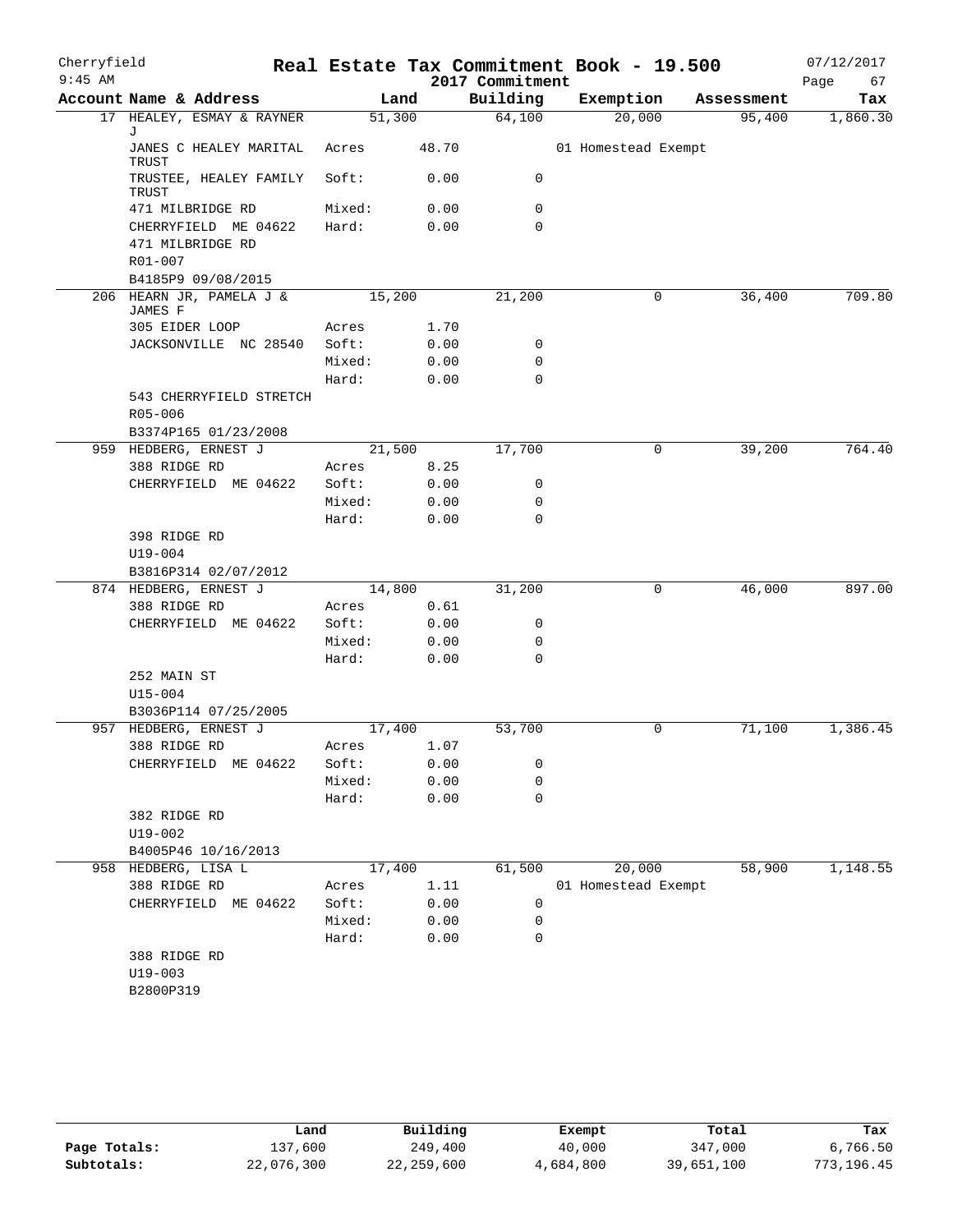| Cherryfield<br>$9:45$ AM |                                           |         |            | 2017 Commitment | Real Estate Tax Commitment Book - 19.500 |            | 07/12/2017<br>Page<br>68 |
|--------------------------|-------------------------------------------|---------|------------|-----------------|------------------------------------------|------------|--------------------------|
|                          | Account Name & Address                    |         | Land       | Building        | Exemption                                | Assessment | Tax                      |
|                          | 53 HENNESSEY, ERIN L                      |         | 24,300     | 0               | $\Omega$                                 | 24,300     | 473.85                   |
|                          | PO BOX 133                                | Acres   | 21.00      |                 |                                          |            |                          |
|                          | MACHIAS ME 04654                          | Soft:   | 0.00       | 0               |                                          |            |                          |
|                          |                                           | Mixed:  | 3.00       | 501             |                                          |            |                          |
|                          |                                           |         |            |                 |                                          |            |                          |
|                          | MILBRIDGE RD (OFF)                        | Hard:   | 7.00       | 889             |                                          |            |                          |
|                          | R02-007                                   |         |            |                 |                                          |            |                          |
|                          | B3678P149 10/12/2010 B2026P14             |         |            |                 |                                          |            |                          |
|                          | 616 HENNESSY, SUSAN                       |         | 28,900     | 84,900          | 26,000                                   | 87,800     | 1,712.10                 |
|                          | LABORE JR, EDMOND W                       | Acres   | 7.10       |                 | 14 WW2 Veteran Non                       |            |                          |
|                          | PO BOX 392                                | Soft:   | 0.00       | $\mathbf{0}$    | 01 Homestead Exempt                      |            |                          |
|                          | CHERRYFIELD ME 04622                      | Mixed:  | 0.00       | 0               |                                          |            |                          |
|                          |                                           | Hard:   | 0.00       | $\mathbf 0$     |                                          |            |                          |
|                          |                                           |         |            |                 |                                          |            |                          |
|                          | 37 NORTH ST                               |         |            |                 |                                          |            |                          |
|                          | $U06 - 006$                               |         |            |                 |                                          |            |                          |
|                          | B4129P52 02/12/2015                       |         |            |                 |                                          |            |                          |
|                          | 329 HENRY, TIFFANY                        |         | 17,900     | 90,100          | 0                                        | 108,000    | 2,106.00                 |
|                          | 286 SPRAGUES FALLS RD                     | Acres   | 2.00       |                 |                                          |            |                          |
|                          | CHERRYFIELD ME 04622                      | Soft:   | 0.00       | 0               |                                          |            |                          |
|                          |                                           | Mixed:  | 0.00       | 0               |                                          |            |                          |
|                          |                                           | Hard:   | 0.00       | 0               |                                          |            |                          |
|                          | 286 SPRAGUE FALLS RD                      |         |            |                 |                                          |            |                          |
|                          | R08-003-000                               |         |            |                 |                                          |            |                          |
|                          |                                           |         |            |                 |                                          |            |                          |
|                          | B4109P199 11/12/2014                      |         |            |                 |                                          |            |                          |
|                          | 110 HERMAN, HAROLD F &<br><b>JEANNE F</b> |         | 15,400     | 4,000           | 0                                        | 19,400     | 378.30                   |
|                          |                                           |         |            |                 |                                          |            |                          |
|                          | 702 BLACK WOODS RD                        | Acres   | 8.14       |                 |                                          |            |                          |
|                          | CHERRYFIELD ME 04622                      | Soft:   | 0.00       | 0               |                                          |            |                          |
|                          |                                           | Mixed:  | 0.00       | 0               |                                          |            |                          |
|                          |                                           | Hard:   | 0.00       | 0               |                                          |            |                          |
|                          | 661 BLACKSWOODS RD                        |         |            |                 |                                          |            |                          |
|                          | R03-034                                   |         |            |                 |                                          |            |                          |
|                          | B4110P289 11/17/2014                      |         |            |                 |                                          |            |                          |
| 118                      | HERMAN, HAROLD F &                        |         | 46,500     | 166,200         | 26,000                                   | 186,700    | 3,640.65                 |
|                          | <b>JEANNE F</b>                           |         |            |                 |                                          |            |                          |
|                          | 702 BLACKS WOODS RD                       | Acres   | 223.00     |                 | 14 WW2 Veteran Non                       |            |                          |
|                          | CHERRYFIELD ME 04622                      | Soft:   | 40.00      |                 | 5,800 01 Homestead Exempt                |            |                          |
|                          |                                           | Mixed:  | 6.00       | 1,002           |                                          |            |                          |
|                          |                                           | Hard:   | 176.00     | 22,352          |                                          |            |                          |
|                          | 702 BLACKSWOODS RD                        |         |            |                 |                                          |            |                          |
|                          | $R03 - 042$                               |         |            |                 |                                          |            |                          |
|                          |                                           |         |            |                 |                                          |            |                          |
|                          | B3845P108 05/18/2012                      |         |            |                 |                                          |            |                          |
|                          | 68 HILL, PETER C                          |         | 39,200     | 27,500          | 0                                        | 66,700     | 1,300.65                 |
|                          | RR 2 BOX 75                               | Acres   | 4.90       |                 |                                          |            |                          |
|                          | SHARON CT 06069                           | Soft:   | 0.00       | 0               |                                          |            |                          |
|                          |                                           | Mixed:  | 0.00       | 0               |                                          |            |                          |
|                          |                                           | Hard:   | 0.00       | 0               |                                          |            |                          |
|                          | 217 PARK ST                               |         |            |                 |                                          |            |                          |
|                          | R02-021                                   |         |            |                 |                                          |            |                          |
|                          | B1392P154                                 |         |            |                 |                                          |            |                          |
|                          |                                           |         |            |                 |                                          |            | 278.85                   |
|                          | 1036 HIRTLE, RALPH C                      |         | 20,200     | 14,100          | 20,000                                   | 14,300     |                          |
|                          | CHRISTIE, AUDRA J                         | Acres   | 15.00      |                 | 01 Homestead Exempt                      |            |                          |
|                          | 366 SPRAGUE FALLS RD                      | Soft:   | 0.00       | 0               |                                          |            |                          |
|                          | CHERRYFIELD ME 04622                      | Mixed:  | 0.00       | 0               |                                          |            |                          |
|                          |                                           | Hard:   | 0.00       | 0               |                                          |            |                          |
|                          | 366 SPRAGUE FALLS RD                      |         |            |                 |                                          |            |                          |
|                          | R08-011-002                               |         |            |                 |                                          |            |                          |
|                          | B3396P246 04/08/2008                      |         |            |                 |                                          |            |                          |
|                          |                                           |         |            |                 |                                          |            |                          |
|                          |                                           | Land    | Building   |                 | Exempt                                   | Total      | Tax                      |
| Page Totals:             |                                           | 192,400 | 386,800    |                 | 72,000                                   | 507,200    | 9,890.40                 |
| Subtotals:               | 22, 268, 700                              |         | 22,646,400 |                 | 4,756,800                                | 40,158,300 | 783,086.85               |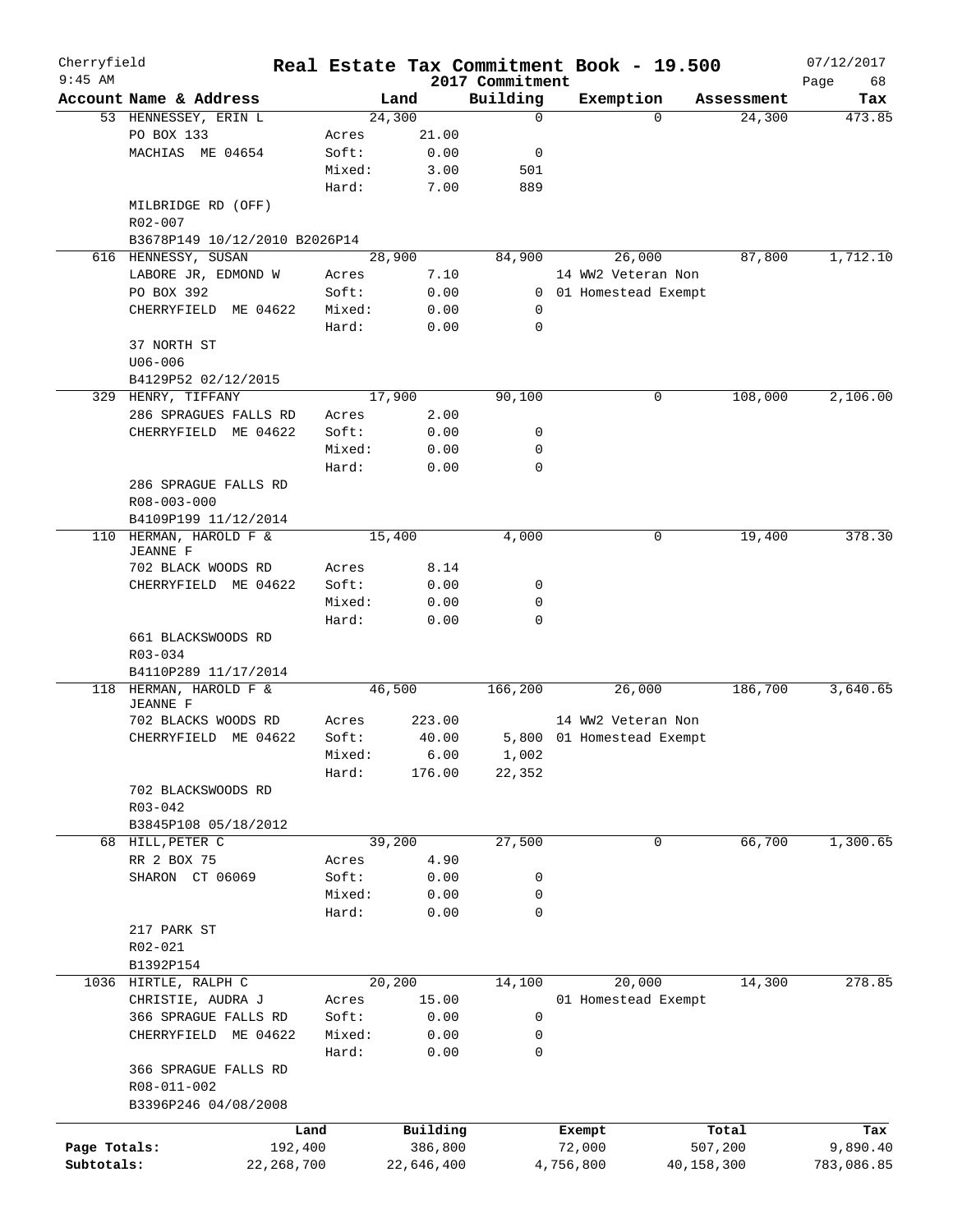| Cherryfield<br>$9:45$ AM |                                   |                 |              | 2017 Commitment | Real Estate Tax Commitment Book - 19.500 |            | 07/12/2017<br>Page<br>69 |
|--------------------------|-----------------------------------|-----------------|--------------|-----------------|------------------------------------------|------------|--------------------------|
|                          | Account Name & Address            |                 | Land         | Building        | Exemption                                | Assessment | Tax                      |
|                          | 255 HITCHCOCK, HOLLIE             | 25,100          |              | 96,400          | 20,000                                   | 101,500    | 1,979.25                 |
|                          | LAHTINEN, BARBARA                 | Acres           | 14.50        |                 | 01 Homestead Exempt                      |            |                          |
|                          | 305 WILLEY DISTRICT RD            | Soft:           | 0.00         | 0               |                                          |            |                          |
|                          | CHERRYFIELD ME 04622              | Mixed:          | 0.00         | 0               |                                          |            |                          |
|                          |                                   | Hard:           | 0.00         | $\mathbf 0$     |                                          |            |                          |
|                          | 305 WILLEY DISTRICT RD            |                 |              |                 |                                          |            |                          |
|                          | $R05 - 047$                       |                 |              |                 |                                          |            |                          |
|                          | B2857P151                         |                 |              |                 |                                          |            |                          |
|                          | 113 HITCHINGS, CHARLES B          | 177,100         |              | 13,500          | 20,000                                   | 170,600    | 3,326.70                 |
|                          | BALLAM, DEVIESSES OF<br>DEBORAH C | Acres           | 379.00       |                 | 01 Homestead Exempt                      |            |                          |
|                          | C/O CHARLES B HITCHINGS           | Soft:           | 0.00         | 0               |                                          |            |                          |
|                          | 685 BLACKWOODS RD                 | Mixed:          | 0.00         | 0               |                                          |            |                          |
|                          | CHERRYFIELD ME 04622              | Hard:           | 0.00         | 0               |                                          |            |                          |
|                          | 621 BLACKSWOODS RD                |                 |              |                 |                                          |            |                          |
|                          | R03-037                           |                 |              |                 |                                          |            |                          |
|                          | B3872P201 B3019P74                |                 |              |                 |                                          |            |                          |
|                          | 466 HODGSON, COLIN &<br>REINHILD  | 27,600          |              | 0               | 0                                        | 27,600     | 538.20                   |
|                          | 15 NORINO DR                      | Acres           | 213.00       |                 |                                          |            |                          |
|                          | WEST NEWBURY MA 01985             | Soft:           | 51.70        | 7,497           |                                          |            |                          |
|                          |                                   | Mixed:          | 0.00         | $\mathbf 0$     |                                          |            |                          |
|                          |                                   | Hard:           | 158.00       | 20,066          |                                          |            |                          |
|                          | CROTCH                            |                 |              |                 |                                          |            |                          |
|                          | R10-016                           |                 |              |                 |                                          |            |                          |
|                          | B1901P22                          |                 |              |                 |                                          |            |                          |
|                          | 604 HOFFMAN JR, HENRY<br>MARTIN   | 25,100          |              | 66,800          | $\mathbf 0$                              | 91,900     | 1,792.05                 |
|                          | P O BOX 536082                    | Acres           | 2.75         |                 |                                          |            |                          |
|                          | ORLANDO FL 32853                  | Soft:           | 0.00         | 0               |                                          |            |                          |
|                          |                                   | Mixed:          | 0.00         | 0               |                                          |            |                          |
|                          |                                   | Hard:           | 0.00         | $\mathbf 0$     |                                          |            |                          |
|                          | 74 RIVER RD                       |                 |              |                 |                                          |            |                          |
|                          | $U05 - 036$                       |                 |              |                 |                                          |            |                          |
|                          | B3360P169 12/03/2007              |                 |              |                 |                                          |            |                          |
| 388                      | HUDSON, DONOVAN E                 | 21,000          |              | 0               | 0                                        | 21,000     | 409.50                   |
|                          | 198 EASTSIDE RD                   | Acres           | 40.83        |                 |                                          |            |                          |
|                          | HANCOCK ME 04640                  | Soft:           | 0.00         | 0               |                                          |            |                          |
|                          |                                   | Mixed:          | 0.00         | 0               |                                          |            |                          |
|                          |                                   | Hard:           | 0.00         | 0               |                                          |            |                          |
|                          | LANE RD                           |                 |              |                 |                                          |            |                          |
|                          | R09-001-008                       |                 |              |                 |                                          |            |                          |
|                          | B4207P181 11/19/2015              |                 |              |                 |                                          |            | 842.40                   |
|                          | 639 HUNTINGTON, CYNTHIA           | 15,600          |              | 27,600          | 0                                        | 43,200     |                          |
|                          | P O BOX 14                        | Acres           | 2.93         |                 |                                          |            |                          |
|                          | CHERRYFIELD ME 04622              | Soft:<br>Mixed: | 0.00<br>0.00 | 0<br>0          |                                          |            |                          |
|                          |                                   | Hard:           | 0.00         | $\mathbf 0$     |                                          |            |                          |
|                          |                                   |                 |              |                 |                                          |            |                          |
|                          | 639 BLACKSWOODS RD<br>R03-035-001 |                 |              |                 |                                          |            |                          |
|                          | B2764P194                         |                 |              |                 |                                          |            |                          |
|                          |                                   |                 |              |                 |                                          |            |                          |

|              | Land       | Building   | Exempt    | Total      | Tax        |
|--------------|------------|------------|-----------|------------|------------|
| Page Totals: | 291,500    | 204,300    | 40,000    | 455,800    | 8,888.10   |
| Subtotals:   | 22,560,200 | 22,850,700 | 4,796,800 | 40,614,100 | 791,974.95 |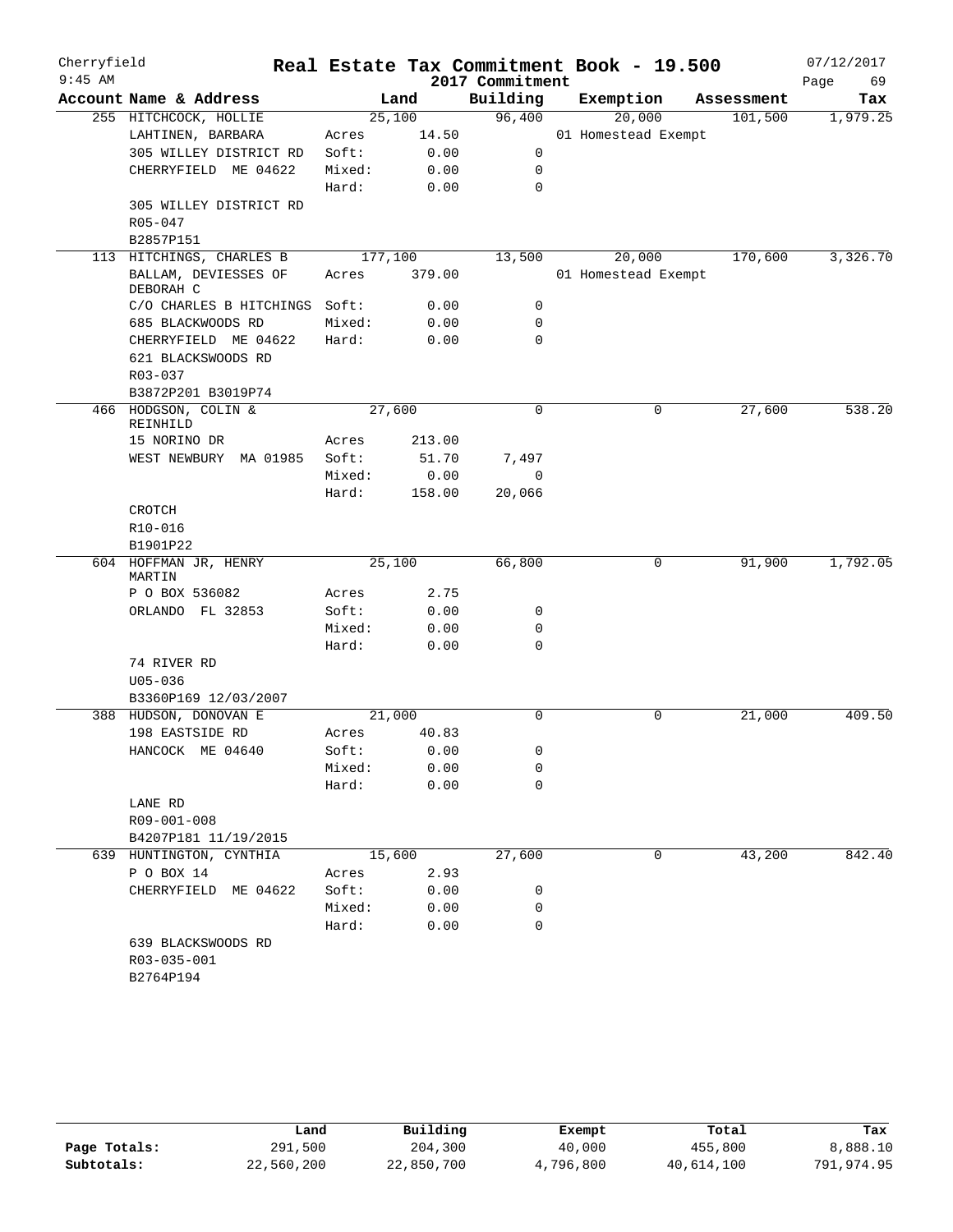| Cherryfield<br>$9:45$ AM   |                                                   |                 |                         | 2017 Commitment | Real Estate Tax Commitment Book - 19.500 |   |                       | 07/12/2017             |
|----------------------------|---------------------------------------------------|-----------------|-------------------------|-----------------|------------------------------------------|---|-----------------------|------------------------|
|                            | Account Name & Address                            |                 | Land                    | Building        | Exemption                                |   | Assessment            | Page<br>70<br>Tax      |
|                            | 198 HUNTINGTON, CYNTHIA A.;                       |                 | 22,700                  | 94,400          | 20,000                                   |   | 97,100                | 1,893.45               |
|                            | TRUSTEE<br>HUNTINGTON & PAPP REAL<br>ESTATE TRUST | Acres           | 37.40                   |                 | 01 Homestead Exempt                      |   |                       |                        |
|                            | P O BOX 14                                        | Soft:           | 0.00                    | 0               |                                          |   |                       |                        |
|                            | CHERRYFIELD ME 04622                              | Mixed:          | 0.00                    | $\mathbf 0$     |                                          |   |                       |                        |
|                            |                                                   | Hard:           | 33.00                   | 4,191           |                                          |   |                       |                        |
|                            | 48 HILL TOP LANE                                  |                 |                         |                 |                                          |   |                       |                        |
|                            | $R04 - 044$                                       |                 |                         |                 |                                          |   |                       |                        |
|                            | B3272P274 04/06/2007<br>400 IVERSON, JAIMES J     |                 | 22,900                  | 0               |                                          | 0 | 22,900                | 446.55                 |
|                            | PO BOX 435                                        | Acres           | 45.95                   |                 |                                          |   |                       |                        |
|                            | CHERRYFIELD ME 04622                              | Soft:           | 0.00                    | 0               |                                          |   |                       |                        |
|                            |                                                   | Mixed:          | 0.00                    | 0               |                                          |   |                       |                        |
|                            |                                                   | Hard:           | 0.00                    | 0               |                                          |   |                       |                        |
|                            | <b>CROTCH</b>                                     |                 |                         |                 |                                          |   |                       |                        |
|                            | R09-001-020                                       |                 |                         |                 |                                          |   |                       |                        |
|                            | B4141P122 04/07/2015                              |                 | 20,900                  | 86,700          | 20,000                                   |   | 87,600                | 1,708.20               |
|                            | 595 IVES, BRUCE W<br>IVES, NANCY E                | Acres           | 0.76                    |                 | 01 Homestead Exempt                      |   |                       |                        |
|                            | 2 ELM ST                                          | Soft:           | 0.00                    | 0               |                                          |   |                       |                        |
|                            | CHERRYFIELD ME 04622                              | Mixed:          | 0.00                    | $\mathsf{O}$    |                                          |   |                       |                        |
|                            |                                                   | Hard:           | 0.00                    | $\Omega$        |                                          |   |                       |                        |
|                            | 2 ELM ST                                          |                 |                         |                 |                                          |   |                       |                        |
|                            | $U05 - 027$                                       |                 |                         |                 |                                          |   |                       |                        |
|                            | B3653P71 B2853P214                                |                 |                         |                 |                                          |   |                       |                        |
|                            | 397 IZZO, DONALD P<br>247 BURLEIGH RD             | Acres           | 16,700<br>28.63         | 0               |                                          | 0 | 16,700                | 325.65                 |
|                            | BANGOR ME 04401                                   | Soft:           | 0.00                    | 0               |                                          |   |                       |                        |
|                            |                                                   | Mixed:          | 0.00                    | 0               |                                          |   |                       |                        |
|                            |                                                   | Hard:           | 0.00                    | 0               |                                          |   |                       |                        |
|                            | CROTCH                                            |                 |                         |                 |                                          |   |                       |                        |
|                            | R09-001-017                                       |                 |                         |                 |                                          |   |                       |                        |
|                            | B4221P187 01/11/2016                              |                 |                         |                 |                                          |   |                       |                        |
|                            | 142 JACKSON, SCOTT<br>PO BOX 53                   |                 | 0                       | 19,900          |                                          | 0 | 19,900                | 388.05                 |
|                            | MILBRIDGE ME 04658                                |                 |                         |                 |                                          |   |                       |                        |
|                            |                                                   |                 |                         |                 |                                          |   |                       |                        |
|                            | 17 ADFER LN                                       |                 |                         |                 |                                          |   |                       |                        |
|                            | U15-001-MBHM                                      |                 |                         |                 |                                          |   |                       |                        |
|                            | 775 JACOBY, MARK                                  |                 | 27,500                  | 152,800         |                                          | 0 | 180,300               | 3,515.85               |
|                            | MUSHRALL, LISA<br>P O BOX 242                     | Acres<br>Soft:  | 8.60<br>0.00            | 0               |                                          |   |                       |                        |
|                            | CHERRYFIELD ME 04622                              | Mixed:          | 0.00                    | 0               |                                          |   |                       |                        |
|                            |                                                   | Hard:           | 0.00                    | 0               |                                          |   |                       |                        |
|                            | 11 HIGH ST                                        |                 |                         |                 |                                          |   |                       |                        |
|                            | $U12 - 028$                                       |                 |                         |                 |                                          |   |                       |                        |
|                            | B3750P205 06/27/2011                              |                 |                         |                 |                                          |   |                       |                        |
|                            | 776 JACOBY, MARK E                                |                 | 12,700                  | 0               |                                          | 0 | 12,700                | 247.65                 |
|                            | MUSHRALL, LISA M                                  | Acres           | 3.00                    |                 |                                          |   |                       |                        |
|                            | PO BOX 242<br>CHERRYFIELD<br>ME 04622             | Soft:<br>Mixed: | 0.00<br>0.00            | 0<br>0          |                                          |   |                       |                        |
|                            |                                                   | Hard:           | 0.00                    | 0               |                                          |   |                       |                        |
|                            | 20 HIGH ST                                        |                 |                         |                 |                                          |   |                       |                        |
|                            | $U12 - 028 - A$                                   |                 |                         |                 |                                          |   |                       |                        |
|                            | B3873P226 08/15/2012                              |                 |                         |                 |                                          |   |                       |                        |
|                            |                                                   |                 |                         |                 |                                          |   |                       |                        |
|                            | Land                                              |                 | Building                |                 | Exempt                                   |   | Total                 | Tax                    |
| Page Totals:<br>Subtotals: | 123,400<br>22,683,600                             |                 | 353,800<br>23, 204, 500 |                 | 40,000<br>4,836,800                      |   | 437,200<br>41,051,300 | 8,525.40<br>800,500.35 |
|                            |                                                   |                 |                         |                 |                                          |   |                       |                        |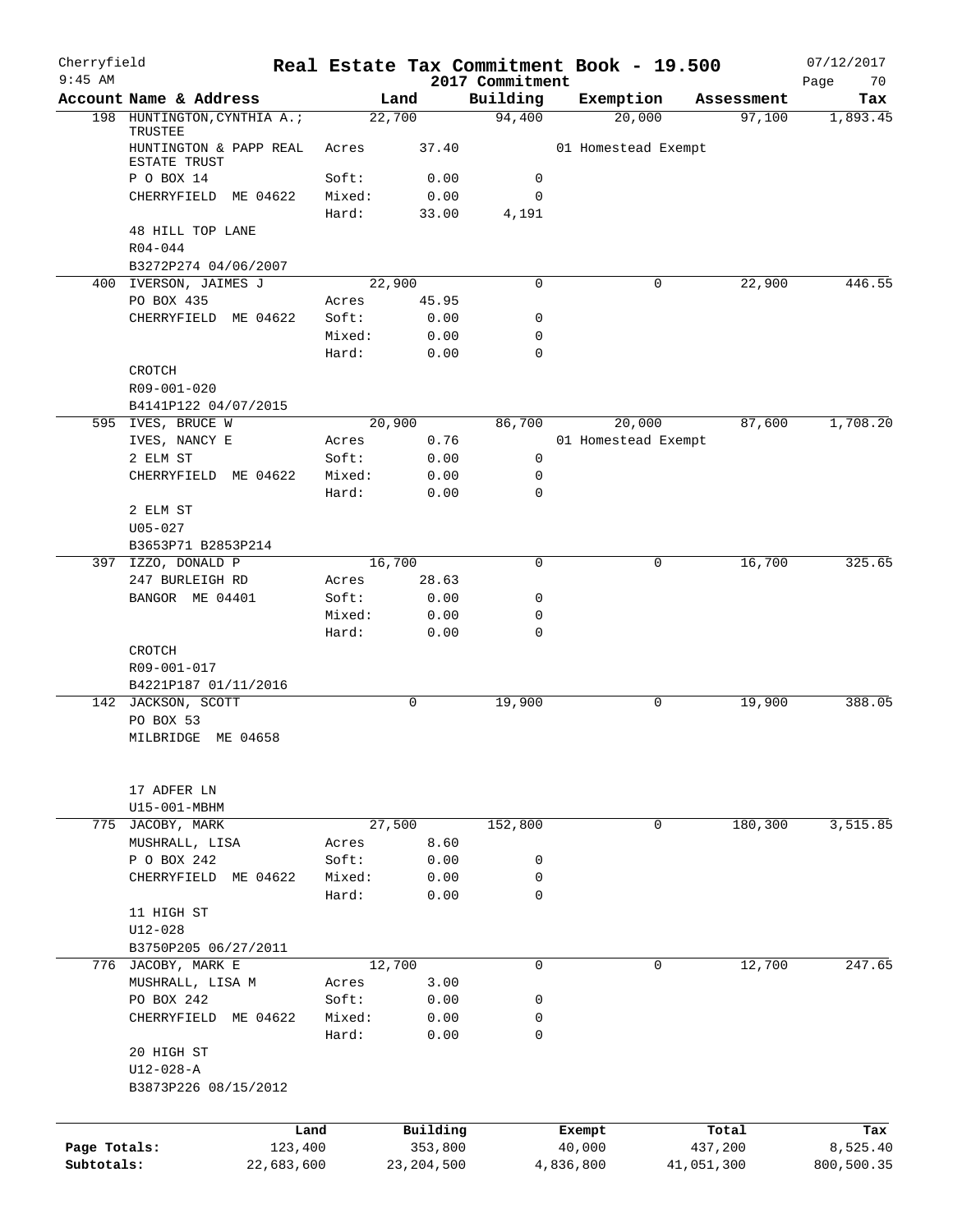| Cherryfield<br>$9:45$ AM |                                        |        |              |          | 2017 Commitment |           | Real Estate Tax Commitment Book - 19.500 |            | 07/12/2017        |
|--------------------------|----------------------------------------|--------|--------------|----------|-----------------|-----------|------------------------------------------|------------|-------------------|
|                          | Account Name & Address                 |        | Land         |          | Building        | Exemption |                                          | Assessment | Page<br>71<br>Tax |
|                          | 927 JACQUES, DAVID                     |        | $\mathbf 0$  |          | 9,900           |           | 9,900                                    | 0          | 0.00              |
|                          | 211 RIDGE RD                           |        |              |          |                 |           | 01 Homestead Exempt                      |            |                   |
|                          | CHERRYFIELD ME 04622                   |        |              |          |                 |           |                                          |            |                   |
|                          |                                        |        |              |          |                 |           |                                          |            |                   |
|                          | 211 RIDGE RD                           |        |              |          |                 |           |                                          |            |                   |
|                          | U17-008-MBHM                           |        |              |          |                 |           |                                          |            |                   |
|                          | B3628P128 04/28/2010                   |        |              |          |                 |           |                                          |            |                   |
| 932                      | JACQUES, JAMES                         |        | 21,300       |          | 6,200           |           | 20,000                                   | 7,500      | 146.25            |
|                          | P O BOX 305                            | Acres  |              | 7.80     |                 |           | 01 Homestead Exempt                      |            |                   |
|                          | CHERRYFIELD ME 04622                   | Soft:  |              | 0.00     | 0               |           |                                          |            |                   |
|                          |                                        | Mixed: |              | 0.00     | 0               |           |                                          |            |                   |
|                          |                                        | Hard:  |              | 0.00     | $\mathbf 0$     |           |                                          |            |                   |
|                          | 179 RIDGE RD                           |        |              |          |                 |           |                                          |            |                   |
|                          | $U17 - 013$                            |        |              |          |                 |           |                                          |            |                   |
|                          | B3171P85 07/17/2006                    |        |              |          |                 |           |                                          |            |                   |
|                          | 275 JACQUES, JAMES L                   |        | 19,300       |          | 9,100           |           | 0                                        | 28,400     | 553.80            |
|                          | PARKS, JENNIFER L                      | Acres  |              | 6.48     |                 |           |                                          |            |                   |
|                          | PO BOX 305                             | Soft:  |              | 0.00     | 0               |           |                                          |            |                   |
|                          | CHERRYFIELD ME 04622                   | Mixed: |              | 0.00     | 0               |           |                                          |            |                   |
|                          |                                        | Hard:  |              | 0.00     | $\mathbf 0$     |           |                                          |            |                   |
|                          | 176 TENAN LANE                         |        |              |          |                 |           |                                          |            |                   |
|                          | R05-063-002                            |        |              |          |                 |           |                                          |            |                   |
|                          | B4248P112 04/21/2016                   |        |              |          |                 |           |                                          |            |                   |
| 10                       | JACQUES, JAMES L                       |        | 34,400       |          | 1,600           |           | 0                                        | 36,000     | 702.00            |
|                          | PO BOX 305                             | Acres  |              | 19.64    |                 |           |                                          |            |                   |
|                          | CHERRYFIELD ME 04622                   | Soft:  |              | 0.00     | 0               |           |                                          |            |                   |
|                          |                                        | Mixed: |              |          | 0               |           |                                          |            |                   |
|                          |                                        | Hard:  |              | 0.00     | $\mathbf 0$     |           |                                          |            |                   |
|                          |                                        |        |              | 0.00     |                 |           |                                          |            |                   |
|                          | RIDGE RD                               |        |              |          |                 |           |                                          |            |                   |
|                          | U17-008                                |        |              |          |                 |           |                                          |            |                   |
|                          | B3861P29 07/09/2012<br>76 JAMES, WAYDE |        | 17,000       |          | $\mathbf 0$     |           | 0                                        | 17,000     | 331.50            |
|                          | 49 PINEBROOK CURVE                     | Acres  |              | 6.50     |                 |           |                                          |            |                   |
|                          | NORTH HAMPTON MA 01060                 | Soft:  |              | 0.00     | 0               |           |                                          |            |                   |
|                          |                                        | Mixed: |              | 0.00     | 0               |           |                                          |            |                   |
|                          |                                        | Hard:  |              | 0.00     | $\mathbf 0$     |           |                                          |            |                   |
|                          |                                        |        |              |          |                 |           |                                          |            |                   |
|                          | BLACKSWOODS RD                         |        |              |          |                 |           |                                          |            |                   |
|                          | $R03 - 003$                            |        |              |          |                 |           |                                          |            |                   |
|                          | B3148P143 05/26/2006                   |        |              |          |                 |           |                                          |            | 380.25            |
| 297                      | JELLISON, CASEY L &<br>LOUDEN D        |        | 19,500       |          | 0               |           | 0                                        | 19,500     |                   |
|                          | 75 NORTH ST                            | Acres  |              | 4.70     |                 |           |                                          |            |                   |
|                          | CHERRYFIELD<br>ME 04622                | Soft:  |              | 0.00     | 0               |           |                                          |            |                   |
|                          |                                        | Mixed: |              | 0.00     | 0               |           |                                          |            |                   |
|                          |                                        | Hard:  |              | 0.00     | $\mathbf 0$     |           |                                          |            |                   |
|                          | NORTH ST                               |        |              |          |                 |           |                                          |            |                   |
|                          | $U06 - 003 - 002$                      |        |              |          |                 |           |                                          |            |                   |
|                          | B4273P234 07/19/2016                   |        |              |          |                 |           |                                          |            |                   |
|                          | 404 JEWETT, JEANNINE M                 |        | 21,000       |          | 2,400           |           | 0                                        | 23,400     | 456.30            |
|                          | JEWETT, JEFFREY A                      | Acres  |              | 40.83    |                 |           |                                          |            |                   |
|                          | 936 HOTEL RD                           | Soft:  |              | 0.00     | 0               |           |                                          |            |                   |
|                          | AUBURN ME 04210                        | Mixed: |              | 0.00     | 0               |           |                                          |            |                   |
|                          |                                        | Hard:  |              | 0.00     | 0               |           |                                          |            |                   |
|                          | CROTCH                                 |        |              |          |                 |           |                                          |            |                   |
|                          | R09-001-024                            |        |              |          |                 |           |                                          |            |                   |
|                          | B3350P300 11/06/2007                   |        |              |          |                 |           |                                          |            |                   |
|                          |                                        |        |              |          |                 |           |                                          |            |                   |
|                          | Land                                   |        |              | Building |                 | Exempt    |                                          | Total      | Tax               |
| Page Totals:             | 132,500                                |        |              | 29,200   |                 | 29,900    |                                          | 131,800    | 2,570.10          |
| Subtotals:               | 22,816,100                             |        | 23, 233, 700 |          |                 | 4,866,700 |                                          | 41,183,100 | 803,070.45        |
|                          |                                        |        |              |          |                 |           |                                          |            |                   |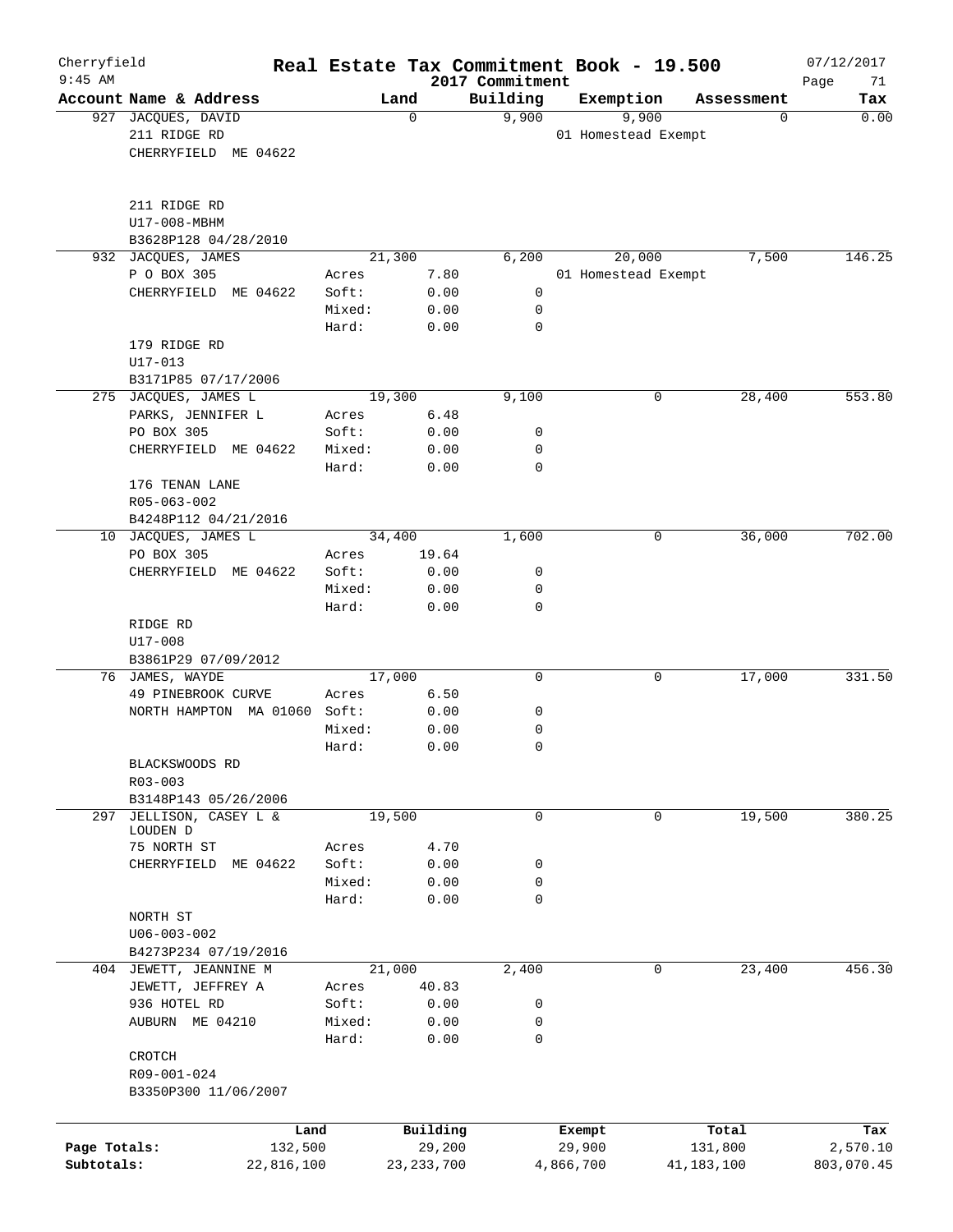| Cherryfield<br>$9:45$ AM |                                   |        |       | 2017 Commitment | Real Estate Tax Commitment Book - 19.500 |            | 07/12/2017<br>Page<br>72 |
|--------------------------|-----------------------------------|--------|-------|-----------------|------------------------------------------|------------|--------------------------|
|                          | Account Name & Address            |        | Land  | Building        | Exemption                                | Assessment | Tax                      |
|                          | 405 JEWETT, JEFFREY &<br>JEANNINE | 23,000 |       | $\mathbf 0$     | $\Omega$                                 | 23,000     | 448.50                   |
|                          | 936 HOTEL RD                      | Acres  | 46.34 |                 |                                          |            |                          |
|                          | AUBURN ME 04210                   | Soft:  | 0.00  | 0               |                                          |            |                          |
|                          |                                   | Mixed: | 0.00  | 0               |                                          |            |                          |
|                          |                                   | Hard:  | 0.00  | $\mathbf 0$     |                                          |            |                          |
|                          | CROTCH                            |        |       |                 |                                          |            |                          |
|                          | R09-001-025                       |        |       |                 |                                          |            |                          |
|                          | B3901P19 11/09/2012               |        |       |                 |                                          |            |                          |
|                          | 148 JOHNS, NORMA V                |        | 800   | 0               | 0                                        | 800        | 15.60                    |
|                          | 4829 DAVE RILL RD                 | Acres  | 0.15  |                 |                                          |            |                          |
|                          | HAMPSTEAD MD 21074                | Soft:  | 0.00  | $\mathbf 0$     |                                          |            |                          |
|                          |                                   | Mixed: | 0.00  | 0               |                                          |            |                          |
|                          |                                   | Hard:  | 0.00  | $\mathbf 0$     |                                          |            |                          |
|                          | BLACKSWOODS RD)                   |        |       |                 |                                          |            |                          |
|                          | $R04 - 003$                       |        |       |                 |                                          |            |                          |
|                          | B751P205                          |        |       |                 |                                          |            |                          |
|                          | 36 JOHNSON REV TRUST, MARY<br>ANN |        | 8,000 | $\mathbf 0$     | 0                                        | 8,000      | 156.00                   |
|                          | 3407 WEST MARGARET PL             | Acres  | 4.90  |                 |                                          |            |                          |
|                          | ROGERS AR 72756-4877              | Soft:  | 0.00  | 0               |                                          |            |                          |
|                          |                                   | Mixed: | 0.00  | 0               |                                          |            |                          |
|                          |                                   | Hard:  | 0.00  | $\mathbf 0$     |                                          |            |                          |
|                          | MILBRIDGE RD)                     |        |       |                 |                                          |            |                          |
|                          | R01-024                           |        |       |                 |                                          |            |                          |
|                          | B4053P8 04/29/2014                |        |       |                 |                                          |            |                          |
|                          | 673 JOHNSON, BENJAMIN             | 18,500 |       | 39,500          | 0                                        | 58,000     | 1,131.00                 |
|                          | HANSON, ELYSSA                    | Acres  | 2.00  |                 |                                          |            |                          |
|                          | PO BOX 96                         | Soft:  | 0.00  | 0               |                                          |            |                          |
|                          | ADDISON ME 04606                  | Mixed: | 0.00  | 0               |                                          |            |                          |
|                          |                                   | Hard:  | 0.00  | $\mathbf 0$     |                                          |            |                          |
|                          | 297 BLACKSWOODS RD                |        |       |                 |                                          |            |                          |
|                          | $U08 - 006$                       |        |       |                 |                                          |            |                          |
|                          | B4255P251 05/20/2016              |        |       |                 |                                          |            |                          |
|                          | 350 JOHNSON, BRIAN                | 14,200 |       | 21,700          | 0                                        | 35,900     | 700.05                   |
|                          | 18 Lakeview Lane                  | Acres  | 17.00 |                 |                                          |            |                          |
|                          | Calais ME 04619                   | Soft:  | 0.00  | 0               |                                          |            |                          |
|                          |                                   | Mixed: | 0.00  | 0               |                                          |            |                          |
|                          |                                   | Hard:  | 0.00  | 0               |                                          |            |                          |
|                          | 490 SPRAGUE FALLS RD              |        |       |                 |                                          |            |                          |
|                          | R08-020                           |        |       |                 |                                          |            |                          |
|                          | B2232P164                         |        |       |                 |                                          |            |                          |
|                          | 1170 JOHNSON, JOHN E              |        | 2,600 | 0               | 0                                        | 2,600      | 50.70                    |
|                          | P O BOX 14                        | Acres  | 21.20 |                 |                                          |            |                          |
|                          | ROCHDALE MA 01542-0014 Soft:      |        | 0.00  | 0               |                                          |            |                          |
|                          |                                   | Mixed: | 0.00  | 0               |                                          |            |                          |
|                          |                                   | Hard:  | 20.20 | 2,565           |                                          |            |                          |
|                          | MACHATTON CORLISS                 |        |       |                 |                                          |            |                          |
|                          | BROOK                             |        |       |                 |                                          |            |                          |
|                          | R09-001-049-4                     |        |       |                 |                                          |            |                          |
|                          | B2760P218                         |        |       |                 |                                          |            |                          |
|                          |                                   |        |       |                 |                                          |            |                          |

|              | Land       | Building     | Exempt    | Total        | Tax        |
|--------------|------------|--------------|-----------|--------------|------------|
| Page Totals: | 67,100     | 61,200       |           | 128,300      | 2,501.85   |
| Subtotals:   | 22,883,200 | 23, 294, 900 | 4,866,700 | 41, 311, 400 | 805,572.30 |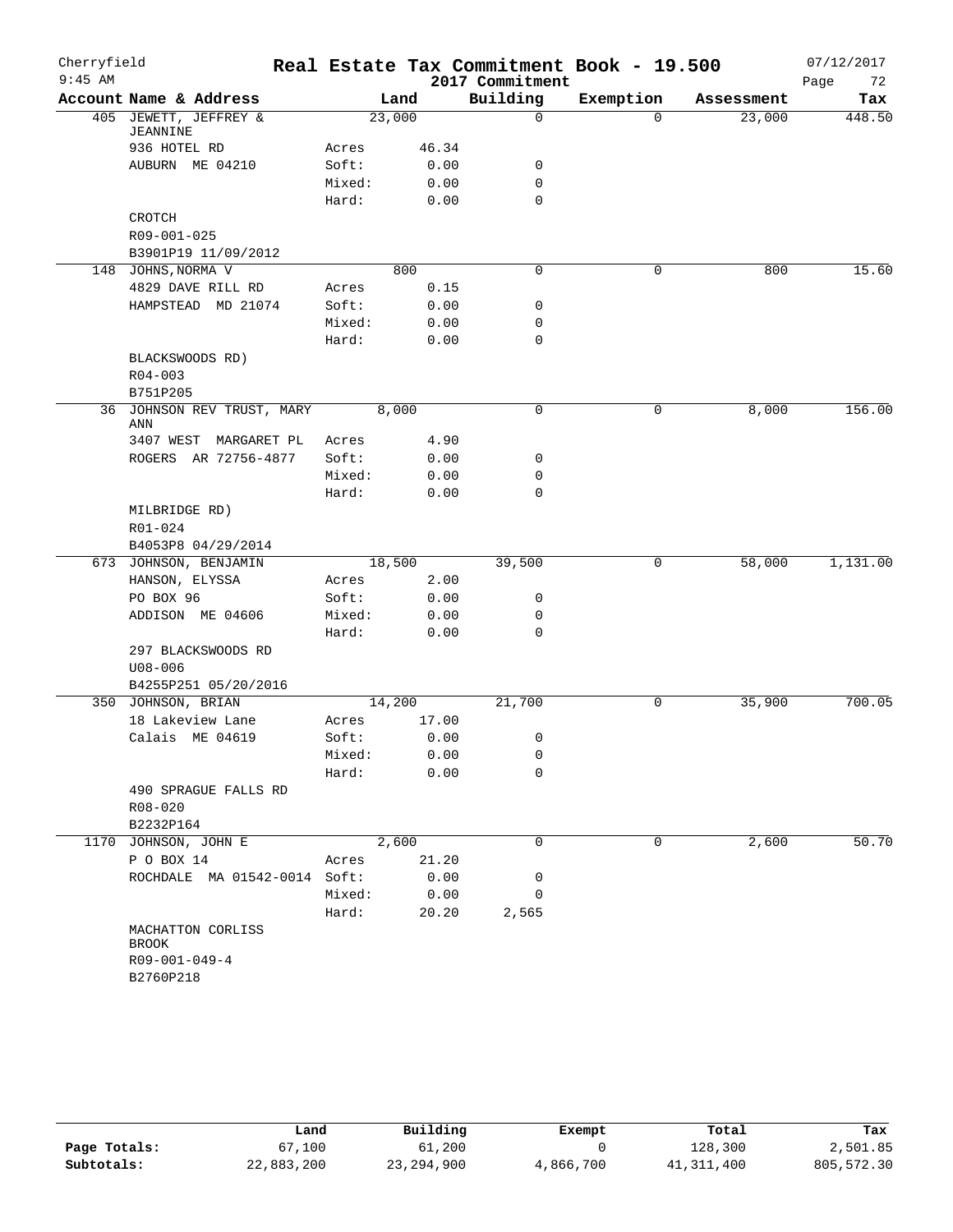| Cherryfield<br>$9:45$ AM |                                           |        |        | 2017 Commitment | Real Estate Tax Commitment Book - 19.500 |            | 07/12/2017<br>Page<br>73 |
|--------------------------|-------------------------------------------|--------|--------|-----------------|------------------------------------------|------------|--------------------------|
|                          | Account Name & Address                    |        | Land   | Building        | Exemption                                | Assessment | Tax                      |
|                          | 179 JOHNSON, LAZEROUS P                   |        | 36,100 | 2,600           | $\Omega$                                 | 38,700     | 754.65                   |
|                          | C/O DEBRA JOHNSON                         | Acres  | 28.50  |                 |                                          |            |                          |
|                          | 38 RIDGE RD                               | Soft:  | 0.00   | 0               |                                          |            |                          |
|                          | CHERRYFIELD ME 04622                      | Mixed: | 0.00   | 0               |                                          |            |                          |
|                          |                                           | Hard:  | 0.00   | 0               |                                          |            |                          |
|                          | 85 NORTH MAIN ST                          |        |        |                 |                                          |            |                          |
|                          | $R04 - 027$                               |        |        |                 |                                          |            |                          |
|                          | B3909P239 12/07/2012                      |        |        |                 |                                          |            |                          |
| 877                      | JOHNSON, LEWIS SR. &<br>MERRILENE         |        | 10,200 | 20,500          | 20,000                                   | 10,700     | 208.65                   |
|                          | 37 NORTH MAIN ST                          | Acres  | 0.15   |                 | 01 Homestead Exempt                      |            |                          |
|                          | CHERRYFIELD ME 04622                      | Soft:  | 0.00   | $\mathbf 0$     |                                          |            |                          |
|                          |                                           | Mixed: | 0.00   | 0               |                                          |            |                          |
|                          |                                           | Hard:  | 0.00   | 0               |                                          |            |                          |
|                          | 37 NORTH MAIN ST                          |        |        |                 |                                          |            |                          |
|                          | $U15 - 007$                               |        |        |                 |                                          |            |                          |
|                          | B1995P345                                 |        |        |                 |                                          |            |                          |
|                          | 676 JOHNSON, MICHAEL W                    | 17,700 |        | 31,800          | 20,000                                   | 29,500     | 575.25                   |
|                          | JOHNSON, CHERYL L                         | Acres  | 1.63   |                 | 01 Homestead Exempt                      |            |                          |
|                          | 249 BLACKSWOODS RD                        | Soft:  | 0.00   | 0               |                                          |            |                          |
|                          | CHERRYFIELD ME 04622                      | Mixed: | 0.00   | 0               |                                          |            |                          |
|                          |                                           | Hard:  | 0.00   | $\Omega$        |                                          |            |                          |
|                          | 249 BLACKSWOODS RD                        |        |        |                 |                                          |            |                          |
|                          | $U08 - 009$                               |        |        |                 |                                          |            |                          |
|                          | B2112P313                                 |        |        |                 |                                          |            |                          |
| 338                      | JOHNSON, RANDALL W &<br><b>BONNIE LEE</b> | 17,700 |        | 48,800          | 20,000                                   | 46,500     | 906.75                   |
|                          | 382 SPRAGUE FALLS RD                      | Acres  | 1.60   |                 | 01 Homestead Exempt                      |            |                          |
|                          | CHERRYFIELD ME 04622                      | Soft:  | 0.00   | 0               |                                          |            |                          |
|                          |                                           | Mixed: | 0.00   | 0               |                                          |            |                          |
|                          |                                           | Hard:  | 0.00   | 0               |                                          |            |                          |
|                          | 382 SPRAGUE FALLS RD                      |        |        |                 |                                          |            |                          |
|                          | R08-011-001                               |        |        |                 |                                          |            |                          |
|                          | B2860P82                                  |        |        |                 |                                          |            |                          |
|                          | 914 JOHNSTON, ALAN                        |        | 19,100 | 60,800          | 0                                        | 79,900     | 1,558.05                 |
|                          | JOHNSTON, DANYEL                          | Acres  | 4.10   |                 |                                          |            |                          |
|                          | 69 RIDGE RD                               | Soft:  | 0.00   | 0               |                                          |            |                          |
|                          | CHERRYFIELD ME 04622                      | Mixed: | 0.00   | 0               |                                          |            |                          |
|                          |                                           | Hard:  | 0.00   | 0               |                                          |            |                          |
|                          | 69 RIDGE RD                               |        |        |                 |                                          |            |                          |
|                          | $U16 - 016$                               |        |        |                 |                                          |            |                          |
|                          | B3084P104 11/28/2005                      |        |        |                 |                                          |            |                          |
|                          | 769 JONES, ALICE L                        |        | 11,500 | 37,000          | 20,000                                   | 28,500     | 555.75                   |
|                          | P.O. BOX 202                              | Acres  | 0.11   |                 | 01 Homestead Exempt                      |            |                          |
|                          | CHERRYFIELD, ME 04622                     | Soft:  | 0.00   | 0               |                                          |            |                          |
|                          |                                           | Mixed: | 0.00   | 0               |                                          |            |                          |
|                          |                                           | Hard:  | 0.00   | 0               |                                          |            |                          |
|                          | 10 CAMPBELL HILL                          |        |        |                 |                                          |            |                          |
|                          | $U12 - 022$                               |        |        |                 |                                          |            |                          |
|                          | B2210P90                                  |        |        |                 |                                          |            |                          |
|                          |                                           |        |        |                 |                                          |            |                          |

|              | Land       | Building   | Exempt    | Total      | Tax        |
|--------------|------------|------------|-----------|------------|------------|
| Page Totals: | 112,300    | 201,500    | 80,000    | 233,800    | 4,559.10   |
| Subtotals:   | 22,995,500 | 23,496,400 | 4,946,700 | 41,545,200 | 810,131.40 |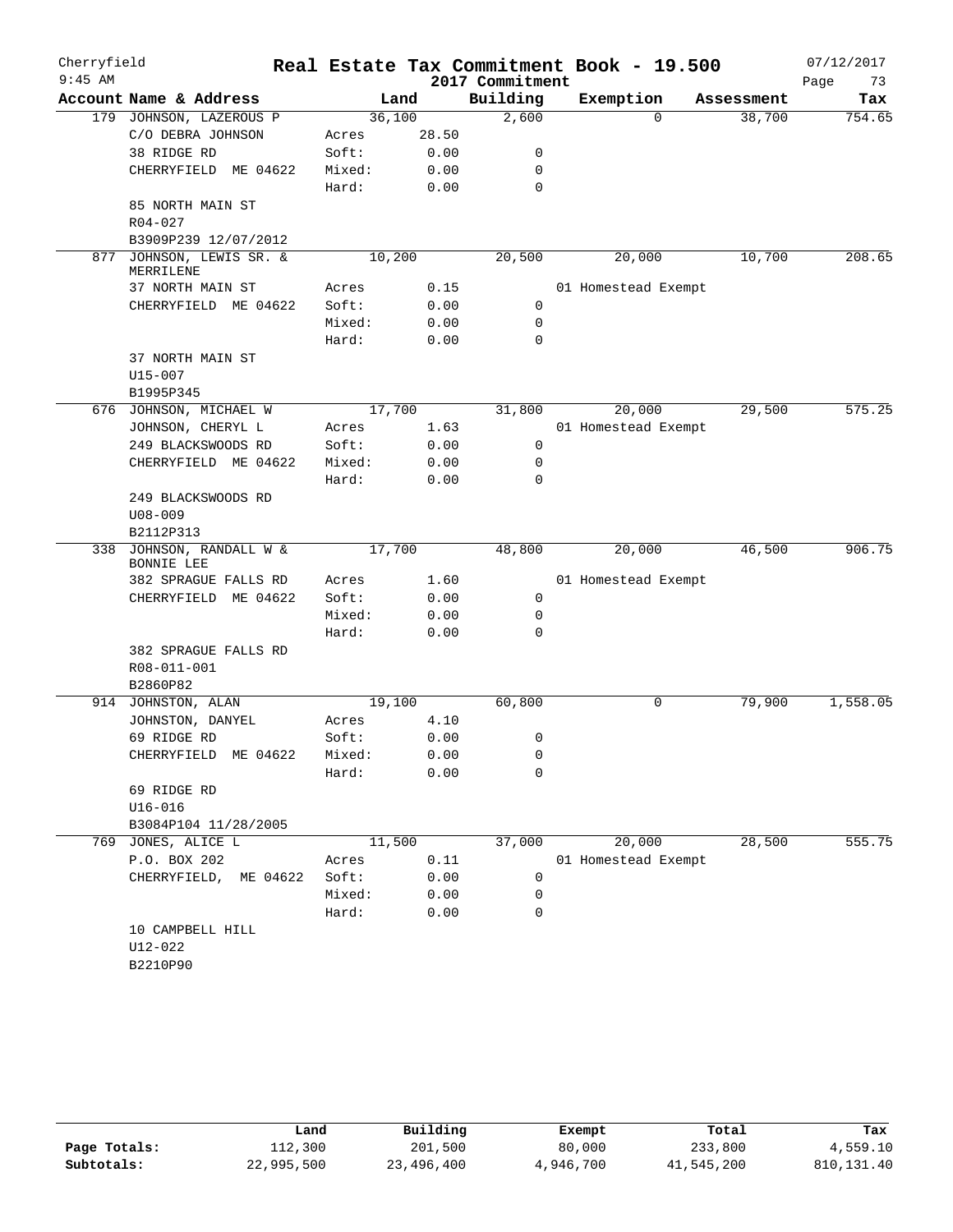| Cherryfield |                                |        |              |                 | Real Estate Tax Commitment Book - 19.500 |            | 07/12/2017 |
|-------------|--------------------------------|--------|--------------|-----------------|------------------------------------------|------------|------------|
| $9:45$ AM   |                                |        |              | 2017 Commitment |                                          |            | Page<br>74 |
|             | Account Name & Address         |        | Land         | Building        | Exemption                                | Assessment | Tax        |
|             | 122 KALIN, MICHAEL P           | 75,200 |              | 64,900          | $\mathbf 0$                              | 140,100    | 2,731.95   |
|             | FLEMING-KALIN, MANDY<br>ELAINE | Acres  | 78.00        |                 |                                          |            |            |
|             | 766 BLACKSWOODS RD             | Soft:  | 0.00         | 0               |                                          |            |            |
|             | CHERRYFIELD ME 04622           | Mixed: | 0.00         | $\mathbf 0$     |                                          |            |            |
|             |                                | Hard:  | 0.00         | $\mathbf 0$     |                                          |            |            |
|             | 766 BLACKSWOODS RD             |        |              |                 |                                          |            |            |
|             | $R03 - 046$                    |        |              |                 |                                          |            |            |
|             | B4217P19 12/24/2015            |        |              |                 |                                          |            |            |
|             | 1173 KAMB, JOSEPH E            | 10,800 |              | $\Omega$        | 0                                        | 10,800     | 210.60     |
|             | 12 TOWLE RD                    | Acres  | 85.40        |                 |                                          |            |            |
|             | WALPOLE MA 02081               | Soft:  | 0.00         | 0               |                                          |            |            |
|             |                                | Mixed: | 17.40        | 2,906           |                                          |            |            |
|             |                                | Hard:  | 61.00        | 7,747           |                                          |            |            |
|             | MACHATTON CORLISS BROOK        |        |              |                 |                                          |            |            |
|             | R09-001-049-6                  |        |              |                 |                                          |            |            |
|             | B2734P27                       |        |              |                 |                                          |            |            |
|             | 1174 KAMB, JOSEPH E            |        | 0            | $\mathbf 0$     | $\mathbf 0$                              | 0          | 0.00       |
|             | 12 TOWLE RD                    |        |              |                 |                                          |            |            |
|             | WALPOLE MA 02081               |        |              |                 |                                          |            |            |
|             |                                |        |              |                 |                                          |            |            |
|             | TREE GROWTH IN ACCT            |        |              |                 |                                          |            |            |
|             | 1173                           |        |              |                 |                                          |            |            |
|             | $R09 - 001 - 049 - 3$          |        |              |                 |                                          |            |            |
|             | B2730P137                      |        |              |                 |                                          |            |            |
|             | 1176 KAMB, JOSEPH E            |        | $\mathsf{O}$ | 0               | $\mathbf 0$                              | 0          | 0.00       |
|             | 12 TOWLE RD                    |        |              |                 |                                          |            |            |
|             | WALPOLE MA 02081               |        |              |                 |                                          |            |            |
|             | TREE GROWTH IN ACCT            |        |              |                 |                                          |            |            |
|             | 1173                           |        |              |                 |                                          |            |            |
|             | R09-001-049-8                  |        |              |                 |                                          |            |            |
|             | B2926P289                      |        |              |                 |                                          |            |            |
|             | 605 KANE, TAMMY J              | 23,200 |              | 38,600          | 20,000                                   | 41,800     | 815.10     |
|             | 80 RIVER ROAD                  | Acres  | 1.16         |                 | 01 Homestead Exempt                      |            |            |
|             | CHERRYFIELD ME 04622           | Soft:  | 0.00         | 0               |                                          |            |            |
|             |                                | Mixed: | 0.00         | 0               |                                          |            |            |
|             |                                | Hard:  | 0.00         | $\mathbf 0$     |                                          |            |            |
|             | 80 RIVER RD                    |        |              |                 |                                          |            |            |
|             | $U05 - 037$                    |        |              |                 |                                          |            |            |
|             | B2393P288                      |        |              |                 |                                          |            |            |
|             | 784 KAPRAL, RICHARD            |        | 1,300        | 0               | 0                                        | 1,300      | 25.35      |
|             | P O BOX 34                     | Acres  | 0.05         |                 |                                          |            |            |
|             | STEUBEN ME 04680               | Soft:  | 0.00         | 0               |                                          |            |            |
|             |                                | Mixed: | 0.00         | 0               |                                          |            |            |
|             |                                | Hard:  | 0.00         | 0               |                                          |            |            |
|             | MAIN ST                        |        |              |                 |                                          |            |            |
|             | $U12 - 036$                    |        |              |                 |                                          |            |            |
|             | B3046P21 08/22/2005            |        |              |                 |                                          |            |            |

|              | Land       | Building   | Exempt    | Total      | Tax        |
|--------------|------------|------------|-----------|------------|------------|
| Page Totals: | 110,500    | 103,500    | 20,000    | 194,000    | 3,783.00   |
| Subtotals:   | 23,106,000 | 23,599,900 | 4,966,700 | 41,739,200 | 813,914.40 |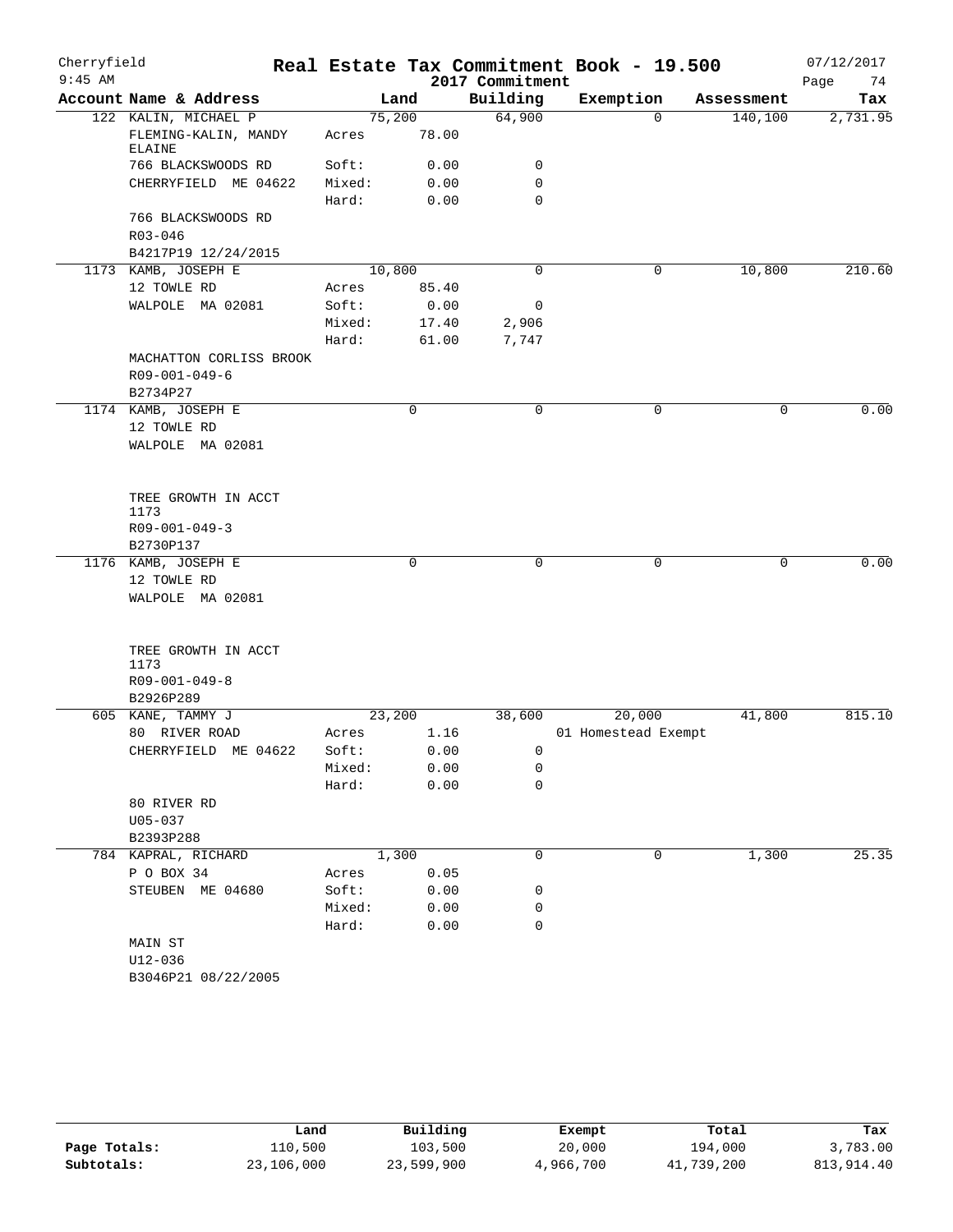| Cherryfield<br>$9:45$ AM |                                          |                 |              |                             | Real Estate Tax Commitment Book - 19.500 |            | 07/12/2017        |
|--------------------------|------------------------------------------|-----------------|--------------|-----------------------------|------------------------------------------|------------|-------------------|
|                          | Account Name & Address                   |                 | Land         | 2017 Commitment<br>Building | Exemption                                | Assessment | Page<br>75<br>Tax |
|                          | 783 KAPRAL, RICHARD                      |                 | 9,600        | 28,100                      | $\Omega$                                 | 37,700     | 735.15            |
|                          | P O BOX 34                               | Acres           | 0.05         |                             |                                          |            |                   |
|                          | STEUBEN ME 04680                         | Soft:           | 0.00         | 0                           |                                          |            |                   |
|                          |                                          | Mixed:          | 0.00         | 0                           |                                          |            |                   |
|                          |                                          | Hard:           | 0.00         | $\mathbf 0$                 |                                          |            |                   |
|                          | 8 MAIN ST                                |                 |              |                             |                                          |            |                   |
|                          | $U12 - 035$                              |                 |              |                             |                                          |            |                   |
|                          |                                          |                 |              |                             |                                          |            |                   |
|                          | B3046P21 08/22/2005                      |                 | 28,400       | $\mathbf 0$                 |                                          |            | 553.80            |
|                          | 430 KAYE, KENNETH G                      |                 |              |                             | 0                                        | 28,400     |                   |
|                          | P O BOX 375                              | Acres           | 50.00        |                             |                                          |            |                   |
|                          | ASHAWAY RI 02804                         | Soft:           | 0.00         | 0                           |                                          |            |                   |
|                          |                                          | Mixed:          | 0.00         | 0                           |                                          |            |                   |
|                          |                                          | Hard:           | 0.00         | 0                           |                                          |            |                   |
|                          | NORTH MAIN ST                            |                 |              |                             |                                          |            |                   |
|                          | R10-002-006                              |                 |              |                             |                                          |            |                   |
|                          | B2220P196                                |                 |              |                             |                                          |            |                   |
|                          | 428 KAYE, KENNETH G                      |                 | 26,500       | 0                           | 0                                        | 26,500     | 516.75            |
|                          | P O BOX 375                              | Acres           | 45.00        |                             |                                          |            |                   |
|                          | ASHAWAY RI 02804                         | Soft:           | 0.00         | 0                           |                                          |            |                   |
|                          |                                          | Mixed:          | 0.00         | 0                           |                                          |            |                   |
|                          |                                          | Hard:           | 0.00         | 0                           |                                          |            |                   |
|                          | NORTH MAIN ST                            |                 |              |                             |                                          |            |                   |
|                          | R10-002-004                              |                 |              |                             |                                          |            |                   |
|                          | B2485P13                                 |                 |              |                             |                                          |            |                   |
|                          | 425 KAYE, KENNETH G                      |                 | 24,400       | $\mathbf 0$                 | 0                                        | 24,400     | 475.80            |
|                          | P O BOX 375                              | Acres           | 41.00        |                             |                                          |            |                   |
|                          | ASHAWAY RI 02804                         | Soft:           | 0.00         | 0                           |                                          |            |                   |
|                          |                                          | Mixed:          | 0.00         | 0                           |                                          |            |                   |
|                          |                                          | Hard:           | 0.00         | $\mathbf 0$                 |                                          |            |                   |
|                          | NORTH MAIN ST<br>R10-002-001<br>B2485P13 |                 |              |                             |                                          |            |                   |
|                          | 427 KAYE, KENNETH G                      |                 | 25,700       | 0                           | 0                                        | 25,700     | 501.15            |
|                          | P O BOX 375                              | Acres           | 43.00        |                             |                                          |            |                   |
|                          | ASHAWAY RI 02804                         | Soft:           | 0.00         | 0                           |                                          |            |                   |
|                          |                                          | Mixed:          | 0.00         | 0                           |                                          |            |                   |
|                          |                                          | Hard:           | 0.00         | 0                           |                                          |            |                   |
|                          | NORTH MAIN ST<br>R10-002-003<br>B2485P13 |                 |              |                             |                                          |            |                   |
|                          | 429 KAYE, KENNETH G                      |                 | 27,700       | 0                           | 0                                        | 27,700     | 540.15            |
|                          | P O BOX 375                              | Acres           | 48.00        |                             |                                          |            |                   |
|                          | ASHAWAY RI 02804                         | Soft:           | 0.00         | 0                           |                                          |            |                   |
|                          |                                          | Mixed:          | 0.00         | 0                           |                                          |            |                   |
|                          |                                          | Hard:           | 0.00         | 0                           |                                          |            |                   |
|                          | NORTH MAIN ST<br>R10-002-005<br>B2485P13 |                 |              |                             |                                          |            |                   |
|                          | 426 KAYE, KENNETH G                      |                 | 24,400       | 0                           | 0                                        | 24,400     | 475.80            |
|                          |                                          |                 |              |                             |                                          |            |                   |
|                          | P O BOX 375                              | Acres           | 41.00        |                             |                                          |            |                   |
|                          | ASHAWAY RI 02804                         | Soft:           | 0.00         | 0                           |                                          |            |                   |
|                          |                                          | Mixed:<br>Hard: | 0.00<br>0.00 | 0<br>0                      |                                          |            |                   |
|                          | NORTH MAIN ST<br>R10-002-002<br>B2485P13 |                 |              |                             |                                          |            |                   |
|                          |                                          | Land            | Building     |                             | Exempt                                   | Total      | Tax               |
| Page Totals:             |                                          | 166,700         | 28,100       |                             | 0                                        | 194,800    | 3,798.60          |
| Subtotals:               |                                          | 23, 272, 700    | 23,628,000   |                             | 4,966,700                                | 41,934,000 | 817,713.00        |
|                          |                                          |                 |              |                             |                                          |            |                   |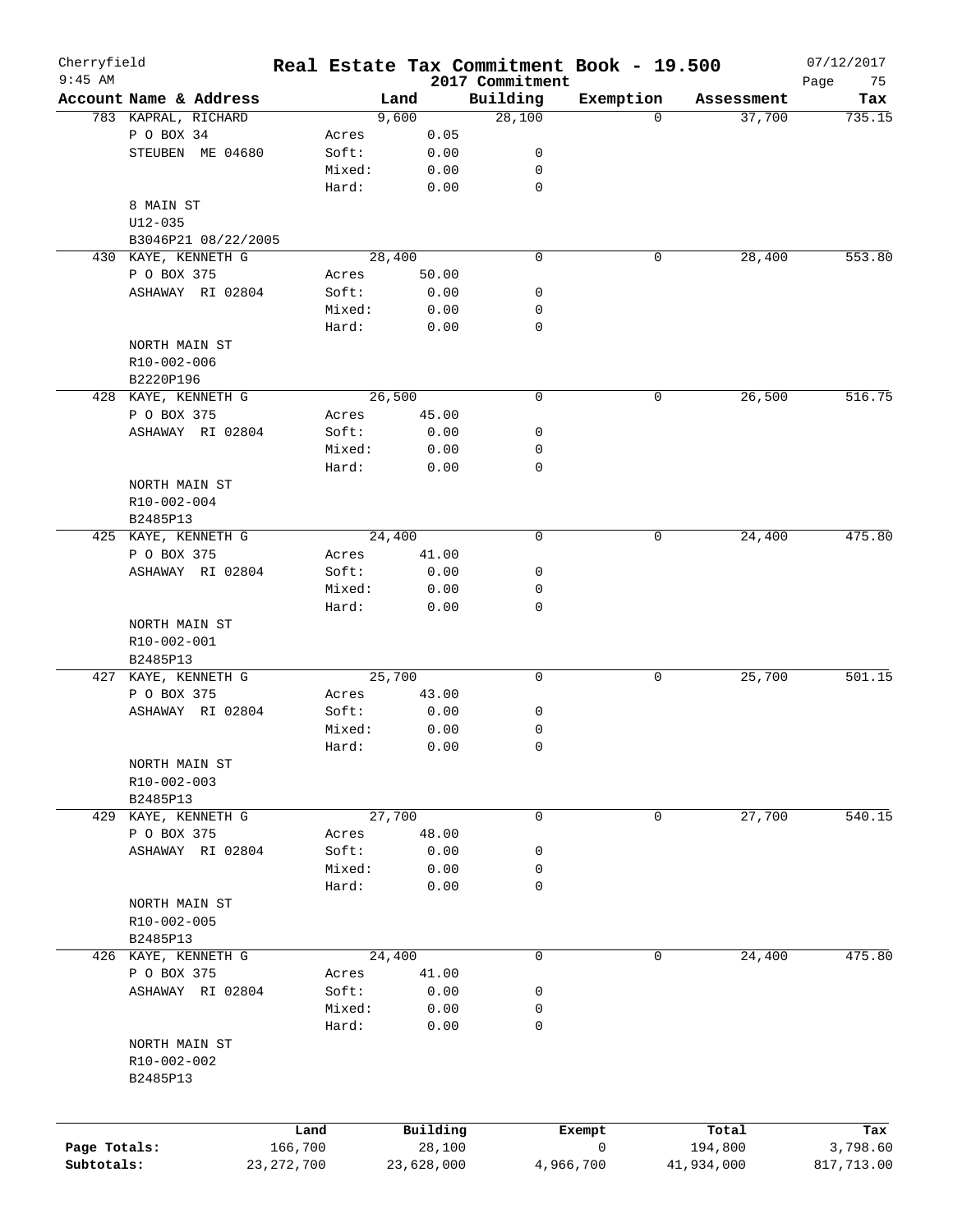| Cherryfield |                                          |        |       | Real Estate Tax Commitment Book - 19.500 |           |            | 07/12/2017 |
|-------------|------------------------------------------|--------|-------|------------------------------------------|-----------|------------|------------|
| $9:45$ AM   |                                          |        |       | 2017 Commitment                          |           |            | 76<br>Page |
|             | Account Name & Address                   | Land   |       | Building                                 | Exemption | Assessment | Tax        |
|             | 432 KAYE, KENNETH G<br>IRREVOCABLE TRUST | 47,700 |       | $\mathsf{O}$                             | $\Omega$  | 47,700     | 930.15     |
|             | P O BOX 375                              | Acres  | 72.00 |                                          |           |            |            |
|             | ASHAWAY RI 02804                         | Soft:  | 0.00  | 0                                        |           |            |            |
|             |                                          | Mixed: | 0.00  | $\mathbf 0$                              |           |            |            |
|             |                                          | Hard:  | 0.00  | $\mathbf 0$                              |           |            |            |
|             | NORTH MAIN ST                            |        |       |                                          |           |            |            |
|             | R10-002-008                              |        |       |                                          |           |            |            |
|             | B1949P347                                |        |       |                                          |           |            |            |
|             | 431 KAYE, KENNETH G.                     | 30,000 |       | $\mathbf 0$                              | 0         | 30,000     | 585.00     |
|             | P O BOX 375                              | Acres  | 54.00 |                                          |           |            |            |
|             | ASHAWAY RI 02804                         | Soft:  | 0.00  | 0                                        |           |            |            |
|             |                                          | Mixed: | 0.00  | $\mathbf 0$                              |           |            |            |
|             |                                          | Hard:  | 0.00  | $\mathbf 0$                              |           |            |            |
|             | NORTH MAIN ST                            |        |       |                                          |           |            |            |
|             | R10-002-007                              |        |       |                                          |           |            |            |
|             | B1957P148                                |        |       |                                          |           |            |            |
|             | 911 KEARNS, MICHAEL T                    | 15,600 |       | 31,800                                   | 0         | 47,400     | 924.30     |
|             | 33 Morning Tide Drive                    | Acres  | 0.72  |                                          |           |            |            |
|             | Milbridge ME<br>$04658 - -335$           | Soft:  | 0.00  | 0                                        |           |            |            |
|             |                                          | Mixed: | 0.00  | 0                                        |           |            |            |
|             |                                          | Hard:  | 0.00  | $\mathbf 0$                              |           |            |            |
|             | 93 RIDGE RD                              |        |       |                                          |           |            |            |
|             | $U16 - 013$                              |        |       |                                          |           |            |            |
|             | B2277P49                                 |        |       |                                          |           |            |            |
|             | 600 KEARNS, WILLIAM N &                  | 11,800 |       | 0                                        | 0         | 11,800     | 230.10     |
|             | NINETTA P<br>P O BOX 445                 | Acres  | 1.24  |                                          |           |            |            |
|             | CHERRYFIELD ME 04622                     | Soft:  | 0.00  | 0                                        |           |            |            |
|             |                                          | Mixed: | 0.00  | 0                                        |           |            |            |
|             |                                          | Hard:  | 0.00  | 0                                        |           |            |            |
|             | SCHOOL ST                                |        |       |                                          |           |            |            |
|             | $U05 - 032$                              |        |       |                                          |           |            |            |
|             | B2801P342                                |        |       |                                          |           |            |            |
|             | 601 KEARNS, WILLIAM N. &                 | 23,200 |       | 32,400                                   | 0         | 55,600     | 1,084.20   |
|             | NINETTA                                  |        |       |                                          |           |            |            |
|             | P O BOX 445                              | Acres  | 1.17  |                                          |           |            |            |
|             | CHERRYFIELD ME 04622                     | Soft:  | 0.00  | 0                                        |           |            |            |
|             |                                          | Mixed: | 0.00  | 0                                        |           |            |            |
|             |                                          | Hard:  | 0.00  | $\mathbf 0$                              |           |            |            |
|             | 29 PADDY LANE                            |        |       |                                          |           |            |            |
|             | $U05 - 033$                              |        |       |                                          |           |            |            |
|             | B2134P294                                |        |       |                                          |           |            |            |
| 497         | KEARNS, WILLIAM &<br>NINETTA P           | 18,500 |       | 11,700                                   | 0         | 30,200     | 588.90     |
|             | P O BOX 445                              | Acres  | 0.54  |                                          |           |            |            |
|             | CHERRYFIELD ME 04622                     | Soft:  | 0.00  | 0                                        |           |            |            |
|             |                                          | Mixed: | 0.00  | 0                                        |           |            |            |
|             |                                          | Hard:  | 0.00  | 0                                        |           |            |            |
|             | 23 BARBER LANE                           |        |       |                                          |           |            |            |
|             | $U02 - 013$                              |        |       |                                          |           |            |            |
|             | B1517P320                                |        |       |                                          |           |            |            |
|             |                                          |        |       |                                          |           |            |            |

|              | Land         | Building   | Exempt    | Total      | Tax        |
|--------------|--------------|------------|-----------|------------|------------|
| Page Totals: | 146,800      | 75,900     |           | 222,700    | 4,342.65   |
| Subtotals:   | 23, 419, 500 | 23,703,900 | 4,966,700 | 42,156,700 | 822,055.65 |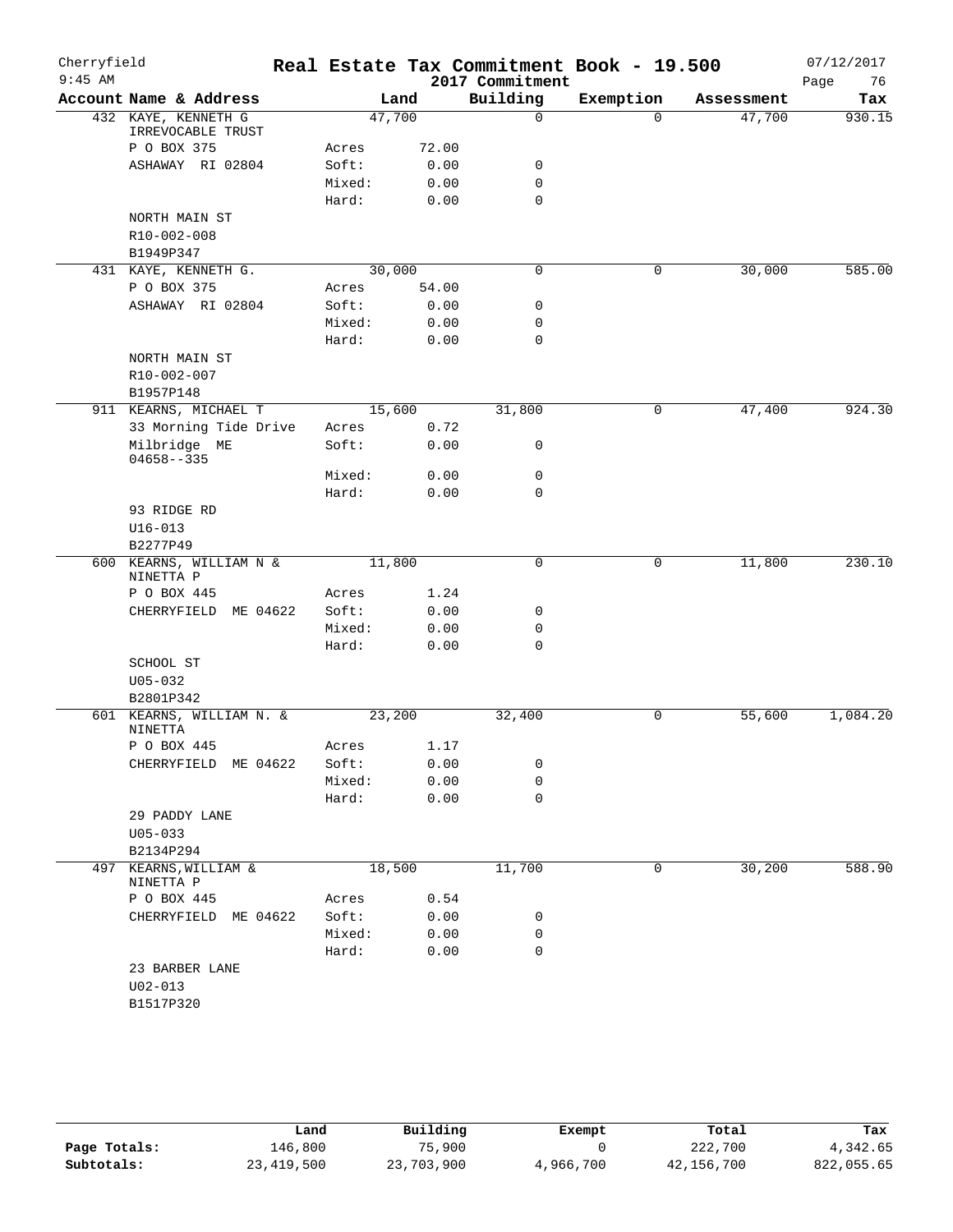| Cherryfield |                                     |        |       |                 | Real Estate Tax Commitment Book - 19.500 |            | 07/12/2017 |
|-------------|-------------------------------------|--------|-------|-----------------|------------------------------------------|------------|------------|
| $9:45$ AM   |                                     |        |       | 2017 Commitment |                                          |            | 77<br>Page |
|             | Account Name & Address              | Land   |       | Building        | Exemption                                | Assessment | Tax        |
|             | 715 KEARNS, WILLIAM A &<br>NINETTA  | 15,400 |       | 187,500         | 20,000                                   | 182,900    | 3,566.55   |
|             | P O BOX 445                         | Acres  | 0.31  |                 | 01 Homestead Exempt                      |            |            |
|             | CHERRYFIELD ME 04622                | Soft:  | 0.00  | 0               |                                          |            |            |
|             |                                     | Mixed: | 0.00  | 0               |                                          |            |            |
|             |                                     | Hard:  | 0.00  | $\mathbf 0$     |                                          |            |            |
|             | 12 CURTIS LANE                      |        |       |                 |                                          |            |            |
|             | $U11 - 016$                         |        |       |                 |                                          |            |            |
|             | B844P249                            |        |       |                 |                                          |            |            |
|             | 764 KEHOE, DALTON A                 | 12,700 |       | 57,900          | 0                                        | 70,600     | 1,376.70   |
|             | 16 HOLMWOOD ST                      | Acres  | 0.28  |                 |                                          |            |            |
|             | RICHMOND HILL, ONTARIO              | Soft:  | 0.00  | 0               |                                          |            |            |
|             | CANADA L4B 4K4                      | Mixed: | 0.00  | 0               |                                          |            |            |
|             |                                     | Hard:  | 0.00  | $\mathbf 0$     |                                          |            |            |
|             | 8 ENDRE LANE                        |        |       |                 |                                          |            |            |
|             | $U12 - 018 - 001$                   |        |       |                 |                                          |            |            |
|             | B2919P354 08/30/2004                |        |       |                 |                                          |            |            |
|             | 552 KELLEY SHELLFISH INC            | 30,700 |       | 97,500          | $\mathbf 0$                              | 128,200    | 2,499.90   |
|             | 10 RIVER RD                         | Acres  | 1.80  |                 |                                          |            |            |
|             | CHERRYFIELD ME 04622                | Soft:  | 0.00  | 0               |                                          |            |            |
|             |                                     | Mixed: | 0.00  | 0               |                                          |            |            |
|             |                                     | Hard:  | 0.00  | 0               |                                          |            |            |
|             | 59 BLACKSWOODS RD                   |        |       |                 |                                          |            |            |
|             | $U04 - 013 - 002$                   |        |       |                 |                                          |            |            |
|             | B1287P1                             |        |       |                 |                                          |            |            |
|             | 562 KELLEY, GORDON F &              |        | 2,500 |                 | 0                                        | 2,500      | 48.75      |
|             | CYNTHIA R                           |        |       |                 |                                          |            |            |
|             | 10 SCHOOL ST                        | Acres  | 0.18  |                 |                                          |            |            |
|             | CHERRYFIELD ME 04622                | Soft:  | 0.00  | 0               |                                          |            |            |
|             |                                     | Mixed: | 0.00  | 0               |                                          |            |            |
|             |                                     | Hard:  | 0.00  | 0               |                                          |            |            |
|             | 10 SCHOOL ST                        |        |       |                 |                                          |            |            |
|             | $U04 - 023$                         |        |       |                 |                                          |            |            |
|             | B1253P4                             |        |       |                 |                                          |            |            |
|             | 539 KELLEY, GORDON F &<br>CYNTHIA R | 37,800 |       | 0               | $\mathsf{O}$                             | 37,800     | 737.10     |
|             | 10 SCHOOL ST                        | Acres  | 46.00 |                 |                                          |            |            |
|             | CHERRYFIELD ME 04622                | Soft:  | 0.00  | 0               |                                          |            |            |
|             |                                     | Mixed: | 0.00  | 0               |                                          |            |            |
|             |                                     | Hard:  | 0.00  | 0               |                                          |            |            |
|             | BLACKSWOODS RD                      |        |       |                 |                                          |            |            |
|             | $U04 - 003$                         |        |       |                 |                                          |            |            |
|             | B1253P4                             |        |       |                 |                                          |            |            |
|             | 786 KELLY, CYNTHIA R                | 2,700  |       | 0               | 0                                        | 2,700      | 52.65      |
|             | RENSKI, CHARLES                     | Acres  | 0.22  |                 |                                          |            |            |
|             | 10 SCHOOL ST                        | Soft:  | 0.00  | 0               |                                          |            |            |
|             | CHERRYFIELD ME 04622                | Mixed: | 0.00  | 0               |                                          |            |            |
|             |                                     | Hard:  | 0.00  | $\mathbf 0$     |                                          |            |            |
|             | MAIN ST                             |        |       |                 |                                          |            |            |
|             | $U12 - 038$                         |        |       |                 |                                          |            |            |
|             | B3730P7 04/11/2011                  |        |       |                 |                                          |            |            |
|             |                                     |        |       |                 |                                          |            |            |

|              | Land       | Building   | Exempt    | Total      | Tax        |
|--------------|------------|------------|-----------|------------|------------|
| Page Totals: | 101,800    | 342,900    | 20,000    | 424,700    | 8,281.65   |
| Subtotals:   | 23,521,300 | 24,046,800 | 4,986,700 | 42,581,400 | 830,337.30 |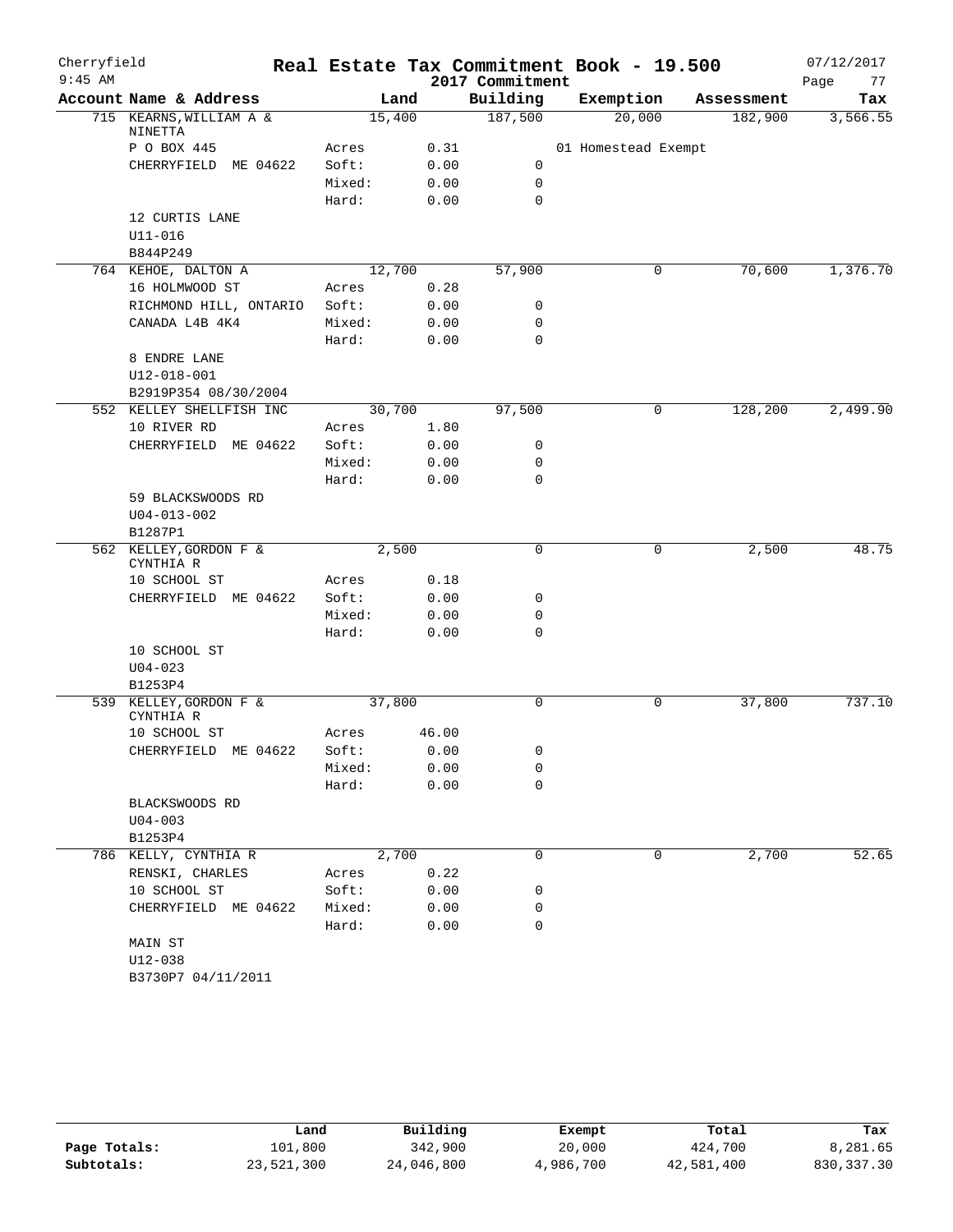| Cherryfield<br>$9:45$ AM |                                          |        |        |       | 2017 Commitment | Real Estate Tax Commitment Book - 19.500 |            | 07/12/2017<br>Page<br>78 |
|--------------------------|------------------------------------------|--------|--------|-------|-----------------|------------------------------------------|------------|--------------------------|
|                          | Account Name & Address                   |        | Land   |       | Building        | Exemption                                | Assessment | Tax                      |
|                          | 762 KELLY, CYNTHIA R                     |        | 15,700 |       | 8,000           | $\Omega$                                 | 23,700     | 462.15                   |
|                          | RENSKI, CHARLES                          | Acres  |        | 0.58  |                 |                                          |            |                          |
|                          | 10 SCHOOL ST                             | Soft:  |        | 0.00  | 0               |                                          |            |                          |
|                          | CHERRYFIELD ME 04622                     | Mixed: |        | 0.00  | 0               |                                          |            |                          |
|                          |                                          | Hard:  |        | 0.00  | $\mathbf 0$     |                                          |            |                          |
|                          | 21 MAIN ST                               |        |        |       |                 |                                          |            |                          |
|                          | U12-016                                  |        |        |       |                 |                                          |            |                          |
|                          | B3730P7 04/11/2011                       |        |        |       |                 |                                          |            |                          |
|                          | 168 KELLY, PHILLIP J & MIA               |        | 15,400 |       | 6,000           | 0                                        | 21,400     | 417.30                   |
|                          | 68 PLEASANTVIEW ST                       | Acres  |        | 28.00 |                 |                                          |            |                          |
|                          | METHUEN MA 01844                         | Soft:  |        | 0.00  | 0               |                                          |            |                          |
|                          |                                          | Mixed: |        | 22.00 | 3,674           |                                          |            |                          |
|                          |                                          | Hard:  |        | 0.00  | $\mathbf 0$     |                                          |            |                          |
|                          | OFF STILLWATER AVE                       |        |        |       |                 |                                          |            |                          |
|                          | R04-018-002                              |        |        |       |                 |                                          |            |                          |
|                          | B3578P115 10/13/2009                     |        |        |       |                 |                                          |            |                          |
|                          | 551 KELLY, GORDON F &<br>CYNTHIA R       |        | 33,800 |       | 381,700         | 26,000                                   | 389,500    | 7,595.25                 |
|                          | 10 SCHOOL ST                             | Acres  |        | 14.50 |                 | 01 Homestead Exempt                      |            |                          |
|                          | CHERRYFIELD ME 04622                     | Soft:  |        | 0.00  |                 | 0 12 WW2 Veteran Res                     |            |                          |
|                          |                                          | Mixed: |        | 0.00  | 0               |                                          |            |                          |
|                          |                                          | Hard:  |        | 0.00  | 0               |                                          |            |                          |
|                          | 10 SCHOOL ST                             |        |        |       |                 |                                          |            |                          |
|                          | $U04 - 013 - 001$                        |        |        |       |                 |                                          |            |                          |
|                          | B1253P4                                  |        |        |       |                 |                                          |            |                          |
|                          | 1048 KELTERBORN, JOSEPH                  |        | 65,200 |       | 89,100          | 0                                        | 154,300    | 3,008.85                 |
|                          | LINK, VIRGINIA                           | Acres  |        | 16.00 |                 |                                          |            |                          |
|                          | 121 Miner Rd                             | Soft:  |        | 0.00  | 0               |                                          |            |                          |
|                          | Porter Corners NY<br>12859               | Mixed: |        | 0.00  | 0               |                                          |            |                          |
|                          |                                          | Hard:  |        | 0.00  | $\mathbf 0$     |                                          |            |                          |
|                          | 456 MILBRIDGE RD                         |        |        |       |                 |                                          |            |                          |
|                          | R01-001-007                              |        |        |       |                 |                                          |            |                          |
|                          | B1716P64                                 |        |        |       |                 |                                          |            |                          |
|                          | 622 KEMPTHORNE, MICHAEL A                |        | 10,900 |       | 35,800          | 26,000                                   | 20,700     | 403.65                   |
|                          | KEMPTHORNE, SUSAN B                      | Acres  |        | 0.20  |                 | 14 WW2 Veteran Non                       |            |                          |
|                          | PO BOX 88                                | Soft:  |        | 0.00  |                 | 0 01 Homestead Exempt                    |            |                          |
|                          | CHERRYFIELD ME 04654                     | Mixed: |        | 0.00  | $\overline{0}$  |                                          |            |                          |
|                          |                                          | Hard:  |        | 0.00  | 0               |                                          |            |                          |
|                          | 88 STILLWATER RD                         |        |        |       |                 |                                          |            |                          |
|                          | $U06 - 013$                              |        |        |       |                 |                                          |            |                          |
|                          | B3832P147 03/29/2012                     |        |        |       |                 |                                          |            |                          |
|                          | 895 KEMPTHORNE, NATHAN J &<br>ESTHER A   |        | 33,200 |       | 69,300          | 0                                        | 102,500    | 1,998.75                 |
|                          |                                          | Acres  |        | 27.34 |                 |                                          |            |                          |
|                          | MILBRIDGE ME 04658                       | Soft:  |        | 0.00  | 0               |                                          |            |                          |
|                          |                                          | Mixed: |        | 0.00  | 0               |                                          |            |                          |
|                          |                                          | Hard:  |        | 0.00  | 0               |                                          |            |                          |
|                          | 243 MAIN ST                              |        |        |       |                 |                                          |            |                          |
|                          | U15-021&023                              |        |        |       |                 |                                          |            |                          |
|                          | B3973P291 07/15/2013 B3395P28 04/01/2008 |        |        |       |                 |                                          |            |                          |

|              | Land       | Building   | Exempt    | Total        | Tax          |
|--------------|------------|------------|-----------|--------------|--------------|
| Page Totals: | 174,200    | 589,900    | 52,000    | 712,100      | 13,885.95    |
| Subtotals:   | 23,695,500 | 24,636,700 | 5,038,700 | 43, 293, 500 | 844, 223, 25 |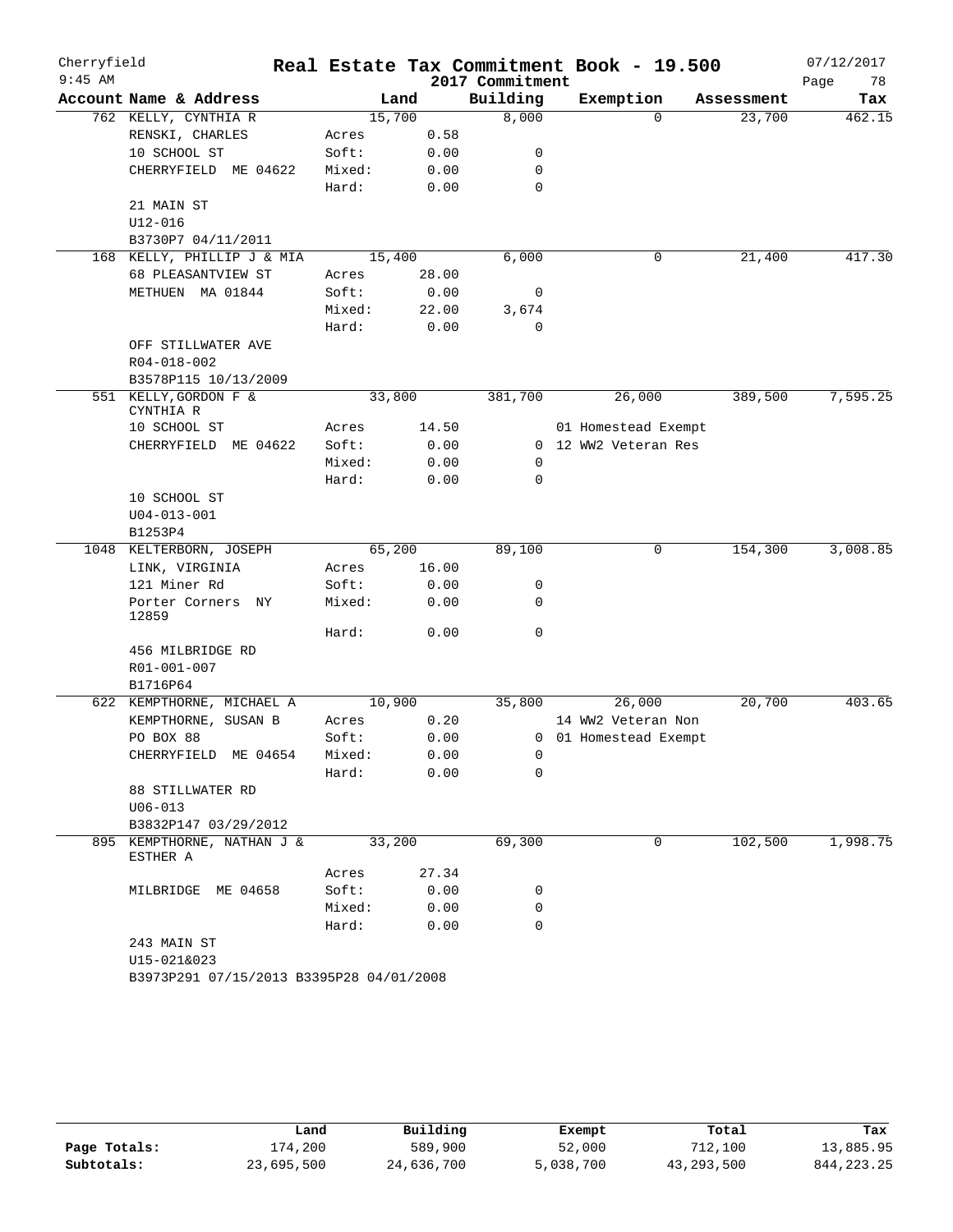| Cherryfield<br>$9:45$ AM |                            |            |        |        |            |                             | Real Estate Tax Commitment Book - 19.500 |            | 07/12/2017        |
|--------------------------|----------------------------|------------|--------|--------|------------|-----------------------------|------------------------------------------|------------|-------------------|
|                          | Account Name & Address     |            |        | Land   |            | 2017 Commitment<br>Building | Exemption                                | Assessment | Page<br>79<br>Tax |
|                          | 127 KEMPTHORNE, ZACH       |            |        | 9,500  |            | $\mathbf 0$                 | $\Omega$                                 | 9,500      | 185.25            |
|                          | PO BOX 144                 |            | Acres  |        | 2.40       |                             |                                          |            |                   |
|                          | CHERRYFIELD ME 04606       |            | Soft:  |        | 0.00       | 0                           |                                          |            |                   |
|                          |                            |            | Mixed: |        | 0.00       | 0                           |                                          |            |                   |
|                          |                            |            | Hard:  |        | 0.00       | $\mathbf 0$                 |                                          |            |                   |
|                          | 44 SPRAGUE FALLS RD        |            |        |        |            |                             |                                          |            |                   |
|                          | R03-051-004                |            |        |        |            |                             |                                          |            |                   |
|                          | B4240P141 03/22/2016       |            |        |        |            |                             |                                          |            |                   |
|                          | 1030 KEMPTHORNE, ZACHARY I |            |        | 9,800  |            | $\mathbf 0$                 | 0                                        | 9,800      | 191.10            |
|                          | Z I KEMPTHORNE LIVING      |            | Acres  |        | 2.90       |                             |                                          |            |                   |
|                          | TRUST                      |            |        |        |            |                             |                                          |            |                   |
|                          | PO BOX 144                 |            | Soft:  |        | 0.00       | 0                           |                                          |            |                   |
|                          | CHERRYFIELD ME 04622       |            | Mixed: |        | 0.00       | $\mathbf 0$                 |                                          |            |                   |
|                          |                            |            | Hard:  |        | 0.00       | $\mathbf 0$                 |                                          |            |                   |
|                          | 32 SPRAGUE FALLS RD        |            |        |        |            |                             |                                          |            |                   |
|                          | R03-051-003                |            |        |        |            |                             |                                          |            |                   |
|                          | B4240P139 03/22/2016       |            |        |        |            |                             |                                          |            |                   |
|                          | 1139 KENNA, SANDRA         |            |        | 14,700 |            | 24,100                      | 0                                        | 38,800     | 756.60            |
|                          | 82 BASSIN RD               |            | Acres  |        | 1.50       |                             |                                          |            |                   |
|                          | ATHENS NY 12015            |            | Soft:  |        | 0.00       | 0                           |                                          |            |                   |
|                          |                            |            | Mixed: |        | 0.00       | 0                           |                                          |            |                   |
|                          |                            |            | Hard:  |        | 0.00       | $\mathbf 0$                 |                                          |            |                   |
|                          | 206 BLACKS WOODS RD        |            |        |        |            |                             |                                          |            |                   |
|                          | $U08 - 001$                |            |        |        |            |                             |                                          |            |                   |
|                          | B3214P312 11/13/2006       |            |        |        |            |                             |                                          |            |                   |
|                          | 16 KILTON, SHAWN M         |            |        | 9,100  |            | $\mathbf 0$                 | 0                                        | 9,100      | 177.45            |
|                          | SEAVEY, MURRAY B.          |            | Acres  |        | 41.00      |                             |                                          |            |                   |
|                          | 237 Milbridge Road         |            | Soft:  |        | 5.00       | 363                         |                                          |            |                   |
|                          | CHERRYFIELD ME 04622       |            | Mixed: |        | 35.00      | 5,845                       |                                          |            |                   |
|                          |                            |            | Hard:  |        | 0.00       | 0                           |                                          |            |                   |
|                          | MILBRIDGE RD               |            |        |        |            |                             |                                          |            |                   |
|                          | R01-006                    |            |        |        |            |                             |                                          |            |                   |
|                          | B2859P297                  |            |        |        |            |                             |                                          |            |                   |
|                          | 14 KILTON, SHAWN M         |            |        | 2,200  |            | $\mathbf 0$                 | 0                                        | 2,200      | 42.90             |
|                          | 237 MILBRIDGE RD           |            | Acres  |        | 8.00       |                             |                                          |            |                   |
|                          | CHERRYFIELD ME 04622       |            | Soft:  |        | 0.00       | 0                           |                                          |            |                   |
|                          |                            |            | Mixed: |        | 0.00       | $\mathbf 0$                 |                                          |            |                   |
|                          |                            |            | Hard:  |        | 0.00       | 0                           |                                          |            |                   |
|                          | ROUTE 1 (OFF)              |            |        |        |            |                             |                                          |            |                   |
|                          | R01-005                    |            |        |        |            |                             |                                          |            |                   |
|                          | B3084P16 11/30/2005        |            |        |        |            |                             |                                          |            |                   |
|                          | 13 KILTON, SHAWN M         |            |        | 7,200  |            | $\mathbf 0$                 | 0                                        | 7,200      | 140.40            |
|                          | 237 MILBRIDGE RD           |            | Acres  |        | 6.80       |                             |                                          |            |                   |
|                          | CHERRYFIELD ME 04622       |            | Soft:  |        | 0.00       | 0                           |                                          |            |                   |
|                          |                            |            | Mixed: |        | 0.00       | 0                           |                                          |            |                   |
|                          |                            |            | Hard:  |        | 0.00       | $\mathbf 0$                 |                                          |            |                   |
|                          | 237 MILBRIDGE RD           |            |        |        |            |                             |                                          |            |                   |
|                          | R01-004                    |            |        |        |            |                             |                                          |            |                   |
|                          | B2760P136                  |            |        |        |            |                             |                                          |            |                   |
|                          | 723 KNAPP, DARA H          |            |        | 16,200 |            | 62,200                      | 0                                        | 78,400     | 1,528.80          |
|                          | PO BOX 18                  |            | Acres  |        | 0.36       |                             |                                          |            |                   |
|                          | COLUMBIA FALLS ME<br>04623 |            | Soft:  |        | 0.00       | 0                           |                                          |            |                   |
|                          |                            |            | Mixed: |        | 0.00       | 0                           |                                          |            |                   |
|                          |                            |            | Hard:  |        | 0.00       | $\mathbf 0$                 |                                          |            |                   |
|                          | 14 NEW ST                  |            |        |        |            |                             |                                          |            |                   |
|                          | U11-024                    |            |        |        |            |                             |                                          |            |                   |
|                          | B4145P309 04/24/2015       |            |        |        |            |                             |                                          |            |                   |
|                          |                            |            |        |        |            |                             |                                          |            |                   |
|                          |                            | Land       |        |        | Building   |                             | Exempt                                   | Total      | Tax               |
| Page Totals:             |                            | 68,700     |        |        | 86,300     |                             | 0                                        | 155,000    | 3,022.50          |
| Subtotals:               |                            | 23,764,200 |        |        | 24,723,000 |                             | 5,038,700                                | 43,448,500 | 847, 245. 75      |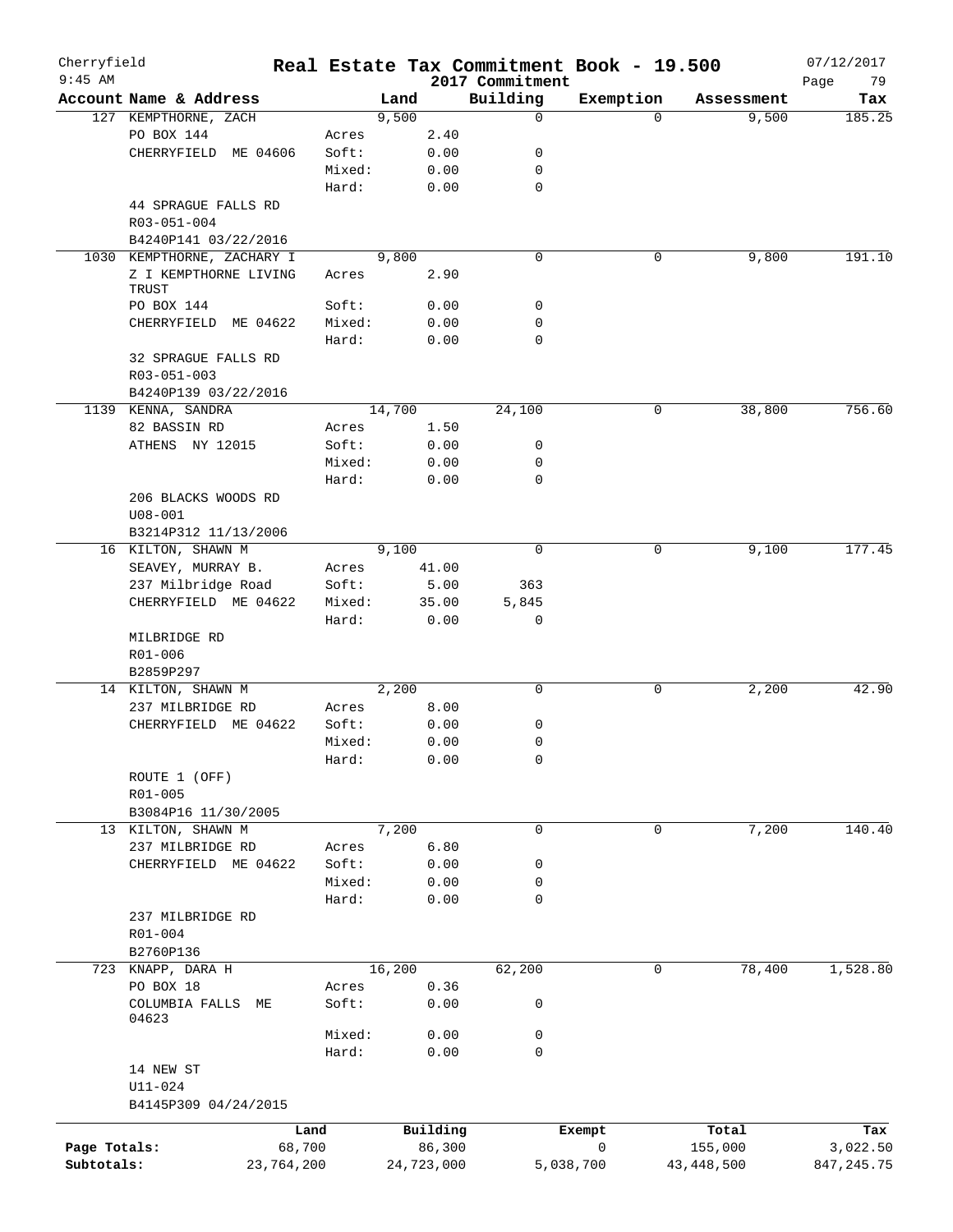| Cherryfield                |                                           |                |                |        |                     |                 | Real Estate Tax Commitment Book - 19.500 |             |                  | 07/12/2017      |
|----------------------------|-------------------------------------------|----------------|----------------|--------|---------------------|-----------------|------------------------------------------|-------------|------------------|-----------------|
| $9:45$ AM                  |                                           |                |                |        |                     | 2017 Commitment |                                          |             |                  | 80<br>Page      |
|                            | Account Name & Address                    |                |                | Land   |                     | Building        | Exemption                                | $\Omega$    | Assessment       | Tax             |
|                            | 818 KNAPP, HEATHER                        |                |                | 21,700 |                     | 37,000          |                                          |             | 58,700           | 1,144.65        |
|                            | 35 LABRADOR LN<br>MILBRIDGE ME 04658      |                | Acres<br>Soft: |        | 0.84                |                 |                                          |             |                  |                 |
|                            |                                           |                |                |        | 0.00                | 0               |                                          |             |                  |                 |
|                            |                                           |                | Mixed:         |        | 0.00                | 0               |                                          |             |                  |                 |
|                            |                                           |                | Hard:          |        | 0.00                | $\mathbf 0$     |                                          |             |                  |                 |
|                            | 117 MAIN ST                               |                |                |        |                     |                 |                                          |             |                  |                 |
|                            | $U13 - 021$                               |                |                |        |                     |                 |                                          |             |                  |                 |
|                            | B4124P11 01/15/2015                       |                |                |        |                     |                 |                                          |             |                  |                 |
|                            | 1179 KNAPP, HEATHER E                     |                |                | 11,700 |                     | $\mathbf 0$     |                                          | 0           | 11,700           | 228.15          |
|                            | HAYCOCK, CURTIS                           |                | Acres          |        | 77.00               |                 |                                          |             |                  |                 |
|                            | 35 LABRADOR LN                            |                | Soft:          |        | 52.00               | 7,540           |                                          |             |                  |                 |
|                            | CHERRYFIELD ME 04622                      |                | Mixed:         |        | 25.00               | 4,175           |                                          |             |                  |                 |
|                            |                                           |                | Hard:          |        | 0.00                | $\mathbf 0$     |                                          |             |                  |                 |
|                            | R01-003-001                               |                |                |        |                     |                 |                                          |             |                  |                 |
|                            | B4230P87 02/12/2016                       |                |                |        |                     |                 |                                          |             |                  |                 |
|                            | 938 KNAPP, MARY                           |                |                | 14,600 |                     | 3,500           |                                          | 0           | 18,100           | 352.95          |
|                            | 26 PARK ST                                |                | Acres          |        | 0.58                |                 |                                          |             |                  |                 |
|                            | CHERRYFIELD<br>ME 04622                   |                | Soft:          |        | 0.00                | 0               |                                          |             |                  |                 |
|                            |                                           |                | Mixed:         |        | 0.00                | 0               |                                          |             |                  |                 |
|                            |                                           |                | Hard:          |        | 0.00                | $\mathbf 0$     |                                          |             |                  |                 |
|                            | 3 MORSE LANE                              |                |                |        |                     |                 |                                          |             |                  |                 |
|                            | U17-019                                   |                |                |        |                     |                 |                                          |             |                  |                 |
|                            | B3780P164 09/29/2011                      |                |                |        |                     |                 |                                          |             |                  |                 |
| 889                        | KNAPP, MARY L                             |                |                | 17,300 |                     | 68,500          |                                          | 0           | 85,800           | 1,673.10        |
|                            | SCHOPPEE, ERIC & MARK                     |                | Acres          |        | 1.01                |                 |                                          |             |                  |                 |
|                            | 21 RIDGE RD                               |                | Soft:          |        | 0.00                | 0               |                                          |             |                  |                 |
|                            | CHERRYFIELD<br>ME 04622                   |                | Mixed:         |        | 0.00                | 0               |                                          |             |                  |                 |
|                            |                                           |                | Hard:          |        | 0.00                | $\mathbf 0$     |                                          |             |                  |                 |
|                            | 21 RIDGE RD                               |                |                |        |                     |                 |                                          |             |                  |                 |
|                            | $U15 - 017$                               |                |                |        |                     |                 |                                          |             |                  |                 |
|                            | B2400P158                                 |                |                |        |                     |                 |                                          |             |                  |                 |
|                            | 716 KNAPP, MARY                           |                |                | 5,300  |                     | 16,000          |                                          | 0           | 21,300           | 415.35          |
|                            | 26 PARK ST                                |                | Acres          |        | 0.21                |                 |                                          |             |                  |                 |
|                            | CHERRYFIELD                               | ME 04622       | Soft:          |        | 0.00                | 0               |                                          |             |                  |                 |
|                            |                                           |                | Mixed:         |        | 0.00                | 0               |                                          |             |                  |                 |
|                            |                                           |                | Hard:          |        | 0.00                | 0               |                                          |             |                  |                 |
|                            |                                           |                |                |        |                     |                 |                                          |             |                  |                 |
|                            | 6 CURTIS LANE                             |                |                |        |                     |                 |                                          |             |                  |                 |
|                            | U11-017                                   |                |                |        |                     |                 |                                          |             |                  |                 |
|                            | B1396P249                                 |                |                |        |                     |                 |                                          |             |                  |                 |
|                            | 705 KNAPP-YOUNG, MARY L                   |                |                | 22,000 |                     | 157,100         | 20,000                                   |             | 159,100          | 3,102.45        |
|                            | YOUNG JR, RAY A                           |                | Acres          |        | 1.30                |                 | 01 Homestead Exempt                      |             |                  |                 |
|                            | 26 PARK ST                                |                | Soft:          |        | 0.00                | 0               |                                          |             |                  |                 |
|                            | CHERRYFIELD ME 04622                      |                | Mixed:         |        | 0.00                | 0               |                                          |             |                  |                 |
|                            |                                           |                | Hard:          |        | 0.00                | 0               |                                          |             |                  |                 |
|                            | 26 PARK ST                                |                |                |        |                     |                 |                                          |             |                  |                 |
|                            | U11-007                                   |                |                |        |                     |                 |                                          |             |                  |                 |
|                            | B4241P242 03/28/2016 B4229P258 02/10/2016 |                |                |        |                     |                 |                                          |             |                  |                 |
| 799                        | KNEELAND SR, BARBARA &                    |                |                | 3,400  |                     | 0               |                                          | $\mathbf 0$ | 3,400            | 66.30           |
|                            | FREDERICK                                 |                |                |        |                     |                 |                                          |             |                  |                 |
|                            | 97 MAIN ST                                |                | Acres          |        | 0.35                |                 |                                          |             |                  |                 |
|                            | CHERRYFIELD ME 04622                      |                | Soft:          |        | 0.00                | 0               |                                          |             |                  |                 |
|                            |                                           |                | Mixed:         |        | 0.00                | 0               |                                          |             |                  |                 |
|                            |                                           |                | Hard:          |        | 0.00                | 0               |                                          |             |                  |                 |
|                            | MAIN ST                                   |                |                |        |                     |                 |                                          |             |                  |                 |
|                            | $U13 - 003$                               |                |                |        |                     |                 |                                          |             |                  |                 |
|                            |                                           |                |                |        |                     |                 |                                          |             |                  |                 |
|                            |                                           | Land<br>96,000 |                |        | Building<br>282,100 |                 | Exempt<br>20,000                         |             | Total<br>358,100 | Tax<br>6,982.95 |
| Page Totals:<br>Subtotals: |                                           |                |                |        |                     |                 |                                          |             |                  |                 |
|                            |                                           | 23,860,200     |                |        | 25,005,100          |                 | 5,058,700                                | 43,806,600  |                  | 854, 228.70     |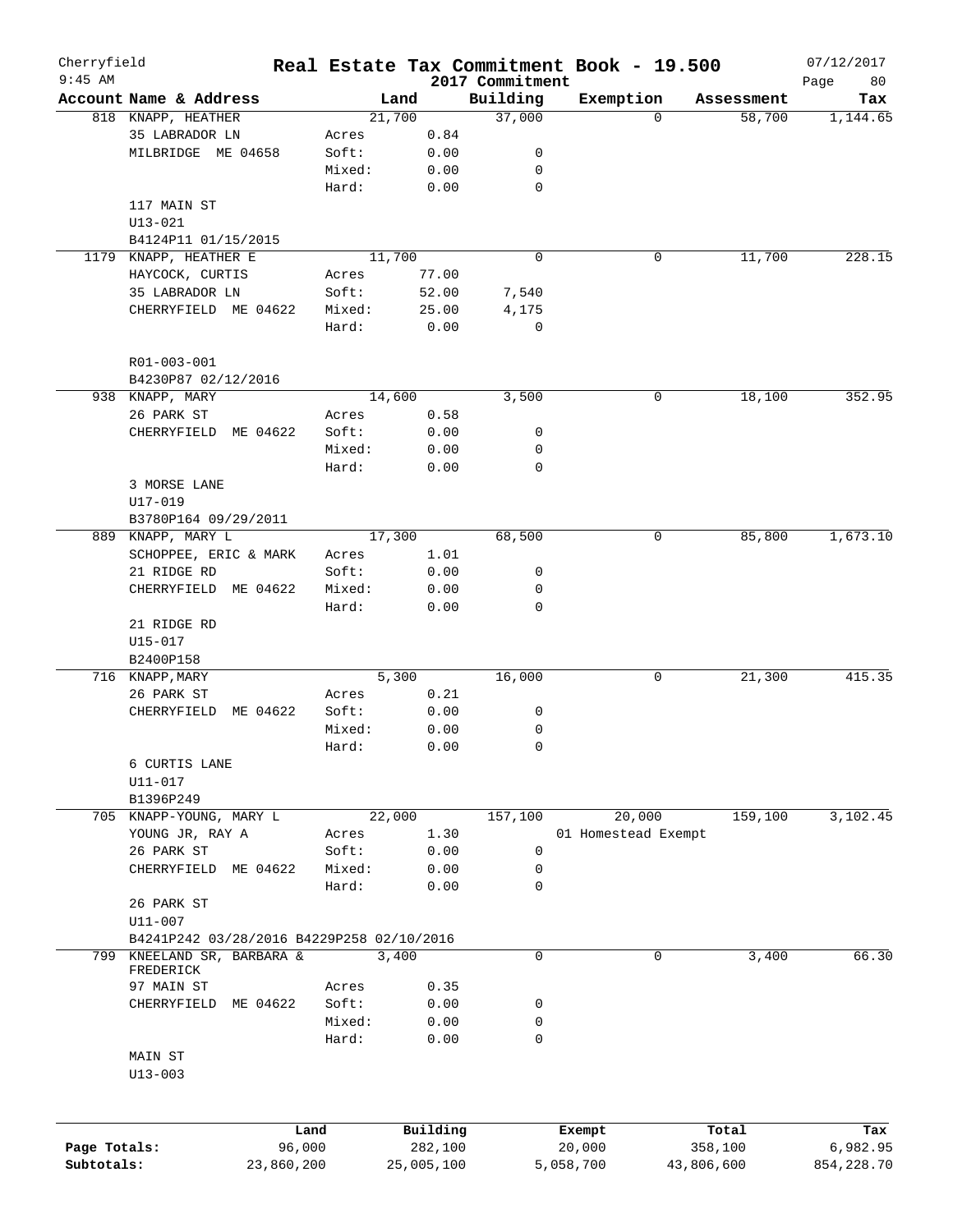| Cherryfield<br>$9:45$ AM |                                                   |                |                 | 2017 Commitment | Real Estate Tax Commitment Book - 19.500    |            | 07/12/2017<br>Page<br>81 |
|--------------------------|---------------------------------------------------|----------------|-----------------|-----------------|---------------------------------------------|------------|--------------------------|
|                          | Account Name & Address                            |                | Land            | Building        | Exemption                                   | Assessment | Tax                      |
|                          | 821 KNEELAND SR, BARBARA &<br>FREDERICK           |                | 26,300          | 150,700         | 20,000                                      | 157,000    | 3,061.50                 |
|                          | 97 MAIN ST                                        | Acres          | 1.51            |                 | 01 Homestead Exempt                         |            |                          |
|                          | CHERRYFIELD ME 04622                              | Soft:          | 0.00            | 0               |                                             |            |                          |
|                          |                                                   | Mixed:         | 0.00            | $\mathbf 0$     |                                             |            |                          |
|                          |                                                   | Hard:          | 0.00            | $\mathbf 0$     |                                             |            |                          |
|                          | 97 MAIN ST                                        |                |                 |                 |                                             |            |                          |
|                          | $U13 - 024$                                       |                |                 |                 |                                             |            |                          |
|                          | B677P2                                            |                |                 |                 |                                             |            |                          |
|                          | 585 KNOX, PAUL L & JOY                            |                | 23,200          | 47,400          | 20,000                                      | 50,600     | 986.70                   |
|                          | 35 ELM ST                                         | Acres          | 1.12            |                 | 01 Homestead Exempt                         |            |                          |
|                          | CHERRYFIELD ME 04622                              | Soft:          | 0.00            | $\mathbf 0$     |                                             |            |                          |
|                          |                                                   | Mixed:         | 0.00            | $\mathbf 0$     |                                             |            |                          |
|                          |                                                   | Hard:          | 0.00            | $\mathbf 0$     |                                             |            |                          |
|                          | 35 ELM ST                                         |                |                 |                 |                                             |            |                          |
|                          | $U05 - 017$                                       |                |                 |                 |                                             |            |                          |
|                          | B1217P215                                         |                |                 |                 |                                             |            |                          |
|                          | 180 KOBIK, HENRY J & MARILYN<br>763 TABERNACLE RD |                | 40,400<br>25.00 | $\mathsf{O}$    | 0                                           | 40,400     | 787.80                   |
|                          | CAPE MAY NJ 08204                                 | Acres<br>Soft: | 0.00            | 0               |                                             |            |                          |
|                          |                                                   | Mixed:         | 0.00            | $\mathbf 0$     |                                             |            |                          |
|                          |                                                   | Hard:          | 0.00            | 0               |                                             |            |                          |
|                          | NORTH MAIN ST                                     |                |                 |                 |                                             |            |                          |
|                          | $R04 - 028$                                       |                |                 |                 |                                             |            |                          |
|                          | B627P261                                          |                |                 |                 |                                             |            |                          |
|                          | 412 KORZENIEWSKI, CARL J &                        | 21,500         |                 | $\mathbf 0$     | 0                                           | 21,500     | 419.25                   |
|                          | SHARLENE A                                        |                |                 |                 |                                             |            |                          |
|                          | 56 BEECH HILL RD                                  | Acres          | 42.05           |                 |                                             |            |                          |
|                          | EXETER NH 03833                                   | Soft:          | 0.00            | 0               |                                             |            |                          |
|                          |                                                   | Mixed:         | 0.00            | 0               |                                             |            |                          |
|                          |                                                   | Hard:          | 0.00            | $\mathbf 0$     |                                             |            |                          |
|                          | CROTCH<br>R09-001-032                             |                |                 |                 |                                             |            |                          |
|                          | B1462P116                                         |                |                 |                 |                                             |            |                          |
|                          | 213 KUHNI, MARY CHRISTINE &                       | 23,400         |                 | 93,400          | 26,000                                      | 90,800     | 1,770.60                 |
|                          | MICHAEL A<br>P.O. BOX 242                         |                |                 |                 |                                             |            |                          |
|                          | MILBRIDGE ME 04658                                | Acres<br>Soft: | 9.50<br>0.00    |                 | 01 Homestead Exempt<br>0 14 WW2 Veteran Non |            |                          |
|                          |                                                   | Mixed:         | 0.00            | 0               |                                             |            |                          |
|                          |                                                   | Hard:          | 0.00            | 0               |                                             |            |                          |
|                          | 724 WILLEY DISTRICT RD                            |                |                 |                 |                                             |            |                          |
|                          | $R05 - 013$                                       |                |                 |                 |                                             |            |                          |
|                          | B1985P162                                         |                |                 |                 |                                             |            |                          |
| 859                      | KUHNI, MICHAEL A. &<br>MARY CHRISTINE             | 10,700         |                 | $\mathbf 0$     | 0                                           | 10,700     | 208.65                   |
|                          | P.O. BOX 242                                      | Acres          | 3.60            |                 |                                             |            |                          |
|                          | MILBRIDGE ME 04658                                | Soft:          | 0.00            | 0               |                                             |            |                          |
|                          |                                                   | Mixed:         | 0.00            | 0               |                                             |            |                          |
|                          |                                                   | Hard:          | 0.00            | $\mathbf 0$     |                                             |            |                          |
|                          | WILLEY DISTRICT RD                                |                |                 |                 |                                             |            |                          |
|                          | R05-014-001                                       |                |                 |                 |                                             |            |                          |
|                          | B1951P252                                         |                |                 |                 |                                             |            |                          |
|                          |                                                   |                |                 |                 |                                             |            |                          |

|              | Land       | Building   | Exempt    | Total      | Tax         |
|--------------|------------|------------|-----------|------------|-------------|
| Page Totals: | 145,500    | 291,500    | 66,000    | 371,000    | 7,234.50    |
| Subtotals:   | 24,005,700 | 25,296,600 | 5,124,700 | 44,177,600 | 861, 463.20 |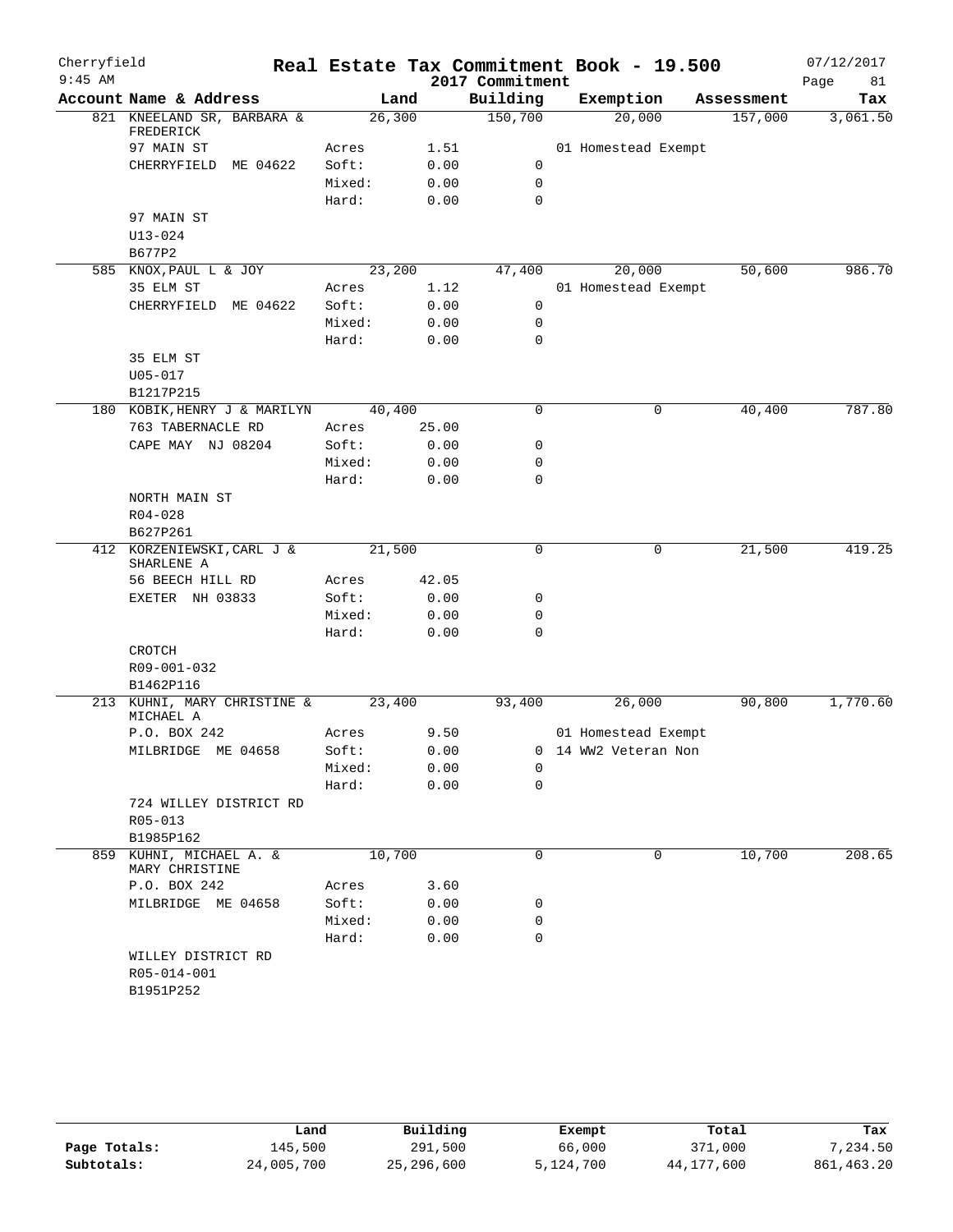| Cherryfield |                                          |        |        |                 | Real Estate Tax Commitment Book - 19.500 |            | 07/12/2017 |
|-------------|------------------------------------------|--------|--------|-----------------|------------------------------------------|------------|------------|
| $9:45$ AM   |                                          |        |        | 2017 Commitment |                                          |            | 82<br>Page |
|             | Account Name & Address                   |        | Land   | Building        | Exemption                                | Assessment | Tax        |
|             | 385 KUNSELMAN, PAMELA M                  | 28,800 |        | 24,300          | $\Omega$                                 | 53,100     | 1,035.45   |
|             | 5 FARNSWORTH ST                          | Acres  | 55.17  |                 |                                          |            |            |
|             | LISBON ME 04250                          | Soft:  | 0.00   | 0               |                                          |            |            |
|             |                                          | Mixed: | 0.00   | 0               |                                          |            |            |
|             |                                          | Hard:  | 0.00   | $\mathbf 0$     |                                          |            |            |
|             | CROTCH                                   |        |        |                 |                                          |            |            |
|             | R09-001-005                              |        |        |                 |                                          |            |            |
|             | B3937P129 03/18/2013                     |        |        |                 |                                          |            |            |
|             | 384 KUNSELMAN, PAMELA M                  | 15,800 |        | $\mathbf 0$     | 0                                        | 15,800     | 308.10     |
|             | 5 FARNSWORTH ST                          | Acres  | 55.54  |                 |                                          |            |            |
|             | LISBON ME 04250                          | Soft:  | 0.00   | 0               |                                          |            |            |
|             |                                          | Mixed: | 0.00   | 0               |                                          |            |            |
|             |                                          | Hard:  | 0.00   | $\mathbf 0$     |                                          |            |            |
|             | CROTCH                                   |        |        |                 |                                          |            |            |
|             | R09-001-004                              |        |        |                 |                                          |            |            |
|             | B4172P217 08/03/2015                     |        |        | $\mathbf 0$     |                                          |            | 232.05     |
|             | 789 KURT, TRUSTEE, LAWRENCE<br>Н         | 11,900 |        |                 | 0                                        | 11,900     |            |
|             | R H KURT REVOCALBE                       | Acres  | 1.32   |                 |                                          |            |            |
|             | MAINE TRUST                              |        |        |                 |                                          |            |            |
|             | 55 PROSPECT PL EXT                       | Soft:  | 0.00   | 0               |                                          |            |            |
|             | EAST HAVEN CT 06512                      | Mixed: | 0.00   | 0               |                                          |            |            |
|             |                                          | Hard:  | 0.00   | $\mathbf 0$     |                                          |            |            |
|             | MAIN ST                                  |        |        |                 |                                          |            |            |
|             | $U12 - 041$                              |        |        |                 |                                          |            |            |
|             | B4263P39 06/17/2016 B4097P305 09/26/2014 |        |        |                 |                                          |            |            |
|             | 760 KURT, TRUSTEE, LAWRENCE              | 25,500 |        | 123,200         | 0                                        | 148,700    | 2,899.65   |
|             | Н                                        |        |        |                 |                                          |            |            |
|             | R H KURT REVOCABLE<br>MAINE TRUST        | Acres  | 5.20   |                 |                                          |            |            |
|             | 55 PROPECT PL EXT                        | Soft:  | 0.00   | $\mathsf{O}$    |                                          |            |            |
|             | EAST HAVEN CT 06512                      | Mixed: | 0.00   | 0               |                                          |            |            |
|             |                                          | Hard:  | 0.00   | $\mathbf 0$     |                                          |            |            |
|             | 31 MAIN ST                               |        |        |                 |                                          |            |            |
|             | U12-014                                  |        |        |                 |                                          |            |            |
|             | B4097P305 09/26/2014                     |        |        |                 |                                          |            |            |
|             | 105 KUTIK, CHARLES J &                   | 82,700 |        | $\mathbf 0$     | 0                                        | 82,700     | 1,612.65   |
|             | KAREN S                                  |        |        |                 |                                          |            |            |
|             | 285 LYON BROOK RD                        | Acres  | 123.00 |                 |                                          |            |            |
|             | NORWICH NY 13815                         | Soft:  | 0.00   | 0               |                                          |            |            |
|             |                                          | Mixed: | 0.00   | 0               |                                          |            |            |
|             |                                          | Hard:  | 0.00   | $\mathbf 0$     |                                          |            |            |
|             | BLACKSWOOD RD                            |        |        |                 |                                          |            |            |
|             | R03-029                                  |        |        |                 |                                          |            |            |
|             | B3983P148 08/12/2013                     |        |        |                 |                                          |            |            |
|             | 94 LABONTE, ALICE M                      | 13,100 |        | 29,900          | 0                                        | 43,000     | 838.50     |
|             | HARRINGTON, DORIS M                      | Acres  | 3.60   |                 |                                          |            |            |
|             | 78 CROSS ST                              | Soft:  | 0.00   | 0               |                                          |            |            |
|             | OXBRIDGE MA 01569                        | Mixed: | 0.00   | 0               |                                          |            |            |
|             |                                          | Hard:  | 0.00   | 0               |                                          |            |            |
|             | 368 BLACKSWOODS RD                       |        |        |                 |                                          |            |            |
|             | R03-019                                  |        |        |                 |                                          |            |            |

|              | Land         | Building   | Exempt    | Total      | Tax        |
|--------------|--------------|------------|-----------|------------|------------|
| Page Totals: | 177.800      | 177,400    |           | 355,200    | 6,926.40   |
| Subtotals:   | 24, 183, 500 | 25,474,000 | 5,124,700 | 44,532,800 | 868,389.60 |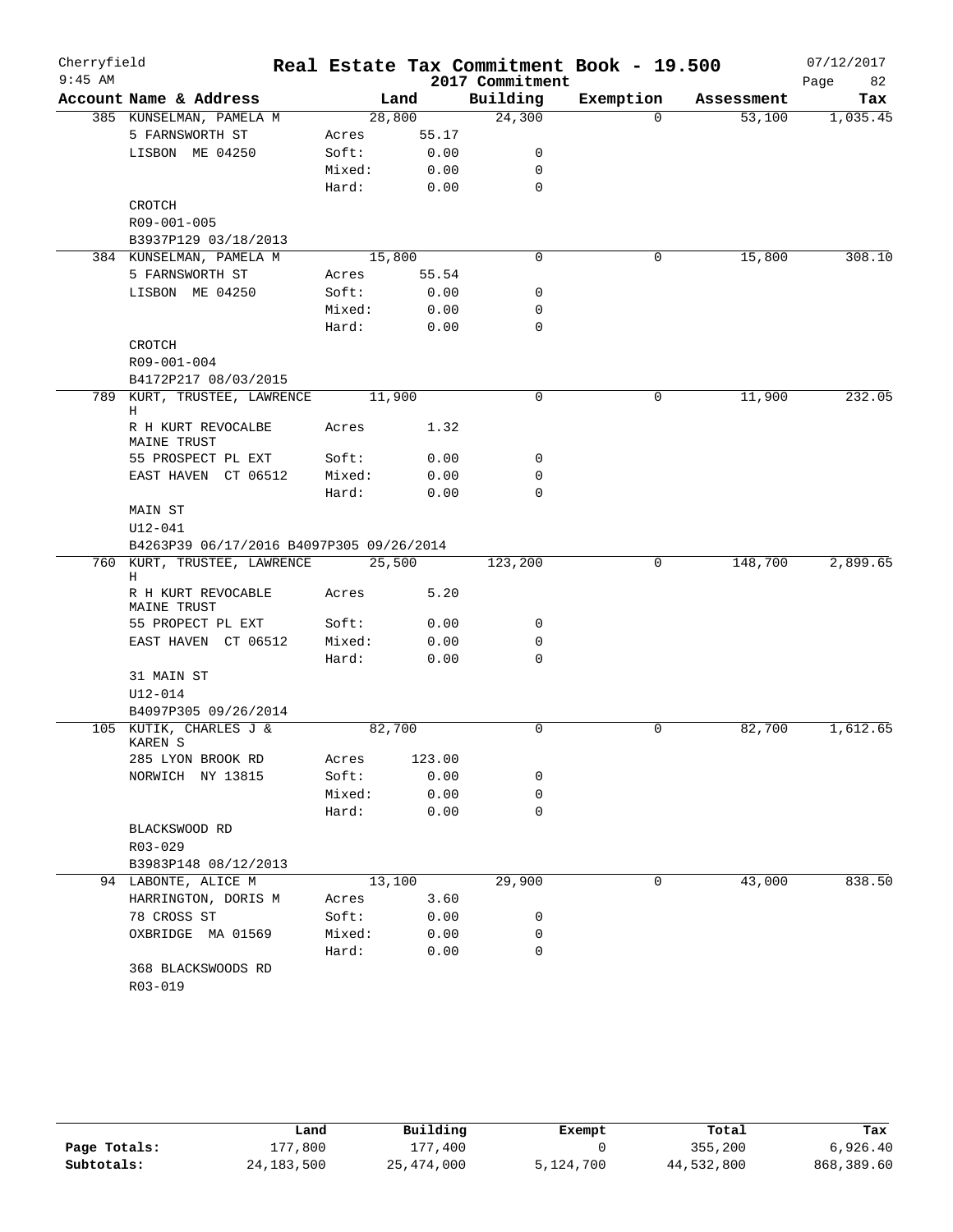| Cherryfield<br>$9:45$ AM |                                         |        | Real Estate Tax Commitment Book - 19.500 | 2017 Commitment |                     |        |            | 07/12/2017<br>Page<br>83 |
|--------------------------|-----------------------------------------|--------|------------------------------------------|-----------------|---------------------|--------|------------|--------------------------|
|                          | Account Name & Address                  |        | Land                                     | Building        | Exemption           |        | Assessment | Tax                      |
|                          | 866 LACY, CHARLES WAYNE                 |        | 17,400                                   | 19,100          |                     | 20,000 | 16,500     | 321.75                   |
|                          | 44 WILLEY DISTRICT ROAD Acres           |        | 11.05                                    |                 | 01 Homestead Exempt |        |            |                          |
|                          | CHERRYFIELD ME 04622                    | Soft:  | 0.00                                     | 0               |                     |        |            |                          |
|                          |                                         | Mixed: | 0.00                                     | 0               |                     |        |            |                          |
|                          |                                         | Hard:  | 0.00                                     | $\mathbf 0$     |                     |        |            |                          |
|                          | 44 WILLEY DISTRICT RD<br>$U14 - 037$    |        |                                          |                 |                     |        |            |                          |
|                          | B4347P6 03/30/2017 B3991P203 09/05/2013 |        |                                          |                 |                     |        |            |                          |
|                          | 392 LADD, BRUCE E                       |        | 24,100                                   | $\Omega$        |                     | 0      | 24,100     | 469.95                   |
|                          | P O BOX 435                             | Acres  | 49.50                                    |                 |                     |        |            |                          |
|                          | KENNEBUNK ME 04043                      | Soft:  | 0.00                                     | 0               |                     |        |            |                          |
|                          |                                         | Mixed: | 0.00                                     | 0               |                     |        |            |                          |
|                          |                                         | Hard:  | 0.00                                     | $\mathbf 0$     |                     |        |            |                          |
|                          | CROTCH                                  |        |                                          |                 |                     |        |            |                          |
|                          | R09-001-012                             |        |                                          |                 |                     |        |            |                          |
|                          |                                         |        |                                          |                 |                     |        |            |                          |
|                          | B2956P234                               |        |                                          |                 |                     |        |            |                          |
|                          | 235 LAFOLLETTE, CURTIS K                |        | 11,000                                   | $\mathbf 0$     |                     | 0      | 11,000     | 214.50                   |
|                          | LAFOLLETTE, MARION K                    | Acres  | 5.00                                     |                 |                     |        |            |                          |
|                          | 570 WILLEY DISTRICT RD                  | Soft:  | 0.00                                     | 0               |                     |        |            |                          |
|                          | CHERRYFIELD ME 04622                    | Mixed: | 0.00                                     | 0               |                     |        |            |                          |
|                          |                                         | Hard:  | 0.00                                     | $\mathbf 0$     |                     |        |            |                          |
|                          | WILLEY DISTRICT RD                      |        |                                          |                 |                     |        |            |                          |
|                          | $R05 - 030$                             |        |                                          |                 |                     |        |            |                          |
|                          | B2889P276 06/16/2004                    |        |                                          |                 |                     |        |            |                          |
|                          | 1138 LAFOLLETTE, CURTIS K &             |        | 8,800                                    | $\mathbf 0$     |                     | 0      | 8,800      | 171.60                   |
|                          | MARION K                                |        |                                          |                 |                     |        |            |                          |
|                          | 570 WILLEY DISTRICT RD                  | Acres  | 1.30                                     |                 |                     |        |            |                          |
|                          | CHERRYFIELD ME 04622                    | Soft:  | 0.00                                     | 0               |                     |        |            |                          |
|                          |                                         | Mixed: | 0.00                                     | 0               |                     |        |            |                          |
|                          |                                         | Hard:  | 0.00                                     | 0               |                     |        |            |                          |
|                          | 570 WILLEY DISTRICT RD                  |        |                                          |                 |                     |        |            |                          |
|                          | R05-033-001                             |        |                                          |                 |                     |        |            |                          |
|                          | B2257P83                                |        |                                          |                 |                     |        |            |                          |
|                          | 237 LAFOLLETTE, CURTIS K &              |        | 25,200                                   | 162,000         |                     | 20,000 | 167,200    | 3,260.40                 |
|                          | MARION K                                |        |                                          |                 |                     |        |            |                          |
|                          | 570 WILLEY DISTRICT RD                  | Acres  | 13.60                                    |                 | 01 Homestead Exempt |        |            |                          |
|                          | CHERRYFIELD ME 04622                    | Soft:  | 0.00                                     | 0               |                     |        |            |                          |
|                          |                                         | Mixed: | 0.00                                     | 0               |                     |        |            |                          |
|                          |                                         | Hard:  | 0.00                                     | 0               |                     |        |            |                          |
|                          | 570 WILLEY DISTRICT RD                  |        |                                          |                 |                     |        |            |                          |
|                          | R05-032                                 |        |                                          |                 |                     |        |            |                          |
|                          | B896P129                                |        |                                          |                 |                     |        |            |                          |
|                          | 1161 LAITALA, RICHARD J                 |        | 64,200                                   | 133,800         |                     | 0      | 198,000    | 3,861.00                 |
|                          | 435 North Maiin St                      | Acres  | 92.00                                    |                 |                     |        |            |                          |
|                          | Cherryfield ME 04622                    | Soft:  | 0.00                                     | 0               |                     |        |            |                          |
|                          |                                         | Mixed: | 0.00                                     | 0               |                     |        |            |                          |
|                          |                                         | Hard:  | 0.00                                     | 0               |                     |        |            |                          |
|                          | 435 NORTH MAIN ST                       |        |                                          |                 |                     |        |            |                          |
|                          | R07-013-001                             |        |                                          |                 |                     |        |            |                          |
|                          | B3370P87 01/07/2008                     |        |                                          |                 |                     |        |            |                          |
|                          | 399 LAKEVILLE SHORES INC                |        | 21,500                                   | 0               |                     | 0      | 21,500     | 419.25                   |
|                          | C/O AARON BLODGETT                      | Acres  | 42.21                                    |                 |                     |        |            |                          |
|                          | 61 HALL RD                              | Soft:  | 0.00                                     | 0               |                     |        |            |                          |
|                          | DALTON NH 03598                         | Mixed: | 0.00                                     | 0               |                     |        |            |                          |
|                          |                                         | Hard:  | 0.00                                     | 0               |                     |        |            |                          |
|                          | CROTCH                                  |        |                                          |                 |                     |        |            |                          |
|                          | R09-001-019                             |        |                                          |                 |                     |        |            |                          |
|                          |                                         |        |                                          |                 |                     |        |            |                          |
|                          | B4038P160 02/25/2014                    |        |                                          |                 |                     |        |            |                          |
|                          | Land                                    |        | Building                                 |                 | Exempt              |        | Total      | Tax                      |
| Page Totals:             | 172,200                                 |        | 314,900                                  |                 | 40,000              |        | 447,100    | 8,718.45                 |
| Subtotals:               | 24, 355, 700                            |        | 25,788,900                               |                 | 5,164,700           |        | 44,979,900 | 877,108.05               |
|                          |                                         |        |                                          |                 |                     |        |            |                          |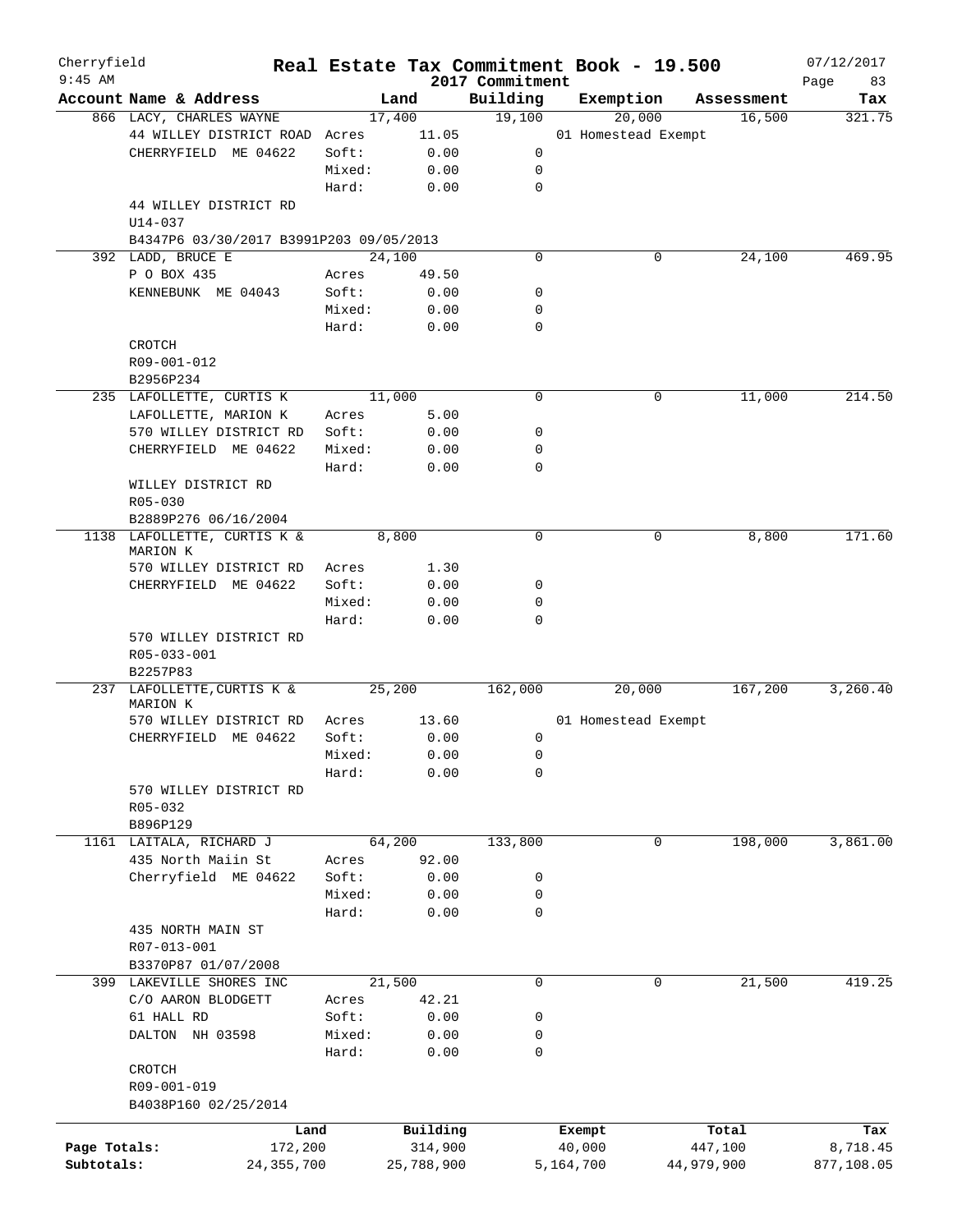| Cherryfield<br>$9:45$ AM |                            |        |        | 2017 Commitment | Real Estate Tax Commitment Book - 19.500 |            | 07/12/2017<br>84<br>Page |
|--------------------------|----------------------------|--------|--------|-----------------|------------------------------------------|------------|--------------------------|
|                          | Account Name & Address     |        | Land   | Building        | Exemption                                | Assessment | Tax                      |
|                          | 909 LAMBERT, ADAM          |        | 17,600 | 20,400          | 20,000                                   | 18,000     | 351.00                   |
|                          | GRANT, MARK                | Acres  | 1.53   |                 | 01 Homestead Exempt                      |            |                          |
|                          | 29 SMITH LN                | Soft:  | 0.00   | 0               |                                          |            |                          |
|                          | CHERRYFIELD ME 04622       | Mixed: | 0.00   | 0               |                                          |            |                          |
|                          |                            | Hard:  | 0.00   | $\mathbf 0$     |                                          |            |                          |
|                          | 29 SMITH LANE              |        |        |                 |                                          |            |                          |
|                          | $U16 - 011$                |        |        |                 |                                          |            |                          |
|                          | B3881P281 09/10/2012       |        |        |                 |                                          |            |                          |
|                          | 268 LAPOINTE, BONNIE J     |        | 18,400 | 13,400          | 0                                        | 31,800     | 620.10                   |
|                          | 373 WILLEY DISTRICT RD     | Acres  | 2.80   |                 |                                          |            |                          |
|                          | CHERRYFIELD ME 04622       | Soft:  | 0.00   | 0               |                                          |            |                          |
|                          |                            | Mixed: | 0.00   | 0               |                                          |            |                          |
|                          |                            | Hard:  | 0.00   | $\mathbf 0$     |                                          |            |                          |
|                          | 64 TENAN LANE              |        |        |                 |                                          |            |                          |
|                          | R05-058                    |        |        |                 |                                          |            |                          |
|                          | B3411P202 B2269P143        |        |        |                 |                                          |            |                          |
|                          | 256 LARABEE, DALE & CARRIE |        | 2,900  | 0               | 0                                        | 2,900      | 56.55                    |
|                          | М                          |        |        |                 |                                          |            |                          |
|                          | PO BOX 173                 | Acres  | 0.46   |                 |                                          |            |                          |
|                          | CHERRYFIELD ME 04622       | Soft:  | 0.00   | 0               |                                          |            |                          |
|                          |                            | Mixed: | 0.00   | 0               |                                          |            |                          |
|                          |                            | Hard:  | 0.00   | 0               |                                          |            |                          |
|                          | 272 WILLEY DISTRICT RD     |        |        |                 |                                          |            |                          |
|                          | R05-048                    |        |        |                 |                                          |            |                          |
|                          | B3552P135 07/24/2009       |        |        |                 |                                          |            |                          |
|                          | 260 LARABEE, DALE & CARRIE |        | 17,600 | 69,100          | 20,000                                   | 66,700     | 1,300.65                 |
|                          | М                          |        |        |                 |                                          |            |                          |
|                          | PO BOX 173                 | Acres  | 1.50   |                 | 01 Homestead Exempt                      |            |                          |
|                          | CHERRYFIELD ME 04622       | Soft:  | 0.00   | 0               |                                          |            |                          |
|                          |                            | Mixed: | 0.00   | 0               |                                          |            |                          |
|                          |                            | Hard:  | 0.00   | 0               |                                          |            |                          |
|                          | 272 WILLEY DISTRICT RD     |        |        |                 |                                          |            |                          |
|                          | R05-051                    |        |        |                 |                                          |            |                          |
|                          | B3552P135 07/24/2009       |        |        |                 |                                          |            |                          |
|                          | 257 LARABEE, DALE O &      |        | 22,900 | 0               | 0                                        | 22,900     | 446.55                   |
|                          | CARRIE M                   |        |        |                 |                                          |            |                          |
|                          | PO BOX 173                 | Acres  | 20.60  |                 |                                          |            |                          |
|                          | CHERRYFIELD ME 04622       | Soft:  | 0.00   | 0               |                                          |            |                          |
|                          |                            | Mixed: | 0.00   | 0               |                                          |            |                          |
|                          |                            | Hard:  | 0.00   | 0               |                                          |            |                          |
|                          | 280 WILLEY DISTRICT RD     |        |        |                 |                                          |            |                          |
|                          | R05-049-001                |        |        |                 |                                          |            |                          |
|                          | B4059P275 05/28/2014       |        |        |                 |                                          |            |                          |
|                          | 558 LAROSEE, MARIE         |        | 9,400  | 0               | 0                                        | 9,400      | 183.30                   |
|                          | P O BOX 201                | Acres  | 0.43   |                 |                                          |            |                          |
|                          | SEAL COVE ME 04674         | Soft:  | 0.00   | 0               |                                          |            |                          |
|                          |                            | Mixed: | 0.00   | 0               |                                          |            |                          |
|                          |                            | Hard:  | 0.00   | 0               |                                          |            |                          |
|                          | 62 RIVER RD                |        |        |                 |                                          |            |                          |
|                          | $U04 - 019$                |        |        |                 |                                          |            |                          |
|                          | B2827P191                  |        |        |                 |                                          |            |                          |
|                          |                            |        |        |                 |                                          |            |                          |

|              | Land       | Building   | Exempt    | Total        | Tax        |
|--------------|------------|------------|-----------|--------------|------------|
| Page Totals: | 88,800     | 102,900    | 40,000    | 151,700      | 2,958.15   |
| Subtotals:   | 24,444,500 | 25,891,800 | 5,204,700 | 45, 131, 600 | 880,066.20 |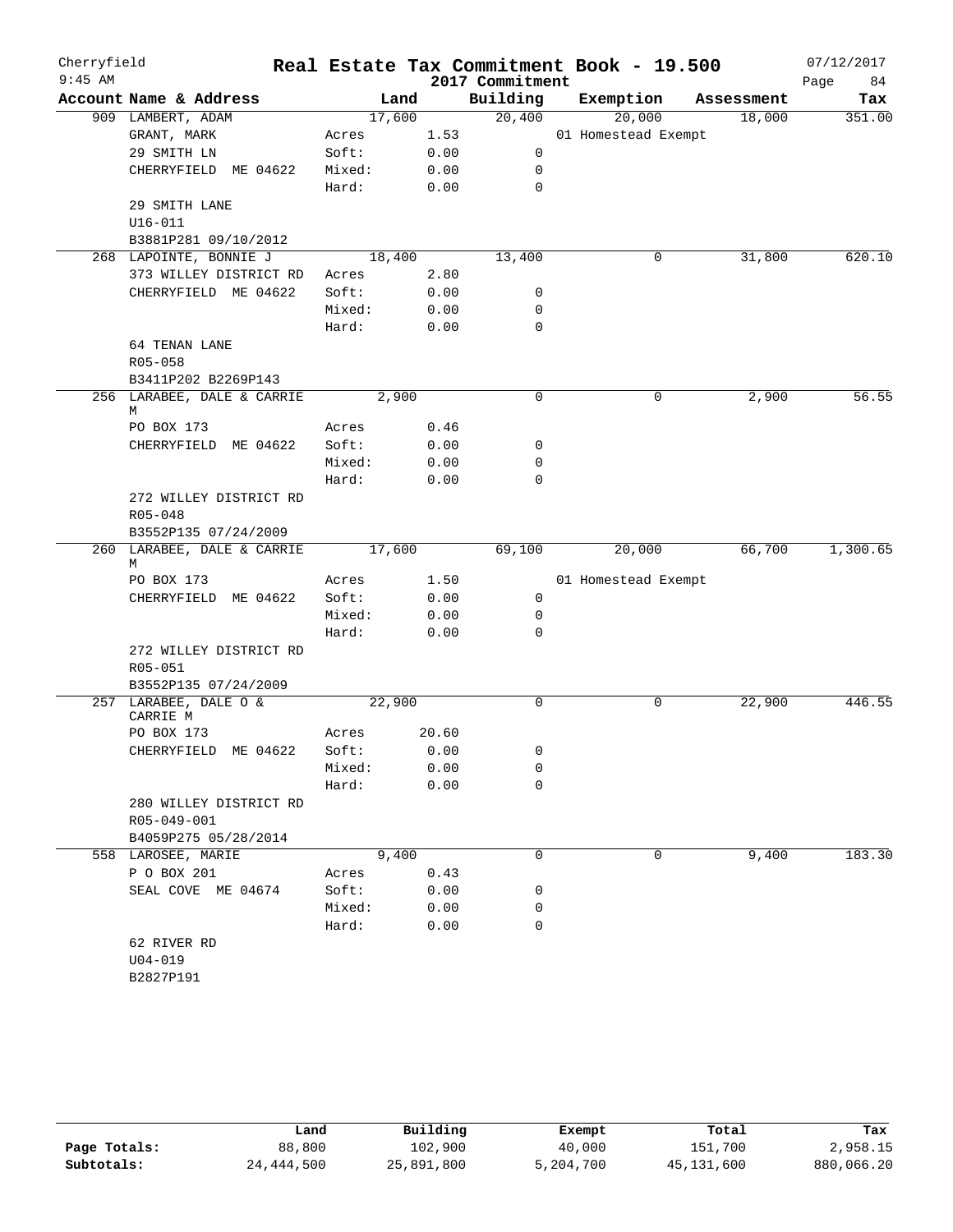| Cherryfield<br>$9:45$ AM |                         |                            |        |              | 2017 Commitment | Real Estate Tax Commitment Book - 19.500 |            | 07/12/2017<br>Page<br>85 |
|--------------------------|-------------------------|----------------------------|--------|--------------|-----------------|------------------------------------------|------------|--------------------------|
|                          | Account Name & Address  |                            |        | Land         | Building        | Exemption                                | Assessment | Tax                      |
|                          | 714 LARSEN, RALPH       |                            |        | 14,900       | 87,200          | 20,000                                   | 82,100     | 1,600.95                 |
|                          | P O BOX 474             |                            | Acres  | 0.28         |                 | 01 Homestead Exempt                      |            |                          |
|                          |                         | CHERRYFIELD ME 04622       | Soft:  | 0.00         | 0               |                                          |            |                          |
|                          |                         |                            | Mixed: | 0.00         | 0               |                                          |            |                          |
|                          |                         |                            | Hard:  | 0.00         | 0               |                                          |            |                          |
|                          |                         | 11 CAMPBELL HILL           |        |              |                 |                                          |            |                          |
|                          | $U11 - 015$             |                            |        |              |                 |                                          |            |                          |
|                          |                         | B4067P256 06/26/2014       |        |              |                 |                                          |            |                          |
|                          | 192 LASSEN, HUGH        |                            |        | 48,300       | 143,200         | 20,000                                   | 171,500    | 3,344.25                 |
|                          |                         | LASSEN, JENNEY T S         | Acres  | 43.00        |                 | 01 Homestead Exempt                      |            |                          |
|                          |                         | 199 NORTH MAIN ST          | Soft:  | 0.00         | 0               |                                          |            |                          |
|                          |                         | CHERRYFIELD ME 04622       | Mixed: | 0.00         | 0               |                                          |            |                          |
|                          |                         |                            | Hard:  | 0.00         | 0               |                                          |            |                          |
|                          |                         | 199 NORTH MAIN ST          |        |              |                 |                                          |            |                          |
|                          | $R04 - 039$             |                            |        |              |                 |                                          |            |                          |
|                          |                         | B3052P190 09/07/2005       |        |              |                 |                                          |            |                          |
|                          |                         | 875 LATVIS, BRUCE S &      |        | 20,000       | 96,600          | 26,000                                   | 90,600     | 1,766.70                 |
|                          | JANICE M<br>260 MAIN ST |                            | Acres  | 4.55         |                 | 01 Homestead Exempt                      |            |                          |
|                          |                         |                            | Soft:  |              |                 | 0 14 WW2 Veteran Non                     |            |                          |
|                          |                         | CHERRYFIELD ME 04622       | Mixed: | 0.00<br>0.00 | 0               |                                          |            |                          |
|                          |                         | Hard:                      | 0.00   | 0            |                 |                                          |            |                          |
|                          | 260 MAIN ST             |                            |        |              |                 |                                          |            |                          |
| $U15 - 005$<br>B1342P251 |                         |                            |        |              |                 |                                          |            |                          |
|                          |                         |                            |        |              |                 |                                          |            |                          |
|                          |                         | 45 LAUKSHTEIN JR, WALTER & |        | 3,300        | $\Omega$        | 0                                        | 3,300      | 64.35                    |
|                          | SYLVIA M                |                            |        |              |                 |                                          |            |                          |
|                          | P O BOX 185             |                            | Acres  | 0.40         |                 |                                          |            |                          |
|                          |                         | MILBRIDGE ME 04658         | Soft:  | 0.00         | 0               |                                          |            |                          |
|                          |                         |                            | Mixed: | 0.00         | 0               |                                          |            |                          |
|                          |                         |                            | Hard:  | 0.00         | 0               |                                          |            |                          |
|                          | PARK ST                 |                            |        |              |                 |                                          |            |                          |
|                          | R01-033                 |                            |        |              |                 |                                          |            |                          |
|                          | B2433P188               |                            |        |              |                 |                                          |            |                          |
|                          | TRUSTEE                 | 767 LAURIE, DUNCAN I T -   |        | 3,800        | 41,300          | 0                                        | 45,100     | 879.45                   |
|                          | 1935 TRUST              | THE THAYER H LAURIE        | Acres  | 0.11         |                 |                                          |            |                          |
|                          | PO BOX 548              |                            | Soft:  | 0.00         | 0               |                                          |            |                          |
|                          | JAMESTOWN RI            |                            | Mixed: | 0.00         | 0               |                                          |            |                          |
|                          | 02835-0548              |                            |        |              |                 |                                          |            |                          |
|                          |                         |                            | Hard:  | 0.00         | $\mathbf 0$     |                                          |            |                          |
|                          | 5 MAIN ST               |                            |        |              |                 |                                          |            |                          |
|                          | $U12 - 020$             |                            |        |              |                 |                                          |            |                          |
|                          |                         | B4304P27 10/17/2016        |        |              |                 |                                          |            |                          |
|                          |                         | 139 LAVOIE, ALLEN J &      |        | 23,800       | 55,100          | 0                                        | 78,900     | 1,538.55                 |
|                          | KATHLEEN                |                            |        |              |                 |                                          |            |                          |
|                          | 22 NORTH DR             |                            | Acres  | 12.28        |                 |                                          |            |                          |
|                          |                         | FISKDALE MA 01518          | Soft:  | 0.00         | 0               |                                          |            |                          |
|                          |                         |                            | Mixed: | 0.00         | 0               |                                          |            |                          |
|                          |                         |                            | Hard:  | 0.00         | 0               |                                          |            |                          |
|                          |                         | 192 SPRAGUE FALLS RD       |        |              |                 |                                          |            |                          |
|                          | $R03 - 060$             |                            |        |              |                 |                                          |            |                          |
|                          |                         | B4183P65 09/02/2015        |        |              |                 |                                          |            |                          |
|                          |                         |                            |        |              |                 |                                          |            |                          |

|              | Land       | Building     | Exempt    | Total      | Tax         |
|--------------|------------|--------------|-----------|------------|-------------|
| Page Totals: | 114,100    | 423,400      | 66,000    | 471,500    | 9,194.25    |
| Subtotals:   | 24,558,600 | 26, 315, 200 | 5,270,700 | 45,603,100 | 889, 260.45 |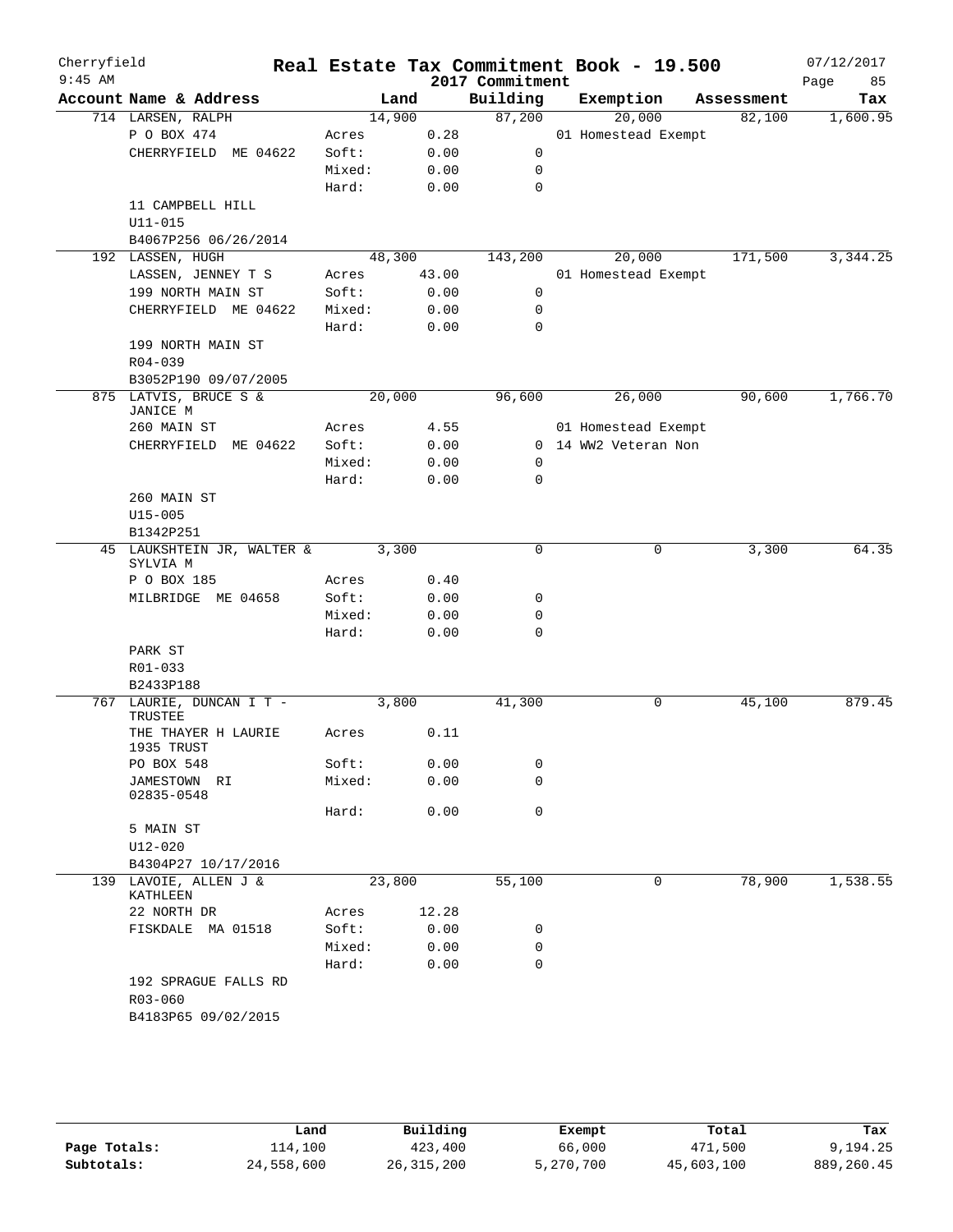| Cherryfield  |                                                  |            |            |         |                             | Real Estate Tax Commitment Book - 19.500 |              |            | 07/12/2017        |
|--------------|--------------------------------------------------|------------|------------|---------|-----------------------------|------------------------------------------|--------------|------------|-------------------|
| $9:45$ AM    | Account Name & Address                           |            | Land       |         | 2017 Commitment<br>Building | Exemption                                |              | Assessment | Page<br>86<br>Tax |
|              | 919 LAWTON, SUSAN A                              |            | 9,000      |         | $\mathbf 0$                 |                                          | $\Omega$     | 9,000      | 175.50            |
|              | 158 RIDGE ROAD                                   | Acres      |            | 1.59    |                             |                                          |              |            |                   |
|              | CHERRYFIELD ME 04622                             | Soft:      |            | 0.00    | 0                           |                                          |              |            |                   |
|              |                                                  | Mixed:     |            | 0.00    | 0                           |                                          |              |            |                   |
|              |                                                  | Hard:      |            | 0.00    | 0                           |                                          |              |            |                   |
|              | 158 RIDGE RD                                     |            |            |         |                             |                                          |              |            |                   |
|              | $U17 - 001 - 002$                                |            |            |         |                             |                                          |              |            |                   |
|              | B3721P232 03/07/2011                             |            |            |         |                             |                                          |              |            |                   |
|              | 920 LAWTON, SUSAN A                              |            | 24,300     |         | 52,600                      |                                          | 0            | 76,900     | 1,499.55          |
|              | 80 BLACK PLAIN RD                                | Acres      |            | 13.00   |                             |                                          |              |            |                   |
|              | EXETER RI 02822                                  | Soft:      |            | 0.00    | 0                           |                                          |              |            |                   |
|              |                                                  | Mixed:     |            | 0.00    | 0                           |                                          |              |            |                   |
|              |                                                  | Hard:      |            | 0.00    | $\mathbf 0$                 |                                          |              |            |                   |
|              | 158 RIDGE RD                                     |            |            |         |                             |                                          |              |            |                   |
|              | U17-002                                          |            |            |         |                             |                                          |              |            |                   |
|              |                                                  |            |            |         |                             |                                          |              |            |                   |
|              | B3721P232 03/07/2011<br>504 LEAVITT, ROBERTA J & |            | 23,400     |         |                             |                                          | 0            |            | 1,220.70          |
|              | ARTHUR P                                         |            |            |         | 39,200                      |                                          |              | 62,600     |                   |
|              | 2 LYONS DEN RD                                   | Acres      |            | 1.59    |                             |                                          |              |            |                   |
|              | NORTHFIELD ME 04654                              | Soft:      |            | 0.00    | 0                           |                                          |              |            |                   |
|              |                                                  | Mixed:     |            | 0.00    | $\mathbf 0$                 |                                          |              |            |                   |
|              |                                                  | Hard:      |            | 0.00    | 0                           |                                          |              |            |                   |
|              | 143 MILBRIDGE RD                                 |            |            |         |                             |                                          |              |            |                   |
|              | $U02 - 019$                                      |            |            |         |                             |                                          |              |            |                   |
|              | B2802P219                                        |            |            |         |                             |                                          |              |            |                   |
|              | 871 LEE, LAURIE                                  |            | 26,900     |         | 100,700                     |                                          | 0            | 127,600    | 2,488.20          |
|              | 15 KENDALL RD                                    | Acres      |            | 6.50    |                             |                                          |              |            |                   |
|              | ME 04496<br>WINTERPORT                           | Soft:      |            | 0.00    | 0                           |                                          |              |            |                   |
|              |                                                  | Mixed:     |            | 0.00    | 0                           |                                          |              |            |                   |
|              |                                                  | Hard:      |            | 0.00    | 0                           |                                          |              |            |                   |
|              | 17 ADFER LN                                      |            |            |         |                             |                                          |              |            |                   |
|              | $U15 - 001$                                      |            |            |         |                             |                                          |              |            |                   |
|              | B4171P73 07/22/2015                              |            |            |         |                             |                                          |              |            |                   |
|              | 232 LEE, RUSSELL V                               |            | 52,300     |         | 0                           |                                          | 0            | 52,300     | 1,019.85          |
|              | RUSSELL V LEE                                    | Acres      | 270.00     |         |                             |                                          |              |            |                   |
|              | CHARITABLE TRUST                                 |            |            |         |                             |                                          |              |            |                   |
|              | 93B HASTINGS AVE                                 | Soft:      |            | 5.00    | 725                         |                                          |              |            |                   |
|              | RUTHERFORD NJ 07070                              | Mixed:     | 208.00     |         | 34,736                      |                                          |              |            |                   |
|              |                                                  | Hard:      |            | 45.00   | 5,715                       |                                          |              |            |                   |
|              | WILLEY DISTRICT RD                               |            |            |         |                             |                                          |              |            |                   |
|              | R05-028-001                                      |            |            |         |                             |                                          |              |            |                   |
|              | B3220P184 11/27/2006                             |            |            |         |                             |                                          |              |            |                   |
|              | 1114 LEGG, ELIZABETH & ALLAN                     |            | 0          |         | 2,500                       | 2,500                                    |              | 0          | 0.00              |
|              | P O BOX 233                                      |            |            |         |                             | 01 Homestead Exempt                      |              |            |                   |
|              | CHERRYFIELD ME 04622                             |            |            |         |                             |                                          |              |            |                   |
|              |                                                  |            |            |         |                             |                                          |              |            |                   |
|              |                                                  |            |            |         |                             |                                          |              |            |                   |
|              | 5 BARREN WAY                                     |            |            |         |                             |                                          |              |            |                   |
|              | $U18 - 006 - 001 - 001$                          |            |            |         |                             |                                          |              |            |                   |
| 1079         | LEIGHTON, STANLEY                                |            | 12,300     |         | 0                           |                                          | 0            | 12,300     | 239.85            |
|              | 208 SPRAGUES FALLS RD                            | Acres      |            | 7.33    |                             |                                          |              |            |                   |
|              | CHERRYFIELD ME 04622                             | Soft:      |            | 0.00    | 0                           |                                          |              |            |                   |
|              |                                                  | Mixed:     |            | 0.00    | 0                           |                                          |              |            |                   |
|              |                                                  | Hard:      |            | 0.00    | 0                           |                                          |              |            |                   |
|              | 208 SPRAGUE FALLS RD                             |            |            |         |                             |                                          |              |            |                   |
|              | R03-062-002                                      |            |            |         |                             |                                          |              |            |                   |
|              | B1891P234                                        |            |            |         |                             |                                          |              |            |                   |
|              |                                                  |            |            |         |                             |                                          |              |            |                   |
|              |                                                  |            |            |         |                             |                                          |              |            |                   |
|              |                                                  | Land       | Building   |         |                             | Exempt                                   |              | Total      | Tax               |
| Page Totals: |                                                  | 148,200    |            | 195,000 |                             | 2,500                                    |              | 340,700    | 6,643.65          |
| Subtotals:   |                                                  | 24,706,800 | 26,510,200 |         |                             | 5,273,200                                | 45, 943, 800 |            | 895,904.10        |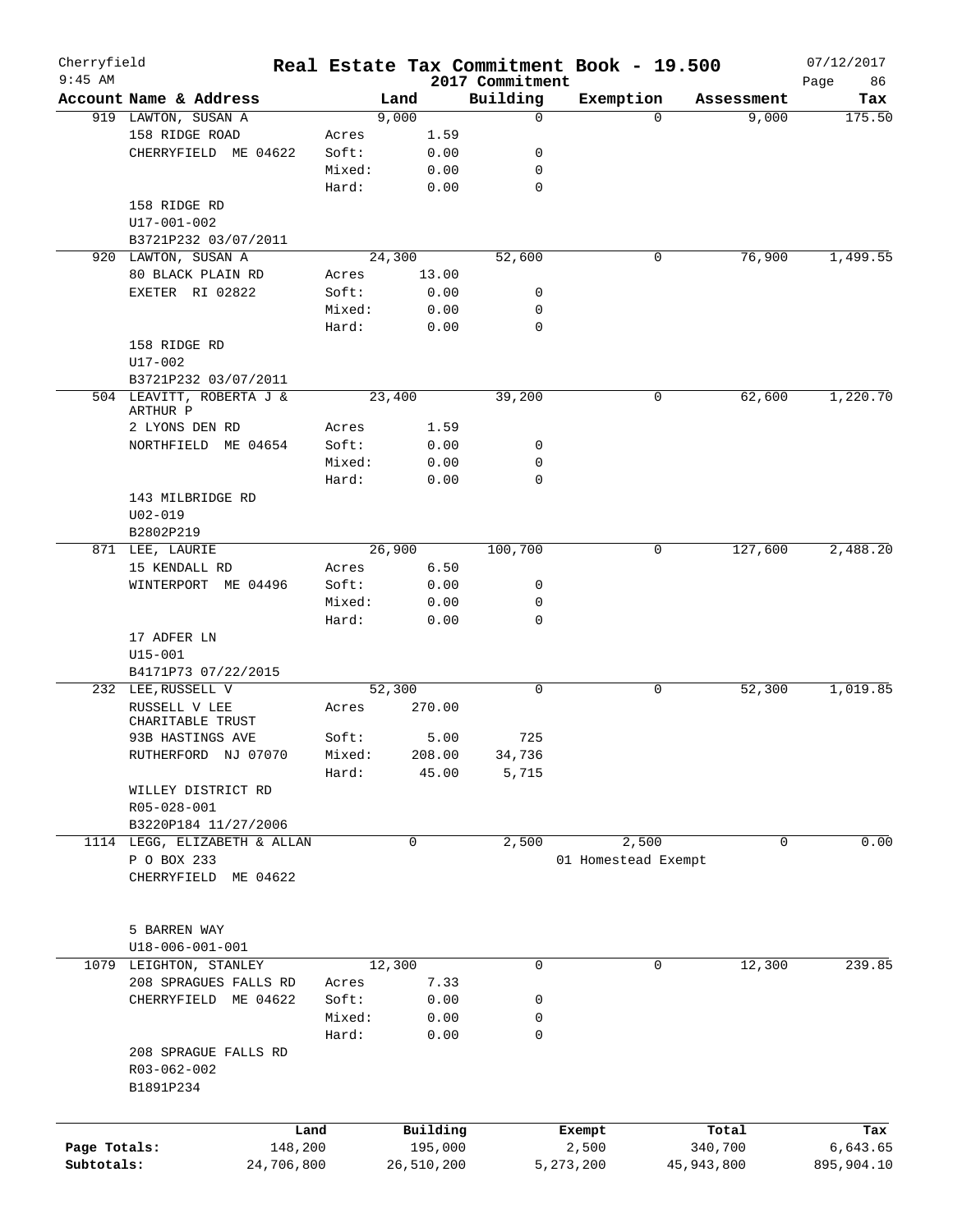| Cherryfield  |                                     |            |        |            |                             | Real Estate Tax Commitment Book - 19.500 |                      | 07/12/2017    |
|--------------|-------------------------------------|------------|--------|------------|-----------------------------|------------------------------------------|----------------------|---------------|
| $9:45$ AM    | Account Name & Address              |            | Land   |            | 2017 Commitment<br>Building | Exemption                                |                      | Page<br>87    |
|              | 141 LEIGHTON, STANLEY H             |            | 17,300 |            | 53,600                      | 20,000                                   | Assessment<br>50,900 | Tax<br>992.55 |
|              | 208 SPRAGUES FALLS RD               |            | Acres  | 1.00       |                             | 01 Homestead Exempt                      |                      |               |
|              | CHERRYFIELD ME 04622                |            | Soft:  | 0.00       | 0                           |                                          |                      |               |
|              |                                     |            | Mixed: |            | 0                           |                                          |                      |               |
|              |                                     |            |        | 0.00       |                             |                                          |                      |               |
|              |                                     |            | Hard:  | 0.00       | $\mathbf 0$                 |                                          |                      |               |
|              | 208 SPRAGUE FALLS RD                |            |        |            |                             |                                          |                      |               |
|              | R03-062                             |            |        |            |                             |                                          |                      |               |
|              | B2703P96                            |            |        |            |                             |                                          |                      |               |
|              | 4 LETOURNEAU, JOSEPH H &<br>DARLA J |            | 63,500 |            | 135,700                     | 0                                        | 199,200              | 3,884.40      |
|              | 1679 SERENITY LN                    |            | Acres  | 10.00      |                             |                                          |                      |               |
|              | SANIBEL FL 33957                    |            | Soft:  | 0.00       | 0                           |                                          |                      |               |
|              |                                     |            | Mixed: | 0.00       | 0                           |                                          |                      |               |
|              |                                     |            | Hard:  | 0.00       | 0                           |                                          |                      |               |
|              | 34 HANSON ROAD                      |            |        |            |                             |                                          |                      |               |
|              | R01-001-003                         |            |        |            |                             |                                          |                      |               |
|              | B2286P162                           |            |        |            |                             |                                          |                      |               |
|              |                                     |            | 15,600 |            |                             | 20,000                                   | 37,800               | 737.10        |
|              | 752 LEVESQUE, ALVIN E               |            |        |            | 42,200                      |                                          |                      |               |
|              | 22 CHURCH STREET                    |            | Acres  | 0.32       |                             | 01 Homestead Exempt                      |                      |               |
|              | CHERRYFIELD ME 04622                |            | Soft:  | 0.00       | 0                           |                                          |                      |               |
|              |                                     |            | Mixed: | 0.00       | 0                           |                                          |                      |               |
|              |                                     |            | Hard:  | 0.00       | 0                           |                                          |                      |               |
|              | 22 CHURCH ST                        |            |        |            |                             |                                          |                      |               |
|              | U12-007                             |            |        |            |                             |                                          |                      |               |
|              | B2787P343                           |            |        |            |                             |                                          |                      |               |
|              | 908 LEVESQUE, NORMAN A              |            | 13,200 |            | 55,900                      | 20,000                                   | 49,100               | 957.45        |
|              | PO BOX 326                          |            | Acres  | 0.41       |                             | 01 Homestead Exempt                      |                      |               |
|              | CHERRYFIELD ME 04612                |            | Soft:  | 0.00       | $\mathsf{O}$                |                                          |                      |               |
|              |                                     |            | Mixed: | 0.00       | 0                           |                                          |                      |               |
|              |                                     |            | Hard:  | 0.00       | 0                           |                                          |                      |               |
|              | 20 SMITH LANE                       |            |        |            |                             |                                          |                      |               |
|              | $U16 - 010$                         |            |        |            |                             |                                          |                      |               |
|              | B2683P317                           |            |        |            |                             |                                          |                      |               |
|              | 795 LIVINGSTONE, DAVID L &          |            | 23,000 |            | 83,000                      | 20,000                                   | 86,000               | 1,677.00      |
|              | SHIRLEY R                           |            |        |            |                             |                                          |                      |               |
|              | 57 MAIN ST                          |            | Acres  | 0.99       |                             | 01 Homestead Exempt                      |                      |               |
|              | CHERRYFIELD ME 04622                |            | Soft:  | 0.00       | 0                           |                                          |                      |               |
|              |                                     |            | Mixed: | 0.00       | $\mathbf{0}$                |                                          |                      |               |
|              |                                     |            | Hard:  | 0.00       | 0                           |                                          |                      |               |
|              | 57 MAIN ST                          |            |        |            |                             |                                          |                      |               |
|              | U12-046-001                         |            |        |            |                             |                                          |                      |               |
|              | B1791P291                           |            |        |            |                             |                                          |                      |               |
|              | 1121 LOOK, SHARON                   |            | 5,300  |            | $\mathbf 0$                 | $\mathbf 0$                              | 5,300                | 103.35        |
|              | 319 North Main St                   |            | Acres  | 0.21       |                             |                                          |                      |               |
|              | Brewer ME 04412-2616                |            | Soft:  | 0.00       | 0                           |                                          |                      |               |
|              |                                     |            | Mixed: | 0.00       | 0                           |                                          |                      |               |
|              |                                     |            | Hard:  | 0.00       | 0                           |                                          |                      |               |
|              | 29 RIDGE ROAD                       |            |        |            |                             |                                          |                      |               |
|              | $U15 - 016 - 002$                   |            |        |            |                             |                                          |                      |               |
|              | B2194P352                           |            |        |            |                             |                                          |                      |               |
|              | 254 LOOK, ELIZABETH L               |            | 17,300 |            | 11,700                      | 20,000                                   | 9,000                | 175.50        |
|              | P.O. BOX 356                        |            | Acres  | 1.00       |                             | 01 Homestead Exempt                      |                      |               |
|              | CHERRYFIELD ME 04622                |            | Soft:  | 0.00       | 0                           |                                          |                      |               |
|              |                                     |            | Mixed: | 0.00       | 0                           |                                          |                      |               |
|              |                                     |            | Hard:  | 0.00       | 0                           |                                          |                      |               |
|              | 290 WILLEY DISTRICT RD              |            |        |            |                             |                                          |                      |               |
|              | R05-046-002                         |            |        |            |                             |                                          |                      |               |
|              | B1248P112                           |            |        |            |                             |                                          |                      |               |
|              |                                     |            |        |            |                             |                                          |                      |               |
|              |                                     | Land       |        | Building   |                             | Exempt                                   | Total                | Tax           |
| Page Totals: |                                     | 155,200    |        | 382,100    |                             | 100,000                                  | 437,300              | 8,527.35      |
| Subtotals:   |                                     | 24,862,000 |        | 26,892,300 |                             | 5,373,200                                | 46, 381, 100         | 904, 431.45   |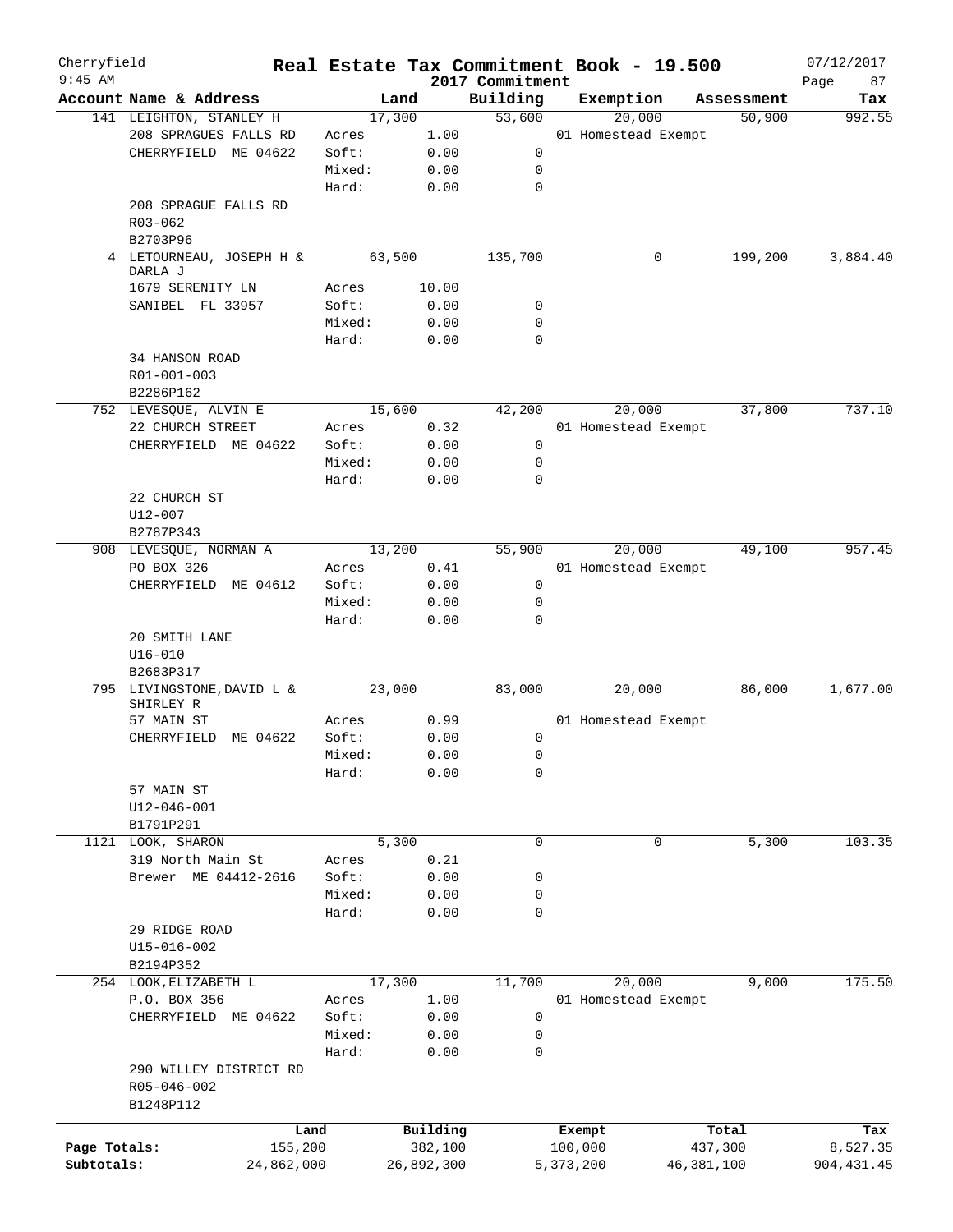| Cherryfield<br>$9:45$ AM |                             |        |            |                             |           | Real Estate Tax Commitment Book - 19.500 |            | 07/12/2017        |
|--------------------------|-----------------------------|--------|------------|-----------------------------|-----------|------------------------------------------|------------|-------------------|
|                          | Account Name & Address      |        | Land       | 2017 Commitment<br>Building |           | Exemption                                | Assessment | 88<br>Page<br>Tax |
|                          | 146 LUDERS, JOHN            |        | 38,900     | 0                           |           | $\Omega$                                 | 38,900     | 758.55            |
|                          | 1269 Rockrimmon Rd          | Acres  | 48.00      |                             |           |                                          |            |                   |
|                          | Stamford CT 06903           | Soft:  | 0.00       | 0                           |           |                                          |            |                   |
|                          |                             | Mixed: | 0.00       | 0                           |           |                                          |            |                   |
|                          |                             | Hard:  | 0.00       | 0                           |           |                                          |            |                   |
|                          | BLACKSWOODS RD              |        |            |                             |           |                                          |            |                   |
|                          | R04-001                     |        |            |                             |           |                                          |            |                   |
|                          | B634P337                    |        |            |                             |           |                                          |            |                   |
|                          | 223 MABUS, KAREN            |        | 19,900     | 53,200                      |           | 26,000                                   | 47,100     | 918.45            |
|                          |                             |        |            |                             |           | 24 WW2 Widow Non                         |            |                   |
|                          | 635 WILLEY DISTRICT RD      | Acres  | 9.40       |                             |           |                                          |            |                   |
|                          | CHERRYFIELD ME 04622        | Soft:  | 0.00       | $\mathbf{0}$                |           | 01 Homestead Exempt                      |            |                   |
|                          |                             | Mixed: | 0.00       | 0                           |           |                                          |            |                   |
|                          |                             | Hard:  | 0.00       | 0                           |           |                                          |            |                   |
|                          | 627 WILLEY DISTRICT RD      |        |            |                             |           |                                          |            |                   |
|                          | $R05 - 022$                 |        |            |                             |           |                                          |            |                   |
|                          | B855P232                    |        |            |                             |           |                                          |            |                   |
|                          | 63 MACLEAN, CARROLL &       |        | 15,900     | 19,900                      |           | 20,000                                   | 15,800     | 308.10            |
|                          | CHRISTIA                    |        |            |                             |           |                                          |            |                   |
|                          | 4 COTTON LANE               | Acres  | 0.34       |                             |           | 01 Homestead Exempt                      |            |                   |
|                          | CHERRYFIELD ME 04622        | Soft:  | 0.00       | 0                           |           |                                          |            |                   |
|                          |                             | Mixed: | 0.00       | 0                           |           |                                          |            |                   |
|                          |                             | Hard:  | 0.00       | $\Omega$                    |           |                                          |            |                   |
|                          | 4 COTTON LANE               |        |            |                             |           |                                          |            |                   |
|                          | $R02 - 016$                 |        |            |                             |           |                                          |            |                   |
|                          | B2051P152                   |        |            |                             |           |                                          |            |                   |
|                          | 246 MACLEAN, EMERY & JOAN M |        | 16,900     | 19,900                      |           | 20,000                                   | 16,800     | 327.60            |
|                          | LAPOINTE, BONNIE            | Acres  | 0.92       |                             |           | 01 Homestead Exempt                      |            |                   |
|                          | 373 WILLEY DISTRICT RD      | Soft:  | 0.00       | 0                           |           |                                          |            |                   |
|                          | CHERRYFIELD ME 04622        | Mixed: | 0.00       | 0                           |           |                                          |            |                   |
|                          |                             | Hard:  | 0.00       | 0                           |           |                                          |            |                   |
|                          | 373 WILLEY DISTRICT RD      |        |            |                             |           |                                          |            |                   |
|                          | R05-040-001                 |        |            |                             |           |                                          |            |                   |
|                          | B3674P82 09/30/2010         |        |            |                             |           |                                          |            |                   |
|                          | 311 MACLEAN, JANICE         |        | 12,700     | 0                           |           | 0                                        | 12,700     | 247.65            |
|                          | 342 NORTH MAIN ST           | Acres  | 3.00       |                             |           |                                          |            |                   |
|                          | CHERRYFIELD ME 04622        | Soft:  | 0.00       | 0                           |           |                                          |            |                   |
|                          |                             | Mixed: | 0.00       | 0                           |           |                                          |            |                   |
|                          |                             | Hard:  | 0.00       | 0                           |           |                                          |            |                   |
|                          | NORTH MAIN ST               |        |            |                             |           |                                          |            |                   |
|                          | R07-006                     |        |            |                             |           |                                          |            |                   |
|                          | B1071P190                   |        |            |                             |           |                                          |            |                   |
| 309                      | MACLEAN, VIRGIL             |        | 17,600     | 15,000                      |           | 20,000                                   | 12,600     | 245.70            |
|                          | 342 NORTH MAIN ST           | Acres  | 1.40       |                             |           | 01 Homestead Exempt                      |            |                   |
|                          | CHERRYFIELD ME 04622        | Soft:  | 0.00       | 0                           |           |                                          |            |                   |
|                          |                             | Mixed: | 0.00       | 0                           |           |                                          |            |                   |
|                          |                             | Hard:  | 0.00       | 0                           |           |                                          |            |                   |
|                          | 342 NORTH MAIN ST           |        |            |                             |           |                                          |            |                   |
|                          | R07-005                     |        |            |                             |           |                                          |            |                   |
|                          | B801P22                     |        |            |                             |           |                                          |            |                   |
| 667                      | MACQUARRIE, GENE &          |        | 20,100     | 47,700                      |           | 0                                        | 67,800     | 1,322.10          |
|                          | <b>BARBARA</b>              |        |            |                             |           |                                          |            |                   |
|                          | 101 SCHOOL STREET           | Acres  | 0.68       |                             |           |                                          |            |                   |
|                          | CHERRYFIELD ME 04622        | Soft:  | 0.00       | 0                           |           |                                          |            |                   |
|                          |                             | Mixed: | 0.00       | 0                           |           |                                          |            |                   |
|                          |                             | Hard:  | 0.00       | 0                           |           |                                          |            |                   |
|                          | 101 SCHOOL ST               |        |            |                             |           |                                          |            |                   |
|                          | $U07 - 025$                 |        |            |                             |           |                                          |            |                   |
|                          | B1341P210                   |        |            |                             |           |                                          |            |                   |
|                          |                             |        |            |                             |           |                                          |            |                   |
|                          | Land                        |        | Building   |                             | Exempt    |                                          | Total      | Tax               |
| Page Totals:             | 142,000                     |        | 155,700    |                             | 86,000    |                                          | 211,700    | 4,128.15          |
| Subtotals:               | 25,004,000                  |        | 27,048,000 |                             | 5,459,200 |                                          | 46,592,800 | 908,559.60        |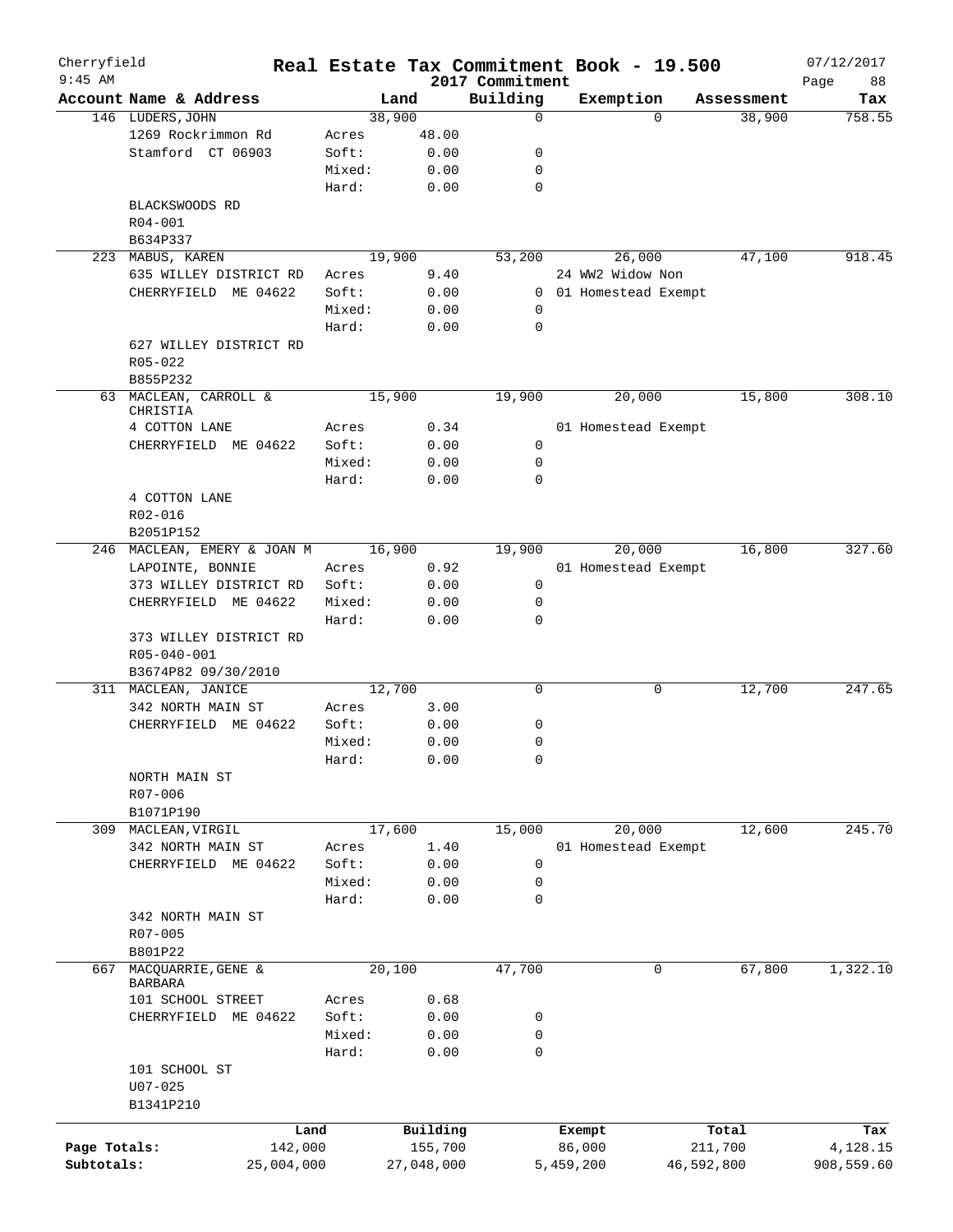| Cherryfield<br>$9:45$ AM |                                       |        |         | 2017 Commitment | Real Estate Tax Commitment Book - 19.500 |            | 07/12/2017<br>Page<br>89 |
|--------------------------|---------------------------------------|--------|---------|-----------------|------------------------------------------|------------|--------------------------|
|                          | Account Name & Address                |        | Land    | Building        | Exemption                                | Assessment | Tax                      |
|                          | 250 MAGUIRE, PAUL C                   |        | 27,100  | 17,500          | $\Omega$                                 | 44,600     | 869.70                   |
|                          | 122 PALMER ST                         | Acres  | 19.00   |                 |                                          |            |                          |
|                          | QUINCY MA 02169                       | Soft:  | 0.00    | 0               |                                          |            |                          |
|                          |                                       | Mixed: | 0.00    | 0               |                                          |            |                          |
|                          |                                       | Hard:  | 0.00    | $\mathbf 0$     |                                          |            |                          |
|                          | 323 WILLEY DISTRICT RD                |        |         |                 |                                          |            |                          |
|                          | R05-043<br>B2766P74                   |        |         |                 |                                          |            |                          |
|                          | 342 MAHLER, HERBERT W.                |        | 27,100  | $\Omega$        | 0                                        | 27,100     | 528.45                   |
|                          | 1 NORTHGATE 5A                        | Acres  | 207.00  |                 |                                          |            |                          |
|                          | BRONXVILLE NY<br>10708-2613           | Soft:  | 0.00    | 0               |                                          |            |                          |
|                          |                                       | Mixed: | 20.00   | 3,340           |                                          |            |                          |
|                          |                                       | Hard:  | 187.00  | 23,749          |                                          |            |                          |
|                          | SPRAGUE FALLS RD                      |        |         |                 |                                          |            |                          |
|                          | R08-015-001                           |        |         |                 |                                          |            |                          |
|                          | B2063P74                              |        |         |                 |                                          |            |                          |
|                          | 485 MAINE SEA COAST MISSION           |        | 150,800 | 556,700         | 707,500                                  | 0          | 0.00                     |
|                          | 127 WEST ST                           | Acres  | 59.70   |                 | 47 Benevolent                            |            |                          |
|                          | BAR HARBOR ME 04609                   | Soft:  | 0.00    | $\mathbf 0$     |                                          |            |                          |
|                          |                                       | Mixed: | 0.00    | 0               |                                          |            |                          |
|                          |                                       | Hard:  | 0.00    | 0               |                                          |            |                          |
|                          | ROUTE 1                               |        |         |                 |                                          |            |                          |
|                          |                                       |        |         |                 |                                          |            |                          |
|                          | $U02 - 002$                           |        |         |                 |                                          | $\Omega$   |                          |
|                          | 801 MAINE SEA COAST MISSION           |        | 34,100  | 31,600          | 65,700                                   |            | 0.00                     |
|                          | 127 WEST ST                           | Acres  | 1.00    |                 | 47 Benevolent                            |            |                          |
|                          | BAR HARBOR ME 04609                   | Soft:  | 0.00    | 0               |                                          |            |                          |
|                          |                                       | Mixed: | 0.00    | 0               |                                          |            |                          |
|                          |                                       | Hard:  | 0.00    | 0               |                                          |            |                          |
|                          | <b>36 WEALD BETHEL</b><br>$U02 - 002$ |        |         |                 |                                          |            |                          |
|                          | 54 MAINE SEA COAST MISSION            |        | 1,400   | $\overline{0}$  | 1,400                                    | 0          | 0.00                     |
|                          | 127 WEST ST                           | Acres  | 0.23    |                 | 47 Benevolent                            |            |                          |
|                          | BAR HARBOR ME 04609                   | Soft:  | 0.00    | $\mathsf{O}$    |                                          |            |                          |
|                          |                                       | Mixed: | 0.00    | 0               |                                          |            |                          |
|                          |                                       | Hard:  |         | 0               |                                          |            |                          |
|                          |                                       |        | 0.00    |                 |                                          |            |                          |
|                          | ROUTE 1 (OFF)<br>R02-008              |        |         |                 |                                          |            |                          |
|                          | 91 MAINE WILD BLUEBERRY               |        | 10,000  | 0               | 0                                        | 10,000     | 195.00                   |
|                          | PO BOX 128                            |        |         |                 |                                          |            |                          |
|                          |                                       | Acres  | 5.90    |                 |                                          |            |                          |
|                          | CHERRYFIELD ME 04622                  | Soft:  | 0.00    | 0               |                                          |            |                          |
|                          |                                       | Mixed: | 0.00    | 0               |                                          |            |                          |
|                          |                                       | Hard:  | 0.00    | 0               |                                          |            |                          |
|                          | UNIONVILLE RD (OFF)                   |        |         |                 |                                          |            |                          |
|                          | R03-016                               |        |         |                 |                                          |            |                          |
|                          | B1526P22                              |        |         |                 |                                          |            |                          |
|                          | 860 MARCOU, RENE (TRUSTEE)            |        | 22,900  | 43,600          | 0                                        | 66,500     | 1,296.75                 |
|                          | E N MARCOUS TRUST FOR P Acres         |        | 0.98    |                 |                                          |            |                          |
|                          | MARCOU<br>P O BOX 95                  | Soft:  | 0.00    | 0               |                                          |            |                          |
|                          |                                       |        |         | 0               |                                          |            |                          |
|                          | CHERRYFIELD ME 04622                  | Mixed: | 0.00    |                 |                                          |            |                          |
|                          |                                       | Hard:  | 0.00    | 0               |                                          |            |                          |
|                          | 145 MAIN ST                           |        |         |                 |                                          |            |                          |
|                          | $U14 - 031$                           |        |         |                 |                                          |            |                          |
|                          | B3465P45 10/27/2008                   |        |         |                 |                                          |            |                          |
|                          |                                       |        |         |                 |                                          |            |                          |
|                          |                                       |        |         |                 |                                          |            |                          |
|                          |                                       |        |         |                 |                                          |            |                          |

|              | ⊥and         | Building   | Exempt    | Total      | Tax        |
|--------------|--------------|------------|-----------|------------|------------|
| Page Totals: | 273,400      | 649,400    | 774,600   | 148,200    | 2,889.90   |
| Subtotals:   | 25, 277, 400 | 27,697,400 | 6,233,800 | 46,741,000 | 911,449.50 |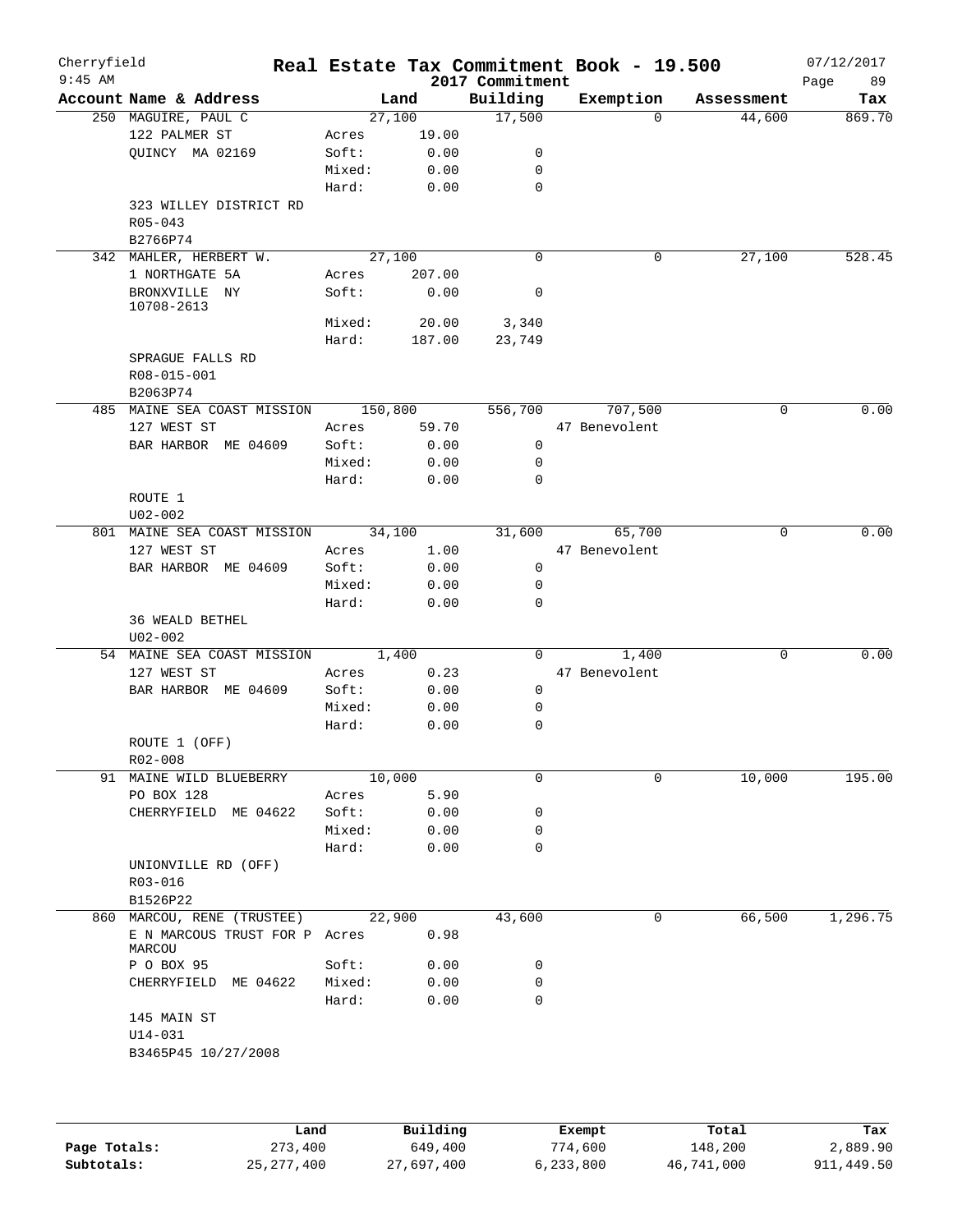| Cherryfield<br>$9:45$ AM |                        | Real Estate Tax Commitment Book - 19.500 |            |          |                             |           |                     |            | 07/12/2017        |
|--------------------------|------------------------|------------------------------------------|------------|----------|-----------------------------|-----------|---------------------|------------|-------------------|
|                          | Account Name & Address |                                          | Land       |          | 2017 Commitment<br>Building |           | Exemption           | Assessment | 90<br>Page<br>Tax |
|                          | 507 MARCOU, RENEE M    |                                          | 18,400     |          | 62,200                      |           | 20,000              | 60,600     | 1,181.70          |
|                          | P.O. Box 95            | Acres                                    |            | 0.53     |                             |           | 01 Homestead Exempt |            |                   |
|                          | CHERRYFIELD ME 04622   | Soft:                                    |            | 0.00     | 0                           |           |                     |            |                   |
|                          |                        | Mixed:                                   |            | 0.00     | 0                           |           |                     |            |                   |
|                          |                        | Hard:                                    |            | 0.00     | $\mathbf 0$                 |           |                     |            |                   |
|                          | 20 MILBRIDGE ROAD      |                                          |            |          |                             |           |                     |            |                   |
|                          | $U03 - 001$            |                                          |            |          |                             |           |                     |            |                   |
|                          | B3204P64 10/13/2006    |                                          |            |          |                             |           |                     |            |                   |
|                          | 854 MARDEN, WILBUR F   |                                          | 12,200     |          | 34,500                      |           | 0                   | 46,700     | 910.65            |
|                          | FORBES, PATRICIA E     | Acres                                    |            | 0.31     |                             |           |                     |            |                   |
|                          | PO BOX 127             | Soft:                                    |            | 0.00     | 0                           |           |                     |            |                   |
|                          | HARRINGTON ME 04643    | Mixed:                                   |            | 0.00     | 0                           |           |                     |            |                   |
|                          |                        | Hard:                                    |            | 0.00     | $\mathbf 0$                 |           |                     |            |                   |
|                          | 177 MAIN STREET        |                                          |            |          |                             |           |                     |            |                   |
|                          | $U14 - 026$            |                                          |            |          |                             |           |                     |            |                   |
|                          | B4224P43 01/20/2016    |                                          |            |          |                             |           |                     |            |                   |
|                          | 567 MARDEN, WILBUR R   |                                          | 22,600     |          | 51,700                      |           | 0                   | 74,300     | 1,448.85          |
|                          | FORBES, PATRICIA E     | Acres                                    |            | 0.94     |                             |           |                     |            |                   |
|                          | PO BOX 127             | Soft:                                    |            | 0.00     | 0                           |           |                     |            |                   |
|                          | HARRINGTON ME 04643    | Mixed:                                   |            | 0.00     | 0                           |           |                     |            |                   |
|                          |                        | Hard:                                    |            | 0.00     | $\mathbf 0$                 |           |                     |            |                   |
|                          | 130 RIVER RD           |                                          |            |          |                             |           |                     |            |                   |
|                          | $U05 - 001$            |                                          |            |          |                             |           |                     |            |                   |
|                          | B3953P199 05/15/2013   |                                          |            |          |                             |           |                     |            |                   |
| 1167                     | MARSHALL, CHRIS &      |                                          | 0          |          | 1,500                       |           | 0                   | 1,500      | 29.25             |
|                          | MARSHALL               |                                          |            |          |                             |           |                     |            |                   |
|                          | 29 BARREN WAY          |                                          |            |          |                             |           |                     |            |                   |
|                          | CHERRYFIELD ME 04622   |                                          |            |          |                             |           |                     |            |                   |
|                          | 29 BARREN WAY          |                                          |            |          |                             |           |                     |            |                   |
|                          | U18-006-001-006        |                                          |            |          |                             |           |                     |            |                   |
|                          | 202 MARSTON, ERNIE E   |                                          | 17,400     |          | 14,100                      |           | 0                   | 31,500     | 614.25            |
|                          | 94 MARSHVILLE RD       | Acres                                    |            | 1.08     |                             |           |                     |            |                   |
|                          | HARRINGTON ME 04643    | Soft:                                    |            | 0.00     | 0                           |           |                     |            |                   |
|                          |                        | Mixed:                                   |            | 0.00     | 0                           |           |                     |            |                   |
|                          |                        | Hard:                                    |            | 0.00     | $\mathbf 0$                 |           |                     |            |                   |
|                          | 38 WING SIDING RD      |                                          |            |          |                             |           |                     |            |                   |
|                          | R05-002-002            |                                          |            |          |                             |           |                     |            |                   |
|                          | B4312P96 11/14/2016    |                                          |            |          |                             |           |                     |            |                   |
|                          | 33 MARTIN, LAWRENCE    |                                          | 21,700     |          | 0                           |           | 0                   | 21,700     | 423.15            |
|                          | 410 NORTH MAIN ST      | Acres                                    |            | 29.00    |                             |           |                     |            |                   |
|                          | MILBRIDGE ME 04658     | Soft:                                    |            | 0.00     | 0                           |           |                     |            |                   |
|                          |                        | Mixed:                                   |            | 0.00     | 0                           |           |                     |            |                   |
|                          |                        | Hard:                                    |            | 0.00     | $\mathbf 0$                 |           |                     |            |                   |
|                          | MILBRIDGE RD           |                                          |            |          |                             |           |                     |            |                   |
|                          | R01-021                |                                          |            |          |                             |           |                     |            |                   |
|                          | B2267P191              |                                          |            |          |                             |           |                     |            |                   |
| 518                      | MASONIC BLDG SOC OF    |                                          | 17,300     |          | 72,400                      |           | 89,700              |            | 0.00<br>0         |
|                          | CHERRYFIELD            |                                          |            |          |                             |           |                     |            |                   |
|                          | 8 WILSON HILL RD       | Acres                                    |            | 0.16     | 0                           |           | 53 Fraternal Org.   |            |                   |
|                          | CHERRYFIELD ME 04622   | Soft:<br>Mixed:                          |            | 0.00     |                             |           |                     |            |                   |
|                          |                        | Hard:                                    |            | 0.00     | 0<br>$\mathbf 0$            |           |                     |            |                   |
|                          | 8 WILSON HILL RD       |                                          |            | 0.00     |                             |           |                     |            |                   |
|                          | $U03 - 012$            |                                          |            |          |                             |           |                     |            |                   |
|                          |                        |                                          |            |          |                             |           |                     |            |                   |
|                          |                        | Land                                     |            | Building |                             | Exempt    |                     | Total      | Tax               |
| Page Totals:             |                        | 109,600                                  |            | 236,400  |                             | 109,700   |                     | 236,300    | 4,607.85          |
| Subtotals:               |                        | 25,387,000                               | 27,933,800 |          |                             | 6,343,500 |                     | 46,977,300 | 916,057.35        |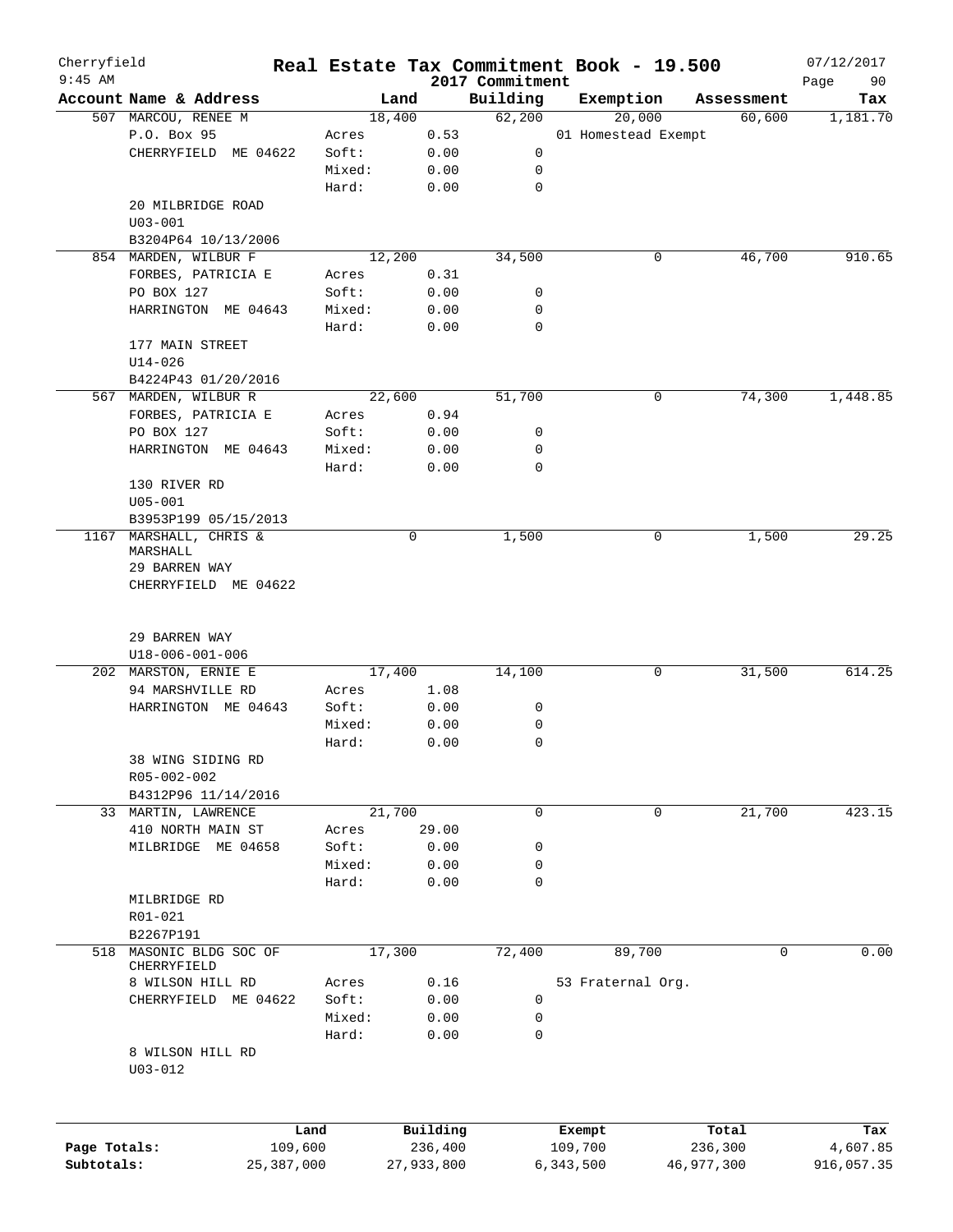| Cherryfield |                                          |                |        |              |                 | Real Estate Tax Commitment Book - 19.500 |          |            | 07/12/2017 |          |
|-------------|------------------------------------------|----------------|--------|--------------|-----------------|------------------------------------------|----------|------------|------------|----------|
| $9:45$ AM   |                                          |                |        |              | 2017 Commitment |                                          |          |            | Page       | 91       |
|             | Account Name & Address                   |                | Land   |              | Building        | Exemption                                |          | Assessment |            | Tax      |
|             | 509 MATHEWS & SONS, R W                  | 52,200         |        |              | 159,600         |                                          | $\Omega$ | 211,800    |            | 4,130.10 |
|             | PO BOX 52<br>CHERRYFIELD ME 04622        | Acres<br>Soft: |        | 2.40<br>0.00 | 0               |                                          |          |            |            |          |
|             |                                          | Mixed:         |        | 0.00         | 0               |                                          |          |            |            |          |
|             |                                          | Hard:          |        | 0.00         | $\mathbf 0$     |                                          |          |            |            |          |
|             | 52 MILBRIDGE RD                          |                |        |              |                 |                                          |          |            |            |          |
|             | $U03 - 003$                              |                |        |              |                 |                                          |          |            |            |          |
|             | B1679P161                                |                |        |              |                 |                                          |          |            |            |          |
|             | 483 MATHEWS BROTHERS                     | 12,300         |        |              | $\mathbf 0$     |                                          | 0        | 12,300     |            | 239.85   |
|             | PROPERTIES                               |                |        |              |                 |                                          |          |            |            |          |
|             | C/O EMERA                                | Acres          |        | 2.27         |                 |                                          |          |            |            |          |
|             | PO BOX 932                               | Soft:          |        | 0.00         | 0               |                                          |          |            |            |          |
|             | BANGOR ME 04402-0932                     | Mixed:         |        | 0.00         | 0               |                                          |          |            |            |          |
|             |                                          | Hard:          |        | 0.00         | $\mathbf 0$     |                                          |          |            |            |          |
|             | 209 MILBRIDGE RD                         |                |        |              |                 |                                          |          |            |            |          |
|             | $U01 - 012$                              |                |        |              |                 |                                          |          |            |            |          |
|             | B3456P67 09/26/2008                      |                |        |              |                 |                                          |          |            |            |          |
|             | 273 MATHEWS JR, AUDREY &<br><b>JAMES</b> | 24,700         |        |              | 0               |                                          | 0        | 24,700     |            | 481.65   |
|             | 217 BLACKSWOODS RD                       | Acres          |        | 22.75        |                 |                                          |          |            |            |          |
|             | CHERRYFIELD ME 04622                     | Soft:          |        | 0.00         | 0               |                                          |          |            |            |          |
|             |                                          | Mixed:         |        | 0.00         | 0               |                                          |          |            |            |          |
|             |                                          | Hard:          |        | 0.00         | $\mathbf 0$     |                                          |          |            |            |          |
|             | TENAN LANE                               |                |        |              |                 |                                          |          |            |            |          |
|             | R05-062                                  |                |        |              |                 |                                          |          |            |            |          |
|             | B1711P13                                 |                |        |              |                 |                                          |          |            |            |          |
|             | 71 MATHEWS JR, EVERETT &                 |                | 25,500 |              | 100,900         | 20,000                                   |          | 106,400    |            | 2,074.80 |
|             | JEAN B                                   |                |        |              |                 |                                          |          |            |            |          |
|             | P O BOX 218                              | Acres          |        | 5.10         |                 | 01 Homestead Exempt                      |          |            |            |          |
|             | CHERRYFIELD ME 04622                     | Soft:          |        | 0.00         | $\mathbf 0$     |                                          |          |            |            |          |
|             |                                          | Mixed:         |        | 0.00         | 0               |                                          |          |            |            |          |
|             |                                          | Hard:          |        | 0.00         | 0               |                                          |          |            |            |          |
|             | 50 ESTATES RD                            |                |        |              |                 |                                          |          |            |            |          |
|             | R02-024                                  |                |        |              |                 |                                          |          |            |            |          |
|             | B2535P243                                |                |        |              |                 |                                          |          |            |            |          |
|             | 538 MATHEWS JR, JEAN D &<br>EVERETT E    | 38,100         |        |              | $\mathbf 0$     |                                          | 0        | 38,100     |            | 742.95   |
|             | PO BOX 218                               | Acres          |        | 73.00        |                 |                                          |          |            |            |          |
|             | CHERRYFIELD ME 04622                     | Soft:          |        | 0.00         | 0               |                                          |          |            |            |          |
|             |                                          | Mixed:         |        | 0.00         | $\mathbf 0$     |                                          |          |            |            |          |
|             |                                          | Hard:          |        | 0.00         | $\mathbf 0$     |                                          |          |            |            |          |
|             | BLACKSWOODS RD                           |                |        |              |                 |                                          |          |            |            |          |
|             | $U04 - 002$                              |                |        |              |                 |                                          |          |            |            |          |
|             | B4230P115 02/12/2016                     |                |        |              |                 |                                          |          |            |            |          |
|             | 73 MATHEWS JR, JEAN D &                  |                | 8,100  |              | 0               |                                          | 0        | 8,100      |            | 157.95   |
|             | EVERETT E                                |                |        |              |                 |                                          |          |            |            |          |
|             | 138 PARK ST                              | Acres          |        | 5.10         |                 |                                          |          |            |            |          |
|             | CHERRYFIELD ME 04622                     | Soft:          |        | 0.00         | 0               |                                          |          |            |            |          |
|             |                                          | Mixed:         |        | 0.00         | 0               |                                          |          |            |            |          |
|             |                                          | Hard:          |        | 0.00         | $\mathbf 0$     |                                          |          |            |            |          |
|             | 50 ESTATES RD                            |                |        |              |                 |                                          |          |            |            |          |
|             | R02-024-002                              |                |        |              |                 |                                          |          |            |            |          |
|             | B3836P162 04/12/2012                     |                |        |              |                 |                                          |          |            |            |          |

|              | Land       | Building     | Exempt    | Total      | Tax        |
|--------------|------------|--------------|-----------|------------|------------|
| Page Totals: | 160,900    | 260,500      | 20,000    | 401,400    | 7,827.30   |
| Subtotals:   | 25,547,900 | 28, 194, 300 | 6,363,500 | 47,378,700 | 923,884.65 |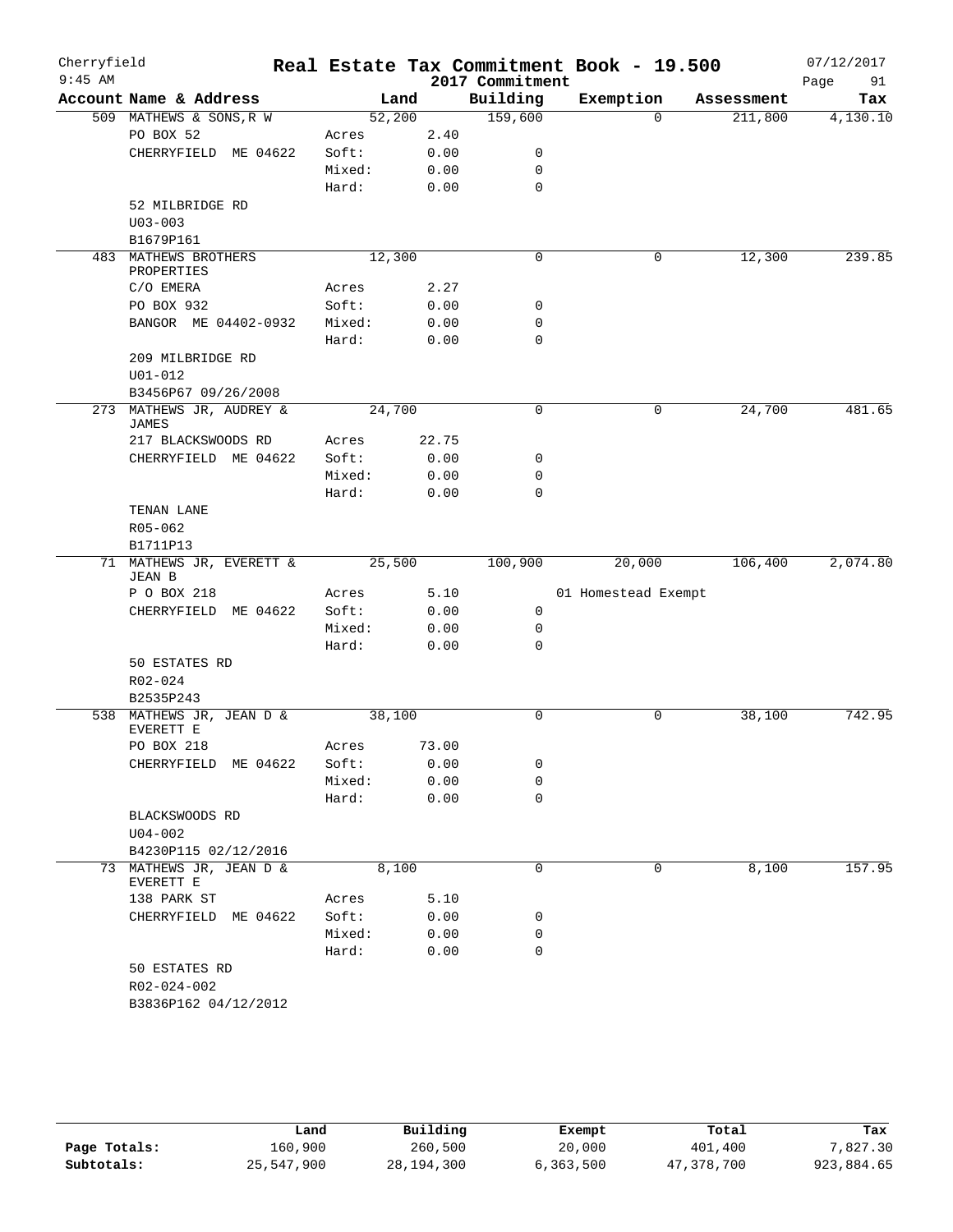| Cherryfield<br>$9:45$ AM |                                |            |        |        |            | 2017 Commitment  | Real Estate Tax Commitment Book - 19.500 |            |            | 07/12/2017<br>92 |
|--------------------------|--------------------------------|------------|--------|--------|------------|------------------|------------------------------------------|------------|------------|------------------|
|                          | Account Name & Address         |            |        | Land   |            | Building         | Exemption                                |            | Assessment | Page<br>Tax      |
|                          | 745 MATHEWS JR, ROGER W        |            |        | 2,400  |            | 1,700            |                                          | $\Omega$   | 4,100      | 79.95            |
|                          | PO BOX 117                     |            | Acres  |        | 0.04       |                  |                                          |            |            |                  |
|                          | CHERRYFIELD ME 04622           |            | Soft:  |        | 0.00       | 0                |                                          |            |            |                  |
|                          |                                |            | Mixed: |        | 0.00       | 0                |                                          |            |            |                  |
|                          |                                |            | Hard:  |        | 0.00       | $\mathbf 0$      |                                          |            |            |                  |
|                          | 3 PARK ST                      |            |        |        |            |                  |                                          |            |            |                  |
|                          | $U11 - 045$                    |            |        |        |            |                  |                                          |            |            |                  |
|                          | B3709P244 01/24/2011           |            |        |        |            |                  |                                          |            |            |                  |
|                          | 1145 MATHEWS JR, ROGER W       |            |        | 17,300 |            | $\mathbf 0$      |                                          | 0          | 17,300     | 337.35           |
|                          | P O BOX 117                    |            |        |        |            |                  |                                          |            |            |                  |
|                          |                                |            | Acres  |        | 1.00       | 0                |                                          |            |            |                  |
|                          | CHERRYFIELD ME 04622           |            | Soft:  |        | 0.00       |                  |                                          |            |            |                  |
|                          |                                |            | Mixed: |        | 0.00       | 0<br>$\mathbf 0$ |                                          |            |            |                  |
|                          |                                |            | Hard:  |        | 0.00       |                  |                                          |            |            |                  |
|                          | BLACKSWOOD ROAD                |            |        |        |            |                  |                                          |            |            |                  |
|                          | $U07 - 023 - 003$              |            |        |        |            |                  |                                          |            |            |                  |
|                          | B3031P41 07/14/2005            |            |        |        |            |                  |                                          |            |            |                  |
|                          | 665 MATHEWS JR, ROGER W        |            |        | 15,900 |            | 66,400           |                                          | 0          | 82,300     | 1,604.85         |
|                          | P O BOX 117                    |            | Acres  |        | 1.12       |                  |                                          |            |            |                  |
|                          | CHERRYFIELD                    | ME 04622   | Soft:  |        | 0.00       | 0                |                                          |            |            |                  |
|                          |                                |            | Mixed: |        | 0.00       | 0                |                                          |            |            |                  |
|                          |                                |            | Hard:  |        | 0.00       | $\mathbf 0$      |                                          |            |            |                  |
|                          | 139 BLACKS WOODS RD            |            |        |        |            |                  |                                          |            |            |                  |
|                          | $U07 - 023 - 002$              |            |        |        |            |                  |                                          |            |            |                  |
|                          | B3031P41 07/14/2005            |            |        |        |            |                  |                                          |            |            |                  |
|                          | 651 MATHEWS JR, ROGER W        |            |        | 18,900 |            | 18,800           |                                          | 0          | 37,700     | 735.15           |
|                          | P O BOX 117                    |            | Acres  |        | 0.57       |                  |                                          |            |            |                  |
|                          | CHERRYFIELD                    | ME 04622   | Soft:  |        | 0.00       | 0                |                                          |            |            |                  |
|                          |                                |            | Mixed: |        | 0.00       | 0                |                                          |            |            |                  |
|                          |                                |            | Hard:  |        | 0.00       | $\mathbf 0$      |                                          |            |            |                  |
|                          | 9 BIG ROCK LANE                |            |        |        |            |                  |                                          |            |            |                  |
|                          | $U07 - 010$                    |            |        |        |            |                  |                                          |            |            |                  |
|                          | B3709P242 01/24/2011           |            |        |        |            |                  |                                          |            |            |                  |
|                          | 488 MATHEWS, BETTY J           |            |        | 24,400 |            | 105,200          | 20,000                                   |            | 109,600    | 2,137.20         |
|                          | 198 MILBRIDGE RD               |            | Acres  |        | 3.23       |                  | 01 Homestead Exempt                      |            |            |                  |
|                          | CHERRYFIELD ME 04622           |            | Soft:  |        | 0.00       | 0                |                                          |            |            |                  |
|                          |                                |            | Mixed: |        | 0.00       | 0                |                                          |            |            |                  |
|                          |                                |            | Hard:  |        | 0.00       | 0                |                                          |            |            |                  |
|                          | 198 MILBRIDGE RD               |            |        |        |            |                  |                                          |            |            |                  |
|                          | $U02 - 004 - 001$              |            |        |        |            |                  |                                          |            |            |                  |
|                          | B3804P295 12/20/2011 B1766P321 |            |        |        |            |                  |                                          |            |            |                  |
|                          | 815 MATHEWS, BRUCE W           |            |        | 13,400 |            | 78,200           |                                          | 0          | 91,600     | 1,786.20         |
|                          | SELLERS, CHARON M              |            | Acres  |        | 0.83       |                  |                                          |            |            |                  |
|                          | 137 MAIN ST                    |            | Soft:  |        | 0.00       | 0                |                                          |            |            |                  |
|                          | CHERRYFIELD                    | ME 04622   | Mixed: |        | 0.00       | 0                |                                          |            |            |                  |
|                          |                                |            | Hard:  |        | 0.00       | 0                |                                          |            |            |                  |
|                          | 133 MAIN ST                    |            |        |        |            |                  |                                          |            |            |                  |
|                          | $U13 - 018$                    |            |        |        |            |                  |                                          |            |            |                  |
|                          | B2514P260 05/30/2001           |            |        |        |            |                  |                                          |            |            |                  |
|                          | 1154 MATHEWS, BRUCE W &        |            |        | 13,400 |            | 221,300          | 20,000                                   |            | 214,700    | 4,186.65         |
|                          | KAREN L                        |            |        |        |            |                  |                                          |            |            |                  |
|                          | 137 MAIN ST                    |            | Acres  |        | 0.83       |                  | 01 Homestead Exempt                      |            |            |                  |
|                          | CHERRYFIELD                    | ME 04622   | Soft:  |        | 0.00       | 0                |                                          |            |            |                  |
|                          |                                |            | Mixed: |        | 0.00       | 0                |                                          |            |            |                  |
|                          |                                |            | Hard:  |        | 0.00       | 0                |                                          |            |            |                  |
|                          | 137 MAIN ST                    |            |        |        |            |                  |                                          |            |            |                  |
|                          | $U13 - 018$                    |            |        |        |            |                  |                                          |            |            |                  |
|                          | B2574P21                       |            |        |        |            |                  |                                          |            |            |                  |
|                          |                                |            |        |        |            |                  |                                          |            |            |                  |
|                          |                                | Land       |        |        | Building   |                  | Exempt                                   |            | Total      | Tax              |
| Page Totals:             |                                | 105,700    |        |        | 491,600    |                  | 40,000                                   |            | 557,300    | 10,867.35        |
| Subtotals:               |                                | 25,653,600 |        |        | 28,685,900 |                  | 6,403,500                                | 47,936,000 |            | 934,752.00       |
|                          |                                |            |        |        |            |                  |                                          |            |            |                  |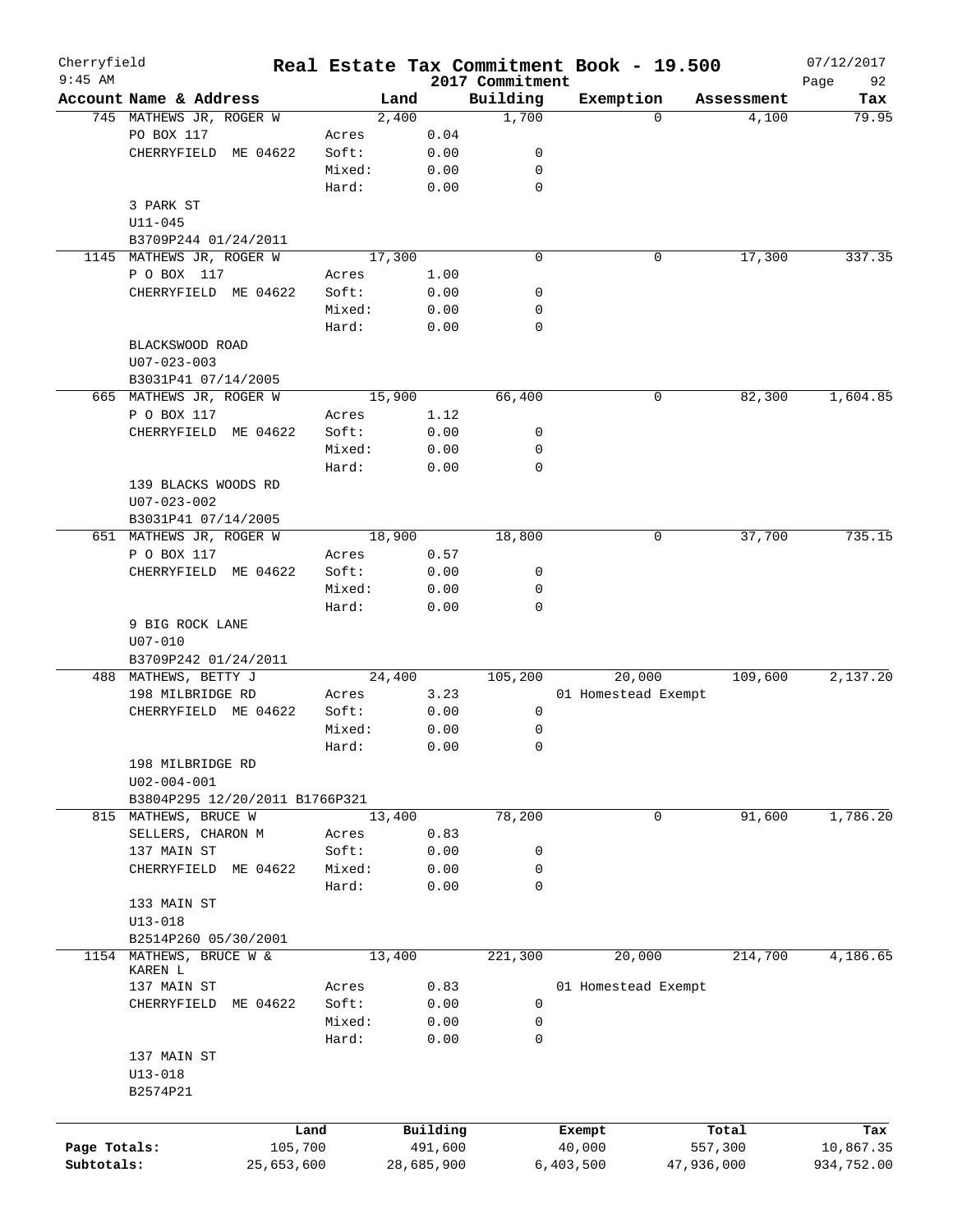| Cherryfield |                                           |        |        |       |                 | Real Estate Tax Commitment Book - 19.500 |            | 07/12/2017 |
|-------------|-------------------------------------------|--------|--------|-------|-----------------|------------------------------------------|------------|------------|
| $9:45$ AM   |                                           |        |        |       | 2017 Commitment |                                          |            | 93<br>Page |
|             | Account Name & Address                    |        | Land   |       | Building        | Exemption                                | Assessment | Tax        |
|             | 861 MATHEWS, BRUCE W &<br>KAREN L         |        | 9,000  |       | $\mathbf 0$     | $\Omega$                                 | 9,000      | 175.50     |
|             | 137 MAIN ST                               | Acres  |        | 0.27  |                 |                                          |            |            |
|             | CHERRYFIELD<br>ME 04622                   | Soft:  |        | 0.00  | 0               |                                          |            |            |
|             |                                           | Mixed: |        | 0.00  | $\mathbf 0$     |                                          |            |            |
|             |                                           | Hard:  |        | 0.00  | $\mathbf 0$     |                                          |            |            |
|             | 137 MAIN ST                               |        |        |       |                 |                                          |            |            |
|             | $U14 - 032$                               |        |        |       |                 |                                          |            |            |
|             | B2578P272                                 |        |        |       |                 |                                          |            |            |
|             | 588 MATHEWS, C FOSTER &<br>LETA N         |        | 30,100 |       | 108,400         | 0                                        | 138,500    | 2,700.75   |
|             | PO BOX 232                                | Acres  |        | 16.86 |                 |                                          |            |            |
|             | CHERRYFIELD<br>ME 04622                   | Soft:  |        | 0.00  | 0               |                                          |            |            |
|             |                                           | Mixed: |        | 0.00  | 0               |                                          |            |            |
|             |                                           | Hard:  |        | 0.00  | 0               |                                          |            |            |
|             | 7 ELM ST                                  |        |        |       |                 |                                          |            |            |
|             | $U05 - 020$                               |        |        |       |                 |                                          |            |            |
|             | B3866P1 07/20/2012                        |        |        |       |                 |                                          |            |            |
|             | 1116 MATHEWS, C. FOSTER                   |        | 11,300 |       | $\mathbf 0$     | 0                                        | 11,300     | 220.35     |
|             | P.O. BOX 232                              | Acres  |        | 5.60  |                 |                                          |            |            |
|             | CHERRYFIELD ME 04622                      | Soft:  |        | 0.00  | 0               |                                          |            |            |
|             |                                           | Mixed: |        | 0.00  | 0               |                                          |            |            |
|             |                                           | Hard:  |        | 0.00  | $\mathbf 0$     |                                          |            |            |
|             | OFF TENAN LANE                            |        |        |       |                 |                                          |            |            |
|             | R05-063-001-001                           |        |        |       |                 |                                          |            |            |
|             | B2148P265<br>597 MATHEWS, C FOSTER & LETA |        | 24,800 |       | 63,700          | 20,000                                   | 68,500     | 1,335.75   |
|             | PO BOX 232                                | Acres  |        | 2.44  |                 | 01 Homestead Exempt                      |            |            |
|             | CHERRYFIELD ME 04622                      | Soft:  |        | 0.00  | 0               |                                          |            |            |
|             |                                           | Mixed: |        | 0.00  | 0               |                                          |            |            |
|             |                                           | Hard:  |        | 0.00  | 0               |                                          |            |            |
|             | 28 ELM ST                                 |        |        |       |                 |                                          |            |            |
|             | $U05 - 029$                               |        |        |       |                 |                                          |            |            |
|             | B957P180                                  |        |        |       |                 |                                          |            |            |
|             | 678 MATHEWS, JAMES JR &                   |        | 18,200 |       | 33,300          | 20,000                                   | 31,500     | 614.25     |
|             | <b>AUDREY</b>                             |        |        |       |                 |                                          |            |            |
|             | 217 BLACKSWOODS RD                        | Acres  |        | 2.49  |                 | 01 Homestead Exempt                      |            |            |
|             | CHERRYFIELD ME 04622                      | Soft:  |        | 0.00  | $\mathbf{0}$    |                                          |            |            |
|             |                                           | Mixed: |        | 0.00  | 0               |                                          |            |            |
|             |                                           | Hard:  |        | 0.00  | 0               |                                          |            |            |
|             | 217 BLACKSWOODS RD                        |        |        |       |                 |                                          |            |            |
|             | $U08 - 011$                               |        |        |       |                 |                                          |            |            |
|             | B944P230                                  |        |        |       |                 |                                          |            |            |
| 28          | MATHIASON, HOWARD &<br>ELAINE             |        | 23,100 |       | 2,100           | 0                                        | 25,200     | 491.40     |
|             | 425 N Main St                             | Acres  |        | 1.00  |                 |                                          |            |            |
|             | MILBRIDGE ME 04658                        | Soft:  |        | 0.00  | 0               |                                          |            |            |
|             |                                           | Mixed: |        | 0.00  | 0               |                                          |            |            |
|             |                                           | Hard:  |        | 0.00  | 0               |                                          |            |            |
|             | 634 MILBRIDGE RD                          |        |        |       |                 |                                          |            |            |
|             | R01-016                                   |        |        |       |                 |                                          |            |            |
|             | B1777P172                                 |        |        |       |                 |                                          |            |            |
|             |                                           |        |        |       |                 |                                          |            |            |

|              | Land       | Building   | Exempt    | Total      | Tax        |
|--------------|------------|------------|-----------|------------|------------|
| Page Totals: | 116,500    | 207,500    | 40,000    | 284,000    | 5,538.00   |
| Subtotals:   | 25,770,100 | 28,893,400 | 6,443,500 | 48,220,000 | 940,290.00 |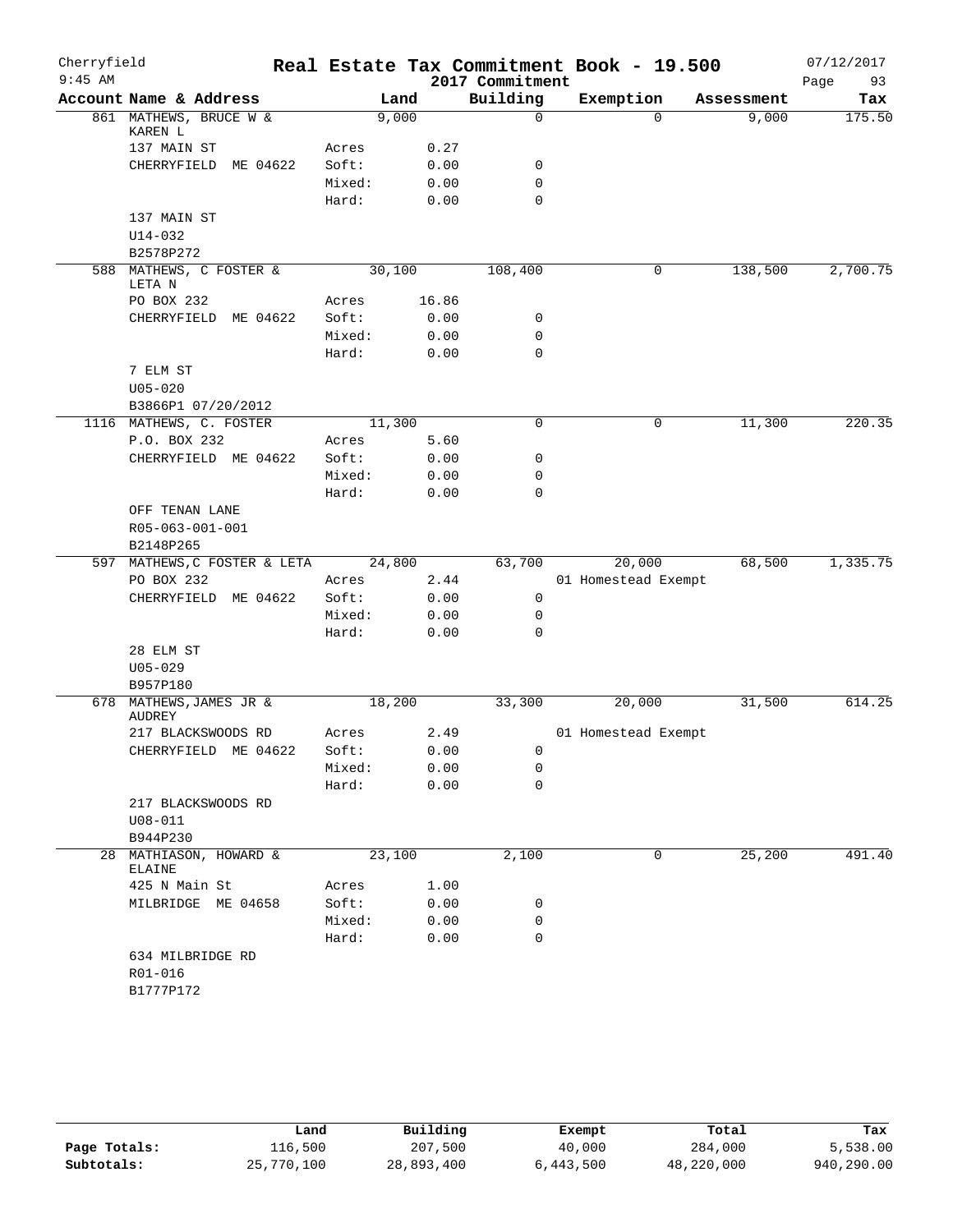| Cherryfield<br>$9:45$ AM |                                           |         |              | 2017 Commitment | Real Estate Tax Commitment Book - 19.500 |            | 07/12/2017        |
|--------------------------|-------------------------------------------|---------|--------------|-----------------|------------------------------------------|------------|-------------------|
|                          | Account Name & Address                    |         | Land         | Building        | Exemption                                | Assessment | 94<br>Page<br>Tax |
|                          | 645 MATTHEWS, JEFFREY C &                 |         | 7,900        | $\mathbf 0$     | $\Omega$                                 | 7,900      | 154.05            |
|                          | TAMMY A<br>35 MATTHEWS LN                 | Acres   | 0.21         |                 |                                          |            |                   |
|                          | TOPSHAM ME 04086                          | Soft:   | 0.00         | 0               |                                          |            |                   |
|                          |                                           | Mixed:  | 0.00         | 0               |                                          |            |                   |
|                          |                                           | Hard:   | 0.00         | 0               |                                          |            |                   |
|                          | NORTH MAIN ST                             |         |              |                 |                                          |            |                   |
|                          | $U07 - 005$                               |         |              |                 |                                          |            |                   |
|                          | B2487P318                                 |         |              |                 |                                          |            |                   |
|                          | 602 MATTINGLY, KENT J                     |         | 17,800       | 22,800          | 20,000                                   | 20,600     | 401.70            |
|                          | 25<br>PADDY LANE                          | Acres   | 0.48         |                 | 01 Homestead Exempt                      |            |                   |
|                          | CHERRYFIELD ME 04622                      | Soft:   | 0.00         | 0               |                                          |            |                   |
|                          |                                           | Mixed:  | 0.00         | $\mathbf 0$     |                                          |            |                   |
|                          |                                           | Hard:   | 0.00         | $\mathbf 0$     |                                          |            |                   |
|                          | 25 PADDY LANE                             |         |              |                 |                                          |            |                   |
|                          | $U05 - 034$                               |         |              |                 |                                          |            |                   |
|                          | B2150P289                                 |         |              |                 |                                          |            |                   |
|                          | 414 MATTIOLI, PAUL F                      |         | 21,000       | $\mathbf 0$     | 0                                        | 21,000     | 409.50            |
|                          | 66 MILD BAY CIRCLE                        | Acres   | 40.60        |                 |                                          |            |                   |
|                          | DENNISPORT<br>MA<br>02639-1003            | Soft:   | 0.00         | 0               |                                          |            |                   |
|                          |                                           | Mixed:  | 0.00         | 0               |                                          |            |                   |
|                          |                                           | Hard:   | 0.00         | $\mathbf 0$     |                                          |            |                   |
|                          | CROTCH                                    |         |              |                 |                                          |            |                   |
|                          | R09-001-034                               |         |              |                 |                                          |            |                   |
|                          | B4051P104 04/23/2014                      |         |              |                 |                                          |            |                   |
|                          | 766 MAURER, BARBARA J                     |         | 20,300       | 160,000         | 20,000                                   | 160,300    | 3,125.85          |
|                          | PORSIUS, PIETER                           | Acres   | 0.70         |                 | 01 Homestead Exempt                      |            |                   |
|                          | P O BOX 381                               | Soft:   | 0.00         | 0               |                                          |            |                   |
|                          | CHERRYFIELD ME 04622                      | Mixed:  | 0.00         | 0               |                                          |            |                   |
|                          |                                           | Hard:   | 0.00         | 0               |                                          |            |                   |
|                          | 9 MAIN ST                                 |         |              |                 |                                          |            |                   |
|                          | U12-019                                   |         |              |                 |                                          |            |                   |
|                          | B2791P27                                  |         |              |                 |                                          |            |                   |
|                          | 820 MAURER, THOMAS                        |         | 23,600       | 136,500         | 0                                        | 160,100    | 3,121.95          |
|                          | LEWANDOWSKI, MARIJO                       | Acres   | 1.89         |                 |                                          |            |                   |
|                          | 67-35 COOPER AVE                          | Soft:   | 0.00         | 0               |                                          |            |                   |
|                          | GNELDALE NY 11385                         | Mixed:  | 0.00         | 0               |                                          |            |                   |
|                          |                                           | Hard:   | 0.00         | 0               |                                          |            |                   |
|                          | 105 MAIN ST                               |         |              |                 |                                          |            |                   |
|                          | $U13 - 023$                               |         |              |                 |                                          |            |                   |
| 371                      | B4308P75 10/28/2016<br>MAYER JR, DONALD R |         | 71,700       | 0               | 0                                        | 71,700     | 1,398.15          |
|                          | DAVIDSON, CHERYL J                        | Acres   | 181.00       |                 |                                          |            |                   |
|                          | 410 NORTH WEST ST                         | Soft:   | 0.00         | 0               |                                          |            |                   |
|                          | CULPEPPER VA 22701                        | Mixed:  | 0.00         | 0               |                                          |            |                   |
|                          |                                           | Hard:   | 0.00         | 0               |                                          |            |                   |
|                          | CROTCH                                    |         |              |                 |                                          |            |                   |
|                          | R08-034                                   |         |              |                 |                                          |            |                   |
|                          | B3426P158 07/01/2008                      |         |              |                 |                                          |            |                   |
|                          | 377 MAYER JR, DONALD R                    |         | 22,300       | 0               | 0                                        | 22,300     | 434.85            |
|                          | DAVIDSON, CHERYL J                        | Acres   | 44.40        |                 |                                          |            |                   |
|                          | 410 NORTH WEST ST                         | Soft:   | 0.00         | 0               |                                          |            |                   |
|                          | CULPEPPER VA 22701                        | Mixed:  | 0.00         | 0               |                                          |            |                   |
|                          |                                           | Hard:   | 0.00         | 0               |                                          |            |                   |
|                          | CROTCH                                    |         |              |                 |                                          |            |                   |
|                          | R08-039                                   |         |              |                 |                                          |            |                   |
|                          | B3426P158                                 |         |              |                 |                                          |            |                   |
|                          |                                           | Land    | Building     |                 | Exempt                                   | Total      | Tax               |
| Page Totals:             |                                           | 184,600 | 319,300      |                 | 40,000                                   | 463,900    | 9,046.05          |
| Subtotals:               | 25,954,700                                |         | 29, 212, 700 |                 | 6,483,500                                | 48,683,900 | 949, 336.05       |
|                          |                                           |         |              |                 |                                          |            |                   |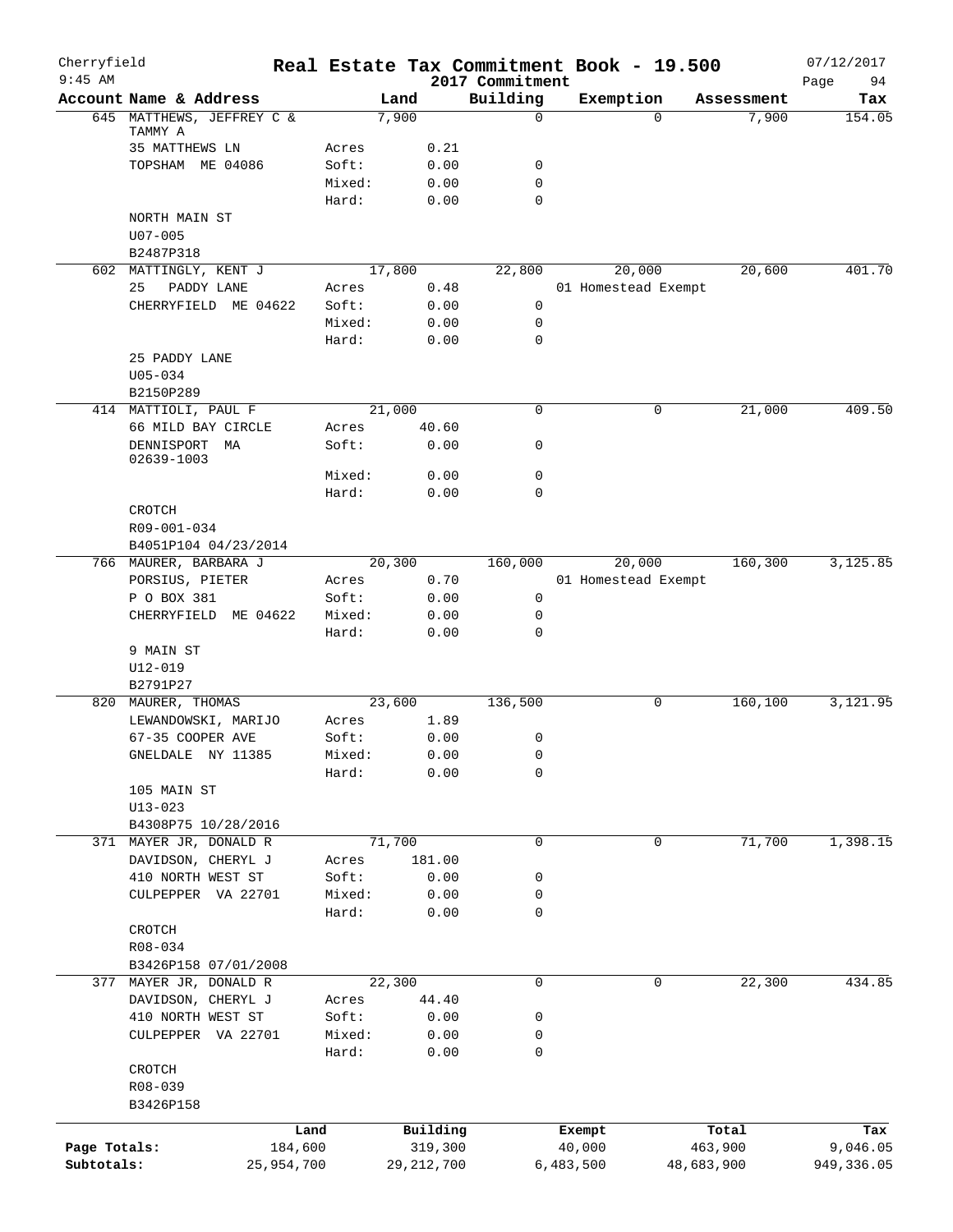| Cherryfield<br>$9:45$ AM |                                          |                 |              |                             | Real Estate Tax Commitment Book - 19.500 |            | 07/12/2017        |
|--------------------------|------------------------------------------|-----------------|--------------|-----------------------------|------------------------------------------|------------|-------------------|
|                          | Account Name & Address                   | Land            |              | 2017 Commitment<br>Building | Exemption                                | Assessment | 95<br>Page<br>Tax |
|                          | 694 MAYHEW, CARL M &                     | 22,300          |              | 87,400                      | 20,000                                   | 89,700     | 1,749.15          |
|                          | LORETTA (L/E)                            |                 |              |                             |                                          |            |                   |
|                          | SMITH, K S & HICKS, M J Acres            |                 | 4.60         |                             | 01 Homestead Exempt                      |            |                   |
|                          | PO BOX 44                                | Soft:           | 0.00         | $\mathbf 0$                 |                                          |            |                   |
|                          | CHERRYFIELD ME 04622                     | Mixed:<br>Hard: | 0.00<br>0.00 | $\mathbf 0$<br>$\mathbf 0$  |                                          |            |                   |
|                          | 129 PARK ST                              |                 |              |                             |                                          |            |                   |
|                          | U10-007                                  |                 |              |                             |                                          |            |                   |
|                          | B4040P77 03/05/2014                      |                 |              |                             |                                          |            |                   |
|                          | 356 MCCARTHY III, JOHN J                 | 17,700          |              | 115,400                     | 20,000                                   | 113,100    | 2,205.45          |
|                          | MCCARTHY, DONNA E.                       | Acres           | 4.68         |                             | 01 Homestead Exempt                      |            |                   |
|                          | 602 SPRAGUE FALLS ROAD                   | Soft:           | 0.00         | 0                           |                                          |            |                   |
|                          | CHERRYFIELD ME 04622                     | Mixed:<br>Hard: | 0.00<br>0.00 | $\mathbf 0$<br>$\mathbf 0$  |                                          |            |                   |
|                          | 602 SPRAGUES FALLS RD                    |                 |              |                             |                                          |            |                   |
|                          | R08-025-003                              |                 |              |                             |                                          |            |                   |
|                          | B2872P345 05/07/2004                     |                 |              |                             |                                          |            |                   |
| 190                      | MCCARTHY, SEAN M &<br>HOLLY J            | 49,400          |              | $\mathbf 0$                 | 0                                        | 49,400     | 963.30            |
|                          | 163 ROCKY CREEK TR                       | Acres           | 66.00        |                             |                                          |            |                   |
|                          | WOODSTOCK GA 30188                       | Soft:           | 0.00         | 0                           |                                          |            |                   |
|                          |                                          | Mixed:          | 0.00         | $\mathbf 0$                 |                                          |            |                   |
|                          |                                          | Hard:           | 0.00         | $\mathbf 0$                 |                                          |            |                   |
|                          | BUTLER RD                                |                 |              |                             |                                          |            |                   |
|                          | R04-037-002                              |                 |              |                             |                                          |            |                   |
|                          | B4063P134 06/12/2014                     |                 |              |                             |                                          |            |                   |
|                          | 131 MCCLURE, RICHARD D                   | 14,800          |              | $\mathbf 0$                 | 0                                        | 14,800     | 288.60            |
|                          | TRUSTEE OF RICHARD D<br>MCCLURE TRUST    | Acres           | 20.00        |                             |                                          |            |                   |
|                          | 23 Sheldon Avenue                        | Soft:           | 0.00         | 0                           |                                          |            |                   |
|                          | Easthampton MA 01027                     | Mixed:          | 0.00         | 0                           |                                          |            |                   |
|                          |                                          | Hard:           | 0.00         | 0                           |                                          |            |                   |
|                          | SPRAGUE FALLS RD                         |                 |              |                             |                                          |            |                   |
|                          | R03-053-002                              |                 |              |                             |                                          |            |                   |
| 599                      | B2922P258 07/16/2004                     |                 |              |                             |                                          | 64,700     | 1,261.65          |
|                          | MCDEVITT, FRANCIS F<br>MCDEVITT, SHIRLEY | 22,600<br>Acres | 0.94         | 68,100                      | 26,000<br>01 Homestead Exempt            |            |                   |
|                          | 53 SCHOOL ST                             | Soft:           | 0.00         |                             | 0 14 WW2 Veteran Non                     |            |                   |
|                          | CHERRYFIELD ME 04622                     | Mixed:          | 0.00         | 0                           |                                          |            |                   |
|                          |                                          | Hard:           | 0.00         | 0                           |                                          |            |                   |
|                          | 53 SCHOOL ST                             |                 |              |                             |                                          |            |                   |
|                          | $U05 - 031$                              |                 |              |                             |                                          |            |                   |
|                          | B3650P45 07/16/2010                      |                 |              |                             |                                          |            |                   |
|                          | 618 MCHATTON, JESSIE                     | 17,400          |              | $\mathbf 0$                 | $\mathbf 0$                              | 17,400     | 339.30            |
|                          | C/O TOWN OF CHERRYFIELD                  | Acres           | 1.14         |                             |                                          |            |                   |
|                          | CHERRYFIELD ME 04622                     | Soft:           | 0.00         | 0                           |                                          |            |                   |
|                          |                                          | Mixed:          | 0.00         | 0                           |                                          |            |                   |
|                          |                                          | Hard:           | 0.00         | 0                           |                                          |            |                   |
|                          | MILL RD                                  |                 |              |                             |                                          |            |                   |
|                          | $U06 - 008$                              |                 |              |                             |                                          |            |                   |
| 137                      | MCLUCAS, STEVE M                         | 7,500           |              | 59,200                      | 20,000                                   | 46,700     | 910.65            |
|                          | 178 SPRAGUES FALLS RD                    | Acres           | 4.00         |                             | 01 Homestead Exempt                      |            |                   |
|                          | CHERRYFIELD ME 04622                     | Soft:           | 0.00         | $\mathbf 0$                 |                                          |            |                   |
|                          |                                          | Mixed:          | 0.00         | 0                           |                                          |            |                   |
|                          |                                          | Hard:           | 0.00         | 0                           |                                          |            |                   |
|                          | 178 SPRAGUES FALLS RD                    |                 |              |                             |                                          |            |                   |
|                          | $R03 - 058$<br>B3859P172 07/03/2012      |                 |              |                             |                                          |            |                   |
|                          | Land                                     |                 | Building     |                             | Exempt                                   | Total      | Tax               |
| Page Totals:             | 151,700                                  |                 | 330,100      |                             | 86,000                                   | 395,800    | 7,718.10          |
| Subtotals:               | 26,106,400                               |                 | 29,542,800   |                             | 6,569,500<br>49,079,700                  |            | 957,054.15        |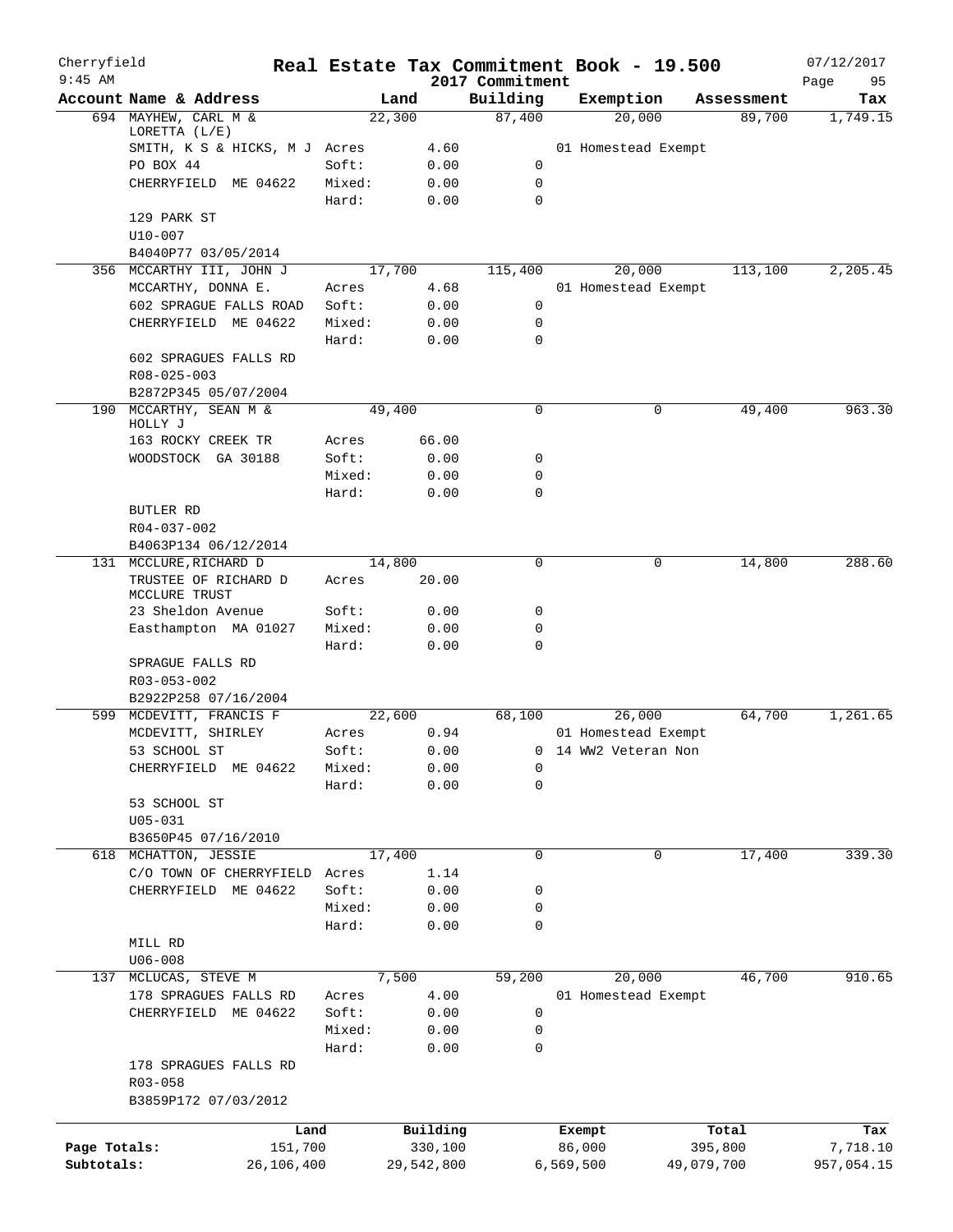| Cherryfield<br>$9:45$ AM |                                  |        |        | 2017 Commitment | Real Estate Tax Commitment Book - 19.500 |            | 07/12/2017<br>96<br>Page |
|--------------------------|----------------------------------|--------|--------|-----------------|------------------------------------------|------------|--------------------------|
|                          | Account Name & Address           |        | Land   | Building        | Exemption                                | Assessment | Tax                      |
|                          | 777 MCMAINS, WREN                |        | 19,200 | 177,700         | $\Omega$                                 | 196,900    | 3,839.55                 |
|                          | WREN MCMAINS REVOCABLE<br>TRUST  | Acres  | 0.60   |                 |                                          |            |                          |
|                          | P O BOX 272                      | Soft:  | 0.00   | 0               |                                          |            |                          |
|                          | CHERRYFIELD ME 04622             | Mixed: | 0.00   | $\mathbf 0$     |                                          |            |                          |
|                          |                                  | Hard:  | 0.00   | 0               |                                          |            |                          |
|                          | 30 CAMPBELL HILL                 |        |        |                 |                                          |            |                          |
|                          | $U12 - 029$                      |        |        |                 |                                          |            |                          |
|                          | B3551P232 07/23/2009             |        |        |                 |                                          |            |                          |
|                          | 337 MECKLIN, ALEX E              |        | 25,800 | 24,900          | 0                                        | 50,700     | 988.65                   |
|                          | C/O LINDA MCGRALE                | Acres  | 20.00  |                 |                                          |            |                          |
|                          | 2802 8TH AVE                     | Soft:  | 0.00   | 0               |                                          |            |                          |
|                          | LEWISTON ID 83501                | Mixed: | 0.00   | 0               |                                          |            |                          |
|                          |                                  | Hard:  | 0.00   | 0               |                                          |            |                          |
|                          | 360 SPRAGUE FALLS RD             |        |        |                 |                                          |            |                          |
|                          | R08-011                          |        |        |                 |                                          |            |                          |
|                          | B2891P146                        |        |        |                 |                                          |            |                          |
|                          | 416 MEREDITH, CARL D & ELLEN     |        | 21,300 | $\mathbf 0$     | 0                                        | 21,300     | 415.35                   |
|                          | G                                |        |        |                 |                                          |            |                          |
|                          | 128 COLD BROOK ROAD              | Acres  | 41.44  |                 |                                          |            |                          |
|                          | SHERMAN ME 04776                 | Soft:  | 0.00   | 0               |                                          |            |                          |
|                          |                                  | Mixed: | 0.00   | 0               |                                          |            |                          |
|                          |                                  | Hard:  | 0.00   | $\mathbf 0$     |                                          |            |                          |
|                          | CROTCH                           |        |        |                 |                                          |            |                          |
|                          | R09-001-036                      |        |        |                 |                                          |            |                          |
|                          | B1462P279                        |        |        |                 |                                          |            |                          |
|                          | 211 MERRITT, CECILE A            |        | 2,900  | 0               | 0                                        | 2,900      | 56.55                    |
|                          | 412 RIDGE RD                     | Acres  | 0.45   |                 |                                          |            |                          |
|                          | CHERRYFIELD ME 04622             | Soft:  | 0.00   | 0               |                                          |            |                          |
|                          |                                  | Mixed: | 0.00   | 0               |                                          |            |                          |
|                          |                                  | Hard:  | 0.00   | $\mathbf 0$     |                                          |            |                          |
|                          | MILBRIDGE RD                     |        |        |                 |                                          |            |                          |
|                          | R05-011                          |        |        |                 |                                          |            |                          |
|                          | B2968P97                         |        |        |                 |                                          |            |                          |
|                          | 240 MERRITT, LEROY A             |        | 29,900 | 110,300         | 20,000                                   | 120,200    | 2,343.90                 |
|                          | MERRITT, CAROLINE A              | Acres  | 24.00  |                 | 01 Homestead Exempt                      |            |                          |
|                          | 546 WILLEY DISTRICT RD           | Soft:  | 0.00   | 0               |                                          |            |                          |
|                          | CHERRYFIELD ME 04622             | Mixed: | 0.00   | 0               |                                          |            |                          |
|                          |                                  | Hard:  | 0.00   | 0               |                                          |            |                          |
|                          | 546 WILLEY DISTRICT RD           |        |        |                 |                                          |            |                          |
|                          | $R05 - 035$                      |        |        |                 |                                          |            |                          |
|                          | B3057P93 09/09/2005              |        |        |                 |                                          |            |                          |
|                          | 624 MERRITT, PAUL A & ANITA<br>М |        | 19,700 | 31,200          | 0                                        | 50,900     | 992.55                   |
|                          | P O BOX 85                       | Acres  | 3.07   |                 |                                          |            |                          |
|                          | CHERRYFIELD ME 04622             | Soft:  | 0.00   | 0               |                                          |            |                          |
|                          |                                  | Mixed: | 0.00   | 0               |                                          |            |                          |
|                          |                                  | Hard:  | 0.00   | 0               |                                          |            |                          |
|                          | 114 STILLWATER RD                |        |        |                 |                                          |            |                          |
|                          | $U06 - 016 - 001$                |        |        |                 |                                          |            |                          |
|                          | B2183P80                         |        |        |                 |                                          |            |                          |
|                          |                                  |        |        |                 |                                          |            |                          |

|              | Land         | Building   | Exempt    | Total      | Tax        |
|--------------|--------------|------------|-----------|------------|------------|
| Page Totals: | 118,800      | 344,100    | 20,000    | 442,900    | 8,636.55   |
| Subtotals:   | 26, 225, 200 | 29,886,900 | 6,589,500 | 49,522,600 | 965,690.70 |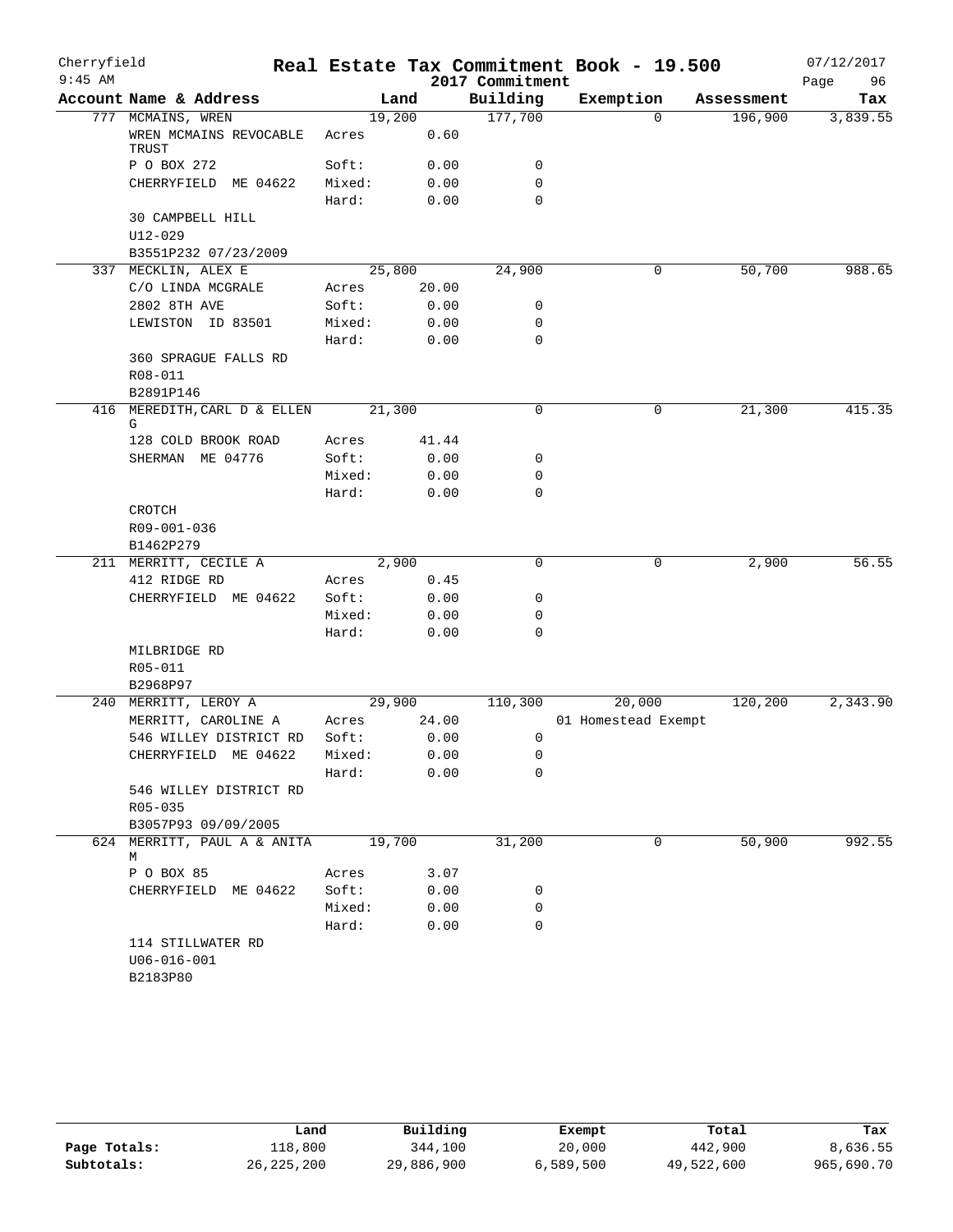| Cherryfield |                                    |        |        |                 | Real Estate Tax Commitment Book - 19.500 |            | 07/12/2017 |
|-------------|------------------------------------|--------|--------|-----------------|------------------------------------------|------------|------------|
| $9:45$ AM   |                                    |        |        | 2017 Commitment |                                          |            | 97<br>Page |
|             | Account Name & Address             |        | Land   | Building        | Exemption                                | Assessment | Tax        |
|             | 626 MERRITT, PAUL A. &<br>ANITA M. |        | 12,000 | $\mathbf 0$     | $\Omega$                                 | 12,000     | 234.00     |
|             | P.O. BOX 85                        | Acres  | 5.46   |                 |                                          |            |            |
|             | CHERRYFIELD ME 04622               | Soft:  | 0.00   | 0               |                                          |            |            |
|             |                                    | Mixed: | 0.00   | 0               |                                          |            |            |
|             |                                    | Hard:  | 0.00   | $\mathbf 0$     |                                          |            |            |
|             | STILLWATER RD                      |        |        |                 |                                          |            |            |
|             | $U06 - 017$                        |        |        |                 |                                          |            |            |
|             | B1779P140                          |        |        |                 |                                          |            |            |
|             | 1094 MERRITT, WILLIAM              |        | 19,100 | 0               | $\mathbf 0$                              | 19,100     | 372.45     |
|             | 103 DRIFTWOOD CT.                  | Acres  | 19.00  |                 |                                          |            |            |
|             | JOPPA MD 21085-4515                | Soft:  | 0.00   | 0               |                                          |            |            |
|             |                                    | Mixed: | 0.00   | $\mathbf 0$     |                                          |            |            |
|             |                                    | Hard:  | 0.00   | $\mathbf 0$     |                                          |            |            |
|             | SPRAGUE FALLS RD                   |        |        |                 |                                          |            |            |
|             | R03-058-001                        |        |        |                 |                                          |            |            |
|             | B2803P345                          |        |        |                 |                                          |            |            |
| 543         | MERRITT, PAUL A & ANITA<br>М       |        | 27,400 | 108,700         | 20,000                                   | 116,100    | 2,263.95   |
|             | PO BOX 85                          | Acres  | 5.44   |                 | 01 Homestead Exempt                      |            |            |
|             | CHERRYFIELD ME 04622               | Soft:  | 0.00   | 0               |                                          |            |            |
|             |                                    | Mixed: | 0.00   | 0               |                                          |            |            |
|             |                                    | Hard:  | 0.00   | 0               |                                          |            |            |
|             | 37 BLACKS WOODS RD                 |        |        |                 |                                          |            |            |
|             | $U04 - 006 - 002$                  |        |        |                 |                                          |            |            |
|             | B1486P308                          |        |        |                 |                                          |            |            |
|             | 258 MERSEREAU, DAWN                |        | 17,400 | 53,100          | 20,000                                   | 50,500     | 984.75     |
|             | 278 WILLEY DISTRICT RD             | Acres  | 1.15   |                 | 01 Homestead Exempt                      |            |            |
|             | CHERRYFIELD ME 04622               | Soft:  | 0.00   | 0               |                                          |            |            |
|             |                                    | Mixed: | 0.00   | 0               |                                          |            |            |
|             |                                    | Hard:  | 0.00   | $\mathbf 0$     |                                          |            |            |
|             | 278 WILLEY DISTRICT RD             |        |        |                 |                                          |            |            |
|             | R05-049-002                        |        |        |                 |                                          |            |            |
|             | B3161P167 06/30/2006               |        |        |                 |                                          |            |            |
| 519         | METZ, MARGARET                     |        | 5,500  | $\mathbf 0$     | 0                                        | 5,500      | 107.25     |
|             | SEAMANS, JOHN                      | Acres  | 0.22   |                 |                                          |            |            |
|             | C/O CAMDEN NATIONAL<br>ESCROW DEPT | Soft:  | 0.00   | 0               |                                          |            |            |
|             | PO BOX 310                         | Mixed: | 0.00   | 0               |                                          |            |            |
|             | CAMDEN ME 04843                    | Hard:  | 0.00   | 0               |                                          |            |            |
|             | RIVER RD                           |        |        |                 |                                          |            |            |
|             | $U03 - 013$                        |        |        |                 |                                          |            |            |
|             | B2996P295 04/06/2005               |        |        |                 |                                          |            |            |
|             | 516 METZ, MARGARET                 |        | 31,900 | 86,500          | 0                                        | 118,400    | 2,308.80   |
|             | SEAMANS, JOHN                      | Acres  | 0.82   |                 |                                          |            |            |
|             | C/O CAMDEN NATIONAL<br>ESCROW DEPT | Soft:  | 0.00   | 0               |                                          |            |            |
|             | PO BOX 310                         | Mixed: | 0.00   | 0               |                                          |            |            |
|             | CAMDEN ME 04843                    | Hard:  | 0.00   | 0               |                                          |            |            |
|             | 7 WILSON HILL RD                   |        |        |                 |                                          |            |            |
|             | $U03 - 010$                        |        |        |                 |                                          |            |            |
|             | B2996P295 04/06/2005               |        |        |                 |                                          |            |            |
|             |                                    |        |        |                 |                                          |            |            |

|              | Land       | Building     | Exempt    | Total      | Tax        |
|--------------|------------|--------------|-----------|------------|------------|
| Page Totals: | 113,300    | 248,300      | 40,000    | 321,600    | 6,271.20   |
| Subtotals:   | 26,338,500 | 30, 135, 200 | 6,629,500 | 49,844,200 | 971,961.90 |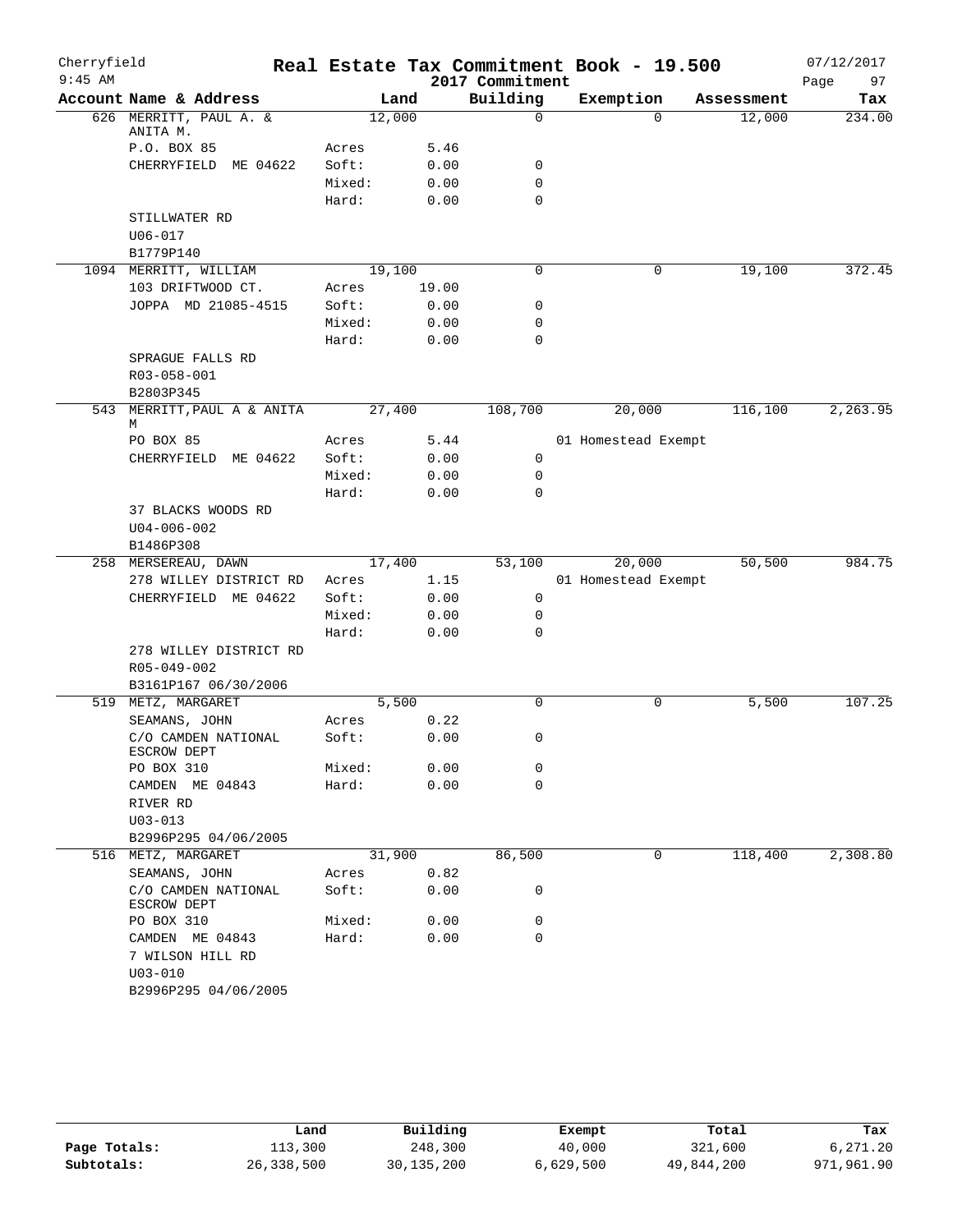| Cherryfield  |                                                    |            |                 |        |              |                             |           | Real Estate Tax Commitment Book - 19.500 |            | 07/12/2017        |
|--------------|----------------------------------------------------|------------|-----------------|--------|--------------|-----------------------------|-----------|------------------------------------------|------------|-------------------|
| $9:45$ AM    | Account Name & Address                             |            |                 | Land   |              | 2017 Commitment<br>Building | Exemption |                                          | Assessment | 98<br>Page<br>Tax |
|              | 829 MEYER, ADAM                                    |            |                 | 21,400 |              | 288,700                     |           | $\Omega$                                 | 310, 100   | 6,046.95          |
|              | 10 BEACHWOOD BAY DRIVE                             |            | Acres           |        | 0.81         |                             |           |                                          |            |                   |
|              | CUTLER ME 04626                                    |            | Soft:           |        | 0.00         | 0                           |           |                                          |            |                   |
|              |                                                    |            | Mixed:          |        | 0.00         | 0                           |           |                                          |            |                   |
|              |                                                    |            | Hard:           |        | 0.00         | $\mathbf 0$                 |           |                                          |            |                   |
|              |                                                    |            |                 |        |              |                             |           |                                          |            |                   |
|              | 140 MAIN ST                                        |            |                 |        |              |                             |           |                                          |            |                   |
|              | $U14 - 001$                                        |            |                 |        |              |                             |           |                                          |            |                   |
|              | B3434P51 07/28/2008                                |            |                 |        |              |                             |           |                                          |            |                   |
|              | 831 MEYER, ADAM                                    |            |                 | 1,200  |              | $\mathbf 0$                 |           | 0                                        | 1,200      | 23.40             |
|              | 10 BEACHWOOD BAY DR                                |            | Acres           |        | 0.18         |                             |           |                                          |            |                   |
|              | CUTLER ME 04626                                    |            | Soft:           |        | 0.00         | 0                           |           |                                          |            |                   |
|              |                                                    |            | Mixed:          |        | 0.00         | 0                           |           |                                          |            |                   |
|              |                                                    |            | Hard:           |        | 0.00         | $\mathbf 0$                 |           |                                          |            |                   |
|              | $U14 - 003$                                        |            |                 |        |              |                             |           |                                          |            |                   |
|              | B3434P51 07/28/2008<br>111 MEYER, ERIC B & SUSAN K |            |                 | 21,700 |              | 71,600                      |           | 20,000                                   | 73,300     | 1,429.35          |
|              | P O BOX 5                                          |            | Acres           |        | 6.66         |                             |           | 01 Homestead Exempt                      |            |                   |
|              | CHERRYFIELD ME 04622                               |            | Soft:           |        | 0.00         | 0                           |           |                                          |            |                   |
|              |                                                    |            | Mixed:          |        | 0.00         | 0                           |           |                                          |            |                   |
|              |                                                    |            |                 |        |              | $\mathbf 0$                 |           |                                          |            |                   |
|              |                                                    |            | Hard:           |        | 0.00         |                             |           |                                          |            |                   |
|              | 661 BLACKSWOODS RD                                 |            |                 |        |              |                             |           |                                          |            |                   |
|              | $R03 - 035$                                        |            |                 |        |              |                             |           |                                          |            |                   |
|              | B3610P243 02/12/2010                               |            |                 |        |              |                             |           |                                          |            |                   |
|              | 929 MILINAZZO JR, DAVID A                          |            |                 | 9,800  |              | $\mathbf 0$                 |           | 0                                        | 9,800      | 191.10            |
|              | 4 TARBELL ST APT B                                 |            | Acres           |        | 2.94         |                             |           |                                          |            |                   |
|              | PEPPERELL MA 01463                                 |            | Soft:           |        | 0.00         | 0                           |           |                                          |            |                   |
|              |                                                    |            | Mixed:          |        | 0.00         | 0                           |           |                                          |            |                   |
|              |                                                    |            | Hard:           |        | 0.00         | $\mathbf 0$                 |           |                                          |            |                   |
|              | RIDGE RD                                           |            |                 |        |              |                             |           |                                          |            |                   |
|              | U17-010                                            |            |                 |        |              |                             |           |                                          |            |                   |
|              | B2496P14                                           |            |                 |        |              |                             |           |                                          |            |                   |
|              | 922 MILINAZZO JR, DAVID A                          |            |                 | 17,300 |              | 38,300                      |           | 0                                        | 55,600     | 1,084.20          |
|              | 4 TARBELL ST APT B                                 |            | Acres           |        | 1.01         |                             |           |                                          |            |                   |
|              | PEPPERELL MA 01463                                 |            | Soft:           |        | 0.00         | 0                           |           |                                          |            |                   |
|              |                                                    |            | Mixed:          |        | 0.00         | 0                           |           |                                          |            |                   |
|              |                                                    |            | Hard:           |        | 0.00         | 0                           |           |                                          |            |                   |
|              | 190 RIDGE RD                                       |            |                 |        |              |                             |           |                                          |            |                   |
|              | U17-004                                            |            |                 |        |              |                             |           |                                          |            |                   |
|              | B2496P14                                           |            |                 |        |              |                             |           |                                          |            |                   |
| 387          | MILLEMANN, MATTHEW C &                             |            |                 | 29,200 |              | 0                           |           | 0                                        | 29,200     | 569.40            |
|              | SALLY C                                            |            |                 |        |              |                             |           |                                          |            |                   |
|              | SESKIN, MATTHEW;<br>CARLTON EDMUND J               |            | Acres           |        | 63.65        |                             |           |                                          |            |                   |
|              | 8 PETER POND LN                                    |            | Soft:           |        | 0.00         | 0                           |           |                                          |            |                   |
|              | BIDDEFORD ME 04005                                 |            | Mixed:          |        | 0.00         | $\mathbf 0$                 |           |                                          |            |                   |
|              |                                                    |            | Hard:           |        | 0.00         | $\mathbf 0$                 |           |                                          |            |                   |
|              | CROTCH                                             |            |                 |        |              |                             |           |                                          |            |                   |
|              | R09-001-007                                        |            |                 |        |              |                             |           |                                          |            |                   |
|              | B4291P97 09/07/2016                                |            |                 |        |              |                             |           |                                          |            |                   |
|              | 817 MILLER, CATHERINE                              |            |                 | 12,000 |              | 0                           |           | 0                                        | 12,000     | 234.00            |
|              | BRUNDAGE, ELLIOTT                                  |            | Acres           |        | 1.79         |                             |           |                                          |            |                   |
|              |                                                    |            |                 |        |              |                             |           |                                          |            |                   |
|              | 7889 SOUTH HUDSON ST<br>CENTENNIAL CO 80122        |            | Soft:<br>Mixed: |        | 0.00<br>0.00 | 0<br>0                      |           |                                          |            |                   |
|              |                                                    |            |                 |        |              |                             |           |                                          |            |                   |
|              |                                                    |            | Hard:           |        | 0.00         | $\mathbf 0$                 |           |                                          |            |                   |
|              | 129 MAIN ST                                        |            |                 |        |              |                             |           |                                          |            |                   |
|              | $U13 - 020$                                        |            |                 |        |              |                             |           |                                          |            |                   |
|              | B4232P77 02/19/2016                                |            |                 |        |              |                             |           |                                          |            |                   |
|              |                                                    | Land       |                 |        | Building     |                             | Exempt    |                                          | Total      | Tax               |
| Page Totals: |                                                    | 112,600    |                 |        | 398,600      |                             | 20,000    |                                          | 491,200    | 9,578.40          |
| Subtotals:   |                                                    | 26,451,100 |                 |        | 30,533,800   |                             | 6,649,500 |                                          | 50,335,400 | 981,540.30        |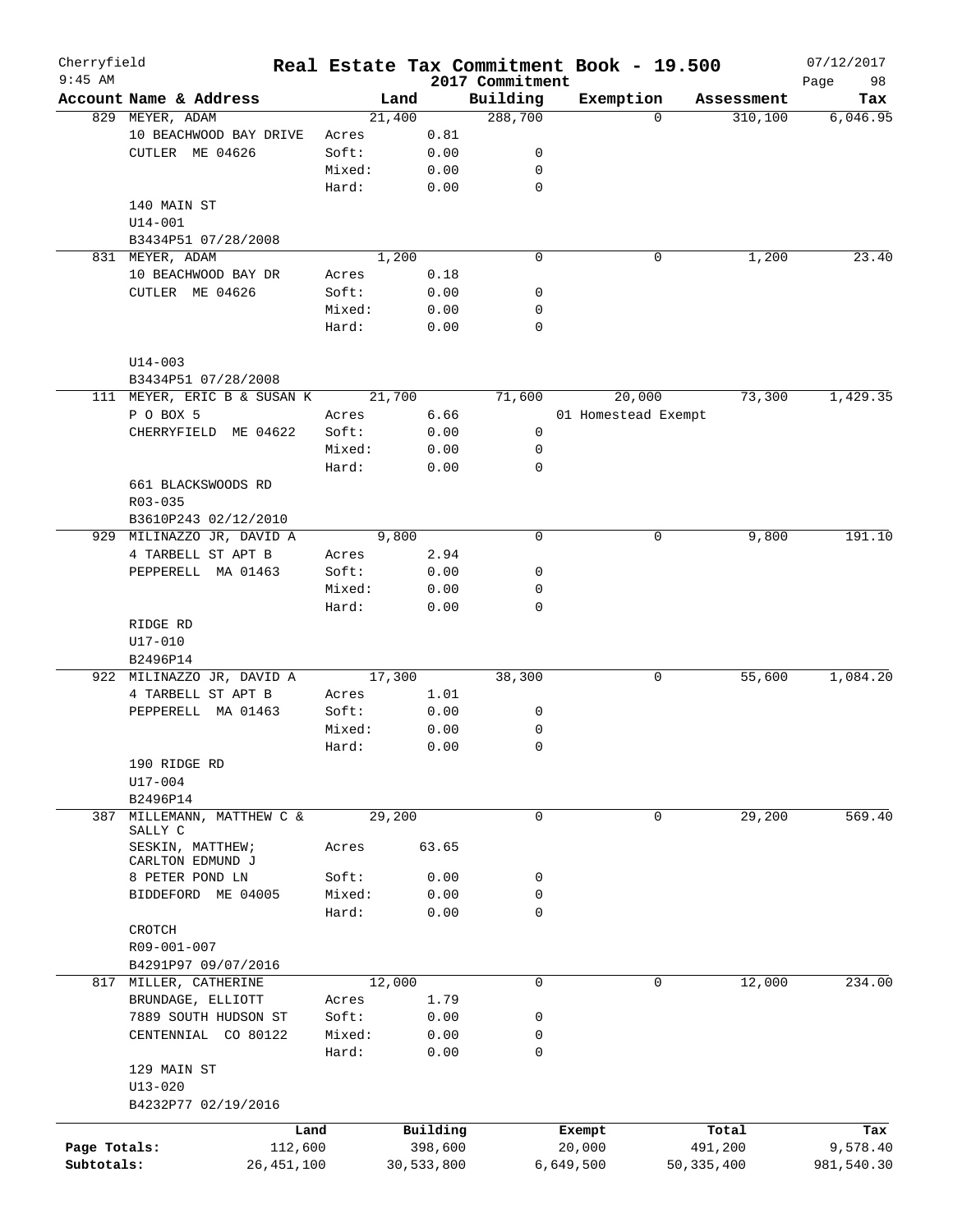| Cherryfield  |                                          |        |            |                             | Real Estate Tax Commitment Book - 19.500 |            | 07/12/2017        |
|--------------|------------------------------------------|--------|------------|-----------------------------|------------------------------------------|------------|-------------------|
| $9:45$ AM    | Account Name & Address                   | Land   |            | 2017 Commitment<br>Building | Exemption                                | Assessment | 99<br>Page<br>Tax |
|              | 816 MILLER, CATHERINE                    | 22,000 |            | 109,400                     | $\Omega$                                 | 131,400    | 2,562.30          |
|              | BRUNDAGE, ELLIOTT                        | Acres  | 0.88       |                             |                                          |            |                   |
|              | 7889 SOUTH HUDSON ST                     | Soft:  | 0.00       | 0                           |                                          |            |                   |
|              | CENTENNIAL CO 80122                      | Mixed: | 0.00       | 0                           |                                          |            |                   |
|              |                                          | Hard:  |            | $\mathbf 0$                 |                                          |            |                   |
|              |                                          |        | 0.00       |                             |                                          |            |                   |
|              | 129 MAIN ST                              |        |            |                             |                                          |            |                   |
|              | $U13 - 019$                              |        |            |                             |                                          |            |                   |
|              | B4232P77 02/19/2016                      |        |            |                             |                                          |            |                   |
|              | 520 MILLER, JOSHUA N                     | 6,100  |            | $\mathbf 0$                 | 0                                        | 6,100      | 118.95            |
|              | 89 CASTLE MANNER DR                      | Acres  | 0.27       |                             |                                          |            |                   |
|              | ORMAND BEACH FL 32174                    | Soft:  | 0.00       | 0                           |                                          |            |                   |
|              |                                          | Mixed: | 0.00       | 0                           |                                          |            |                   |
|              |                                          | Hard:  | 0.00       | $\mathbf 0$                 |                                          |            |                   |
|              | RIVER RD                                 |        |            |                             |                                          |            |                   |
|              | $U03 - 014$                              |        |            |                             |                                          |            |                   |
|              | B2385P268                                |        |            |                             |                                          |            |                   |
| 997          | MOFFITT, STARLEY                         | 17,900 |            | 67,500                      | 20,000                                   | 65,400     | 1, 275.30         |
|              | CASHMAN, DAVID                           | Acres  | 2.00       |                             | 01 Homestead Exempt                      |            |                   |
|              | 299 TENAN LN                             | Soft:  | 0.00       | 0                           |                                          |            |                   |
|              | CHERRYFIELD ME 04622                     | Mixed: | 0.00       | 0                           |                                          |            |                   |
|              |                                          | Hard:  | 0.00       | $\mathbf 0$                 |                                          |            |                   |
|              | 299 TENAN LN                             |        |            |                             |                                          |            |                   |
|              | $U18 - 010 - 002$                        |        |            |                             |                                          |            |                   |
|              | B3332P72 09/18/2007 B3188P184 09/05/2006 |        |            |                             |                                          |            |                   |
|              | 396 MONFREDA, SARAH A                    | 22,500 |            | 0                           | 0                                        | 22,500     | 438.75            |
|              | 424 SCHOOL ST                            | Acres  | 44.94      |                             |                                          |            |                   |
|              |                                          | Soft:  |            | 0                           |                                          |            |                   |
|              | WINCHENDON MA 01475                      |        | 0.00       |                             |                                          |            |                   |
|              |                                          | Mixed: | 0.00       | 0<br>$\mathbf 0$            |                                          |            |                   |
|              | CROTCH                                   | Hard:  | 0.00       |                             |                                          |            |                   |
|              | R09-001-016                              |        |            |                             |                                          |            |                   |
|              | B4011P88 11/06/2013                      |        |            |                             |                                          |            |                   |
|              | 512 MOON, MAURICE                        | 18,100 |            | 78,900                      | 26,000                                   | 71,000     | 1,384.50          |
|              | PO BOX 23                                | Acres  | 0.51       |                             | 12 WW2 Veteran Res                       |            |                   |
|              | CHERRYFIELD ME 04622                     | Soft:  | 0.00       | $\overline{0}$              | 01 Homestead Exempt                      |            |                   |
|              |                                          | Mixed: | 0.00       | 0                           |                                          |            |                   |
|              |                                          | Hard:  | 0.00       | 0                           |                                          |            |                   |
|              | 55 WILSON HILL ROAD                      |        |            |                             |                                          |            |                   |
|              | $U03 - 006$                              |        |            |                             |                                          |            |                   |
|              |                                          |        |            |                             |                                          |            |                   |
|              | B2186P354                                |        |            |                             |                                          |            |                   |
|              | 822 MOORE SR, ALFRED D                   | 17,300 |            | 51,700                      | 20,000                                   | 49,000     | 955.50            |
|              | TENAN, MARY EVA                          | Acres  | 0.44       |                             | 01 Homestead Exempt                      |            |                   |
|              | 95 MAIN ST                               | Soft:  | 0.00       | 0                           |                                          |            |                   |
|              | CHERRYFIELD<br>ME 04622                  | Mixed: | 0.00       | 0                           |                                          |            |                   |
|              |                                          | Hard:  | 0.00       | 0                           |                                          |            |                   |
|              | 95 MAIN ST                               |        |            |                             |                                          |            |                   |
|              | $U13 - 025$                              |        |            |                             |                                          |            |                   |
|              | B3102P63 12/22/2005                      |        |            |                             |                                          |            |                   |
|              | 279 MORABITO, DAVID                      | 15,000 |            | 0                           | 0                                        | 15,000     | 292.50            |
|              | 245 TENAN LN                             | Acres  | 12.00      |                             |                                          |            |                   |
|              | CHERRYFIELD ME 04622                     | Soft:  | 0.00       | 0                           |                                          |            |                   |
|              |                                          | Mixed: | 0.00       | 0                           |                                          |            |                   |
|              |                                          | Hard:  | 0.00       | 0                           |                                          |            |                   |
|              | TENAN LANE                               |        |            |                             |                                          |            |                   |
|              | R05-066                                  |        |            |                             |                                          |            |                   |
|              | B4119P135 12/29/2014                     |        |            |                             |                                          |            |                   |
|              |                                          |        |            |                             |                                          |            |                   |
|              |                                          | Land   | Building   |                             | Exempt                                   | Total      | Tax               |
| Page Totals: | 118,900                                  |        | 307,500    |                             | 66,000                                   | 360,400    | 7,027.80          |
| Subtotals:   | 26,570,000                               |        | 30,841,300 |                             | 50,695,800<br>6,715,500                  |            | 988,568.10        |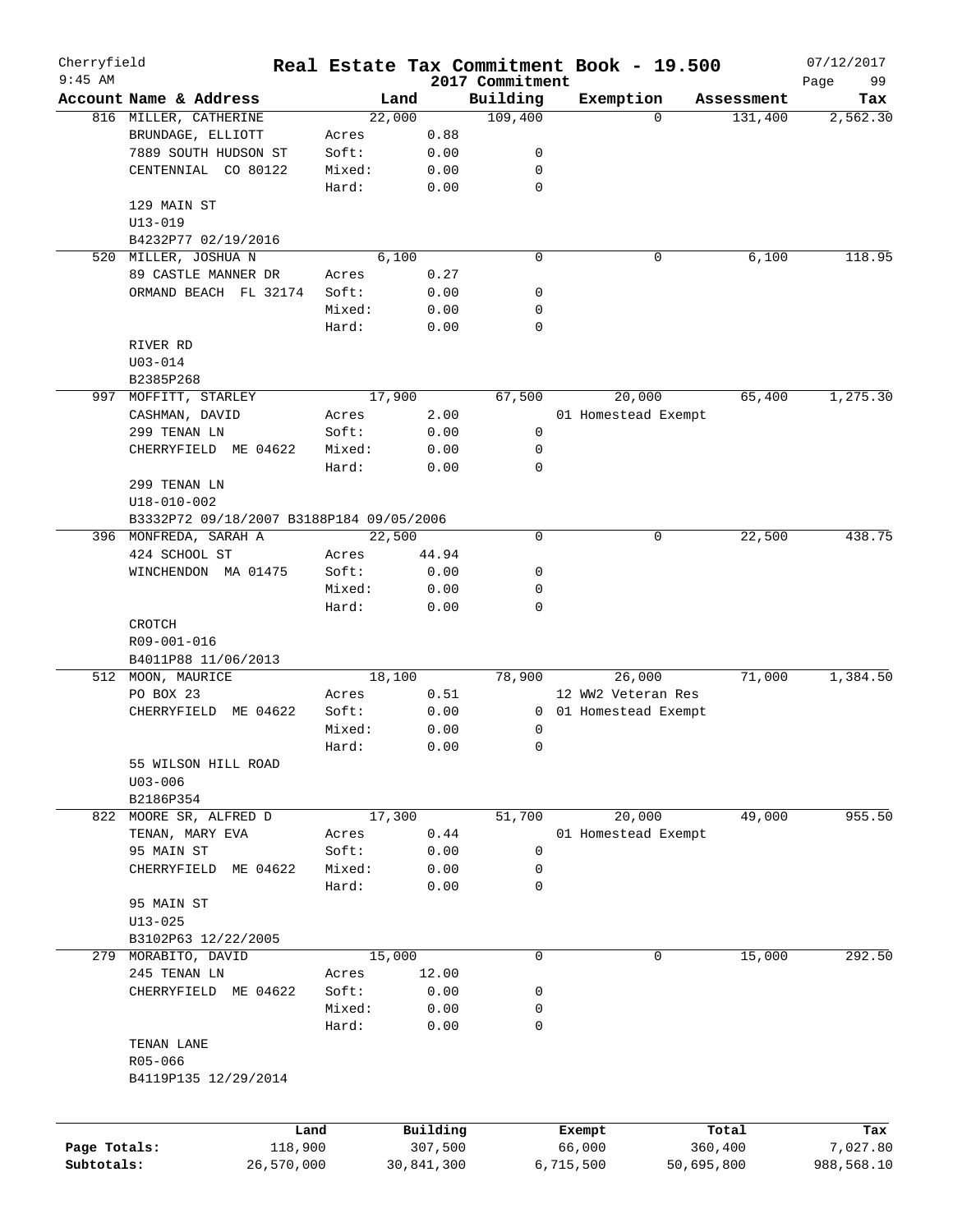| Cherryfield |                                                                    |                 |              |                 | Real Estate Tax Commitment Book - 19.500 |            | 07/12/2017  |
|-------------|--------------------------------------------------------------------|-----------------|--------------|-----------------|------------------------------------------|------------|-------------|
| $9:45$ AM   |                                                                    |                 |              | 2017 Commitment |                                          |            | Page<br>100 |
|             | Account Name & Address                                             |                 | Land         | Building        | Exemption                                | Assessment | Tax         |
|             | 183 MORRIS, MARK & LAURA                                           |                 | 9,000        | $\mathbf 0$     | $\Omega$                                 | 9,000      | 175.50      |
|             | 53 BOWERY BEACH RD                                                 | Acres           | 63.90        |                 |                                          |            |             |
|             | CAPE ELIZABETH ME<br>04107                                         | Soft:           | 15.00        | 2,175           |                                          |            |             |
|             |                                                                    | Mixed:          | 15.00        | 2,505           |                                          |            |             |
|             |                                                                    | Hard:           | 33.90        | 4,305           |                                          |            |             |
|             | NORTH MAIN ST<br>R04-031                                           |                 |              |                 |                                          |            |             |
|             | B3715P71 02/07/2011                                                |                 |              |                 |                                          |            |             |
|             | 557 MORRISON, FRANCES C                                            |                 | 23,500       | 131,300         | 0                                        | 154,800    | 3,018.60    |
|             | 9 Bailey St.                                                       | Acres           | 1.35         |                 |                                          |            |             |
|             | Medford MA 02155                                                   | Soft:           | 0.00         | 0               |                                          |            |             |
|             |                                                                    | Mixed:          | 0.00         | 0               |                                          |            |             |
|             |                                                                    | Hard:           | 0.00         | $\mathbf 0$     |                                          |            |             |
|             | 9 SCHOOL ST                                                        |                 |              |                 |                                          |            |             |
|             | $U04 - 018$                                                        |                 |              |                 |                                          |            |             |
|             | B1986P324                                                          |                 |              |                 |                                          |            |             |
|             | 926 MORSE JR, ERNEST ROGER<br>241 RIDGE RD<br>CHERRYFIELD ME 04622 |                 | 0            | 14,700          | 0                                        | 14,700     | 286.65      |
|             | 241 RIDGE RD<br>$U17 - 007 - T$                                    |                 |              |                 |                                          |            |             |
|             | 266 MORSE, AMBER L                                                 |                 | 16,700       | 70,200          | 20,000                                   | 66,900     | 1,304.55    |
|             | 56 TENAN LN                                                        | Acres           | 5.00         |                 | 01 Homestead Exempt                      |            |             |
|             | CHERRYFIELD ME 04622                                               | Soft:           | 0.00         | 0               |                                          |            |             |
|             |                                                                    | Mixed:          | 0.00         | $\mathbf 0$     |                                          |            |             |
|             |                                                                    | Hard:           | 0.00         | $\mathbf 0$     |                                          |            |             |
|             | 56 TENAN LANE<br>R05-056                                           |                 |              |                 |                                          |            |             |
|             | B3990P143 08/30/2013 B3990P140 08/30/2013                          |                 |              |                 |                                          |            |             |
|             | 264 MORSE, BETH M & ROBERT<br>L                                    |                 | 48,700       | 56,700          | 20,000                                   | 85,400     | 1,665.30    |
|             | 390 WILLEY DISTRICT RD                                             | Acres           | 43.00        |                 | 01 Homestead Exempt                      |            |             |
|             | CHERRYFIELD ME 04622                                               | Soft:           | 0.00         | 0               |                                          |            |             |
|             |                                                                    | Mixed:          | 0.00         | 0               |                                          |            |             |
|             |                                                                    | Hard:           | 0.00         | $\mathbf 0$     |                                          |            |             |
|             | 390 WILLEY DISTRICT RD<br>R05-054                                  |                 |              |                 |                                          |            |             |
|             | B3618P133 05/17/2010                                               |                 |              | 0               | 0                                        |            | 368.55      |
| 1089        | MORSE, JON                                                         |                 | 18,900       |                 |                                          | 18,900     |             |
|             | 299 RANDALL RD<br>NORTH BERWICK ME 03906 Soft:                     | Acres           | 27.69        | 0               |                                          |            |             |
|             |                                                                    |                 | 0.00         |                 |                                          |            |             |
|             |                                                                    | Mixed:<br>Hard: | 0.00<br>0.00 | 0<br>0          |                                          |            |             |
|             | RIDGE RD - MORSE<br>SUBDIV.<br>U16-017-004<br>B3208P267 10/26/2006 |                 |              |                 |                                          |            |             |

|              | Land       | Building     | Exempt    | Total      | Tax        |
|--------------|------------|--------------|-----------|------------|------------|
| Page Totals: | 116,800    | 272,900      | 40,000    | 349,700    | 6,819.15   |
| Subtotals:   | 26,686,800 | 31, 114, 200 | 6,755,500 | 51,045,500 | 995,387.25 |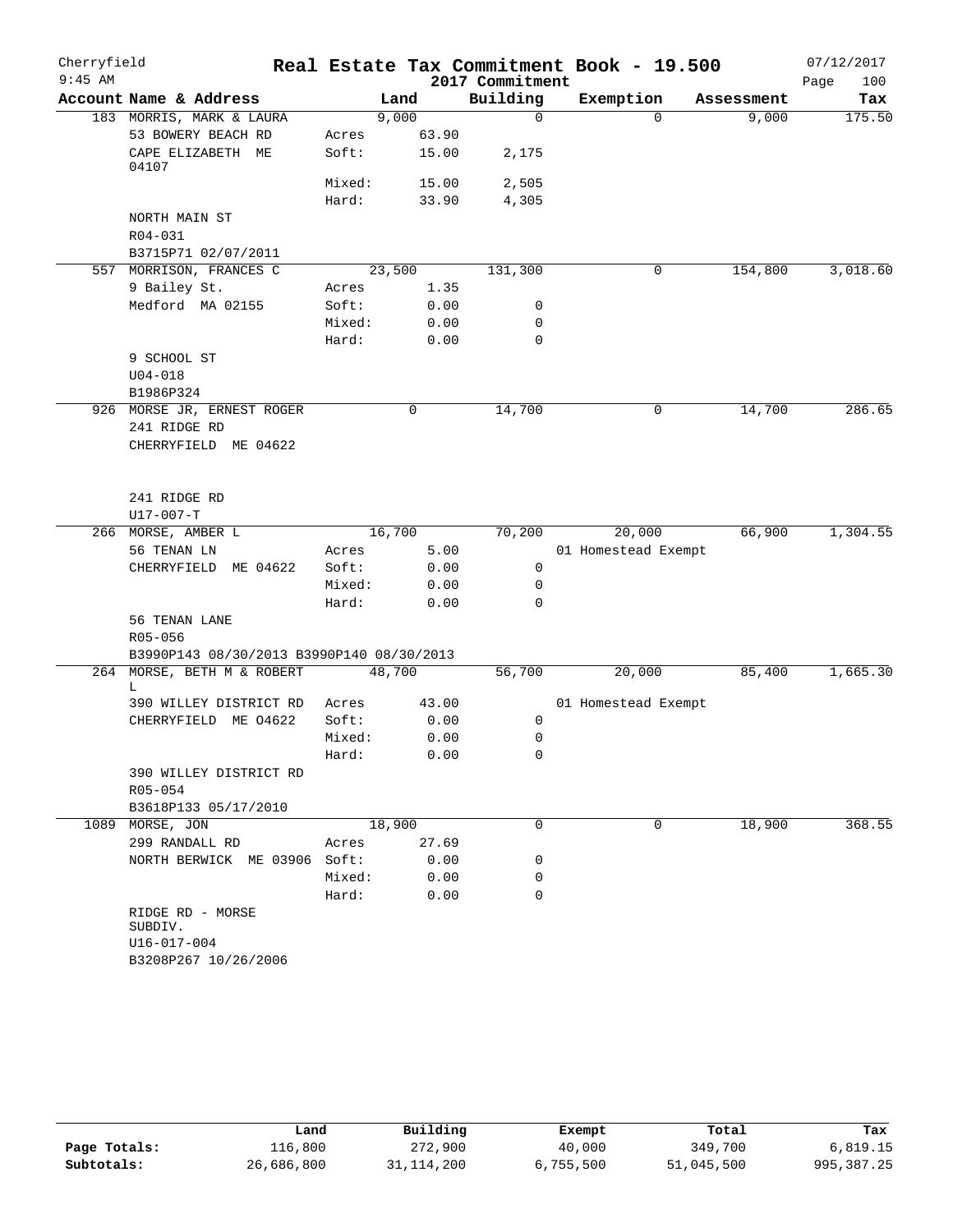| Cherryfield<br>$9:45$ AM |                                           |                 |               | 2017 Commitment | Real Estate Tax Commitment Book - 19.500 |            | 07/12/2017         |
|--------------------------|-------------------------------------------|-----------------|---------------|-----------------|------------------------------------------|------------|--------------------|
|                          | Account Name & Address                    |                 | Land          | Building        | Exemption                                | Assessment | Page<br>101<br>Tax |
|                          | 1047 MORSE, RODNEY & PAMELA               |                 | 30,000        | 71,400          | 20,000                                   | 81,400     | 1,587.30           |
|                          | S                                         |                 |               |                 |                                          |            |                    |
|                          | 162 TENAN LN<br>CHERRYFIELD ME 04622      | Acres<br>Soft:  | 19.00<br>0.00 | 0               | 01 Homestead Exempt                      |            |                    |
|                          |                                           | Mixed:          | 0.00          | $\mathbf 0$     |                                          |            |                    |
|                          |                                           | Hard:           | 0.00          | 0               |                                          |            |                    |
|                          | 162 TENAN LANE                            |                 |               |                 |                                          |            |                    |
|                          | R05-063-004                               |                 |               |                 |                                          |            |                    |
|                          | B1729P184                                 |                 |               |                 |                                          |            |                    |
|                          | 965 MORSE, TIMOTHY E                      |                 | 17,400        | 49,700          | 20,000                                   | 47,100     | 918.45             |
|                          | COLSON, JOAN A                            | Acres           | 1.13          |                 | 01 Homestead Exempt                      |            |                    |
|                          | 385 RIDGE RD                              | Soft:           | 0.00          | 0               |                                          |            |                    |
|                          | CHERRYFIELD ME 04622                      | Mixed:<br>Hard: | 0.00<br>0.00  | 0<br>0          |                                          |            |                    |
|                          | 385 RIDGE RD                              |                 |               |                 |                                          |            |                    |
|                          | U19-009                                   |                 |               |                 |                                          |            |                    |
|                          | B3418P291 06/13/2008 B963P188             |                 |               |                 |                                          |            |                    |
|                          | 357 MOSER, GREGORY H &<br>CATHERINE R     |                 | 6,300         | $\mathbf 0$     | 0                                        | 6,300      | 122.85             |
|                          | 3410 MONUMENT AVE #204                    | Acres           | 53.00         |                 |                                          |            |                    |
|                          | RICHMOND VA 23221                         | Soft:           | 0.00          | 0               |                                          |            |                    |
|                          |                                           | Mixed:          | 0.00          | 0               |                                          |            |                    |
|                          |                                           | Hard:           | 0.00          | $\Omega$        |                                          |            |                    |
|                          | SPRAGUE FALLS RD (OFF)                    |                 |               |                 |                                          |            |                    |
|                          | R08-026                                   |                 |               |                 |                                          |            |                    |
|                          | B2814P121                                 |                 |               |                 |                                          |            |                    |
|                          | 672 MOSHER, MAUREEN T                     |                 | 20,400        | 41,200          | 20,000                                   | 41,600     | 811.20             |
|                          | MOSHER, DAVID P                           | Acres           | 5.30          |                 | 01 Homestead Exempt                      |            |                    |
|                          | 302 BLACKSWOODS RD                        | Soft:           | 0.00          | 0               |                                          |            |                    |
|                          | CHERRYFIELD ME 04622                      | Mixed:          | 0.00          | 0               |                                          |            |                    |
|                          |                                           | Hard:           | 0.00          | 0               |                                          |            |                    |
|                          | 302 BLACKSWOODS RD                        |                 |               |                 |                                          |            |                    |
|                          | $U08 - 005$                               |                 |               |                 |                                          |            |                    |
|                          | B4321P35 12/16/2016<br>857 MULLEN, JOSEPH |                 | 5,800         | 2,400           | 0                                        | 8,200      | 159.90             |
|                          | 5 SKYLINE DR                              |                 |               |                 |                                          |            |                    |
|                          | CHELSEA ME 04330                          |                 |               |                 |                                          |            |                    |
|                          |                                           |                 |               |                 |                                          |            |                    |
|                          | 163 MAIN ST                               |                 |               |                 |                                          |            |                    |
|                          | $U14 - 028 - T$                           |                 |               |                 |                                          |            |                    |
|                          | 708 MYRICK, JAMES & BETTY<br>LOU          |                 | 14,800        | 30,500          | 20,000                                   | 25,300     | 493.35             |
|                          | P O BOX 143                               | Acres           | 0.27          |                 | 01 Homestead Exempt                      |            |                    |
|                          | CHERRYFIELD<br>ME 04622                   | Soft:           | 0.00          | 0               |                                          |            |                    |
|                          |                                           | Mixed:          | 0.00          | 0               |                                          |            |                    |
|                          |                                           | Hard:           | 0.00          | 0               |                                          |            |                    |
|                          | 33 NEW ST                                 |                 |               |                 |                                          |            |                    |
|                          | $U11 - 010$                               |                 |               |                 |                                          |            |                    |
|                          | B2084P182                                 |                 |               |                 |                                          |            |                    |
| 591                      | MYRICK, RUTH E                            |                 | 16,600        | 13,100          | 20,000                                   | 9,700      | 189.15             |
|                          | 126 RIVER RD                              | Acres           | 0.39          |                 | 01 Homestead Exempt                      |            |                    |
|                          | CHERRYFIELD ME 04622                      | Soft:<br>Mixed: | 0.00          | 0               |                                          |            |                    |
|                          |                                           | Hard:           | 0.00<br>0.00  | 0<br>0          |                                          |            |                    |
|                          | 126 RIVER RD                              |                 |               |                 |                                          |            |                    |
|                          | $U05 - 023$                               |                 |               |                 |                                          |            |                    |
|                          | B1558P3                                   |                 |               |                 |                                          |            |                    |
|                          |                                           | Land            | Building      |                 | Exempt                                   | Total      | Tax                |
| Page Totals:             | 111,300                                   |                 | 208,300       |                 | 100,000                                  | 219,600    | 4,282.20           |
| Subtotals:               | 26,798,100                                |                 | 31, 322, 500  |                 | 6,855,500                                | 51,265,100 | 999,669.45         |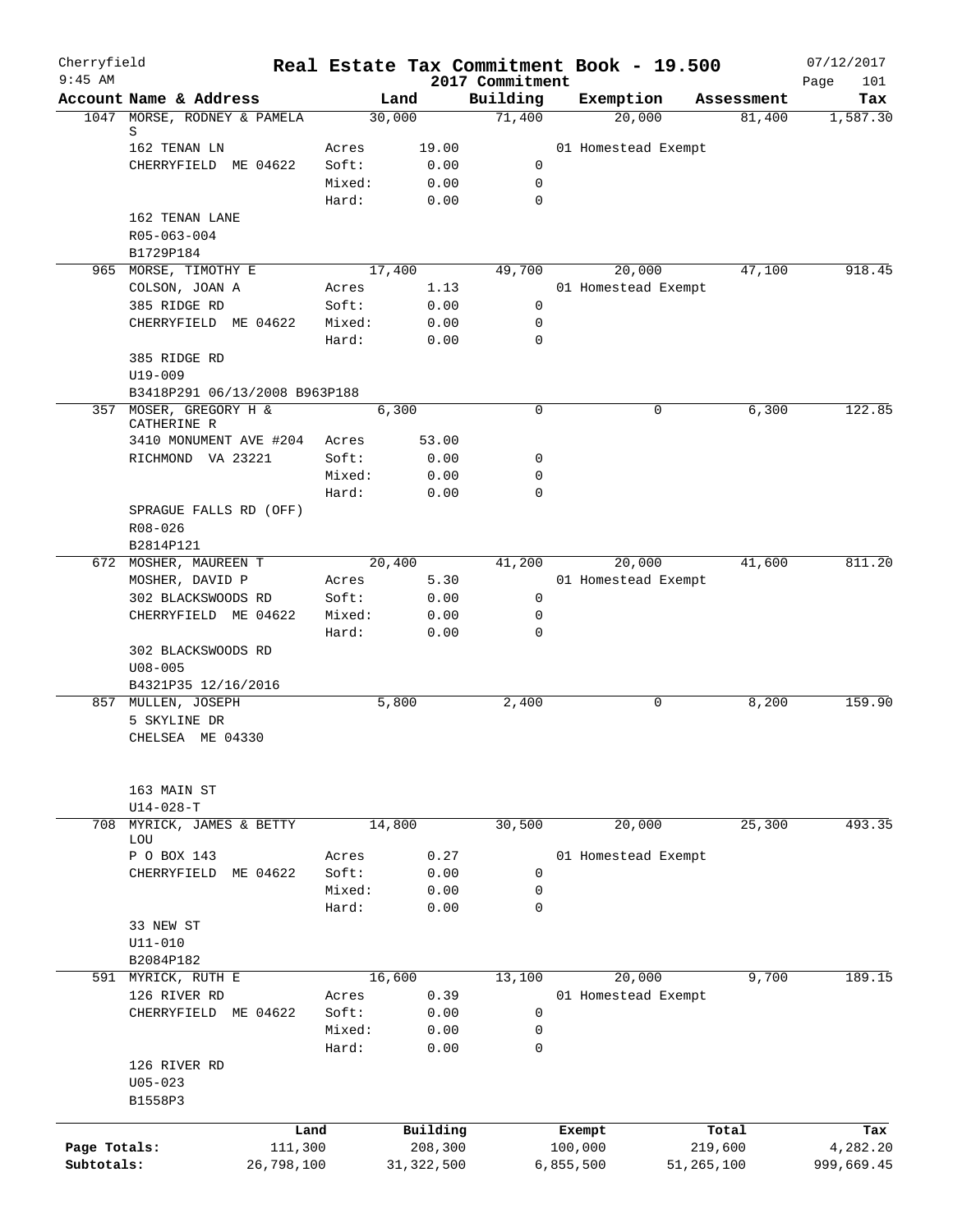| Cherryfield<br>$9:45$ AM |                                         |        |              | 2017 Commitment | Real Estate Tax Commitment Book - 19.500 |            | 07/12/2017         |
|--------------------------|-----------------------------------------|--------|--------------|-----------------|------------------------------------------|------------|--------------------|
|                          | Account Name & Address                  |        | Land         | Building        | Exemption                                | Assessment | Page<br>102<br>Tax |
|                          | 184 NALLE, MARGARET T                   |        | 25,600       | 0               | $\Omega$                                 | 25,600     | 499.20             |
|                          | HARVEY, ROBERT T                        | Acres  | 40.00        |                 |                                          |            |                    |
|                          | 50 BION LN                              | Soft:  | 0.00         | 0               |                                          |            |                    |
|                          | CHERRYFIELD ME 04622                    | Mixed: | 0.00         | 0               |                                          |            |                    |
|                          |                                         | Hard:  | 0.00         | 0               |                                          |            |                    |
|                          | BION LANE<br>R04-032                    |        |              |                 |                                          |            |                    |
|                          | B3772P64 09/07/2011 B3772P60 09/07/2011 |        |              |                 |                                          |            |                    |
|                          | 170 NALLE, MARGARET T                   |        | 21,200       | 28,400          | 26,000                                   | 23,600     | 460.20             |
|                          | HARVEY, ROBERT T                        | Acres  | 13.00        |                 | 14 WW2 Veteran Non                       |            |                    |
|                          | 50 BION LN                              | Soft:  | 0.00         |                 | 0 01 Homestead Exempt                    |            |                    |
|                          | CHERRYFIELD ME 04622                    | Mixed: | 0.00         | 0               |                                          |            |                    |
|                          |                                         | Hard:  | 0.00         | $\mathbf 0$     |                                          |            |                    |
|                          | 50 BION LANE                            |        |              |                 |                                          |            |                    |
|                          | $R04 - 020$                             |        |              |                 |                                          |            |                    |
|                          | B3772P64 09/07/2011 B3772P60 09/07/2011 |        |              |                 |                                          |            |                    |
|                          | 788 NARRAGUAGUS HISTORICAL              |        | 6,600        | 5,700           | 12,300                                   | 0          | 0.00               |
|                          | SOCIETY                                 |        |              |                 |                                          |            |                    |
|                          | PO BOX 96                               | Acres  | 0.33         |                 | 48 Literary                              |            |                    |
|                          | CHERRYFIELD ME 04622                    | Soft:  | 0.00         | 0               |                                          |            |                    |
|                          |                                         | Mixed: | 0.00         | 0               |                                          |            |                    |
|                          |                                         | Hard:  | 0.00         | $\mathbf 0$     |                                          |            |                    |
|                          | 7 MAIN ST                               |        |              |                 |                                          |            |                    |
|                          | $U12 - 040$                             |        |              |                 |                                          |            |                    |
|                          | 423 NARRAGUAGUS NORTH HALF              |        | 12,700       | $\Omega$        | 0                                        | 12,700     | 247.65             |
|                          | HOMEOWNERS ASSOCIATION                  | Acres  | 60.44        |                 |                                          |            |                    |
|                          | C/O PAMELA KUNSELMAN                    | Soft:  | 0.00         | 0               |                                          |            |                    |
|                          | 5 FARNSWORTH ST                         | Mixed: | 0.00         | 0               |                                          |            |                    |
|                          | LISBON ME 04250                         | Hard:  | 0.00         | 0               |                                          |            |                    |
|                          | <b>CROTCH</b>                           |        |              |                 |                                          |            |                    |
|                          | $R09 - CA$                              |        |              |                 |                                          |            |                    |
|                          | B1504P62                                |        |              |                 |                                          |            |                    |
| 972                      | NARRAGUAGUS SNOWMOBILE                  |        | 14,300       | 19,400          | 0                                        | 33,700     | 657.15             |
|                          | <b>CLUB</b>                             |        |              |                 |                                          |            |                    |
|                          | P O BOX 234                             | Acres  | 3.20         |                 |                                          |            |                    |
|                          | ME 04622<br>CHERRYFIELD                 | Soft:  | 0.00         | 0               |                                          |            |                    |
|                          |                                         | Mixed: | 0.00         | 0               |                                          |            |                    |
|                          |                                         | Hard:  | 0.00         | $\cap$          |                                          |            |                    |
|                          | 334 RIDGE RD                            |        |              |                 |                                          |            |                    |
|                          | $U19 - 014$                             |        |              |                 |                                          |            |                    |
|                          | 156 NASH, SEAN M                        |        | 8,600        | 0               | 0                                        | 8,600      | 167.70             |
|                          | 1008 RIVER ST                           | Acres  | 0.98         |                 |                                          |            |                    |
|                          | HYDE PARK MA 02136                      | Soft:  | 0.00         | 0               |                                          |            |                    |
|                          |                                         | Mixed: | 0.00         | 0               |                                          |            |                    |
|                          |                                         | Hard:  | 0.00         | 0               |                                          |            |                    |
|                          | WILLEY DISTRICT RD                      |        |              |                 |                                          |            |                    |
|                          | R04-010-002                             |        |              |                 |                                          |            |                    |
|                          | B1772P96                                |        |              |                 |                                          |            |                    |
|                          | 151 NELSON, RONNIE L                    |        | 17,900       | 39,700          | 20,000                                   | 37,600     | 733.20             |
|                          | 108 WILLEY DISTRICT RD                  | Acres  | 2.00         |                 | 01 Homestead Exempt                      |            |                    |
|                          | CHERRYFIELD ME 04622                    | Soft:  | 0.00         | 0               |                                          |            |                    |
|                          |                                         | Mixed: | 0.00         | 0               |                                          |            |                    |
|                          |                                         | Hard:  | 0.00         | 0               |                                          |            |                    |
|                          | 108 WILLEY DISTRICT RD                  |        |              |                 |                                          |            |                    |
|                          | $R04 - 005$                             |        |              |                 |                                          |            |                    |
|                          | B2094P467 01/30/1995                    |        |              |                 |                                          |            |                    |
|                          |                                         |        |              |                 |                                          |            |                    |
|                          |                                         | Land   | Building     |                 | Exempt                                   | Total      | Tax                |
| Page Totals:             | 106,900                                 |        | 93,200       |                 | 58,300                                   | 141,800    | 2,765.10           |
| Subtotals:               | 26,905,000                              |        | 31, 415, 700 |                 | 6,913,800                                | 51,406,900 | 1,002,434.55       |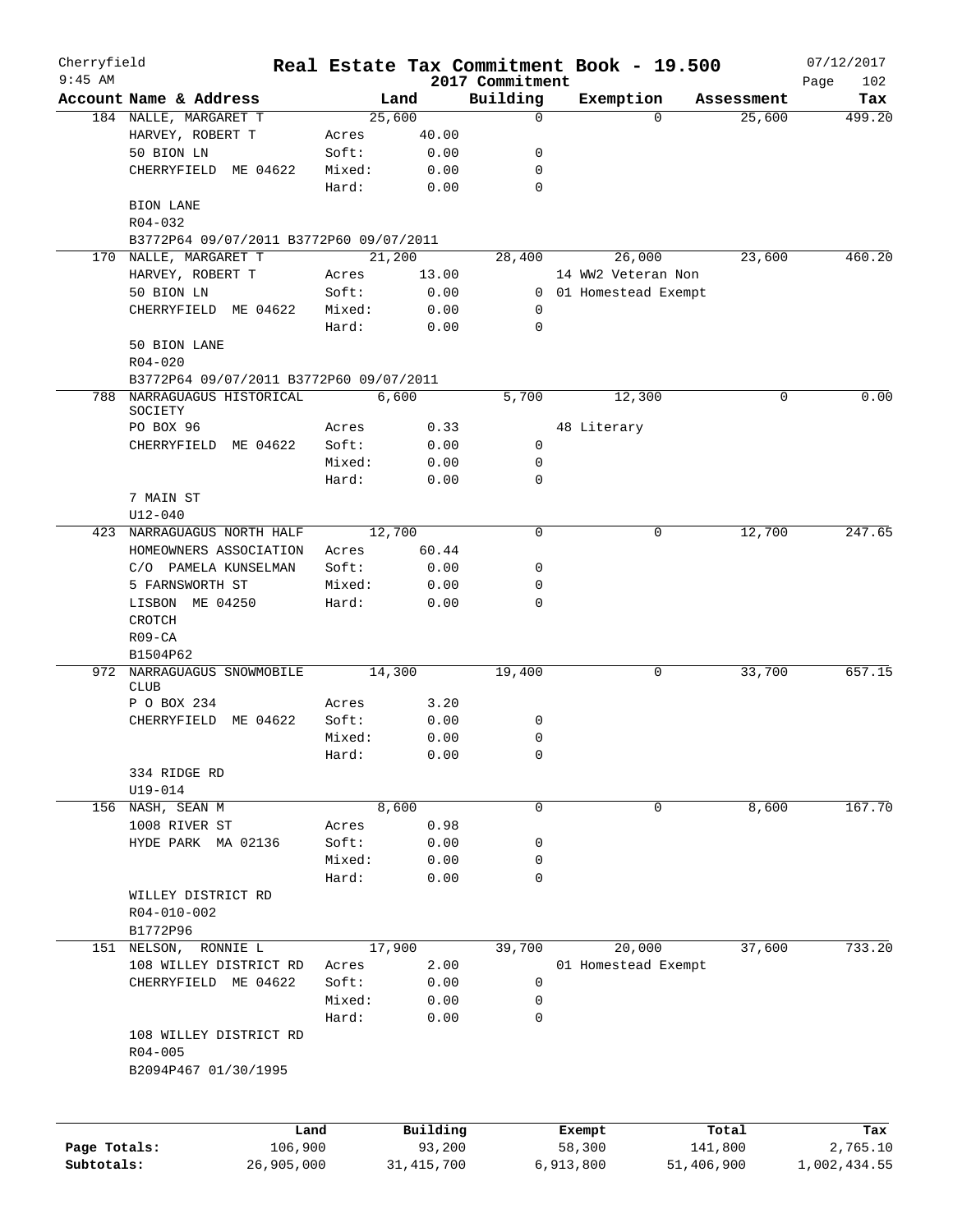| Cherryfield<br>$9:45$ AM |                                       |            |        |        |            |                             | Real Estate Tax Commitment Book - 19.500 |            |            | 07/12/2017         |
|--------------------------|---------------------------------------|------------|--------|--------|------------|-----------------------------|------------------------------------------|------------|------------|--------------------|
|                          | Account Name & Address                |            |        | Land   |            | 2017 Commitment<br>Building | Exemption                                |            | Assessment | Page<br>103<br>Tax |
|                          | 153 NELSON, RONNIE L                  |            |        | 14,700 |            | 0                           |                                          | $\Omega$   | 14,700     | 286.65             |
|                          | 108 WILLEY DISTRICT RD                |            | Acres  |        | 19.00      |                             |                                          |            |            |                    |
|                          | CHERRYFIELD ME 04622                  |            | Soft:  |        | 0.00       | 0                           |                                          |            |            |                    |
|                          |                                       |            | Mixed: |        | 0.00       | 0                           |                                          |            |            |                    |
|                          |                                       |            | Hard:  |        | 0.00       | $\mathbf 0$                 |                                          |            |            |                    |
|                          | WILLEY DISTRICT RD<br>(OFF)           |            |        |        |            |                             |                                          |            |            |                    |
|                          | $R04 - 007$                           |            |        |        |            |                             |                                          |            |            |                    |
|                          | B3860P189 07/05/2012                  |            |        |        |            |                             |                                          |            |            |                    |
|                          | 149 NELSON, RONNIE L                  |            |        | 15,400 |            | 0                           |                                          | 0          | 15,400     | 300.30             |
|                          | 108 WILLEY DISTRICT RD                |            | Acres  |        | 2.70       |                             |                                          |            |            |                    |
|                          | CHERRYFIELD ME 04622                  |            | Soft:  |        | 0.00       | 0                           |                                          |            |            |                    |
|                          |                                       |            | Mixed: |        | 0.00       | 0                           |                                          |            |            |                    |
|                          |                                       |            | Hard:  |        | 0.00       | 0                           |                                          |            |            |                    |
|                          | WILLEY DISTRICT RD                    |            |        |        |            |                             |                                          |            |            |                    |
|                          | $R04 - 004$                           |            |        |        |            |                             |                                          |            |            |                    |
|                          | B1034P67                              |            |        |        |            |                             |                                          |            |            |                    |
|                          |                                       |            |        | 17,300 |            | 44,600                      |                                          |            | 61,900     | 1,207.05           |
|                          | 119 NEVES, ERIC D                     |            |        |        |            |                             |                                          | 0          |            |                    |
|                          | 215 LINCOLN MILLS RD                  |            | Acres  |        | 1.03       |                             |                                          |            |            |                    |
|                          | CORINNA ME 04928                      |            | Soft:  |        | 0.00       | 0                           |                                          |            |            |                    |
|                          |                                       |            | Mixed: |        | 0.00       | 0                           |                                          |            |            |                    |
|                          |                                       |            | Hard:  |        | 0.00       | 0                           |                                          |            |            |                    |
|                          | 717 BLACKSWOODS RD                    |            |        |        |            |                             |                                          |            |            |                    |
|                          | $R03 - 043$                           |            |        |        |            |                             |                                          |            |            |                    |
|                          | B3191P102 09/12/2006                  |            |        |        |            |                             |                                          |            |            |                    |
|                          | 925 NEWENHAM HARRY D &<br>BARBARA J   |            |        | 9,500  |            | 3,700                       |                                          | 0          | 13,200     | 257.40             |
|                          | C/O ERNEST ROGER MORSE<br>JR          |            | Acres  |        | 0.59       |                             |                                          |            |            |                    |
|                          | 241 RIDGE RD                          |            | Soft:  |        | 0.00       | 0                           |                                          |            |            |                    |
|                          | CHERRYFIELD ME 04622                  |            | Mixed: |        | 0.00       | 0                           |                                          |            |            |                    |
|                          |                                       |            | Hard:  |        | 0.00       | $\mathbf 0$                 |                                          |            |            |                    |
|                          | 239 RIDGE RD                          |            |        |        |            |                             |                                          |            |            |                    |
|                          | U17-007                               |            |        |        |            |                             |                                          |            |            |                    |
|                          | B3114P47 02/20/2006                   |            |        |        |            |                             |                                          |            |            |                    |
|                          | 194 NICHOLS, HILDA                    |            |        | 37,100 |            | 73,200                      | 26,000                                   |            | 84,300     | 1,643.85           |
|                          | 198 NORTH MAIN ST                     |            | Acres  |        | 36.00      |                             | 22 WW2 Widow Res                         |            |            |                    |
|                          | CHERRYFIELD ME 04622                  |            | Soft:  |        | 12.00      |                             | 1,740 01 Homestead Exempt                |            |            |                    |
|                          |                                       |            | Mixed: |        | 18.00      | 3,006                       |                                          |            |            |                    |
|                          |                                       |            | Hard:  |        | 0.00       | 0                           |                                          |            |            |                    |
|                          | 198 NORTH MAIN ST                     |            |        |        |            |                             |                                          |            |            |                    |
|                          | R04-040                               |            |        |        |            |                             |                                          |            |            |                    |
|                          | B774P121                              |            |        |        |            |                             |                                          |            |            |                    |
|                          | 176 NICHOLS, GORDON H                 |            |        | 14,700 |            | 0                           |                                          | 0          | 14,700     | 286.65             |
|                          | C/O 4 NOMOR NICHOLS                   |            | Acres  |        | 1.43       |                             |                                          |            |            |                    |
|                          | 9 ELM STREET                          |            | Soft:  |        | 0.00       | 0                           |                                          |            |            |                    |
|                          | TYNGSBORO MA 01879                    |            | Mixed: |        | 0.00       | 0                           |                                          |            |            |                    |
|                          |                                       |            | Hard:  |        | 0.00       | 0                           |                                          |            |            |                    |
|                          | 49 NORTH MAIN ST                      |            |        |        |            |                             |                                          |            |            |                    |
|                          | R04-025-002                           |            |        |        |            |                             |                                          |            |            |                    |
|                          | B1918P159                             |            |        |        |            |                             |                                          |            |            |                    |
| 1185                     | NICHOLS, ROBERT                       |            |        | 0      |            | 1,000                       |                                          | 0          | 1,000      | 19.50              |
|                          | 27A BUTLER RD<br>CHERRYFIELD ME 04622 |            |        |        |            |                             |                                          |            |            |                    |
|                          |                                       |            |        |        |            |                             |                                          |            |            |                    |
|                          | 27 BUTLER RD<br>R04-040               |            |        |        |            |                             |                                          |            |            |                    |
|                          |                                       | Land       |        |        | Building   |                             | Exempt                                   |            | Total      | Tax                |
| Page Totals:             |                                       | 108,700    |        |        | 122,500    |                             | 26,000                                   |            | 205,200    | 4,001.40           |
| Subtotals:               |                                       | 27,013,700 |        |        | 31,538,200 |                             | 6,939,800                                | 51,612,100 |            | 1,006,435.95       |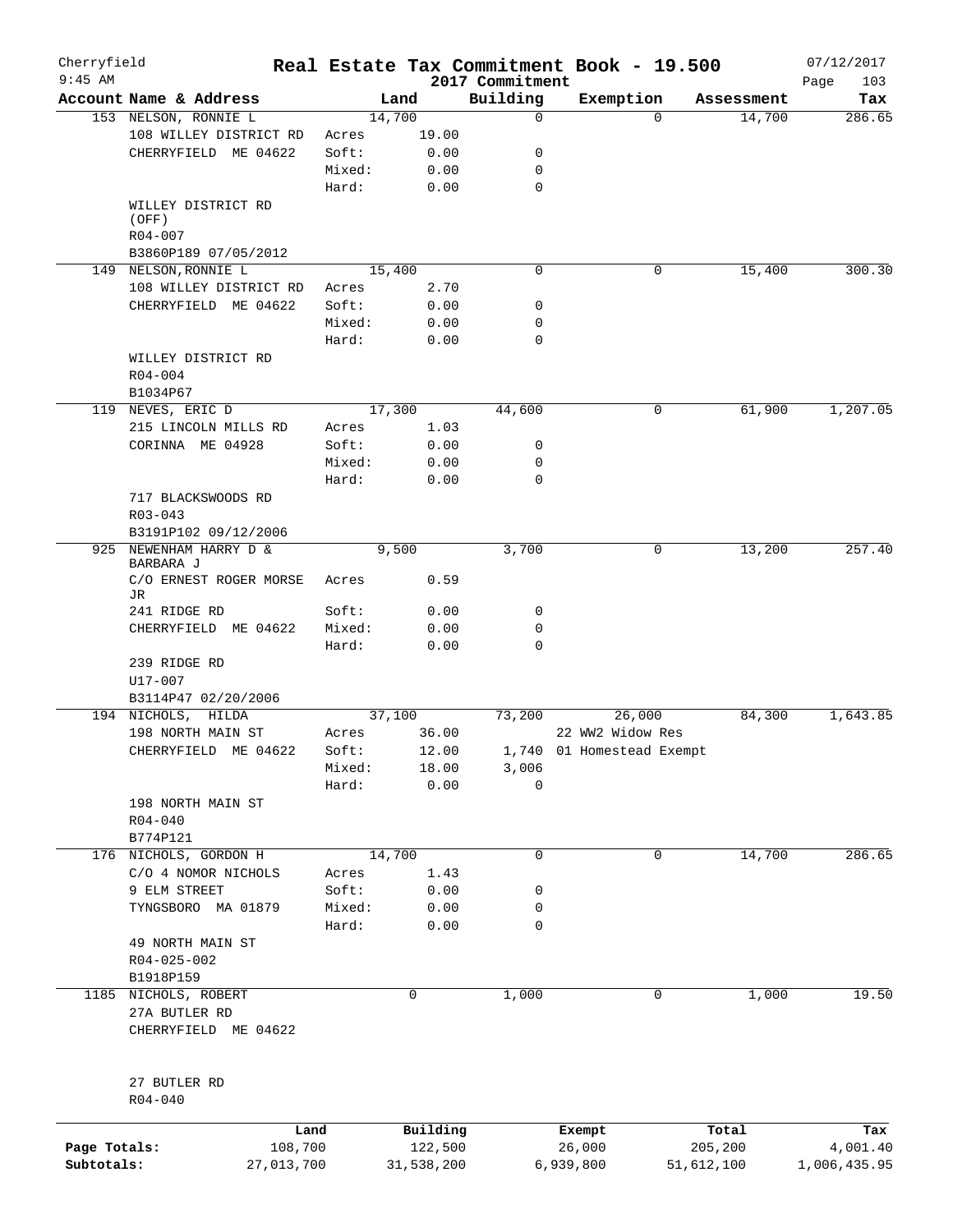| Cherryfield  |                                |              |        |            |                             | Real Estate Tax Commitment Book - 19.500 |            | 07/12/2017         |
|--------------|--------------------------------|--------------|--------|------------|-----------------------------|------------------------------------------|------------|--------------------|
| $9:45$ AM    | Account Name & Address         |              | Land   |            | 2017 Commitment<br>Building | Exemption                                | Assessment | 104<br>Page<br>Tax |
|              | 175 NICHOLS, 4 NOMOR           |              | 17,900 |            | 0                           | $\Omega$                                 | 17,900     | 349.05             |
|              | 9 ELMS STREET                  | Acres        |        | 11.00      |                             |                                          |            |                    |
|              | TYNGSBORO MA 01879             | Soft:        |        | 0.00       | 0                           |                                          |            |                    |
|              |                                |              | Mixed: | 0.00       | 0                           |                                          |            |                    |
|              |                                | Hard:        |        | 0.00       | $\mathbf 0$                 |                                          |            |                    |
|              | NORTH MAIN ST                  |              |        |            |                             |                                          |            |                    |
|              | R04-025-001                    |              |        |            |                             |                                          |            |                    |
|              | NODDIN, DOUGLAS H              |              | 26,600 |            |                             | 0                                        |            |                    |
| 728          |                                |              |        |            | 81,800                      |                                          | 108,400    | 2,113.80           |
|              | 385 UPPER DEDHAM RD            | Acres        |        | 7.10       |                             |                                          |            |                    |
|              | DEDHAM ME 04429                | Soft:        |        | 0.00       | 0                           |                                          |            |                    |
|              |                                |              | Mixed: | 0.00       | 0                           |                                          |            |                    |
|              |                                | Hard:        |        | 0.00       | 0                           |                                          |            |                    |
|              | 56 PARK ST                     |              |        |            |                             |                                          |            |                    |
|              | $U11 - 029$                    |              |        |            |                             |                                          |            |                    |
|              | B3387P162 03/05/2008           |              |        |            |                             |                                          |            |                    |
|              | 346 NOGUEIRA, JACOB I          |              | 12,900 |            | 7,200                       | $\mathsf{O}$                             | 20,100     | 391.95             |
|              | 61 MEADOW BROOK RD             | Acres        |        | 2.20       |                             |                                          |            |                    |
|              | NORWELL MA 02061               | Soft:        |        | 0.00       | 0                           |                                          |            |                    |
|              |                                |              | Mixed: | 0.00       | 0                           |                                          |            |                    |
|              |                                | Hard:        |        | 0.00       | 0                           |                                          |            |                    |
|              | 421 SPRAGUE FALLS RD           |              |        |            |                             |                                          |            |                    |
|              | R08-016                        |              |        |            |                             |                                          |            |                    |
|              | B2133P90                       |              |        |            |                             |                                          |            |                    |
|              | 931 NORTH, NICHOLAS P          |              | 16,500 |            | 106,100                     | 0                                        | 122,600    | 2,390.70           |
|              | 175 Ridge Rd                   | Acres        |        | 0.87       |                             |                                          |            |                    |
|              | Cherryfield ME 04622           | Soft:        |        | 0.00       | 0                           |                                          |            |                    |
|              |                                |              | Mixed: | 0.00       | 0                           |                                          |            |                    |
|              |                                | Hard:        |        | 0.00       | 0                           |                                          |            |                    |
|              | 175 RIDGE RD                   |              |        |            |                             |                                          |            |                    |
|              | U17-012                        |              |        |            |                             |                                          |            |                    |
|              | B3555P303 08/04/2009           |              |        |            |                             |                                          |            |                    |
| 482          | NORTON, TERRY J                |              | 19,600 |            | 29,900                      | 20,000                                   | 29,500     | 575.25             |
|              | NORTON, MILDRED O              | Acres        |        | 0.64       |                             | 01 Homestead Exempt                      |            |                    |
|              | c/o George Bamford             | Soft:        |        | 0.00       | 0                           |                                          |            |                    |
|              | 223 Milbridge Rd               |              | Mixed: | 0.00       | 0                           |                                          |            |                    |
|              | Cherryfield ME 04622           | Hard:        |        | 0.00       | 0                           |                                          |            |                    |
|              | 223 MILBRIDGE RD               |              |        |            |                             |                                          |            |                    |
|              |                                |              |        |            |                             |                                          |            |                    |
|              | $U01 - 011 - 002$              |              |        |            |                             |                                          |            |                    |
|              | B2116P57<br>NOWICKI, ALLAN J & |              |        |            | 0                           |                                          |            |                    |
| 40           | DIANE M                        |              | 22,600 |            |                             | 0                                        | 22,600     | 440.70             |
|              | AJ & DN NOWICKI FAMILY         | Acres        |        | 118.00     |                             |                                          |            |                    |
|              | TRUST                          |              |        |            |                             |                                          |            |                    |
|              | P O BOX 238                    | Soft:        |        | 37.00      | 5,365                       |                                          |            |                    |
|              | ERWINNA PA 18920               |              | Mixed: | 39.00      | 6,513                       |                                          |            |                    |
|              |                                | Hard:        |        | 38.00      | 4,826                       |                                          |            |                    |
|              | MILBRIDGE RD                   |              |        |            |                             |                                          |            |                    |
|              | R01-028                        |              |        |            |                             |                                          |            |                    |
|              | B3986P70 08/19/2013            |              |        |            |                             |                                          |            |                    |
|              | 1096 NOYES JR, MICHAEL         |              | 11,600 |            | 9,800                       | 0                                        | 21,400     | 417.30             |
|              | DALANGAUSKAS, RAYMOND A        |              |        |            |                             |                                          |            |                    |
|              | & ELIZ. S                      |              |        |            |                             |                                          |            |                    |
|              | 453 MILBRIDGE RD               |              |        |            |                             |                                          |            |                    |
|              | CHERRYFIELD ME 04622           |              |        |            |                             |                                          |            |                    |
|              |                                |              |        |            |                             |                                          |            |                    |
|              | 457 MILBRIDGE RD               |              |        |            |                             |                                          |            |                    |
|              | R01-002-003                    |              |        |            |                             |                                          |            |                    |
|              | B2549P198                      |              |        |            |                             |                                          |            |                    |
|              |                                |              |        |            |                             |                                          |            |                    |
|              |                                | Land         |        | Building   |                             | Exempt                                   | Total      | Tax                |
| Page Totals: |                                | 127,700      |        | 234,800    |                             | 20,000                                   | 342,500    | 6,678.75           |
| Subtotals:   |                                | 27, 141, 400 |        | 31,773,000 |                             | 6,959,800                                | 51,954,600 | 1,013,114.70       |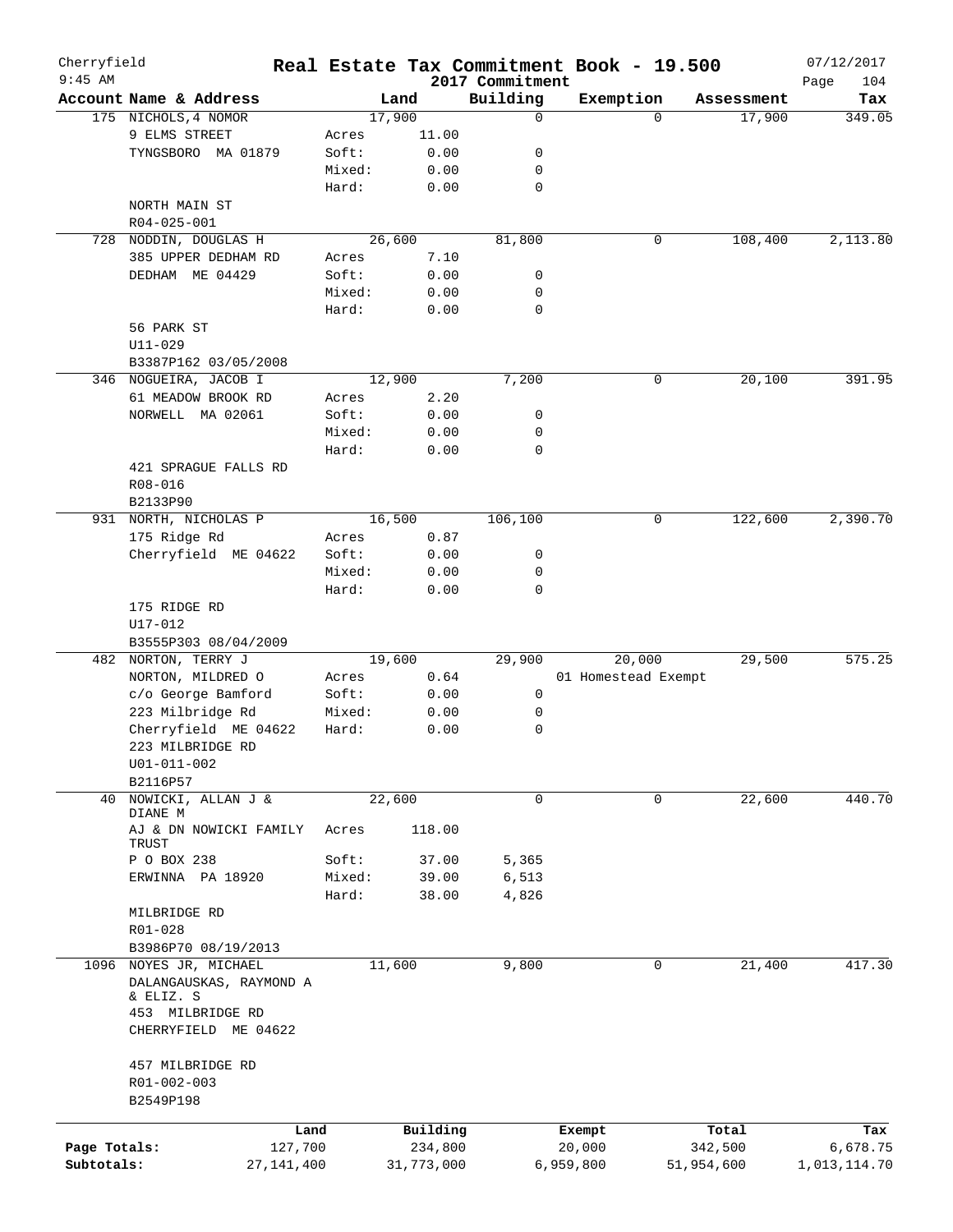| Cherryfield<br>$9:45$ AM |                                          |        | Real Estate Tax Commitment Book - 19.500 |                             |           |                     |            | 07/12/2017         |
|--------------------------|------------------------------------------|--------|------------------------------------------|-----------------------------|-----------|---------------------|------------|--------------------|
|                          | Account Name & Address                   |        | Land                                     | 2017 Commitment<br>Building | Exemption |                     | Assessment | Page<br>105<br>Tax |
|                          | 247 NUNES, JAMES R                       |        | 23,700                                   | 43,400                      |           | 20,000              | 47,100     | 918.45             |
|                          | 365 WILLEY DISTRICT RD                   | Acres  | 12.00                                    |                             |           | 01 Homestead Exempt |            |                    |
|                          | CHERRYFIELD ME 04622                     | Soft:  | 0.00                                     | 0                           |           |                     |            |                    |
|                          |                                          | Mixed: | 0.00                                     | 0                           |           |                     |            |                    |
|                          |                                          | Hard:  | 0.00                                     | $\mathbf 0$                 |           |                     |            |                    |
|                          | 365 WILLEY DISTRICT RD                   |        |                                          |                             |           |                     |            |                    |
|                          | R05-040-002                              |        |                                          |                             |           |                     |            |                    |
|                          | B2655P283                                |        |                                          |                             |           |                     |            |                    |
|                          | 464 NUTTER, FRANK K                      |        | 23,200                                   | $\mathbf 0$                 |           | 0                   | 23,200     | 452.40             |
|                          |                                          |        |                                          |                             |           |                     |            |                    |
|                          | 16 LEACH HOLLOW RD                       | Acres  | 42.90                                    |                             |           |                     |            |                    |
|                          | SHERMAN CT 06784                         | Soft:  | 0.00                                     | 0                           |           |                     |            |                    |
|                          |                                          | Mixed: | 0.00                                     | $\mathbf 0$                 |           |                     |            |                    |
|                          |                                          | Hard:  | 0.00                                     | $\mathbf 0$                 |           |                     |            |                    |
|                          | CROTCH                                   |        |                                          |                             |           |                     |            |                    |
|                          | R10-014                                  |        |                                          |                             |           |                     |            |                    |
|                          | B1661P37                                 |        |                                          |                             |           |                     |            |                    |
| 1136                     | OAKES JR, REGINALD                       |        | 8,800                                    | 22,900                      |           | 20,000              | 11,700     | 228.15             |
|                          | LAWRENCE                                 |        |                                          |                             |           |                     |            |                    |
|                          | SARGENT, HOLLY                           | Acres  | 1.20                                     |                             |           | 01 Homestead Exempt |            |                    |
|                          | HOLLY SARGENT                            | Soft:  | 0.00                                     | 0                           |           |                     |            |                    |
|                          | 80 PARKER HILL RD                        | Mixed: | 0.00                                     | 0                           |           |                     |            |                    |
|                          | CHERRYFIELD ME 04622                     | Hard:  | 0.00                                     | $\mathbf 0$                 |           |                     |            |                    |
|                          | 80 PARKER HILL RD                        |        |                                          |                             |           |                     |            |                    |
|                          | $U18 - 006 - 003$                        |        |                                          |                             |           |                     |            |                    |
|                          | B2369P146                                |        |                                          |                             |           |                     |            |                    |
|                          | 417 OCHS, CHARLES                        |        | 22,100                                   | $\mathbf 0$                 |           | 0                   | 22,100     | 430.95             |
|                          | 139 METZLER RD                           | Acres  | 43.75                                    |                             |           |                     |            |                    |
|                          | E BRIDGEWATER MA 02333 Soft:             |        | 0.00                                     | 0                           |           |                     |            |                    |
|                          |                                          | Mixed: | 0.00                                     | 0                           |           |                     |            |                    |
|                          |                                          | Hard:  | 0.00                                     | $\mathbf 0$                 |           |                     |            |                    |
|                          | CROTCH                                   |        |                                          |                             |           |                     |            |                    |
|                          | R09-001-038                              |        |                                          |                             |           |                     |            |                    |
|                          | B3010P149 05/24/2005                     |        |                                          |                             |           |                     |            |                    |
|                          | 615 OETTER, DOUGLAS R                    |        | 25,800                                   | 97,300                      |           | 0                   | 123,100    | 2,400.45           |
|                          | 701 WEST THOMAS ST                       | Acres  | 4.73                                     |                             |           |                     |            |                    |
|                          | MILLEDGEVILLE GA 61061 Soft:             |        | 0.00                                     | 0                           |           |                     |            |                    |
|                          |                                          | Mixed: | 0.00                                     | $\mathbf 0$                 |           |                     |            |                    |
|                          |                                          |        |                                          |                             |           |                     |            |                    |
|                          |                                          | Hard:  | 0.00                                     | 0                           |           |                     |            |                    |
|                          | 63 NORTH ST                              |        |                                          |                             |           |                     |            |                    |
|                          | $U06 - 005$                              |        |                                          |                             |           |                     |            |                    |
|                          | B4076P200 07/22/2014                     |        |                                          |                             |           |                     |            |                    |
|                          | 299 OKEEFE, PHILLIP M                    |        | 80,200                                   | $\mathbf 0$                 |           | 0                   | 80,200     | 1,563.90           |
|                          | 1378 MAIN ST                             | Acres  | 162.00                                   |                             |           |                     |            |                    |
|                          | HARRINGTON ME 04643                      | Soft:  | 0.00                                     | 0                           |           |                     |            |                    |
|                          |                                          | Mixed: | 0.00                                     | 0                           |           |                     |            |                    |
|                          |                                          | Hard:  | 0.00                                     | $\mathbf 0$                 |           |                     |            |                    |
|                          | RIDGE RD (OFF)                           |        |                                          |                             |           |                     |            |                    |
|                          | R06-010                                  |        |                                          |                             |           |                     |            |                    |
|                          | B3576P42 10/02/2009 B3567P230 09/11/2009 |        |                                          |                             |           |                     |            |                    |
|                          | 2 OLSEN JR, NORMAN H &                   |        | 81,900                                   | 129,500                     |           | 20,000              | 191,400    | 3,732.30           |
|                          | PATRICIA M                               |        |                                          |                             |           |                     |            |                    |
|                          | 402 MILBRIDGE RD                         | Acres  | 21.00                                    |                             |           | 01 Homestead Exempt |            |                    |
|                          | CHERRYFIELD ME 04622                     | Soft:  | 0.00                                     | 0                           |           |                     |            |                    |
|                          |                                          | Mixed: | 0.00                                     | 0                           |           |                     |            |                    |
|                          |                                          | Hard:  | 0.00                                     | $\mathbf 0$                 |           |                     |            |                    |
|                          | 402 MILBRIDGE RD                         |        |                                          |                             |           |                     |            |                    |
|                          | R01-001-001                              |        |                                          |                             |           |                     |            |                    |
|                          | B2927P1                                  |        |                                          |                             |           |                     |            |                    |
|                          |                                          |        |                                          |                             |           |                     |            |                    |
|                          | Land                                     |        | Building                                 |                             | Exempt    |                     | Total      | Tax                |
| Page Totals:             | 265,700                                  |        | 293,100                                  |                             | 60,000    |                     | 498,800    | 9,726.60           |
| Subtotals:               | 27, 407, 100                             |        | 32,066,100                               |                             | 7,019,800 |                     | 52,453,400 | 1,022,841.30       |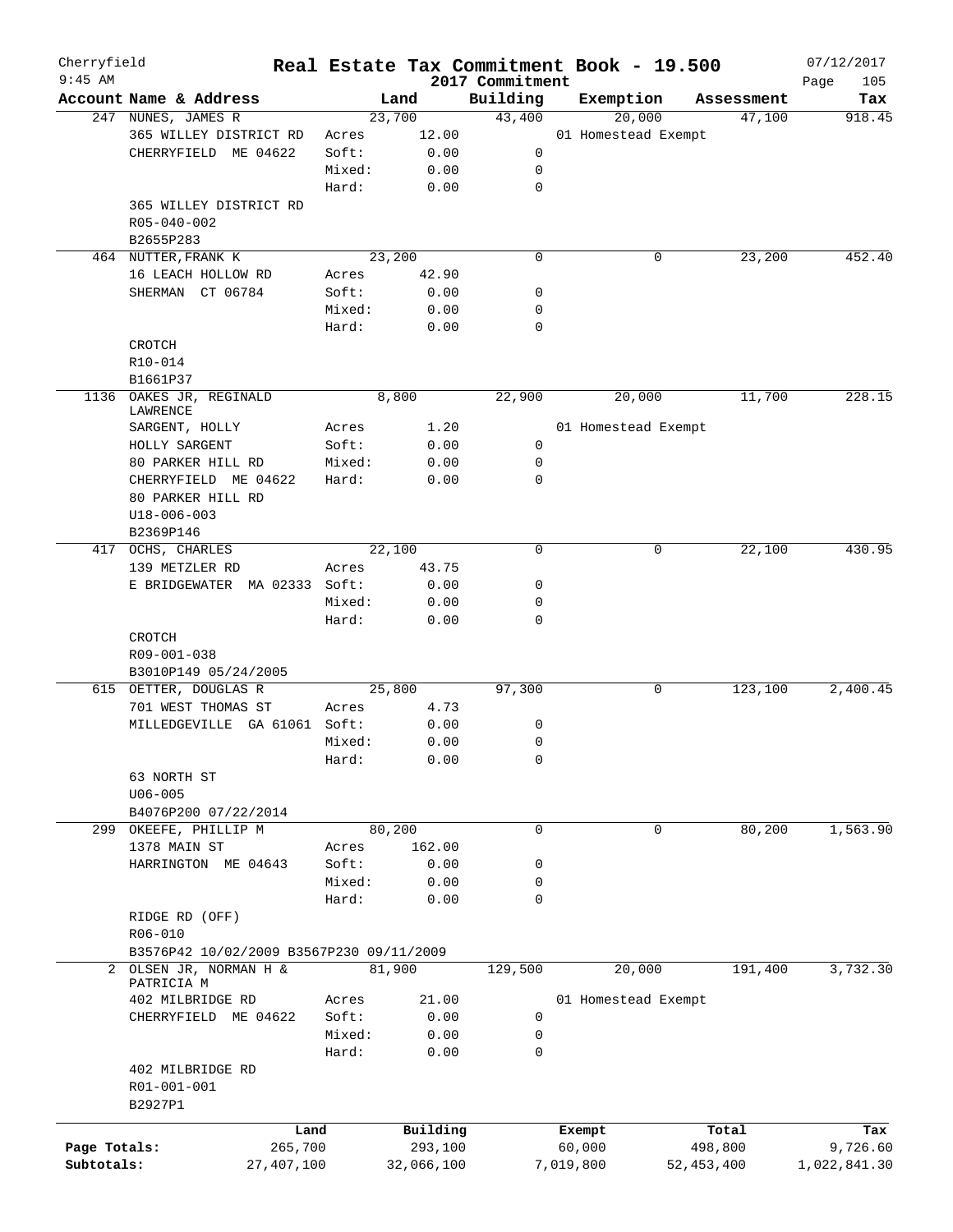| Cherryfield<br>$9:45$ AM |                                          |        |        | 2017 Commitment | Real Estate Tax Commitment Book - 19.500 |            | 07/12/2017<br>106<br>Page |
|--------------------------|------------------------------------------|--------|--------|-----------------|------------------------------------------|------------|---------------------------|
|                          | Account Name & Address                   |        | Land   | Building        | Exemption                                | Assessment | Tax                       |
|                          | 1125 OLSEN JR, NORMAN H &<br>PATRICIA M  | 48,500 |        | $\mathbf 0$     | $\Omega$                                 | 48,500     | 945.75                    |
|                          | 402 MILBRIDGE RD                         | Acres  | 11.00  |                 |                                          |            |                           |
|                          | CHERRYFIELDL ME 04622                    | Soft:  | 0.00   | 0               |                                          |            |                           |
|                          |                                          | Mixed: | 0.00   | $\mathbf 0$     |                                          |            |                           |
|                          |                                          | Hard:  | 0.00   | $\mathbf 0$     |                                          |            |                           |
|                          | US ROUTE 1                               |        |        |                 |                                          |            |                           |
|                          | R01-001-008                              |        |        |                 |                                          |            |                           |
|                          | B2927P1 09/16/2004                       |        |        |                 |                                          |            |                           |
|                          | 389 ONEIL, GEORGE &<br>CHRISTINA         | 21,000 |        | 0               | 0                                        | 21,000     | 409.50                    |
|                          | 658 SUNRISE AVE.                         | Acres  | 40.69  |                 |                                          |            |                           |
|                          | BARRE MA 01005                           | Soft:  | 0.00   | 0               |                                          |            |                           |
|                          |                                          | Mixed: | 0.00   | 0               |                                          |            |                           |
|                          |                                          | Hard:  | 0.00   | $\mathbf 0$     |                                          |            |                           |
|                          | CROTCH                                   |        |        |                 |                                          |            |                           |
|                          | R09-001-009                              |        |        |                 |                                          |            |                           |
|                          | B1733P47                                 |        |        |                 |                                          |            |                           |
|                          | 967 OPENSHAW, GEORGE                     | 17,600 |        | 71,000          | 26,000                                   | 62,600     | 1,220.70                  |
|                          | 377 RIDGE ROAD                           | Acres  | 1.49   |                 | 01 Homestead Exempt                      |            |                           |
|                          | CHERRYFIELD ME 04622                     | Soft:  | 0.00   |                 | 0 12 WW2 Veteran Res                     |            |                           |
|                          |                                          | Mixed: | 0.00   | 0               |                                          |            |                           |
|                          |                                          | Hard:  | 0.00   | 0               |                                          |            |                           |
|                          | 377 RIDGE RD                             |        |        |                 |                                          |            |                           |
|                          | $U19 - 011$                              |        |        |                 |                                          |            |                           |
|                          | B1236P233<br>836 ORCUTT, WARREN SR. &    | 63,700 |        | 0               | 0                                        | 63,700     | 1,242.15                  |
|                          | VELMA                                    |        |        |                 |                                          |            |                           |
|                          | P O BOX 284                              | Acres  | 132.00 |                 |                                          |            |                           |
|                          | CHERRYFIELD<br>ME 04622                  | Soft:  | 0.00   | 0               |                                          |            |                           |
|                          |                                          | Mixed: | 92.00  | 15,364          |                                          |            |                           |
|                          |                                          | Hard:  | 16.00  | 2,032           |                                          |            |                           |
|                          | OFF UNIONVILLE ROAD                      |        |        |                 |                                          |            |                           |
|                          | R03-015-002                              |        |        |                 |                                          |            |                           |
|                          | B2583P27 B1849P349                       |        |        |                 |                                          |            |                           |
| 671                      | OSGOOD, L SCOTT & LAURA<br>Α             | 26,200 |        | 128,500         | 20,000                                   | 134,700    | 2,626.65                  |
|                          | 278 BLACKSWOODS RD                       | Acres  | 13.40  |                 | 01 Homestead Exempt                      |            |                           |
|                          | CHERRYFIELD ME 04622                     | Soft:  | 0.00   | 0               |                                          |            |                           |
|                          |                                          | Mixed: | 0.00   | 0               |                                          |            |                           |
|                          |                                          | Hard:  | 0.00   | $\mathbf 0$     |                                          |            |                           |
|                          | 278 BLACKSWOODS RD                       |        |        |                 |                                          |            |                           |
|                          | $U08 - 004$                              |        |        |                 |                                          |            |                           |
|                          | B4063P137 06/12/2014                     |        |        |                 |                                          |            |                           |
|                          | 189 OSGOOD, LOWELL SCOTT &<br>LAURA A    | 51,600 |        | 5,000           | 0                                        | 56,600     | 1,103.70                  |
|                          | 278 BLACKS WOODS RD                      | Acres  | 56.00  |                 |                                          |            |                           |
|                          | CHERRYFIELD ME 04622                     | Soft:  | 0.00   | 0               |                                          |            |                           |
|                          |                                          | Mixed: | 0.00   | 0               |                                          |            |                           |
|                          |                                          | Hard:  | 0.00   | $\mathbf 0$     |                                          |            |                           |
|                          | BUTLER RD                                |        |        |                 |                                          |            |                           |
|                          | R04-037-001                              |        |        |                 |                                          |            |                           |
|                          | B4334P108 02/06/2017 B4200P99 10/22/2015 |        |        |                 |                                          |            |                           |

|              | Land       | Building   | Exempt   | Total      | Tax          |
|--------------|------------|------------|----------|------------|--------------|
| Page Totals: | 228,600    | 204,500    | 46,000   | 387,100    | 7.548.45     |
| Subtotals:   | 27,635,700 | 32,270,600 | ,065,800 | 52,840,500 | 1,030,389.75 |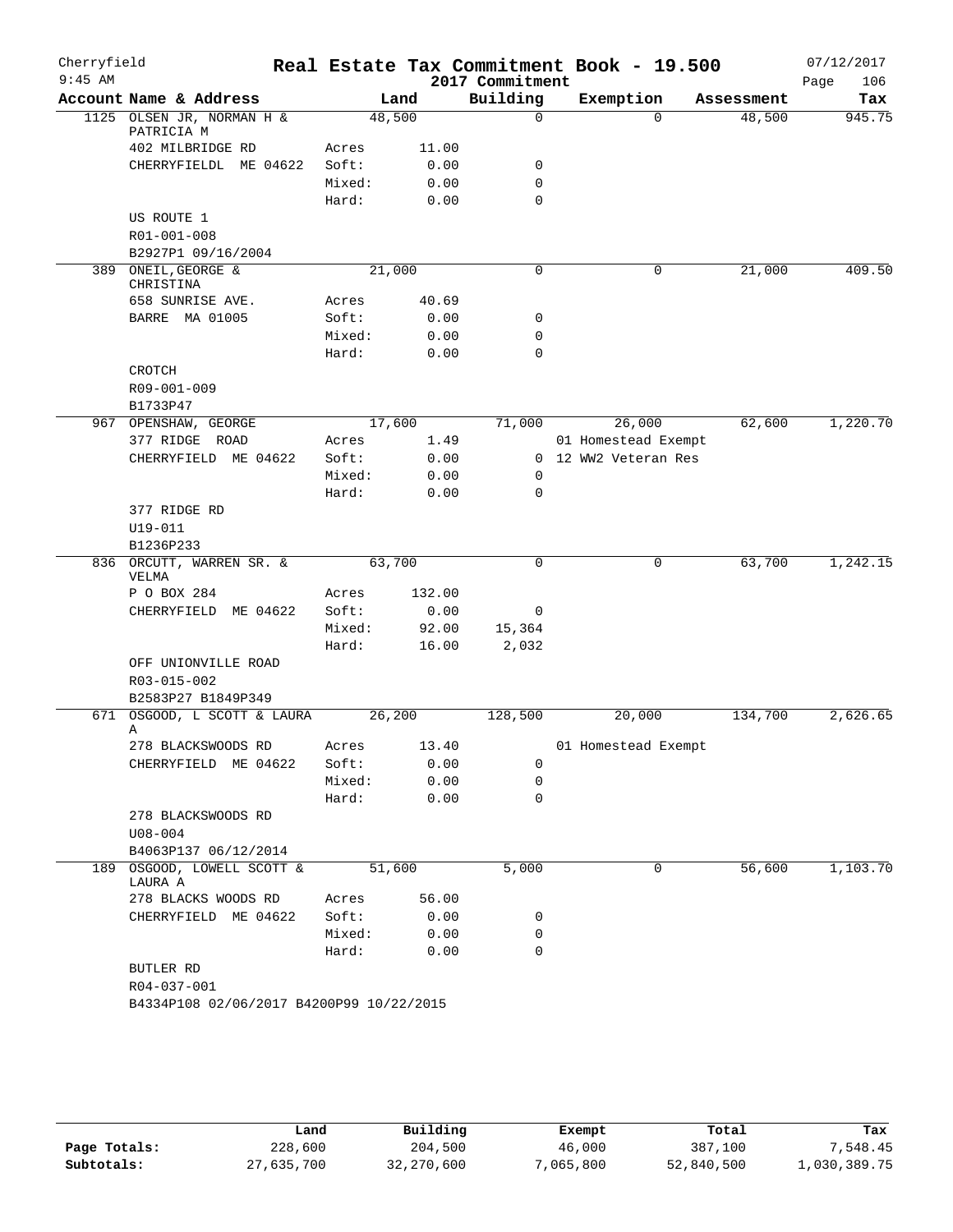|                                                  |                      | Land            |      | 2017 Commitment |                                        |                     |            | Page<br>107 |
|--------------------------------------------------|----------------------|-----------------|------|-----------------|----------------------------------------|---------------------|------------|-------------|
| Account Name & Address                           |                      |                 |      | Building        |                                        | Exemption           | Assessment | Tax         |
| 709 OSTBERG, JEFFREY D &                         |                      | 17,100          |      | 60, 300         |                                        | 20,000              | 57,400     | 1,119.30    |
|                                                  | Acres                |                 | 0.43 |                 |                                        | 01 Homestead Exempt |            |             |
|                                                  | Soft:                |                 | 0.00 | 0               |                                        |                     |            |             |
| CHERRYFIELD ME 04622                             | Mixed:               |                 | 0.00 | 0               |                                        |                     |            |             |
|                                                  | Hard:                |                 | 0.00 | $\mathbf 0$     |                                        |                     |            |             |
|                                                  |                      |                 |      |                 |                                        |                     |            |             |
|                                                  |                      |                 |      |                 |                                        |                     |            |             |
|                                                  |                      |                 |      |                 |                                        |                     |            |             |
| 726 OSTBERG, JENNY L &                           |                      | 23,100          |      | 48,700          |                                        | 0                   | 71,800     | 1,400.10    |
|                                                  | Acres                |                 | 1.02 |                 |                                        |                     |            |             |
| CHERRYFIELD ME 04622                             | Soft:                |                 | 0.00 | 0               |                                        |                     |            |             |
|                                                  | Mixed:               |                 | 0.00 | 0               |                                        |                     |            |             |
|                                                  | Hard:                |                 | 0.00 | $\mathbf 0$     |                                        |                     |            |             |
|                                                  |                      |                 |      |                 |                                        |                     |            |             |
| B4306P308 10/25/2016                             |                      |                 |      |                 |                                        |                     |            |             |
| 732 PAGELS, STEVEN F                             |                      | 18,000          |      | 94,300          |                                        | 20,000              | 92,300     | 1,799.85    |
|                                                  | Acres                |                 | 0.50 |                 |                                        | 01 Homestead Exempt |            |             |
| CHERRYFIELD ME 04622                             | Soft:                |                 | 0.00 | 0               |                                        |                     |            |             |
|                                                  | Mixed:               |                 | 0.00 | 0               |                                        |                     |            |             |
|                                                  | Hard:                |                 | 0.00 | $\mathbf 0$     |                                        |                     |            |             |
|                                                  |                      |                 |      |                 |                                        |                     |            |             |
|                                                  |                      |                 |      |                 |                                        |                     |            |             |
|                                                  |                      |                 |      |                 |                                        |                     |            |             |
| 644 PAGELS, STEVEN F                             |                      | 46,400          |      | 167,400         |                                        | 0                   | 213,800    | 4,169.10    |
|                                                  | Acres                |                 | 5.54 |                 |                                        |                     |            |             |
| CHERRYFIELD ME 04622                             | Soft:                |                 | 0.00 | 0               |                                        |                     |            |             |
|                                                  | Mixed:               |                 | 0.00 | 0               |                                        |                     |            |             |
|                                                  | Hard:                |                 | 0.00 | $\mathbf 0$     |                                        |                     |            |             |
| 150 BLACKSWOODS RD                               |                      |                 |      |                 |                                        |                     |            |             |
| B3397P218 04/08/2008                             |                      |                 |      |                 |                                        |                     |            |             |
| 549 PASQUINI, GINA -                             |                      | 24,100          |      | 173,700         |                                        | 0                   | 197,800    | 3,857.10    |
| LESLEY, THOMAS P QPR                             | Acres                |                 | 2.74 |                 |                                        |                     |            |             |
| ROSS & PASQUINI                                  | Soft:                |                 | 0.00 | 0               |                                        |                     |            |             |
| 19 LUDLOW RD #201                                | Mixed:               |                 | 0.00 | 0               |                                        |                     |            |             |
| WESTPORT CT 06880                                | Hard:                |                 | 0.00 | 0               |                                        |                     |            |             |
|                                                  |                      |                 |      |                 |                                        |                     |            |             |
|                                                  |                      |                 |      |                 |                                        |                     |            |             |
| B4199P5 10/16/2015 B4182P57 08/27/2015 B4164P289 |                      |                 |      |                 |                                        |                     |            |             |
| 565 PASQUINI, GINA -                             |                      | 3,800           |      | $\mathbf 0$     |                                        | 0                   | 3,800      | 74.10       |
| LESLEY, THOMAS P QPR                             | Acres                |                 |      |                 |                                        |                     |            |             |
| ROSS & PASQUINI                                  | Soft:                |                 |      | 0               |                                        |                     |            |             |
| 19 LUDLOW RD #201                                |                      |                 |      |                 |                                        |                     |            |             |
| WESTPORT CT 06880                                |                      |                 |      |                 |                                        |                     |            |             |
|                                                  |                      |                 |      |                 |                                        |                     |            |             |
|                                                  |                      |                 |      |                 |                                        |                     |            |             |
|                                                  |                      |                 |      |                 |                                        |                     |            |             |
|                                                  | B4164P289 06/30/2015 | Mixed:<br>Hard: |      |                 | 0.43<br>0.00<br>0<br>0.00<br>0<br>0.00 |                     |            |             |

|              | Land       | Building   | Exempt    | Total        | Tax          |
|--------------|------------|------------|-----------|--------------|--------------|
| Page Totals: | 132,500    | 544,400    | 40,000    | 636,900      | 12,419.55    |
| Subtotals:   | 27,768,200 | 32,815,000 | 7,105,800 | 53, 477, 400 | 1,042,809.30 |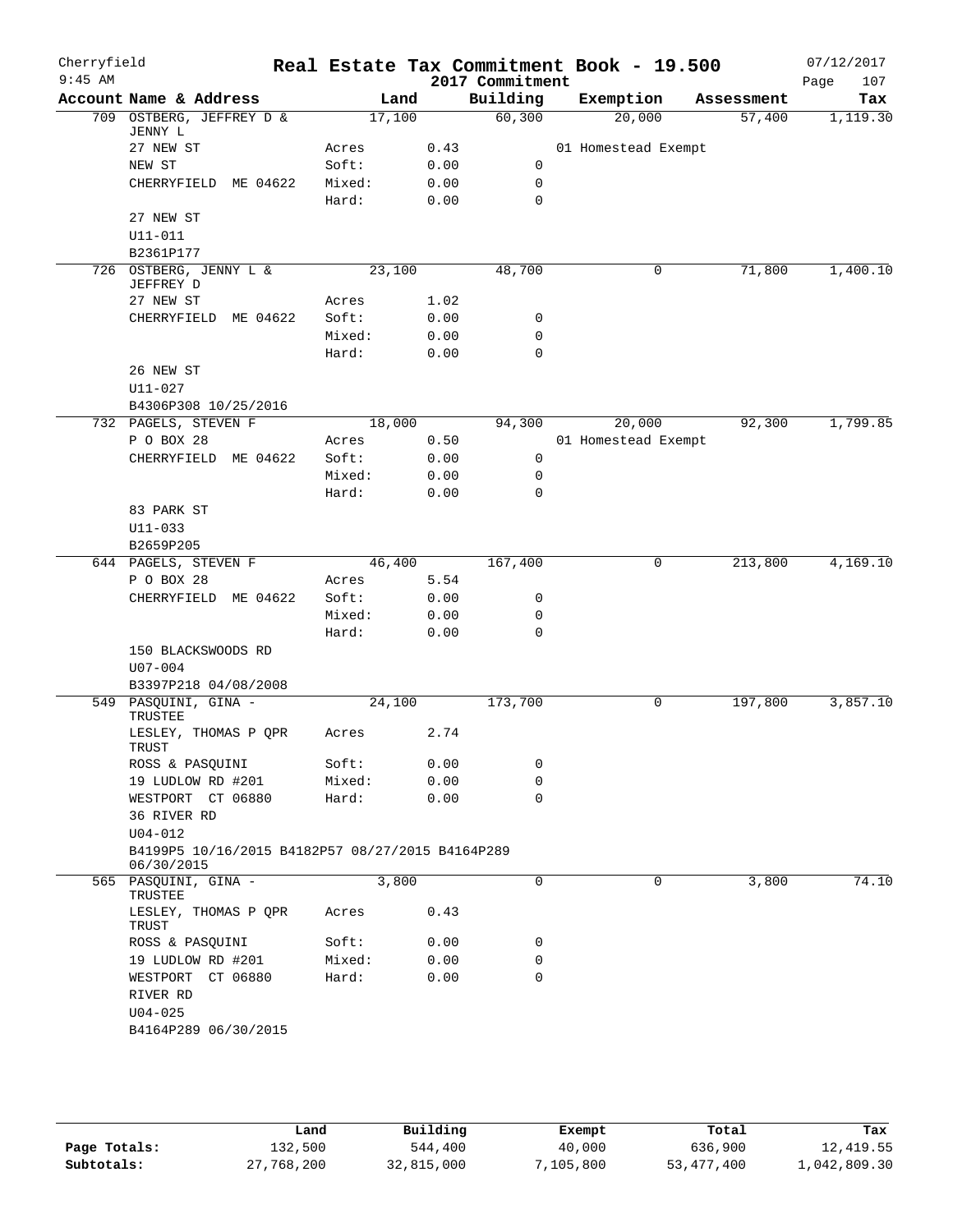| Cherryfield<br>$9:45$ AM |                            |        |        | 2017 Commitment | Real Estate Tax Commitment Book - 19.500 |            | 07/12/2017<br>108<br>Page |
|--------------------------|----------------------------|--------|--------|-----------------|------------------------------------------|------------|---------------------------|
|                          | Account Name & Address     |        | Land   | Building        | Exemption                                | Assessment | Tax                       |
|                          | 409 PEABODY, CARRIE A      | 21,300 |        | $\mathbf 0$     | $\mathbf 0$                              | 21,300     | 415.35                    |
|                          | PO BOX 12                  | Acres  | 41.50  |                 |                                          |            |                           |
|                          | ADDISON ME 04606           | Soft:  | 0.00   | 0               |                                          |            |                           |
|                          |                            | Mixed: | 0.00   | 0               |                                          |            |                           |
|                          |                            | Hard:  | 0.00   | $\mathbf 0$     |                                          |            |                           |
|                          | CROTCH                     |        |        |                 |                                          |            |                           |
|                          | R09-001-029                |        |        |                 |                                          |            |                           |
|                          | B4341P174 03/09/2017       |        |        |                 |                                          |            |                           |
|                          | 1059 PEABODY, CONRAD       | 17,300 |        | 24,700          | 0                                        | 42,000     | 819.00                    |
|                          | 27 CROSS RD                | Acres  | 1.00   |                 |                                          |            |                           |
|                          | COLUMBIA FALLS ME<br>04623 | Soft:  | 0.00   | 0               |                                          |            |                           |
|                          |                            | Mixed: | 0.00   | 0               |                                          |            |                           |
|                          |                            | Hard:  | 0.00   | $\mathbf 0$     |                                          |            |                           |
|                          | 300 RIDGE ROAD             |        |        |                 |                                          |            |                           |
|                          | $U18 - 005$                |        |        |                 |                                          |            |                           |
|                          | B4033P204 01/31/2014       |        |        |                 |                                          |            |                           |
|                          | 513 PECK, SUSAN V          | 23,900 |        | 27,100          | 0                                        | 51,000     | 994.50                    |
|                          | TETREAULT, ALFRED G        | Acres  | 1.65   |                 |                                          |            |                           |
|                          | P.O. Box 329               | Soft:  | 0.00   | 0               |                                          |            |                           |
|                          | Uncasville CT              | Mixed: | 0.00   | 0               |                                          |            |                           |
|                          | $06382 - -032$             |        |        |                 |                                          |            |                           |
|                          |                            | Hard:  | 0.00   | 0               |                                          |            |                           |
|                          | 945 WILSON HILL RD         |        |        |                 |                                          |            |                           |
|                          | $U03 - 007$                |        |        |                 |                                          |            |                           |
|                          | B3451P140 09/12/2008       |        |        |                 |                                          |            |                           |
|                          | 70 PELLEGRINI, ROBERT L &  |        | 7,800  | 0               | 0                                        | 7,800      | 152.10                    |
|                          | PATRICIA<br>P O BOX 207    | Acres  | 4.02   |                 |                                          |            |                           |
|                          | MILBRIDGE ME 04654         | Soft:  | 0.00   | 0               |                                          |            |                           |
|                          |                            | Mixed: | 0.00   | 0               |                                          |            |                           |
|                          |                            | Hard:  | 0.00   | $\mathbf 0$     |                                          |            |                           |
|                          | PARK ST                    |        |        |                 |                                          |            |                           |
|                          | R02-023                    |        |        |                 |                                          |            |                           |
|                          | B2372P80                   |        |        |                 |                                          |            |                           |
|                          | 106 PERRIN, ERIC BEN       | 92,800 |        | 41,100          | 20,000                                   | 113,900    | 2,221.05                  |
|                          | 520 BLACKSWOODS RD         | Acres  | 113.00 |                 | 01 Homestead Exempt                      |            |                           |
|                          | CHERRYFIELD ME 04622       | Soft:  | 0.00   | 0               |                                          |            |                           |
|                          |                            | Mixed: | 0.00   | 0               |                                          |            |                           |
|                          |                            | Hard:  | 0.00   | 0               |                                          |            |                           |
|                          | 520 BLACKSWOODS RD         |        |        |                 |                                          |            |                           |
|                          | R03-030                    |        |        |                 |                                          |            |                           |
|                          | B2491P71                   |        |        |                 |                                          |            |                           |
|                          | 227 PERRY JR, DAVID        | 25,900 |        | 33,100          | 0                                        | 59,000     | 1,150.50                  |
|                          | 278 WILLEY DISTRICT RD     | Acres  | 14.80  |                 |                                          |            |                           |
|                          |                            |        |        |                 |                                          |            |                           |
|                          | CHERRYFIELD ME 04622       | Soft:  | 0.00   | 0               |                                          |            |                           |
|                          |                            | Mixed: | 0.00   | 0               |                                          |            |                           |
|                          |                            | Hard:  | 0.00   | 0               |                                          |            |                           |
|                          | 604 WILLEY DISTRICT RD     |        |        |                 |                                          |            |                           |
|                          | R05-025                    |        |        |                 |                                          |            |                           |
|                          | B4276P279 07/28/2016       |        |        |                 |                                          |            |                           |
|                          |                            |        |        |                 |                                          |            |                           |

|              | Land       | Building   | Exempt    | Total      | Tax          |
|--------------|------------|------------|-----------|------------|--------------|
| Page Totals: | 189,000    | 126,000    | 20,000    | 295,000    | 5,752.50     |
| Subtotals:   | 27,957,200 | 32,941,000 | 7,125,800 | 53,772,400 | 1,048,561.80 |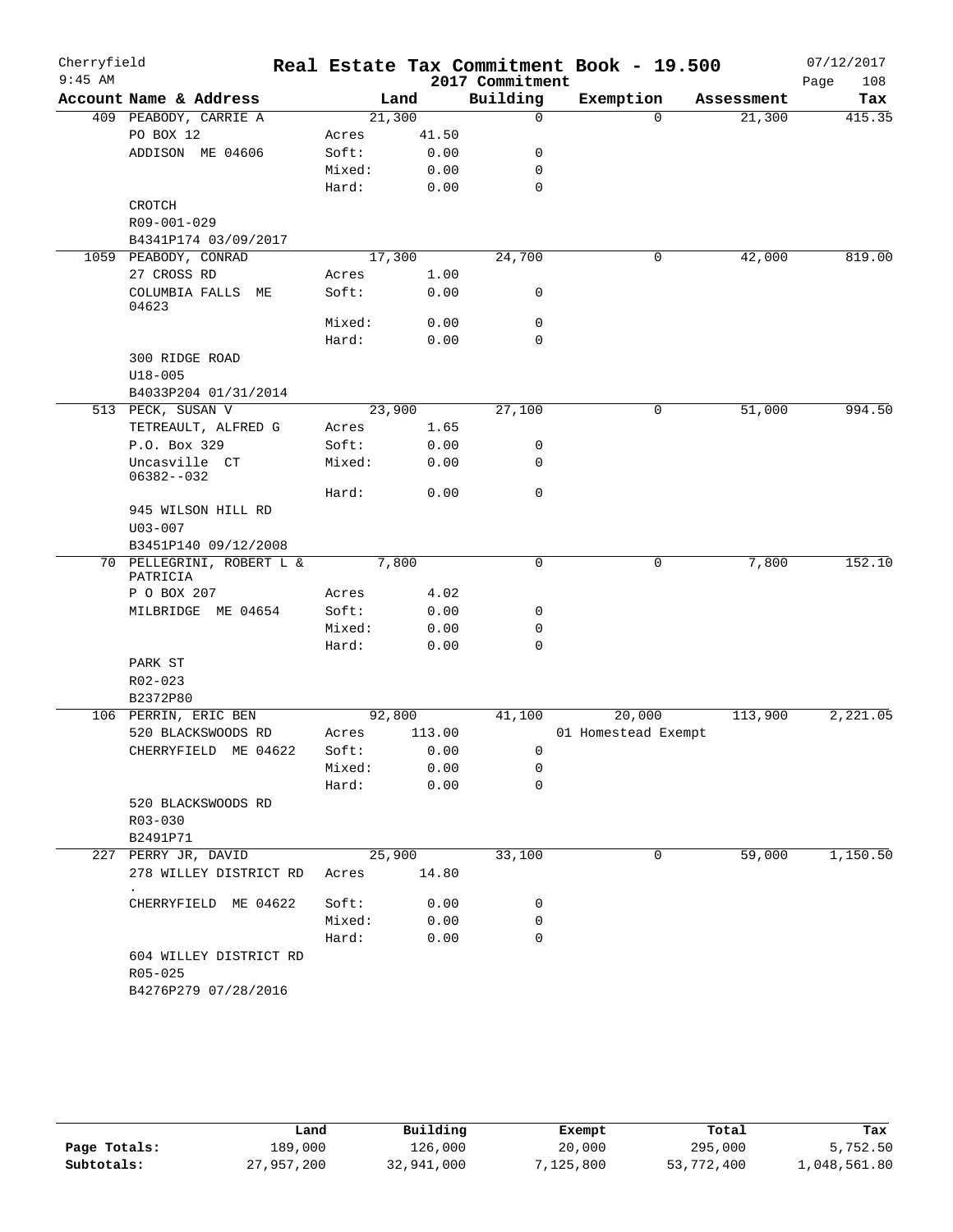| Cherryfield  |                             |        |        |            |                             | Real Estate Tax Commitment Book - 19.500 |            | 07/12/2017         |
|--------------|-----------------------------|--------|--------|------------|-----------------------------|------------------------------------------|------------|--------------------|
| $9:45$ AM    | Account Name & Address      |        | Land   |            | 2017 Commitment<br>Building | Exemption                                | Assessment | Page<br>109<br>Tax |
|              | 1140 PERRY, DANIEL          |        | 17,900 |            | 60,700                      | 20,000                                   | 58,600     | 1,142.70           |
|              | C/O CLIFFORD PERRY          | Acres  |        | 1.94       |                             | 01 Homestead Exempt                      |            |                    |
|              | 194 BLACKSWOODS RD          | Soft:  |        | 0.00       | 0                           |                                          |            |                    |
|              | CHERRYFIELD ME 04622        | Mixed: |        | 0.00       | 0                           |                                          |            |                    |
|              |                             |        |        |            | $\mathbf 0$                 |                                          |            |                    |
|              |                             | Hard:  |        | 0.00       |                             |                                          |            |                    |
|              | 4 PERRY LN                  |        |        |            |                             |                                          |            |                    |
|              | $U07 - 012$                 |        |        |            |                             |                                          |            |                    |
|              | B3269P165 B2253P275         |        |        |            |                             |                                          |            |                    |
|              | 317 PERRY, DAVID            |        | 32,300 |            | 500                         | 0                                        | 32,800     | 639.60             |
|              | FOLSOM, ED                  | Acres  |        | 34.50      |                             |                                          |            |                    |
|              | 32 ELM ST                   | Soft:  |        | 0.00       | 0                           |                                          |            |                    |
|              | ELLSWORTH ME 04605          | Mixed: |        | 0.00       | 0                           |                                          |            |                    |
|              |                             | Hard:  |        | 0.00       | $\mathbf 0$                 |                                          |            |                    |
|              | 406 NORTH MAIN ST           |        |        |            |                             |                                          |            |                    |
|              | R07-011                     |        |        |            |                             |                                          |            |                    |
|              | B3928P144 02/07/2013        |        |        |            |                             |                                          |            |                    |
|              | 868 PERRY, DAVID L          |        | 6,000  |            | $\mathbf 0$                 | 0                                        | 6,000      | 117.00             |
|              | 68 WILLEY DISTRICT RD       | Acres  |        | 3.89       |                             |                                          |            |                    |
|              | CHERRYFIELD ME 04622        | Soft:  |        | 0.00       | 0                           |                                          |            |                    |
|              |                             | Mixed: |        | 0.00       | 0                           |                                          |            |                    |
|              |                             | Hard:  |        | 0.00       | $\mathbf 0$                 |                                          |            |                    |
|              | WILLEY DISTRICT RD          |        |        |            |                             |                                          |            |                    |
|              | (OFF)                       |        |        |            |                             |                                          |            |                    |
|              | U14-039                     |        |        |            |                             |                                          |            |                    |
|              | B4137P259 03/24/2015        |        |        |            |                             |                                          |            |                    |
|              | 381 PERRY, DENNIS E         |        | 24,000 |            | $\mathbf 0$                 | 0                                        | 24,000     | 468.00             |
|              | PERRY, DANIEL E             | Acres  |        | 49.11      |                             |                                          |            |                    |
|              | 1314 NORTHFIELD RD          | Soft:  |        | 0.00       | 0                           |                                          |            |                    |
|              | WHITNEYVILLE<br>ME 04654    | Mixed: |        | 0.00       | 0                           |                                          |            |                    |
|              |                             | Hard:  |        | 0.00       | $\mathbf 0$                 |                                          |            |                    |
|              | CROTCH                      |        |        |            |                             |                                          |            |                    |
|              | R09-001-001                 |        |        |            |                             |                                          |            |                    |
|              | B4314P69 11/18/2016         |        |        |            |                             |                                          |            |                    |
|              | 933 PERRY, HEIRS OF KENNETH |        | 100    |            | $\mathsf{O}$                | 0                                        | 100        | 1.95               |
|              | C/O MARILYN PERRY           | Acres  |        | 0.18       |                             |                                          |            |                    |
|              | 151 RIDGE RD                | Soft:  |        | 0.00       | 0                           |                                          |            |                    |
|              | CHERRYFIELD ME 04622        | Mixed: |        | 0.00       | 0                           |                                          |            |                    |
|              |                             | Hard:  |        | 0.00       | 0                           |                                          |            |                    |
|              | RIDGE RD                    |        |        |            |                             |                                          |            |                    |
|              |                             |        |        |            |                             |                                          |            |                    |
|              | U17-014                     |        |        |            |                             |                                          |            |                    |
|              | 1153 PERRY, JANE E          |        | 18,500 |            | $\mathbf 0$                 | 0                                        | 18,500     | 360.75             |
|              | 377 RIDGE RD                | Acres  |        | 18.00      |                             |                                          |            |                    |
|              | CHERRYFIELD ME 04622        | Soft:  |        | 0.00       | 0                           |                                          |            |                    |
|              |                             | Mixed: |        | 0.00       | 0                           |                                          |            |                    |
|              |                             | Hard:  |        | 0.00       | $\mathbf 0$                 |                                          |            |                    |
|              | RIDGE                       |        |        |            |                             |                                          |            |                    |
|              | U19-011-002                 |        |        |            |                             |                                          |            |                    |
|              | B4170P48 07/20/2015         |        |        |            |                             |                                          |            |                    |
|              | 1054 PERRY, JORDAN          |        | 18,500 |            | $\mathbf 0$                 | 0                                        | 18,500     | 360.75             |
|              | LEIGHTON, SARAH J           | Acres  |        | 9.00       |                             |                                          |            |                    |
|              | 174 UNIONVILLE RD           | Soft:  |        | 0.00       | 0                           |                                          |            |                    |
|              | CHERRYFIELD ME 04622        | Mixed: |        | 0.00       | 0                           |                                          |            |                    |
|              |                             | Hard:  |        | 0.00       | 0                           |                                          |            |                    |
|              | 83 UNIONVILLE RD            |        |        |            |                             |                                          |            |                    |
|              | R03-013-001                 |        |        |            |                             |                                          |            |                    |
|              | B4293P92 09/09/2016         |        |        |            |                             |                                          |            |                    |
|              |                             |        |        |            |                             |                                          |            |                    |
|              | Land                        |        |        | Building   |                             | Exempt                                   | Total      | Tax                |
| Page Totals: | 117,300                     |        |        | 61,200     |                             | 20,000                                   | 158,500    | 3,090.75           |
| Subtotals:   | 28,074,500                  |        |        | 33,002,200 |                             | 7,145,800                                | 53,930,900 | 1,051,652.55       |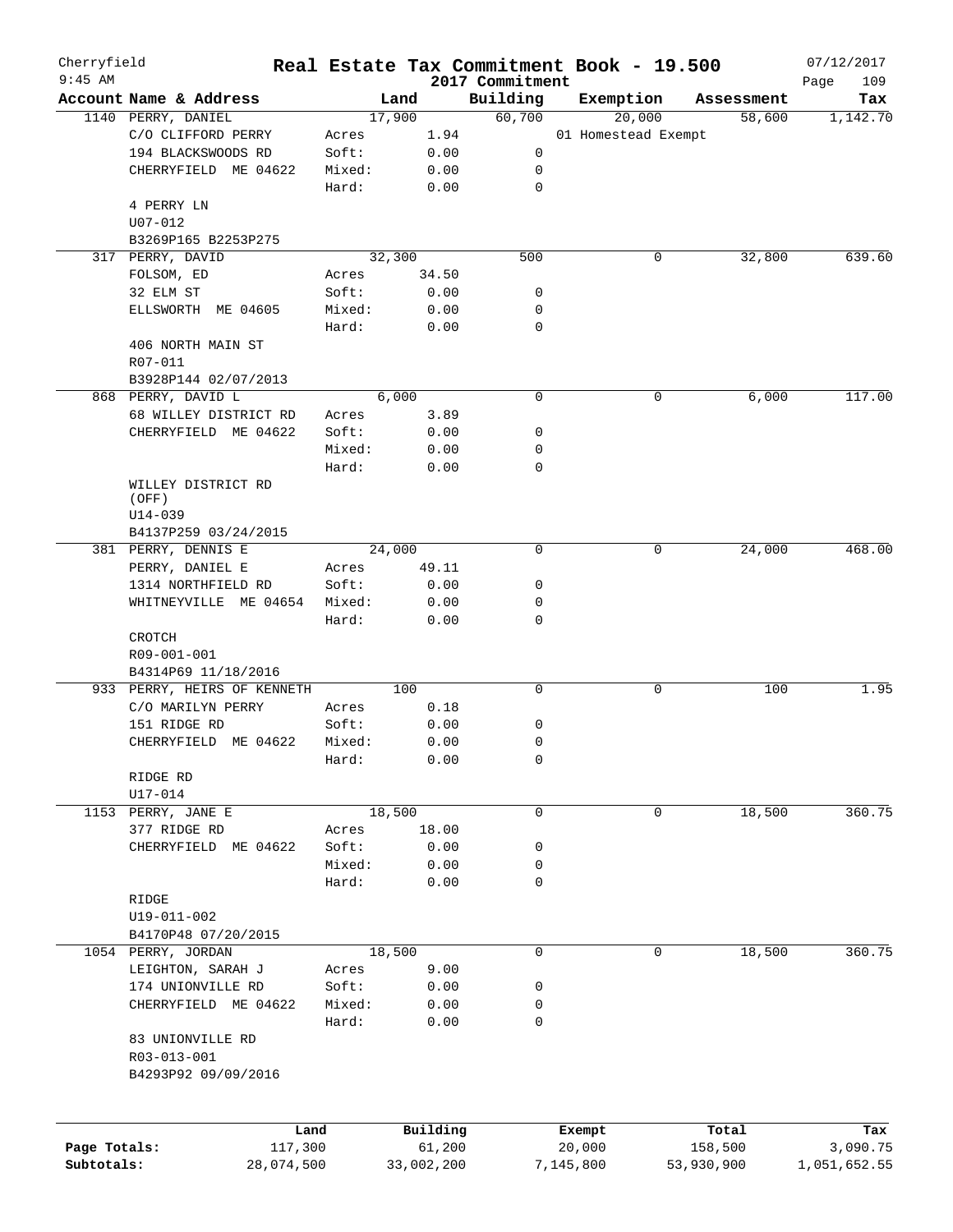| Cherryfield<br>$9:45$ AM |                             |        |              |                             | Real Estate Tax Commitment Book - 19.500 |            | 07/12/2017         |
|--------------------------|-----------------------------|--------|--------------|-----------------------------|------------------------------------------|------------|--------------------|
|                          | Account Name & Address      | Land   |              | 2017 Commitment<br>Building | Exemption                                | Assessment | Page<br>110<br>Tax |
|                          | 886 PERRY, MAEVE            | 11,600 |              | 39,300                      | $\Omega$                                 | 50,900     | 992.55             |
|                          | 46 RIDGE RD                 | Acres  | 0.40         |                             |                                          |            |                    |
|                          | CHERRYFIELD<br>ME 04622     | Soft:  | 0.00         | 0                           |                                          |            |                    |
|                          |                             | Mixed: | 0.00         | 0                           |                                          |            |                    |
|                          |                             | Hard:  | 0.00         | $\mathbf 0$                 |                                          |            |                    |
|                          | 46 RIDGE RD                 |        |              |                             |                                          |            |                    |
|                          | $U15 - 014$                 |        |              |                             |                                          |            |                    |
|                          | B3969P81 07/01/2013         |        |              |                             |                                          |            |                    |
|                          | 49 PERRY, RANDY L           | 14,600 |              | 148,100                     | 20,000                                   | 142,700    | 2,782.65           |
|                          | PERRY, KATHY                | Acres  | 1.25         |                             |                                          |            |                    |
|                          |                             |        |              |                             | 01 Homestead Exempt                      |            |                    |
|                          | 167 RIDGE RD                | Soft:  | 0.00         | 0                           |                                          |            |                    |
|                          | CHERRYFIELD ME 04622        | Mixed: | 0.00         | 0                           |                                          |            |                    |
|                          |                             | Hard:  | 0.00         | $\mathbf 0$                 |                                          |            |                    |
|                          | 167 RIDGE RD                |        |              |                             |                                          |            |                    |
|                          | $U17 - 013 - 001$           |        |              |                             |                                          |            |                    |
|                          | B3251P239 02/20/2007        |        |              |                             |                                          |            |                    |
|                          | 286 PERRY, RHONDA           | 18,100 |              | 94,400                      | 20,000                                   | 92,500     | 1,803.75           |
|                          | PERRY, PAUL                 | Acres  | 2.40         |                             | 01 Homestead Exempt                      |            |                    |
|                          | 257 TENAN LANE              | Soft:  | 0.00         | 0                           |                                          |            |                    |
|                          | CHERRYFIELD ME 04622        | Mixed: | 0.00         | 0                           |                                          |            |                    |
|                          |                             | Hard:  | 0.00         | $\mathbf 0$                 |                                          |            |                    |
|                          | 257 TENAN LANE              |        |              |                             |                                          |            |                    |
|                          | R05-071-001                 |        |              |                             |                                          |            |                    |
|                          | B2161P228                   |        |              |                             |                                          |            |                    |
| 897                      | PERRY, WILLIAM              | 10,900 |              | 95,500                      | 0                                        | 106,400    | 2,074.80           |
|                          | 41 PINE RD                  | Acres  | 0.20         |                             |                                          |            |                    |
|                          | RI 02864<br>CUMBERLAND      | Soft:  | 0.00         | 0                           |                                          |            |                    |
|                          |                             | Mixed: | 0.00         | 0                           |                                          |            |                    |
|                          |                             | Hard:  | 0.00         | $\mathbf 0$                 |                                          |            |                    |
|                          | 237 MAIN ST                 |        |              |                             |                                          |            |                    |
|                          | $U15 - 025$                 |        |              |                             |                                          |            |                    |
|                          | B4021P225 12/17/2013        |        |              |                             |                                          |            |                    |
|                          | 898 PERRY, WILLIAM          | 15,000 |              | 0                           | 0                                        | 15,000     | 292.50             |
|                          | 41 PINE RD                  | Acres  | 12.00        |                             |                                          |            |                    |
|                          | RI 02864<br>CUMBERLAND      | Soft:  | 0.00         | 0                           |                                          |            |                    |
|                          |                             |        |              |                             |                                          |            |                    |
|                          |                             | Mixed: | 0.00         | 0                           |                                          |            |                    |
|                          |                             | Hard:  | 0.00         | 0                           |                                          |            |                    |
|                          | MAIN ST                     |        |              |                             |                                          |            |                    |
|                          | $U15 - 026$                 |        |              |                             |                                          |            |                    |
|                          | B4021P225 12/17/2013        |        |              |                             |                                          |            |                    |
|                          | 896 PERRY, WILLIAM          | 16,700 |              | 0                           | 0                                        | 16,700     | 325.65             |
|                          | 41 PINE RD                  | Acres  | 14.83        |                             |                                          |            |                    |
|                          | CUMBERLAND<br>RI 02864      | Soft:  | 0.00         | 0                           |                                          |            |                    |
|                          |                             | Mixed: | 0.00         | 0                           |                                          |            |                    |
|                          |                             | Hard:  | 0.00         | 0                           |                                          |            |                    |
|                          | MAIN ST                     |        |              |                             |                                          |            |                    |
|                          | $U15 - 024$                 |        |              |                             |                                          |            |                    |
|                          | B4021P225 12/17/2013        |        |              |                             |                                          |            |                    |
|                          | 654 PERRY, CLIFFORD & PAULA | 22,800 |              | 56,900                      | 20,000                                   | 59,700     | 1,164.15           |
|                          | 194 BLACKSWOODS RD          | Acres  | 10.56        |                             | 01 Homestead Exempt                      |            |                    |
|                          | CHERRYFIELD ME 04622        | Soft:  | 0.00         | 0                           |                                          |            |                    |
|                          |                             | Mixed: | 0.00         | 0                           |                                          |            |                    |
|                          |                             | Hard:  |              | 0                           |                                          |            |                    |
|                          |                             |        | 0.00         |                             |                                          |            |                    |
|                          | 194 BLACKSWOODS RD          |        |              |                             |                                          |            |                    |
|                          | $U07 - 013$                 |        |              |                             |                                          |            |                    |
|                          | B1686P286                   |        |              |                             |                                          |            |                    |
|                          |                             |        |              |                             |                                          |            |                    |
|                          |                             |        |              |                             |                                          |            |                    |
|                          |                             | Land   | Building     |                             | Exempt                                   | Total      | Tax                |
| Page Totals:             | 109,700                     |        | 434,200      |                             | 60,000                                   | 483,900    | 9,436.05           |
| Subtotals:               | 28, 184, 200                |        | 33, 436, 400 |                             | 7,205,800                                | 54,414,800 | 1,061,088.60       |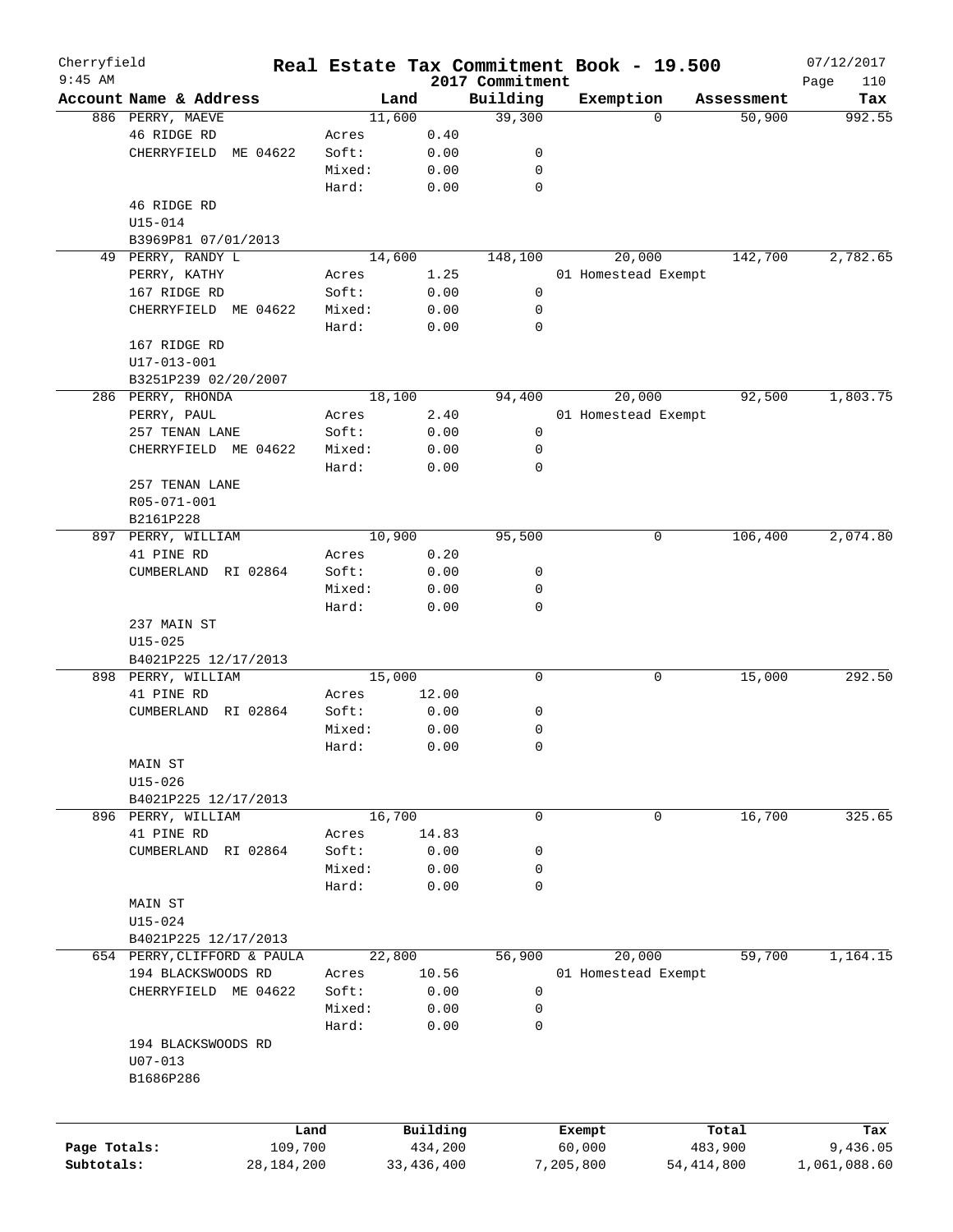| Cherryfield<br>$9:45$ AM |                                             |                 |              | 2017 Commitment  | Real Estate Tax Commitment Book - 19.500 |            | 07/12/2017         |
|--------------------------|---------------------------------------------|-----------------|--------------|------------------|------------------------------------------|------------|--------------------|
|                          | Account Name & Address                      | Land            |              | Building         | Exemption                                | Assessment | Page<br>111<br>Tax |
|                          | 655 PERRY, CLIFFORD & PAULA                 | 8,500           |              | $\Omega$         | 0                                        | 8,500      | 165.75             |
|                          | J.                                          |                 |              |                  |                                          |            |                    |
|                          | 194 BLACKSWOODS RD                          | Acres           | 0.97         |                  |                                          |            |                    |
|                          | CHERRYFIELD ME 04622                        | Soft:           | 0.00<br>0.00 | 0<br>$\mathbf 0$ |                                          |            |                    |
|                          |                                             | Mixed:<br>Hard: | 0.00         | $\Omega$         |                                          |            |                    |
|                          | 200 BLACKSWOODS RD                          |                 |              |                  |                                          |            |                    |
|                          | $U07 - 014$                                 |                 |              |                  |                                          |            |                    |
|                          | B1672P81                                    |                 |              |                  |                                          |            |                    |
|                          | 787 PERRY, DAVID L                          | 5,700           |              | 23,500           | 0                                        | 29,200     | 569.40             |
|                          | 68 WILLEY DISTRICT RD                       | Acres           | 0.11         |                  |                                          |            |                    |
|                          | CHERRYFIELD ME 04622                        | Soft:           | 0.00         | 0                |                                          |            |                    |
|                          |                                             | Mixed:          | 0.00         | $\mathbf 0$      |                                          |            |                    |
|                          |                                             | Hard:           | 0.00         | 0                |                                          |            |                    |
|                          | 24 MAIN ST                                  |                 |              |                  |                                          |            |                    |
|                          | $U12 - 039$                                 |                 |              |                  |                                          |            |                    |
|                          | B1588P27                                    |                 |              |                  |                                          |            |                    |
|                          | 1086 PERRY, DAVID L                         | 13,100          |              | 36,200           | 26,000                                   | 23,300     | 454.35             |
|                          | 68 WILLEY DISTRICT RD                       | Acres           | 4.26         |                  | 12 WW2 Veteran Res                       |            |                    |
|                          | CHERRYFIELD ME 04622                        | Soft:           | 0.00         |                  | 0 01 Homestead Exempt                    |            |                    |
|                          |                                             | Mixed:          | 0.00         | 0                |                                          |            |                    |
|                          |                                             | Hard:           | 0.00         | 0                |                                          |            |                    |
|                          | 68 WILLEY DISTRICT ROAD                     |                 |              |                  |                                          |            |                    |
|                          | $U14 - 038$                                 |                 |              |                  |                                          |            |                    |
|                          | B1997P348                                   |                 |              | 86,300           | 20,000                                   | 92,500     | 1,803.75           |
|                          | 527 PETERSEN, PATRICIA A<br>98 MILBRIDGE RD | 26,200          | 4.40         |                  | 01 Homestead Exempt                      |            |                    |
|                          | ME 04622<br>CHERRYFIELD                     | Acres<br>Soft:  | 0.00         | $\mathsf{O}$     |                                          |            |                    |
|                          |                                             | Mixed:          | 0.00         | 0                |                                          |            |                    |
|                          |                                             | Hard:           | 0.00         | 0                |                                          |            |                    |
|                          | 98 MILBRIDGE RD                             |                 |              |                  |                                          |            |                    |
|                          | $U03 - 021$                                 |                 |              |                  |                                          |            |                    |
|                          | B1499P33                                    |                 |              |                  |                                          |            |                    |
|                          | 900 PETERSON, BONNIE J                      | 17,500          |              | 39,600           | 20,000                                   | 37,100     | 723.45             |
|                          | 64 RIDGE ROAD                               | Acres           | 1.37         |                  | 01 Homestead Exempt                      |            |                    |
|                          | CHERRYFIELD ME 04622                        | Soft:           | 0.00         | 0                |                                          |            |                    |
|                          |                                             | Mixed:          | 0.00         | 0                |                                          |            |                    |
|                          |                                             | Hard:           | 0.00         | 0                |                                          |            |                    |
|                          | 64 RIDGE RD                                 |                 |              |                  |                                          |            |                    |
|                          | $U16 - 002$                                 |                 |              |                  |                                          |            |                    |
|                          | B2502P243                                   |                 |              |                  |                                          |            |                    |
|                          | 581 PETERSON, CYNTHIA                       | 23,100          |              | 64,500           | 20,000                                   | 67,600     | 1,318.20           |
|                          | 89 SCHOOL ST                                | Acres           | 1.00         |                  | 01 Homestead Exempt                      |            |                    |
|                          | CHERRYFIELD ME 04622                        | Soft:           | 0.00         | 0                |                                          |            |                    |
|                          |                                             | Mixed:          | 0.00         | 0                |                                          |            |                    |
|                          |                                             | Hard:           | 0.00         | 0                |                                          |            |                    |
|                          | 89 SCHOOL ST                                |                 |              |                  |                                          |            |                    |
|                          | $U05 - 013$<br>B2832P81                     |                 |              |                  |                                          |            |                    |
| 345                      | PETTENGILL, LARRY E &                       | 17,600          |              | 84,200           | $\mathbf 0$                              | 101,800    | 1,985.10           |
|                          | THERESA M                                   |                 |              |                  |                                          |            |                    |
|                          | 396 SPRAGUES FALLS ROAD Acres               |                 | 1.43         |                  |                                          |            |                    |
|                          | CHERRYFIELD ME 04622                        | Soft:           | 0.00         | 0                |                                          |            |                    |
|                          |                                             | Mixed:          | 0.00         | 0                |                                          |            |                    |
|                          |                                             | Hard:           | 0.00         | $\mathbf 0$      |                                          |            |                    |
|                          | 396 SPRAGUE FALLS RD                        |                 |              |                  |                                          |            |                    |
|                          | R08-015-004                                 |                 |              |                  |                                          |            |                    |
|                          | B4243P292 04/04/2016                        |                 |              |                  |                                          |            |                    |
|                          | Land                                        |                 | Building     |                  | Exempt                                   | Total      | Tax                |
| Page Totals:             | 111,700                                     |                 | 334,300      |                  | 86,000                                   | 360,000    | 7,020.00           |
| Subtotals:               | 28, 295, 900                                |                 | 33,770,700   |                  | 7,291,800<br>54,774,800                  |            | 1,068,108.60       |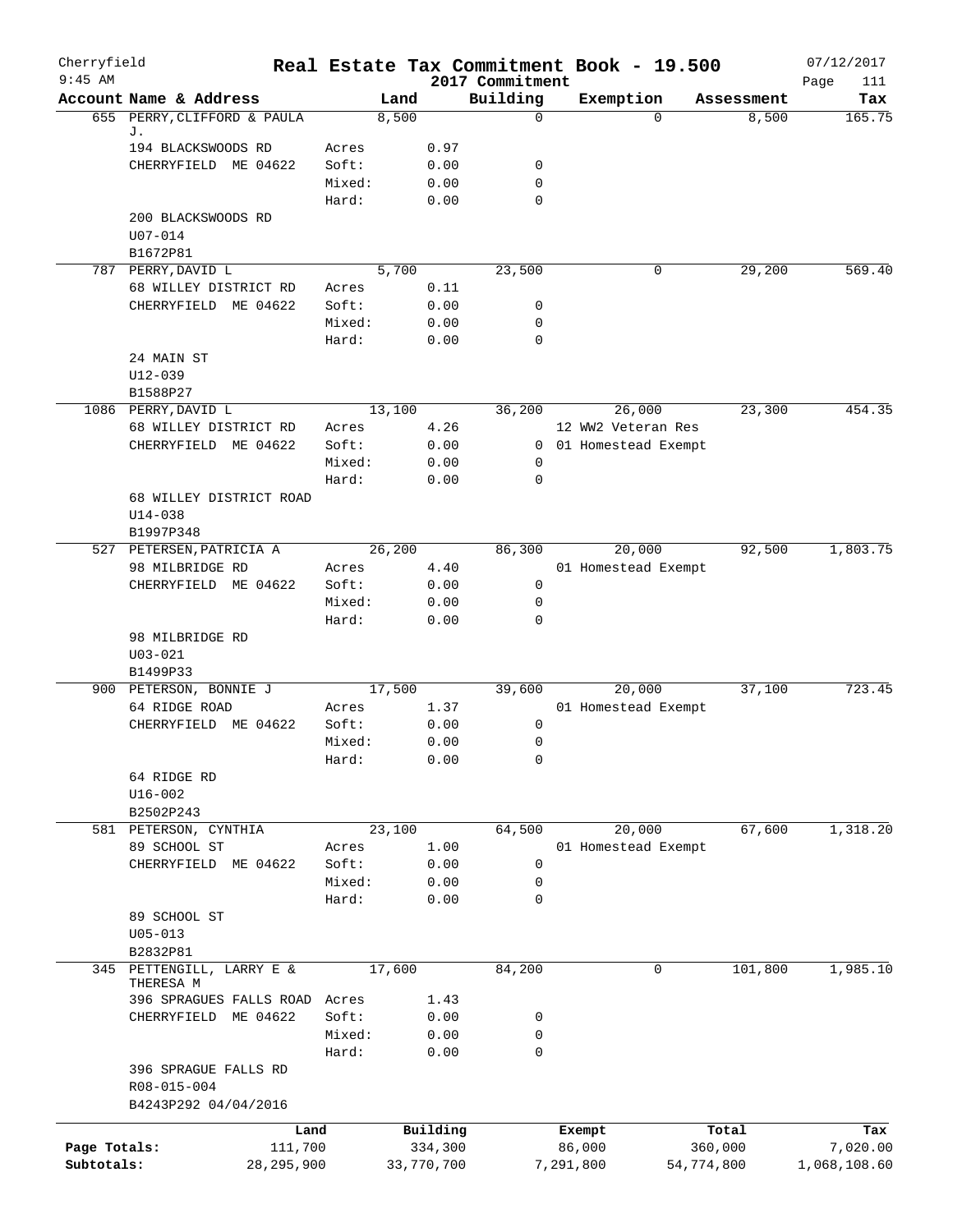| Cherryfield<br>$9:45$ AM |                                              |        |       | 2017 Commitment | Real Estate Tax Commitment Book - 19.500 |            | 07/12/2017<br>Page<br>112 |
|--------------------------|----------------------------------------------|--------|-------|-----------------|------------------------------------------|------------|---------------------------|
|                          | Account Name & Address                       |        | Land  | Building        | Exemption                                | Assessment | Tax                       |
|                          | 1028 PETZOLD, KURT & PATSY A                 |        | 9,700 |                 | $\mathbf 0$<br>$\Omega$                  | 9,700      | 189.15                    |
|                          | 24 SUNSET POINT RD                           | Acres  | 2.80  |                 |                                          |            |                           |
|                          | HARRINGTON ME 04643                          | Soft:  | 0.00  |                 | 0                                        |            |                           |
|                          |                                              | Mixed: | 0.00  |                 | 0                                        |            |                           |
|                          |                                              | Hard:  | 0.00  |                 | $\mathbf 0$                              |            |                           |
|                          | SPRAGUE FALLS RD                             |        |       |                 |                                          |            |                           |
|                          | R03-051-001                                  |        |       |                 |                                          |            |                           |
|                          | B3302P19 06/28/2007                          |        |       |                 |                                          |            |                           |
|                          | 1029 PETZOLD, KURT & PATSY A                 | 13,700 |       |                 | $\mathbf 0$<br>0                         | 13,700     | 267.15                    |
|                          | 24 SUNSET POINT RD                           | Acres  | 9.80  |                 |                                          |            |                           |
|                          | HARRINGTON ME 04643                          | Soft:  | 0.00  |                 | 0                                        |            |                           |
|                          |                                              | Mixed: | 0.00  |                 | 0                                        |            |                           |
|                          |                                              | Hard:  | 0.00  |                 | 0                                        |            |                           |
|                          | SPRAGUE FALLS RD                             |        |       |                 |                                          |            |                           |
|                          | R03-051-002                                  |        |       |                 |                                          |            |                           |
|                          | B3302P19 06/28/2007                          |        |       |                 |                                          |            |                           |
| 27                       | PHINNEY, CHARLES M &<br>MADELYN D            | 20,300 |       | 73,200          | 20,000                                   | 73,500     | 1,433.25                  |
|                          | WILLEY, LINDA E &<br>PHINNEY, WOODROW C      | Acres  | 0.70  |                 | 01 Homestead Exempt                      |            |                           |
|                          | P O BOX 126                                  | Soft:  | 0.00  |                 | $\mathbf 0$                              |            |                           |
|                          | MILBRIDGE ME 04658                           | Mixed: | 0.00  |                 | 0                                        |            |                           |
|                          |                                              | Hard:  | 0.00  |                 | $\Omega$                                 |            |                           |
|                          | 633 MILBRIDGE RD                             |        |       |                 |                                          |            |                           |
|                          | R01-015                                      |        |       |                 |                                          |            |                           |
|                          | B3664P76 08/31/2010 B2913P209 08/02/2004     |        |       |                 |                                          |            |                           |
|                          | 26 PHINNEY, CHARLES M;<br>PHINNEY, MADELYN D | 12,400 |       | 4,900           | 0                                        | 17,300     | 337.35                    |
|                          | WILLEY, LINDA E                              | Acres  | 1.71  |                 |                                          |            |                           |
|                          | P.O. BOX 126                                 | Soft:  | 0.00  |                 | 0                                        |            |                           |
|                          | MILBRIDGE ME 04658                           | Mixed: | 0.00  |                 | 0                                        |            |                           |
|                          |                                              | Hard:  | 0.00  |                 | 0                                        |            |                           |
|                          | 628 MILBRIDGE RD                             |        |       |                 |                                          |            |                           |
|                          | R01-014                                      |        |       |                 |                                          |            |                           |
|                          | B595P328                                     |        |       |                 |                                          |            |                           |
| 358                      | PIERCE, MADELYN V (3/4<br>INT)               | 12,400 |       | 15,600          | $\mathbf 0$                              | 28,000     | 546.00                    |
|                          | BOX 303 BRISTOL RD                           | Acres  | 2.76  |                 |                                          |            |                           |
|                          | DAMARISCOTTA ME 04543                        | Soft:  | 0.00  |                 | 0                                        |            |                           |
|                          |                                              | Mixed: | 0.00  |                 | $\mathbf 0$                              |            |                           |
|                          |                                              | Hard:  | 0.00  |                 | $\mathbf 0$                              |            |                           |
|                          | 629 SPRAGUE FALLS RD                         |        |       |                 |                                          |            |                           |
|                          | R08-027                                      |        |       |                 |                                          |            |                           |
|                          | B1460P264                                    |        |       |                 |                                          |            |                           |
|                          | 362 PIERCE, MADELYN V (3/4<br>INT)           |        | 6,900 |                 | 0<br>0                                   | 6,900      | 134.55                    |
|                          | BOX 303 BRISTOL RD                           | Acres  | 1.50  |                 |                                          |            |                           |
|                          | DAMARISCOTTA ME 04543                        | Soft:  | 0.00  |                 | 0                                        |            |                           |
|                          |                                              | Mixed: | 0.00  |                 | 0                                        |            |                           |
|                          |                                              | Hard:  | 0.00  |                 | $\mathbf 0$                              |            |                           |
|                          | 629 SPRAGUE FALLS RD                         |        |       |                 |                                          |            |                           |
|                          | R08-028                                      |        |       |                 |                                          |            |                           |
|                          | B1460P264                                    |        |       |                 |                                          |            |                           |
|                          |                                              |        |       |                 |                                          |            |                           |

|              | Land         | Building   | Exempt     | Total      | Tax          |
|--------------|--------------|------------|------------|------------|--------------|
| Page Totals: | 75,400       | 93,700     | 20,000     | 149,100    | 2,907.45     |
| Subtotals:   | 28, 371, 300 | 33,864,400 | , 311, 800 | 54,923,900 | 1,071,016.05 |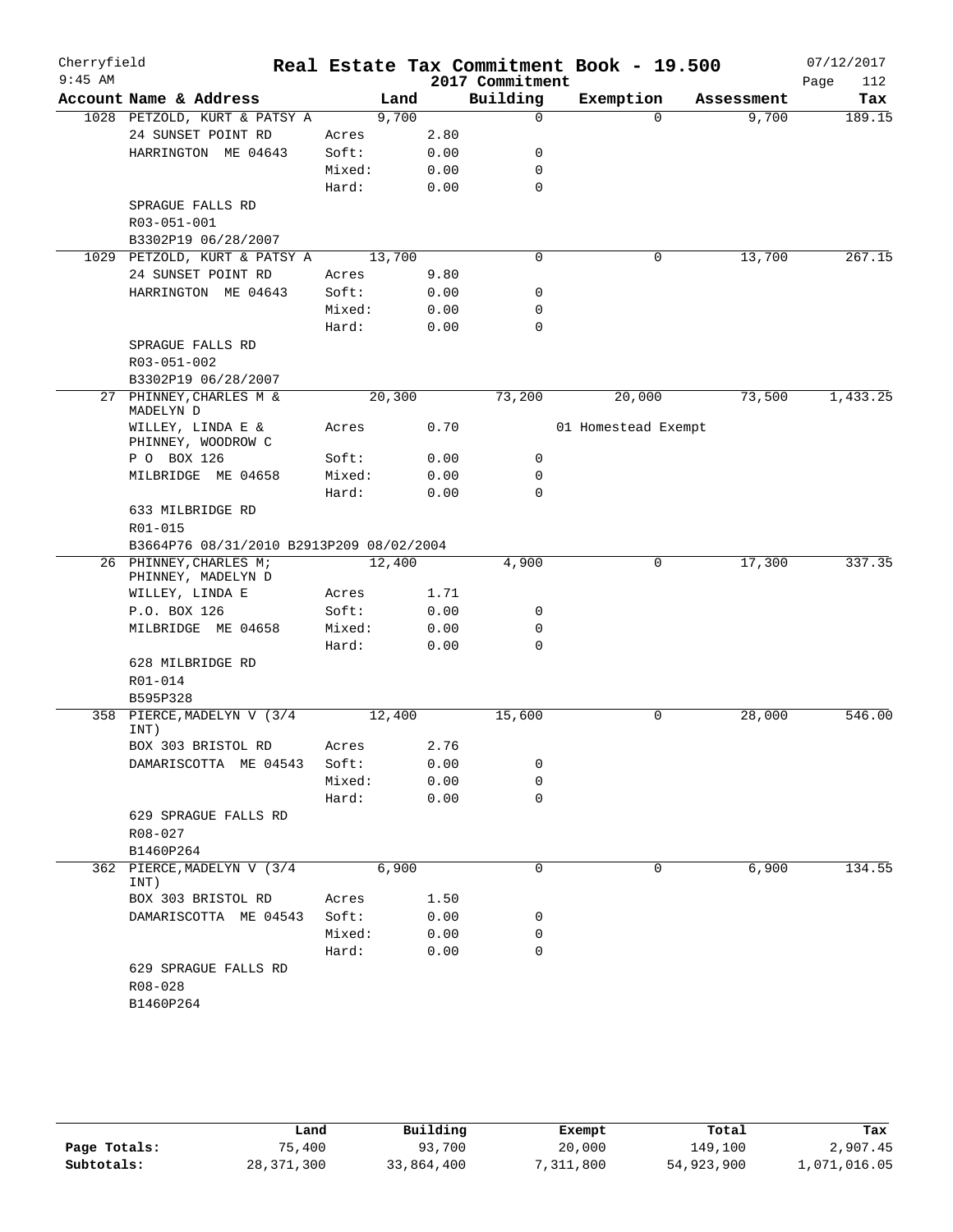| Cherryfield<br>$9:45$ AM |                                      |        |       | 2017 Commitment | Real Estate Tax Commitment Book - 19.500 |            | 07/12/2017<br>113<br>Page |
|--------------------------|--------------------------------------|--------|-------|-----------------|------------------------------------------|------------|---------------------------|
|                          | Account Name & Address               | Land   |       | Building        | Exemption                                | Assessment | Tax                       |
|                          | 568 PILLONI, DOROTHY SOMERS          | 22,400 |       | 92,700          | 26,000                                   | 89,100     | 1,737.45                  |
|                          | 30 NORTH ST                          | Acres  | 0.92  |                 | 01 Homestead Exempt                      |            |                           |
|                          | CHERRYFIELD ME 04622                 | Soft:  | 0.00  |                 | 0 24 WW2 Widow Non                       |            |                           |
|                          |                                      | Mixed: | 0.00  | 0               |                                          |            |                           |
|                          |                                      | Hard:  | 0.00  | $\mathbf 0$     |                                          |            |                           |
|                          | 30 NORTH ST                          |        |       |                 |                                          |            |                           |
|                          | $U05 - 002$                          |        |       |                 |                                          |            |                           |
|                          | B1460P288                            |        |       |                 |                                          |            |                           |
|                          | 1131 PINKHAM, DAVID W &<br>RHONDA J  | 12,900 |       | $\mathbf 0$     | 0                                        | 12,900     | 251.55                    |
|                          | PINKHAM TRUST, DAVID<br>WAYNE        | Acres  | 2.40  |                 |                                          |            |                           |
|                          | 39 NORTH MAIN ST                     | Soft:  | 0.00  | 0               |                                          |            |                           |
|                          | MILBRIDGE ME 04658                   | Mixed: | 0.00  | 0               |                                          |            |                           |
|                          |                                      | Hard:  | 0.00  | $\mathbf 0$     |                                          |            |                           |
|                          | BLACKSWOODS RD                       |        |       |                 |                                          |            |                           |
|                          | $U07 - 004 - 001$                    |        |       |                 |                                          |            |                           |
|                          | B3181P313 08/21/2006                 |        |       |                 |                                          |            |                           |
|                          | 548 PRICE, CLAYTON E &<br>KATHLEEN J | 23,100 |       | 53,700          | 20,000                                   | 56,800     | 1,107.60                  |
|                          | PO BOX 176                           | Acres  | 1.06  |                 | 01 Homestead Exempt                      |            |                           |
|                          | CHERRYFIELD ME 04622                 | Soft:  | 0.00  | $\mathbf 0$     |                                          |            |                           |
|                          |                                      | Mixed: | 0.00  | $\mathbf 0$     |                                          |            |                           |
|                          |                                      | Hard:  | 0.00  | 0               |                                          |            |                           |
|                          | 30 RIVER RD                          |        |       |                 |                                          |            |                           |
|                          | $U04 - 011$                          |        |       |                 |                                          |            |                           |
|                          | B2761P202                            |        |       |                 |                                          |            |                           |
| 951                      | PROTO, ROBERT P & MARY<br>Ε          | 23,700 |       | 77,600          | 0                                        | 101,300    | 1,975.35                  |
|                          | 88 ARROWDALE RD                      | Acres  | 8.46  |                 |                                          |            |                           |
|                          | NORTH HAVEN CT 06473                 | Soft:  | 0.00  | 0               |                                          |            |                           |
|                          |                                      | Mixed: | 0.00  | 0               |                                          |            |                           |
|                          |                                      | Hard:  | 0.00  | $\mathbf 0$     |                                          |            |                           |
|                          | 345 BLACKSWOODS RD<br>R03-018-002    |        |       |                 |                                          |            |                           |
|                          | B2033P304                            |        |       |                 |                                          |            |                           |
|                          | 306 RAMSAY, ROBERT W                 | 38,200 |       | 0               | 0                                        | 38,200     | 744.90                    |
|                          | PO BOX 110                           | Acres  | 50.00 |                 |                                          |            |                           |
|                          | ADDISON ME 04606                     | Soft:  | 0.00  | 0               |                                          |            |                           |
|                          |                                      | Mixed: | 0.00  | 0               |                                          |            |                           |
|                          |                                      | Hard:  | 0.00  | $\mathbf 0$     |                                          |            |                           |
|                          | NORTH MAIN ST                        |        |       |                 |                                          |            |                           |
|                          | R07-003-002                          |        |       |                 |                                          |            |                           |
|                          | B3813P120 01/23/2012 B1969P19        |        |       |                 |                                          |            |                           |
|                          | 298 RAMSAY, ROBERT W                 | 35,000 |       | 0               | 0                                        | 35,000     | 682.50                    |
|                          | P O BOX 110                          | Acres  | 59.00 |                 |                                          |            |                           |
|                          | ADDISON ME 04606                     | Soft:  | 0.00  | 0               |                                          |            |                           |
|                          |                                      | Mixed: | 0.00  | 0               |                                          |            |                           |
|                          |                                      | Hard:  | 0.00  | 0               |                                          |            |                           |
|                          | RIDGE RD (OFF)                       |        |       |                 |                                          |            |                           |
|                          | R06-009                              |        |       |                 |                                          |            |                           |
|                          | B3850P273 06/07/2012                 |        |       |                 |                                          |            |                           |
|                          |                                      |        |       |                 |                                          |            |                           |
|                          |                                      |        |       |                 |                                          |            |                           |

|              | Land       | Building   | Exempt    | Total        | Tax          |
|--------------|------------|------------|-----------|--------------|--------------|
| Page Totals: | 155,300    | 224,000    | 46,000    | 333,300      | 6,499.35     |
| Subtotals:   | 28,526,600 | 34,088,400 | 7,357,800 | 55, 257, 200 | 1,077,515.40 |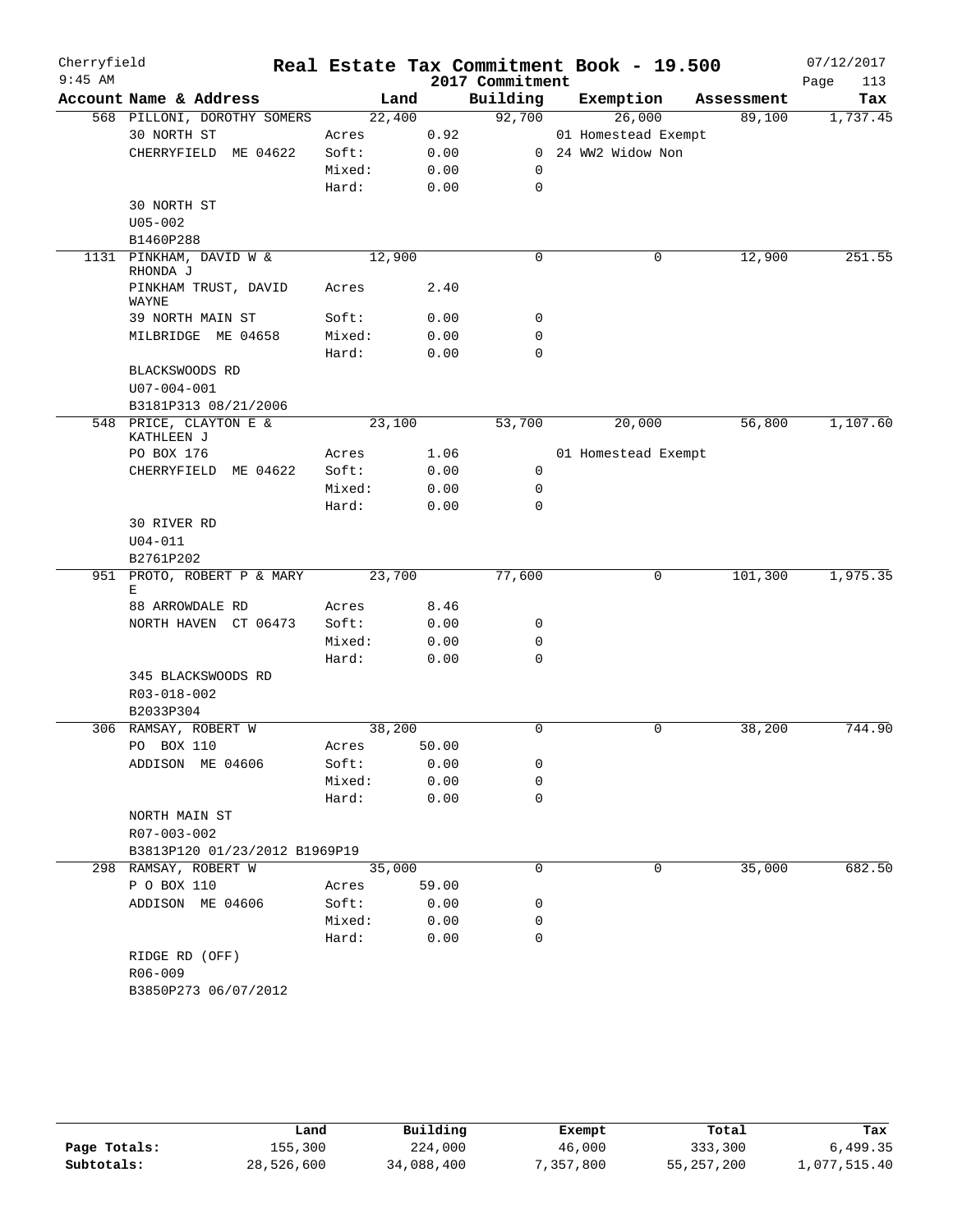| Cherryfield<br>$9:45$ AM |                                       |          |        |            | 2017 Commitment | Real Estate Tax Commitment Book - 19.500 |          |            | 07/12/2017         |
|--------------------------|---------------------------------------|----------|--------|------------|-----------------|------------------------------------------|----------|------------|--------------------|
|                          | Account Name & Address                |          | Land   |            | Building        | Exemption                                |          | Assessment | Page<br>114<br>Tax |
|                          | 735 RANDALL JR, LESLIE W              |          | 4,400  |            | 0               |                                          | $\Omega$ | 4,400      | 85.80              |
|                          | 4 WINDY RIDGE LN                      | Acres    |        | 1.00       |                 |                                          |          |            |                    |
|                          | WEEKS MILLS ME 04358                  | Soft:    |        | 0.00       | 0               |                                          |          |            |                    |
|                          |                                       | Mixed:   |        | 0.00       | 0               |                                          |          |            |                    |
|                          |                                       | Hard:    |        | 0.00       | $\mathbf 0$     |                                          |          |            |                    |
|                          |                                       |          |        |            |                 |                                          |          |            |                    |
|                          | PARK ST (OFF)                         |          |        |            |                 |                                          |          |            |                    |
|                          | $U11 - 036$                           |          |        |            |                 |                                          |          |            |                    |
|                          | B3863P300 07/18/2012                  |          |        |            |                 |                                          |          |            |                    |
|                          | 736 RANDALL JR, LESLIE W &<br>HILDA M |          | 3,000  |            | $\mathbf 0$     |                                          | 0        | 3,000      | 58.50              |
|                          | 4 WINDY RIDGE LN                      | Acres    |        | 0.25       |                 |                                          |          |            |                    |
|                          | WEEKS MILLS ME 04358                  | Soft:    |        | 0.00       | 0               |                                          |          |            |                    |
|                          |                                       | Mixed:   |        | 0.00       | 0               |                                          |          |            |                    |
|                          |                                       | Hard:    |        | 0.00       | 0               |                                          |          |            |                    |
|                          |                                       |          |        |            |                 |                                          |          |            |                    |
|                          | PARK ST (OFF)                         |          |        |            |                 |                                          |          |            |                    |
|                          | U11-037                               |          |        |            |                 |                                          |          |            |                    |
|                          | B4131P131 02/26/2015                  |          |        |            |                 |                                          |          |            |                    |
|                          | 660 RANDALL SR, MORRIS C              |          | 23,900 |            | 99,700          | 20,000                                   |          | 103,600    | 2,020.20           |
|                          | RANDALL, JANE B                       | Acres    |        | 1.71       |                 | 01 Homestead Exempt                      |          |            |                    |
|                          | 133 NORTH ST                          | Soft:    |        | 0.00       | 0               |                                          |          |            |                    |
|                          | CHERRYFIELD ME 04622                  | Mixed:   |        | 0.00       | 0               |                                          |          |            |                    |
|                          |                                       | Hard:    |        | 0.00       | 0               |                                          |          |            |                    |
|                          | 133 NORTH ST                          |          |        |            |                 |                                          |          |            |                    |
|                          | $U07 - 019$                           |          |        |            |                 |                                          |          |            |                    |
|                          | B3532P55 05/29/2009                   |          |        |            |                 |                                          |          |            |                    |
|                          | 38 RAY, LAWRENCE &                    |          | 400    |            | $\mathbf 0$     |                                          | 0        | 400        | 7.80               |
|                          | DRUSILLA                              |          |        |            |                 |                                          |          |            |                    |
|                          | 54 WYMAN ROAD                         | Acres    |        | 0.10       |                 |                                          |          |            |                    |
|                          | MILBRIDGE ME 04658                    | Soft:    |        | 0.00       | $\mathbf 0$     |                                          |          |            |                    |
|                          |                                       | Mixed:   |        | 0.00       | 0               |                                          |          |            |                    |
|                          |                                       | Hard:    |        | 0.00       | $\mathbf 0$     |                                          |          |            |                    |
|                          | MILBRIDGE RD                          |          |        |            |                 |                                          |          |            |                    |
|                          | R01-026                               |          |        |            |                 |                                          |          |            |                    |
|                          | B2395P207                             |          |        |            |                 |                                          |          |            |                    |
|                          | 12 RAY, MATTHEW J                     |          | 12,400 |            | $\mathbf 0$     |                                          | 0        | 12,400     | 241.80             |
|                          | 57 FORESIDE RD                        | Acres    |        | 7.50       |                 |                                          |          |            |                    |
|                          | CUMBERLAND FORESIDE                   | ME Soft: |        | 0.00       | 0               |                                          |          |            |                    |
|                          | 04110                                 |          |        |            |                 |                                          |          |            |                    |
|                          |                                       | Mixed:   |        | 0.00       | 0               |                                          |          |            |                    |
|                          |                                       | Hard:    |        | 0.00       | 0               |                                          |          |            |                    |
|                          | NORTH MAIN ST                         |          |        |            |                 |                                          |          |            |                    |
|                          | R04-027-001                           |          |        |            |                 |                                          |          |            |                    |
|                          | B4077P87 07/24/2015                   |          |        |            |                 |                                          |          |            |                    |
| 1127                     | RECKNER, ANGELA                       |          | 0      |            | 8,400           |                                          | 0        | 8,400      | 163.80             |
|                          | 27 BARBER LN                          |          |        |            |                 |                                          |          |            |                    |
|                          | CHERRYFIELD ME 04662                  |          |        |            |                 |                                          |          |            |                    |
|                          |                                       |          |        |            |                 |                                          |          |            |                    |
|                          |                                       |          |        |            |                 |                                          |          |            |                    |
|                          | PARKER HILL TP                        |          |        |            |                 |                                          |          |            |                    |
|                          | $U18 - 006 - 001$                     |          |        |            |                 |                                          |          |            |                    |
| 1128                     | REDIMARKER, HOLLY                     |          | 0      |            | 1,500           |                                          | 0        | 1,500      | 29.25              |
|                          | 36 PARKER HILL RD                     |          |        |            |                 |                                          |          |            |                    |
|                          | CHERRYFIELD ME 04622                  |          |        |            |                 |                                          |          |            |                    |
|                          |                                       |          |        |            |                 |                                          |          |            |                    |
|                          |                                       |          |        |            |                 |                                          |          |            |                    |
|                          |                                       |          |        |            |                 |                                          |          |            |                    |
|                          | 36 PARKER HILL RD<br>U18-006-001-009  |          |        |            |                 |                                          |          |            |                    |
|                          |                                       |          |        |            |                 |                                          |          |            |                    |
|                          |                                       |          |        |            |                 |                                          |          |            |                    |
|                          | Land                                  |          |        | Building   |                 | Exempt                                   |          | Total      | Tax                |
| Page Totals:             | 44,100                                |          |        | 109,600    |                 | 20,000                                   |          | 133,700    | 2,607.15           |
| Subtotals:               | 28,570,700                            |          |        | 34,198,000 |                 | 7,377,800                                |          | 55,390,900 | 1,080,122.55       |
|                          |                                       |          |        |            |                 |                                          |          |            |                    |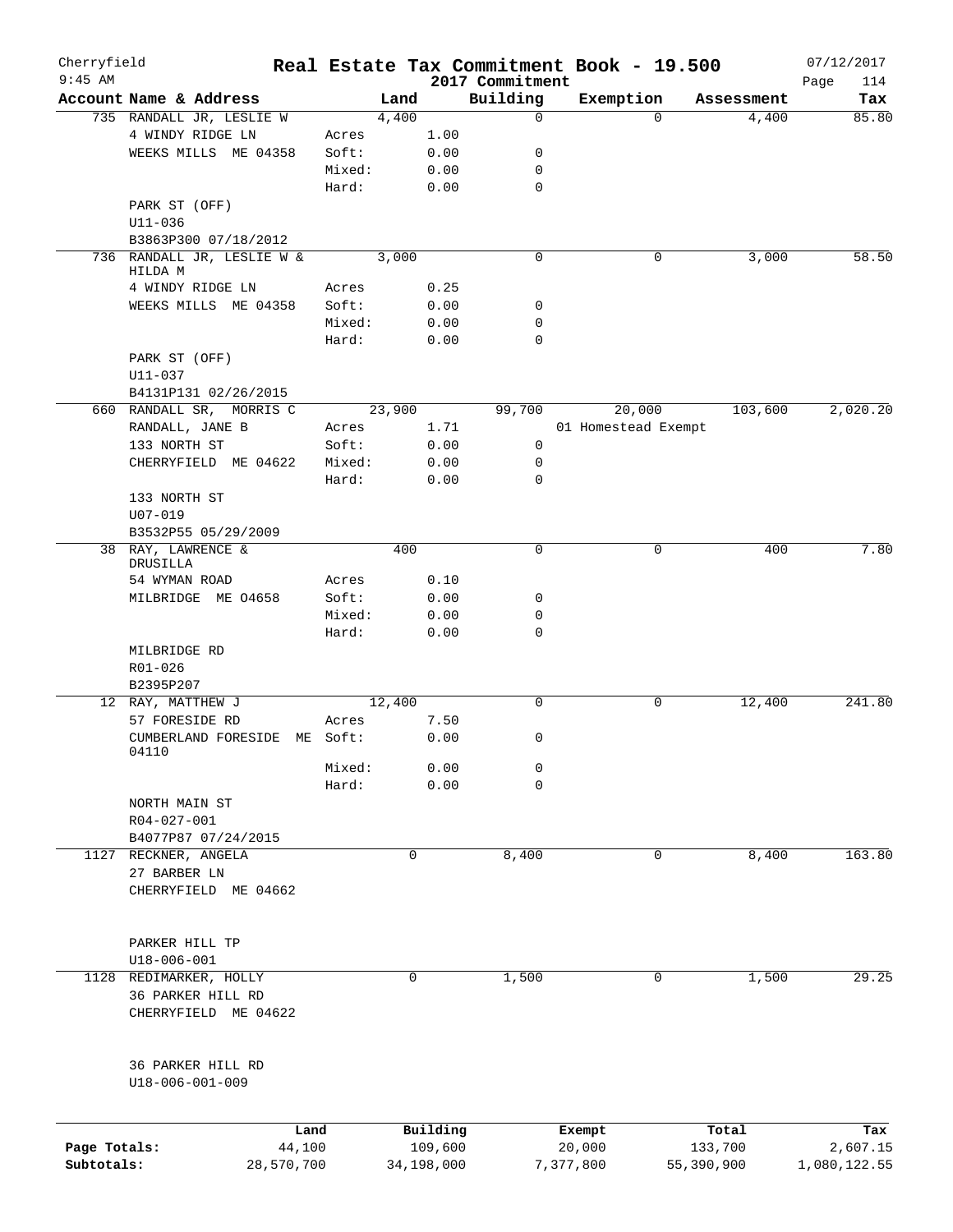| Cherryfield  |                                           |            |                |               |                             |           | Real Estate Tax Commitment Book - 19.500 |            | 07/12/2017         |
|--------------|-------------------------------------------|------------|----------------|---------------|-----------------------------|-----------|------------------------------------------|------------|--------------------|
| $9:45$ AM    | Account Name & Address                    |            |                | Land          | 2017 Commitment<br>Building |           | Exemption                                | Assessment | Page<br>115<br>Tax |
|              | 1099 REDIMARKER, MONCENA &                |            |                | 16,600        | $\mathbf 0$                 |           | $\Omega$                                 | 16,600     | 323.70             |
|              | <b>KAREN</b>                              |            |                |               |                             |           |                                          |            |                    |
|              | 53 GOLD CREEK DRIVE                       |            | Acres<br>Soft: | 13.70<br>0.00 | $\mathbf 0$                 |           |                                          |            |                    |
|              | JEFFERSON GA 30549                        |            | Mixed:         | 0.00          | $\mathbf 0$                 |           |                                          |            |                    |
|              |                                           |            | Hard:          | 0.00          | $\Omega$                    |           |                                          |            |                    |
|              | 14 CANTRELL LN                            |            |                |               |                             |           |                                          |            |                    |
|              | $U08 - 004 - 001$                         |            |                |               |                             |           |                                          |            |                    |
|              | B2084P218<br>5 REES SR, LINDA W &         |            |                | 41,000        |                             |           |                                          |            |                    |
|              | STEPHEN D                                 |            |                |               | 296,000                     |           | 20,000                                   | 317,000    | 6,181.50           |
|              | REES REVOCABLE TRUSTS                     |            | Acres          | 8.00          |                             |           | 01 Homestead Exempt                      |            |                    |
|              | 540 MILBRIDGE ROAD                        |            | Soft:          | 0.00          | 0                           |           |                                          |            |                    |
|              | CHERRYFIELD ME 04622                      |            | Mixed:         | 0.00          | 0                           |           |                                          |            |                    |
|              |                                           |            | Hard:          | 0.00          | $\mathbf 0$                 |           |                                          |            |                    |
|              | 540 MILBRIDGE RD<br>R01-001-005           |            |                |               |                             |           |                                          |            |                    |
|              | B3998P127 09/23/2013 B3316P166 08/08/2007 |            |                |               |                             |           |                                          |            |                    |
|              | 773 REEVES, DEBBIE A                      |            |                | 20,700        | 133,900                     |           | 20,000                                   | 134,600    | 2,624.70           |
|              | DEBBIE REEVES TRUST                       |            | Acres          | 0.74          |                             |           | 01 Homestead Exempt                      |            |                    |
|              | PO BOX 183                                |            | Soft:          | 0.00          | 0                           |           |                                          |            |                    |
|              | CHERRYFIELD ME 04622                      |            | Mixed:         | 0.00          | 0                           |           |                                          |            |                    |
|              |                                           |            | Hard:          | 0.00          | $\Omega$                    |           |                                          |            |                    |
|              | 24 CAMPBELL HILL                          |            |                |               |                             |           |                                          |            |                    |
|              | $U12 - 026$                               |            |                |               |                             |           |                                          |            |                    |
|              | B3864P76 07/18/2012                       |            |                |               |                             |           |                                          |            |                    |
|              | 1081 REISERT, DENISE                      |            |                | 1,700         | $\mathbf 0$                 |           | 0                                        | 1,700      | 33.15              |
|              | 2 OAKSHADES AVE                           |            | Acres          | 1.50          |                             |           |                                          |            |                    |
|              | ABERDEEN NJ 07747                         |            | Soft:          | 0.00          | 0                           |           |                                          |            |                    |
|              |                                           |            | Mixed:         | 0.00          | 0                           |           |                                          |            |                    |
|              |                                           |            | Hard:          | 0.00          | $\mathbf 0$                 |           |                                          |            |                    |
|              | PARK STREET                               |            |                |               |                             |           |                                          |            |                    |
|              | $U09 - 005$                               |            |                |               |                             |           |                                          |            |                    |
|              | B2485P144 01/16/2001                      |            |                |               |                             |           |                                          |            |                    |
|              | 1053 RENNEBU, LINDA                       |            |                | 21,100        | 132,400                     |           | 20,000                                   | 133,500    | 2,603.25           |
|              | P 0 BOX 458                               |            | Acres          | 5.00          |                             |           | 01 Homestead Exempt                      |            |                    |
|              | 375 BLACKSWOODS RD                        |            | Soft:          | 0.00          | 0                           |           |                                          |            |                    |
|              | CHERRYFIELD ME 04622                      |            | Mixed:         | 0.00          | 0                           |           |                                          |            |                    |
|              | 375 BLACKSWOODS RD                        |            | Hard:          | 0.00          | 0                           |           |                                          |            |                    |
|              | R03-018-001                               |            |                |               |                             |           |                                          |            |                    |
|              | B1731P80                                  |            |                |               |                             |           |                                          |            |                    |
|              | 734 RENSKI, CHARLES H                     |            |                | 6,200         | 0                           |           | 0                                        | 6,200      | 120.90             |
|              | 33 MILL ST                                |            | Acres          | 1.74          |                             |           |                                          |            |                    |
|              | MILL ST                                   |            | Soft:          | 0.00          | 0                           |           |                                          |            |                    |
|              | HARRINGTON ME 04643                       |            | Mixed:         | 0.00          | 0                           |           |                                          |            |                    |
|              |                                           |            | Hard:          | 0.00          | $\mathbf 0$                 |           |                                          |            |                    |
|              | PARK ST (OFF)                             |            |                |               |                             |           |                                          |            |                    |
|              | $U11 - 035$                               |            |                |               |                             |           |                                          |            |                    |
|              | B1590P183                                 |            |                |               |                             |           |                                          |            |                    |
|              | 733 RENSKI, CHARLES H                     |            |                | 11,700        | 0                           |           | 0                                        | 11,700     | 228.15             |
|              | 33 MILL ST                                |            | Acres          | 1.20          |                             |           |                                          |            |                    |
|              | MILL ST                                   |            | Soft:          | 0.00          | 0                           |           |                                          |            |                    |
|              | HARRINGTON<br>ME 04643                    |            | Mixed:         | 0.00          | 0                           |           |                                          |            |                    |
|              |                                           |            | Hard:          | 0.00          | 0                           |           |                                          |            |                    |
|              | PARK ST                                   |            |                |               |                             |           |                                          |            |                    |
|              | $U11 - 034$                               |            |                |               |                             |           |                                          |            |                    |
|              | B1590P183                                 |            |                |               |                             |           |                                          |            |                    |
|              |                                           | Land       |                | Building      |                             |           | Exempt                                   | Total      | Tax                |
| Page Totals: |                                           | 119,000    |                | 562,300       |                             |           | 60,000                                   | 621,300    | 12, 115.35         |
| Subtotals:   |                                           | 28,689,700 |                | 34,760,300    |                             | 7,437,800 |                                          | 56,012,200 | 1,092,237.90       |
|              |                                           |            |                |               |                             |           |                                          |            |                    |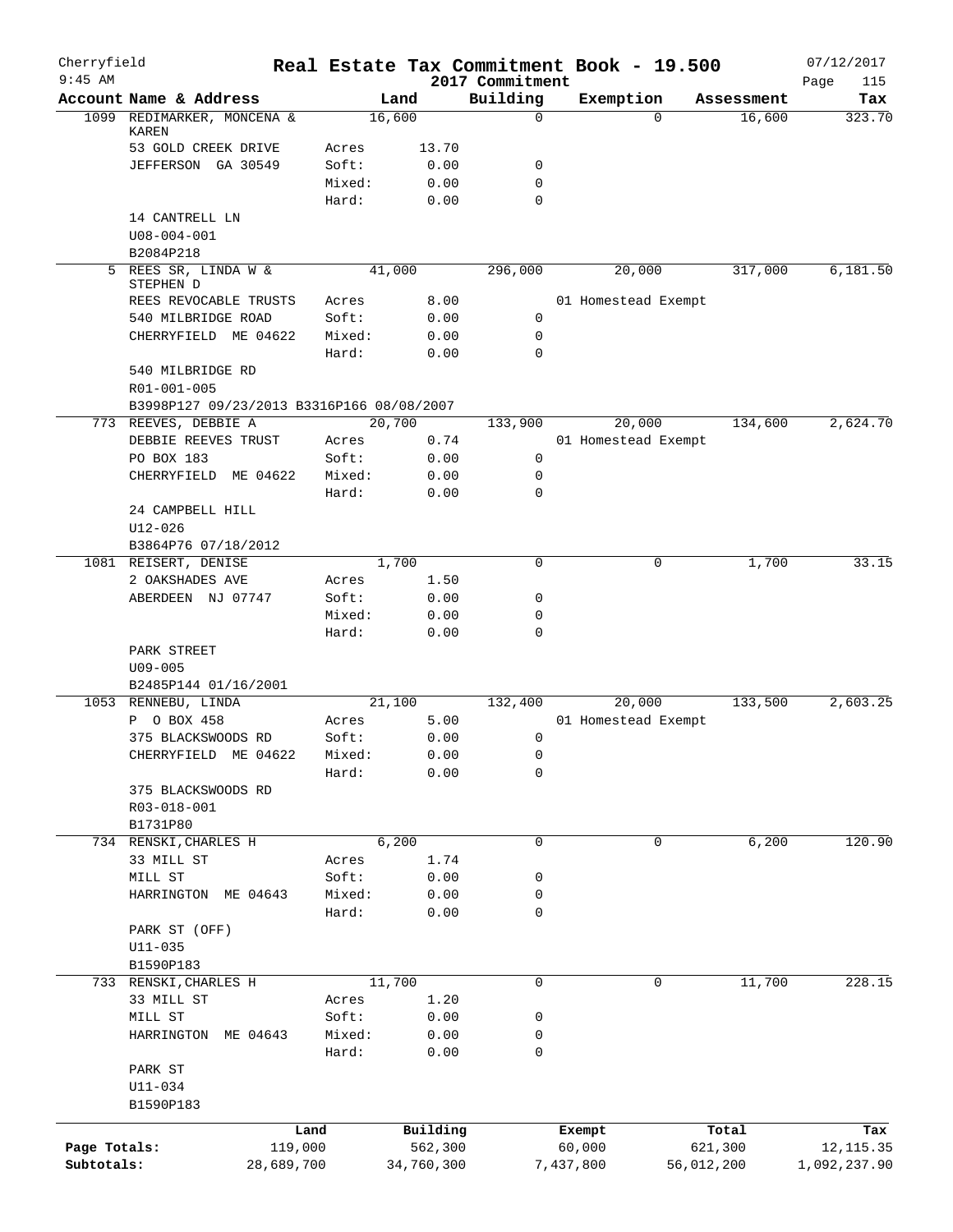| Cherryfield  |                                           |         |              |                             |           | Real Estate Tax Commitment Book - 19.500 |            | 07/12/2017         |
|--------------|-------------------------------------------|---------|--------------|-----------------------------|-----------|------------------------------------------|------------|--------------------|
| $9:45$ AM    | Account Name & Address                    |         | Land         | 2017 Commitment<br>Building |           | Exemption                                | Assessment | Page<br>116<br>Tax |
|              | 583 RICHCREEK, KAREN L                    |         | 18,000       | 49,200                      |           | 0                                        | 67,200     | 1,310.40           |
|              | 27 Samoset St 2nd<br>Floor                | Acres   | 0.50         |                             |           |                                          |            |                    |
|              | Plymouth MA 02360                         | Soft:   | 0.00         | 0                           |           |                                          |            |                    |
|              |                                           | Mixed:  | 0.00         | 0                           |           |                                          |            |                    |
|              |                                           | Hard:   | 0.00         | 0                           |           |                                          |            |                    |
|              | 67 SCHOOL ST                              |         |              |                             |           |                                          |            |                    |
|              | $U05 - 015$                               |         |              |                             |           |                                          |            |                    |
|              | B3360P250 12/06/2007                      |         |              |                             |           |                                          |            |                    |
|              | 677 RICHMOND, MARK S                      |         | 47,100       | 256,100                     |           | 20,000                                   | 283,200    | 5,522.40           |
|              | NORGAARD, GENA N                          | Acres   | 15.00        |                             |           | 01 Homestead Exempt                      |            |                    |
|              | P O BOX 71                                | Soft:   | 0.00         | 0                           |           |                                          |            |                    |
|              | 225 BLACKSWOODS RD                        | Mixed:  | 0.00         | 0                           |           |                                          |            |                    |
|              | CHERRYFIELD ME 04622                      | Hard:   | 0.00         | 0                           |           |                                          |            |                    |
|              | 225 BLACKSWOODS RD                        |         |              |                             |           |                                          |            |                    |
|              | $U08 - 010$                               |         |              |                             |           |                                          |            |                    |
|              | B1538P328                                 |         |              |                             |           |                                          |            |                    |
| 899          | RIDDLE, TINA M                            |         | 18,300       | 47,900                      |           | 0                                        | 66,200     | 1,290.90           |
|              | RIDDLE, BRENT                             | Acres   | 9.10         |                             |           |                                          |            |                    |
|              | 278 POINT RD                              | Soft:   | 0.00         | 0                           |           |                                          |            |                    |
|              | ADDISON ME 04606                          | Mixed:  | 0.00         | 0                           |           |                                          |            |                    |
|              |                                           | Hard:   | 0.00         | 0                           |           |                                          |            |                    |
|              | 50 RIDGE RD                               |         |              |                             |           |                                          |            |                    |
|              | $U16 - 001$                               |         |              |                             |           |                                          |            |                    |
|              | B4202P245 10/30/2015                      |         |              |                             |           |                                          |            |                    |
|              | 334 RILEY, CHRISTOPHER J                  |         | 19,300       | 11,000                      |           | 0                                        | 30,300     | 590.85             |
|              | 316 SPRAGUE FALLS RD                      | Acres   | 3.50         |                             |           |                                          |            |                    |
|              | CHERRYFIELD ME 04622                      | Soft:   | 0.00         | 0                           |           |                                          |            |                    |
|              |                                           | Mixed:  | 0.00         | 0                           |           |                                          |            |                    |
|              |                                           | Hard:   | 0.00         | 0                           |           |                                          |            |                    |
|              | 316 SPRAGUE FALLS RD<br>R08-008-001       |         |              |                             |           |                                          |            |                    |
|              | B3741P108 05/25/2011                      |         | 7,500        | 0                           |           | 0                                        | 7,500      | 146.25             |
|              | 332 RINALDO-HOLZSCHEITER,<br>LAURA        |         |              |                             |           |                                          |            |                    |
|              | 700 Osgood Hill Rd                        | Acres   | 6.41         |                             |           |                                          |            |                    |
|              | Westford VT 05494                         | Soft:   | 0.00         | 0                           |           |                                          |            |                    |
|              |                                           | Mixed:  | 0.00         | 0                           |           |                                          |            |                    |
|              |                                           | Hard:   | 0.00         | 0                           |           |                                          |            |                    |
|              | SPRAGUE FALLS RD                          |         |              |                             |           |                                          |            |                    |
|              | R08-006                                   |         |              |                             |           |                                          |            |                    |
|              | B809P31                                   |         |              |                             |           |                                          |            |                    |
|              | 44 RIVER FARM LLC                         |         | 26,600       | $\mathbf 0$                 |           | $\mathbf 0$                              | 26,600     | 518.70             |
|              | PO BOX 125                                | Acres   | 3.00         |                             |           |                                          |            |                    |
|              | CHERRYFIELD ME 04622                      | Soft:   | 0.00         | 0                           |           |                                          |            |                    |
|              |                                           | Mixed:  | 0.00         | 0                           |           |                                          |            |                    |
|              |                                           | Hard:   | 0.00         | 0                           |           |                                          |            |                    |
|              | PARK ST                                   |         |              |                             |           |                                          |            |                    |
|              | R01-032                                   |         |              |                             |           |                                          |            |                    |
|              | B4024P194 12/27/2013                      |         |              |                             |           |                                          |            |                    |
|              | 1148 RIZZITANO, MARGARET E                |         | 0            | 31,400                      |           | 0                                        | 31,400     | 612.30             |
|              | 113 STILLWATER RD<br>CHERRYFIELD ME 04622 |         |              |                             |           |                                          |            |                    |
|              | 113 STILLWATER RD<br>R04-015-001          |         |              |                             |           |                                          |            |                    |
|              |                                           |         |              |                             |           |                                          |            |                    |
|              |                                           | Land    | Building     |                             | Exempt    |                                          | Total      | Tax                |
| Page Totals: |                                           | 136,800 | 395,600      |                             | 20,000    |                                          | 512,400    | 9,991.80           |
| Subtotals:   | 28,826,500                                |         | 35, 155, 900 |                             | 7,457,800 |                                          | 56,524,600 | 1,102,229.70       |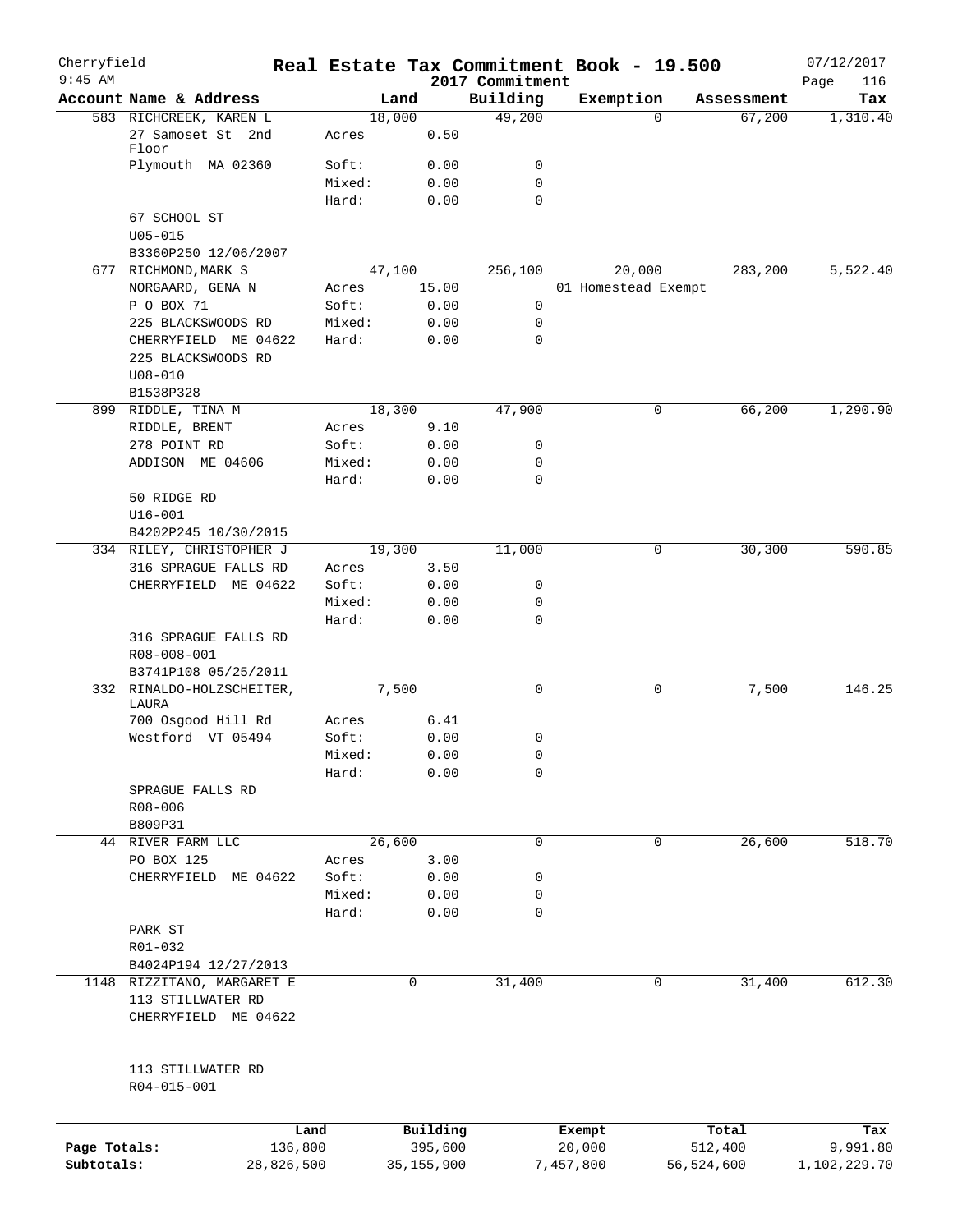| Cherryfield<br>$9:45$ AM |                                  |        |        |              | Real Estate Tax Commitment Book - 19.500 |           |                     |            |        | 07/12/2017         |
|--------------------------|----------------------------------|--------|--------|--------------|------------------------------------------|-----------|---------------------|------------|--------|--------------------|
|                          | Account Name & Address           |        | Land   |              | 2017 Commitment<br>Building              |           | Exemption           |            |        | Page<br>117<br>Tax |
|                          | 164 RIZZITANO, NORMA E           |        | 32,700 |              | 48,400                                   |           | 20,000              | Assessment | 61,100 |                    |
|                          |                                  |        |        |              |                                          |           |                     |            |        | 1,191.45           |
|                          | RIZZITANO, JOHN R                | Acres  |        | 6.67         |                                          |           | 01 Homestead Exempt |            |        |                    |
|                          | 109 STILLWATER RD                | Soft:  |        | 0.00         | 0                                        |           |                     |            |        |                    |
|                          | CHERRYFIELD ME 04622             | Mixed: |        | 0.00         | 0                                        |           |                     |            |        |                    |
|                          |                                  | Hard:  |        | 0.00         | 0                                        |           |                     |            |        |                    |
|                          | 109 STILLWATER RD                |        |        |              |                                          |           |                     |            |        |                    |
|                          | R04-015-002                      |        |        |              |                                          |           |                     |            |        |                    |
|                          | B3714P121 02/04/2011             |        |        |              |                                          |           |                     |            |        |                    |
|                          | 480 ROBERTS, ARLENE              |        | 39,700 |              | 0                                        |           | 0                   |            | 39,700 | 774.15             |
|                          | 774 N BEND ROAD                  | Acres  |        | 63.00        |                                          |           |                     |            |        |                    |
|                          | SURRY ME 04684-9701              | Soft:  |        | 0.00         | 0                                        |           |                     |            |        |                    |
|                          |                                  | Mixed: |        | 0.00         | 0                                        |           |                     |            |        |                    |
|                          |                                  | Hard:  |        | 0.00         | 0                                        |           |                     |            |        |                    |
|                          | ROUTE 1                          |        |        |              |                                          |           |                     |            |        |                    |
|                          | $U01 - 010$                      |        |        |              |                                          |           |                     |            |        |                    |
|                          | B3705P251 B2475P104 01/06/2000   |        |        |              |                                          |           |                     |            |        |                    |
|                          | 725 ROBERTS, ARLENE              |        | 23,200 |              | 67,400                                   |           | 0                   |            | 90,600 | 1,766.70           |
|                          | 774 N BEND ROAD                  | Acres  |        | 1.19         |                                          |           |                     |            |        |                    |
|                          | SURRY ME 04684                   | Soft:  |        | 0.00         | 0                                        |           |                     |            |        |                    |
|                          |                                  | Mixed: |        | 0.00         | 0                                        |           |                     |            |        |                    |
|                          |                                  | Hard:  |        | 0.00         | $\mathbf 0$                              |           |                     |            |        |                    |
|                          | 20 NEW ST                        |        |        |              |                                          |           |                     |            |        |                    |
|                          | $U11 - 026$                      |        |        |              |                                          |           |                     |            |        |                    |
|                          | B2425P107                        |        |        |              |                                          |           |                     |            |        |                    |
|                          | 515 ROBERTSON, CYNTHIA           |        | 16,300 |              | 65,400                                   |           | 0                   |            | 81,700 | 1,593.15           |
|                          | 2704 MILLER RD                   | Acres  |        | 0.37         |                                          |           |                     |            |        |                    |
|                          | HILLSBOROUGH NC 27278            | Soft:  |        | 0.00         | 0                                        |           |                     |            |        |                    |
|                          |                                  | Mixed: |        | 0.00         | 0                                        |           |                     |            |        |                    |
|                          |                                  | Hard:  |        | 0.00         | $\mathbf 0$                              |           |                     |            |        |                    |
|                          | 15 WILSON HILL RD<br>$U03 - 009$ |        |        |              |                                          |           |                     |            |        |                    |
|                          | B4223P261 01/20/2016             |        |        |              |                                          |           |                     |            |        |                    |
|                          | 174 ROBINSON, EDWARD A           |        | 36,400 |              | 0                                        |           | 0                   |            | 36,400 | 709.80             |
|                          | 78A PEARL STREET                 | Acres  |        | 13.00        |                                          |           |                     |            |        |                    |
|                          | SOUTH PORTLAND ME<br>04106       | Soft:  |        | 0.00         | 0                                        |           |                     |            |        |                    |
|                          |                                  | Mixed: |        | 0.00         | 0                                        |           |                     |            |        |                    |
|                          |                                  | Hard:  |        | 0.00         | 0                                        |           |                     |            |        |                    |
|                          |                                  |        |        |              |                                          |           |                     |            |        |                    |
|                          | $R04 - 024$                      |        |        |              |                                          |           |                     |            |        |                    |
|                          | 136 ROBINSON, KEVIN              |        | 0      |              | 17,400                                   |           | 17,400              |            | 0      | 0.00               |
|                          | 30 PARKER HILL RD                |        |        |              |                                          |           | 01 Homestead Exempt |            |        |                    |
|                          | CHERRYFIELD ME 04662             |        |        |              |                                          |           |                     |            |        |                    |
|                          | 30 PARKER HILL RD                |        |        |              |                                          |           |                     |            |        |                    |
|                          | $U18 - 006 - 001 - 008$          |        |        |              |                                          |           |                     |            |        |                    |
|                          | 276 ROBINSON, NORA F             |        | 17,300 |              | 29,900                                   |           | 20,000              |            | 27,200 | 530.40             |
|                          | FOUNTAIN, ASHLEE M               | Acres  |        | 1.00         |                                          |           | 01 Homestead Exempt |            |        |                    |
|                          | P O BOX 452                      | Soft:  |        | 0.00         | 0                                        |           |                     |            |        |                    |
|                          | CHERRYFIELD<br>ME 04622          | Mixed: |        | 0.00         | 0                                        |           |                     |            |        |                    |
|                          |                                  | Hard:  |        | 0.00         | 0                                        |           |                     |            |        |                    |
|                          | 190 TENAN LANE                   |        |        |              |                                          |           |                     |            |        |                    |
|                          | R05-063-003                      |        |        |              |                                          |           |                     |            |        |                    |
|                          | B3007P209                        |        |        |              |                                          |           |                     |            |        |                    |
|                          |                                  |        |        |              |                                          |           |                     |            |        |                    |
|                          |                                  | Land   |        | Building     |                                          | Exempt    |                     | Total      |        | Tax                |
| Page Totals:             | 165,600                          |        |        | 228,500      |                                          | 57,400    |                     | 336,700    |        | 6,565.65           |
| Subtotals:               | 28,992,100                       |        |        | 35, 384, 400 |                                          | 7,515,200 |                     | 56,861,300 |        | 1,108,795.35       |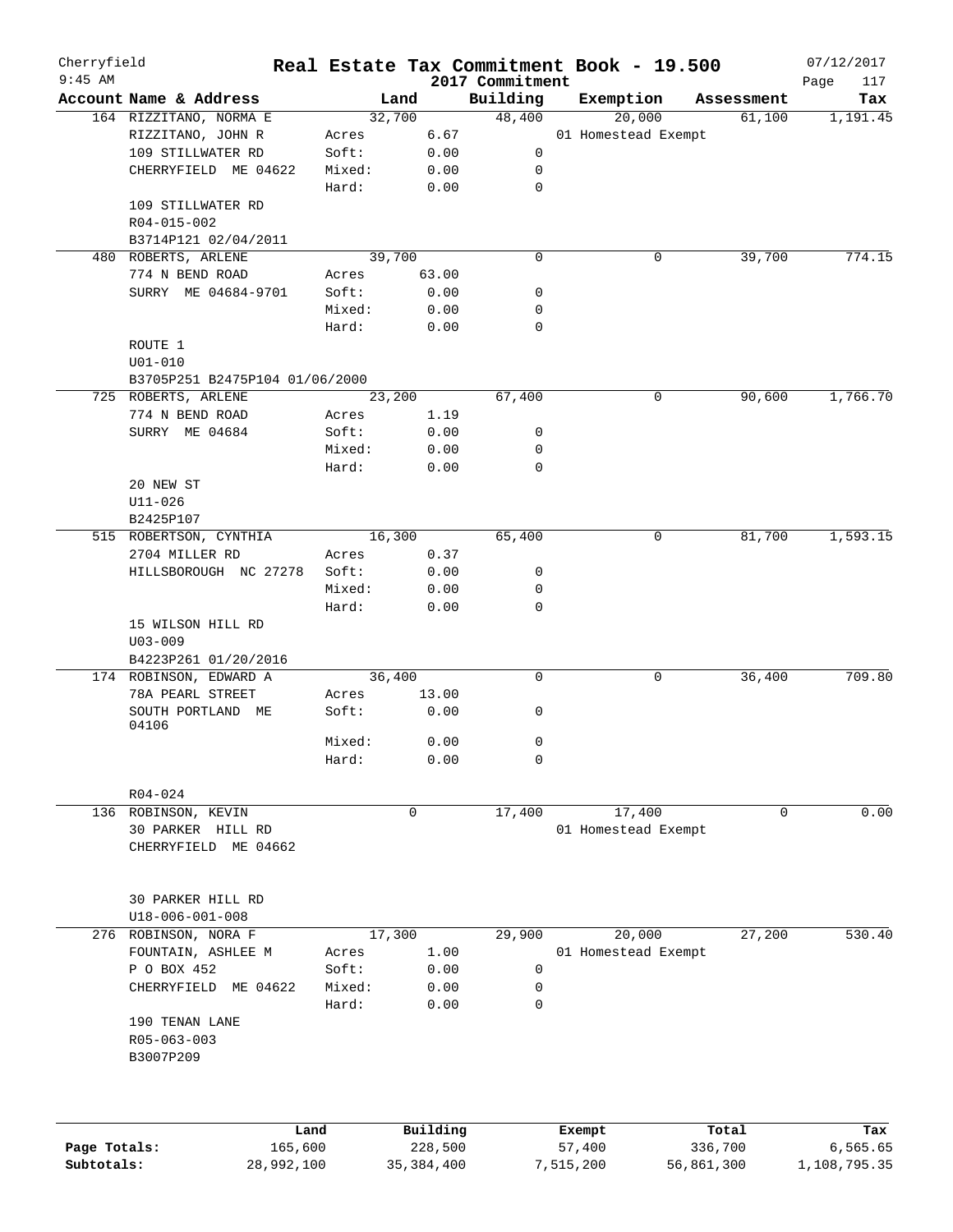| Cherryfield |                                                  |                 |              |                 | Real Estate Tax Commitment Book - 19.500 |            | 07/12/2017  |
|-------------|--------------------------------------------------|-----------------|--------------|-----------------|------------------------------------------|------------|-------------|
| $9:45$ AM   |                                                  |                 |              | 2017 Commitment |                                          |            | Page<br>118 |
|             | Account Name & Address                           |                 | Land         | Building        | Exemption                                | Assessment | Tax         |
|             | 1184 ROBINSON, REBECCA                           |                 | $\mathbf 0$  | 0               | $\Omega$                                 | 0          | 0.00        |
|             | 152 Christian Ridge                              |                 |              |                 |                                          |            |             |
|             | Ellsworth ME 04605                               |                 |              |                 |                                          |            |             |
|             | 350 NO MAIN ST                                   |                 |              |                 |                                          |            |             |
|             | $R07 - 006$                                      |                 |              |                 |                                          |            |             |
|             | 941 ROBINSON, ROBERT W                           |                 | 18,600       | 113,500         | 20,000                                   | 112,100    | 2,185.95    |
|             | ROBINSON, JANET M                                | Acres           | 8.00         |                 | 01 Homestead Exempt                      |            |             |
|             | 288 RIDGE RD                                     | Soft:           | 0.00         | 0               |                                          |            |             |
|             | CHERRYFIELD ME 04622                             | Mixed:<br>Hard: | 0.00<br>0.00 | 0<br>0          |                                          |            |             |
|             | 288 RIDGE ROAD                                   |                 |              |                 |                                          |            |             |
|             | $U18 - 002$                                      |                 |              |                 |                                          |            |             |
|             | B3640P138 06/08/2010                             |                 |              |                 |                                          |            |             |
|             | 940 ROBINSON, ROBERT W &<br>JANET M              |                 | 0            | 0               | 0                                        | $\Omega$   | 0.00        |
|             | 288 RIDGE RD                                     |                 |              |                 |                                          |            |             |
|             | CHERRYFIELD ME 04622                             |                 |              |                 |                                          |            |             |
|             |                                                  |                 |              |                 |                                          |            |             |
|             | RIDGE RD                                         |                 |              |                 |                                          |            |             |
|             | $U18 - 001$                                      |                 |              |                 |                                          |            |             |
|             | B3343P30 10/12/2007                              |                 |              |                 |                                          |            |             |
|             | 1187 ROBINSON, ROBERT W &<br>JANET M             |                 | 22,400       | 3,500           | 0                                        | 25,900     | 505.05      |
|             | 244 RIDGE RD                                     | Acres           | 8.99         |                 |                                          |            |             |
|             | CHERRYFIELD ME 04622                             | Soft:           | 0.00         | 0               |                                          |            |             |
|             |                                                  | Mixed:          | 0.00         | 0               |                                          |            |             |
|             |                                                  | Hard:           | 0.00         | 0               |                                          |            |             |
|             | 244 RIDGE RD                                     |                 |              |                 |                                          |            |             |
|             | U17-006-001                                      |                 |              |                 |                                          |            |             |
|             | B3343P30 10/12/2007<br>253 ROBITAILLE, MICHAEL & |                 | 14,300       | 33,200          | 20,000                                   | 27,500     | 536.25      |
|             | TERRY                                            |                 |              |                 |                                          |            |             |
|             | P O BOX 304                                      | Acres           | 0.55         |                 | 01 Homestead Exempt                      |            |             |
|             | CHERRYFIELD<br>ME 04622                          | Soft:           | 0.00         | 0               |                                          |            |             |
|             |                                                  | Mixed:          | 0.00         | 0               |                                          |            |             |
|             |                                                  | Hard:           | 0.00         | 0               |                                          |            |             |
|             | 304 WILLEY DISTRICT RD<br>R05-046-001            |                 |              |                 |                                          |            |             |
|             | B2508P248                                        |                 |              |                 |                                          |            |             |
|             | 1172 RODAS, ANTONIO F &<br>MARIE L               |                 | 5,500        | 0               | $\Omega$                                 | 5,500      | 107.25      |
|             | PO BOX 814                                       | Acres           | 54.10        |                 |                                          |            |             |
|             | GREENFIELD RI 02828                              | Soft:           | 0.00         | 0               |                                          |            |             |
|             |                                                  | Mixed:          | 0.00         | 0               |                                          |            |             |
|             |                                                  | Hard:           | 41.00        | 5,207           |                                          |            |             |
|             | MACHATTON CORLISS<br><b>BROOK</b>                |                 |              |                 |                                          |            |             |
|             | R09-001-049-5                                    |                 |              |                 |                                          |            |             |
|             | B2734P131                                        |                 |              |                 |                                          |            |             |

|              | Land       | Building   | Exempt    | Total      | Tax            |
|--------------|------------|------------|-----------|------------|----------------|
| Page Totals: | 60,800     | 150,200    | 40,000    | 171,000    | 3,334.50       |
| Subtotals:   | 29,052,900 | 35,534,600 | 7,555,200 | 57,032,300 | 1, 112, 129.85 |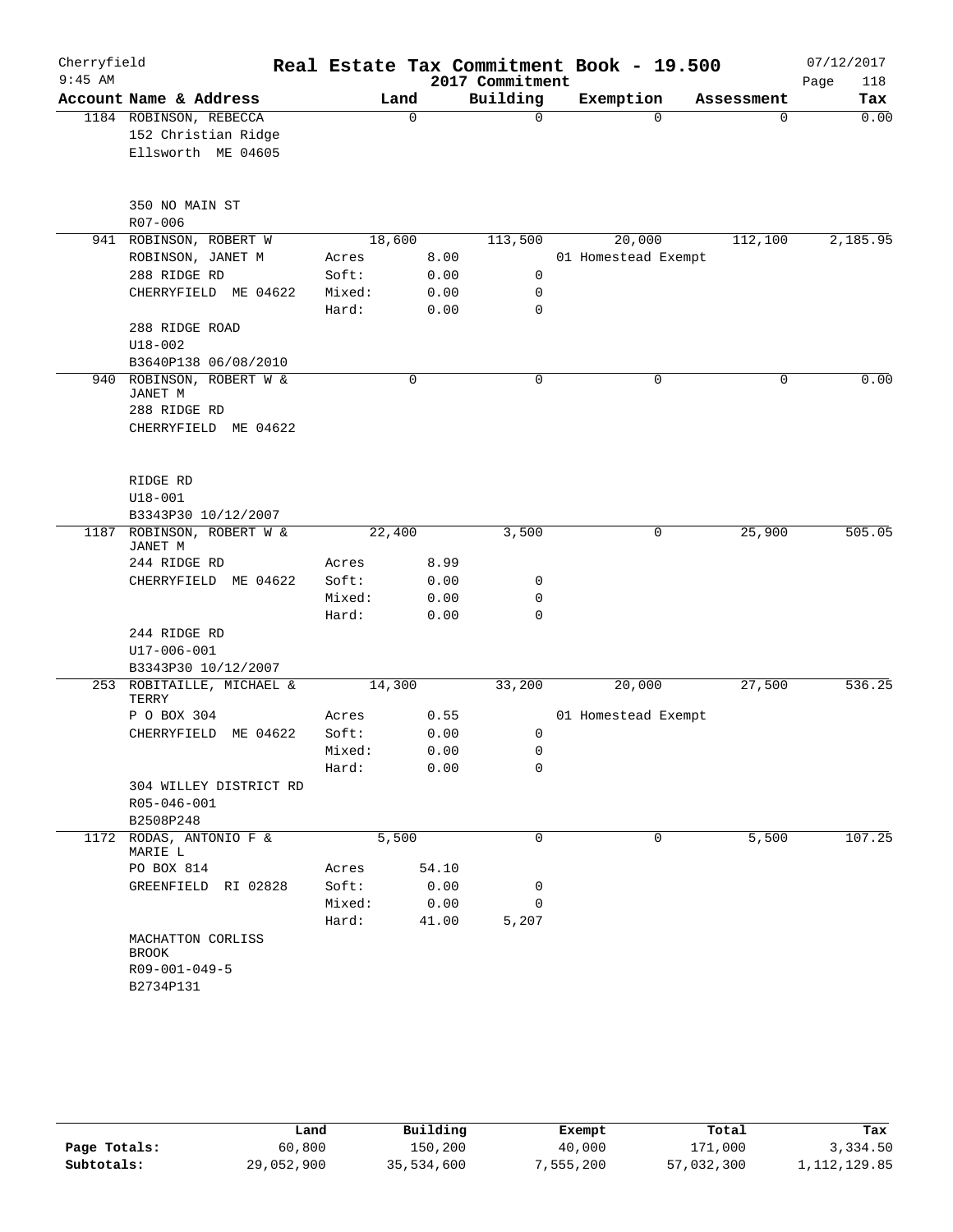| Cherryfield |                                            |                |              |                 | Real Estate Tax Commitment Book - 19.500 |   |            | 07/12/2017  |
|-------------|--------------------------------------------|----------------|--------------|-----------------|------------------------------------------|---|------------|-------------|
| $9:45$ AM   |                                            |                |              | 2017 Commitment |                                          |   |            | 119<br>Page |
|             | Account Name & Address                     |                | Land         | Building        | Exemption                                |   | Assessment | Tax         |
|             | 486 ROLFE SR, DEBORAH &<br>ALLEN           |                | 23,500       | 35,200          | 20,000                                   |   | 38,700     | 754.65      |
|             | 172 MILBRIDGE RD                           | Acres          | 1.70         |                 | 01 Homestead Exempt                      |   |            |             |
|             | CHERRYFIELD ME 04622                       | Soft:          | 0.00         | 0               |                                          |   |            |             |
|             |                                            | Mixed:         | 0.00         | $\mathbf 0$     |                                          |   |            |             |
|             |                                            | Hard:          | 0.00         | $\mathbf 0$     |                                          |   |            |             |
|             | 172 MILBRIDGE RD                           |                |              |                 |                                          |   |            |             |
|             | $U02 - 003$                                |                |              |                 |                                          |   |            |             |
|             | B1923P82                                   |                |              |                 |                                          |   |            |             |
|             | 479 ROLFE, ANDREW                          |                | 17,300       | 23,900          | 20,000                                   |   | 21,200     | 413.40      |
|             | P O BOX 174                                | Acres          | 1.00         |                 | 01 Homestead Exempt                      |   |            |             |
|             | CHERRYFIELD ME 04622                       | Soft:          | 0.00         | 0               |                                          |   |            |             |
|             |                                            | Mixed:         | 0.00         | $\mathbf 0$     |                                          |   |            |             |
|             |                                            | Hard:          | 0.00         | $\mathbf 0$     |                                          |   |            |             |
|             | 395 WILLEY DISTRICT                        |                |              |                 |                                          |   |            |             |
|             | ROAD                                       |                |              |                 |                                          |   |            |             |
|             | R05-039-001                                |                |              |                 |                                          |   |            |             |
|             | B2432P320                                  |                |              |                 |                                          |   |            |             |
|             | 928 ROLFE, HERMAN & CATHY M                |                | 16,900       | 46,400          |                                          | 0 | 63,300     | 1,234.35    |
|             | 204 RIDGE RD                               | Acres          | 0.93         |                 |                                          |   |            |             |
|             | CHERRYFIELD ME 04622                       | Soft:          | 0.00         | 0               |                                          |   |            |             |
|             |                                            | Mixed:         | 0.00         | 0               |                                          |   |            |             |
|             |                                            | Hard:          | 0.00         | $\mathbf 0$     |                                          |   |            |             |
|             | 199 RIDGE RD                               |                |              |                 |                                          |   |            |             |
|             | $U17 - 009$                                |                |              |                 |                                          |   |            |             |
|             | B4108P140 11/05/2014                       |                | 18,500       |                 | 20,000                                   |   | 80,200     | 1,563.90    |
|             | 48 ROLFE, HERMAN & CATHY W<br>204 RIDGE RD | Acres          | 3.10         | 81,700          | 01 Homestead Exempt                      |   |            |             |
|             | CHERRYFIELD ME 04622                       | Soft:          | 0.00         | 0               |                                          |   |            |             |
|             |                                            | Mixed:         | 0.00         | 0               |                                          |   |            |             |
|             |                                            | Hard:          | 0.00         | $\mathbf 0$     |                                          |   |            |             |
|             | 204 RIDGE RD                               |                |              |                 |                                          |   |            |             |
|             | U17-005-004                                |                |              |                 |                                          |   |            |             |
|             | B4346P185 03/29/2017                       |                |              |                 |                                          |   |            |             |
|             | 1118 ROLFE, JENNIFER S M &                 |                | 16,900       | 15,900          |                                          | 0 | 32,800     | 639.60      |
|             | <b>HERMAN</b>                              |                |              |                 |                                          |   |            |             |
|             | 205 RIDGE RD                               | Acres          | 4.80         |                 |                                          |   |            |             |
|             | CHERRYFIELD ME 04622                       | Soft:          | 0.00         | 0               |                                          |   |            |             |
|             |                                            | Mixed:         | 0.00         | 0               |                                          |   |            |             |
|             |                                            | Hard:          | 0.00         | 0               |                                          |   |            |             |
|             | 200 TENAN LANE                             |                |              |                 |                                          |   |            |             |
|             | R05-063-001-003                            |                |              |                 |                                          |   |            |             |
|             | B4112P194 11/21/2014                       |                |              |                 |                                          |   |            |             |
|             | 845 ROLFE, AMBROSE S & LINDA               |                | 17,400       | 44,300          |                                          | 0 | 61,700     | 1,203.15    |
|             | M                                          |                | 1.11         |                 |                                          |   |            |             |
|             | P O BOX 417                                | Acres<br>Soft: |              |                 |                                          |   |            |             |
|             | CHERRYFIELD ME 04622                       | Mixed:         | 0.00<br>0.00 | 0<br>0          |                                          |   |            |             |
|             |                                            | Hard:          | 0.00         | $\mathbf 0$     |                                          |   |            |             |
|             | 210 MAIN ST                                |                |              |                 |                                          |   |            |             |
|             | U14-018                                    |                |              |                 |                                          |   |            |             |
|             | B1245P129                                  |                |              |                 |                                          |   |            |             |
|             |                                            |                |              |                 |                                          |   |            |             |

|              | Land         | Building   | Exempt    | Total      | Tax          |
|--------------|--------------|------------|-----------|------------|--------------|
| Page Totals: | 110,500      | 247,400    | 60,000    | 297,900    | 5,809.05     |
| Subtotals:   | 29, 163, 400 | 35,782,000 | 7,615,200 | 57,330,200 | 1,117,938.90 |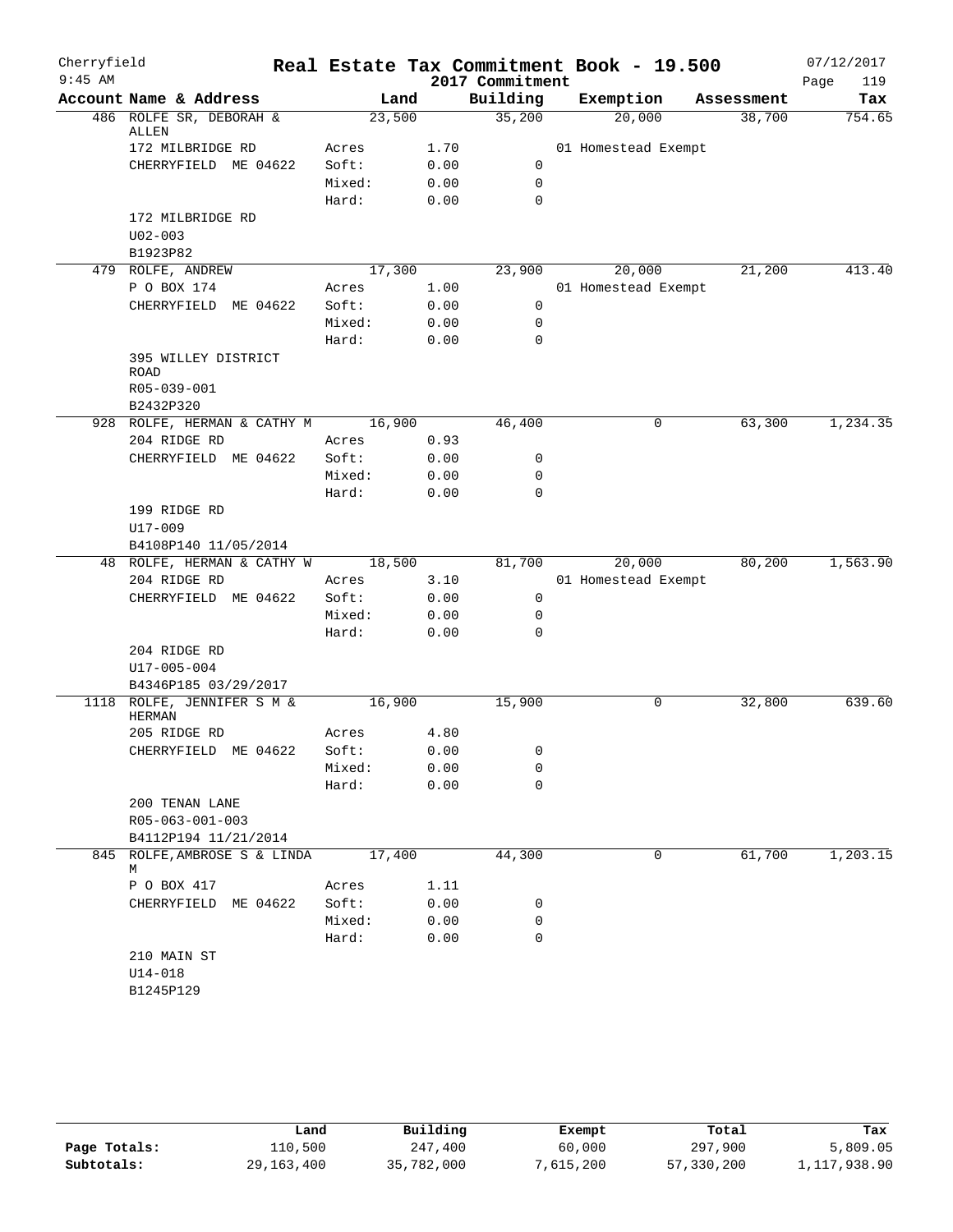| Cherryfield<br>$9:45$ AM |                                   |        |        | 2017 Commitment | Real Estate Tax Commitment Book - 19.500 |            | 07/12/2017<br>120<br>Page |
|--------------------------|-----------------------------------|--------|--------|-----------------|------------------------------------------|------------|---------------------------|
|                          | Account Name & Address            |        | Land   | Building        | Exemption                                | Assessment | Tax                       |
|                          | 873 ROLFE, JANICE L               |        | 14,900 | 21,900          | 20,000                                   | 16,800     | 327.60                    |
|                          | 246 MAIN ST                       | Acres  | 0.63   |                 | 01 Homestead Exempt                      |            |                           |
|                          | CHERRYFIELD ME 04622              | Soft:  | 0.00   | 0               |                                          |            |                           |
|                          |                                   | Mixed: | 0.00   | 0               |                                          |            |                           |
|                          |                                   | Hard:  | 0.00   | 0               |                                          |            |                           |
|                          | 246 MAIN ST                       |        |        |                 |                                          |            |                           |
|                          | $U15 - 003$                       |        |        |                 |                                          |            |                           |
|                          | B1317P55                          |        |        |                 |                                          |            |                           |
|                          | 444 ROLLI, DONALD G               |        | 26,100 | $\mathbf 0$     | 0                                        | 26,100     | 508.95                    |
|                          | ROLLI, FRANCINE                   | Acres  | 40.00  |                 |                                          |            |                           |
|                          | 1542 NORTHLAND AVE                | Soft:  | 0.00   | 0               |                                          |            |                           |
|                          | LAKEWOOD OH 44107                 | Mixed: | 0.00   | 0               |                                          |            |                           |
|                          |                                   | Hard:  | 0.00   | $\mathbf 0$     |                                          |            |                           |
|                          | 528 NORTH MAIN ST                 |        |        |                 |                                          |            |                           |
|                          | R10-002-019                       |        |        |                 |                                          |            |                           |
|                          | B3037P190 07/27/2005              |        |        |                 |                                          |            |                           |
| 449                      | ROLLI, DONALD G &<br>FRANCINE     |        | 7,800  | $\mathbf 0$     | 0                                        | 7,800      | 152.10                    |
|                          | 1542 NORTHLAND AVE                | Acres  | 5.00   |                 |                                          |            |                           |
|                          | LAKEWOOD OH 44107-3722 Soft:      |        | 0.00   | 0               |                                          |            |                           |
|                          |                                   | Mixed: | 0.00   | 0               |                                          |            |                           |
|                          |                                   | Hard:  | 0.00   | 0               |                                          |            |                           |
|                          | ROUTE (OFF)                       |        |        |                 |                                          |            |                           |
|                          | $R10 - 003$                       |        |        |                 |                                          |            |                           |
|                          | B2548P171                         |        |        |                 |                                          |            |                           |
|                          | 445 ROLLI, DONALD G &<br>FRANCINE |        | 45,600 | 18,700          | 0                                        | 64,300     | 1,253.85                  |
|                          | 1542 NORTHLAND AVE                | Acres  | 42.00  |                 |                                          |            |                           |
|                          | LAKEWOOD OH 44107-3732 Soft:      |        | 0.00   | 0               |                                          |            |                           |
|                          |                                   | Mixed: | 0.00   | 0               |                                          |            |                           |
|                          |                                   | Hard:  | 0.00   | $\mathbf 0$     |                                          |            |                           |
|                          | ROUTE 193                         |        |        |                 |                                          |            |                           |
|                          | R10-002-020                       |        |        |                 |                                          |            |                           |
|                          | B2548P171                         |        |        |                 |                                          |            |                           |
|                          | 461 ROMAN, MATTHEW SEAN           |        | 28,100 | 0               | 0                                        | 28,100     | 547.95                    |
|                          | ROMAN, BROCK G                    | Acres  | 60.60  |                 |                                          |            |                           |
|                          | 17 LANFAIR RD                     | Soft:  | 0.00   | 0               |                                          |            |                           |
|                          | MARLTON NJ 08053                  | Mixed: | 0.00   | 0               |                                          |            |                           |
|                          |                                   | Hard:  | 0.00   | 0               |                                          |            |                           |
|                          | CROTCH                            |        |        |                 |                                          |            |                           |
|                          | R10-011                           |        |        |                 |                                          |            |                           |
|                          | B4346P128 03/29/2017              |        |        |                 |                                          |            |                           |
|                          | 441 ROMANCE, JOSEPH &             |        | 33,400 | 0               | 0                                        | 33,400     | 651.30                    |
|                          | PAMALA                            |        |        |                 |                                          |            |                           |
|                          | P.O. BOX 25                       | Acres  | 43.00  |                 |                                          |            |                           |
|                          | CHERRYFIELD ME 04622              | Soft:  | 0.00   | 0               |                                          |            |                           |
|                          |                                   | Mixed: | 0.00   | 0               |                                          |            |                           |
|                          |                                   | Hard:  | 0.00   | 0               |                                          |            |                           |
|                          | NORTH MAIN ST                     |        |        |                 |                                          |            |                           |
|                          | R10-002-017                       |        |        |                 |                                          |            |                           |
|                          | B3911P272 12/14/2012              |        |        |                 |                                          |            |                           |

|              | Land         | Building   | Exempt    | Total      | Tax          |
|--------------|--------------|------------|-----------|------------|--------------|
| Page Totals: | 155,900      | 40,600     | 20,000    | 176,500    | 3,441.75     |
| Subtotals:   | 29, 319, 300 | 35,822,600 | 7,635,200 | 57,506,700 | 1,121,380.65 |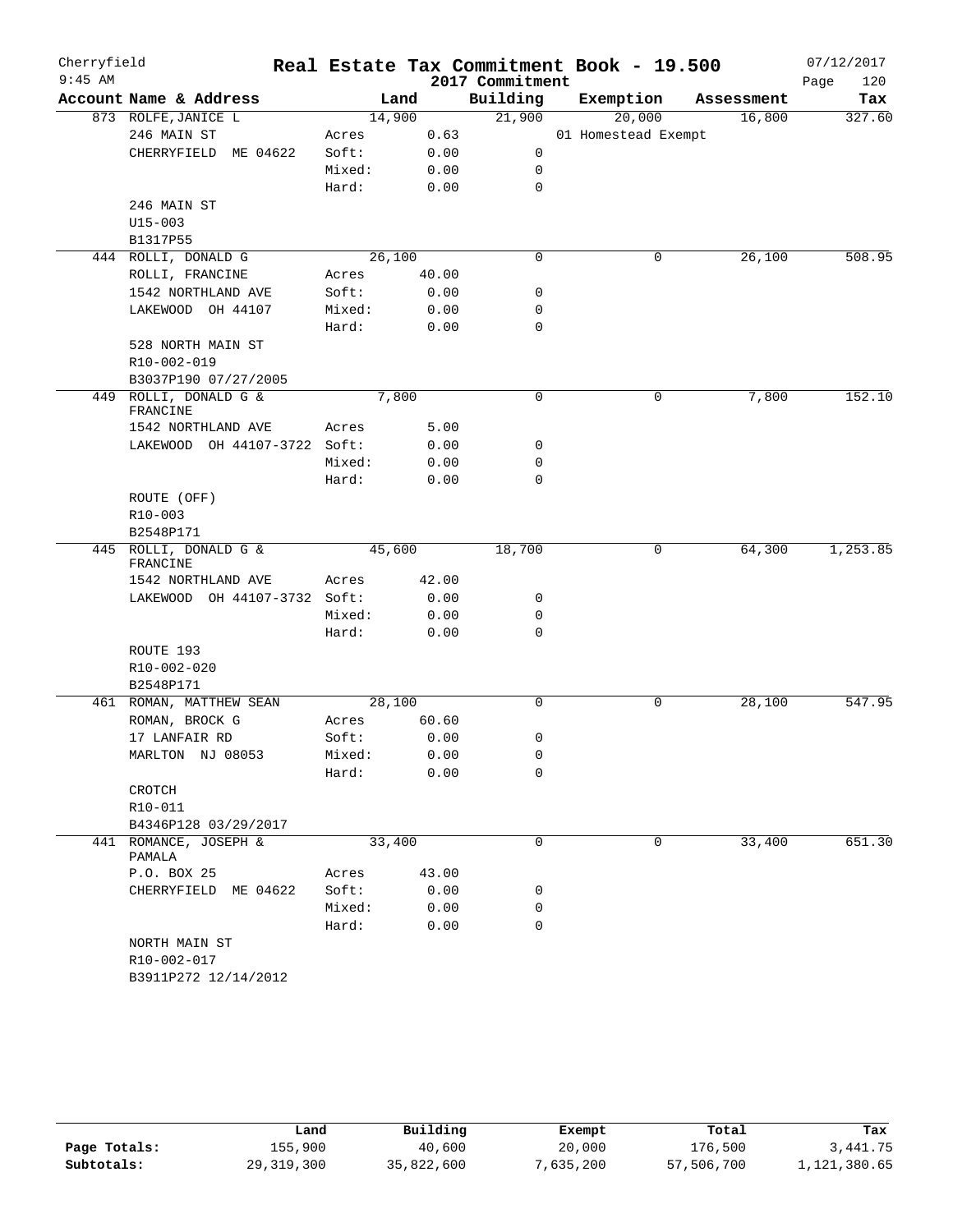| Cherryfield<br>$9:45$ AM |                                     |                 |              | 2017 Commitment | Real Estate Tax Commitment Book - 19.500 |            | 07/12/2017<br>121<br>Page |
|--------------------------|-------------------------------------|-----------------|--------------|-----------------|------------------------------------------|------------|---------------------------|
|                          | Account Name & Address              |                 | Land         | Building        | Exemption                                | Assessment | Tax                       |
|                          | 1001 ROMANCE, JOSEPH &<br>PAMALA    | 22,800          |              | $\mathbf 0$     | $\Omega$                                 | 22,800     | 444.60                    |
|                          | P.O. BOX 25                         | Acres           | 29.41        |                 |                                          |            |                           |
|                          | CHERRYFIELD ME 04622                | Soft:           | 0.00         | 0               |                                          |            |                           |
|                          |                                     | Mixed:          | 0.00         | $\mathbf 0$     |                                          |            |                           |
|                          |                                     | Hard:           | 0.00         | $\Omega$        |                                          |            |                           |
|                          | NORTH MAIN ST                       |                 |              |                 |                                          |            |                           |
|                          | R10-002-018-003                     |                 |              |                 |                                          |            |                           |
|                          | B3911P274 12/14/2012                |                 |              |                 |                                          |            |                           |
|                          | 450 ROMANCE, JOSEPH P &<br>PAMALA D | 110,000         |              | 212,700         | 0                                        | 322,700    | 6,292.65                  |
|                          | P.O. BOX 25                         | Acres           | 63.00        |                 |                                          |            |                           |
|                          | CHERRYFIELD ME 04622                | Soft:<br>Mixed: | 0.00<br>0.00 | 0<br>0          |                                          |            |                           |
|                          |                                     | Hard:           | 0.00         | $\mathbf 0$     |                                          |            |                           |
|                          | 40 EAST BRANCH RD                   |                 |              |                 |                                          |            |                           |
|                          | $R10 - 004$                         |                 |              |                 |                                          |            |                           |
|                          | B4188P3 09/14/2015                  |                 |              |                 |                                          |            |                           |
|                          | 196 ROMANCE, JOSEPH P &<br>PAMALA D | 52,000          |              | 177,100         | 0                                        | 229,100    | 4,467.45                  |
|                          | P.O. BOX 25                         | Acres           | 38.00        |                 |                                          |            |                           |
|                          | CHERRYFIELD ME 04622                | Soft:           | 0.00         | 0               |                                          |            |                           |
|                          |                                     | Mixed:          | 0.00         | $\mathbf 0$     |                                          |            |                           |
|                          |                                     | Hard:           | 0.00         | $\Omega$        |                                          |            |                           |
|                          | 227 NORTH MAIN ST                   |                 |              |                 |                                          |            |                           |
|                          | $R04 - 042$                         |                 |              |                 |                                          |            |                           |
|                          | B3424P86 06/25/2008 B2670P268       |                 |              |                 |                                          |            |                           |
|                          | 435 ROMANCE, JOSEPH P &<br>PAMALA D | 36,200          |              | 0               | 0                                        | 36,200     | 705.90                    |
|                          | P.O. BOX 25                         | Acres           | 50.00        |                 |                                          |            |                           |
|                          | CHERRYFIELD ME 04622                | Soft:           | 0.00         | 0               |                                          |            |                           |
|                          |                                     | Mixed:          | 0.00         | $\mathbf 0$     |                                          |            |                           |
|                          |                                     | Hard:           | 0.00         | $\Omega$        |                                          |            |                           |
|                          | NORTH MAIN ST                       |                 |              |                 |                                          |            |                           |
|                          | R10-002-011<br>B3868P92 07/20/2012  |                 |              |                 |                                          |            |                           |
|                          | 325 ROMANCE, JOSEPH P &             | 193,400         |              | 0               | $\mathbf 0$                              | 193,400    | 3,771.30                  |
|                          | PAMALA D                            |                 |              |                 |                                          |            |                           |
|                          | PO BOX 25                           | Acres           | 409.00       |                 |                                          |            |                           |
|                          | CHERRYFIELD ME 04622                | Soft:           | 0.00         | 0               |                                          |            |                           |
|                          |                                     | Mixed:          | 0.00         | 0               |                                          |            |                           |
|                          |                                     | Hard:           | 0.00         | $\mathbf 0$     |                                          |            |                           |
|                          | NORTH MAIN ST                       |                 |              |                 |                                          |            |                           |
|                          | R07-018                             |                 |              |                 |                                          |            |                           |
|                          | B4291P233 09/08/2016                |                 |              |                 |                                          |            |                           |
|                          | 440 ROMANCE, JOSEPH P &<br>PAMALA D | 32,500          |              | $\mathbf 0$     | 0                                        | 32,500     | 633.75                    |
|                          | P.O. BOX 25                         | Acres           | 41.00        |                 |                                          |            |                           |
|                          | CHERRYFIELD ME 04622                | Soft:           | 0.00         | 0               |                                          |            |                           |
|                          |                                     | Mixed:          | 0.00         | 0               |                                          |            |                           |
|                          |                                     | Hard:           | 0.00         | $\mathbf 0$     |                                          |            |                           |
|                          | NORTH MAIN ST<br>R10-002-016        |                 |              |                 |                                          |            |                           |
|                          | B3868P92 07/30/2012                 |                 |              |                 |                                          |            |                           |
|                          |                                     |                 |              |                 |                                          |            |                           |

|              | Land       | Building     | Exempt    | Total        | Tax          |
|--------------|------------|--------------|-----------|--------------|--------------|
| Page Totals: | 446,900    | 389,800      |           | 836,700      | 16,315.65    |
| Subtotals:   | 29,766,200 | 36, 212, 400 | 7,635,200 | 58, 343, 400 | 1,137,696.30 |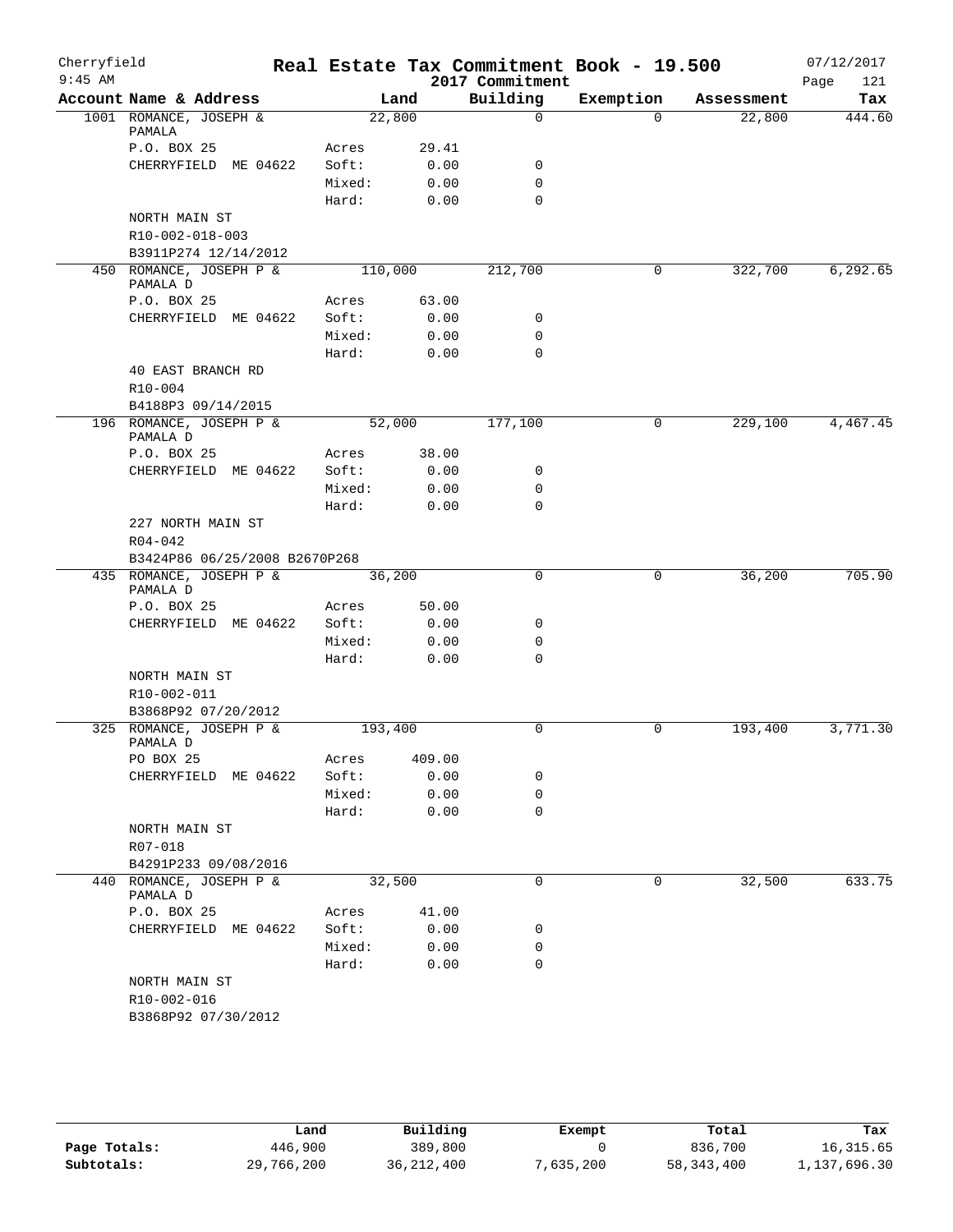| Cherryfield<br>$9:45$ AM |                                     |        |             | 2017 Commitment | Real Estate Tax Commitment Book - 19.500 |            | 07/12/2017<br>122 |
|--------------------------|-------------------------------------|--------|-------------|-----------------|------------------------------------------|------------|-------------------|
|                          | Account Name & Address              |        | Land        | Building        | Exemption                                | Assessment | Page<br>Tax       |
|                          | 439 ROMANCE, JOSEPH P &             |        | 32,000      | $\mathsf{O}$    | $\Omega$                                 | 32,000     | 624.00            |
|                          | PAMALA D                            |        |             |                 |                                          |            |                   |
|                          | P.O. BOX 25                         | Acres  | 40.00       |                 |                                          |            |                   |
|                          | CHERRYFIELD ME 04622                | Soft:  | 0.00        | 0               |                                          |            |                   |
|                          |                                     | Mixed: | 0.00        | $\mathbf 0$     |                                          |            |                   |
|                          |                                     | Hard:  | 0.00        | $\mathbf 0$     |                                          |            |                   |
|                          | NORTH MAIN ST                       |        |             |                 |                                          |            |                   |
|                          | R10-002-015                         |        |             |                 |                                          |            |                   |
|                          | B3868P92 07/30/2012                 |        |             |                 |                                          |            |                   |
|                          | 438 ROMANCE, JOSEPH P &<br>PAMALA D |        | 32,000      | $\mathbf 0$     | $\mathbf 0$                              | 32,000     | 624.00            |
|                          | P.O. BOX 25                         | Acres  | 40.00       |                 |                                          |            |                   |
|                          | CHERRYFIELD ME 04622                | Soft:  | 0.00        | 0               |                                          |            |                   |
|                          |                                     | Mixed: | 0.00        | 0               |                                          |            |                   |
|                          |                                     | Hard:  | 0.00        | $\Omega$        |                                          |            |                   |
|                          | NORTH MAIN ST                       |        |             |                 |                                          |            |                   |
|                          | R10-002-014                         |        |             |                 |                                          |            |                   |
|                          | B3868P92 07/30/2012                 |        |             |                 |                                          |            |                   |
|                          | 437 ROMANCE, JOSEPH P &<br>PAMALA D |        | 32,000      | 0               | 0                                        | 32,000     | 624.00            |
|                          | P.O. BOX 25                         | Acres  | 40.00       |                 |                                          |            |                   |
|                          | CHERRYFIELD ME 04622                | Soft:  | 0.00        | 0               |                                          |            |                   |
|                          |                                     | Mixed: | 0.00        | 0               |                                          |            |                   |
|                          |                                     | Hard:  | 0.00        | $\mathbf 0$     |                                          |            |                   |
|                          | NORTH MAIN ST                       |        |             |                 |                                          |            |                   |
|                          | R10-002-013                         |        |             |                 |                                          |            |                   |
|                          | B3868P92 07/30/2012                 |        |             |                 |                                          |            |                   |
|                          | 436 ROMANCE, JOSEPH P &<br>PAMALA D |        | 33,900      | 0               | 0                                        | 33,900     | 661.05            |
|                          | P.O. BOX 25                         | Acres  | 44.00       |                 |                                          |            |                   |
|                          | CHERRYFIELD ME 04622                | Soft:  | 0.00        | 0               |                                          |            |                   |
|                          |                                     | Mixed: | 0.00        | 0               |                                          |            |                   |
|                          |                                     | Hard:  | 0.00        | $\mathbf 0$     |                                          |            |                   |
|                          | NORTH MAIN ST                       |        |             |                 |                                          |            |                   |
|                          | R10-002-012                         |        |             |                 |                                          |            |                   |
|                          | B3868P72 07/30/2012                 |        |             |                 |                                          |            |                   |
|                          | 394 ROSCITI, HENRY V                |        | 23,100      | 0               | $\mathsf{O}$                             | 23,100     | 450.45            |
|                          | 1324 CHOPMIST HILL RD               | Acres  | 46.63       |                 |                                          |            |                   |
|                          | SCITUATE RI 02909                   | Soft:  | 0.00        | 0               |                                          |            |                   |
|                          |                                     | Mixed: | 0.00        | $\mathbf 0$     |                                          |            |                   |
|                          |                                     | Hard:  | 0.00        | $\mathbf 0$     |                                          |            |                   |
|                          | CROTCH                              |        |             |                 |                                          |            |                   |
|                          | R09-001-014                         |        |             |                 |                                          |            |                   |
|                          | B1435P125                           |        |             |                 |                                          |            |                   |
|                          | 1115 ROSS, JASON                    |        | $\mathbf 0$ | 0               | 0                                        | 0          | 0.00              |
|                          | 9 BARREN WAY                        |        |             |                 |                                          |            |                   |
|                          | CHERRYFIELD ME 04622                |        |             |                 |                                          |            |                   |
|                          |                                     |        |             |                 |                                          |            |                   |
|                          |                                     |        |             |                 |                                          |            |                   |
|                          | 9 BARREN WAY                        |        |             |                 |                                          |            |                   |
|                          | U18-006-001-002                     |        |             |                 |                                          |            |                   |

|              | Land       | Building     | Exempt    | Total      | Tax          |
|--------------|------------|--------------|-----------|------------|--------------|
| Page Totals: | 153,000    |              |           | 153,000    | 2,983.50     |
| Subtotals:   | 29,919,200 | 36, 212, 400 | 7,635,200 | 58,496,400 | 1,140,679.80 |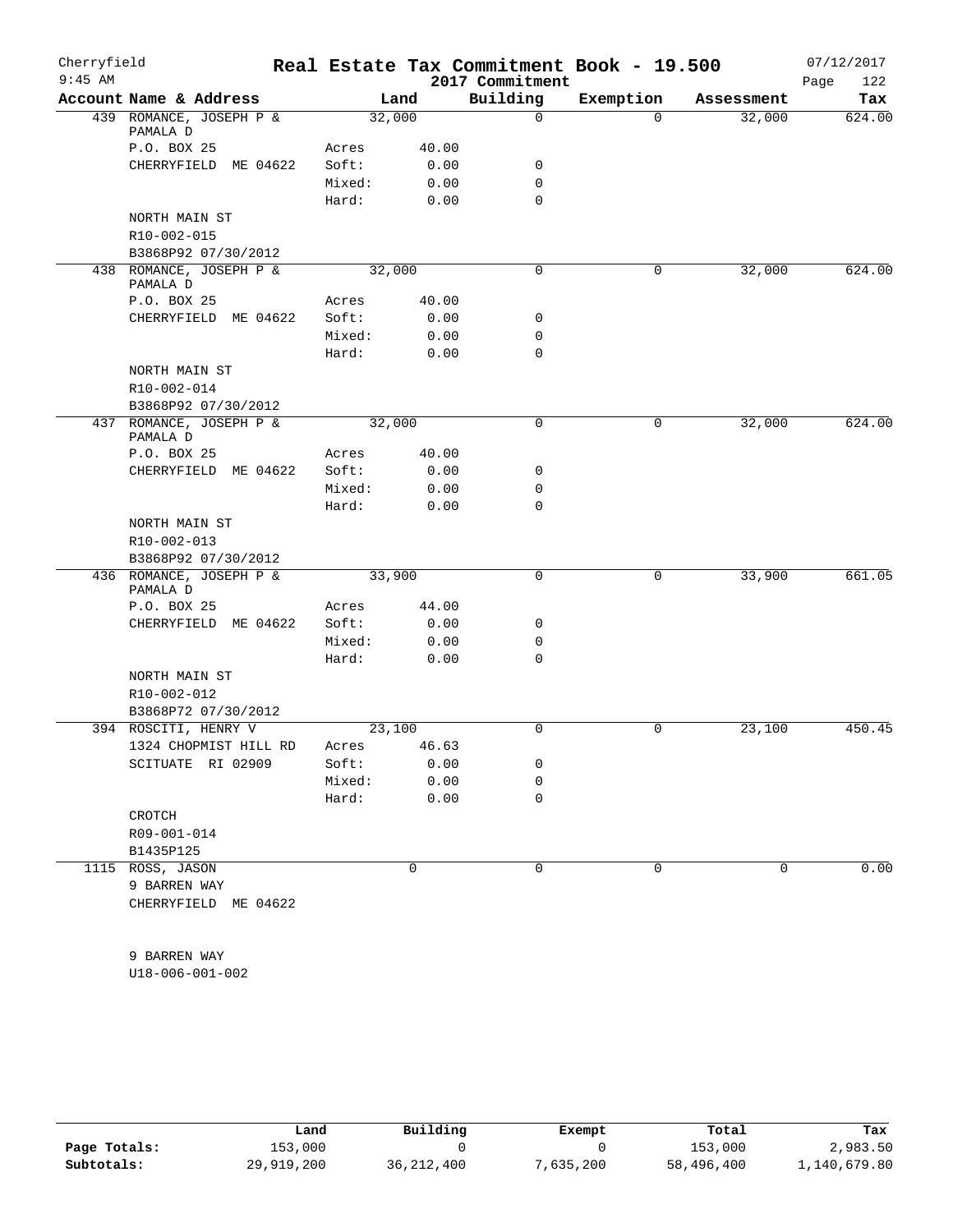| Cherryfield<br>$9:45$ AM |                                           |        |       | 2017 Commitment | Real Estate Tax Commitment Book - 19.500 |            | 07/12/2017<br>Page<br>123 |
|--------------------------|-------------------------------------------|--------|-------|-----------------|------------------------------------------|------------|---------------------------|
|                          | Account Name & Address                    |        | Land  | Building        | Exemption                                | Assessment | Tax                       |
|                          | 330 ROSSI, PATRICIA                       | 25,400 |       | 102,000         | 20,000                                   | 107,400    | 2,094.30                  |
|                          | 285 SPRAGUES FALLS RD                     | Acres  | 12.00 |                 | 01 Homestead Exempt                      |            |                           |
|                          | CHERRYFIELD ME 04622                      | Soft:  | 0.00  | 0               |                                          |            |                           |
|                          |                                           | Mixed: | 0.00  | 0               |                                          |            |                           |
|                          |                                           | Hard:  | 0.00  | 0               |                                          |            |                           |
|                          | 285 SPRAGUES FALLS RD                     |        |       |                 |                                          |            |                           |
|                          | $R08 - 004$                               |        |       |                 |                                          |            |                           |
|                          | B2480P16                                  |        |       |                 |                                          |            |                           |
|                          | 128 ROWE, JOHN & LINDA                    | 22,500 |       | 65,500          | 0                                        | 88,000     | 1,716.00                  |
|                          | MULREAN                                   |        |       |                 |                                          |            |                           |
|                          | 4 CONKLIN LN                              | Acres  | 8.00  |                 |                                          |            |                           |
|                          | HUNTINGTON NY 11743                       | Soft:  | 0.00  | 0               |                                          |            |                           |
|                          |                                           | Mixed: | 0.00  | 0               |                                          |            |                           |
|                          |                                           | Hard:  | 0.00  | 0               |                                          |            |                           |
|                          | 89 SPRAGUE FALLS RD                       |        |       |                 |                                          |            |                           |
|                          | R03-052-001                               |        |       |                 |                                          |            |                           |
| 729                      | B4176P21 08/11/2015<br>RUSCH, KATHERINE & |        |       |                 |                                          |            |                           |
|                          | CHRISTOPHER                               | 25,000 |       | 92,700          | 0                                        | 117,700    | 2,295.15                  |
|                          | 80 PARK ST                                | Acres  | 4.30  |                 |                                          |            |                           |
|                          | CHERRYFIELD ME 04622                      | Soft:  | 0.00  | 0               |                                          |            |                           |
|                          |                                           | Mixed: | 0.00  | 0               |                                          |            |                           |
|                          |                                           | Hard:  | 0.00  | 0               |                                          |            |                           |
|                          | 80 PARK ST                                |        |       |                 |                                          |            |                           |
|                          | $U11 - 030$                               |        |       |                 |                                          |            |                           |
|                          | B4232P125 02/22/2016                      |        |       |                 |                                          |            |                           |
|                          | 650 RWM LLC                               | 17,900 |       | 66,000          | 0                                        | 83,900     | 1,636.05                  |
|                          | P O BOX 52                                | Acres  | 1.54  |                 |                                          |            |                           |
|                          | CHERRYFIELD ME 04622                      | Soft:  | 0.00  | 0               |                                          |            |                           |
|                          |                                           | Mixed: | 0.00  | 0               |                                          |            |                           |
|                          |                                           | Hard:  | 0.00  | $\mathbf 0$     |                                          |            |                           |
|                          | 23 BIG ROCK LANE                          |        |       |                 |                                          |            |                           |
|                          | $U07 - 009$                               |        |       |                 |                                          |            |                           |
|                          | B3819P307 02/16/2012                      |        |       |                 |                                          |            |                           |
|                          | 652 RWM LLC                               |        | 9,200 | 0               | $\mathbf 0$                              | 9,200      | 179.40                    |
|                          | P O BOX 52                                | Acres  | 1.89  |                 |                                          |            |                           |
|                          | CHERRYFIELD ME 04622                      | Soft:  | 0.00  | 0               |                                          |            |                           |
|                          |                                           | Mixed: | 0.00  | 0               |                                          |            |                           |
|                          |                                           | Hard:  | 0.00  | 0               |                                          |            |                           |
|                          | BLACKSWOODS RD                            |        |       |                 |                                          |            |                           |
|                          | U07-011                                   |        |       |                 |                                          |            |                           |
|                          | B3819P307 02/16/2012                      |        |       |                 |                                          |            |                           |
|                          | 42 SAGAAS, GARY & DEBORAH<br>$\mathsf{C}$ |        | 4,300 | 0               | $\mathbf 0$                              | 4,300      | 83.85                     |
|                          | P O BOX 287                               | Acres  | 2.72  |                 |                                          |            |                           |
|                          | MILBRIDGE ME 04658                        | Soft:  | 0.00  | 0               |                                          |            |                           |
|                          |                                           | Mixed: | 0.00  | 0               |                                          |            |                           |
|                          |                                           | Hard:  | 0.00  | 0               |                                          |            |                           |
|                          | PARK ST                                   |        |       |                 |                                          |            |                           |
|                          | R01-030                                   |        |       |                 |                                          |            |                           |
|                          | B3701P44 12/21/2010                       |        |       |                 |                                          |            |                           |
|                          |                                           |        |       |                 |                                          |            |                           |

|              | Land       | Building   | Exempt   | Total      | Tax          |
|--------------|------------|------------|----------|------------|--------------|
| Page Totals: | 104,300    | 326,200    | 20,000   | 410,500    | 8,004.75     |
| Subtotals:   | 30,023,500 | 36,538,600 | .655.200 | 58,906,900 | 1,148,684.55 |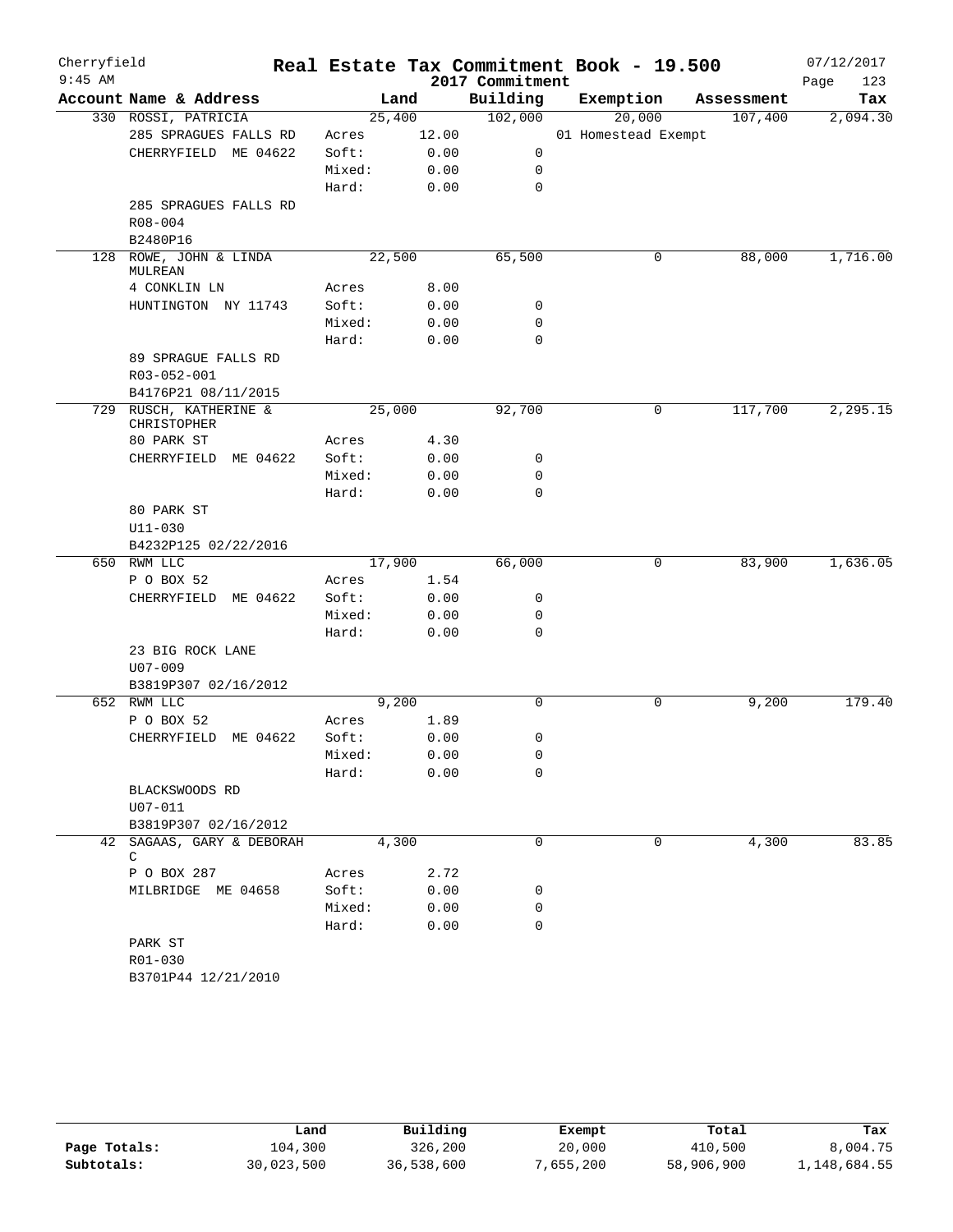| Cherryfield<br>$9:45$ AM |                                             |        |            | 2017 Commitment | Real Estate Tax Commitment Book - 19.500 |            | 07/12/2017<br>124<br>Page |
|--------------------------|---------------------------------------------|--------|------------|-----------------|------------------------------------------|------------|---------------------------|
|                          | Account Name & Address                      | Land   |            | Building        | Exemption                                | Assessment | Tax                       |
|                          | 584 SAINT MICHAELS CATHOLIC                 | 10,200 |            | 101, 200        | 111,400                                  | 0          | 0.00                      |
|                          | <b>CHURCH</b><br>51 ELM ST                  | Acres  | 0.78       |                 | 51 Churches                              |            |                           |
|                          | CHERRYFIELD ME 04622                        | Soft:  | 0.00       | 0               |                                          |            |                           |
|                          |                                             | Mixed: | 0.00       | 0               |                                          |            |                           |
|                          |                                             | Hard:  | 0.00       | 0               |                                          |            |                           |
|                          | 51 ELM ST                                   |        |            |                 |                                          |            |                           |
|                          | $U05 - 016$                                 |        |            |                 |                                          |            |                           |
|                          | 881 SANTERRE, JAN M                         | 18,500 |            | 42,600          | 0                                        | 61,100     | 1,191.45                  |
|                          | 628 SPRAGUES FALLS RD                       | Acres  | 2.00       |                 |                                          |            |                           |
|                          | CHERRYFIELD ME 04622                        | Soft:  | 0.00       | 0               |                                          |            |                           |
|                          |                                             | Mixed: | 0.00       | 0               |                                          |            |                           |
|                          |                                             | Hard:  | 0.00       | $\mathbf 0$     |                                          |            |                           |
|                          | 628 SPRAGUES FALLS RD                       |        |            |                 |                                          |            |                           |
|                          | R08-025-002<br>B1790P325                    |        |            |                 |                                          |            |                           |
|                          | 528 SANTERRE, JULI                          | 20,600 |            | 61,400          | 20,000                                   | 62,000     | 1,209.00                  |
|                          | 105 MILBRIDGE RD                            | Acres  | 0.73       |                 | 01 Homestead Exempt                      |            |                           |
|                          | CHERRYFIELD ME 04622                        | Soft:  | 0.00       | 0               |                                          |            |                           |
|                          |                                             | Mixed: | 0.00       | 0               |                                          |            |                           |
|                          |                                             | Hard:  | 0.00       | 0               |                                          |            |                           |
|                          | 105 MILBRIDGE RD                            |        |            |                 |                                          |            |                           |
|                          | $U03 - 022$                                 |        |            |                 |                                          |            |                           |
|                          | B3454P269 09/24/2008                        |        |            |                 |                                          |            |                           |
|                          | 737 SANTERRE, JULI L                        | 34,300 |            | $\mathbf 0$     | $\mathbf 0$                              | 34,300     | 668.85                    |
|                          | 105 MILBRIDGE RD                            | Acres  | 3.50       |                 |                                          |            |                           |
|                          | CHERRYFIELD ME 04622                        | Soft:  | 0.00       | 0               |                                          |            |                           |
|                          |                                             | Mixed: | 0.00       | 0               |                                          |            |                           |
|                          |                                             | Hard:  | 0.00       | 0               |                                          |            |                           |
|                          | PARK ST                                     |        |            |                 |                                          |            |                           |
|                          | $U11 - 038$                                 |        |            |                 |                                          |            |                           |
|                          | B3454P268 09/24/2008<br>163 SANTERRE, SHAWN | 16,200 |            | 28,800          | 20,000                                   | 25,000     | 487.50                    |
|                          | 25 UNIONVILLE RD                            | Acres  | 4.00       |                 | 01 Homestead Exempt                      |            |                           |
|                          | CHERRYFIELD ME 04622                        | Soft:  | 0.00       | $\mathbf 0$     |                                          |            |                           |
|                          |                                             | Mixed: | 0.00       | 0               |                                          |            |                           |
|                          |                                             | Hard:  | 0.00       | 0               |                                          |            |                           |
|                          | 25 UNIONVILLE RD                            |        |            |                 |                                          |            |                           |
|                          | R03-017-001                                 |        |            |                 |                                          |            |                           |
|                          | B2866P30                                    |        |            |                 |                                          |            |                           |
| 1107                     | SANTERRE, SHAWN                             | 23,100 |            | 0               | 0                                        | 23,100     | 450.45                    |
|                          | 25 UNIONVILLE RD                            | Acres  | 26.00      |                 |                                          |            |                           |
|                          | CHERRYFIELD ME 04622                        | Soft:  | 0.00       | 0               |                                          |            |                           |
|                          |                                             | Mixed: | 0.00       | 0               |                                          |            |                           |
|                          |                                             | Hard:  | 0.00       | 0               |                                          |            |                           |
|                          |                                             |        |            |                 |                                          |            |                           |
|                          | $U18 - 006$<br>B3084P210 11/15/2005         |        |            |                 |                                          |            |                           |
|                          | 1177 SANTERRE, SHAWN                        | 17,300 |            | 12,800          | 0                                        | 30,100     | 586.95                    |
|                          | 25 UNIONVILLE RD                            | Acres  | 1.00       |                 |                                          |            |                           |
|                          | CHERRYFIELD ME 04622                        | Soft:  | 0.00       | 0               |                                          |            |                           |
|                          |                                             | Mixed: | 0.00       | 0               |                                          |            |                           |
|                          |                                             | Hard:  | 0.00       | 0               |                                          |            |                           |
|                          | 335 WILLEY DISTRICT RD                      |        |            |                 |                                          |            |                           |
|                          | R05-043-001                                 |        |            |                 |                                          |            |                           |
|                          | B3244P276 02/01/2007                        |        |            |                 |                                          |            |                           |
|                          |                                             |        |            |                 |                                          |            |                           |
|                          | Land                                        |        | Building   |                 | Exempt                                   | Total      | Tax                       |
| Page Totals:             | 140,200                                     |        | 246,800    |                 | 151,400                                  | 235,600    | 4,594.20                  |
| Subtotals:               | 30,163,700                                  |        | 36,785,400 |                 | 7,806,600                                | 59,142,500 | 1,153,278.75              |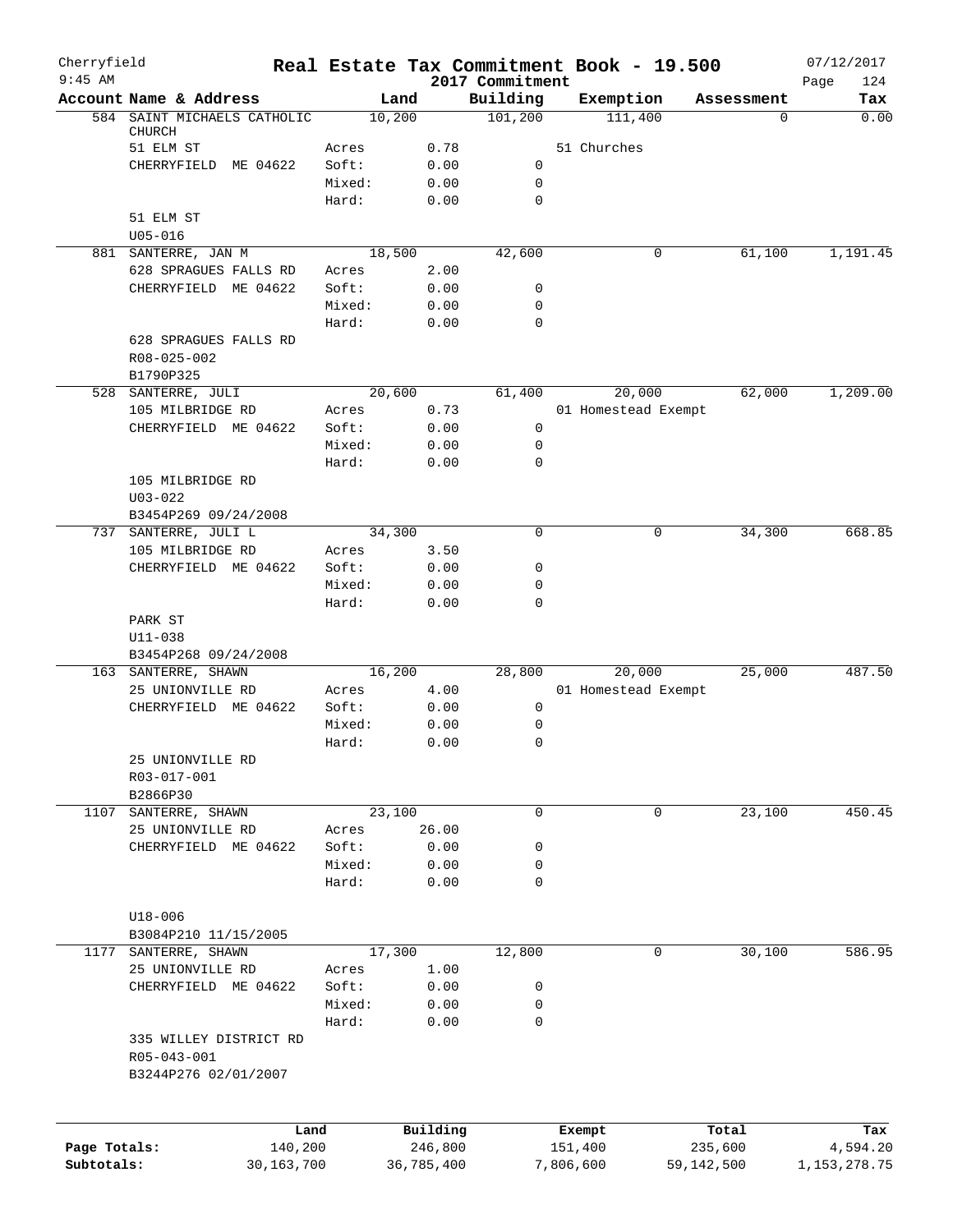| Cherryfield<br>$9:45$ AM |                                            |        |      | 2017 Commitment | Real Estate Tax Commitment Book - 19.500 |            | 07/12/2017<br>125<br>Page |
|--------------------------|--------------------------------------------|--------|------|-----------------|------------------------------------------|------------|---------------------------|
|                          | Account Name & Address                     | Land   |      | Building        | Exemption                                | Assessment | Tax                       |
|                          | 1146 SANTERRE, STEVEN                      | 18,000 |      | 135,000         | 20,000                                   | 133,000    | 2,593.50                  |
|                          | 620 SPRAGUES FALLS RD                      | Acres  | 2.20 |                 | 01 Homestead Exempt                      |            |                           |
|                          | CHERRYFIELD ME 04622                       | Soft:  | 0.00 | 0               |                                          |            |                           |
|                          |                                            | Mixed: | 0.00 | 0               |                                          |            |                           |
|                          |                                            | Hard:  | 0.00 | $\mathbf 0$     |                                          |            |                           |
|                          | 620 SPRAGUES FALLS RD                      |        |      |                 |                                          |            |                           |
|                          | R08-025-004                                |        |      |                 |                                          |            |                           |
|                          | B3915P143 12/24/2012 B2396P295             |        |      |                 |                                          |            |                           |
| 731                      | SANTERRE, LOUIE A &<br><b>JESSIE</b>       | 19,500 |      | 62,300          | 20,000                                   | 61,800     | 1,205.10                  |
|                          | 96 PARK ST                                 | Acres  | 4.75 |                 | 01 Homestead Exempt                      |            |                           |
|                          | CHERRYFIELD ME 04622                       | Soft:  | 0.00 | $\mathbf 0$     |                                          |            |                           |
|                          |                                            | Mixed: | 0.00 | 0               |                                          |            |                           |
|                          |                                            | Hard:  | 0.00 | $\mathbf 0$     |                                          |            |                           |
|                          | 96 PARK ST                                 |        |      |                 |                                          |            |                           |
|                          | U11-032                                    |        |      |                 |                                          |            |                           |
|                          | B3853P102 06/18/2012 B831P92               |        |      |                 |                                          |            |                           |
|                          | 707 SANTERRE, PATRICK E &<br><b>ARLENE</b> | 20,900 |      | 85,000          | 26,000                                   | 79,900     | 1,558.05                  |
|                          | PO BOX 205                                 | Acres  | 0.76 |                 | 01 Homestead Exempt                      |            |                           |
|                          | CHERRYFIELD ME 04622                       | Soft:  | 0.00 |                 | 0 12 WW2 Veteran Res                     |            |                           |
|                          |                                            | Mixed: | 0.00 | 0               |                                          |            |                           |
|                          |                                            | Hard:  | 0.00 | $\Omega$        |                                          |            |                           |
|                          | 48 PARK ST                                 |        |      |                 |                                          |            |                           |
|                          | $U11 - 009$                                |        |      |                 |                                          |            |                           |
|                          | B1176P241                                  |        |      |                 |                                          |            |                           |
| 341                      | SANTERRE, SCOTT L.& ROSE                   | 14,900 |      | 35,700          | 20,000                                   | 30,600     | 596.70                    |
|                          | М.                                         |        |      |                 |                                          |            |                           |
|                          | 410 SPRAGUES FALLS RD                      | Acres  | 1.80 |                 | 01 Homestead Exempt                      |            |                           |
|                          | CHERRYFIELD ME 04622                       | Soft:  | 0.00 | 0               |                                          |            |                           |
|                          |                                            | Mixed: | 0.00 | 0               |                                          |            |                           |
|                          |                                            | Hard:  | 0.00 | $\mathbf 0$     |                                          |            |                           |
|                          | 410 SPRAGUES FALLS RD                      |        |      |                 |                                          |            |                           |
|                          | R08-014                                    |        |      |                 |                                          |            |                           |
| 1117                     | B1798P145<br>SARGENT, DARRIN C &           | 10,900 |      | 0               | 0                                        | 10,900     | 212.55                    |
|                          | HOLLY A                                    |        |      |                 |                                          |            |                           |
|                          | 257 TENAN LN                               | Acres  | 4.40 |                 |                                          |            |                           |
|                          | CHERRYFIELD ME 04622                       | Soft:  | 0.00 | 0               |                                          |            |                           |
|                          |                                            | Mixed: | 0.00 | 0               |                                          |            |                           |
|                          |                                            | Hard:  | 0.00 | 0               |                                          |            |                           |
|                          | TENAN LANE                                 |        |      |                 |                                          |            |                           |
|                          | R05-063-001-002                            |        |      |                 |                                          |            |                           |
|                          | B3286P314 05/21/2007                       |        |      |                 |                                          |            |                           |
|                          | 569 SARGENT, RONALD C                      | 17,800 |      | 39,700          | 0                                        | 57,500     | 1,121.25                  |
|                          | PO BOX 53                                  | Acres  | 0.48 |                 |                                          |            |                           |
|                          | MORIAH NY 12960                            | Soft:  | 0.00 | 0               |                                          |            |                           |
|                          |                                            | Mixed: | 0.00 | 0               |                                          |            |                           |
|                          |                                            | Hard:  | 0.00 | $\mathbf 0$     |                                          |            |                           |
|                          | 36 NORTH ST                                |        |      |                 |                                          |            |                           |
|                          | $U05 - 003$                                |        |      |                 |                                          |            |                           |
|                          | B2826P192                                  |        |      |                 |                                          |            |                           |
|                          |                                            |        |      |                 |                                          |            |                           |

|              | Land         | Building     | Exempt    | Total      | Tax          |
|--------------|--------------|--------------|-----------|------------|--------------|
| Page Totals: | 102,000      | 357,700      | 86,000    | 373,700    | 7,287.15     |
| Subtotals:   | 30, 265, 700 | 37, 143, 100 | 7,892,600 | 59,516,200 | 1,160,565.90 |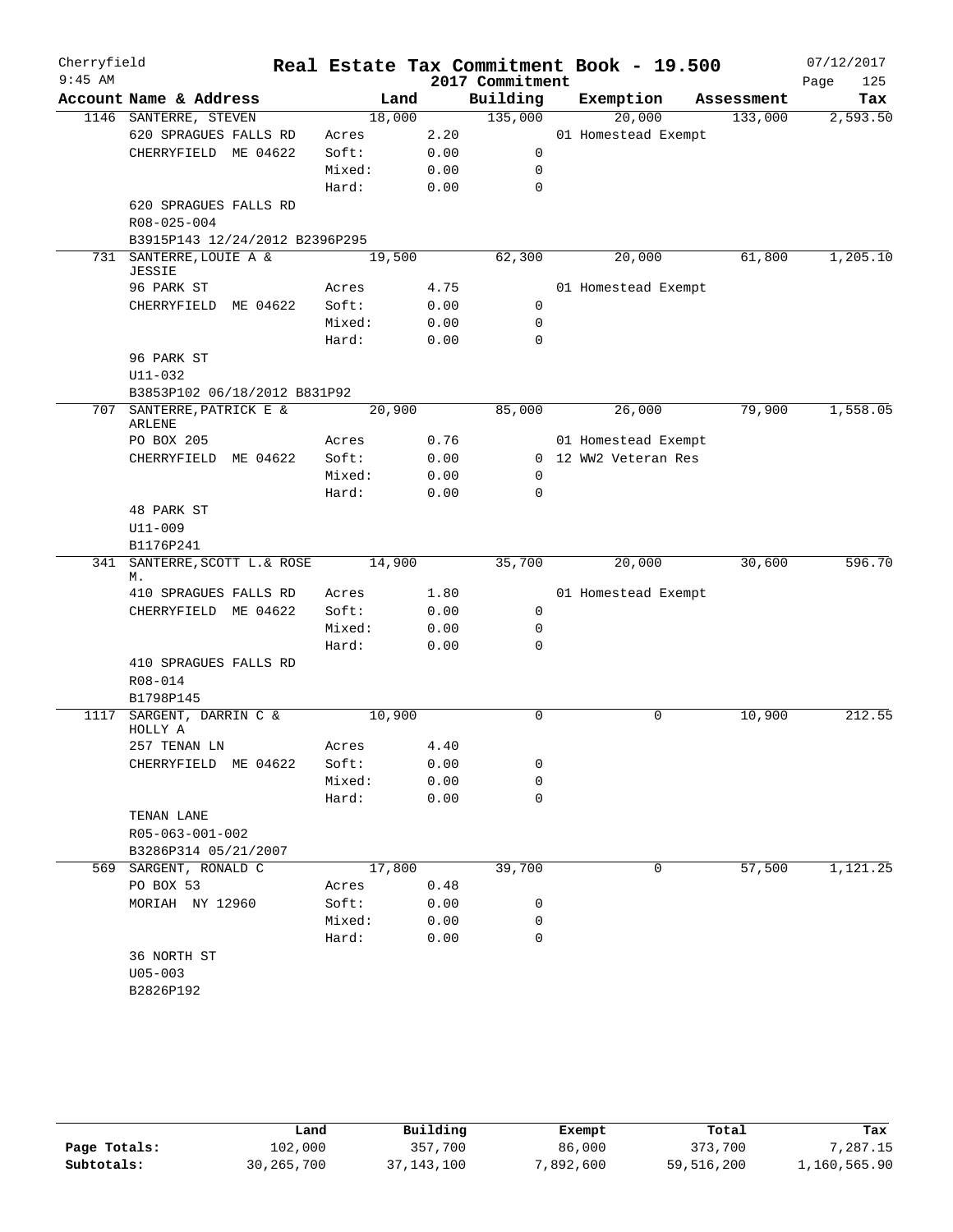| Cherryfield<br>$9:45$ AM |                                           | Real Estate Tax Commitment Book - 19.500 |            | 2017 Commitment |                     |          |            | 07/12/2017<br>126<br>Page |
|--------------------------|-------------------------------------------|------------------------------------------|------------|-----------------|---------------------|----------|------------|---------------------------|
|                          | Account Name & Address                    | Land                                     |            | Building        | Exemption           |          | Assessment | Tax                       |
|                          | 884 SAWICKI, VINCENT J                    | 17,700                                   |            | 37,000          |                     | $\Omega$ | 54,700     | 1,066.65                  |
|                          | PO BOX 295                                | Acres                                    | 1.72       |                 |                     |          |            |                           |
|                          | HARRINGTON ME 04643                       | Soft:                                    | 0.00       | 0               |                     |          |            |                           |
|                          |                                           | Mixed:                                   | 0.00       | 0               |                     |          |            |                           |
|                          |                                           |                                          |            |                 |                     |          |            |                           |
|                          |                                           | Hard:                                    | 0.00       | 0               |                     |          |            |                           |
|                          | 20 RIDGE RD                               |                                          |            |                 |                     |          |            |                           |
|                          | U15-012                                   |                                          |            |                 |                     |          |            |                           |
|                          | B3845P160 05/21/2012                      |                                          |            |                 |                     |          |            |                           |
|                          | 750 SAWYER, GENE K                        | 16,600                                   |            | 37,900          |                     | 20,000   | 34,500     | 672.75                    |
|                          | 8 FAIRVIEW ST                             | Acres                                    | 0.39       |                 | 01 Homestead Exempt |          |            |                           |
|                          | ANTRIM NH 03440-3602                      | Soft:                                    | 0.00       | 0               |                     |          |            |                           |
|                          |                                           | Mixed:                                   | 0.00       | 0               |                     |          |            |                           |
|                          |                                           | Hard:                                    | 0.00       | 0               |                     |          |            |                           |
|                          | 14 CHURCH ST                              |                                          |            |                 |                     |          |            |                           |
|                          | $U12 - 005$                               |                                          |            |                 |                     |          |            |                           |
|                          | B2436P168                                 |                                          |            |                 |                     |          |            |                           |
|                          |                                           |                                          |            |                 |                     |          |            |                           |
|                          | 547 SAWYER, MICHAEL & CARA                | 23,300                                   |            | 38,800          |                     | 20,000   | 42,100     | 820.95                    |
|                          | 22 River Rd                               | Acres                                    | 1.37       |                 | 01 Homestead Exempt |          |            |                           |
|                          | ME 04622<br>CHERRYFIELD                   | Soft:                                    | 0.00       | 0               |                     |          |            |                           |
|                          |                                           | Mixed:                                   | 0.00       | 0               |                     |          |            |                           |
|                          |                                           | Hard:                                    | 0.00       | $\mathbf 0$     |                     |          |            |                           |
|                          | 22 RIVER RD                               |                                          |            |                 |                     |          |            |                           |
|                          | $U04 - 010$                               |                                          |            |                 |                     |          |            |                           |
|                          | B2703P54                                  |                                          |            |                 |                     |          |            |                           |
| 41                       | SAWYER, PETER S                           | 58,000                                   |            | 134,000         |                     | 20,000   | 172,000    | 3,354.00                  |
|                          | JAMISON, NICHOLE S                        | Acres                                    | 15.00      |                 | 01 Homestead Exempt |          |            |                           |
|                          |                                           |                                          |            |                 |                     |          |            |                           |
|                          | PO BOX 173                                | Soft:                                    | 0.00       | 0               |                     |          |            |                           |
|                          | MILBRIDGE ME 04658                        | Mixed:                                   | 0.00       | 0               |                     |          |            |                           |
|                          | 272 MILBRIDGE RD                          | Hard:                                    | 0.00       | $\Omega$        |                     |          |            |                           |
|                          | R02-013-003                               |                                          |            |                 |                     |          |            |                           |
|                          | B4247P153 04/19/2016 B3971P235 07/05/2013 |                                          |            |                 |                     |          |            |                           |
|                          | 169 SCHAEFFER, THOMAS L                   | 21,800                                   |            | 20,500          |                     | 20,000   | 22,300     | 434.85                    |
|                          | PO BOX 220                                | Acres                                    | 15.00      |                 | 01 Homestead Exempt |          |            |                           |
|                          | JONESBORO ME 04648                        | Soft:                                    | 0.00       | 0               |                     |          |            |                           |
|                          |                                           | Mixed:                                   | 0.00       | 0               |                     |          |            |                           |
|                          |                                           | Hard:                                    | 0.00       | 0               |                     |          |            |                           |
|                          | 30 BION LANE                              |                                          |            |                 |                     |          |            |                           |
|                          | $R04 - 019$                               |                                          |            |                 |                     |          |            |                           |
|                          |                                           |                                          |            |                 |                     |          |            |                           |
|                          | B3884P228 09/18/2012                      |                                          |            |                 |                     |          |            |                           |
|                          | 86 SCHAEJBE, D CHRISTOPHER                | 15,800                                   |            | 23,900          |                     | 0        | 39,700     | 774.15                    |
|                          | 353 WEST SHADOW CREEK                     | Acres                                    | 2.22       |                 |                     |          |            |                           |
|                          | DR.                                       |                                          |            |                 |                     |          |            |                           |
|                          | VERNON HILLS<br>IL 60061                  | Soft:                                    | 0.00       | 0               |                     |          |            |                           |
|                          |                                           | Mixed:                                   | 0.00       | 0               |                     |          |            |                           |
|                          |                                           | Hard:                                    | 0.00       | 0               |                     |          |            |                           |
|                          | 156 UNIONVILLE RD                         |                                          |            |                 |                     |          |            |                           |
|                          | $R03 - 011$                               |                                          |            |                 |                     |          |            |                           |
|                          | B3320P126 08/17/2007                      |                                          |            |                 |                     |          |            |                           |
| 633                      | SCHNEIDER, ELLIOT B &<br>JULIE A          | 34,700                                   |            | 79,300          |                     | 0        | 114,000    | 2,223.00                  |
|                          | 5704 ARCADIA CIR                          | Acres                                    | 26.00      |                 |                     |          |            |                           |
|                          | DEL VALLEY TX 78607                       | Soft:                                    | 0.00       | 0               |                     |          |            |                           |
|                          |                                           | Mixed:                                   | 0.00       | 0               |                     |          |            |                           |
|                          |                                           | Hard:                                    | 0.00       | 0               |                     |          |            |                           |
|                          | 79 STILLWATER RD                          |                                          |            |                 |                     |          |            |                           |
|                          | $U06 - 023 - 001$                         |                                          |            |                 |                     |          |            |                           |
|                          |                                           |                                          |            |                 |                     |          |            |                           |
|                          | B2779P230                                 |                                          |            |                 |                     |          |            |                           |
|                          | Land                                      |                                          | Building   |                 | Exempt              |          | Total      | Tax                       |
| Page Totals:             | 187,900                                   |                                          | 371,400    |                 | 80,000              |          | 479,300    | 9,346.35                  |
| Subtotals:               | 30,453,600                                |                                          | 37,514,500 |                 | 7,972,600           |          | 59,995,500 | 1,169,912.25              |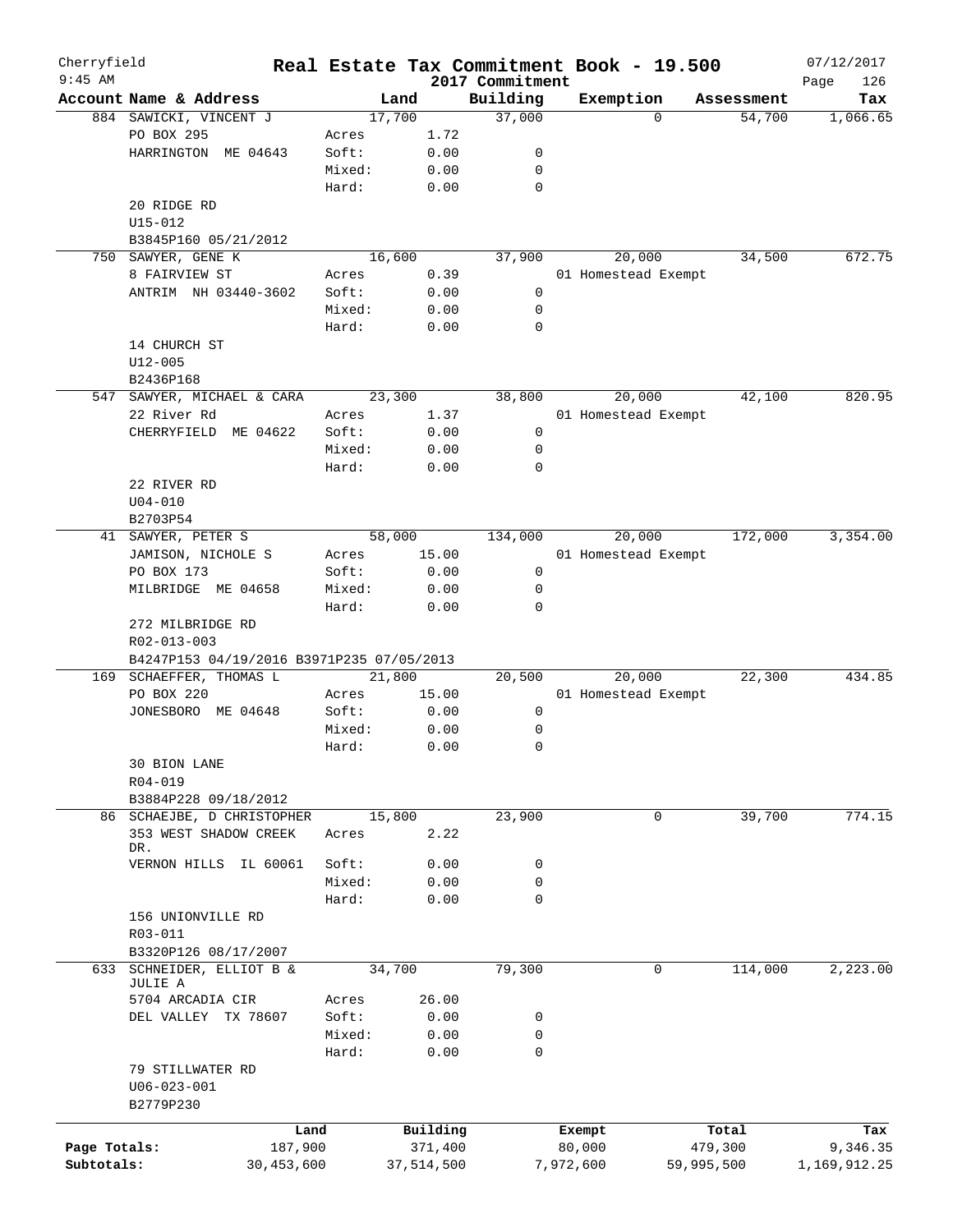| Cherryfield |                                         |        |        |                 | Real Estate Tax Commitment Book - 19.500 |            | 07/12/2017  |
|-------------|-----------------------------------------|--------|--------|-----------------|------------------------------------------|------------|-------------|
| $9:45$ AM   |                                         |        |        | 2017 Commitment |                                          |            | Page<br>127 |
|             | Account Name & Address                  |        | Land   | Building        | Exemption                                | Assessment | Tax         |
|             | 489 SCHNEIDER, MATTHIAS J               | 27,100 |        | 46,700          | $\Omega$                                 | 73,800     | 1,439.10    |
|             | 160 CHURCH ST                           | Acres  | 7.00   |                 |                                          |            |             |
|             | HOLLISTON MA 01746                      | Soft:  | 0.00   | 0               |                                          |            |             |
|             |                                         | Mixed: | 0.00   | 0               |                                          |            |             |
|             |                                         | Hard:  | 0.00   | 0               |                                          |            |             |
|             | 201 MILBRIDGE RD                        |        |        |                 |                                          |            |             |
|             | $U02 - 005$                             |        |        |                 |                                          |            |             |
|             | B3304P266 07/06/2007                    |        |        |                 |                                          |            |             |
|             | 905 SCHOPPEE, MARK                      | 14,100 |        | 36,500          | 20,000                                   | 30,600     | 596.70      |
|             | CLEAVES, ERIKA M                        | Acres  | 0.52   |                 | 01 Homestead Exempt                      |            |             |
|             | 138 RIDGE RD                            | Soft:  | 0.00   | 0               |                                          |            |             |
|             | CHERRYFIELD ME 04622                    | Mixed: | 0.00   | 0               |                                          |            |             |
|             |                                         | Hard:  | 0.00   | 0               |                                          |            |             |
|             | 138 RIDGE RD                            |        |        |                 |                                          |            |             |
|             | $U16 - 007$                             |        |        |                 |                                          |            |             |
|             | B2394P271                               |        |        |                 |                                          |            |             |
|             | 904 SCHOPPEE, MARK A                    | 21,900 |        | 43,800          | 0                                        | 65,700     | 1,281.15    |
|             | 138 RIDGE RD                            | Acres  | 6.00   |                 |                                          |            |             |
|             | CHERRYFIELD ME 04622                    | Soft:  | 0.00   | 0               |                                          |            |             |
|             |                                         | Mixed: | 0.00   | 0               |                                          |            |             |
|             |                                         | Hard:  | 0.00   | 0               |                                          |            |             |
|             | 132 RIDGE RD                            |        |        |                 |                                          |            |             |
|             | U16-006                                 |        |        |                 |                                          |            |             |
|             | B3543P31 06/26/2009                     |        |        |                 |                                          |            |             |
| 481         | SCHRADER, DUDLEY &                      | 23,100 |        | 68,100          | 20,000                                   | 71,200     | 1,388.40    |
|             | <b>TAMMY</b>                            |        |        |                 |                                          |            |             |
|             | 217 MILBRIDGE RD                        | Acres  | 1.08   |                 | 01 Homestead Exempt                      |            |             |
|             | CHERRYFIELD ME 04622                    | Soft:  | 0.00   | 0               |                                          |            |             |
|             |                                         | Mixed: | 0.00   | 0               |                                          |            |             |
|             |                                         | Hard:  | 0.00   | 0               |                                          |            |             |
|             | 217 MILBRIDGE RD                        |        |        |                 |                                          |            |             |
|             | $U01 - 011 - 001$                       |        |        |                 |                                          |            |             |
|             | B2345P76                                |        |        |                 |                                          |            |             |
|             | 452 SCHULMEISTERS ET AL,<br>VIZBULITE I | 62,600 |        | 0               | 0                                        | 62,600     | 1,220.70    |
|             | C/O ROBERT<br>SCHULMEISTERS             | Acres  | 149.80 |                 |                                          |            |             |
|             | 254 Saw Mill River Rd                   | Soft:  | 0.00   | 0               |                                          |            |             |
|             | Millwood NY 10546                       | Mixed: | 0.00   | 0               |                                          |            |             |
|             | CROTCH                                  | Hard:  | 0.00   | $\mathbf 0$     |                                          |            |             |
|             | $R10 - 006$                             |        |        |                 |                                          |            |             |
|             | B1462P127                               |        |        |                 |                                          |            |             |
|             | 962 SEAVEY, MARY E                      | 19,200 |        | 43,700          | 20,000                                   | 42,900     | 836.55      |
|             | P.O. BOX 267                            | Acres  | 2.58   |                 | 01 Homestead Exempt                      |            |             |
|             | CHERRYFIELD<br>ME 04622                 | Soft:  | 0.00   | 0               |                                          |            |             |
|             |                                         | Mixed: | 0.00   | 0               |                                          |            |             |
|             |                                         | Hard:  | 0.00   | 0               |                                          |            |             |
|             | 237 RIDGE RD                            |        |        |                 |                                          |            |             |
|             | U19-007                                 |        |        |                 |                                          |            |             |
|             | B1405P332                               |        |        |                 |                                          |            |             |
|             |                                         |        |        |                 |                                          |            |             |

|              | Land       | Building   | Exempt    | Total        | Tax          |
|--------------|------------|------------|-----------|--------------|--------------|
| Page Totals: | 168,000    | 238,800    | 60,000    | 346,800      | 6,762.60     |
| Subtotals:   | 30,621,600 | 37,753,300 | 8,032,600 | 60, 342, 300 | 1,176,674.85 |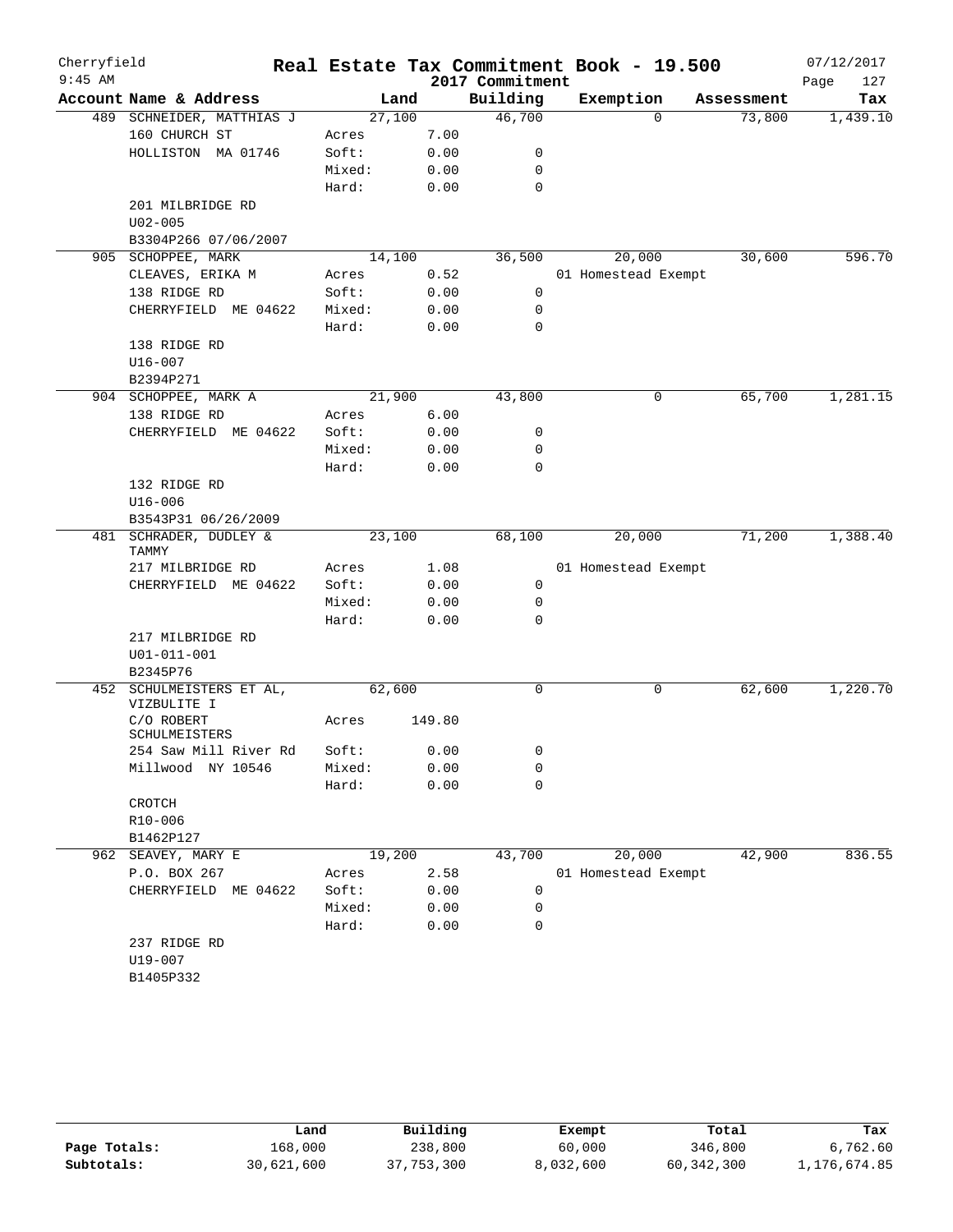| Cherryfield<br>$9:45$ AM |                          |            |        |            |                             |                  | Real Estate Tax Commitment Book - 19.500 |            |            | 07/12/2017         |
|--------------------------|--------------------------|------------|--------|------------|-----------------------------|------------------|------------------------------------------|------------|------------|--------------------|
|                          | Account Name & Address   |            |        | Land       | 2017 Commitment<br>Building |                  | Exemption                                |            | Assessment | Page<br>128<br>Tax |
| 30                       | SEAVEY, MURRAY &         |            |        | 33,100     |                             | $\mathbf 0$      |                                          | $\Omega$   | 33,100     | 645.45             |
|                          | FRANCES                  |            |        |            |                             |                  |                                          |            |            |                    |
|                          | KILTON, SHAWN            |            | Acres  | 90.00      |                             |                  |                                          |            |            |                    |
|                          | 237 MILBRIDGE RD         |            | Soft:  | 19.00      | 2,755                       |                  |                                          |            |            |                    |
|                          | CHERRYFIELD ME 04622     |            | Mixed: | 64.00      | 10,688                      |                  |                                          |            |            |                    |
|                          |                          |            | Hard:  | 0.00       |                             | $\mathbf 0$      |                                          |            |            |                    |
|                          | MILBRIDGE RD             |            |        |            |                             |                  |                                          |            |            |                    |
|                          | R01-018<br>B2937P343     |            |        |            |                             |                  |                                          |            |            |                    |
|                          | 475 SEAVEY, MURRAY B     |            |        | 11,800     | 8,200                       |                  |                                          | 0          | 20,000     | 390.00             |
|                          | SEAVEY, FRANCES          |            | Acres  | 1.18       |                             |                  |                                          |            |            |                    |
|                          | 237 MILBRIDGE RD         |            | Soft:  | 0.00       |                             | 0                |                                          |            |            |                    |
|                          | CHERRYFIELD ME 04622     |            | Mixed: | 0.00       |                             | $\mathbf 0$      |                                          |            |            |                    |
|                          |                          |            | Hard:  | 0.00       |                             | $\mathbf 0$      |                                          |            |            |                    |
|                          | 239 MILBRIDGE RD         |            |        |            |                             |                  |                                          |            |            |                    |
|                          | $U01 - 007$              |            |        |            |                             |                  |                                          |            |            |                    |
|                          | B3169P350 07/21/2006     |            |        |            |                             |                  |                                          |            |            |                    |
| 477                      | SEAVEY, FRANCES          |            |        | 30,300     | 90,400                      |                  | 20,000                                   |            | 100,700    | 1,963.65           |
|                          | SEAVEY, MURRAY B         |            | Acres  | 2.51       |                             |                  | 01 Homestead Exempt                      |            |            |                    |
|                          | 237 MILBRIDGE RD         |            | Soft:  | 0.00       |                             | 0                |                                          |            |            |                    |
|                          | CHERRYFIELD ME 04622     |            | Mixed: | 0.00       |                             | $\mathbf 0$      |                                          |            |            |                    |
|                          |                          |            | Hard:  | 0.00       |                             | $\mathbf 0$      |                                          |            |            |                    |
|                          | 237 MILBRIDGE RD         |            |        |            |                             |                  |                                          |            |            |                    |
|                          | $U01 - 009$              |            |        |            |                             |                  |                                          |            |            |                    |
|                          | B3169P348 07/21/2006     |            |        |            |                             |                  |                                          |            |            |                    |
|                          | 724 SELETZKY, CAROLYN M  |            |        | 22,300     | 83,400                      |                  | 20,000                                   |            | 85,700     | 1,671.15           |
|                          | 16 NEW ST                |            | Acres  | 0.91       |                             |                  | 01 Homestead Exempt                      |            |            |                    |
|                          | CHERRYFIELD ME 04622     |            | Soft:  | 0.00       |                             | $\mathbf 0$      |                                          |            |            |                    |
|                          |                          |            | Mixed: | 0.00       |                             | $\mathbf 0$      |                                          |            |            |                    |
|                          |                          |            | Hard:  | 0.00       |                             | $\mathbf 0$      |                                          |            |            |                    |
|                          | 16 NEW ST<br>$U11 - 025$ |            |        |            |                             |                  |                                          |            |            |                    |
|                          | B1607P45                 |            |        |            |                             |                  |                                          |            |            |                    |
| 144                      | SHAW, CALVIN D &         |            |        | 18,100     | 57,000                      |                  | 20,000                                   |            | 55,100     | 1,074.45           |
|                          | BARBARA M                |            |        |            |                             |                  |                                          |            |            |                    |
|                          | 221 SPRAGUE FALLS RD     |            | Acres  | 2.40       |                             |                  | 01 Homestead Exempt                      |            |            |                    |
|                          | ME 04622<br>CHERRYFIELD  |            | Soft:  | 0.00       |                             | 0                |                                          |            |            |                    |
|                          |                          |            | Mixed: | 0.00       |                             | 0                |                                          |            |            |                    |
|                          |                          |            | Hard:  | 0.00       |                             | 0                |                                          |            |            |                    |
|                          | 221 SPRAGUE FALLS RD     |            |        |            |                             |                  |                                          |            |            |                    |
|                          | R03-065                  |            |        |            |                             |                  |                                          |            |            |                    |
|                          | B3712P162 01/31/2011     |            |        |            |                             |                  |                                          |            |            |                    |
|                          | 422 SHAW, DWAYNE P       |            |        | 7,900      |                             | $\mathbf 0$      |                                          | 0          | 7,900      | 154.05             |
|                          | & BAHIA YACKZAN          |            | Acres  | 3.50       |                             |                  |                                          |            |            |                    |
|                          | P O BOX 83               |            | Soft:  | 0.00       |                             | 0                |                                          |            |            |                    |
|                          | HARRINTON ME 04643       |            | Mixed: | 0.00       |                             | 0<br>$\mathbf 0$ |                                          |            |            |                    |
|                          |                          |            | Hard:  | 0.00       |                             |                  |                                          |            |            |                    |
|                          | CROTCH<br>R09-002        |            |        |            |                             |                  |                                          |            |            |                    |
|                          | B2678P135                |            |        |            |                             |                  |                                          |            |            |                    |
| 617                      | SHAW, KEVIN A            |            |        | 24,200     | 98,200                      |                  | 20,000                                   |            | 102,400    | 1,996.80           |
|                          | SHAW, RYAN D             |            | Acres  | 1.97       |                             |                  | 01 Homestead Exempt                      |            |            |                    |
|                          |                          |            | Soft:  | 0.00       |                             | 0                |                                          |            |            |                    |
|                          | CHERRYFIELD<br>ME 04622  |            | Mixed: | 0.00       |                             | 0                |                                          |            |            |                    |
|                          |                          |            | Hard:  | 0.00       |                             | 0                |                                          |            |            |                    |
|                          | 28 MILL RD               |            |        |            |                             |                  |                                          |            |            |                    |
|                          | U06-007                  |            |        |            |                             |                  |                                          |            |            |                    |
|                          | B3985P164 08/16/2013     |            |        |            |                             |                  |                                          |            |            |                    |
|                          |                          | Land       |        | Building   |                             |                  | Exempt                                   |            | Total      | Tax                |
| Page Totals:             |                          | 147,700    |        | 337,200    |                             |                  | 80,000                                   |            | 404,900    | 7,895.55           |
| Subtotals:               |                          | 30,769,300 |        | 38,090,500 |                             |                  | 8,112,600                                | 60,747,200 |            | 1,184,570.40       |
|                          |                          |            |        |            |                             |                  |                                          |            |            |                    |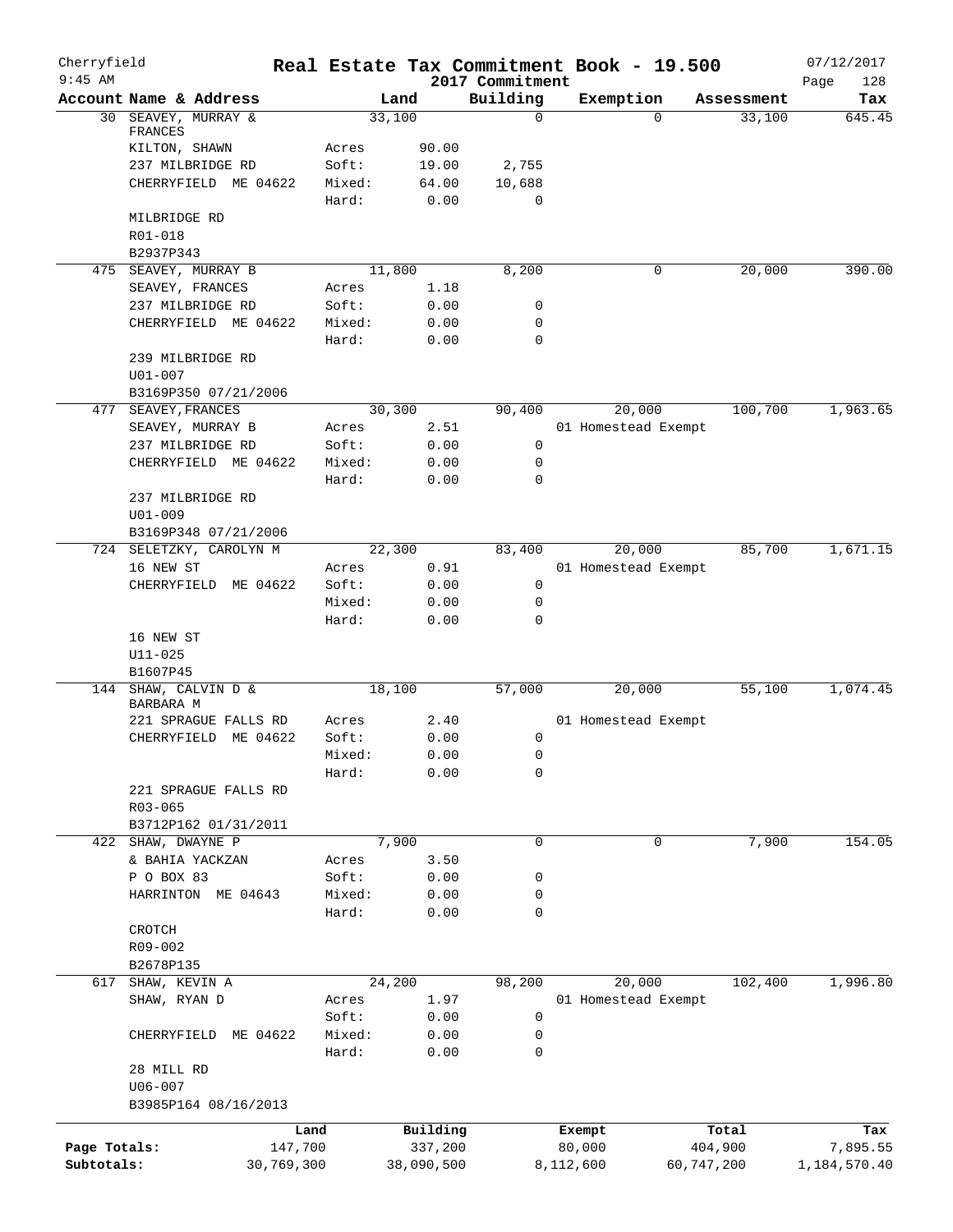| Cherryfield<br>$9:45$ AM |                                                       |            |                 |            |              | 2017 Commitment         | Real Estate Tax Commitment Book - 19.500 |            | 07/12/2017         |
|--------------------------|-------------------------------------------------------|------------|-----------------|------------|--------------|-------------------------|------------------------------------------|------------|--------------------|
|                          | Account Name & Address                                |            |                 | Land       |              | Building                | Exemption                                | Assessment | 129<br>Page<br>Tax |
|                          | 34 SHAW, RAYMOND F &                                  |            |                 | 9,200      |              | 0                       | $\Omega$                                 | 9,200      | 179.40             |
|                          | NICOLE L                                              |            |                 |            |              |                         |                                          |            |                    |
|                          | 378 NORTH MAIN ST                                     |            | Acres           |            | 6.87         |                         |                                          |            |                    |
|                          | MILBRIDGE<br>ME 04658                                 |            | Soft:           |            | 0.00         | 0                       |                                          |            |                    |
|                          |                                                       |            | Mixed:          |            | 0.00         | $\mathbf 0$<br>$\Omega$ |                                          |            |                    |
|                          | MILBRIDGE RD                                          |            | Hard:           |            | 0.00         |                         |                                          |            |                    |
|                          | R01-022                                               |            |                 |            |              |                         |                                          |            |                    |
|                          | B3679P34 10/14/2010                                   |            |                 |            |              |                         |                                          |            |                    |
|                          | 143 SHAW, SCOTT & TRACY                               |            |                 | 50,000     |              | 70,700                  | 20,000                                   | 100,700    | 1,963.65           |
|                          | P O BOX 212                                           |            | Acres           |            | 22.60        |                         | 01 Homestead Exempt                      |            |                    |
|                          | CHERRYFIELD ME 04622                                  |            | Soft:           |            | 0.00         | $\mathsf{O}$            |                                          |            |                    |
|                          |                                                       |            | Mixed:          |            | 0.00         | 0                       |                                          |            |                    |
|                          |                                                       |            | Hard:           |            | 0.00         | $\mathbf 0$             |                                          |            |                    |
|                          | 274 SPRAGUE FALLS RD                                  |            |                 |            |              |                         |                                          |            |                    |
|                          | R03-064                                               |            |                 |            |              |                         |                                          |            |                    |
|                          | B3468P301 11/07/2008                                  |            |                 |            |              |                         |                                          |            |                    |
|                          | 64 SHEPHERD, PAUL T                                   |            |                 | 23,100     |              | 40,500                  | 26,000                                   | 37,600     | 733.20             |
|                          | SHEPHERD, ANNIE M                                     |            | Acres           |            | 1.00         |                         | 14 WW2 Veteran Non                       |            |                    |
|                          | 341 MILBRIDGE RD                                      |            | Soft:           |            | 0.00         |                         | 0 01 Homestead Exempt                    |            |                    |
|                          | CHERRYFIELD ME 04622                                  |            | Mixed:          |            | 0.00         | 0                       |                                          |            |                    |
|                          |                                                       |            | Hard:           |            | 0.00         | 0                       |                                          |            |                    |
|                          | 341 MILBRIDGE RD                                      |            |                 |            |              |                         |                                          |            |                    |
|                          | R02-017                                               |            |                 |            |              |                         |                                          |            |                    |
|                          | B3077P111 08/25/2005                                  |            |                 |            |              |                         |                                          |            |                    |
|                          | 305 SHERIN, AARIS ANNA<br>KLINGER                     |            |                 | 25,400     |              | 0                       | 0                                        | 25,400     | 495.30             |
|                          | 131 JACKSON AVE 2ND<br>FLOOR                          |            | Acres           |            | 28.00        |                         |                                          |            |                    |
|                          | NYACK NY 10960                                        |            | Soft:           |            | 0.00         | 0                       |                                          |            |                    |
|                          |                                                       |            | Mixed:          |            | 0.00         | 0                       |                                          |            |                    |
|                          |                                                       |            | Hard:           |            | 0.00         | 0                       |                                          |            |                    |
|                          | 320 NORTH MAIN ST                                     |            |                 |            |              |                         |                                          |            |                    |
|                          | R07-003-001                                           |            |                 |            |              |                         |                                          |            |                    |
|                          | B3085P54 11/22/2005                                   |            |                 |            |              |                         |                                          |            |                    |
| 107                      | SIDOTI, LAURA                                         |            |                 | 5,200      |              | $\mathbf 0$             | 0                                        | 5,200      | 101.40             |
|                          | 103 RIDGEWOOD ROAD                                    |            | Acres           |            | 1.72         |                         |                                          |            |                    |
|                          | CLIFTON NJ 07012                                      |            | Soft:<br>Mixed: |            | 0.00<br>0.00 | 0                       |                                          |            |                    |
|                          |                                                       |            | Hard:           |            |              | 0<br>0                  |                                          |            |                    |
|                          | ROUTE 182                                             |            |                 |            | 0.00         |                         |                                          |            |                    |
|                          | $R03 - 031$                                           |            |                 |            |              |                         |                                          |            |                    |
|                          | 476 SIGNORELLI, MARGARET                              |            |                 | 26,000     |              | $\mathbf 0$             | 0                                        | 26,000     | 507.00             |
|                          | 97 EAST PARK AVE                                      |            | Acres           |            | 28.00        |                         |                                          |            |                    |
|                          | LYNN MA 01902                                         |            | Soft:           |            | 0.00         | 0                       |                                          |            |                    |
|                          |                                                       |            | Mixed:          |            | 0.00         | 0                       |                                          |            |                    |
|                          |                                                       |            | Hard:           |            | 0.00         | 0                       |                                          |            |                    |
|                          | ROUTE 1 (OFF)                                         |            |                 |            |              |                         |                                          |            |                    |
|                          | $U01 - 008$                                           |            |                 |            |              |                         |                                          |            |                    |
|                          | B1159P24                                              |            |                 |            |              |                         |                                          |            |                    |
|                          | 1175 SILVA JR, ABEL                                   |            |                 | 2,400      |              | $\mathbf 0$             | 0                                        | 2,400      | 46.80              |
|                          | 388 EAST OCEAN BLVD                                   |            | Acres           |            | 15.30        |                         |                                          |            |                    |
|                          | UNIT 804                                              |            | Soft:           |            | 7.30         | 1,059                   |                                          |            |                    |
|                          | LONG BEACH CA 90802                                   |            | Mixed:          |            | 8.00         | 1,336                   |                                          |            |                    |
|                          |                                                       |            | Hard:           |            | 0.00         | 0                       |                                          |            |                    |
|                          | MACHATTON CORLISS BROOK<br>R09-001-049-7<br>B2730P135 |            |                 |            |              |                         |                                          |            |                    |
|                          |                                                       | Land       |                 | Building   |              |                         | Exempt                                   | Total      | Tax                |
| Page Totals:             |                                                       | 141,300    |                 | 111,200    |              |                         | 46,000                                   | 206,500    | 4,026.75           |
| Subtotals:               |                                                       | 30,910,600 |                 | 38,201,700 |              |                         | 8,158,600<br>60,953,700                  |            | 1,188,597.15       |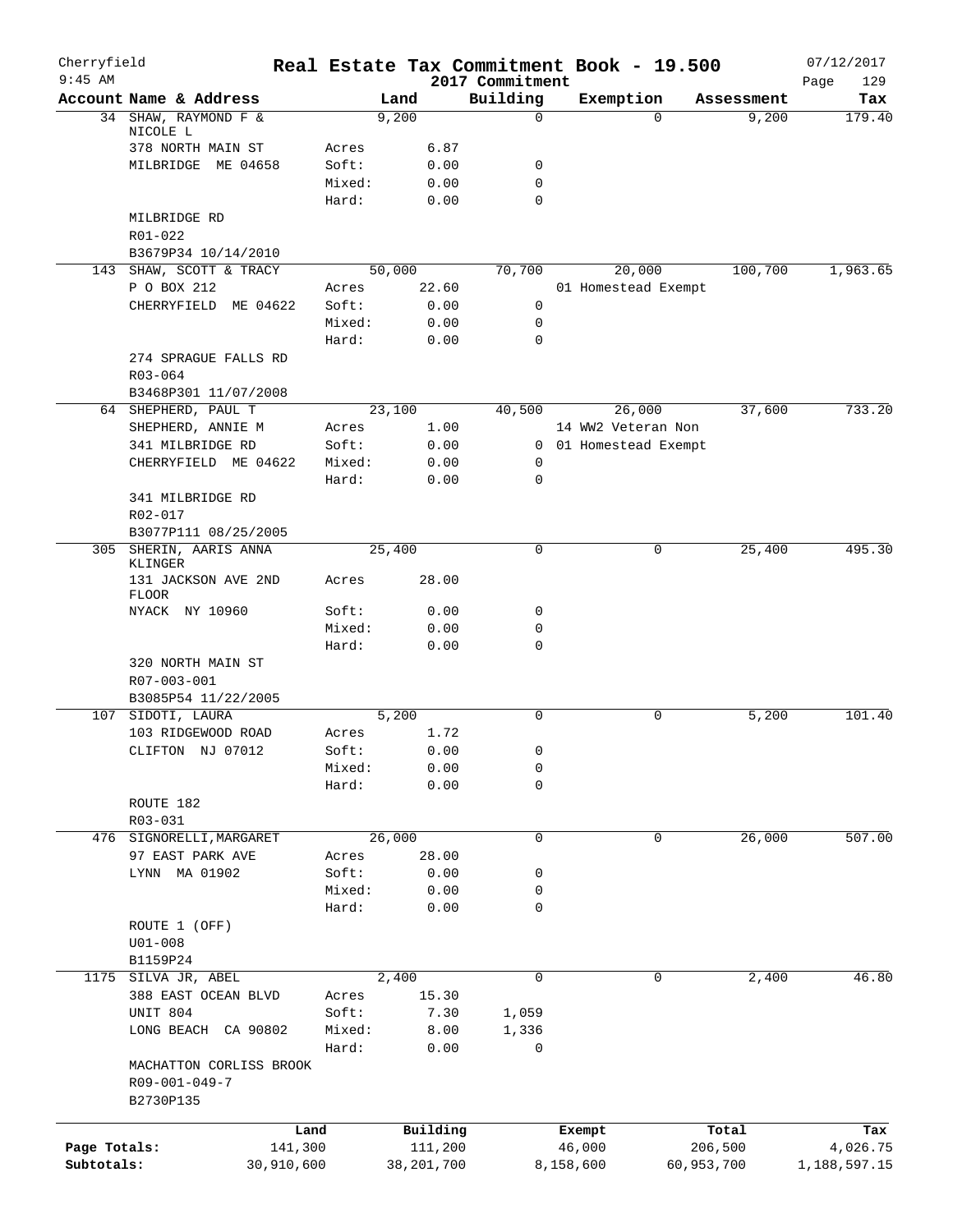| Cherryfield  |                                                    |        |                |                 | Real Estate Tax Commitment Book - 19.500 |                      | 07/12/2017    |
|--------------|----------------------------------------------------|--------|----------------|-----------------|------------------------------------------|----------------------|---------------|
| $9:45$ AM    |                                                    |        |                | 2017 Commitment |                                          |                      | 130<br>Page   |
|              | Account Name & Address<br>152 SINCLAIR JR, JAMES B |        | Land<br>20,800 | Building<br>0   | Exemption<br>$\Omega$                    | Assessment<br>20,800 | Tax<br>405.60 |
|              | 67 TENAN LN                                        | Acres  | 18.00          |                 |                                          |                      |               |
|              |                                                    | Soft:  |                | 0               |                                          |                      |               |
|              | CHERRYFIELD ME 04622                               |        | 0.00           |                 |                                          |                      |               |
|              |                                                    | Mixed: | 0.00           | 0               |                                          |                      |               |
|              |                                                    | Hard:  | 0.00           | $\mathbf 0$     |                                          |                      |               |
|              | WILLEY DISTRICT RD                                 |        |                |                 |                                          |                      |               |
|              | $R04 - 006$                                        |        |                |                 |                                          |                      |               |
|              | B3916P303 12/28/2012                               |        |                |                 |                                          |                      |               |
|              | 271 SINCLAIR JR, JAMES B                           |        | 76,800         | 6,900           | 0                                        | 83,700               | 1,632.15      |
|              | NELSON, RONNIE L                                   | Acres  | 110.00         |                 |                                          |                      |               |
|              | 108 WILLEY DISTRICT RD                             | Soft:  | 0.00           | 0               |                                          |                      |               |
|              | CHERRYFIELD ME 04622                               | Mixed: | 0.00           | 0               |                                          |                      |               |
|              |                                                    | Hard:  | 0.00           | $\mathbf 0$     |                                          |                      |               |
|              | 67 TENAN LANE                                      |        |                |                 |                                          |                      |               |
|              | R05-061                                            |        |                |                 |                                          |                      |               |
|              | B4229P211 02/06/2016 B3092P136 11/30/2005          |        |                |                 |                                          |                      |               |
|              | 150 SINCLAIR, YVONNE                               |        | 0              | 23,900          | 20,000                                   | 3,900                | 76.05         |
|              | 98 WILLEY DISTRICT RD                              |        |                |                 | 01 Homestead Exempt                      |                      |               |
|              | CHERRYFIELD ME 04622                               |        |                |                 |                                          |                      |               |
|              |                                                    |        |                |                 |                                          |                      |               |
|              |                                                    |        |                |                 |                                          |                      |               |
|              | 98 WILLEY DISTRICT RD                              |        |                |                 |                                          |                      |               |
|              | $R04 - 004 - T$                                    |        |                |                 |                                          |                      |               |
| 52           | SKINNER, WILLIAM T &                               |        | 6,200          | $\mathbf 0$     | 0                                        | 6,200                | 120.90        |
|              | JANICE                                             |        |                |                 |                                          |                      |               |
|              | 200 STATION RD                                     | Acres  | 13.50          |                 |                                          |                      |               |
|              | COLUMBIA ME 04622                                  | Soft:  | 0.00           | 0               |                                          |                      |               |
|              |                                                    | Mixed: | 0.00           | 0               |                                          |                      |               |
|              |                                                    | Hard:  | 0.00           | $\mathbf 0$     |                                          |                      |               |
|              | MILBRIDGE RD (OFF)                                 |        |                |                 |                                          |                      |               |
|              | R02-006                                            |        |                |                 |                                          |                      |               |
|              | B1411P262                                          |        |                |                 |                                          |                      |               |
|              | 418 SLATTERY, KEVIN L                              |        | 30,600         | 36,200          | 0                                        | 66,800               | 1,302.60      |
|              | 45 QUAIL RUN                                       | Acres  | 56.46          |                 |                                          |                      |               |
|              | KENNEBUNK ME 04043                                 | Soft:  | 0.00           | 0               |                                          |                      |               |
|              |                                                    | Mixed: | 0.00           | 0               |                                          |                      |               |
|              |                                                    | Hard:  | 0.00           | 0               |                                          |                      |               |
|              |                                                    |        |                |                 |                                          |                      |               |
|              | CROTCH                                             |        |                |                 |                                          |                      |               |
|              | R09-001-039                                        |        |                |                 |                                          |                      |               |
|              | B1856P251                                          |        |                |                 |                                          |                      |               |
|              | 721 SMALL, MATHEW                                  |        | 19,600         | 68,500          | 20,000                                   | 68,100               | 1,327.95      |
|              | ANDREWS, HOLLY M                                   | Acres  | 0.64           |                 | 01 Homestead Exempt                      |                      |               |
|              | PO BOX 222                                         | Soft:  | 0.00           | $\mathsf{O}$    |                                          |                      |               |
|              | HARRINGTON ME 04643                                | Mixed: | 0.00           | 0               |                                          |                      |               |
|              |                                                    | Hard:  | 0.00           | 0               |                                          |                      |               |
|              | 29 CAMPBELL HILL                                   |        |                |                 |                                          |                      |               |
|              | $U11 - 022$                                        |        |                |                 |                                          |                      |               |
|              | B3287P184 05/21/2007                               |        |                |                 |                                          |                      |               |
|              | 204 SMALL, TARA                                    |        | 18,000         | 11,700          | 20,000                                   | 9,700                | 189.15        |
|              | DORR, AMARA                                        | Acres  | 1.60           |                 | 01 Homestead Exempt                      |                      |               |
|              | 511 CHERRYFIELD STRETCH Soft:                      |        | 0.00           | 0               |                                          |                      |               |
|              | CHERRYFIELD<br>ME 04622                            | Mixed: | 0.00           | 0               |                                          |                      |               |
|              |                                                    | Hard:  | 0.00           | 0               |                                          |                      |               |
|              | 511 CHERRYFIELD STRETCH                            |        |                |                 |                                          |                      |               |
|              | R05-004                                            |        |                |                 |                                          |                      |               |
|              | B2588P101                                          |        |                |                 |                                          |                      |               |
|              |                                                    |        |                |                 |                                          |                      |               |
|              |                                                    |        |                |                 |                                          |                      |               |
|              |                                                    |        |                |                 |                                          |                      |               |
|              | Land                                               |        | Building       |                 | Exempt                                   | Total                | Tax           |
| Page Totals: | 172,000                                            |        | 147,200        |                 | 60,000                                   | 259,200              | 5,054.40      |
| Subtotals:   | 31,082,600                                         |        | 38, 348, 900   |                 | 8,218,600                                | 61, 212, 900         | 1,193,651.55  |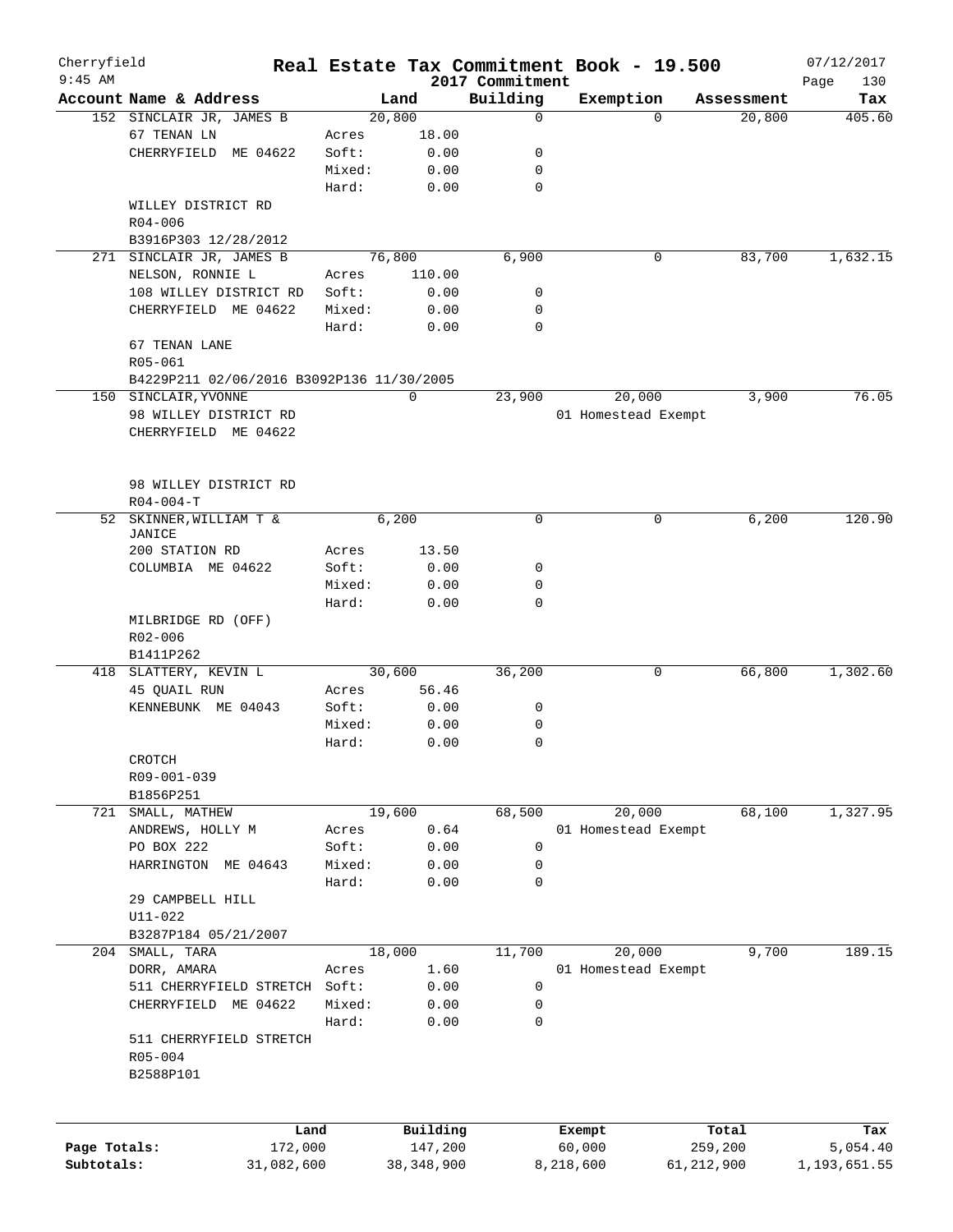| Cherryfield |                                      |        |       |                 | Real Estate Tax Commitment Book - 19.500 |            | 07/12/2017  |
|-------------|--------------------------------------|--------|-------|-----------------|------------------------------------------|------------|-------------|
| $9:45$ AM   |                                      |        |       | 2017 Commitment |                                          |            | Page<br>131 |
|             | Account Name & Address               |        | Land  | Building        | Exemption                                | Assessment | Tax         |
|             | 797 SMALL, ANTHONY                   | 3,000  |       | $\mathbf 0$     | $\Omega$                                 | 3,000      | 58.50       |
|             | 19 COTTAGE ST                        | Acres  | 0.27  |                 |                                          |            |             |
|             | BANGOR ME 04401                      | Soft:  | 0.00  | 0               |                                          |            |             |
|             |                                      | Mixed: | 0.00  | 0               |                                          |            |             |
|             |                                      | Hard:  | 0.00  | 0               |                                          |            |             |
|             | MAIN ST                              |        |       |                 |                                          |            |             |
|             | $U13 - 001$                          |        |       |                 |                                          |            |             |
| 1050        | SMALLWOOD, DAVID J &<br>JACQUELINE R | 18,000 |       | 45,600          | 0                                        | 63,600     | 1,240.20    |
|             | 1211 ESSEX STREET                    | Acres  | 23.60 |                 |                                          |            |             |
|             | BANGOR ME 04401                      | Soft:  | 0.00  | 0               |                                          |            |             |
|             |                                      | Mixed: | 0.00  | $\mathbf 0$     |                                          |            |             |
|             |                                      | Hard:  | 0.00  | $\mathbf 0$     |                                          |            |             |
|             | CROTCH                               |        |       |                 |                                          |            |             |
|             | R08-030-001                          |        |       |                 |                                          |            |             |
|             | B3463P124 10/21/2008                 |        |       |                 |                                          |            |             |
|             | 83 SMITH, AMBER L                    | 21,900 |       | 0               | 0                                        | 21,900     | 427.05      |
|             | MORSE, LAURA M                       | Acres  | 24.00 |                 |                                          |            |             |
|             | 56 TENAN LN                          | Soft:  | 0.00  | 0               |                                          |            |             |
|             | CHERRYFIELD ME 04622                 | Mixed: | 0.00  | 0               |                                          |            |             |
|             |                                      | Hard:  | 0.00  | 0               |                                          |            |             |
|             | TENAN LANE                           |        |       |                 |                                          |            |             |
|             | R05-056-001                          |        |       |                 |                                          |            |             |
|             | B4001P79 10/03/2013                  |        |       |                 |                                          |            |             |
|             | 261 SMITH, BARNEY I.                 | 13,500 |       | 9,700           | 20,000                                   | 3,200      | 62.40       |
|             | 266 WILLEY DISTRICT RD               | Acres  | 0.45  |                 | 01 Homestead Exempt                      |            |             |
|             | CHERRYFIELD ME 04622                 | Soft:  | 0.00  | 0               |                                          |            |             |
|             |                                      | Mixed: | 0.00  | 0               |                                          |            |             |
|             |                                      | Hard:  | 0.00  | 0               |                                          |            |             |
|             | 266 WILLEY DISTRICT RD               |        |       |                 |                                          |            |             |
|             | R05-052                              |        |       |                 |                                          |            |             |
|             | B944P260                             |        |       |                 |                                          |            |             |
| 913         | SMITH, BLAKE A & SEAIRA<br>L.        | 26,000 |       | 86,600          | 0                                        | 112,600    | 2,195.70    |
|             | PO BOX 330                           | Acres  | 15.00 |                 |                                          |            |             |
|             | CHERRYFIELD ME 04622                 | Soft:  | 0.00  | 0               |                                          |            |             |
|             |                                      | Mixed: | 0.00  | 0               |                                          |            |             |
|             |                                      | Hard:  | 0.00  | 0               |                                          |            |             |
|             | 17 SMITH LANE                        |        |       |                 |                                          |            |             |
|             | $U16 - 015$                          |        |       |                 |                                          |            |             |
|             | B4191P204 09/24/2015                 |        |       |                 |                                          |            |             |
| 267         | SMITH, CAROLYN ANNE                  | 12,600 |       | $\Omega$        | $\Omega$                                 | 12,600     | 245.70      |
|             | 62 TENAN LN                          | Acres  | 2.80  |                 |                                          |            |             |
|             | CHERRYFIELD ME 04622                 | Soft:  | 0.00  | 0               |                                          |            |             |
|             |                                      | Mixed: | 0.00  | 0               |                                          |            |             |
|             |                                      | Hard:  | 0.00  | $\mathbf 0$     |                                          |            |             |
|             | TENAN LANE                           |        |       |                 |                                          |            |             |
|             | R05-057                              |        |       |                 |                                          |            |             |
|             | B3613P60 02/23/2010                  |        |       |                 |                                          |            |             |

|              | Land         | Building   | Exempt    | Total      | Tax          |
|--------------|--------------|------------|-----------|------------|--------------|
| Page Totals: | 95,000       | 141,900    | 20,000    | 216,900    | 4,229.55     |
| Subtotals:   | 31, 177, 600 | 38,490,800 | 8,238,600 | 61,429,800 | 1,197,881.10 |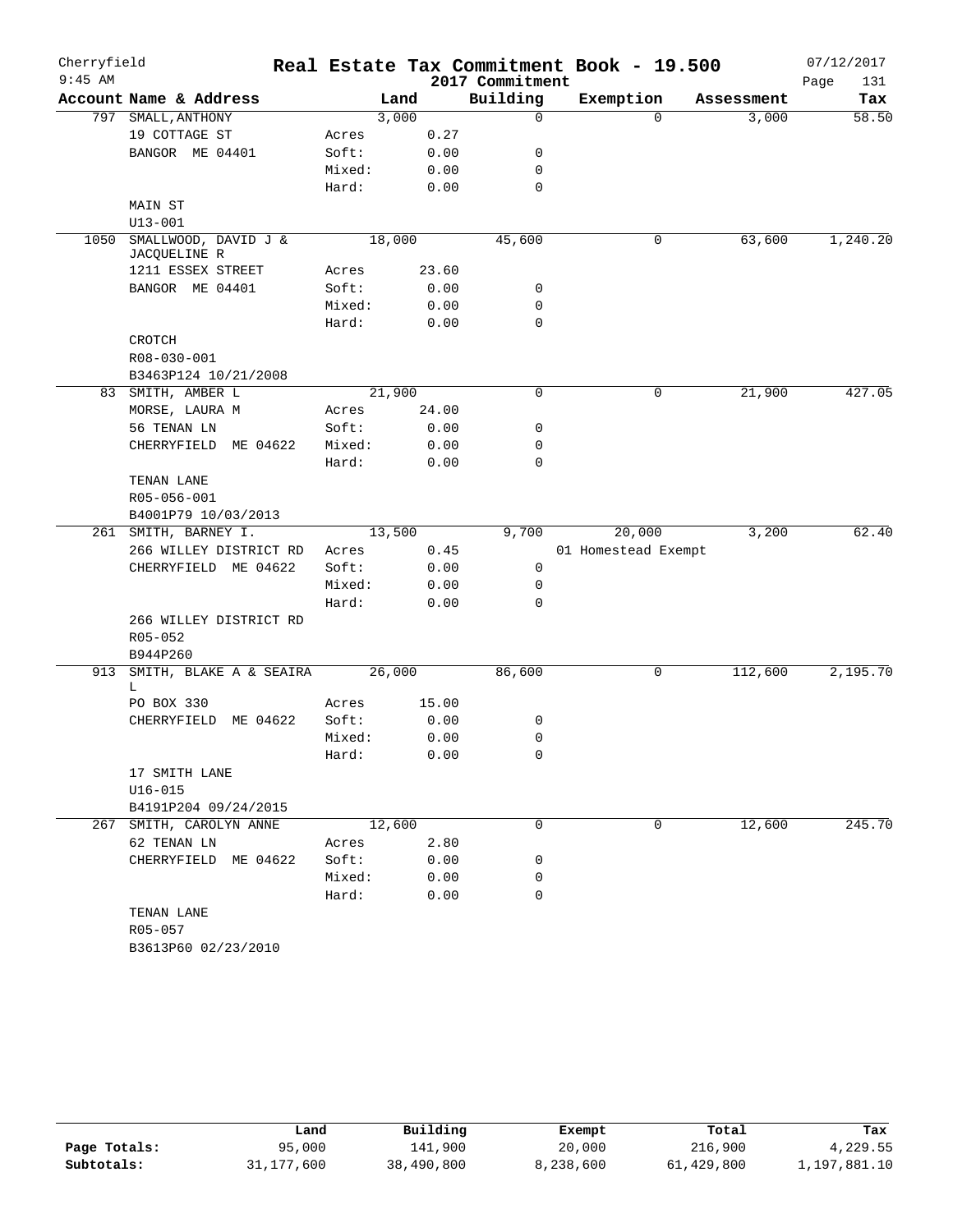| Cherryfield<br>$9:45$ AM |                                            |                 | Real Estate Tax Commitment Book - 19.500 |                             |                     |            | 07/12/2017         |
|--------------------------|--------------------------------------------|-----------------|------------------------------------------|-----------------------------|---------------------|------------|--------------------|
|                          | Account Name & Address                     |                 | Land                                     | 2017 Commitment<br>Building | Exemption           | Assessment | Page<br>132<br>Tax |
|                          | 454 SMITH, CHRISTOPHER P                   |                 | 3,400                                    | 1,000                       |                     | $\Omega$   | 85.80<br>4,400     |
|                          | $(1/3$ INT)<br>SMITH, COREY A (1/3<br>INT) | Acres           | 16.00                                    |                             |                     |            |                    |
|                          | 6 MAD HUNTER RIDGE                         | Soft:           | 0.00                                     | 0                           |                     |            |                    |
|                          | ORLAND ME 04951                            | Mixed:          | 0.00                                     | $\mathbf 0$                 |                     |            |                    |
|                          |                                            | Hard:           | 0.00                                     | $\mathbf 0$                 |                     |            |                    |
|                          | CROTCH                                     |                 |                                          |                             |                     |            |                    |
|                          | R10-008                                    |                 |                                          |                             |                     |            |                    |
|                          | B3562P179 08/24/2009                       |                 |                                          |                             |                     |            |                    |
|                          | 696 SMITH, COREY L                         |                 | 17,000                                   | $\mathbf 0$                 |                     | 0          | 17,000<br>331.50   |
|                          | SMITH, JORDAN S                            | Acres           | 8.50                                     | $\mathbf 0$                 |                     |            |                    |
|                          | 690 BLACKSWOODS RD<br>CHERRYFIELD ME 04622 | Soft:<br>Mixed: | 0.00<br>0.00                             | $\mathbf 0$                 |                     |            |                    |
|                          |                                            | Hard:           | 0.00                                     | $\mathbf 0$                 |                     |            |                    |
|                          | 3 PARK ST                                  |                 |                                          |                             |                     |            |                    |
|                          | U10-009-001                                |                 |                                          |                             |                     |            |                    |
|                          | B4265P31 06/24/2016                        |                 |                                          |                             |                     |            |                    |
|                          | 95 SMITH, ERIC H                           |                 | 20,800                                   | 17,500                      | 20,000              |            | 18,300<br>356.85   |
|                          | 400 BLACKSWOODS RD                         | Acres           | 12.00                                    |                             | 01 Homestead Exempt |            |                    |
|                          | CHERRYFIELD ME 04622                       | Soft:           | 0.00                                     | 0                           |                     |            |                    |
|                          |                                            | Mixed:          | 0.00                                     | 0                           |                     |            |                    |
|                          |                                            | Hard:           | 0.00                                     | $\mathbf 0$                 |                     |            |                    |
|                          | 400 BLACKSWOODS RD                         |                 |                                          |                             |                     |            |                    |
|                          | $R03 - 020$<br>B2368P189                   |                 |                                          |                             |                     |            |                    |
|                          | 109 SMITH, ERIC H                          |                 | 19,200                                   | $\mathbf 0$                 |                     | 0          | 19,200<br>374.40   |
|                          | 400 BLACKWOODS RD                          | Acres           | 13.30                                    |                             |                     |            |                    |
|                          | CHERRYFIELD ME 04622                       | Soft:           | 0.00                                     | $\mathbf 0$                 |                     |            |                    |
|                          |                                            | Mixed:          | 0.00                                     | $\mathbf 0$                 |                     |            |                    |
|                          |                                            | Hard:           | 0.00                                     | $\mathbf 0$                 |                     |            |                    |
|                          | BLACKSWOODS RD<br>R03-022-001              |                 |                                          |                             |                     |            |                    |
|                          | B2750P289                                  |                 |                                          |                             |                     |            |                    |
|                          | 97 SMITH, ERIC H                           |                 | 22,900                                   | $\mathbf 0$                 |                     | 0          | 22,900<br>446.55   |
|                          | 400 BLACKSWOOD RD                          | Acres           | 19.60                                    |                             |                     |            |                    |
|                          | CHERRYFIELD ME 04622                       | Soft:           | 0.00                                     | 0                           |                     |            |                    |
|                          |                                            | Mixed:          | 0.00<br>0.00                             | 0<br>0                      |                     |            |                    |
|                          | BLACKSWOODS RD                             | Hard:           |                                          |                             |                     |            |                    |
|                          | R03-022                                    |                 |                                          |                             |                     |            |                    |
|                          | B2750P289                                  |                 |                                          |                             |                     |            |                    |
|                          | 96 SMITH, ERIC H                           |                 | 8,700                                    | 9,000                       |                     | 0          | 17,700<br>345.15   |
|                          | 404 BLACKS WOODS RD                        | Acres           | 1.00                                     |                             |                     |            |                    |
|                          | CHERRYFIELD ME 04622                       | Soft:           | 0.00                                     | 0                           |                     |            |                    |
|                          |                                            | Mixed:          | 0.00                                     | 0                           |                     |            |                    |
|                          |                                            | Hard:           | 0.00                                     | $\mathbf 0$                 |                     |            |                    |
|                          | 404 BLACKS WOODS RD                        |                 |                                          |                             |                     |            |                    |
|                          | R03-021                                    |                 |                                          |                             |                     |            |                    |
|                          | B2439P260<br>43 SMITH, FRANCIS E           |                 | 15,600                                   | 0                           |                     | 0          | 15,600<br>304.20   |
|                          | SMITH, DORIS E                             | Acres           | 7.50                                     |                             |                     |            |                    |
|                          | PO BOX 212                                 | Soft:           | 0.00                                     | 0                           |                     |            |                    |
|                          | MILBRIDGE ME 04658                         | Mixed:          | 0.00                                     | 0                           |                     |            |                    |
|                          |                                            | Hard:           | 0.00                                     | 0                           |                     |            |                    |
|                          | PARK ST                                    |                 |                                          |                             |                     |            |                    |
|                          | R01-031                                    |                 |                                          |                             |                     |            |                    |
|                          | B3419P85 06/16/2008                        |                 |                                          |                             |                     |            |                    |
|                          |                                            | Land            | Building                                 |                             | Exempt              | Total      | Tax                |
| Page Totals:             | 107,600                                    |                 | 27,500                                   |                             | 20,000              | 115,100    | 2,244.45           |
| Subtotals:               | 31, 285, 200                               |                 | 38,518,300                               |                             | 8,258,600           | 61,544,900 | 1,200,125.55       |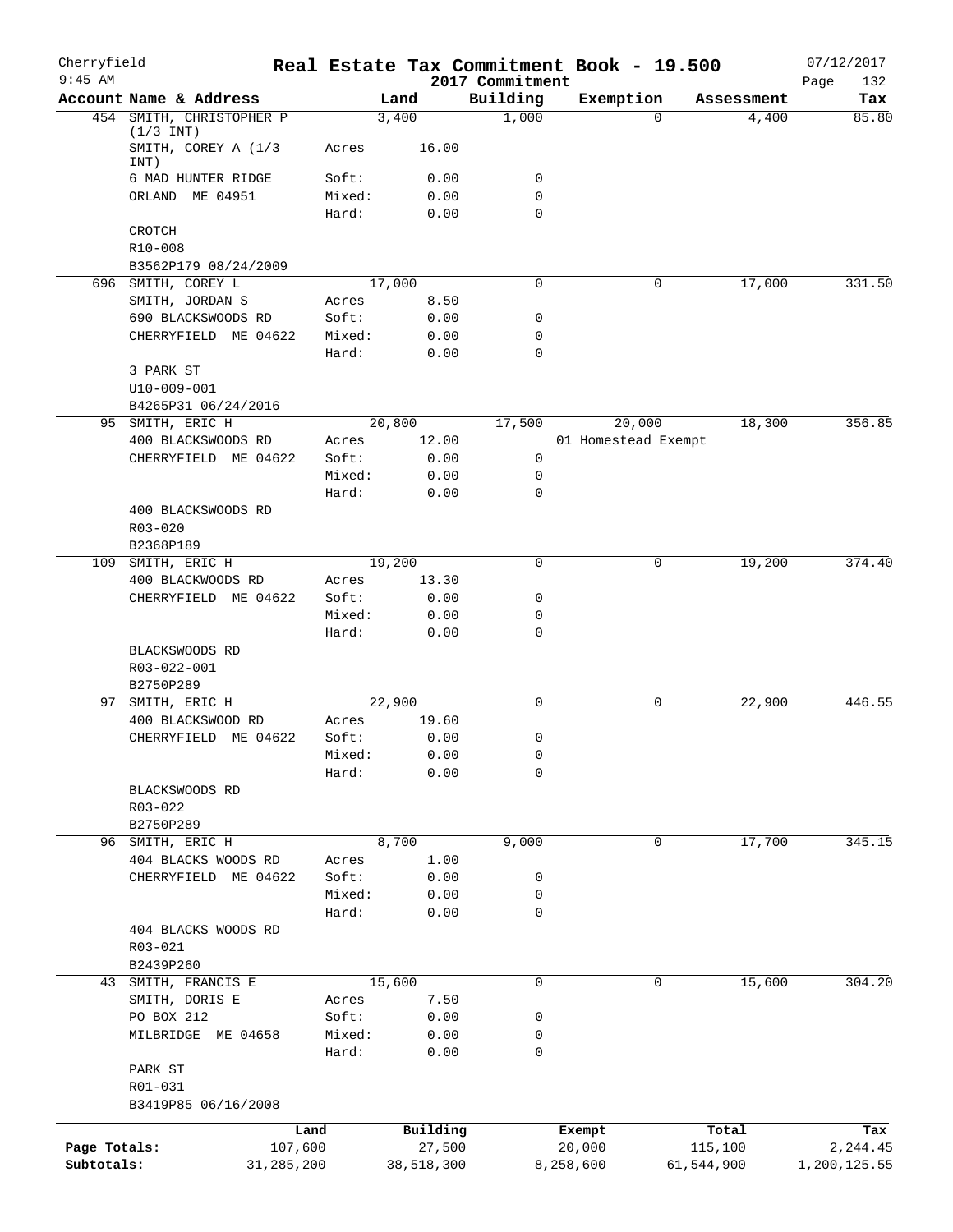| Cherryfield |                                               |                 |              |                 | Real Estate Tax Commitment Book - 19.500 |            | 07/12/2017  |
|-------------|-----------------------------------------------|-----------------|--------------|-----------------|------------------------------------------|------------|-------------|
| $9:45$ AM   |                                               |                 |              | 2017 Commitment |                                          |            | Page<br>133 |
|             | Account Name & Address                        |                 | Land         | Building        | Exemption                                | Assessment | Tax         |
|             | 366 SMITH, GEORGE; DOROTHY<br>SMITH           | 40,200          |              | $\mathbf 0$     | $\Omega$                                 | 40,200     | 783.90      |
|             | BAGLEY,<br>HARVEY&DAVID&MARY<br><b>SKAGGS</b> | Acres           | 94.00        |                 |                                          |            |             |
|             | 296 FOREST AVE                                | Soft:           | 0.00         | 0               |                                          |            |             |
|             | ORONO ME 04473                                | Mixed:          | 0.00         | 0               |                                          |            |             |
|             |                                               | Hard:           | 0.00         | $\mathbf 0$     |                                          |            |             |
|             | CROTCH                                        |                 |              |                 |                                          |            |             |
|             | R08-029                                       |                 |              |                 |                                          |            |             |
|             | B3312P116 07/20/2007                          |                 |              |                 |                                          |            |             |
|             | 442 SMITH, LINDA LEE                          |                 | 8,700        | 0               | 0                                        | 8,700      | 169.65      |
|             | 234 TIDEWATER DR                              | Acres           | 1.00         |                 |                                          |            |             |
|             | WARWICK RI 02889                              | Soft:           | 0.00         | 0               |                                          |            |             |
|             |                                               | Mixed:          | 0.00         | 0               |                                          |            |             |
|             |                                               | Hard:           | 0.00         | $\mathbf 0$     |                                          |            |             |
|             | NORTH MAIN ST                                 |                 |              |                 |                                          |            |             |
|             | R10-002-018                                   |                 |              |                 |                                          |            |             |
|             | B2269P5                                       |                 |              |                 |                                          |            |             |
|             | 627 SMITH, PAUL & CYNTHIA                     | 14,000          |              | 77,800          | 26,000                                   | 65,800     | 1,283.10    |
|             | 97 STILLWATER RD                              | Acres           | 0.51         |                 | 01 Homestead Exempt                      |            |             |
|             | CHERRYFIELD ME 04622                          | Soft:<br>Mixed: | 0.00<br>0.00 | 0               | 0 12 WW2 Veteran Res                     |            |             |
|             |                                               |                 |              | 0               |                                          |            |             |
|             | 97 STILLWATER RD                              | Hard:           | 0.00         |                 |                                          |            |             |
|             | $U06 - 018$                                   |                 |              |                 |                                          |            |             |
|             | B777P218                                      |                 |              |                 |                                          |            |             |
|             | 1000 SMITH, PAUL C JR                         |                 | 9,600        | 0               | 0                                        | 9,600      | 187.20      |
|             | 45 WENDALL ST                                 | Acres           | 2.55         |                 |                                          |            |             |
|             | PROVIDENCE RI 02909                           | Soft:           | 0.00         | 0               |                                          |            |             |
|             |                                               | Mixed:          | 0.00         | 0               |                                          |            |             |
|             |                                               | Hard:           | 0.00         | 0               |                                          |            |             |
|             | BLACKSWOODS RD<br>R10-002-018-004             |                 |              |                 |                                          |            |             |
|             | B1615P91                                      |                 |              |                 |                                          |            |             |
|             | 117 SMITH, TONY L &<br>KIMBERLY S             | 65,000          |              | 149,200         | 20,000                                   | 194,200    | 3,786.90    |
|             | P O BOX 310                                   | Acres           | 54.00        |                 | 01 Homestead Exempt                      |            |             |
|             | CHERRYFIELD ME 04622                          | Soft:           | 0.00         | 0               |                                          |            |             |
|             |                                               | Mixed:          | 0.00         | 0               |                                          |            |             |
|             |                                               | Hard:           | 35.00        | 4,445           |                                          |            |             |
|             | 690 BLACKSWOODS RD                            |                 |              |                 |                                          |            |             |
|             | R03-041<br>B3635P219 05/19/2010               |                 |              |                 |                                          |            |             |
|             | 55 SMITH, TONY L &<br>KIMBERLY S              | 12,900          |              | 0               | 0                                        | 12,900     | 251.55      |
|             | P O BOX 310                                   | Acres           | 51.00        |                 |                                          |            |             |
|             | CHERRYFIELD ME 04622                          | Soft:           | 5.00         | 725             |                                          |            |             |
|             |                                               | Mixed:          | 0.00         | 0               |                                          |            |             |
|             |                                               | Hard:           | 27.00        | 3,429           |                                          |            |             |
|             | ROUTE 1 (OFF)<br>$R02 - 009$                  |                 |              |                 |                                          |            |             |
|             | B3678P152 10/12/2010                          |                 |              |                 |                                          |            |             |

|              | Land       | Building   | Exempt    | Total      | Tax          |
|--------------|------------|------------|-----------|------------|--------------|
| Page Totals: | 150,400    | 227,000    | 46,000    | 331,400    | 6,462.30     |
| Subtotals:   | 31,435,600 | 38,745,300 | 8,304,600 | 61,876,300 | 1,206,587.85 |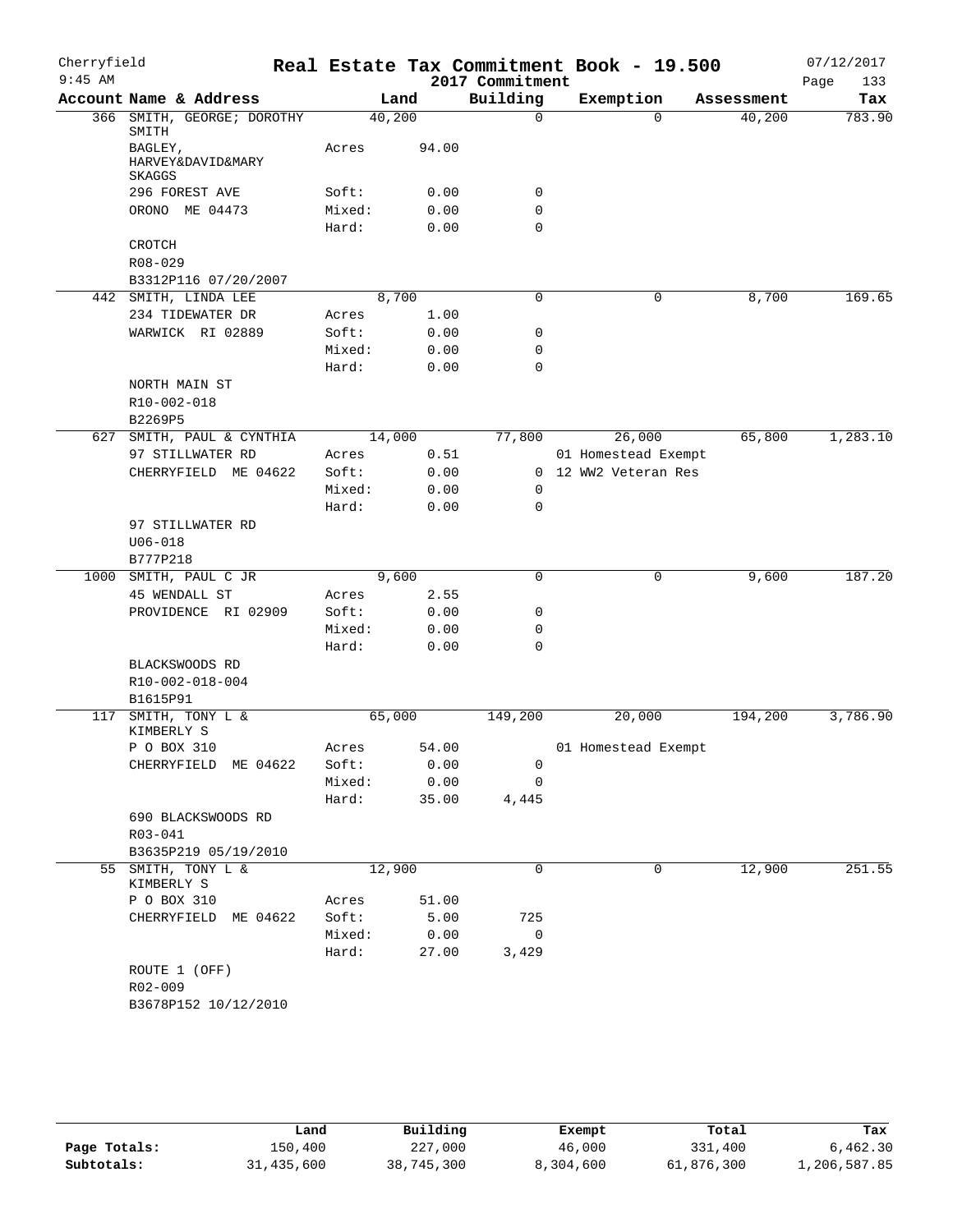| Cherryfield<br>$9:45$ AM |                                     |        |       | 2017 Commitment | Real Estate Tax Commitment Book - 19.500 |            | 07/12/2017<br>134<br>Page |
|--------------------------|-------------------------------------|--------|-------|-----------------|------------------------------------------|------------|---------------------------|
|                          | Account Name & Address              |        | Land  | Building        | Exemption                                | Assessment | Tax                       |
|                          | 51 SMITH, TONY LEE &<br>KIMBERLY S  |        | 7,500 | $\mathbf 0$     | $\Omega$                                 | 7,500      | 146.25                    |
|                          | P O BOX 310                         | Acres  | 47.00 |                 |                                          |            |                           |
|                          | CHERRYFIELD ME 04622                | Soft:  | 17.00 | 2,465           |                                          |            |                           |
|                          |                                     | Mixed: | 30.00 | 5,010           |                                          |            |                           |
|                          |                                     | Hard:  | 0.00  | $\mathbf 0$     |                                          |            |                           |
|                          | MILBRIDGE RD (OFF)<br>R02-005       |        |       |                 |                                          |            |                           |
|                          | B2026P14                            |        |       |                 |                                          |            |                           |
| 999                      | SMITH, BRUCE E &                    | 11,600 |       | $\mathbf 0$     | 0                                        | 11,600     | 226.20                    |
|                          | CATHERINE M                         |        |       |                 |                                          |            |                           |
|                          | 2 DEBORAH RD                        | Acres  | 6.00  |                 |                                          |            |                           |
|                          | COVENTRY RI 02816                   | Soft:  | 0.00  | 0               |                                          |            |                           |
|                          |                                     | Mixed: | 0.00  | 0               |                                          |            |                           |
|                          |                                     | Hard:  | 0.00  | $\mathbf 0$     |                                          |            |                           |
|                          | NORTH MAIN ST                       |        |       |                 |                                          |            |                           |
|                          | R10-002-018-002                     |        |       |                 |                                          |            |                           |
|                          | B1615P87                            |        |       |                 |                                          |            |                           |
|                          | 685 SMITH, CARL S & CARL A          | 47,400 |       | 47,300          | 0                                        | 94,700     | 1,846.65                  |
|                          | 30 SWIFT ROAD                       | Acres  | 18.00 |                 |                                          |            |                           |
|                          | FRAMINGHAM MA 01702                 | Soft:  | 0.00  | 0               |                                          |            |                           |
|                          |                                     | Mixed: | 0.00  | 0               |                                          |            |                           |
|                          |                                     | Hard:  | 0.00  | $\mathbf 0$     |                                          |            |                           |
|                          | 187 PARK ST                         |        |       |                 |                                          |            |                           |
|                          | $U09 - 006$                         |        |       |                 |                                          |            |                           |
|                          | B1594P179                           |        |       |                 |                                          |            |                           |
|                          | 901 SMITH, DOUGLAS & MARY           | 17,500 |       | 34,200          | 20,000                                   | 31,700     | 618.15                    |
|                          | 72 RIDGE RD2                        | Acres  | 1.46  |                 | 01 Homestead Exempt                      |            |                           |
|                          | CHERRYFIELD ME 04622                | Soft:  | 0.00  | 0               |                                          |            |                           |
|                          |                                     | Mixed: | 0.00  | 0               |                                          |            |                           |
|                          |                                     | Hard:  | 0.00  | $\mathbf 0$     |                                          |            |                           |
|                          | 72 RIDGE RD                         |        |       |                 |                                          |            |                           |
|                          | $U16 - 003$                         |        |       |                 |                                          |            |                           |
|                          | B1789P4                             |        |       |                 |                                          |            |                           |
|                          | 456 SMITH, PAUL A &                 | 3,400  |       | 1,000           | 0                                        | 4,400      | 85.80                     |
|                          | CYNTHIA $(1/3$ INT $)(L/E)$         |        |       |                 |                                          |            |                           |
|                          | SMITH, CHRISTOPER P &<br>COREY A    | Acres  | 16.00 |                 |                                          |            |                           |
|                          | 97 STILLWATER RD                    | Soft:  | 0.00  | 0               |                                          |            |                           |
|                          | CHERRYFIELD ME 04622                | Mixed: | 0.00  | 0               |                                          |            |                           |
|                          |                                     | Hard:  | 0.00  | $\mathbf 0$     |                                          |            |                           |
|                          | CROTCH                              |        |       |                 |                                          |            |                           |
|                          | R10-008                             |        |       |                 |                                          |            |                           |
|                          | B3562P179 08/24/2009                |        |       |                 |                                          |            |                           |
|                          | 738 SOMES, SHELLEY LYNN &<br>ADAM D | 17,100 |       | 96,000          | 0                                        | 113,100    | 2,205.45                  |
|                          | 55 PARK ST                          | Acres  | 0.43  |                 |                                          |            |                           |
|                          | CHERRYFIELD ME 04622                | Soft:  | 0.00  | 0               |                                          |            |                           |
|                          |                                     | Mixed: | 0.00  | 0               |                                          |            |                           |
|                          |                                     | Hard:  | 0.00  | $\mathbf 0$     |                                          |            |                           |
|                          | 55 PARK ST                          |        |       |                 |                                          |            |                           |
|                          |                                     |        |       |                 |                                          |            |                           |
|                          | U11-039                             |        |       |                 |                                          |            |                           |

**Page Totals:** 104,500 178,500 20,000 263,000 5,128.50<br>**Subtotals:** 31,540,100 38,923,800 8,324,600 62,139,300 1,211,716.35 **Subtotals:** 31,540,100 38,923,800 8,324,600 62,139,300 1,211,716.35 **Land Building Exempt Total Tax**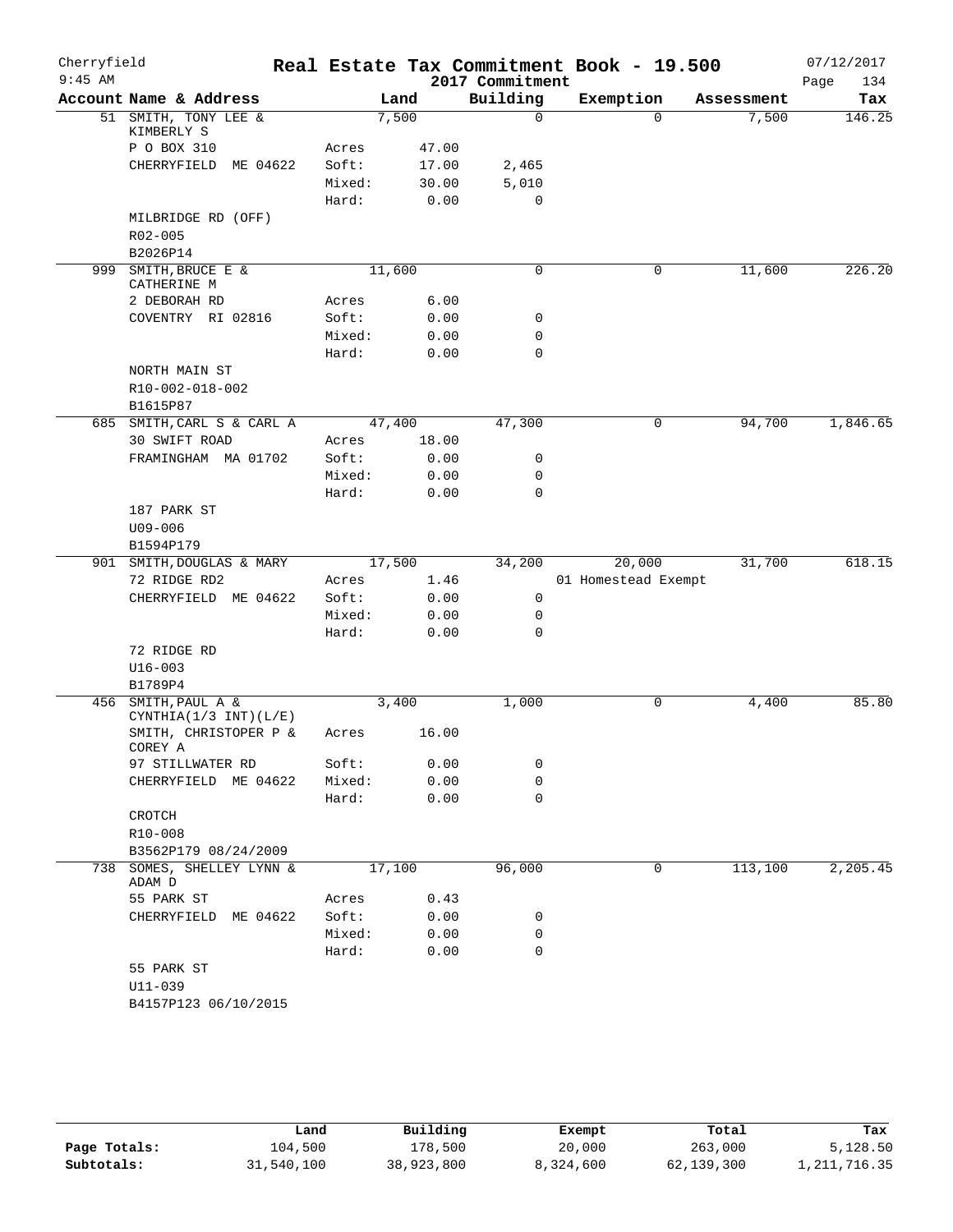| Cherryfield  |                          |        |              |                             | Real Estate Tax Commitment Book - 19.500 |            | 07/12/2017         |
|--------------|--------------------------|--------|--------------|-----------------------------|------------------------------------------|------------|--------------------|
| $9:45$ AM    | Account Name & Address   |        | Land         | 2017 Commitment<br>Building | Exemption                                | Assessment | Page<br>135<br>Tax |
| 415          | SONG, TONG P & JUNG AE   |        | 21,100       | 0                           | $\Omega$                                 | 21,100     | 411.45             |
|              | 88 NEW ROAD              | Acres  | 40.86        |                             |                                          |            |                    |
|              | TOLLAND CT 06084         | Soft:  | 0.00         | 0                           |                                          |            |                    |
|              |                          | Mixed: | 0.00         | 0                           |                                          |            |                    |
|              |                          | Hard:  | 0.00         | $\mathbf 0$                 |                                          |            |                    |
|              | CROTCH                   |        |              |                             |                                          |            |                    |
|              | R09-001-035              |        |              |                             |                                          |            |                    |
|              | B1457P175                |        |              |                             |                                          |            |                    |
| 559          | SOPER TRUST, JODY L      |        | 16,300       | 52,200                      | 0                                        | 68,500     | 1,335.75           |
|              | 890 HANCOCK ST           | Acres  |              |                             |                                          |            |                    |
|              |                          | Soft:  | 0.37         | 0                           |                                          |            |                    |
|              | ABINGTON MA 02351        | Mixed: | 0.00<br>0.00 | 0                           |                                          |            |                    |
|              |                          |        |              | 0                           |                                          |            |                    |
|              |                          | Hard:  | 0.00         |                             |                                          |            |                    |
|              | 8 PADDY LANE             |        |              |                             |                                          |            |                    |
|              | $U04 - 020$              |        |              |                             |                                          |            |                    |
|              | B4281P172 08/09/2016     |        |              |                             |                                          |            |                    |
|              | 1035 SOUTHARD, MICHAEL E |        | 25,100       | 84,300                      | 0                                        | 109,400    | 2,133.30           |
|              | 191 GRANDVIEW DR         | Acres  | 14.40        |                             |                                          |            |                    |
|              | DEDHAM ME 04429          | Soft:  | 0.00         | 0                           |                                          |            |                    |
|              |                          | Mixed: | 0.00         | 0                           |                                          |            |                    |
|              |                          | Hard:  | 0.00         | 0                           |                                          |            |                    |
|              | 475 WILLEY DISTRICT RD   |        |              |                             |                                          |            |                    |
|              | R05-036-002              |        |              |                             |                                          |            |                    |
|              | B3393P133 03/24/2008     |        |              |                             |                                          |            |                    |
|              | 876 SPENCE, DONALD       |        | 10,100       | $\mathbf 0$                 | 0                                        | 10,100     | 196.95             |
|              | 101 MEADOW CREEK DRIVE   | Acres  | 10.00        |                             |                                          |            |                    |
|              | DRACUT MA 01826          | Soft:  | 0.00         | 0                           |                                          |            |                    |
|              |                          | Mixed: | 0.00         | 0                           |                                          |            |                    |
|              |                          | Hard:  | 0.00         | $\mathbf 0$                 |                                          |            |                    |
|              | NORTH MAIN ST            |        |              |                             |                                          |            |                    |
|              | $U15 - 006$              |        |              |                             |                                          |            |                    |
|              | B1565P255                |        |              |                             |                                          |            |                    |
|              | 100 SPRAGUE, ANDREW      |        | 21,700       | 77,300                      | 20,000                                   | 79,000     | 1,540.50           |
|              | 480 BLACKWOODS RD        | Acres  | 6.60         |                             | 01 Homestead Exempt                      |            |                    |
|              | CHERRYFIELD ME 04622     | Soft:  | 0.00         | 0                           |                                          |            |                    |
|              |                          | Mixed: | 0.00         | 0                           |                                          |            |                    |
|              |                          | Hard:  | 0.00         | 0                           |                                          |            |                    |
|              | 480 BLACKSWOODS RD       |        |              |                             |                                          |            |                    |
|              | $R03 - 025$              |        |              |                             |                                          |            |                    |
|              | B3276P155 04/20/2007     |        |              |                             |                                          |            |                    |
| 293          | SPRAGUE, TIMOTHY         |        | 28,500       | 0                           | 0                                        | 28,500     | 555.75             |
|              | 46 EMERYS BRIDGE RD      | Acres  | 121.00       |                             |                                          |            |                    |
|              | SOUTH BERWOCK ME 03908   | Soft:  | 0.00         | 0                           |                                          |            |                    |
|              |                          | Mixed: | 0.00         | 0                           |                                          |            |                    |
|              |                          | Hard:  | 115.00       | 14,605                      |                                          |            |                    |
|              | RIDGE RD                 |        |              |                             |                                          |            |                    |
|              | R06-004                  |        |              |                             |                                          |            |                    |
|              | B3671P285 09/23/2010     |        |              |                             |                                          |            |                    |
|              | 291 SPRAGUE, TIMOTHY     |        | 12,200       | 0                           | 0                                        | 12,200     | 237.90             |
|              | 46 EMERYS BRIDGE RD      | Acres  | 27.00        |                             |                                          |            |                    |
|              | SOUTH BERWICK ME 03908   | Soft:  | 0.00         | 0                           |                                          |            |                    |
|              |                          | Mixed: | 0.00         | 0                           |                                          |            |                    |
|              |                          | Hard:  | 23.00        | 2,921                       |                                          |            |                    |
|              | RIDGE RD                 |        |              |                             |                                          |            |                    |
|              | R06-002                  |        |              |                             |                                          |            |                    |
|              | B3671P285 08/23/2010     |        |              |                             |                                          |            |                    |
|              |                          |        |              |                             |                                          |            |                    |
|              |                          |        |              |                             |                                          |            |                    |
|              | Land                     |        | Building     |                             | Exempt                                   | Total      | Tax                |
| Page Totals: | 135,000                  |        | 213,800      |                             | 20,000                                   | 328,800    | 6,411.60           |
| Subtotals:   | 31,675,100               |        | 39,137,600   |                             | 8,344,600                                | 62,468,100 | 1,218,127.95       |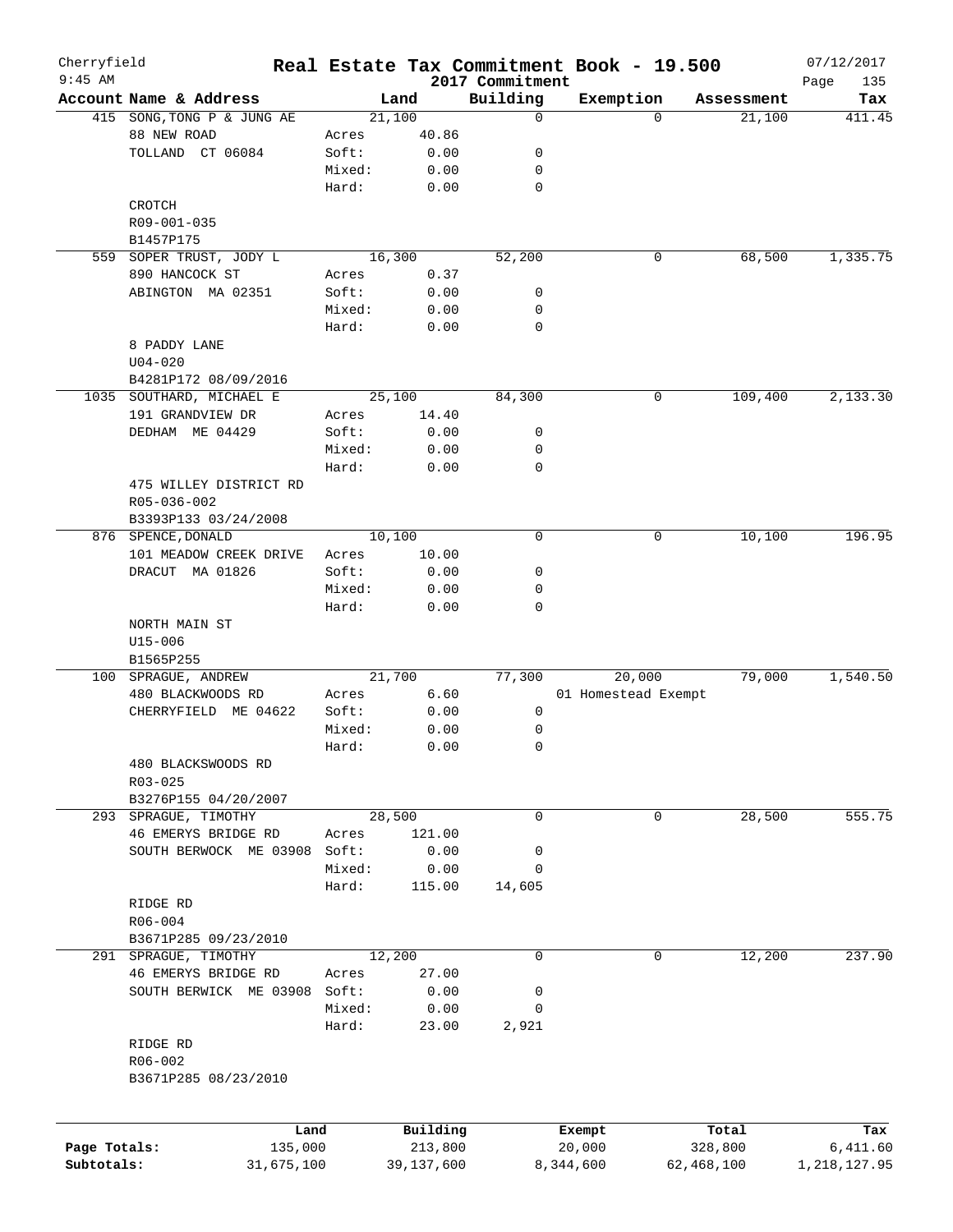| Cherryfield<br>$9:45$ AM |                                      |                |              |                             | Real Estate Tax Commitment Book - 19.500 |            | 07/12/2017         |
|--------------------------|--------------------------------------|----------------|--------------|-----------------------------|------------------------------------------|------------|--------------------|
|                          | Account Name & Address               |                | Land         | 2017 Commitment<br>Building | Exemption                                | Assessment | Page<br>136<br>Tax |
|                          | 1082 SPRAGUE, TIMOTHY H              | 23,100         |              | 102,700                     | $\Omega$                                 | 125,800    | 2,453.10           |
|                          | 46 EMERYS BRIDGE RD                  | Acres          | 45.00        |                             |                                          |            |                    |
|                          | SOUTH BERWICK ME 03908               | Soft:          | 3.00         | 435                         |                                          |            |                    |
|                          |                                      | Mixed:         | 3.00         | 501                         |                                          |            |                    |
|                          |                                      | Hard:          | 38.00        | 4,826                       |                                          |            |                    |
|                          | 507 RIDGE ROAD                       |                |              |                             |                                          |            |                    |
|                          | R06-004-001                          |                |              |                             |                                          |            |                    |
|                          | B2836P184                            |                |              |                             |                                          |            |                    |
|                          | 771 SPRAGUE, HAROLD H &              | 19,700         |              | 101,000                     | 26,000                                   | 94,700     | 1,846.65           |
|                          | JANET G (L/E)<br>PO BOX 93           |                |              |                             |                                          |            |                    |
|                          |                                      | Acres<br>Soft: | 0.65<br>0.00 |                             | 12 WW2 Veteran Res                       |            |                    |
|                          | CHERRYFIELD ME 04622                 | Mixed:         | 0.00         | $\mathbf 0$                 | 0 01 Homestead Exempt                    |            |                    |
|                          |                                      | Hard:          | 0.00         | $\mathbf 0$                 |                                          |            |                    |
|                          | 18 CAMPBELL HILL                     |                |              |                             |                                          |            |                    |
|                          | U12-024                              |                |              |                             |                                          |            |                    |
|                          | B2527P349                            |                |              |                             |                                          |            |                    |
|                          | 613 SPROUL IV, BONNIE &<br>JOSEPH    | 23,100         |              | 80,600                      | 20,000                                   | 83,700     | 1,632.15           |
|                          | 71 NORTH ST                          | Acres          | 1.00         |                             | 01 Homestead Exempt                      |            |                    |
|                          | CHERRYFIELD<br>ME 04622              | Soft:          | 0.00         | 0                           |                                          |            |                    |
|                          |                                      | Mixed:         | 0.00         | 0                           |                                          |            |                    |
|                          |                                      | Hard:          | 0.00         | $\Omega$                    |                                          |            |                    |
|                          | 71 NORTH ST                          |                |              |                             |                                          |            |                    |
|                          | $U06 - 003$                          |                |              |                             |                                          |            |                    |
|                          | B4171P247 07/24/2015 B2451P15        |                |              |                             |                                          |            |                    |
|                          | 573 SPROUL IV, JOSEPH                | 12,800         |              | 0                           | 0                                        | 12,800     | 249.60             |
|                          | 71 NORTH ST                          | Acres          | 3.20         |                             |                                          |            |                    |
|                          | CHERRYFIELD ME 04622                 | Soft:          | 0.00         | 0                           |                                          |            |                    |
|                          |                                      | Mixed:         | 0.00         | 0                           |                                          |            |                    |
|                          |                                      | Hard:          | 0.00         | $\mathbf 0$                 |                                          |            |                    |
|                          | NORTH ST                             |                |              |                             |                                          |            |                    |
|                          | $U05 - 006 - 001$                    |                |              |                             |                                          |            |                    |
|                          | B4153P281 05/29/2015                 |                |              |                             |                                          |            |                    |
|                          | 1149 SPROUL JR, HEIRS OF<br>JOSEPH H | 17,800         |              | 0                           | 0                                        | 17,800     | 347.10             |
|                          | C/O WILLIAM K SPROUL                 | Acres          | 1.80         |                             |                                          |            |                    |
|                          | 64 WILSON HILL RD                    | Soft:          | 0.00         | 0                           |                                          |            |                    |
|                          | CHERRYFIELD<br>ME 04622              | Mixed:         | 0.00         | 0                           |                                          |            |                    |
|                          |                                      | Hard:          | 0.00         | 0                           |                                          |            |                    |
|                          | NORTH ST<br>$U06 - 003 - 001$        |                |              |                             |                                          |            |                    |
|                          | B2103P155                            |                |              |                             |                                          |            |                    |
| 598                      | SPROUL, LESA L                       | 18,900         |              | 25,300                      | 20,000                                   | 24,200     | 471.90             |
|                          | 44 ELM STREET                        | Acres          | 0.57         |                             | 01 Homestead Exempt                      |            |                    |
|                          | CHERRYFIELD ME 04622                 | Soft:          | 0.00         | 0                           |                                          |            |                    |
|                          |                                      | Mixed:         | 0.00         | 0                           |                                          |            |                    |
|                          |                                      | Hard:          | 0.00         | 0                           |                                          |            |                    |
|                          | 44 ELM ST                            |                |              |                             |                                          |            |                    |
|                          | $U05 - 030$                          |                |              |                             |                                          |            |                    |
|                          | B2109P272                            |                |              |                             |                                          |            |                    |
|                          |                                      |                |              |                             |                                          |            |                    |

|              | Land       | Building   | Exempt    | Total      | Tax          |
|--------------|------------|------------|-----------|------------|--------------|
| Page Totals: | 115,400    | 309,600    | 66,000    | 359,000    | .000.50      |
| Subtotals:   | 31,790,500 | 39,447,200 | 8,410,600 | 62,827,100 | 1,225,128.45 |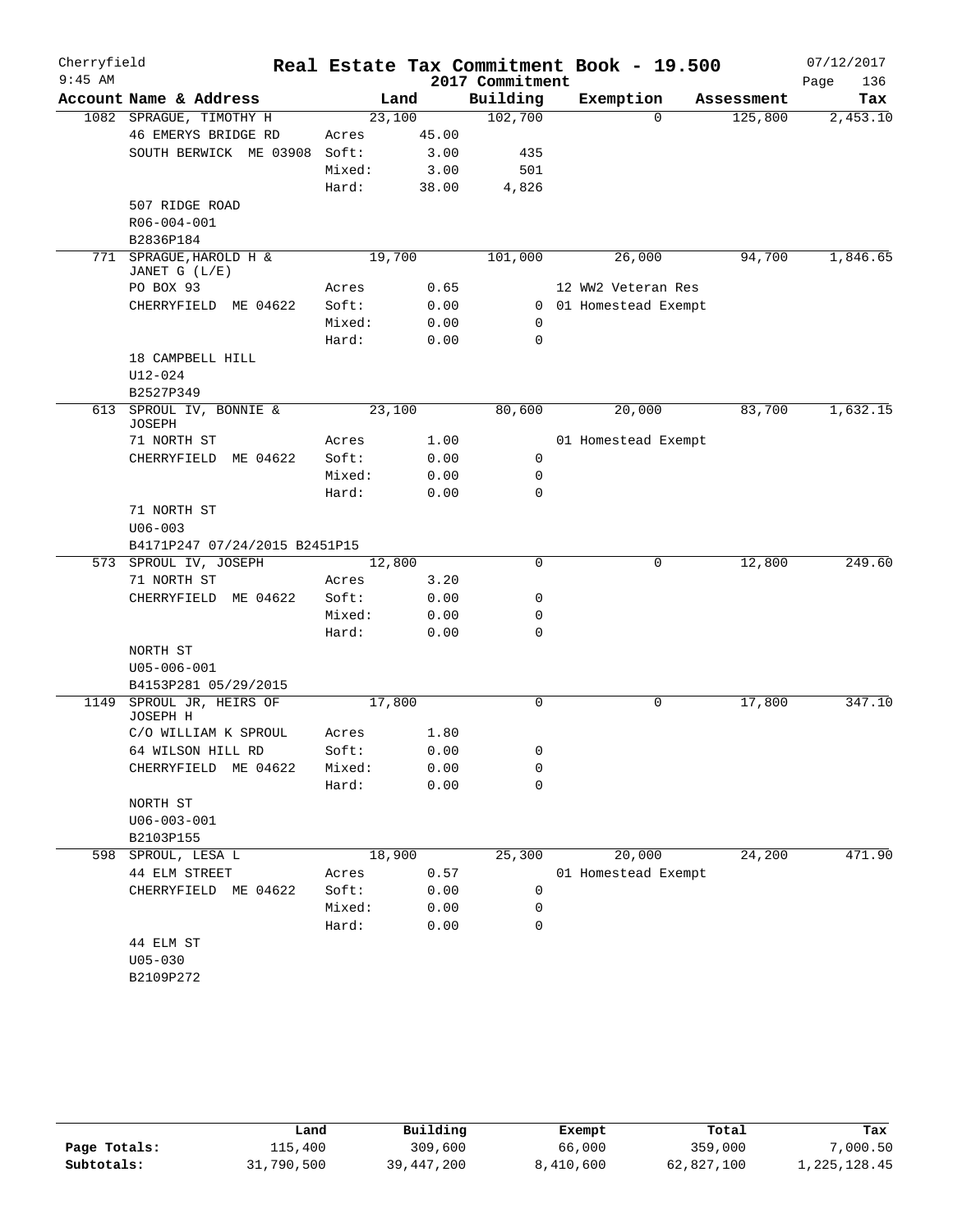| Cherryfield<br>$9:45$ AM |                               |                 |              | 2017 Commitment            | Real Estate Tax Commitment Book - 19.500 |            | 07/12/2017<br>Page<br>137 |
|--------------------------|-------------------------------|-----------------|--------------|----------------------------|------------------------------------------|------------|---------------------------|
|                          | Account Name & Address        | Land            |              | Building                   | Exemption                                | Assessment | Tax                       |
|                          | 525 SPROUL, JOSEPH JR &       | 19,300          |              | 46,500                     | 26,000                                   | 39,800     | 776.10                    |
|                          | PHYLIS                        |                 |              |                            |                                          |            |                           |
|                          | 64 WILSON HILL RD             | Acres           | 0.61         |                            | 12 WW2 Veteran Res                       |            |                           |
|                          | CHERRYFIELD ME 04622          | Soft:           | 0.00         |                            | 0 01 Homestead Exempt                    |            |                           |
|                          |                               | Mixed:<br>Hard: | 0.00<br>0.00 | $\mathbf 0$<br>$\mathbf 0$ |                                          |            |                           |
|                          | 64 WILSON HILL RD             |                 |              |                            |                                          |            |                           |
|                          | $U03 - 019$                   |                 |              |                            |                                          |            |                           |
|                          | B595P75                       |                 |              |                            |                                          |            |                           |
|                          | 1084 STANWOOD, BILLIE JO      | 20,800          |              | 60,800                     | 20,000                                   | 61,600     | 1,201.20                  |
|                          | 50 CHURCH ST                  | Acres           | 2.00         |                            | 01 Homestead Exempt                      |            |                           |
|                          | CHERRYFIELD ME 04622          | Soft:           | 0.00         | 0                          |                                          |            |                           |
|                          |                               | Mixed:          | 0.00         | $\mathbf 0$                |                                          |            |                           |
|                          |                               | Hard:           | 0.00         | 0                          |                                          |            |                           |
|                          | 50 CHURCH STREET              |                 |              |                            |                                          |            |                           |
|                          | $U12 - 009 - 001$             |                 |              |                            |                                          |            |                           |
|                          | B3773P54 09/07/2011           |                 |              |                            |                                          |            |                           |
|                          | 945 STANWOOD, VICTOR          | 63,500          |              | 0                          | 0                                        | 63,500     | 1,238.25                  |
|                          | 466 WYMAN RD                  | Acres           | 8.10         |                            |                                          |            |                           |
|                          | MILBRIDGE ME 04658            | Soft:           | 0.00         | 0                          |                                          |            |                           |
|                          |                               | Mixed:          | 0.00         | 0                          |                                          |            |                           |
|                          | 24 PARKER HILL RD             | Hard:           | 0.00         | 0                          |                                          |            |                           |
|                          | $U18 - 006 - 001$             |                 |              |                            |                                          |            |                           |
|                          | B4063P51 06/11/2014           |                 |              |                            |                                          |            |                           |
|                          | 126 STATE OF MAINE            | 145,200         |              | $\Omega$                   | 145,200                                  | $\Omega$   | 0.00                      |
|                          | DEPT OF INLAND FISH &         | Acres           | 349.00       |                            | 41 State of Maine                        |            |                           |
|                          | WILDLIFE                      |                 |              |                            |                                          |            |                           |
|                          | 284 STATE ST                  | Soft:           | 0.00         | 0                          |                                          |            |                           |
|                          | AUGUSTA ME 04330              | Mixed:          | 0.00         | 0                          |                                          |            |                           |
|                          |                               | Hard:           | 0.00         | 0                          |                                          |            |                           |
|                          | CROTCH                        |                 |              |                            |                                          |            |                           |
|                          | R03-050                       |                 |              |                            |                                          |            |                           |
|                          | B1484P146                     |                 |              |                            |                                          |            |                           |
|                          | 326 STATE OF MAINE            | 125,200         |              | 157,600                    | 282,800                                  | 0          | 0.00                      |
|                          | ATLANTIC SALMON<br>COMMISSION | Acres           | 220.00       |                            | 41 State of Maine                        |            |                           |
|                          | 172 STATE HOUSE STATION Soft: |                 | 0.00         | 0                          |                                          |            |                           |
|                          | AUGUSTA ME 04333-0172         | Mixed:          | 0.00         | 0                          |                                          |            |                           |
|                          |                               | Hard:           | 0.00         | 0                          |                                          |            |                           |
|                          | 636 NORTH MAIN ST             |                 |              |                            |                                          |            |                           |
|                          | R07-019                       |                 |              |                            |                                          |            |                           |
|                          | B2471P240                     |                 |              |                            |                                          |            |                           |
|                          | 374 STATE OF MAINE            | 419,000         |              | 0                          | 419,000                                  | 0          | 0.00                      |
|                          | INLAND FISHERIES &            | Acres           | 1150.00      |                            | 41 State of Maine                        |            |                           |
|                          | WILDLIFE DEPT                 |                 |              |                            |                                          |            |                           |
|                          | 284 STATE ST                  | Soft:           | 0.00         | 0                          |                                          |            |                           |
|                          | AUGUSTA ME 04330              | Mixed:<br>Hard: | 0.00<br>0.00 | 0<br>0                     |                                          |            |                           |
|                          | CROTCH                        |                 |              |                            |                                          |            |                           |
|                          | R08-036                       |                 |              |                            |                                          |            |                           |
|                          | 657 STATE OF MAINE            | 30,000          |              | 66,000                     | 96,000                                   | 0          | 0.00                      |
|                          | TRANSPORTATION DEPT           | Acres           | 27.00        |                            | 41 State of Maine                        |            |                           |
|                          | AUGUSTA ME 04330              | Soft:           | 0.00         | 0                          |                                          |            |                           |
|                          |                               | Mixed:          | 0.00         | 0                          |                                          |            |                           |
|                          |                               | Hard:           | 0.00         | 0                          |                                          |            |                           |
|                          | 187 BLACKS WOODS ROAD         |                 |              |                            |                                          |            |                           |
|                          | $U07 - 016$                   |                 |              |                            |                                          |            |                           |
|                          |                               |                 |              |                            |                                          |            |                           |
|                          | Land                          |                 | Building     |                            | Exempt                                   | Total      | Tax                       |
| Page Totals:             | 823,000                       |                 | 330,900      |                            | 989,000                                  | 164,900    | 3,215.55                  |
| Subtotals:               | 32,613,500                    |                 | 39,778,100   |                            | 9,399,600                                | 62,992,000 | 1,228,344.00              |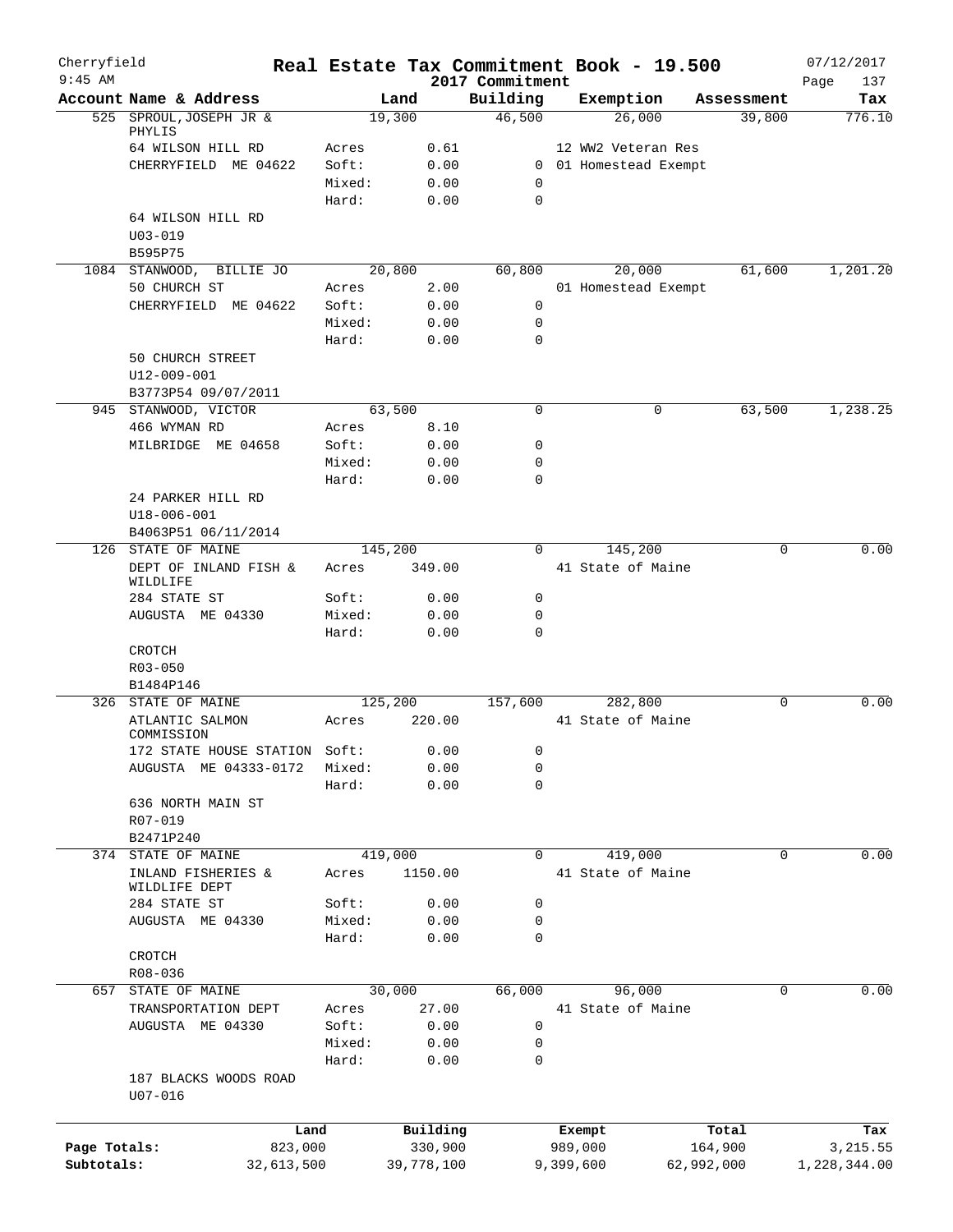| Cherryfield<br>$9:45$ AM |                                  |            |        |            |                             | Real Estate Tax Commitment Book - 19.500 |            |            | 07/12/2017         |
|--------------------------|----------------------------------|------------|--------|------------|-----------------------------|------------------------------------------|------------|------------|--------------------|
|                          | Account Name & Address           |            | Land   |            | 2017 Commitment<br>Building | Exemption                                |            | Assessment | 138<br>Page<br>Tax |
|                          | 102 STEADMAN, MELANIE            |            | 3,500  |            | $\mathbf 0$                 |                                          | $\Omega$   | 3,500      | 68.25              |
|                          | 1912 US ROUTE 1                  |            | Acres  | 0.65       |                             |                                          |            |            |                    |
|                          | PERRY ME 04667                   |            | Soft:  | 0.00       | 0                           |                                          |            |            |                    |
|                          |                                  |            | Mixed: | 0.00       | 0                           |                                          |            |            |                    |
|                          |                                  |            |        |            | $\mathbf 0$                 |                                          |            |            |                    |
|                          |                                  |            | Hard:  | 0.00       |                             |                                          |            |            |                    |
|                          | BLACKSWOODS RD                   |            |        |            |                             |                                          |            |            |                    |
|                          | $R03 - 027$                      |            |        |            |                             |                                          |            |            |                    |
|                          | B2988P149                        |            |        |            |                             |                                          |            |            |                    |
|                          | 101 STEADMAN, MELANIE            |            | 11,800 |            | $\mathbf 0$                 |                                          | 0          | 11,800     | 230.10             |
|                          | 1912 US RTE 1                    |            | Acres  | 3.70       |                             |                                          |            |            |                    |
|                          | PERRY ME 04667                   |            | Soft:  | 0.00       | 0                           |                                          |            |            |                    |
|                          |                                  |            | Mixed: | 0.00       | 0                           |                                          |            |            |                    |
|                          |                                  |            | Hard:  | 0.00       | $\mathbf 0$                 |                                          |            |            |                    |
|                          | R03-026                          |            |        |            |                             |                                          |            |            |                    |
|                          | B2588P149                        |            |        |            |                             |                                          |            |            |                    |
|                          | 383 STEPHENSON, JENNIFER<br>DALE |            | 25,100 |            | 0                           |                                          | 0          | 25,100     | 489.45             |
|                          | 11 WHIPPORWILL DR                |            | Acres  | 52.21      |                             |                                          |            |            |                    |
|                          | NEWTON NH 03585                  |            | Soft:  | 0.00       | 0                           |                                          |            |            |                    |
|                          |                                  |            | Mixed: | 0.00       | 0                           |                                          |            |            |                    |
|                          |                                  |            | Hard:  | 0.00       | 0                           |                                          |            |            |                    |
|                          | CROTCH                           |            |        |            |                             |                                          |            |            |                    |
|                          | R09-001-003                      |            |        |            |                             |                                          |            |            |                    |
|                          |                                  |            |        |            |                             |                                          |            |            |                    |
|                          | B3471P307 11/19/2008             |            | 26,800 |            | 0                           |                                          | 0          | 26,800     | 522.60             |
|                          | 58 STEVENS, RUTH K               |            |        |            |                             |                                          |            |            |                    |
|                          | 1217 RIVER RD                    |            | Acres  | 95.00      |                             |                                          |            |            |                    |
|                          | BOWDOINHAM ME 04008              |            | Soft:  | 0.00       | 0                           |                                          |            |            |                    |
|                          |                                  |            | Mixed: | 84.00      | 14,028                      |                                          |            |            |                    |
|                          |                                  |            | Hard:  | 10.00      | 1,270                       |                                          |            |            |                    |
|                          | ROUTE 1 (OFF)                    |            |        |            |                             |                                          |            |            |                    |
|                          | R02-012                          |            |        |            |                             |                                          |            |            |                    |
|                          | B1417P110                        |            |        |            |                             |                                          |            |            |                    |
|                          | 1041 STEVENS, RUTH K             |            | 27,100 |            | 0                           |                                          | 0          | 27,100     | 528.45             |
|                          | 1217 RIVER RD                    |            | Acres  | 98.00      |                             |                                          |            |            |                    |
|                          | BOWDOINHAM ME 04008              |            | Soft:  | 0.00       | 0                           |                                          |            |            |                    |
|                          |                                  |            | Mixed: | 82.00      | 13,694                      |                                          |            |            |                    |
|                          |                                  |            | Hard:  | 15.00      | 1,905                       |                                          |            |            |                    |
|                          | ROUTE 1 (OFF)                    |            |        |            |                             |                                          |            |            |                    |
|                          | R01-002-007                      |            |        |            |                             |                                          |            |            |                    |
|                          | B1417P110                        |            |        |            |                             |                                          |            |            |                    |
| 649                      | STOCKARD, MARTHA A               |            | 17,100 |            | 53,600                      | 20,000                                   |            | 50,700     | 988.65             |
|                          | 31 BIG ROCK LN                   |            | Acres  | 0.96       |                             | 01 Homestead Exempt                      |            |            |                    |
|                          | CHERRYFIELD ME 04622             |            | Soft:  | 0.00       | $\mathbf 0$                 |                                          |            |            |                    |
|                          |                                  |            | Mixed: | 0.00       | 0                           |                                          |            |            |                    |
|                          |                                  |            | Hard:  | 0.00       | 0                           |                                          |            |            |                    |
|                          | 31 BIG ROCK LANE                 |            |        |            |                             |                                          |            |            |                    |
|                          | $U07 - 008 - 001$                |            |        |            |                             |                                          |            |            |                    |
|                          | B2778P160                        |            |        |            |                             |                                          |            |            |                    |
|                          | 961 STODDARD, CECILE A           |            | 19,100 |            | 59,300                      | 20,000                                   |            | 58,400     | 1,138.80           |
|                          | 412 RIDGE RD                     |            | Acres  | 4.12       |                             | 01 Homestead Exempt                      |            |            |                    |
|                          | CHERRYFIELD ME 04622             |            | Soft:  | 0.00       | 0                           |                                          |            |            |                    |
|                          |                                  |            | Mixed: | 0.00       | 0                           |                                          |            |            |                    |
|                          |                                  |            | Hard:  | 0.00       | 0                           |                                          |            |            |                    |
|                          | 412 RIDGE RD                     |            |        |            |                             |                                          |            |            |                    |
|                          | U19-006                          |            |        |            |                             |                                          |            |            |                    |
|                          | B2953P171                        |            |        |            |                             |                                          |            |            |                    |
|                          |                                  |            |        |            |                             |                                          |            |            |                    |
|                          |                                  | Land       |        | Building   |                             | Exempt                                   |            | Total      | Tax                |
| Page Totals:             |                                  | 130,500    |        | 112,900    |                             | 40,000                                   | 203,400    |            | 3,966.30           |
| Subtotals:               |                                  | 32,744,000 |        | 39,891,000 |                             | 9,439,600                                | 63,195,400 |            | 1,232,310.30       |
|                          |                                  |            |        |            |                             |                                          |            |            |                    |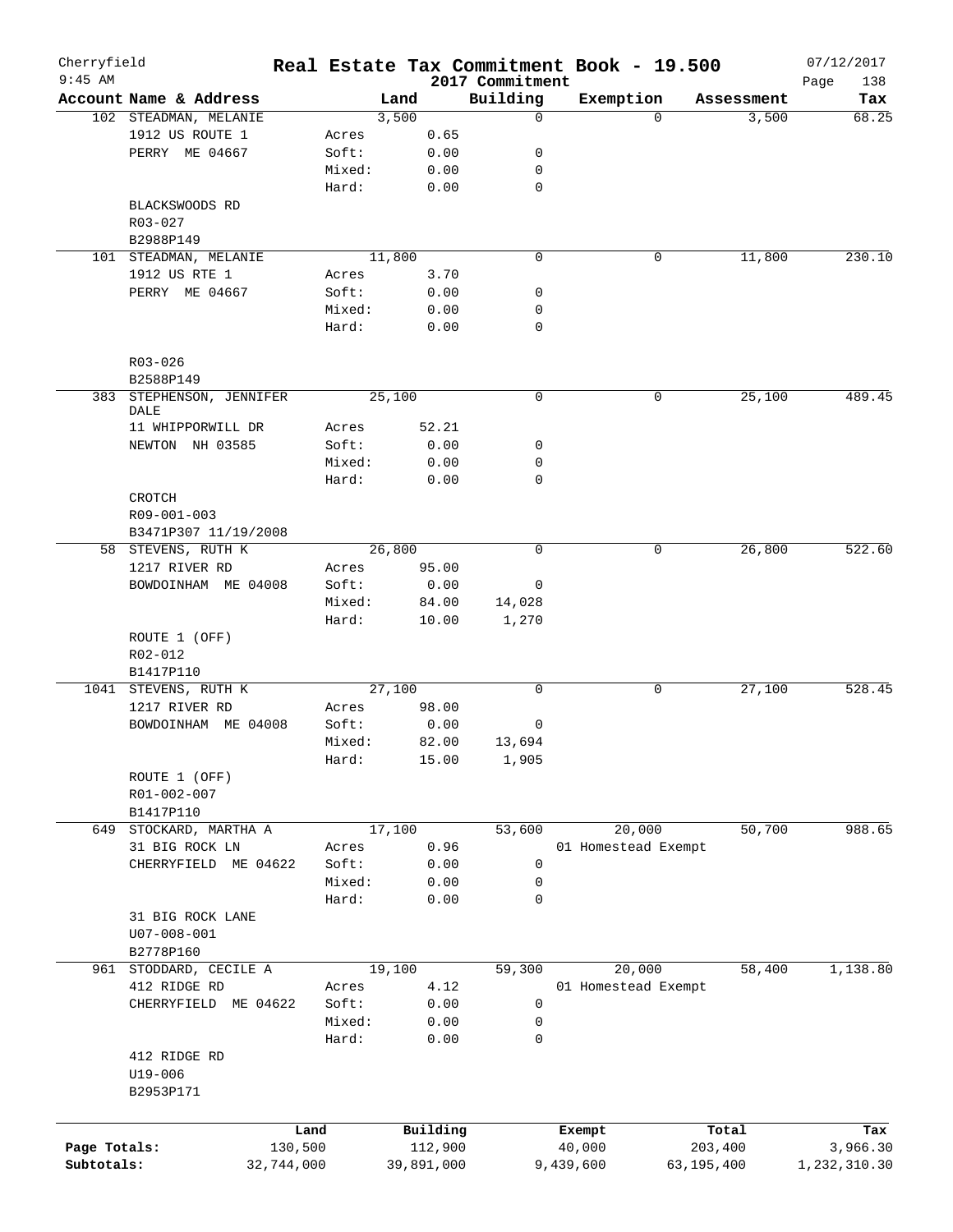| Cherryfield  |                                           |            |        |            |                 | Real Estate Tax Commitment Book - 19.500 |                     | 07/12/2017         |
|--------------|-------------------------------------------|------------|--------|------------|-----------------|------------------------------------------|---------------------|--------------------|
| $9:45$ AM    |                                           |            |        |            | 2017 Commitment |                                          |                     | Page<br>139        |
|              | Account Name & Address                    |            | Land   |            | Building        | Exemption                                | Assessment          | Tax                |
|              | 810 STROUT, APRIL                         |            | 32,600 |            | 112,900         |                                          | 145,500<br>$\Omega$ | 2,837.25           |
|              | PO BOX 65                                 |            | Acres  | 16.40      |                 |                                          |                     |                    |
|              | ADDISON ME 04606                          |            | Soft:  | 0.00       | 0               |                                          |                     |                    |
|              |                                           |            | Mixed: | 0.00       | 0               |                                          |                     |                    |
|              |                                           |            | Hard:  | 0.00       | $\mathbf 0$     |                                          |                     |                    |
|              | 31 WILLEY DISTRICT RD                     |            |        |            |                 |                                          |                     |                    |
|              | U13-014                                   |            |        |            |                 |                                          |                     |                    |
|              | B4240P135 03/22/2016 B4240P132 03/22/2016 |            |        |            |                 |                                          |                     |                    |
| 1037         | STROUT, BRIAN R &                         |            | 4,200  |            | $\mathbf 0$     |                                          | 0                   | 4,200<br>81.90     |
|              | SUNSHINE C                                |            |        |            |                 |                                          |                     |                    |
|              | PO BOX 582                                |            | Acres  | 4.50       |                 |                                          |                     |                    |
|              | MILBRIDGE ME 04658                        |            | Soft:  | 0.00       | 0               |                                          |                     |                    |
|              |                                           |            | Mixed: | 0.00       | $\mathbf 0$     |                                          |                     |                    |
|              |                                           |            | Hard:  | 0.00       | $\mathbf 0$     |                                          |                     |                    |
|              | 576 MILBRIDGE RD                          |            |        |            |                 |                                          |                     |                    |
|              | R01-012                                   |            |        |            |                 |                                          |                     |                    |
|              | B4249P297 04/29/2016                      |            |        |            |                 |                                          |                     |                    |
| 1158         | STROUT, JOSEPH S &<br>CAREY E             |            | 17,500 |            | 92,900          | 20,000                                   |                     | 90,400<br>1,762.80 |
|              | 177 TENAN LANE                            |            | Acres  | 1.25       |                 | 01 Homestead Exempt                      |                     |                    |
|              | CHERRYFIELD ME 04622                      |            | Soft:  | 0.00       | 0               |                                          |                     |                    |
|              |                                           |            | Mixed: | 0.00       | 0               |                                          |                     |                    |
|              |                                           |            | Hard:  | 0.00       | $\Omega$        |                                          |                     |                    |
|              | 177 TENAN LANE                            |            |        |            |                 |                                          |                     |                    |
|              | R05-062-003                               |            |        |            |                 |                                          |                     |                    |
|              | B2662P49                                  |            |        |            |                 |                                          |                     |                    |
|              | 166 SWANSON, LISA T                       |            | 2,100  |            | $\mathbf 0$     |                                          | 0                   | 2,100<br>40.95     |
|              | HEANSSLER, TRUDY T                        |            | Acres  | 0.43       |                 |                                          |                     |                    |
|              | 52 SURREY LANE                            |            | Soft:  | 0.00       | $\mathbf 0$     |                                          |                     |                    |
|              |                                           |            |        |            | $\mathbf 0$     |                                          |                     |                    |
|              | HAMPDEN ME 04444                          |            | Mixed: | 0.00       |                 |                                          |                     |                    |
|              |                                           |            | Hard:  | 0.00       | $\mathbf 0$     |                                          |                     |                    |
|              | STILLWATER RD                             |            |        |            |                 |                                          |                     |                    |
|              | R04-017                                   |            |        |            |                 |                                          |                     |                    |
|              | B3894P235 10/18/2012                      |            |        |            |                 |                                          |                     |                    |
|              | 165 SWANSON, LISA T                       |            | 85,800 |            | $\mathbf 0$     |                                          | 0                   | 85,800<br>1,673.10 |
|              | HEANSSLER, TRUDY T                        |            | Acres  | 154.00     |                 |                                          |                     |                    |
|              | 52 SURREY LANE                            |            | Soft:  | 0.00       | 0               |                                          |                     |                    |
|              | HAMPDEN ME 04444                          |            | Mixed: | 0.00       | 0               |                                          |                     |                    |
|              |                                           |            | Hard:  | 0.00       | 0               |                                          |                     |                    |
|              | STILLWATER RD                             |            |        |            |                 |                                          |                     |                    |
|              | R04-016                                   |            |        |            |                 |                                          |                     |                    |
|              | B3894P235 10/18/2012                      |            |        |            |                 |                                          |                     |                    |
|              | 849 SWANSON, LISA T                       |            | 46,000 |            | 78,200          |                                          | 124,200<br>0        | 2,421.90           |
|              | HEANSSLER, TRUDY T                        |            | Acres  | 55.00      |                 |                                          |                     |                    |
|              | 52 SURREY LANE                            |            | Soft:  | 0.00       | 0               |                                          |                     |                    |
|              | HAMPDEN ME 04444                          |            | Mixed: | 0.00       | 0               |                                          |                     |                    |
|              |                                           |            | Hard:  | 0.00       | $\mathsf{O}$    |                                          |                     |                    |
|              | 213 MAIN ST                               |            |        |            |                 |                                          |                     |                    |
|              | $U14 - 021$                               |            |        |            |                 |                                          |                     |                    |
|              | B3894P235 10/18/2012                      |            |        |            |                 |                                          |                     |                    |
|              | 1181 TAMAS, SUSANNE F                     |            | 11,100 |            | 0               |                                          | 0                   | 11,100<br>216.45   |
|              | 830 LENOX NEW LYME RD                     |            | Acres  | 5.25       |                 |                                          |                     |                    |
|              | JEFFERSON OH 44047                        |            | Soft:  | 0.00       | 0               |                                          |                     |                    |
|              |                                           |            | Mixed: | 0.00       | 0               |                                          |                     |                    |
|              |                                           |            |        |            | 0               |                                          |                     |                    |
|              |                                           |            | Hard:  | 0.00       |                 |                                          |                     |                    |
|              | SPRAGUE FALLS RD                          |            |        |            |                 |                                          |                     |                    |
|              | R03-054-002                               |            |        |            |                 |                                          |                     |                    |
|              | B3863P26 07/13/2012                       |            |        |            |                 |                                          |                     |                    |
|              |                                           | Land       |        | Building   |                 | Exempt                                   | Total               | Tax                |
| Page Totals: |                                           | 199,300    |        | 284,000    |                 | 20,000                                   | 463,300             | 9,034.35           |
| Subtotals:   |                                           | 32,943,300 |        | 40,175,000 |                 | 9,459,600                                | 63,658,700          | 1,241,344.65       |
|              |                                           |            |        |            |                 |                                          |                     |                    |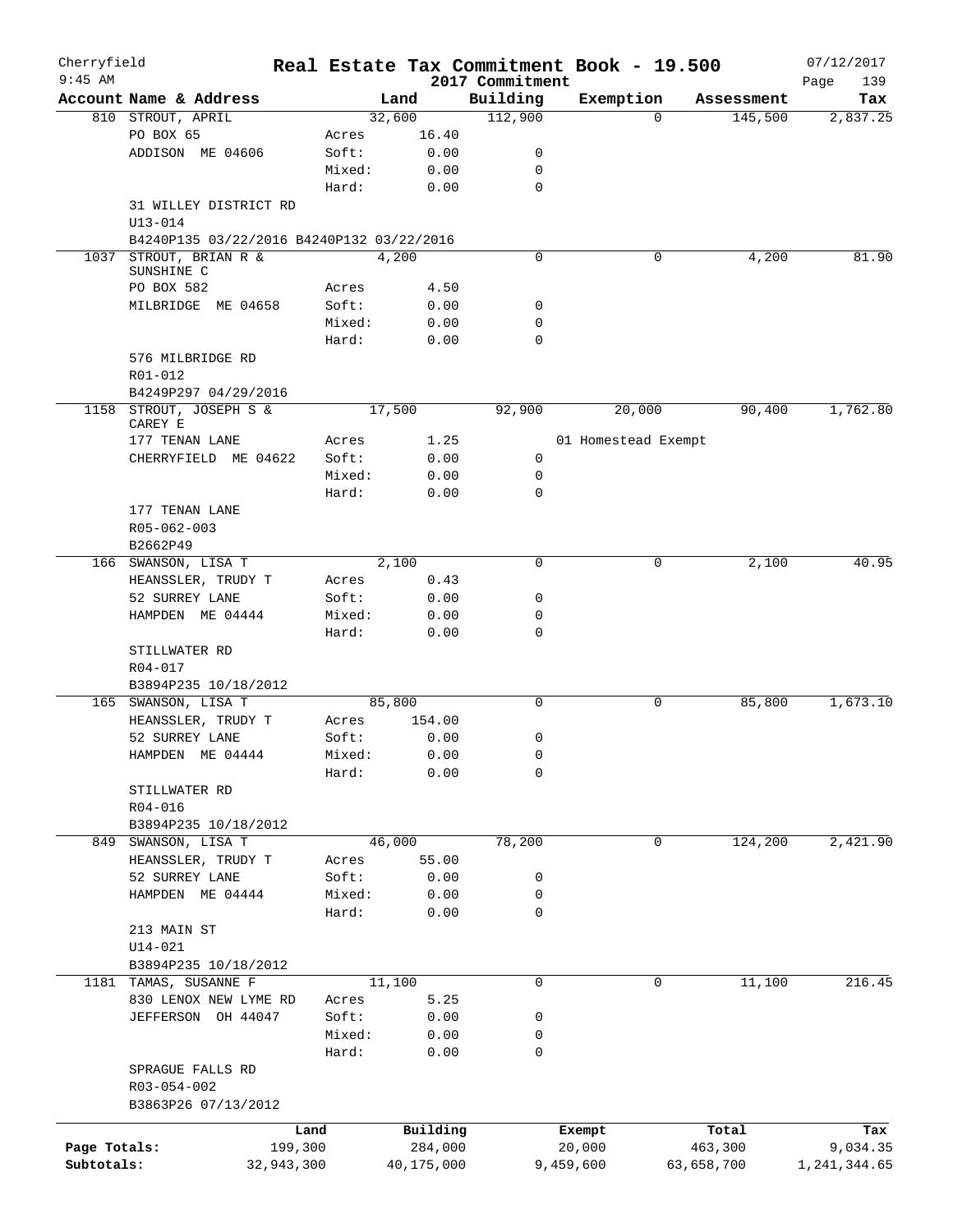| Cherryfield<br>$9:45$ AM |                                          |        |        | 2017 Commitment  | Real Estate Tax Commitment Book - 19.500 |            | 07/12/2017<br>140<br>Page |
|--------------------------|------------------------------------------|--------|--------|------------------|------------------------------------------|------------|---------------------------|
|                          | Account Name & Address                   |        | Land   | Building         | Exemption                                | Assessment | Tax                       |
|                          | 352 TATANGELO, ARTHUR D &<br>SHEILA D    | 51,400 |        | 38,100           | 20,000                                   | 69,500     | 1,355.25                  |
|                          | 545 SPRAGUES FALLS RDD                   | Acres  | 47.00  |                  | 01 Homestead Exempt                      |            |                           |
|                          | CHERRYFIELD ME 04622                     | Soft:  | 0.00   | 0                |                                          |            |                           |
|                          |                                          | Mixed: | 0.00   | $\mathbf 0$      |                                          |            |                           |
|                          |                                          | Hard:  | 0.00   | $\mathbf 0$      |                                          |            |                           |
|                          | 545 SPRAGUES FALLS RD                    |        |        |                  |                                          |            |                           |
|                          | R08-022                                  |        |        |                  |                                          |            |                           |
|                          | B1106P188                                |        |        |                  |                                          |            |                           |
|                          | 1032 TATANGELO, ARTHUR D &<br>SHEILA D   | 20,500 |        | 0                | 0                                        | 20,500     | 399.75                    |
|                          | 545 SPRAGUES FALLS RD                    | Acres  | 19.50  |                  |                                          |            |                           |
|                          | CHERRYFIELD ME 04622                     | Soft:  | 0.00   | 0                |                                          |            |                           |
|                          |                                          | Mixed: | 0.00   | 0                |                                          |            |                           |
|                          |                                          | Hard:  | 0.00   | $\mathbf 0$      |                                          |            |                           |
|                          | SPRAGUE FALLS RD                         |        |        |                  |                                          |            |                           |
|                          | R08-023-001<br>B2092P342                 |        |        |                  |                                          |            |                           |
|                          | 353 TATANGELO, ARTHUR J                  | 21,700 |        | 56,600           | 20,000                                   | 58,300     | 1,136.85                  |
|                          | 532 SPRAGUES FALLS RD                    | Acres  | 8.50   |                  | 01 Homestead Exempt                      |            |                           |
|                          | CHERRYFIELD ME 04622                     | Soft:  | 0.00   | 0                |                                          |            |                           |
|                          |                                          | Mixed: | 0.00   | 0                |                                          |            |                           |
|                          |                                          | Hard:  | 0.00   | $\mathbf 0$      |                                          |            |                           |
|                          | 532 SPRAGUE FALLS RD<br>$R08 - 023$      |        |        |                  |                                          |            |                           |
|                          | B3305P94 06/28/2007 B2092P342            |        |        |                  |                                          |            |                           |
|                          | 138 TAYLOR, BRENTON CLARK                |        | 30,600 | 24,600           | 0                                        | 55,200     | 1,076.40                  |
|                          | TAYLOR, MARSHALL<br><b>BENNETT</b>       | Acres  | 17.00  |                  |                                          |            |                           |
|                          | HEIRS OF CLIFFORD B<br>TAYLOR            | Soft:  | 0.00   | 0                |                                          |            |                           |
|                          | 321 BOSTON PORT RD                       | Mixed: | 0.00   | 0                |                                          |            |                           |
|                          | SUDBURY MA 01776                         | Hard:  | 0.00   | $\Omega$         |                                          |            |                           |
|                          | 179 SPRAGUE FALLS RD                     |        |        |                  |                                          |            |                           |
|                          | R03-059                                  |        |        |                  |                                          |            |                           |
|                          | B4074P36 07/11/2014                      |        |        |                  |                                          |            |                           |
|                          | 308 TAYLOR, JEFFREY                      | 22,500 |        | 58,200           | 0                                        | 80,700     | 1,573.65                  |
|                          | TAYLOR, TRACY                            | Acres  | 7.92   |                  |                                          |            |                           |
|                          | P.O. BOX 352                             | Soft:  | 0.00   | 0                |                                          |            |                           |
|                          | CHERRYFIELD ME 04622                     | Mixed: | 0.00   | 0<br>$\mathbf 0$ |                                          |            |                           |
|                          | 314 NORTH MAIN ST                        | Hard:  | 0.00   |                  |                                          |            |                           |
|                          | R07-004-002                              |        |        |                  |                                          |            |                           |
|                          | B3009P199 05/23/2005                     |        |        |                  |                                          |            |                           |
|                          | 952 TENAN (L/E), MARITA                  | 16,000 |        | 43,700           | 20,000                                   | 39,700     | 774.15                    |
|                          | PERRY, RHONDA J &<br>HAMMOND, CHARLENE A | Acres  | 0.79   |                  | 01 Homestead Exempt                      |            |                           |
|                          | 277 TENAN LANE                           | Soft:  | 0.00   | 0                |                                          |            |                           |
|                          | CHERRYFIELD ME 04622                     | Mixed: | 0.00   | 0                |                                          |            |                           |
|                          |                                          | Hard:  | 0.00   | 0                |                                          |            |                           |
|                          | 277 TENAN LANE                           |        |        |                  |                                          |            |                           |
|                          | $U18 - 012$                              |        |        |                  |                                          |            |                           |
|                          | B3085P272 12/04/2005                     |        |        |                  |                                          |            |                           |
|                          |                                          |        |        |                  |                                          |            |                           |

|              | Land       | Building   | Exempt    | Total      | Tax          |
|--------------|------------|------------|-----------|------------|--------------|
| Page Totals: | 162.700    | 221,200    | 60,000    | 323,900    | 6,316.05     |
| Subtotals:   | 33,106,000 | 40,396,200 | 9,519,600 | 63,982,600 | 1,247,660.70 |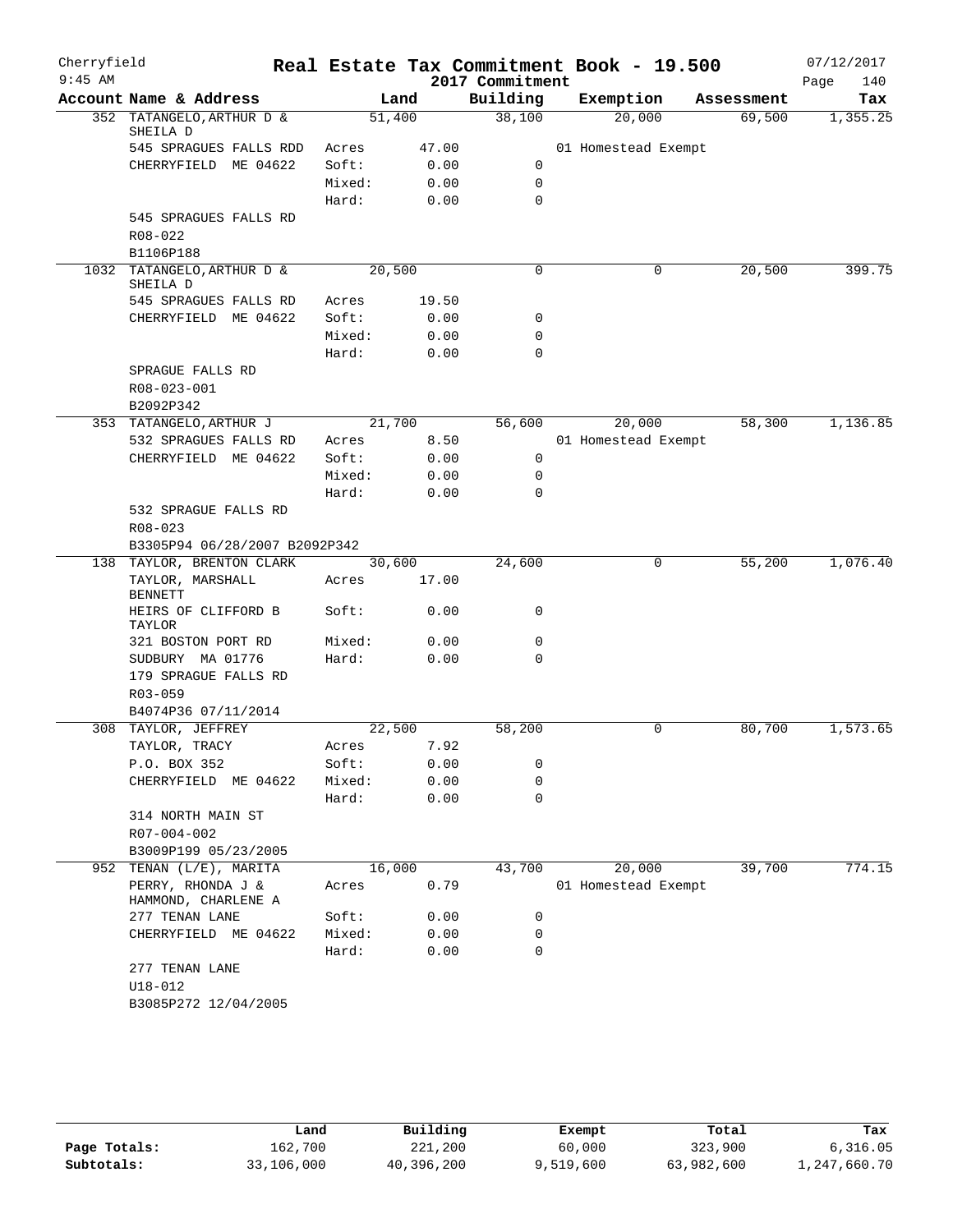| 2017 Commitment<br>Building<br>Account Name & Address<br>Exemption<br>Land<br>Assessment<br>826 TENAN LLC, A H<br>27,400<br>27,400<br>0<br>$\Omega$<br>19 TUCKER LN<br>8.50<br>Acres<br>CHERRYFIELD ME 04622<br>Soft:<br>0.00<br>0<br>Mixed:<br>0.00<br>0<br>Hard:<br>0.00<br>0<br>87 MAIN ST<br>$U13 - 028$<br>B3486P307 01/16/2009<br>846 TENAN, SUSAN<br>17,600<br>96,900<br>20,000<br>94,500<br>19 TUCKER LN<br>1.52<br>01 Homestead Exempt<br>Acres<br>CHERRYFIELD ME 04622<br>Soft:<br>0.00<br>0<br>Mixed:<br>0.00<br>0<br>$\mathbf 0$<br>Hard:<br>0.00<br>19 TUCKER LANE<br>$U14 - 018 - A$<br>B1225P269<br>367 TENAN, ARTHUR H<br>56,900<br>0<br>56,900<br>0<br>19 TUCKER LANE<br>Acres<br>100.00<br>CHERRYFIELD ME 04622<br>Soft:<br>0.00<br>0<br>Mixed:<br>0.00<br>0<br>0<br>Hard:<br>0.00<br>CROTCH<br>R08-030<br>B3514P242 04/14/2009<br>985 TENAN, ARTHUR H<br>5,000<br>0<br>5,000<br>0<br>19 TUCKER LN<br>0.76<br>Acres<br>CHERRYFIELD ME 04622<br>Soft:<br>0.00<br>0<br>Mixed:<br>0.00<br>0<br>0<br>Hard:<br>0.00<br>MAIN ST (OFF)<br>$U13 - 026$<br>B3453P129 09/25/2008<br>TENAN, BRUCE E<br>110,900<br>20,000<br>117,500<br>907<br>26,600<br>120 RIDGE RD<br>18.00<br>01 Homestead Exempt<br>Acres<br>CHERRYFIELD ME 04622<br>Soft:<br>0.00<br>0<br>Mixed:<br>0.00<br>0<br>0<br>Hard:<br>0.00<br>120 RIDGE RD<br>$U16 - 005$<br>B2995P38 04/07/2005<br>903 TENAN, BRUCE E<br>12,800<br>4,400<br>17,200<br>0<br>120 RIDGE RD<br>Acres<br>3.25<br>CHERRYFIELD ME 04622<br>Soft:<br>0.00<br>0<br>Mixed:<br>0.00<br>0<br>0<br>Hard:<br>0.00<br>143 RIDGE RD<br>$U16 - 009$<br>B2995P38 04/07/2005<br>296 TENAN, LOIS M<br>27,600<br>0<br>0<br>27,600<br>17 ADFER LANE<br>Acres<br>43.90<br>CHERRYFIELD ME 04622<br>Soft:<br>0.00<br>0<br>Mixed:<br>0.00<br>0<br>$\mathbf 0$<br>Hard:<br>0.00<br>PARKER HILL RD<br>R06-007-001<br>B2566P169<br>Building<br>Land<br>Exempt<br>Total<br>Page Totals:<br>173,900<br>212,200<br>346,100<br>40,000<br>Subtotals:<br>33,279,900<br>40,608,400<br>9,559,600<br>64,328,700 | Cherryfield<br>$9:45$ AM |  |  | Real Estate Tax Commitment Book - 19.500 |      | 07/12/2017   |
|---------------------------------------------------------------------------------------------------------------------------------------------------------------------------------------------------------------------------------------------------------------------------------------------------------------------------------------------------------------------------------------------------------------------------------------------------------------------------------------------------------------------------------------------------------------------------------------------------------------------------------------------------------------------------------------------------------------------------------------------------------------------------------------------------------------------------------------------------------------------------------------------------------------------------------------------------------------------------------------------------------------------------------------------------------------------------------------------------------------------------------------------------------------------------------------------------------------------------------------------------------------------------------------------------------------------------------------------------------------------------------------------------------------------------------------------------------------------------------------------------------------------------------------------------------------------------------------------------------------------------------------------------------------------------------------------------------------------------------------------------------------------------------------------------------------------------------------------------------------------------------------------------------------------------------------------------------------------------------------------------------------------------------|--------------------------|--|--|------------------------------------------|------|--------------|
|                                                                                                                                                                                                                                                                                                                                                                                                                                                                                                                                                                                                                                                                                                                                                                                                                                                                                                                                                                                                                                                                                                                                                                                                                                                                                                                                                                                                                                                                                                                                                                                                                                                                                                                                                                                                                                                                                                                                                                                                                                 |                          |  |  |                                          | Page | 141<br>Tax   |
|                                                                                                                                                                                                                                                                                                                                                                                                                                                                                                                                                                                                                                                                                                                                                                                                                                                                                                                                                                                                                                                                                                                                                                                                                                                                                                                                                                                                                                                                                                                                                                                                                                                                                                                                                                                                                                                                                                                                                                                                                                 |                          |  |  |                                          |      | 534.30       |
|                                                                                                                                                                                                                                                                                                                                                                                                                                                                                                                                                                                                                                                                                                                                                                                                                                                                                                                                                                                                                                                                                                                                                                                                                                                                                                                                                                                                                                                                                                                                                                                                                                                                                                                                                                                                                                                                                                                                                                                                                                 |                          |  |  |                                          |      |              |
|                                                                                                                                                                                                                                                                                                                                                                                                                                                                                                                                                                                                                                                                                                                                                                                                                                                                                                                                                                                                                                                                                                                                                                                                                                                                                                                                                                                                                                                                                                                                                                                                                                                                                                                                                                                                                                                                                                                                                                                                                                 |                          |  |  |                                          |      |              |
|                                                                                                                                                                                                                                                                                                                                                                                                                                                                                                                                                                                                                                                                                                                                                                                                                                                                                                                                                                                                                                                                                                                                                                                                                                                                                                                                                                                                                                                                                                                                                                                                                                                                                                                                                                                                                                                                                                                                                                                                                                 |                          |  |  |                                          |      |              |
|                                                                                                                                                                                                                                                                                                                                                                                                                                                                                                                                                                                                                                                                                                                                                                                                                                                                                                                                                                                                                                                                                                                                                                                                                                                                                                                                                                                                                                                                                                                                                                                                                                                                                                                                                                                                                                                                                                                                                                                                                                 |                          |  |  |                                          |      |              |
|                                                                                                                                                                                                                                                                                                                                                                                                                                                                                                                                                                                                                                                                                                                                                                                                                                                                                                                                                                                                                                                                                                                                                                                                                                                                                                                                                                                                                                                                                                                                                                                                                                                                                                                                                                                                                                                                                                                                                                                                                                 |                          |  |  |                                          |      |              |
|                                                                                                                                                                                                                                                                                                                                                                                                                                                                                                                                                                                                                                                                                                                                                                                                                                                                                                                                                                                                                                                                                                                                                                                                                                                                                                                                                                                                                                                                                                                                                                                                                                                                                                                                                                                                                                                                                                                                                                                                                                 |                          |  |  |                                          |      |              |
|                                                                                                                                                                                                                                                                                                                                                                                                                                                                                                                                                                                                                                                                                                                                                                                                                                                                                                                                                                                                                                                                                                                                                                                                                                                                                                                                                                                                                                                                                                                                                                                                                                                                                                                                                                                                                                                                                                                                                                                                                                 |                          |  |  |                                          |      |              |
|                                                                                                                                                                                                                                                                                                                                                                                                                                                                                                                                                                                                                                                                                                                                                                                                                                                                                                                                                                                                                                                                                                                                                                                                                                                                                                                                                                                                                                                                                                                                                                                                                                                                                                                                                                                                                                                                                                                                                                                                                                 |                          |  |  |                                          |      | 1,842.75     |
|                                                                                                                                                                                                                                                                                                                                                                                                                                                                                                                                                                                                                                                                                                                                                                                                                                                                                                                                                                                                                                                                                                                                                                                                                                                                                                                                                                                                                                                                                                                                                                                                                                                                                                                                                                                                                                                                                                                                                                                                                                 |                          |  |  |                                          |      |              |
|                                                                                                                                                                                                                                                                                                                                                                                                                                                                                                                                                                                                                                                                                                                                                                                                                                                                                                                                                                                                                                                                                                                                                                                                                                                                                                                                                                                                                                                                                                                                                                                                                                                                                                                                                                                                                                                                                                                                                                                                                                 |                          |  |  |                                          |      |              |
|                                                                                                                                                                                                                                                                                                                                                                                                                                                                                                                                                                                                                                                                                                                                                                                                                                                                                                                                                                                                                                                                                                                                                                                                                                                                                                                                                                                                                                                                                                                                                                                                                                                                                                                                                                                                                                                                                                                                                                                                                                 |                          |  |  |                                          |      |              |
|                                                                                                                                                                                                                                                                                                                                                                                                                                                                                                                                                                                                                                                                                                                                                                                                                                                                                                                                                                                                                                                                                                                                                                                                                                                                                                                                                                                                                                                                                                                                                                                                                                                                                                                                                                                                                                                                                                                                                                                                                                 |                          |  |  |                                          |      |              |
|                                                                                                                                                                                                                                                                                                                                                                                                                                                                                                                                                                                                                                                                                                                                                                                                                                                                                                                                                                                                                                                                                                                                                                                                                                                                                                                                                                                                                                                                                                                                                                                                                                                                                                                                                                                                                                                                                                                                                                                                                                 |                          |  |  |                                          |      |              |
|                                                                                                                                                                                                                                                                                                                                                                                                                                                                                                                                                                                                                                                                                                                                                                                                                                                                                                                                                                                                                                                                                                                                                                                                                                                                                                                                                                                                                                                                                                                                                                                                                                                                                                                                                                                                                                                                                                                                                                                                                                 |                          |  |  |                                          |      |              |
|                                                                                                                                                                                                                                                                                                                                                                                                                                                                                                                                                                                                                                                                                                                                                                                                                                                                                                                                                                                                                                                                                                                                                                                                                                                                                                                                                                                                                                                                                                                                                                                                                                                                                                                                                                                                                                                                                                                                                                                                                                 |                          |  |  |                                          |      |              |
|                                                                                                                                                                                                                                                                                                                                                                                                                                                                                                                                                                                                                                                                                                                                                                                                                                                                                                                                                                                                                                                                                                                                                                                                                                                                                                                                                                                                                                                                                                                                                                                                                                                                                                                                                                                                                                                                                                                                                                                                                                 |                          |  |  |                                          |      |              |
|                                                                                                                                                                                                                                                                                                                                                                                                                                                                                                                                                                                                                                                                                                                                                                                                                                                                                                                                                                                                                                                                                                                                                                                                                                                                                                                                                                                                                                                                                                                                                                                                                                                                                                                                                                                                                                                                                                                                                                                                                                 |                          |  |  |                                          |      | 1,109.55     |
|                                                                                                                                                                                                                                                                                                                                                                                                                                                                                                                                                                                                                                                                                                                                                                                                                                                                                                                                                                                                                                                                                                                                                                                                                                                                                                                                                                                                                                                                                                                                                                                                                                                                                                                                                                                                                                                                                                                                                                                                                                 |                          |  |  |                                          |      |              |
|                                                                                                                                                                                                                                                                                                                                                                                                                                                                                                                                                                                                                                                                                                                                                                                                                                                                                                                                                                                                                                                                                                                                                                                                                                                                                                                                                                                                                                                                                                                                                                                                                                                                                                                                                                                                                                                                                                                                                                                                                                 |                          |  |  |                                          |      |              |
|                                                                                                                                                                                                                                                                                                                                                                                                                                                                                                                                                                                                                                                                                                                                                                                                                                                                                                                                                                                                                                                                                                                                                                                                                                                                                                                                                                                                                                                                                                                                                                                                                                                                                                                                                                                                                                                                                                                                                                                                                                 |                          |  |  |                                          |      |              |
|                                                                                                                                                                                                                                                                                                                                                                                                                                                                                                                                                                                                                                                                                                                                                                                                                                                                                                                                                                                                                                                                                                                                                                                                                                                                                                                                                                                                                                                                                                                                                                                                                                                                                                                                                                                                                                                                                                                                                                                                                                 |                          |  |  |                                          |      |              |
|                                                                                                                                                                                                                                                                                                                                                                                                                                                                                                                                                                                                                                                                                                                                                                                                                                                                                                                                                                                                                                                                                                                                                                                                                                                                                                                                                                                                                                                                                                                                                                                                                                                                                                                                                                                                                                                                                                                                                                                                                                 |                          |  |  |                                          |      |              |
|                                                                                                                                                                                                                                                                                                                                                                                                                                                                                                                                                                                                                                                                                                                                                                                                                                                                                                                                                                                                                                                                                                                                                                                                                                                                                                                                                                                                                                                                                                                                                                                                                                                                                                                                                                                                                                                                                                                                                                                                                                 |                          |  |  |                                          |      |              |
|                                                                                                                                                                                                                                                                                                                                                                                                                                                                                                                                                                                                                                                                                                                                                                                                                                                                                                                                                                                                                                                                                                                                                                                                                                                                                                                                                                                                                                                                                                                                                                                                                                                                                                                                                                                                                                                                                                                                                                                                                                 |                          |  |  |                                          |      |              |
|                                                                                                                                                                                                                                                                                                                                                                                                                                                                                                                                                                                                                                                                                                                                                                                                                                                                                                                                                                                                                                                                                                                                                                                                                                                                                                                                                                                                                                                                                                                                                                                                                                                                                                                                                                                                                                                                                                                                                                                                                                 |                          |  |  |                                          |      | 97.50        |
|                                                                                                                                                                                                                                                                                                                                                                                                                                                                                                                                                                                                                                                                                                                                                                                                                                                                                                                                                                                                                                                                                                                                                                                                                                                                                                                                                                                                                                                                                                                                                                                                                                                                                                                                                                                                                                                                                                                                                                                                                                 |                          |  |  |                                          |      |              |
|                                                                                                                                                                                                                                                                                                                                                                                                                                                                                                                                                                                                                                                                                                                                                                                                                                                                                                                                                                                                                                                                                                                                                                                                                                                                                                                                                                                                                                                                                                                                                                                                                                                                                                                                                                                                                                                                                                                                                                                                                                 |                          |  |  |                                          |      |              |
|                                                                                                                                                                                                                                                                                                                                                                                                                                                                                                                                                                                                                                                                                                                                                                                                                                                                                                                                                                                                                                                                                                                                                                                                                                                                                                                                                                                                                                                                                                                                                                                                                                                                                                                                                                                                                                                                                                                                                                                                                                 |                          |  |  |                                          |      |              |
|                                                                                                                                                                                                                                                                                                                                                                                                                                                                                                                                                                                                                                                                                                                                                                                                                                                                                                                                                                                                                                                                                                                                                                                                                                                                                                                                                                                                                                                                                                                                                                                                                                                                                                                                                                                                                                                                                                                                                                                                                                 |                          |  |  |                                          |      |              |
|                                                                                                                                                                                                                                                                                                                                                                                                                                                                                                                                                                                                                                                                                                                                                                                                                                                                                                                                                                                                                                                                                                                                                                                                                                                                                                                                                                                                                                                                                                                                                                                                                                                                                                                                                                                                                                                                                                                                                                                                                                 |                          |  |  |                                          |      |              |
|                                                                                                                                                                                                                                                                                                                                                                                                                                                                                                                                                                                                                                                                                                                                                                                                                                                                                                                                                                                                                                                                                                                                                                                                                                                                                                                                                                                                                                                                                                                                                                                                                                                                                                                                                                                                                                                                                                                                                                                                                                 |                          |  |  |                                          |      |              |
|                                                                                                                                                                                                                                                                                                                                                                                                                                                                                                                                                                                                                                                                                                                                                                                                                                                                                                                                                                                                                                                                                                                                                                                                                                                                                                                                                                                                                                                                                                                                                                                                                                                                                                                                                                                                                                                                                                                                                                                                                                 |                          |  |  |                                          |      |              |
|                                                                                                                                                                                                                                                                                                                                                                                                                                                                                                                                                                                                                                                                                                                                                                                                                                                                                                                                                                                                                                                                                                                                                                                                                                                                                                                                                                                                                                                                                                                                                                                                                                                                                                                                                                                                                                                                                                                                                                                                                                 |                          |  |  |                                          |      | 2, 291.25    |
|                                                                                                                                                                                                                                                                                                                                                                                                                                                                                                                                                                                                                                                                                                                                                                                                                                                                                                                                                                                                                                                                                                                                                                                                                                                                                                                                                                                                                                                                                                                                                                                                                                                                                                                                                                                                                                                                                                                                                                                                                                 |                          |  |  |                                          |      |              |
|                                                                                                                                                                                                                                                                                                                                                                                                                                                                                                                                                                                                                                                                                                                                                                                                                                                                                                                                                                                                                                                                                                                                                                                                                                                                                                                                                                                                                                                                                                                                                                                                                                                                                                                                                                                                                                                                                                                                                                                                                                 |                          |  |  |                                          |      |              |
|                                                                                                                                                                                                                                                                                                                                                                                                                                                                                                                                                                                                                                                                                                                                                                                                                                                                                                                                                                                                                                                                                                                                                                                                                                                                                                                                                                                                                                                                                                                                                                                                                                                                                                                                                                                                                                                                                                                                                                                                                                 |                          |  |  |                                          |      |              |
|                                                                                                                                                                                                                                                                                                                                                                                                                                                                                                                                                                                                                                                                                                                                                                                                                                                                                                                                                                                                                                                                                                                                                                                                                                                                                                                                                                                                                                                                                                                                                                                                                                                                                                                                                                                                                                                                                                                                                                                                                                 |                          |  |  |                                          |      |              |
|                                                                                                                                                                                                                                                                                                                                                                                                                                                                                                                                                                                                                                                                                                                                                                                                                                                                                                                                                                                                                                                                                                                                                                                                                                                                                                                                                                                                                                                                                                                                                                                                                                                                                                                                                                                                                                                                                                                                                                                                                                 |                          |  |  |                                          |      |              |
|                                                                                                                                                                                                                                                                                                                                                                                                                                                                                                                                                                                                                                                                                                                                                                                                                                                                                                                                                                                                                                                                                                                                                                                                                                                                                                                                                                                                                                                                                                                                                                                                                                                                                                                                                                                                                                                                                                                                                                                                                                 |                          |  |  |                                          |      |              |
|                                                                                                                                                                                                                                                                                                                                                                                                                                                                                                                                                                                                                                                                                                                                                                                                                                                                                                                                                                                                                                                                                                                                                                                                                                                                                                                                                                                                                                                                                                                                                                                                                                                                                                                                                                                                                                                                                                                                                                                                                                 |                          |  |  |                                          |      |              |
|                                                                                                                                                                                                                                                                                                                                                                                                                                                                                                                                                                                                                                                                                                                                                                                                                                                                                                                                                                                                                                                                                                                                                                                                                                                                                                                                                                                                                                                                                                                                                                                                                                                                                                                                                                                                                                                                                                                                                                                                                                 |                          |  |  |                                          |      | 335.40       |
|                                                                                                                                                                                                                                                                                                                                                                                                                                                                                                                                                                                                                                                                                                                                                                                                                                                                                                                                                                                                                                                                                                                                                                                                                                                                                                                                                                                                                                                                                                                                                                                                                                                                                                                                                                                                                                                                                                                                                                                                                                 |                          |  |  |                                          |      |              |
|                                                                                                                                                                                                                                                                                                                                                                                                                                                                                                                                                                                                                                                                                                                                                                                                                                                                                                                                                                                                                                                                                                                                                                                                                                                                                                                                                                                                                                                                                                                                                                                                                                                                                                                                                                                                                                                                                                                                                                                                                                 |                          |  |  |                                          |      |              |
|                                                                                                                                                                                                                                                                                                                                                                                                                                                                                                                                                                                                                                                                                                                                                                                                                                                                                                                                                                                                                                                                                                                                                                                                                                                                                                                                                                                                                                                                                                                                                                                                                                                                                                                                                                                                                                                                                                                                                                                                                                 |                          |  |  |                                          |      |              |
|                                                                                                                                                                                                                                                                                                                                                                                                                                                                                                                                                                                                                                                                                                                                                                                                                                                                                                                                                                                                                                                                                                                                                                                                                                                                                                                                                                                                                                                                                                                                                                                                                                                                                                                                                                                                                                                                                                                                                                                                                                 |                          |  |  |                                          |      |              |
|                                                                                                                                                                                                                                                                                                                                                                                                                                                                                                                                                                                                                                                                                                                                                                                                                                                                                                                                                                                                                                                                                                                                                                                                                                                                                                                                                                                                                                                                                                                                                                                                                                                                                                                                                                                                                                                                                                                                                                                                                                 |                          |  |  |                                          |      |              |
|                                                                                                                                                                                                                                                                                                                                                                                                                                                                                                                                                                                                                                                                                                                                                                                                                                                                                                                                                                                                                                                                                                                                                                                                                                                                                                                                                                                                                                                                                                                                                                                                                                                                                                                                                                                                                                                                                                                                                                                                                                 |                          |  |  |                                          |      |              |
|                                                                                                                                                                                                                                                                                                                                                                                                                                                                                                                                                                                                                                                                                                                                                                                                                                                                                                                                                                                                                                                                                                                                                                                                                                                                                                                                                                                                                                                                                                                                                                                                                                                                                                                                                                                                                                                                                                                                                                                                                                 |                          |  |  |                                          |      |              |
|                                                                                                                                                                                                                                                                                                                                                                                                                                                                                                                                                                                                                                                                                                                                                                                                                                                                                                                                                                                                                                                                                                                                                                                                                                                                                                                                                                                                                                                                                                                                                                                                                                                                                                                                                                                                                                                                                                                                                                                                                                 |                          |  |  |                                          |      |              |
|                                                                                                                                                                                                                                                                                                                                                                                                                                                                                                                                                                                                                                                                                                                                                                                                                                                                                                                                                                                                                                                                                                                                                                                                                                                                                                                                                                                                                                                                                                                                                                                                                                                                                                                                                                                                                                                                                                                                                                                                                                 |                          |  |  |                                          |      | 538.20       |
|                                                                                                                                                                                                                                                                                                                                                                                                                                                                                                                                                                                                                                                                                                                                                                                                                                                                                                                                                                                                                                                                                                                                                                                                                                                                                                                                                                                                                                                                                                                                                                                                                                                                                                                                                                                                                                                                                                                                                                                                                                 |                          |  |  |                                          |      |              |
|                                                                                                                                                                                                                                                                                                                                                                                                                                                                                                                                                                                                                                                                                                                                                                                                                                                                                                                                                                                                                                                                                                                                                                                                                                                                                                                                                                                                                                                                                                                                                                                                                                                                                                                                                                                                                                                                                                                                                                                                                                 |                          |  |  |                                          |      |              |
|                                                                                                                                                                                                                                                                                                                                                                                                                                                                                                                                                                                                                                                                                                                                                                                                                                                                                                                                                                                                                                                                                                                                                                                                                                                                                                                                                                                                                                                                                                                                                                                                                                                                                                                                                                                                                                                                                                                                                                                                                                 |                          |  |  |                                          |      |              |
|                                                                                                                                                                                                                                                                                                                                                                                                                                                                                                                                                                                                                                                                                                                                                                                                                                                                                                                                                                                                                                                                                                                                                                                                                                                                                                                                                                                                                                                                                                                                                                                                                                                                                                                                                                                                                                                                                                                                                                                                                                 |                          |  |  |                                          |      |              |
|                                                                                                                                                                                                                                                                                                                                                                                                                                                                                                                                                                                                                                                                                                                                                                                                                                                                                                                                                                                                                                                                                                                                                                                                                                                                                                                                                                                                                                                                                                                                                                                                                                                                                                                                                                                                                                                                                                                                                                                                                                 |                          |  |  |                                          |      |              |
|                                                                                                                                                                                                                                                                                                                                                                                                                                                                                                                                                                                                                                                                                                                                                                                                                                                                                                                                                                                                                                                                                                                                                                                                                                                                                                                                                                                                                                                                                                                                                                                                                                                                                                                                                                                                                                                                                                                                                                                                                                 |                          |  |  |                                          |      |              |
|                                                                                                                                                                                                                                                                                                                                                                                                                                                                                                                                                                                                                                                                                                                                                                                                                                                                                                                                                                                                                                                                                                                                                                                                                                                                                                                                                                                                                                                                                                                                                                                                                                                                                                                                                                                                                                                                                                                                                                                                                                 |                          |  |  |                                          |      |              |
|                                                                                                                                                                                                                                                                                                                                                                                                                                                                                                                                                                                                                                                                                                                                                                                                                                                                                                                                                                                                                                                                                                                                                                                                                                                                                                                                                                                                                                                                                                                                                                                                                                                                                                                                                                                                                                                                                                                                                                                                                                 |                          |  |  |                                          |      |              |
|                                                                                                                                                                                                                                                                                                                                                                                                                                                                                                                                                                                                                                                                                                                                                                                                                                                                                                                                                                                                                                                                                                                                                                                                                                                                                                                                                                                                                                                                                                                                                                                                                                                                                                                                                                                                                                                                                                                                                                                                                                 |                          |  |  |                                          |      |              |
|                                                                                                                                                                                                                                                                                                                                                                                                                                                                                                                                                                                                                                                                                                                                                                                                                                                                                                                                                                                                                                                                                                                                                                                                                                                                                                                                                                                                                                                                                                                                                                                                                                                                                                                                                                                                                                                                                                                                                                                                                                 |                          |  |  |                                          |      | Tax          |
|                                                                                                                                                                                                                                                                                                                                                                                                                                                                                                                                                                                                                                                                                                                                                                                                                                                                                                                                                                                                                                                                                                                                                                                                                                                                                                                                                                                                                                                                                                                                                                                                                                                                                                                                                                                                                                                                                                                                                                                                                                 |                          |  |  |                                          |      | 6,748.95     |
|                                                                                                                                                                                                                                                                                                                                                                                                                                                                                                                                                                                                                                                                                                                                                                                                                                                                                                                                                                                                                                                                                                                                                                                                                                                                                                                                                                                                                                                                                                                                                                                                                                                                                                                                                                                                                                                                                                                                                                                                                                 |                          |  |  |                                          |      | 1,254,409.65 |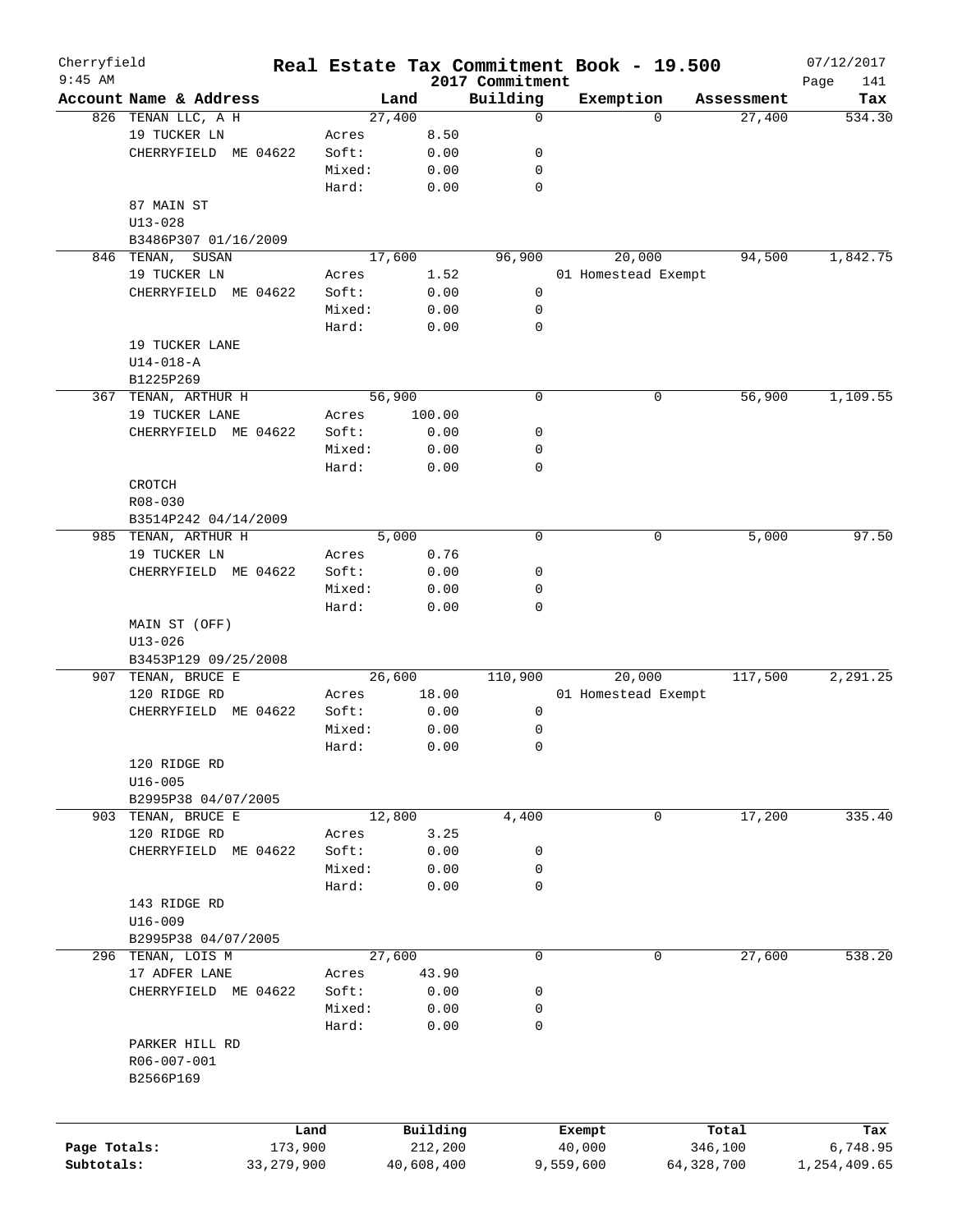| Cherryfield<br>$9:45$ AM |                            |        |            | 2017 Commitment | Real Estate Tax Commitment Book - 19.500 |                       | 07/12/2017         |
|--------------------------|----------------------------|--------|------------|-----------------|------------------------------------------|-----------------------|--------------------|
|                          | Account Name & Address     | Land   |            | Building        | Exemption                                | Assessment            | Page<br>142<br>Tax |
|                          | 248 TENAN, MATTHEW R       | 21,400 |            | 75,300          |                                          | 96,700<br>$\Omega$    | 1,885.65           |
|                          | FICKETT, KATRINA I         | Acres  | 8.00       |                 |                                          |                       |                    |
|                          | 359 WILLEY DISTRICT RD     | Soft:  | 0.00       | 0               |                                          |                       |                    |
|                          | CHERRYFIELD ME 04622       | Mixed: | 0.00       | 0               |                                          |                       |                    |
|                          |                            | Hard:  | 0.00       | $\mathbf 0$     |                                          |                       |                    |
|                          | 359 WILLEY DISTRICT RD     |        |            |                 |                                          |                       |                    |
|                          | R05-041-001                |        |            |                 |                                          |                       |                    |
|                          | B3743P228 06/03/2011       |        |            |                 |                                          |                       |                    |
|                          | 955 TENAN, NEIL W          | 17,700 |            | 101,000         | 20,000                                   | 98,700                | 1,924.65           |
|                          | 298 TENAN LANE             | Acres  | 1.70       |                 | 01 Homestead Exempt                      |                       |                    |
|                          | CHERRYFIELD ME 04622       | Soft:  | 0.00       | 0               |                                          |                       |                    |
|                          |                            | Mixed: | 0.00       | 0               |                                          |                       |                    |
|                          |                            | Hard:  |            | 0               |                                          |                       |                    |
|                          |                            |        | 0.00       |                 |                                          |                       |                    |
|                          | 298 TENAN LANE             |        |            |                 |                                          |                       |                    |
|                          | $U18 - 014$                |        |            |                 |                                          |                       |                    |
|                          | B944P267                   |        |            |                 |                                          |                       |                    |
|                          | 285 TENAN, VICTOR & JUDITH | 18,100 |            | 51,400          | 20,000                                   | 49,500                | 965.25             |
|                          | 245 TENAN LANE             | Acres  | 2.40       |                 | 01 Homestead Exempt                      |                       |                    |
|                          | CHERRYFIELD ME 04622       | Soft:  | 0.00       | 0               |                                          |                       |                    |
|                          |                            | Mixed: | 0.00       | 0               |                                          |                       |                    |
|                          |                            | Hard:  | 0.00       | 0               |                                          |                       |                    |
|                          | 245 TENAN LANE             |        |            |                 |                                          |                       |                    |
|                          | R05-071-002                |        |            |                 |                                          |                       |                    |
|                          | B1675P112                  |        |            |                 |                                          |                       |                    |
| 20                       | TENNEY, MICHAEL &          | 23,100 |            | 58,000          | 20,000                                   | 61,100                | 1,191.45           |
|                          | MELISSA                    |        |            |                 |                                          |                       |                    |
|                          | 509 MILBRIDGE RD           | Acres  | 1.00       |                 | 01 Homestead Exempt                      |                       |                    |
|                          | CHERRYFIELD ME 04622       | Soft:  | 0.00       | 0               |                                          |                       |                    |
|                          |                            | Mixed: | 0.00       | 0               |                                          |                       |                    |
|                          |                            | Hard:  | 0.00       | $\mathbf 0$     |                                          |                       |                    |
|                          | 509 MILBRIDGE RD           |        |            |                 |                                          |                       |                    |
|                          | R01-008                    |        |            |                 |                                          |                       |                    |
|                          | B2843P193                  |        |            |                 |                                          |                       |                    |
| 811                      | THALHEIMER, PETER          | 17,900 |            | 42,100          | 20,000                                   | 40,000                | 780.00             |
|                          | P.O. BOX 291               | Acres  | 11.00      |                 | 01 Homestead Exempt                      |                       |                    |
|                          | 302 SPRAGUES FALLS RD      | Soft:  | 0.00       | 0               |                                          |                       |                    |
|                          | CHERRYFIELD ME 04622       | Mixed: | 0.00       | 0               |                                          |                       |                    |
|                          |                            | Hard:  | 0.00       | 0               |                                          |                       |                    |
|                          | 302 SPRAGUES FALLS RD      |        |            |                 |                                          |                       |                    |
|                          | R08-008                    |        |            |                 |                                          |                       |                    |
|                          | B1871P83                   |        |            |                 |                                          |                       |                    |
| 57                       | THE ARK                    | 85,000 |            | 38,700          | 123,700                                  |                       | 0.00<br>0          |
|                          | P O BOX 276                | Acres  | 72.00      |                 | 47 Benevolent                            |                       |                    |
|                          | 60 BARBER LANE             | Soft:  | 0.00       | 0               |                                          |                       |                    |
|                          | CHERRYFIELD ME 04622       | Mixed: | 0.00       | 0               |                                          |                       |                    |
|                          |                            | Hard:  | 0.00       | 0               |                                          |                       |                    |
|                          | 60 BARBER LANE             |        |            |                 |                                          |                       |                    |
|                          | R02-011                    |        |            |                 |                                          |                       |                    |
|                          | B2593P287                  |        |            |                 |                                          |                       |                    |
|                          | 953 THE FIRST NA           | 11,200 |            | 2,100           |                                          | $\mathbf 0$<br>13,300 | 259.35             |
|                          | ATTN: SARAH MULLER         | Acres  | 0.52       |                 |                                          |                       |                    |
|                          | PO BOX 940                 | Soft:  | 0.00       | 0               |                                          |                       |                    |
|                          | DAMARISCOTTA ME 04543      | Mixed: | 0.00       | 0               |                                          |                       |                    |
|                          |                            | Hard:  | 0.00       | 0               |                                          |                       |                    |
|                          | 288 TENAN LANE             |        |            |                 |                                          |                       |                    |
|                          | $U18 - 013$                |        |            |                 |                                          |                       |                    |
|                          | B4023P309 12/26/2013       |        |            |                 |                                          |                       |                    |
|                          |                            |        |            |                 |                                          |                       |                    |
|                          | Land                       |        | Building   |                 | Exempt                                   | Total                 | Tax                |
| Page Totals:             | 194,400                    |        | 368,600    |                 | 203,700                                  | 359,300               | 7,006.35           |
| Subtotals:               | 33, 474, 300               |        | 40,977,000 |                 | 9,763,300                                | 64,688,000            | 1,261,416.00       |
|                          |                            |        |            |                 |                                          |                       |                    |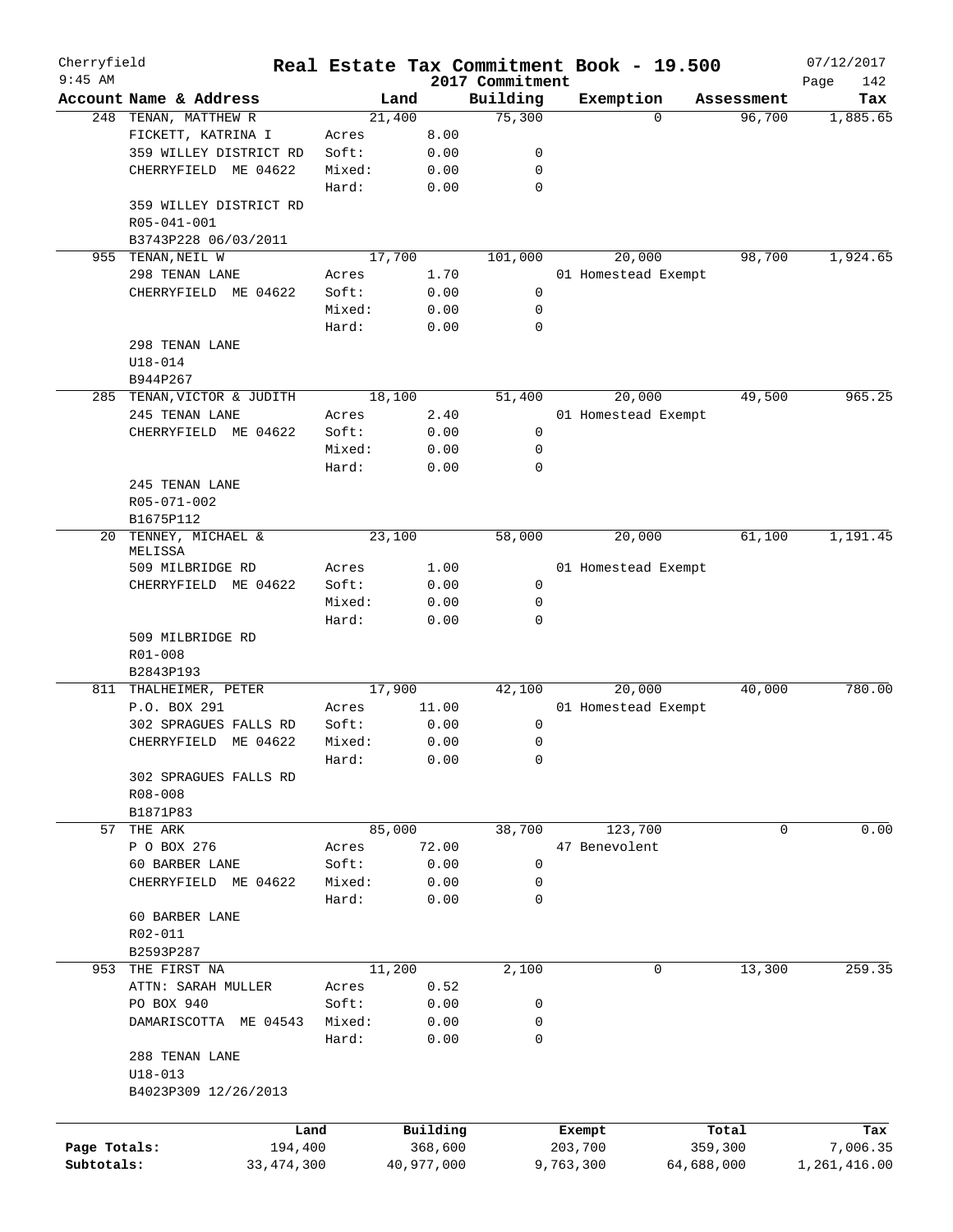| Cherryfield  |                               |                 |                     |                             | Real Estate Tax Commitment Book - 19.500 |                  | 07/12/2017               |
|--------------|-------------------------------|-----------------|---------------------|-----------------------------|------------------------------------------|------------------|--------------------------|
| $9:45$ AM    | Account Name & Address        |                 | Land                | 2017 Commitment<br>Building | Exemption                                | Assessment       | Page<br>143<br>Tax       |
|              | 140 THIEME, CAROLYN           |                 | 20,800              | 27,000                      | $\Omega$                                 | 47,800           | 932.10                   |
|              | 43 RIVERVIEW HEIGHTS          | Acres           | 14.00               |                             |                                          |                  |                          |
|              | WINTERPORT ME 04496           | Soft:           | 0.00                | 0                           |                                          |                  |                          |
|              |                               | Mixed:          | 0.00                | 0                           |                                          |                  |                          |
|              |                               | Hard:           | 0.00                | $\mathbf 0$                 |                                          |                  |                          |
|              | 205 SPRAGUE FALLS RD          |                 |                     |                             |                                          |                  |                          |
|              |                               |                 |                     |                             |                                          |                  |                          |
|              | R03-061                       |                 |                     |                             |                                          |                  |                          |
|              | B4253P136 05/11/2016          |                 |                     | 57,500                      |                                          |                  |                          |
| 661          | THOMPSON, LEON                |                 | 17,400              |                             | 0                                        | 74,900           | 1,460.55                 |
|              | DBA NORTH ST CAFE             | Acres           | 1.16                |                             |                                          |                  |                          |
|              | 109 NORTH ST                  | Soft:           | 0.00                | 0                           |                                          |                  |                          |
|              | CHERRYFIELD ME 04622          | Mixed:          | 0.00                | 0                           |                                          |                  |                          |
|              |                               | Hard:           | 0.00                | $\mathbf 0$                 |                                          |                  |                          |
|              | 109 NORTH ST                  |                 |                     |                             |                                          |                  |                          |
|              | $U07 - 020$                   |                 |                     |                             |                                          |                  |                          |
|              | B1699P269                     |                 |                     |                             |                                          |                  |                          |
|              | 611 THOMPSON, LEON C          |                 | 18,200              | 11,700                      | 0                                        | 29,900           | 583.05                   |
|              | 109 NORTH ST                  | Acres           | 1.72                |                             |                                          |                  |                          |
|              | CHERRYFIELD ME 04622          | Soft:           | 0.00                | 0                           |                                          |                  |                          |
|              |                               | Mixed:          | 0.00                | $\mathbf 0$                 |                                          |                  |                          |
|              |                               | Hard:           | 0.00                | $\mathbf 0$                 |                                          |                  |                          |
|              | NORTH ST                      |                 |                     |                             |                                          |                  |                          |
|              | $U06 - 001$                   |                 |                     |                             |                                          |                  |                          |
|              | B4258P123 05/31/2016          |                 |                     |                             |                                          |                  |                          |
| 662          | THOMPSON, LEON C              |                 | 23,200              | 55,900                      | 20,000                                   | 59,100           | 1,152.45                 |
|              | 109 NORTH ST                  | Acres           | 1.25                |                             | 01 Homestead Exempt                      |                  |                          |
|              | CHERRYFIELD ME 04622          | Soft:           | 0.00                | 0                           |                                          |                  |                          |
|              |                               | Mixed:          | 0.00                | 0                           |                                          |                  |                          |
|              |                               | Hard:           | 0.00                | $\mathbf 0$                 |                                          |                  |                          |
|              | 109 NORTH ST                  |                 |                     |                             |                                          |                  |                          |
|              | $U07 - 021$                   |                 |                     |                             |                                          |                  |                          |
|              | B3609P36 02/09/2010 B2598P132 |                 |                     |                             |                                          |                  |                          |
|              | 642 THOMPSON, WILLIAM         |                 | 7,700               | 0                           | 0                                        | 7,700            | 150.15                   |
|              | (HEIRS)                       |                 |                     |                             |                                          |                  |                          |
|              | 103 NORTH ST                  | Acres           | 4.35                |                             |                                          |                  |                          |
|              | CHERRYFIELD ME 04622          | Soft:           | 0.00                | 0                           |                                          |                  |                          |
|              |                               | Mixed:          | 0.00                | $\mathbf 0$                 |                                          |                  |                          |
|              |                               | Hard:           | 0.00                | 0                           |                                          |                  |                          |
|              | ROUTE 182 (OFF)               |                 |                     |                             |                                          |                  |                          |
|              | U07-002                       |                 |                     |                             |                                          |                  |                          |
|              | 473 THORNHEDGE INN LLC        |                 | 121,500             | $\mathsf{O}$                | 0                                        | 121,500          | 2,369.25                 |
|              | 47 MOUNT DESERT ST            | Acres           | 119.00              |                             |                                          |                  |                          |
|              | BAR HARBOR ME 04609           | Soft:           | 0.00                | 0                           |                                          |                  |                          |
|              |                               | Mixed:          | 0.00                | 0                           |                                          |                  |                          |
|              |                               | Hard:           | 0.00                | $\mathbf 0$                 |                                          |                  |                          |
|              | ROUTE 1                       |                 |                     |                             |                                          |                  |                          |
|              | $U01 - 005$                   |                 |                     |                             |                                          |                  |                          |
|              | B3952P73 05/10/2013           |                 |                     |                             |                                          |                  |                          |
|              | 324 TIERNEY, CHRISTOPHER      |                 | 52,700              | $\mathbf 0$                 | 0                                        | 52,700           | 1,027.65                 |
|              | 206 HOLIDAY BLVD              | Acres           | 51.00               |                             |                                          |                  |                          |
|              | CENTER MORICHES NY            | Soft:           | 0.00                | 0                           |                                          |                  |                          |
|              | 11934                         |                 |                     |                             |                                          |                  |                          |
|              |                               | Mixed:          | 0.00                | 0                           |                                          |                  |                          |
|              |                               | Hard:           | 0.00                | $\mathbf 0$                 |                                          |                  |                          |
|              | 530 NORTH MAIN ST             |                 |                     |                             |                                          |                  |                          |
|              | R07-017                       |                 |                     |                             |                                          |                  |                          |
|              | B4212P107 12/04/2015          |                 |                     |                             |                                          |                  |                          |
|              |                               |                 |                     |                             |                                          |                  |                          |
|              |                               |                 |                     |                             |                                          |                  |                          |
| Page Totals: |                               | Land<br>261,500 | Building<br>152,100 |                             | Exempt<br>20,000                         | Total<br>393,600 | Tax                      |
| Subtotals:   |                               |                 | 41,129,100          |                             | 9,783,300                                | 65,081,600       | 7,675.20<br>1,269,091.20 |
|              |                               | 33,735,800      |                     |                             |                                          |                  |                          |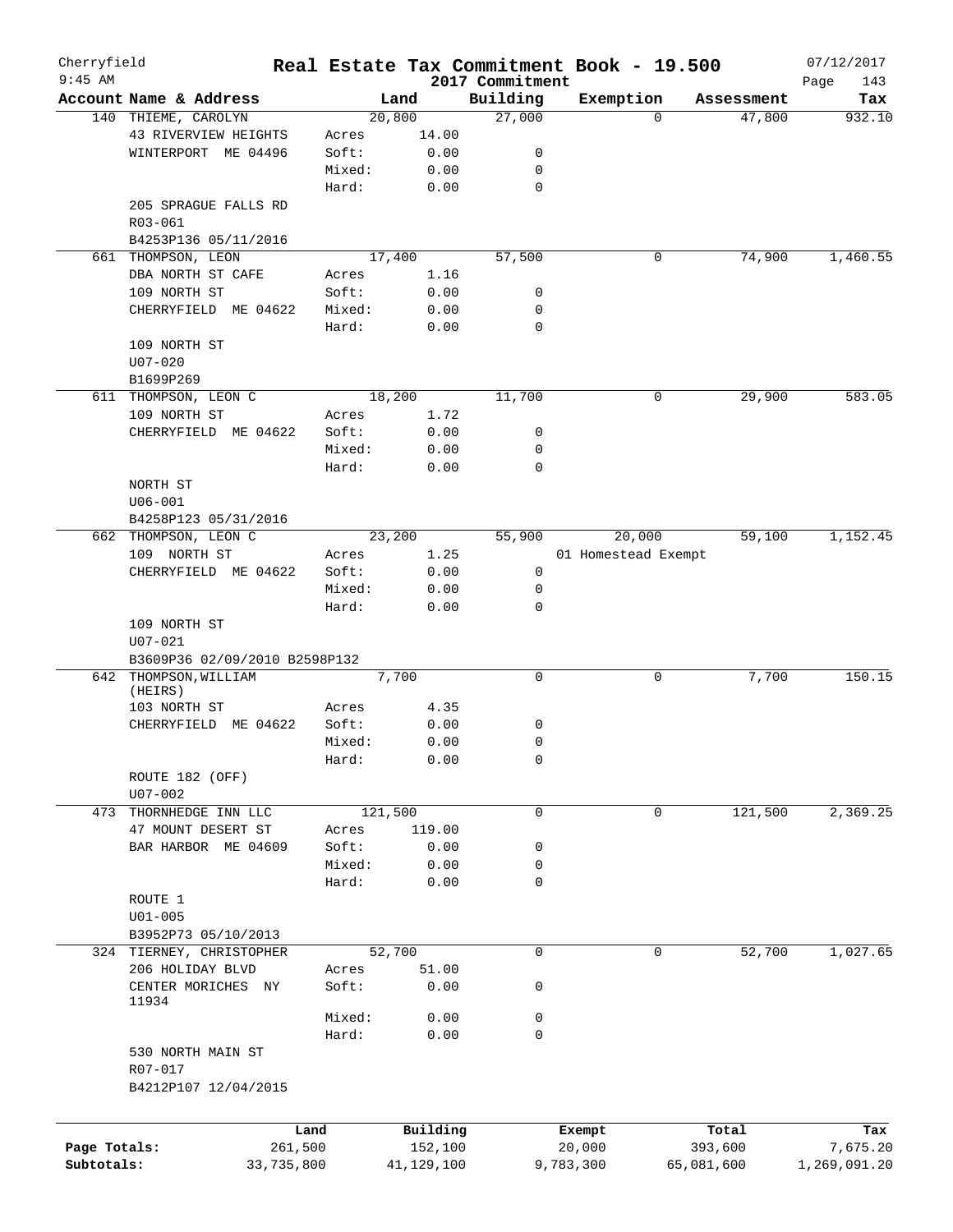| Cherryfield<br>$9:45$ AM |             |                            |        |        |       | 2017 Commitment | Real Estate Tax Commitment Book - 19.500 |            | 07/12/2017<br>Page<br>144 |
|--------------------------|-------------|----------------------------|--------|--------|-------|-----------------|------------------------------------------|------------|---------------------------|
|                          |             | Account Name & Address     |        | Land   |       | Building        | Exemption                                | Assessment | Tax                       |
|                          |             | 976 TODD, NYLE A & ALISA L |        | 17,400 |       | 52,800          | 20,000                                   | 50,200     | 978.90                    |
|                          |             | 95 UNIONVILLE RD           | Acres  |        | 1.17  |                 | 01 Homestead Exempt                      |            |                           |
|                          |             | CHERRYFIELD ME 04622       | Soft:  |        | 0.00  | 0               |                                          |            |                           |
|                          |             |                            | Mixed: |        | 0.00  | 0               |                                          |            |                           |
|                          |             |                            | Hard:  |        | 0.00  | $\mathbf 0$     |                                          |            |                           |
|                          |             | 95 UNIONVILLE RD           |        |        |       |                 |                                          |            |                           |
|                          |             |                            |        |        |       |                 |                                          |            |                           |
|                          | $R03 - 008$ |                            |        |        |       |                 |                                          |            |                           |
|                          |             | B3307P307 07/17/2007       |        |        |       |                 |                                          |            |                           |
| 395                      | $\circ$     | TODD, MICHAEL M & MEGAN    |        | 22,500 |       | $\mathbf 0$     | 0                                        | 22,500     | 438.75                    |
|                          |             | 39 SANBORN HILL RD         | Acres  |        | 44.77 |                 |                                          |            |                           |
|                          |             | EPSOM NH 03234             | Soft:  |        | 0.00  | 0               |                                          |            |                           |
|                          |             |                            | Mixed: |        | 0.00  | $\mathbf 0$     |                                          |            |                           |
|                          |             |                            |        |        |       |                 |                                          |            |                           |
|                          |             |                            | Hard:  |        | 0.00  | $\mathbf 0$     |                                          |            |                           |
|                          | CROTCH      |                            |        |        |       |                 |                                          |            |                           |
|                          |             | R09-001-015                |        |        |       |                 |                                          |            |                           |
|                          | B1435P211   |                            |        |        |       |                 |                                          |            |                           |
|                          | KAREN       | 636 TORREY JR, CECIL W &   |        | 17,400 |       | 61,200          | 20,000                                   | 58,600     | 1,142.70                  |
|                          |             | 67 STILLWATER RD           | Acres  |        | 1.10  |                 | 01 Homestead Exempt                      |            |                           |
|                          |             | CHERRYFIELD ME 04622       | Soft:  |        | 0.00  | 0               |                                          |            |                           |
|                          |             |                            | Mixed: |        | 0.00  | 0               |                                          |            |                           |
|                          |             |                            |        |        |       | $\Omega$        |                                          |            |                           |
|                          |             |                            | Hard:  |        | 0.00  |                 |                                          |            |                           |
|                          |             | 67 STILLWATER RD           |        |        |       |                 |                                          |            |                           |
|                          |             | $U06 - 024 - 001$          |        |        |       |                 |                                          |            |                           |
|                          | B1606P40    |                            |        |        |       |                 |                                          |            |                           |
| 46                       |             | TOWN OF CHERRYFIELD        |        | 14,100 |       | 0               | 14,100                                   | 0          | 0.00                      |
|                          | PROPERTY    | WESTSIDE ADEQUATE          | Acres  |        | 18.00 |                 | 43 Municipal                             |            |                           |
|                          |             | CHERRYFIELD ME 04622       | Soft:  |        | 0.00  | 0               |                                          |            |                           |
|                          |             |                            | Mixed: |        | 0.00  | $\mathbf 0$     |                                          |            |                           |
|                          |             |                            | Hard:  |        | 0.00  | $\mathbf 0$     |                                          |            |                           |
|                          | R02-001     | ROUTE 182 (OFF)            |        |        |       |                 |                                          |            |                           |
|                          |             | 742 TOWN OF CHERRYFIELD    |        | 3,500  |       | $\Omega$        | 3,500                                    | $\Omega$   | 0.00                      |
|                          |             | RFD 1 BOX 3                | Acres  |        | 0.09  |                 | 43 Municipal                             |            |                           |
|                          |             | CHERRYFIELD<br>ME 04622    | Soft:  |        | 0.00  | 0               |                                          |            |                           |
|                          |             |                            | Mixed: |        | 0.00  | 0               |                                          |            |                           |
|                          |             |                            | Hard:  |        | 0.00  | $\mathbf 0$     |                                          |            |                           |
|                          | MAIN ST     |                            |        |        |       |                 |                                          |            |                           |
|                          | $U11 - 043$ |                            |        |        |       |                 |                                          |            |                           |
|                          |             | 594 TOWN OF CHERRYFIELD    |        | 6,700  |       | $\Omega$        | 6,700                                    | 0          | 0.00                      |
|                          |             | RFD 1 BOX 3                | Acres  |        | 1.80  |                 | 43 Municipal                             |            |                           |
|                          |             | ME 04622<br>CHERRYFIELD    | Soft:  |        | 0.00  | 0               |                                          |            |                           |
|                          |             |                            | Mixed: |        | 0.00  | $\mathbf 0$     |                                          |            |                           |
|                          |             |                            | Hard:  |        | 0.00  | 0               |                                          |            |                           |
|                          |             |                            |        |        |       |                 |                                          |            |                           |
|                          | RIVER RD    |                            |        |        |       |                 |                                          |            |                           |
|                          | $U05 - 026$ |                            |        |        |       |                 |                                          |            |                           |
| 748                      |             | TOWN OF CHERRYFIELD        |        | 17,400 |       | 26,500          | 43,900                                   | 0          | 0.00                      |
|                          |             | RFD 1 BOX 3                | Acres  |        | 1.18  |                 | 43 Municipal                             |            |                           |
|                          |             | CHERRYFIELD ME 04622       | Soft:  |        | 0.00  | 0               |                                          |            |                           |
|                          |             |                            | Mixed: |        | 0.00  | 0               |                                          |            |                           |
|                          |             |                            | Hard:  |        | 0.00  | 0               |                                          |            |                           |
|                          | MAIN ST     |                            |        |        |       |                 |                                          |            |                           |
|                          | $U12 - 003$ |                            |        |        |       |                 |                                          |            |                           |
|                          |             |                            |        |        |       |                 |                                          |            |                           |

|              | Land       | Building   | Exempt    | Total      | Tax          |
|--------------|------------|------------|-----------|------------|--------------|
| Page Totals: | 99,000     | 140,500    | 108,200   | 131,300    | 2,560.35     |
| Subtotals:   | 33,834,800 | 41,269,600 | 9,891,500 | 65,212,900 | 1,271,651.55 |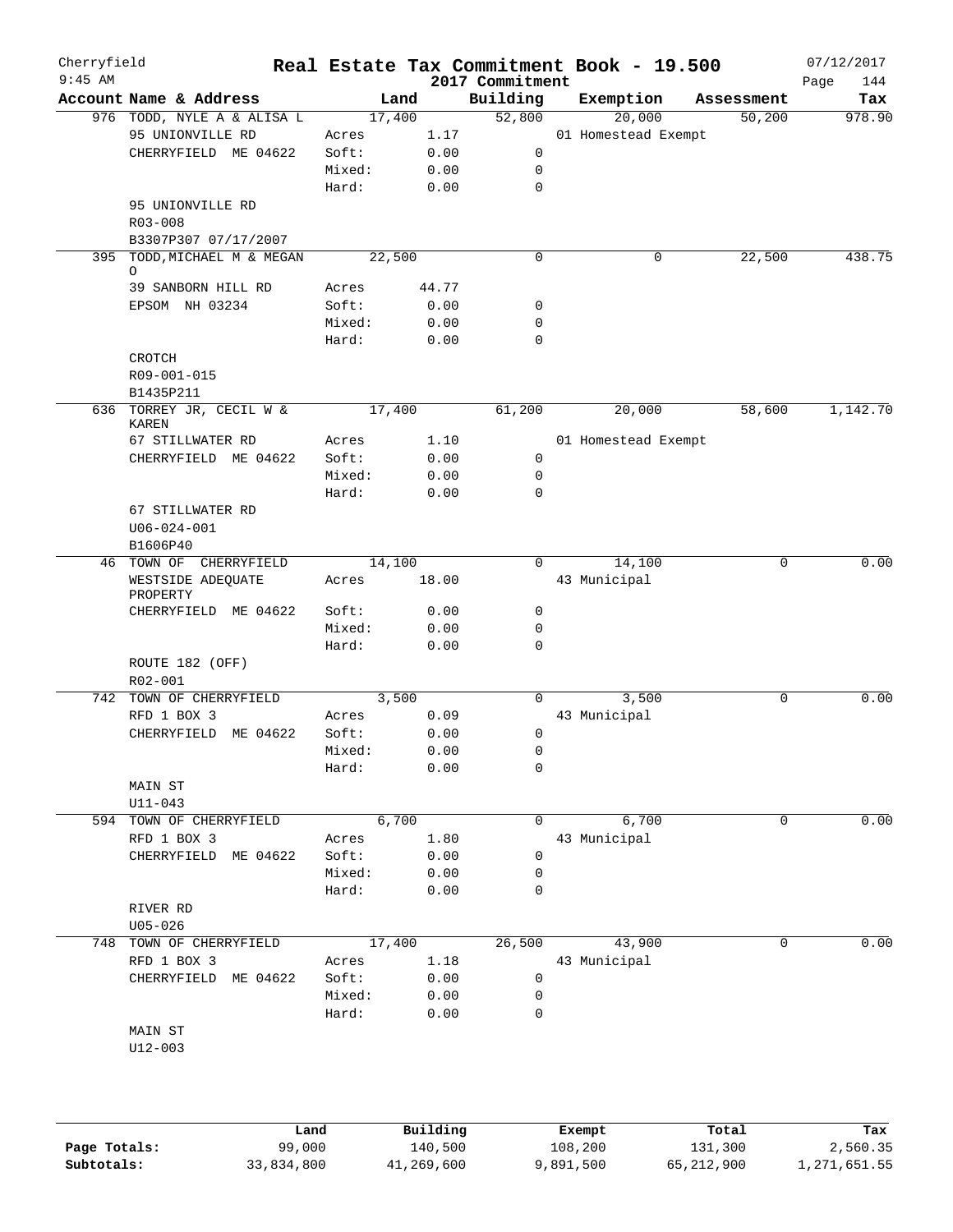| Cherryfield  |                         |            |        |        |              |                             | Real Estate Tax Commitment Book - 19.500 |              |             | 07/12/2017   |
|--------------|-------------------------|------------|--------|--------|--------------|-----------------------------|------------------------------------------|--------------|-------------|--------------|
| $9:45$ AM    | Account Name & Address  |            |        | Land   |              | 2017 Commitment<br>Building | Exemption                                | Assessment   | Page        | 145<br>Tax   |
|              | 621 TOWN OF CHERRYFIELD |            |        | 15,200 |              | $\mathbf 0$                 | 15,200                                   |              | 0           | 0.00         |
|              | RFD 1 BOX 3             |            | Acres  |        | 6.70         |                             | 43 Municipal                             |              |             |              |
|              | CHERRYFIELD ME 04622    |            | Soft:  |        |              | $\mathbf 0$                 |                                          |              |             |              |
|              |                         |            |        |        | 0.00         |                             |                                          |              |             |              |
|              |                         |            | Mixed: |        | 0.00         | 0                           |                                          |              |             |              |
|              |                         |            | Hard:  |        | 0.00         | 0                           |                                          |              |             |              |
|              | DAM RD                  |            |        |        |              |                             |                                          |              |             |              |
|              | $U06 - 012$             |            |        |        |              |                             |                                          |              |             |              |
|              | 834 TOWN OF CHERRYFIELD |            |        | 4,100  |              | $\Omega$                    | 4,100                                    |              | 0           | 0.00         |
|              | RFD 1 BOX 3             |            | Acres  |        | 0.50         |                             | 43 Municipal                             |              |             |              |
|              | CHERRYFIELD ME 04622    |            | Soft:  |        | 0.00         | 0                           |                                          |              |             |              |
|              |                         |            | Mixed: |        | 0.00         | 0                           |                                          |              |             |              |
|              |                         |            | Hard:  |        | 0.00         | 0                           |                                          |              |             |              |
|              | <b>ISLAND</b>           |            |        |        |              |                             |                                          |              |             |              |
|              | $U14 - 006$             |            |        |        |              |                             |                                          |              |             |              |
|              | 741 TOWN OF CHERRYFIELD |            |        | 5,000  |              | $\Omega$                    | 5,000                                    |              | 0           | 0.00         |
|              |                         |            |        |        |              |                             |                                          |              |             |              |
|              | RFD 1 BOX 3             |            | Acres  |        | 0.18         |                             | 43 Municipal                             |              |             |              |
|              | CHERRYFIELD             | ME 04622   | Soft:  |        | 0.00         | $\mathbf 0$                 |                                          |              |             |              |
|              |                         |            | Mixed: |        | 0.00         | 0                           |                                          |              |             |              |
|              |                         |            | Hard:  |        | 0.00         | 0                           |                                          |              |             |              |
|              | MAIN ST                 |            |        |        |              |                             |                                          |              |             |              |
|              | $U11 - 042$             |            |        |        |              |                             |                                          |              |             |              |
|              | 830 TOWN OF CHERRYFIELD |            |        | 6,000  |              | 0                           | 6,000                                    |              | 0           | 0.00         |
|              | RFD 1 BOX 3             |            | Acres  |        | 1.40         |                             | 43 Municipal                             |              |             |              |
|              | CHERRYFIELD ME 04622    |            | Soft:  |        | 0.00         | 0                           |                                          |              |             |              |
|              |                         |            |        |        |              |                             |                                          |              |             |              |
|              |                         |            | Mixed: |        | 0.00         | 0                           |                                          |              |             |              |
|              |                         |            | Hard:  |        | 0.00         | 0                           |                                          |              |             |              |
|              | <b>ISLAND</b>           |            |        |        |              |                             |                                          |              |             |              |
|              | $U14 - 002$             |            |        |        |              |                             |                                          |              |             |              |
|              | 566 TOWN OF CHERRYFIELD |            |        | 3,000  |              | $\Omega$                    | 3,000                                    |              | $\mathbf 0$ | 0.00         |
|              | RFD 1 BOX 3             |            | Acres  |        | 0.27         |                             | 43 Municipal                             |              |             |              |
|              | CHERRYFIELD             | ME 04622   | Soft:  |        | 0.00         | 0                           |                                          |              |             |              |
|              |                         |            | Mixed: |        | 0.00         | 0                           |                                          |              |             |              |
|              |                         |            | Hard:  |        | 0.00         | 0                           |                                          |              |             |              |
|              | RIVER RD                |            |        |        |              |                             |                                          |              |             |              |
|              | $U04 - 026$             |            |        |        |              |                             |                                          |              |             |              |
| 607          | TOWN OF CHERRYFIELD     |            |        | 18,100 |              | 179,900                     | 198,000                                  |              | 0           | 0.00         |
|              | RR 1, BOX 3             |            | Acres  |        | 2.40         |                             | 43 Municipal                             |              |             |              |
|              |                         |            |        |        |              |                             |                                          |              |             |              |
|              | CHERRYFIELD ME 04622    |            | Soft:  |        | 0.00         | 0                           |                                          |              |             |              |
|              |                         |            | Mixed: |        | 0.00         | 0                           |                                          |              |             |              |
|              |                         |            | Hard:  |        | 0.00         | 0                           |                                          |              |             |              |
|              | ROUTE 182               |            |        |        |              |                             |                                          |              |             |              |
|              | $U04 - 001 - 002$       |            |        |        |              |                             |                                          |              |             |              |
| 521          | TOWN OF CHERRYFIELD     |            |        | 19,300 |              | 0                           | 19,300                                   |              | 0           | 0.00         |
|              | RFD 1 BOX 3             |            | Acres  |        | 0.67         |                             | 43 Municipal                             |              |             |              |
|              | CHERRYFIELD             | ME 04622   | Soft:  |        | 0.00         | 0                           |                                          |              |             |              |
|              |                         |            | Mixed: |        | 0.00         | 0                           |                                          |              |             |              |
|              |                         |            | Hard:  |        | 0.00         | 0                           |                                          |              |             |              |
|              |                         |            |        |        |              |                             |                                          |              |             |              |
|              | RIVER RD                |            |        |        |              |                             |                                          |              |             |              |
|              | $U03 - 015$             |            |        |        |              |                             |                                          |              |             |              |
| 620          | TOWN OF CHERRYFIELD     |            |        | 2,700  |              | 0                           | 2,700                                    |              | 0           | 0.00         |
|              | RFD 1 BOX 3             |            | Acres  |        | 0.40         |                             | 43 Municipal                             |              |             |              |
|              | CHERRYFIELD             | ME 04622   | Soft:  |        | 0.00         | 0                           |                                          |              |             |              |
|              |                         |            | Mixed: |        | 0.00         | 0                           |                                          |              |             |              |
|              |                         |            | Hard:  |        | 0.00         | 0                           |                                          |              |             |              |
|              | DAM RD                  |            |        |        |              |                             |                                          |              |             |              |
|              | $U06 - 011$             |            |        |        |              |                             |                                          |              |             |              |
|              |                         |            |        |        |              |                             |                                          |              |             |              |
|              |                         | Land       |        |        | Building     |                             | Exempt                                   | Total        |             | Tax          |
| Page Totals: |                         | 73,400     |        |        | 179,900      |                             | 253,300                                  | 0            |             | 0.00         |
| Subtotals:   |                         | 33,908,200 |        |        | 41, 449, 500 |                             | 10,144,800                               | 65, 212, 900 |             | 1,271,651.55 |
|              |                         |            |        |        |              |                             |                                          |              |             |              |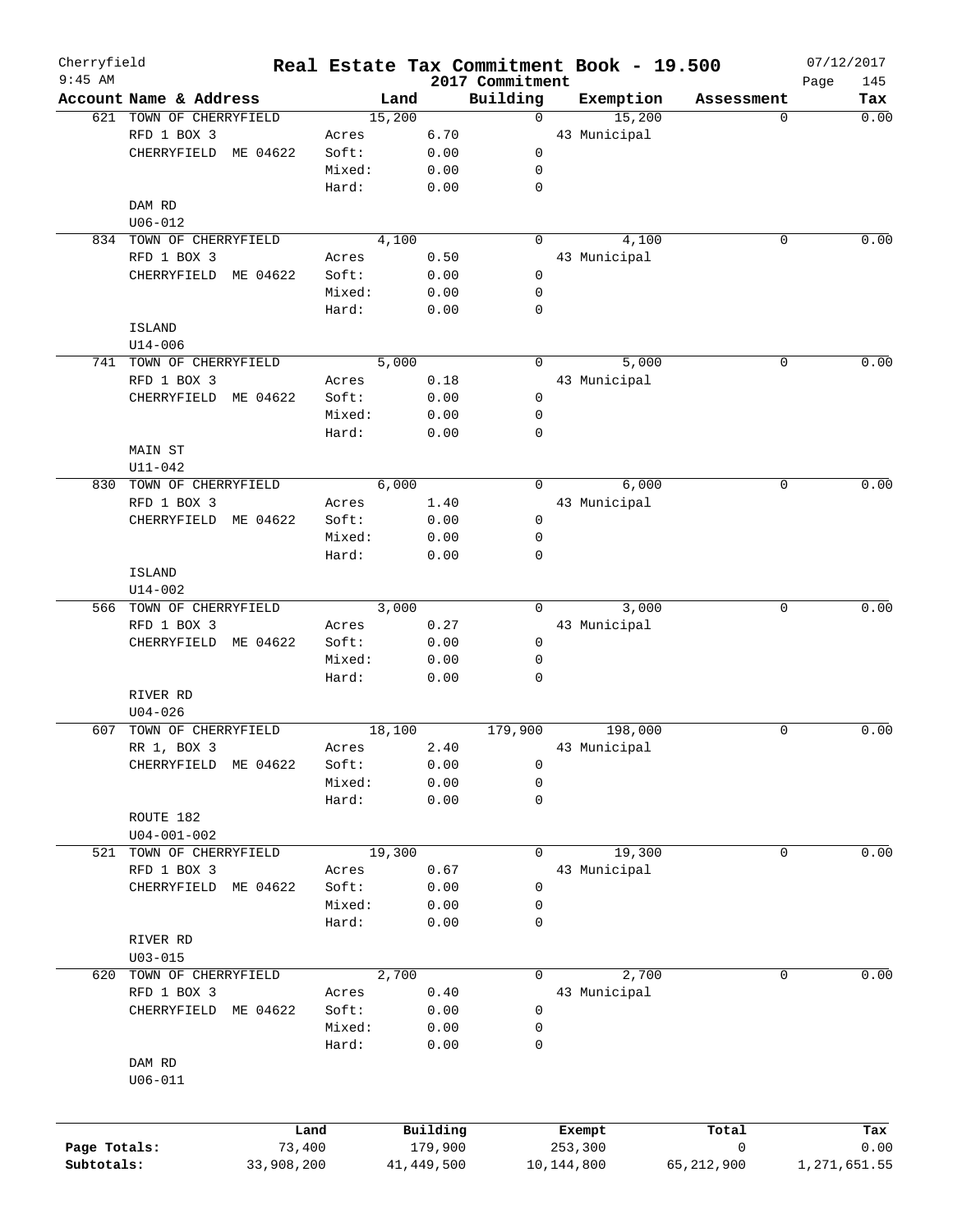| Cherryfield<br>$9:45$ AM |                                |            |        |        |            | 2017 Commitment | Real Estate Tax Commitment Book - 19.500 |              |          | 07/12/2017<br>146 |
|--------------------------|--------------------------------|------------|--------|--------|------------|-----------------|------------------------------------------|--------------|----------|-------------------|
|                          | Account Name & Address         |            |        | Land   |            | Building        | Exemption                                | Assessment   | Page     | Tax               |
|                          | 619 TOWN OF CHERRYFIELD        |            |        | 16,400 |            | $\Omega$        | 16,400                                   |              | $\Omega$ | 0.00              |
|                          | RFD 1 BOX 3                    |            | Acres  |        | 5.20       |                 | 43 Municipal                             |              |          |                   |
|                          | CHERRYFIELD ME 04622           |            | Soft:  |        | 0.00       | $\mathbf 0$     |                                          |              |          |                   |
|                          |                                |            | Mixed: |        | 0.00       | 0               |                                          |              |          |                   |
|                          |                                |            | Hard:  |        | 0.00       | $\mathbf 0$     |                                          |              |          |                   |
|                          | MILL RD                        |            |        |        |            |                 |                                          |              |          |                   |
|                          | $U06 - 009$                    |            |        |        |            |                 |                                          |              |          |                   |
|                          | 424 TOWN OF CHERRYFIELD        |            |        | 30,700 |            | 15,900          | 46,600                                   |              | 0        | 0.00              |
|                          | RFD 1 BOX 3                    |            | Acres  |        | 36.00      |                 | 43 Municipal                             |              |          |                   |
|                          | CHERRYFIELD ME 04622           |            | Soft:  |        | 0.00       | $\mathbf 0$     |                                          |              |          |                   |
|                          |                                |            | Mixed: |        | 0.00       | $\mathbf 0$     |                                          |              |          |                   |
|                          |                                |            | Hard:  |        | 0.00       | 0               |                                          |              |          |                   |
|                          | 727 NORTH MAIN ST              |            |        |        |            |                 |                                          |              |          |                   |
|                          | $R10 - 001$                    |            |        |        |            |                 |                                          |              |          |                   |
|                          | 191 TOWN OF CHERRYFIELD        |            |        | 9,100  |            | $\Omega$        | 9,100                                    |              | 0        | 0.00              |
|                          | RFD 1 BOX 3                    |            | Acres  |        | 1.80       |                 | 43 Municipal                             |              |          |                   |
|                          | CHERRYFIELD                    | ME 04622   | Soft:  |        | 0.00       | 0               |                                          |              |          |                   |
|                          |                                |            | Mixed: |        | 0.00       | $\mathbf 0$     |                                          |              |          |                   |
|                          |                                |            | Hard:  |        | 0.00       | 0               |                                          |              |          |                   |
|                          | ROUTE 193                      |            |        |        |            |                 |                                          |              |          |                   |
|                          | $R04 - 038$                    |            |        |        |            |                 |                                          |              |          |                   |
|                          | 706 TOWN OF CHERRYFIELD        |            |        | 11,800 |            | 35,700          | 47,500                                   |              | 0        | 0.00              |
|                          | RFD 1 BOX 3                    |            | Acres  |        | 1.05       |                 | 43 Municipal                             |              |          |                   |
|                          | CHERRYFIELD ME 04622           |            | Soft:  |        | 0.00       | 0               |                                          |              |          |                   |
|                          |                                |            | Mixed: |        | 0.00       | 0               |                                          |              |          |                   |
|                          |                                |            | Hard:  |        | 0.00       | 0               |                                          |              |          |                   |
|                          | PARK ST                        |            |        |        |            |                 |                                          |              |          |                   |
|                          | $U11 - 008$                    |            |        |        |            |                 |                                          |              |          |                   |
|                          | 593 TOWN OF CHERRYFIELD        |            |        | 2,600  |            | $\Omega$        | 2,600                                    |              | 0        | 0.00              |
|                          | RFD 1 BOX 3                    |            | Acres  |        | 0.20       |                 | 43 Municipal                             |              |          |                   |
|                          | CHERRYFIELD ME 04622           |            | Soft:  |        | 0.00       | 0               |                                          |              |          |                   |
|                          |                                |            | Mixed: |        | 0.00       | 0               |                                          |              |          |                   |
|                          |                                |            | Hard:  |        | 0.00       | 0               |                                          |              |          |                   |
|                          | RIVER RD                       |            |        |        |            |                 |                                          |              |          |                   |
|                          | $U05 - 025$                    |            |        |        |            |                 |                                          |              |          |                   |
|                          | 614 TOWN OF CHERRYFIELD        |            |        | 8,100  |            | 0               | 8,100                                    |              | 0        | 0.00              |
|                          | RFD 1 BOX 3                    |            | Acres  |        | 3.00       |                 | 43 Municipal                             |              |          |                   |
|                          | CHERRYFIELD ME 04622           |            | Soft:  |        | 0.00       | 0               |                                          |              |          |                   |
|                          |                                |            | Mixed: |        | 0.00       | 0               |                                          |              |          |                   |
|                          |                                |            | Hard:  |        | 0.00       | 0               |                                          |              |          |                   |
|                          | NORTH ST (OFF)                 |            |        |        |            |                 |                                          |              |          |                   |
|                          | $U06 - 004$                    |            |        |        |            |                 |                                          |              |          |                   |
|                          | 563 TOWN OF CHERRYFIELD        |            |        | 4,800  |            | 0               | 4,800                                    |              | 0        | 0.00              |
|                          | RFD 1 BOX 3                    |            | Acres  |        | 0.69       |                 | 43 Municipal                             |              |          |                   |
|                          | CHERRYFIELD ME 04622           |            | Soft:  |        | 0.00       | 0               |                                          |              |          |                   |
|                          |                                |            | Mixed: |        | 0.00       | 0               |                                          |              |          |                   |
|                          |                                |            | Hard:  |        | 0.00       | 0               |                                          |              |          |                   |
|                          | DRISCOLL ISLAND                |            |        |        |            |                 |                                          |              |          |                   |
|                          | $U04 - 024$                    |            |        |        |            |                 |                                          |              |          |                   |
| 147                      | TOWN OF CHERRYFIELD            |            |        | 7,200  |            | 0               | 7,200                                    |              | 0        | 0.00              |
|                          | RFD 1 BOX 3                    |            | Acres  |        | 3.50       |                 | 43 Municipal                             |              |          |                   |
|                          | CHERRYFIELD ME 04622           |            | Soft:  |        | 0.00       | 0               |                                          |              |          |                   |
|                          |                                |            | Mixed: |        | 0.00       | 0               |                                          |              |          |                   |
|                          |                                |            | Hard:  |        | 0.00       | 0               |                                          |              |          |                   |
|                          | ROUTE 182 (OFF)<br>$R04 - 002$ |            |        |        |            |                 |                                          |              |          |                   |
|                          |                                | Land       |        |        | Building   |                 | Exempt                                   | Total        |          | Tax               |
| Page Totals:             |                                | 90,700     |        |        | 51,600     |                 | 142,300                                  | 0            |          | 0.00              |
| Subtotals:               |                                | 33,998,900 |        |        | 41,501,100 |                 | 10,287,100                               | 65, 212, 900 |          | 1,271,651.55      |
|                          |                                |            |        |        |            |                 |                                          |              |          |                   |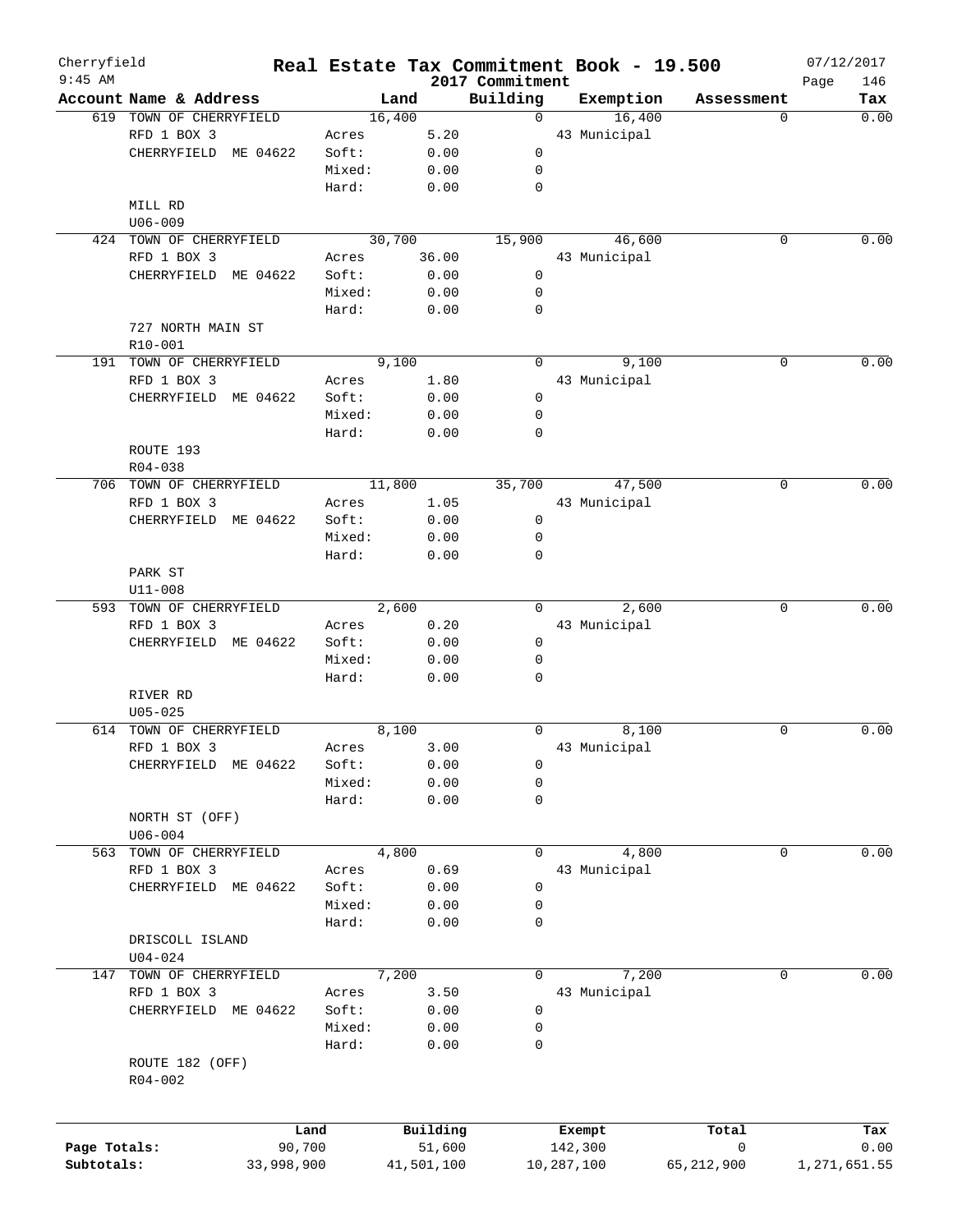| Cherryfield |                                |                |          |                 | Real Estate Tax Commitment Book - 19.500 |            | 07/12/2017  |
|-------------|--------------------------------|----------------|----------|-----------------|------------------------------------------|------------|-------------|
| $9:45$ AM   |                                |                |          | 2017 Commitment |                                          |            | Page<br>147 |
|             | Account Name & Address         |                | Land     | Building        | Exemption                                | Assessment | Tax         |
|             | 66 TOWN OF CHERRYFIELD         |                | 5,800    | $\mathbf 0$     | 5,800                                    | 0          | 0.00        |
|             | RFD 1 BOX 3                    | Acres<br>Soft: | 2.07     |                 | 43 Municipal                             |            |             |
|             | CHERRYFIELD ME 04622           |                | 0.00     | 0               |                                          |            |             |
|             |                                | Mixed:         | 0.00     | 0               |                                          |            |             |
|             |                                | Hard:          | 0.00     | $\mathbf 0$     |                                          |            |             |
|             | ROUTE 1 (OFF)                  |                |          |                 |                                          |            |             |
| 719         | R02-019<br>TOWN OF CHERRYFIELD |                | 29,400   | 70,800          | 100,200                                  | 0          | 0.00        |
|             | P O BOX                        | Acres          | 4.57     |                 | 43 Municipal                             |            |             |
|             | CHERRYFIELD ME 04662           | Soft:          | 0.00     | $\mathbf 0$     |                                          |            |             |
|             |                                | Mixed:         | 0.00     | 0               |                                          |            |             |
|             |                                | Hard:          | 0.00     | 0               |                                          |            |             |
|             | 12 MUNICIPAL WAY               |                |          |                 |                                          |            |             |
|             | $U11 - 020$                    |                |          |                 |                                          |            |             |
|             | B2204P69                       |                |          |                 |                                          |            |             |
|             | 785 TOWN OF CHERRYFIELD        |                | 4,900    | 0               | 4,900                                    | 0          | 0.00        |
|             | RFD 1 BOX 3                    | Acres          | 0.18     |                 | 43 Municipal                             |            |             |
|             | CHERRYFIELD ME 04622           | Soft:          | 0.00     | $\mathbf 0$     |                                          |            |             |
|             |                                | Mixed:         | 0.00     | 0               |                                          |            |             |
|             |                                | Hard:          | 0.00     | 0               |                                          |            |             |
|             | MAIN ST                        |                |          |                 |                                          |            |             |
|             | U12-037                        |                |          |                 |                                          |            |             |
| 517         | TROWELL, ERNEST J &            |                | 16,100   | 43,800          | 0                                        | 59,900     | 1,168.05    |
|             | PATRICIA J                     |                |          |                 |                                          |            |             |
|             | 78 COMMERCE ST                 | Acres          | 0.12     |                 |                                          |            |             |
|             | APALACHICOLA FL 32320          | Soft:          | 0.00     | 0               |                                          |            |             |
|             |                                | Mixed:         | 0.00     | 0               |                                          |            |             |
|             |                                | Hard:          | 0.00     | $\mathbf 0$     |                                          |            |             |
|             | 2 WILSON HILL RD               |                |          |                 |                                          |            |             |
|             | $U03 - 011$                    |                |          |                 |                                          |            |             |
|             | B3548P242 07/14/2009           |                |          |                 |                                          |            |             |
|             | 560 TUCKER, ALICE M            |                | 21,900   | 83,000          | 20,000                                   | 84,900     | 1,655.55    |
|             | 12 PADDY LANE                  | Acres          | 0.87     |                 | 01 Homestead Exempt                      |            |             |
|             | CHERRYFIELD ME 04622           | Soft:          | 0.00     | 0               |                                          |            |             |
|             |                                | Mixed:         | 0.00     | 0               |                                          |            |             |
|             |                                | Hard:          | 0.00     | $\mathbf 0$     |                                          |            |             |
|             | 12 PADDY LANE                  |                |          |                 |                                          |            |             |
|             | $U04 - 021$                    |                |          |                 |                                          |            |             |
|             | B964P237                       |                |          |                 |                                          |            |             |
|             | 50 TUCKER, BLANCHE             |                | 3,100    | 0               | 0                                        | 3,100      | 60.45       |
|             | C/O NATHAN TUCKER              | Acres          | 1.38     |                 |                                          |            |             |
|             | 30 CROSS RD                    | Soft:          | 0.00     | 0               |                                          |            |             |
|             | MILBRIDGE ME 04658             | Mixed:         | 0.00     | 0               |                                          |            |             |
|             |                                | Hard:          | 0.00     | 0               |                                          |            |             |
|             | R02-004                        |                |          |                 |                                          |            |             |
|             | 99 TUCKER, CHRISTOPHER         |                | $\Omega$ | 0               | $\Omega$                                 | 0          | 0.00        |
|             |                                |                |          |                 |                                          |            |             |
|             | 159 MILBRIDGE RD UNIT 2        |                |          |                 |                                          |            |             |

U01-015-MBHM

|              | Land       | Building   | Exempt     | Total      | Tax          |
|--------------|------------|------------|------------|------------|--------------|
| Page Totals: | 81,200     | 197,600    | 130,900    | 147,900    | 2,884.05     |
| Subtotals:   | 34,080,100 | 41,698,700 | 10,418,000 | 65,360,800 | 1,274,535.60 |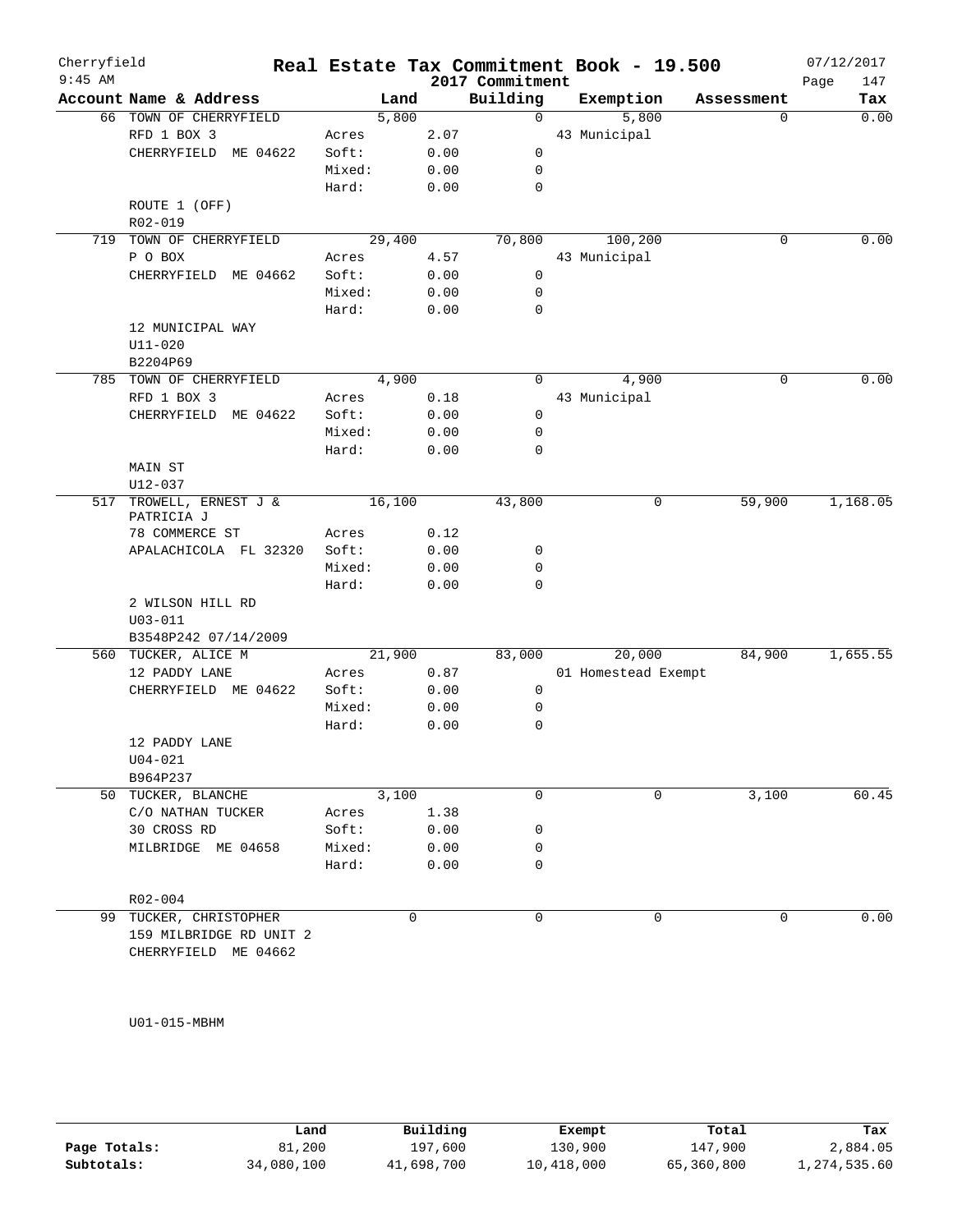| Cherryfield  |                                      |              |        |            |                             | Real Estate Tax Commitment Book - 19.500 |                      | 07/12/2017    |
|--------------|--------------------------------------|--------------|--------|------------|-----------------------------|------------------------------------------|----------------------|---------------|
| $9:45$ AM    | Account Name & Address               |              | Land   |            | 2017 Commitment<br>Building | Exemption                                |                      | Page<br>148   |
|              | 757 TUCKER, FRANCIS E                |              | 16,000 |            | 25,500                      | $\Omega$                                 | Assessment<br>41,500 | Tax<br>809.25 |
|              |                                      |              |        |            |                             |                                          |                      |               |
|              | P O BOX 639                          |              | Acres  | 0.35       |                             |                                          |                      |               |
|              | HIGHMORE SD 57345                    |              | Soft:  | 0.00       | 0                           |                                          |                      |               |
|              |                                      |              | Mixed: | 0.00       | 0                           |                                          |                      |               |
|              |                                      |              | Hard:  | 0.00       | $\mathbf 0$                 |                                          |                      |               |
|              | 21 CHURCH ST                         |              |        |            |                             |                                          |                      |               |
|              | $U12 - 011$                          |              |        |            |                             |                                          |                      |               |
|              | B2496P96                             |              |        |            |                             |                                          |                      |               |
|              | 862 TUCKER, HEIRS OF SARAH<br>I.     |              | 16,900 |            | 40,600                      | 0                                        | 57,500               | 1,121.25      |
|              | $C/O$ 433 PARK ST                    |              | Acres  | 0.92       |                             |                                          |                      |               |
|              | ROCKPORT ME 04856                    |              | Soft:  | 0.00       | 0                           |                                          |                      |               |
|              |                                      |              | Mixed: | 0.00       | $\mathbf 0$                 |                                          |                      |               |
|              |                                      |              | Hard:  | 0.00       | 0                           |                                          |                      |               |
|              | 16 WILLEY DISTRICT RD                |              |        |            |                             |                                          |                      |               |
|              |                                      |              |        |            |                             |                                          |                      |               |
|              | $U14 - 033$                          |              |        |            |                             |                                          |                      |               |
|              | B1973P278                            |              | 21,400 |            | 0                           |                                          |                      | 417.30        |
|              | 421 TURNER, DANIEL H                 |              |        |            |                             | 0                                        | 21,400               |               |
|              | 5 Oak Place<br>APT 2                 |              | Acres  | 41.70      |                             |                                          |                      |               |
|              | Hyde Park MA 02136                   |              | Soft:  | 0.00       | 0                           |                                          |                      |               |
|              |                                      |              | Mixed: | 0.00       | 0                           |                                          |                      |               |
|              |                                      |              | Hard:  | 0.00       | 0                           |                                          |                      |               |
|              | CROTCH                               |              |        |            |                             |                                          |                      |               |
|              | R09-001-051                          |              |        |            |                             |                                          |                      |               |
|              | B1465P51                             |              |        |            |                             |                                          |                      |               |
|              | 251 TUTTLE, TIMOTHY J                |              | 8,700  |            | 16,000                      | 0                                        | 24,700               | 481.65        |
|              | 322 WILLEY DISTRICT RD               |              | Acres  | 0.25       |                             |                                          |                      |               |
|              | CHERRYFIELD ME 04622                 |              | Soft:  | 0.00       | 0                           |                                          |                      |               |
|              |                                      |              | Mixed: | 0.00       | 0                           |                                          |                      |               |
|              |                                      |              | Hard:  | 0.00       | 0                           |                                          |                      |               |
|              | 322 WILLEY DISTRICT RD               |              |        |            |                             |                                          |                      |               |
|              | $R05 - 044$                          |              |        |            |                             |                                          |                      |               |
|              | B2286P276                            |              |        |            |                             |                                          |                      |               |
|              | 373 TYLER, JAMES                     |              | 25,200 |            | 0                           | 0                                        | 25,200               | 491.40        |
|              | TYLER, BENJAMIN M                    |              | Acres  | 54.00      |                             |                                          |                      |               |
|              | 225 SCOTT POINT RD                   |              | Soft:  | 0.00       | 0                           |                                          |                      |               |
|              | CLIFTON ME 04428                     |              | Mixed: | 0.00       | 0                           |                                          |                      |               |
|              |                                      |              | Hard:  | 0.00       | 0                           |                                          |                      |               |
|              | CROTCH                               |              |        |            |                             |                                          |                      |               |
|              | $R08 - 035$                          |              |        |            |                             |                                          |                      |               |
|              | B3888P34 09/28/2012                  |              |        |            |                             |                                          |                      |               |
|              | 809 UPTON, KATHY A                   |              | 14,100 |            | 29,600                      | 26,000                                   | 17,700               | 345.15        |
|              | P O BOX 122                          |              | Acres  | 0.52       |                             | 01 Homestead Exempt                      |                      |               |
|              | CHERRYFIELD ME 04622                 |              | Soft:  | 0.00       |                             | 0 12 WW2 Veteran Res                     |                      |               |
|              |                                      |              | Mixed: | 0.00       | 0                           |                                          |                      |               |
|              |                                      |              | Hard:  | 0.00       | 0                           |                                          |                      |               |
|              | 39 WILLEY DISTRICT RD                |              |        |            |                             |                                          |                      |               |
|              | $U13 - 013$                          |              |        |            |                             |                                          |                      |               |
|              | B1637P11                             |              |        |            |                             |                                          |                      |               |
|              | 272 VARNEY, JENNIFER                 |              | 0      |            | 17,900                      | 17,900                                   | 0                    | 0.00          |
|              | 457 MILBRIDGE RD                     |              |        |            |                             | 01 Homestead Exempt                      |                      |               |
|              | CHERRYFIELD ME 04662                 |              |        |            |                             |                                          |                      |               |
|              |                                      |              |        |            |                             |                                          |                      |               |
|              | 457 MILBRIDGE RD<br>R01-002-003-MBHM |              |        |            |                             |                                          |                      |               |
|              |                                      | Land         |        | Building   |                             | Exempt                                   | Total                | Tax           |
| Page Totals: |                                      | 102,300      |        | 129,600    |                             | 43,900                                   | 188,000              | 3,666.00      |
| Subtotals:   |                                      | 34, 182, 400 |        | 41,828,300 |                             | 10,461,900                               | 65,548,800           | 1,278,201.60  |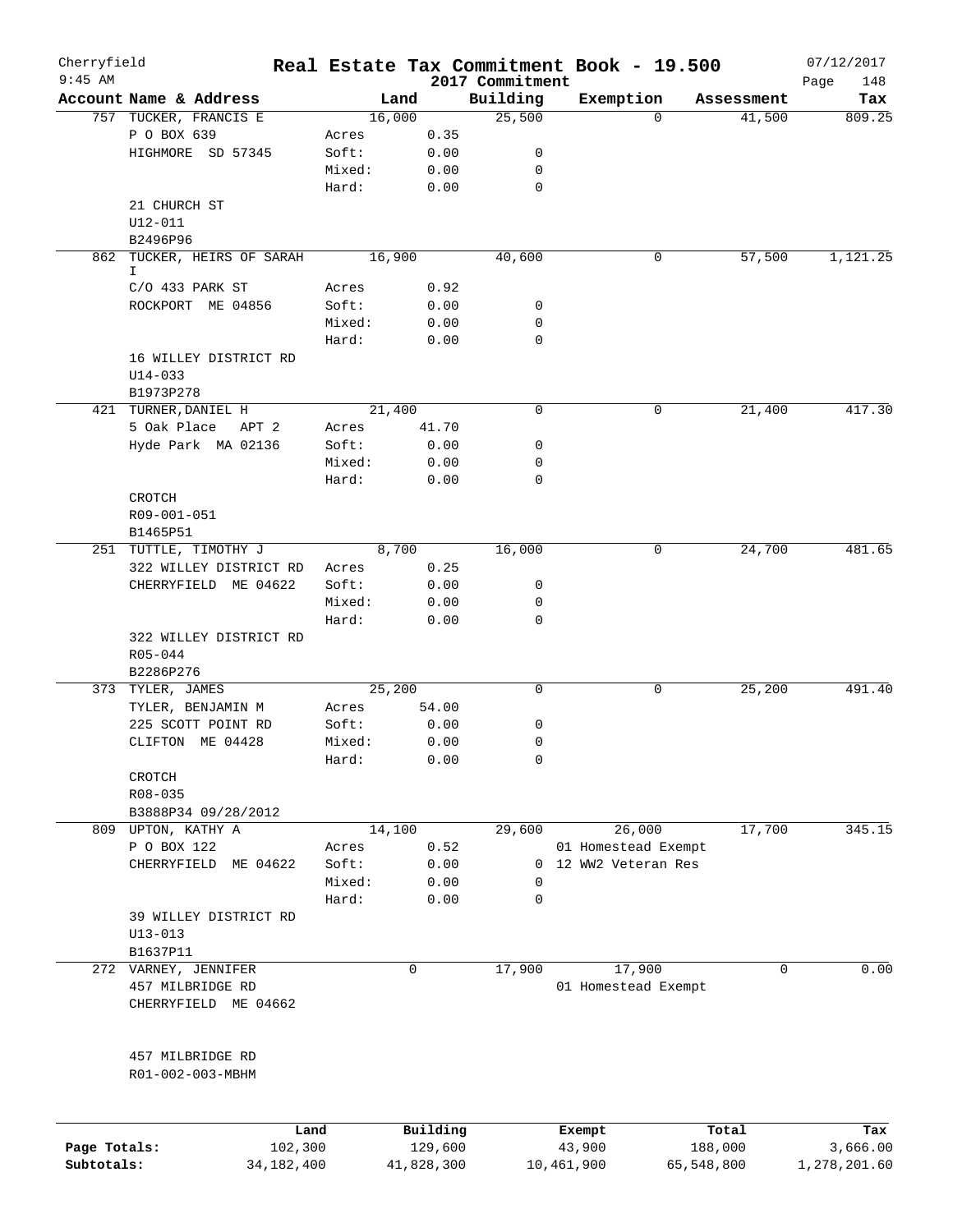| Cherryfield<br>$9:45$ AM |             |                                               |        |      |        | 2017 Commitment | Real Estate Tax Commitment Book - 19.500 |            | 07/12/2017<br>Page | 149      |
|--------------------------|-------------|-----------------------------------------------|--------|------|--------|-----------------|------------------------------------------|------------|--------------------|----------|
|                          |             | Account Name & Address                        |        | Land |        | Building        | Exemption                                | Assessment |                    | Tax      |
|                          |             | 203 VERSO CORPORATION                         | 46,800 |      |        | 59,800          | $\Omega$                                 | 106,600    |                    | 2,078.70 |
|                          |             | 300 RILEY RD                                  | Acres  |      | 14.00  |                 |                                          |            |                    |          |
|                          |             | JAY ME 04239                                  | Soft:  |      | 0.00   | 0               |                                          |            |                    |          |
|                          |             |                                               | Mixed: |      | 0.00   | 0               |                                          |            |                    |          |
|                          |             |                                               | Hard:  |      | 0.00   | 0               |                                          |            |                    |          |
|                          |             | 55 WING SIDING RD                             |        |      |        |                 |                                          |            |                    |          |
|                          | $R05 - 003$ |                                               |        |      |        |                 |                                          |            |                    |          |
|                          |             | B4126P198 01/29/2015                          |        |      |        |                 |                                          |            |                    |          |
| 768                      | PARTNERSHIP | W900 - A NH LIMITED                           | 21,800 |      |        | 76,100          | 0                                        | 97,900     |                    | 1,909.05 |
|                          |             | 286 SOUTH ST                                  | Acres  |      | 0.48   |                 |                                          |            |                    |          |
|                          |             | CONCORD NH 03301                              | Soft:  |      | 0.00   | 0               |                                          |            |                    |          |
|                          |             |                                               | Mixed: |      | 0.00   | 0               |                                          |            |                    |          |
|                          |             |                                               | Hard:  |      | 0.00   | $\mathbf 0$     |                                          |            |                    |          |
|                          |             | 6 CAMPBELL HILL                               |        |      |        |                 |                                          |            |                    |          |
|                          | $U12 - 021$ |                                               |        |      |        |                 |                                          |            |                    |          |
|                          |             | B2282P49 B2045P281                            |        |      |        |                 |                                          |            |                    |          |
| 939                      |             | WADE, JAMES L & MARION                        | 18,200 |      |        | 91,500          | 20,000                                   | 89,700     |                    | 1,749.15 |
|                          | J           |                                               |        |      |        |                 |                                          |            |                    |          |
|                          |             | 151 RIDGE RD                                  | Acres  |      | 1.03   |                 | 01 Homestead Exempt                      |            |                    |          |
|                          |             | CHERRYFIELD ME 04622                          | Soft:  |      | 0.00   | 0               |                                          |            |                    |          |
|                          |             |                                               | Mixed: |      | 0.00   | 0               |                                          |            |                    |          |
|                          |             |                                               | Hard:  |      | 0.00   | $\Omega$        |                                          |            |                    |          |
|                          |             | 151 RIDGE RD                                  |        |      |        |                 |                                          |            |                    |          |
|                          | $U17 - 020$ |                                               |        |      |        |                 |                                          |            |                    |          |
|                          |             | B3789P102 10/27/2011<br>242 WADE, STEPHEN M & | 78,200 |      |        | 107,700         | 20,000                                   | 165,900    |                    | 3,235.05 |
|                          | JENNIFER L  |                                               |        |      |        |                 |                                          |            |                    |          |
|                          |             | 470 WILLEY DISTRICT RD                        | Acres  |      | 250.00 |                 | 01 Homestead Exempt                      |            |                    |          |
|                          |             | CHERRYFIELD ME 04622                          | Soft:  |      | 96.00  | 13,920          |                                          |            |                    |          |
|                          |             |                                               | Mixed: |      | 96.00  | 16,032          |                                          |            |                    |          |
|                          |             |                                               | Hard:  |      | 0.00   | 0               |                                          |            |                    |          |
|                          |             | 444 WILLEY DISTRICT RD                        |        |      |        |                 |                                          |            |                    |          |
|                          | R05-037     |                                               |        |      |        |                 |                                          |            |                    |          |
|                          |             | B3384P73 02/22/2008 B3375P57 01/24/2008       |        |      |        |                 |                                          |            |                    |          |
| 185                      |             | WAKEFIELD, PENNY L                            | 18,900 |      |        | 68,000          | 20,000                                   | 66,900     |                    | 1,304.55 |
|                          |             | WAKEFIELD, RUSSELL D                          | Acres  |      | 2.32   |                 | 01 Homestead Exempt                      |            |                    |          |
|                          |             | 14 BUTLER RD                                  | Soft:  |      | 0.00   | 0               |                                          |            |                    |          |
|                          |             | CHERRYFIELD ME 04622                          | Mixed: |      | 0.00   | 0               |                                          |            |                    |          |
|                          |             |                                               | Hard:  |      | 0.00   | 0               |                                          |            |                    |          |
|                          |             | 14 BUTLER RD                                  |        |      |        |                 |                                          |            |                    |          |
|                          | R04-033     |                                               |        |      |        |                 |                                          |            |                    |          |
|                          |             | B3213P143 11/07/2006                          |        |      |        |                 |                                          |            |                    |          |
| 921                      | APRIL K     | WAWRZYNAIK, ANDREW J &                        | 19,100 |      |        | 43,200          | 0                                        | 62,300     |                    | 1,214.85 |
|                          |             | 178 RIDGE RD                                  | Acres  |      | 3.10   |                 |                                          |            |                    |          |
|                          |             | CHERRYFIELD ME 04622                          | Soft:  |      | 0.00   | 0               |                                          |            |                    |          |
|                          |             |                                               | Mixed: |      | 0.00   | 0               |                                          |            |                    |          |
|                          |             |                                               | Hard:  |      | 0.00   | $\Omega$        |                                          |            |                    |          |
|                          |             | 178 RIDGE RD                                  |        |      |        |                 |                                          |            |                    |          |
|                          | U17-003     |                                               |        |      |        |                 |                                          |            |                    |          |
|                          |             | B3969P126 07/01/2013                          |        |      |        |                 |                                          |            |                    |          |
|                          |             |                                               |        |      |        |                 |                                          |            |                    |          |
|                          |             |                                               |        |      |        |                 |                                          |            |                    |          |

|              | úand         | Building     | Exempt     | Total      | Tax          |
|--------------|--------------|--------------|------------|------------|--------------|
| Page Totals: | 203,000      | 446,300      | 60,000     | 589,300    | 11,491.35    |
| Subtotals:   | 34, 385, 400 | 42, 274, 600 | 10,521,900 | 66,138,100 | 1,289,692.95 |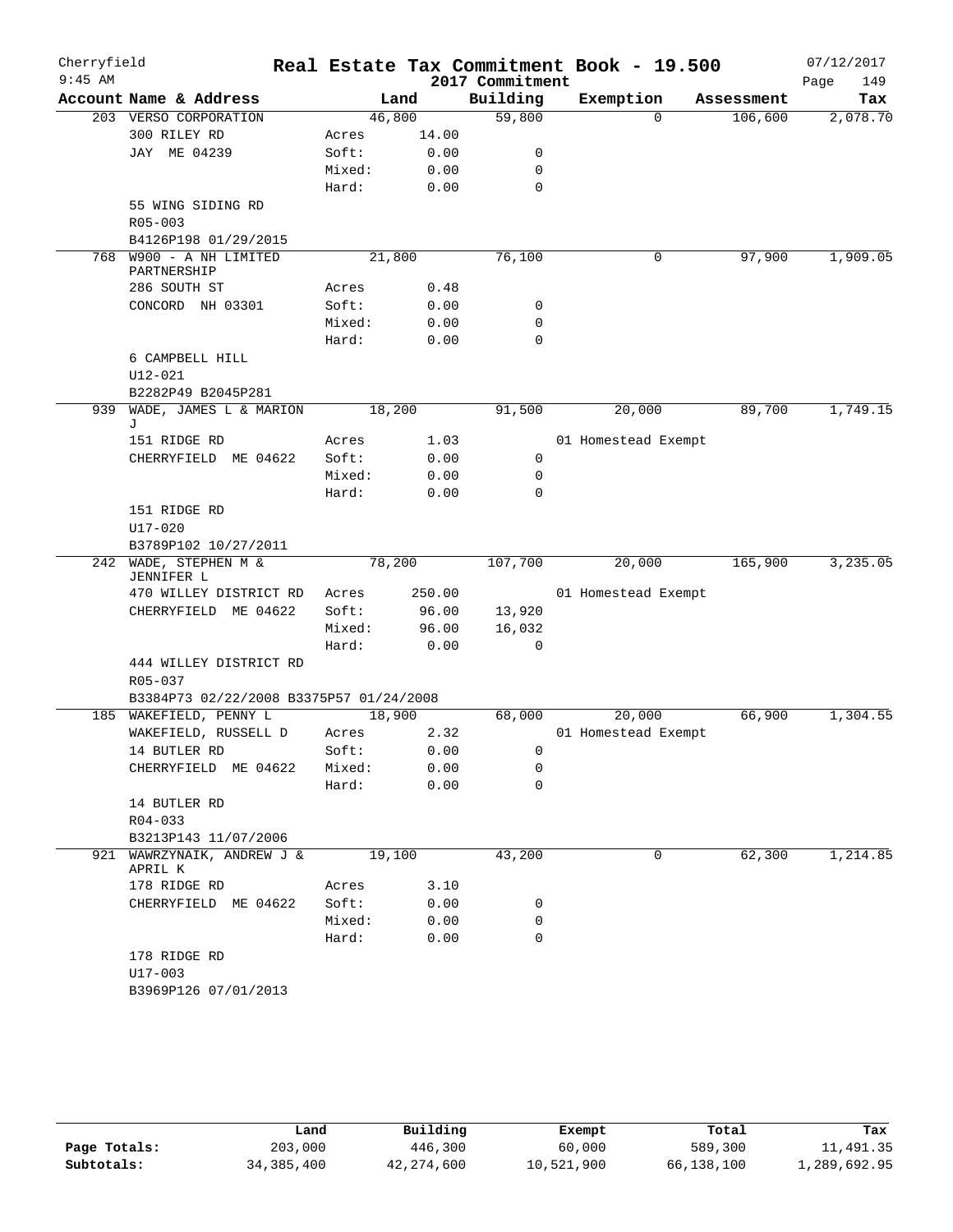| Cherryfield<br>$9:45$ AM |                                                         |        |            | 2017 Commitment | Real Estate Tax Commitment Book - 19.500    |            | 07/12/2017         |
|--------------------------|---------------------------------------------------------|--------|------------|-----------------|---------------------------------------------|------------|--------------------|
|                          | Account Name & Address                                  | Land   |            | Building        | Exemption                                   | Assessment | 150<br>Page<br>Tax |
|                          | 523 WEST TOTMAN, JODI L                                 | 22,600 |            | 29,800          | $\Omega$                                    | 52,400     | 1,021.80           |
|                          | 46 WILSON HILL RD                                       | Acres  | 0.94       |                 |                                             |            |                    |
|                          | CHERRYFIELD ME 04622                                    | Soft:  | 0.00       | 0               |                                             |            |                    |
|                          |                                                         | Mixed: | 0.00       | 0               |                                             |            |                    |
|                          |                                                         | Hard:  | 0.00       | $\mathbf 0$     |                                             |            |                    |
|                          | 56 WILSON HILL RD                                       |        |            |                 |                                             |            |                    |
|                          | $U03 - 017$<br>B3846P55 05/23/2012 B3518P160 04/23/2009 |        |            |                 |                                             |            |                    |
|                          | 349 WEST, JAMES T & DEANNA                              | 18,700 |            | 46,300          | 20,000                                      | 45,000     | 877.50             |
|                          | Е                                                       |        |            |                 |                                             |            |                    |
|                          | 40 LODGE WEST DR                                        | Acres  | 2.38       |                 | 01 Homestead Exempt                         |            |                    |
|                          | CHERRYFIELD ME 04622                                    | Soft:  | 0.00       | 0               |                                             |            |                    |
|                          |                                                         | Mixed: | 0.00       | 0               |                                             |            |                    |
|                          |                                                         | Hard:  | 0.00       | $\mathbf 0$     |                                             |            |                    |
|                          | 40 LODGE WEST DRIVE                                     |        |            |                 |                                             |            |                    |
|                          | R08-019                                                 |        |            |                 |                                             |            |                    |
|                          | B1224P79                                                |        |            |                 |                                             | 57,800     |                    |
|                          | 474 WEST, MONA J                                        | 14,300 |            | 69,500          | 26,000                                      |            | 1,127.10           |
|                          | PO BOX 251                                              | Acres  | 0.96       |                 | 01 Homestead Exempt<br>0 12 WW2 Veteran Res |            |                    |
|                          | CHERRYFIELD<br>ME 04622                                 | Soft:  | 0.00       |                 |                                             |            |                    |
|                          |                                                         | Mixed: | 0.00       | 0               |                                             |            |                    |
|                          |                                                         | Hard:  | 0.00       | 0               |                                             |            |                    |
|                          | 265 MILBRIDGE RD                                        |        |            |                 |                                             |            |                    |
|                          | $U01 - 006$                                             |        |            |                 |                                             |            |                    |
|                          | 6 WHITE JR, KATHARINE K &<br>JAMES L                    | 41,000 |            | 145,500         | 20,000                                      | 166,500    | 3,246.75           |
|                          | 11 HANSON LN                                            | Acres  | 8.00       |                 | 01 Homestead Exempt                         |            |                    |
|                          | CHERRYFIELD ME 04622                                    | Soft:  | 0.00       | 0               |                                             |            |                    |
|                          |                                                         | Mixed: | 0.00       | 0               |                                             |            |                    |
|                          |                                                         | Hard:  | 0.00       | $\Omega$        |                                             |            |                    |
|                          | 11 HANSON LN                                            |        |            |                 |                                             |            |                    |
|                          | R01-001-004                                             |        |            |                 |                                             |            |                    |
|                          | B4012P95 11/12/2013                                     |        |            |                 |                                             |            |                    |
|                          | 1171 WHITE, ANNE D                                      | 4,700  |            | $\Omega$        | 0                                           | 4,700      | 91.65              |
|                          | 80 ROXBURY RD                                           | Acres  | 35.20      |                 |                                             |            |                    |
|                          | MEREDITH NH 03253                                       | Soft:  | 0.00       | 0               |                                             |            |                    |
|                          |                                                         | Mixed: | 15.00      | 2,505           |                                             |            |                    |
|                          |                                                         | Hard:  | 16.60      | 2,108           |                                             |            |                    |
|                          | MACHATTON CORLISS BROOK                                 |        |            |                 |                                             |            |                    |
|                          | R09-001-049-2                                           |        |            |                 |                                             |            |                    |
|                          | B2749P42                                                |        |            |                 |                                             |            |                    |
|                          | 869 WHITE, CHRISTINA M                                  | 17,800 |            | 39,200          | 0                                           | 57,000     | 1,111.50           |
|                          | PO BOX 391                                              | Acres  | 1.86       |                 |                                             |            |                    |
|                          | MILBRIDGE ME 04658                                      | Soft:  | 0.00       | 0               |                                             |            |                    |
|                          |                                                         | Mixed: | 0.00       | 0               |                                             |            |                    |
|                          |                                                         | Hard:  | 0.00       | 0               |                                             |            |                    |
|                          | 76 WILLEY DISTRICT RD                                   |        |            |                 |                                             |            |                    |
|                          | $U14 - 040$                                             |        |            |                 |                                             |            |                    |
|                          | B3915P94 12/24/2012                                     |        |            |                 |                                             |            |                    |
|                          | 870 WHITE, CHRISTINA M                                  | 9,600  |            | 0               | 0                                           | 9,600      | 187.20             |
|                          | PO BOX 391                                              | Acres  | 2.54       |                 |                                             |            |                    |
|                          | MILBRIDGE ME 04658                                      | Soft:  | 0.00       | 0               |                                             |            |                    |
|                          |                                                         | Mixed: | 0.00       | 0               |                                             |            |                    |
|                          |                                                         | Hard:  | 0.00       | 0               |                                             |            |                    |
|                          | 76 WILLEY DISTRICT RD                                   |        |            |                 |                                             |            |                    |
|                          | U14-041                                                 |        |            |                 |                                             |            |                    |
|                          | B3915P94 12/24/2012                                     |        |            |                 |                                             |            |                    |
|                          |                                                         |        |            |                 |                                             |            |                    |
|                          | Land                                                    |        | Building   |                 | Exempt                                      | Total      | Tax                |
| Page Totals:             | 128,700                                                 |        | 330,300    |                 | 66,000                                      | 393,000    | 7,663.50           |
| Subtotals:               | 34, 514, 100                                            |        | 42,604,900 |                 | 10,587,900                                  | 66,531,100 | 1,297,356.45       |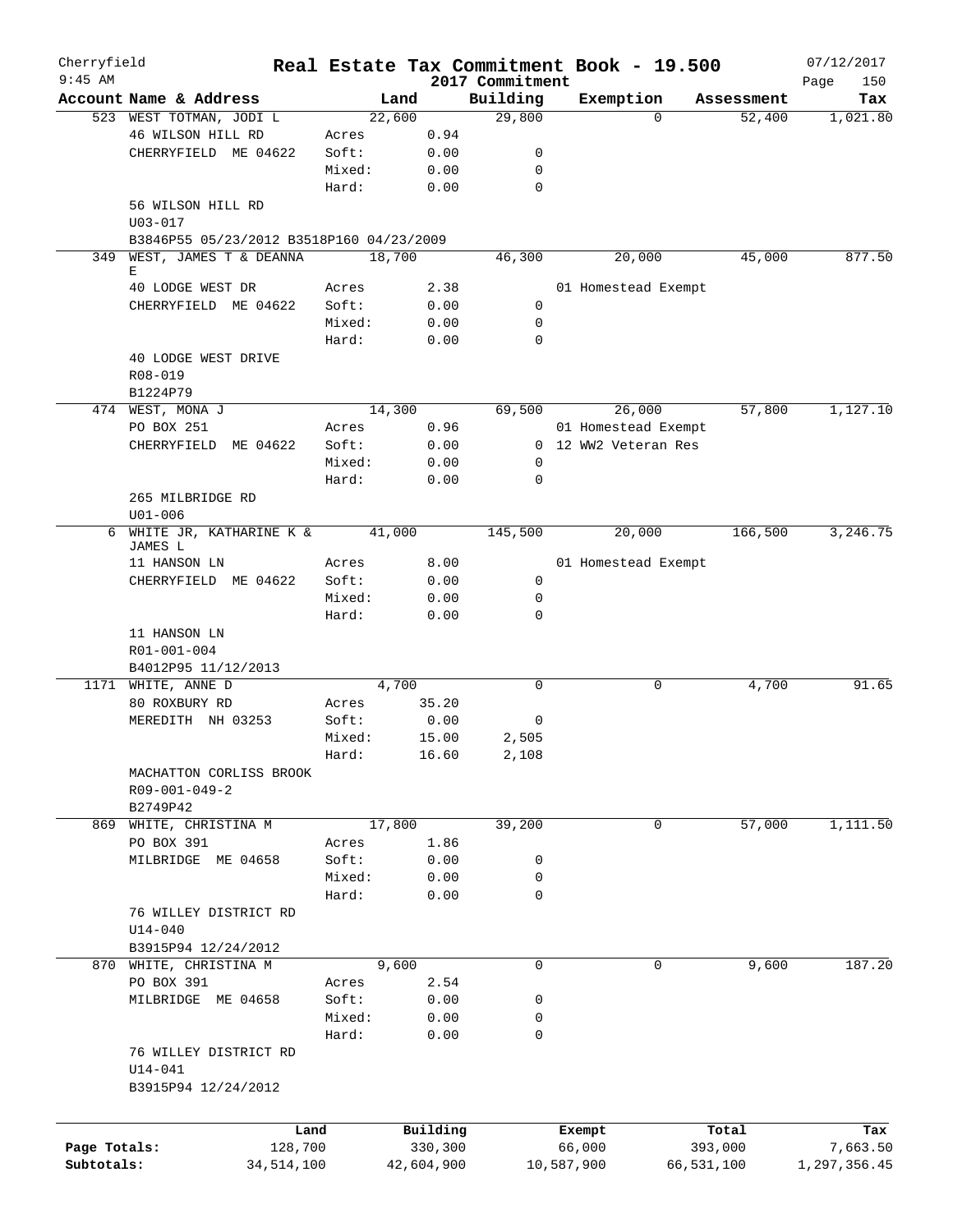| Cherryfield<br>$9:45$ AM |                                         |        |       | 2017 Commitment | Real Estate Tax Commitment Book - 19.500 |            | 07/12/2017<br>Page<br>151 |
|--------------------------|-----------------------------------------|--------|-------|-----------------|------------------------------------------|------------|---------------------------|
|                          | Account Name & Address                  |        | Land  | Building        | Exemption                                | Assessment | Tax                       |
|                          | 471 WHITE, SANDRA L                     | 58,900 |       | 73,500          | 20,000                                   | 112,400    | 2,191.80                  |
|                          | P O BOX 153                             | Acres  | 16.10 |                 | 01 Homestead Exempt                      |            |                           |
|                          | CHERRYFIELD ME 04622                    | Soft:  | 0.00  | 0               |                                          |            |                           |
|                          |                                         | Mixed: | 0.00  | 0               |                                          |            |                           |
|                          |                                         | Hard:  | 0.00  | 0               |                                          |            |                           |
|                          | 250 MILBRIDGE RD                        |        |       |                 |                                          |            |                           |
|                          | $U01 - 003$                             |        |       |                 |                                          |            |                           |
|                          | B1910P206                               |        |       |                 |                                          |            |                           |
| 935                      | WHITTEN, TRUTH A (PERS<br>REP)          |        | 9,100 | $\mathbf 0$     | 0                                        | 9,100      | 177.45                    |
|                          | P O BOX 36                              | Acres  | 9.30  |                 |                                          |            |                           |
|                          | WINTER HARBOR ME 04693 Soft:            |        | 0.00  | 0               |                                          |            |                           |
|                          |                                         | Mixed: | 0.00  | 0               |                                          |            |                           |
|                          |                                         | Hard:  | 0.00  | $\mathbf 0$     |                                          |            |                           |
|                          | MORSE LANE                              |        |       |                 |                                          |            |                           |
|                          | $U17 - 016$                             |        |       |                 |                                          |            |                           |
|                          | B1765P290                               |        |       |                 |                                          |            |                           |
|                          | 954 WHITWORTH, BERNICE                  | 14,600 |       | 7,700           | 20,000                                   | 2,300      | 44.85                     |
|                          | 262 TENAN LANE                          | Acres  | 1.20  |                 | 01 Homestead Exempt                      |            |                           |
|                          |                                         |        |       | $\mathbf 0$     |                                          |            |                           |
|                          | CHERRYFIELD ME 04622                    | Soft:  | 0.00  |                 |                                          |            |                           |
|                          |                                         | Mixed: | 0.00  | 0               |                                          |            |                           |
|                          |                                         | Hard:  | 0.00  | 0               |                                          |            |                           |
|                          | 262 TENAN LANE                          |        |       |                 |                                          |            |                           |
|                          | R05-072-001                             |        |       |                 |                                          |            |                           |
|                          | B2449P232<br>555 WIENINGER, FREDERICK J | 23,400 |       | 135,600         | 20,000                                   | 139,000    | 2,710.50                  |
|                          | & MARIE E                               |        |       |                 |                                          |            |                           |
|                          | 52 SCHOOL ST                            | Acres  | 1.53  |                 | 01 Homestead Exempt                      |            |                           |
|                          | CHERRYFIELD ME 04622                    | Soft:  | 0.00  | 0               |                                          |            |                           |
|                          |                                         | Mixed: | 0.00  | 0               |                                          |            |                           |
|                          |                                         | Hard:  | 0.00  | 0               |                                          |            |                           |
|                          | 52 SCHOOL ST                            |        |       |                 |                                          |            |                           |
|                          | $U04 - 016$                             |        |       |                 |                                          |            |                           |
|                          | B2399P96                                |        |       |                 |                                          |            |                           |
|                          | 541 WIENINGER, MARIE E &                | 19,100 |       | 0               | 0                                        | 19,100     | 372.45                    |
|                          | FREDERICK J                             |        |       |                 |                                          |            |                           |
|                          | 52 SCHOOL ST                            | Acres  | 3.10  |                 |                                          |            |                           |
|                          | CHERRYFIELD ME 04622                    | Soft:  | 0.00  | 0               |                                          |            |                           |
|                          |                                         | Mixed: | 0.00  | 0               |                                          |            |                           |
|                          |                                         | Hard:  | 0.00  | 0               |                                          |            |                           |
|                          | 85 BLACKS WOODS RD                      |        |       |                 |                                          |            |                           |
|                          | $U04 - 005$                             |        |       |                 |                                          |            |                           |
|                          | B4094P252 09/17/2014                    |        |       |                 |                                          |            |                           |
| 608                      | WIENINGER, FREDERICK &<br>MARIE         | 22,800 |       | $\mathbf 0$     | 0                                        | 22,800     | 444.60                    |
|                          | 52 SCHOOL ST                            | Acres  | 0.96  |                 |                                          |            |                           |
|                          | CHERRYFIELD ME 04622                    | Soft:  | 0.00  | 0               |                                          |            |                           |
|                          |                                         | Mixed: | 0.00  | 0               |                                          |            |                           |
|                          |                                         | Hard:  | 0.00  | $\mathbf 0$     |                                          |            |                           |
|                          | 68 SCHOOL ST                            |        |       |                 |                                          |            |                           |
|                          | $U05 - 039$                             |        |       |                 |                                          |            |                           |
|                          | B1288P3                                 |        |       |                 |                                          |            |                           |
|                          |                                         |        |       |                 |                                          |            |                           |

|              | Land       | Building   | Exempt     | Total      | Tax          |
|--------------|------------|------------|------------|------------|--------------|
| Page Totals: | 147.900    | 216,800    | 60,000     | 304,700    | 5,941.65     |
| Subtotals:   | 34,662,000 | 42,821,700 | 10,647,900 | 66,835,800 | 1,303,298.10 |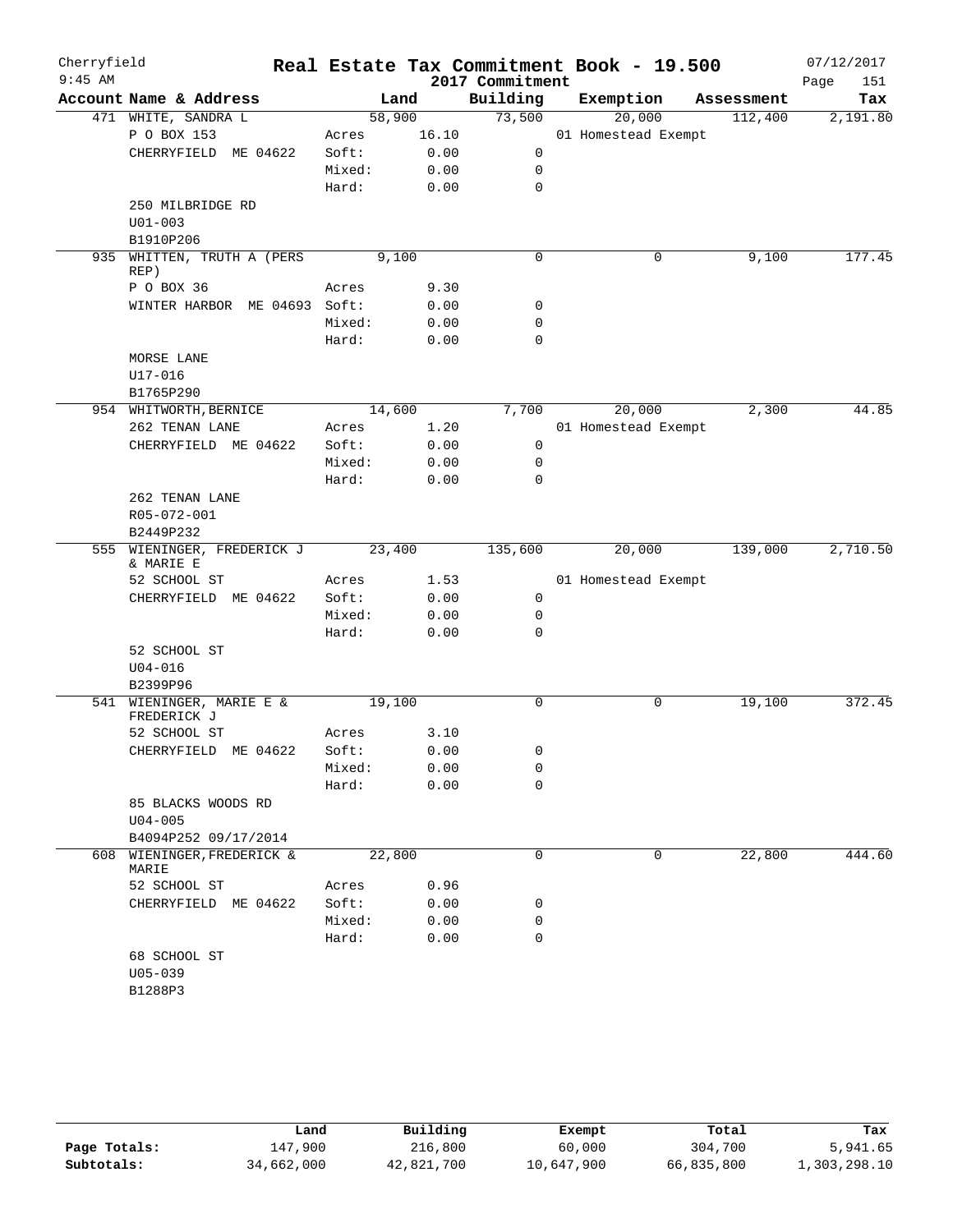| Cherryfield<br>$9:45$ AM |                                |                 |              |                             | Real Estate Tax Commitment Book - 19.500 |            | 07/12/2017         |
|--------------------------|--------------------------------|-----------------|--------------|-----------------------------|------------------------------------------|------------|--------------------|
|                          | Account Name & Address         |                 | Land         | 2017 Commitment<br>Building | Exemption                                | Assessment | 152<br>Page<br>Tax |
|                          | 554 WILBUR, GLENDON &          |                 | 24,000       | 90, 300                     | 20,000                                   | 94,300     | 1,838.85           |
|                          | PATRICIA                       |                 |              |                             |                                          |            |                    |
|                          | 40 SCHOOL ST                   | Acres           | 2.57         |                             | 01 Homestead Exempt                      |            |                    |
|                          | CHERRYFIELD ME 04622           | Soft:           | 0.00         | 0                           |                                          |            |                    |
|                          |                                | Mixed:<br>Hard: | 0.00<br>0.00 | 0<br>0                      |                                          |            |                    |
|                          | 40 SCHOOL ST                   |                 |              |                             |                                          |            |                    |
|                          | $U04 - 015$                    |                 |              |                             |                                          |            |                    |
|                          | B1869P318                      |                 |              |                             |                                          |            |                    |
|                          | 544 WILBUR, GLENDON C          |                 | 35,700       | 162,700                     | 0                                        | 198,400    | 3,868.80           |
|                          | 40 SCHOOL ST                   | Acres           | 2.74         |                             |                                          |            |                    |
|                          | CHERRYFIELD ME 04622           | Soft:           | 0.00         | 0                           |                                          |            |                    |
|                          |                                | Mixed:          | 0.00         | 0                           |                                          |            |                    |
|                          |                                | Hard:           | 0.00         | 0                           |                                          |            |                    |
|                          | 17 MILBRIDGE RD                |                 |              |                             |                                          |            |                    |
|                          | $U04 - 007$                    |                 |              |                             |                                          |            |                    |
|                          | B3991P256 09/05/2013           |                 |              |                             |                                          |            |                    |
|                          | 606 WILBUR, GLENDON & NORMA    |                 | 26,700       | 86,200                      | 20,000                                   | 92,900     | 1,811.55           |
|                          | 56 SCHOOL ST                   | Acres           | 5.20         |                             | 01 Homestead Exempt                      |            |                    |
|                          | CHERRYFIELD ME 04622           | Soft:           | 0.00         | 0                           |                                          |            |                    |
|                          |                                | Mixed:          | 0.00         | 0                           |                                          |            |                    |
|                          |                                | Hard:           | 0.00         | 0                           |                                          |            |                    |
|                          | 56 SCHOOL ST                   |                 |              |                             |                                          |            |                    |
|                          | $U05 - 038 - 001$              |                 |              |                             |                                          |            |                    |
|                          | 924 WILCOX, JOEL               |                 | 17,800       | 56,400                      | 0                                        | 74,200     | 1,446.90           |
|                          | FAIRBANKS, SANDRA              | Acres           | 1.86         |                             |                                          |            |                    |
|                          | 7102 NW 69TH AVE               | Soft:           | 0.00         | 0                           |                                          |            |                    |
|                          | TAMARAC FL 33321               | Mixed:          | 0.00         | 0                           |                                          |            |                    |
|                          |                                | Hard:           | 0.00         | $\mathbf 0$                 |                                          |            |                    |
|                          | 228 RIDGE RD                   |                 |              |                             |                                          |            |                    |
|                          | U17-006<br>B3028P26 07/06/2005 |                 |              |                             |                                          |            |                    |
|                          | 160 WILDERMAN, JON J           |                 | 51,200       | 0                           | 0                                        | 51,200     | 998.40             |
|                          | WILDERMAN, GEOFFREY            | Acres           | 92.00        |                             |                                          |            |                    |
|                          | 4066 EPANOW AVE.               | Soft:           | 0.00         | 0                           |                                          |            |                    |
|                          | SAN DIEGO CA 92117             | Mixed:          | 0.00         | 0                           |                                          |            |                    |
|                          |                                | Hard:           | 0.00         | $\mathbf 0$                 |                                          |            |                    |
|                          | WILLEY DISTRICT RD             |                 |              |                             |                                          |            |                    |
|                          | (OFF)                          |                 |              |                             |                                          |            |                    |
|                          | $R04 - 012$                    |                 |              |                             |                                          |            |                    |
|                          | B3200P150 10/05/2006           |                 |              |                             |                                          |            |                    |
|                          | 923 WILLEY, ALLEGRA G          |                 | 38,100       | 21,600                      | 20,000                                   | 39,700     | 774.15             |
|                          | 218 RIDGE RD                   | Acres           | 24.90        |                             | 01 Homestead Exempt                      |            |                    |
|                          | CHERRYFIELD ME 04622           | Soft:           | 0.00         | 0                           |                                          |            |                    |
|                          |                                | Mixed:          | 0.00         | 0                           |                                          |            |                    |
|                          |                                | Hard:           | 0.00         | $\mathbf 0$                 |                                          |            |                    |
|                          | 218 RIDGE RD                   |                 |              |                             |                                          |            |                    |
|                          | $U17 - 005$<br>B1110P232       |                 |              |                             |                                          |            |                    |
| 1092                     | WILLEY, BRUCE                  |                 | 0            | 0                           | $\Omega$                                 | 0          | 0.00               |
|                          | 26 PARKER HILL RD              |                 |              |                             | 14 WW2 Veteran Non                       |            |                    |
|                          | CHERRYFIELD ME 04622           |                 |              |                             |                                          |            |                    |
|                          |                                |                 |              |                             |                                          |            |                    |
|                          |                                |                 |              |                             |                                          |            |                    |
|                          | 26 PARKER HILL RD              |                 |              |                             |                                          |            |                    |
|                          | U18-006-001-007                |                 |              |                             |                                          |            |                    |
|                          |                                |                 |              |                             |                                          |            |                    |
|                          |                                |                 |              |                             |                                          |            |                    |
|                          |                                | Land            | Building     |                             | Exempt                                   | Total      | Tax                |
| Page Totals:             | 193,500                        |                 | 417,200      |                             | 60,000                                   | 550,700    | 10,738.65          |
| Subtotals:               | 34,855,500                     |                 | 43,238,900   |                             | 10,707,900                               | 67,386,500 | 1,314,036.75       |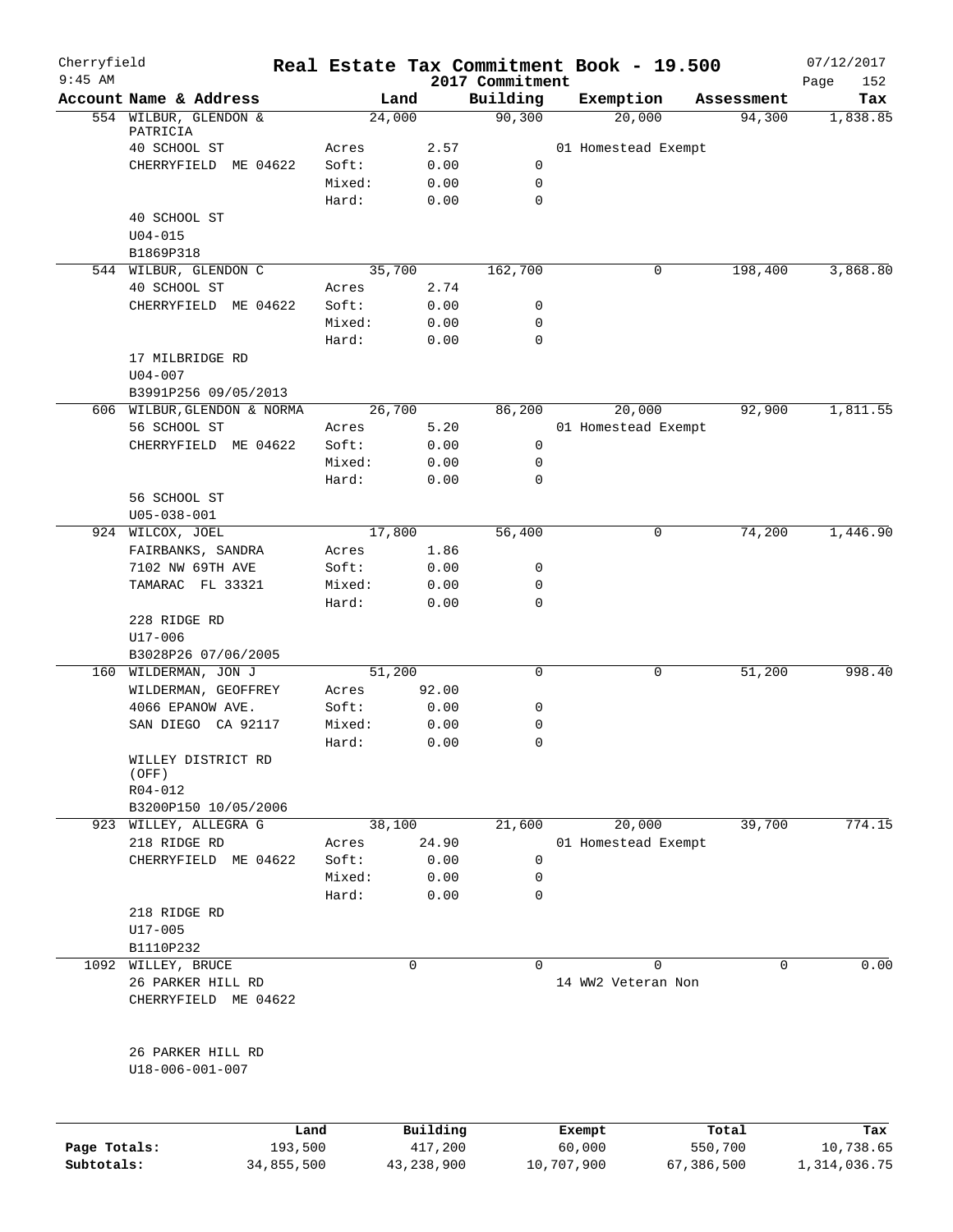| Cherryfield<br>$9:45$ AM |                         |        |            | 2017 Commitment | Real Estate Tax Commitment Book - 19.500 |             | 07/12/2017         |
|--------------------------|-------------------------|--------|------------|-----------------|------------------------------------------|-------------|--------------------|
|                          | Account Name & Address  |        | Land       | Building        | Exemption                                | Assessment  | Page<br>153<br>Tax |
|                          | 472 WILLEY, BRUCE       |        | 10,600     | $\mathbf 0$     |                                          | 10,600<br>0 | 206.70             |
|                          | PO BOX 223              | Acres  | 4.40       |                 |                                          |             |                    |
|                          | CHERRYFIELD ME 04622    | Soft:  | 0.00       | 0               |                                          |             |                    |
|                          |                         | Mixed: | 0.00       | 0               |                                          |             |                    |
|                          |                         | Hard:  | 0.00       | $\mathbf 0$     |                                          |             |                    |
|                          | RIDGE RD                |        |            |                 |                                          |             |                    |
|                          |                         |        |            |                 |                                          |             |                    |
|                          | U17-005-002             |        |            |                 |                                          |             |                    |
|                          | B4343P254 03/16/2017    |        |            |                 |                                          |             |                    |
| 328                      | WILLEY, JEFFREY & JOAN  |        | 23,700     | 65,300          |                                          | 0<br>89,000 | 1,735.50           |
|                          | 280 SPRAGUE FALLS RD    | Acres  | 20.00      |                 |                                          |             |                    |
|                          | CHERRYFIELD ME 04622    | Soft:  | 0.00       | 0               |                                          |             |                    |
|                          |                         | Mixed: | 0.00       | 0               |                                          |             |                    |
|                          |                         | Hard:  | 0.00       | $\mathbf 0$     |                                          |             |                    |
|                          | 280 SPRAGUE FALLS RD    |        |            |                 |                                          |             |                    |
|                          | $R08 - 002$             |        |            |                 |                                          |             |                    |
|                          | B3757P126 07/19/2011    |        |            |                 |                                          |             |                    |
|                          | 991 WILLEY, KEN         |        | 20,700     | 21,600          | 20,000                                   | 22,300      | 434.85             |
|                          | 202 RIDGE RD            | Acres  | 6.80       |                 | 01 Homestead Exempt                      |             |                    |
|                          | CHERRYFIELD ME 04622    | Soft:  | 0.00       | 0               |                                          |             |                    |
|                          |                         | Mixed: | 0.00       | 0               |                                          |             |                    |
|                          |                         | Hard:  | 0.00       | $\mathbf 0$     |                                          |             |                    |
|                          | 202 RIDGE ROAD          |        |            |                 |                                          |             |                    |
|                          | U17-005-003             |        |            |                 |                                          |             |                    |
|                          | B4346P189 03/29/2017    |        |            |                 |                                          |             |                    |
|                          | 966 WILLEY, LEONARD R & |        | 28,900     | 96,200          | 26,000                                   | 99,100      | 1,932.45           |
|                          | JOANNE N                |        |            |                 |                                          |             |                    |
|                          | 379 RIDGE RD            | Acres  | 21.00      |                 | 12 WW2 Veteran Res                       |             |                    |
|                          | CHERRYFIELD ME 04622    | Soft:  | 0.00       |                 | 0 01 Homestead Exempt                    |             |                    |
|                          |                         | Mixed: | 0.00       | 0               |                                          |             |                    |
|                          |                         | Hard:  | 0.00       | 0               |                                          |             |                    |
|                          | 379 RIDGE RD            |        |            |                 |                                          |             |                    |
|                          |                         |        |            |                 |                                          |             |                    |
|                          | $U19 - 010$             |        |            |                 |                                          |             |                    |
|                          | 950 WILLEY, LUCILLE A   |        | 37,900     | 143,200         | 20,000                                   | 161,100     | 3, 141.45          |
|                          | 257 RIDGE RD            | Acres  | 6.60       |                 | 01 Homestead Exempt                      |             |                    |
|                          | CHERRYFIELD ME 04622    | Soft:  | 0.00       | $\mathbf 0$     |                                          |             |                    |
|                          |                         | Mixed: | 0.00       | 0               |                                          |             |                    |
|                          |                         | Hard:  | 0.00       | 0               |                                          |             |                    |
|                          | 257 RIDGE RD            |        |            |                 |                                          |             |                    |
|                          | U18-010                 |        |            |                 |                                          |             |                    |
|                          | B1601P345               |        |            |                 |                                          |             |                    |
|                          | 556 WILLEY, NANCY A     |        | 21,400     | 68,500          | 20,000                                   | 69,900      | 1,363.05           |
|                          | 25 SCHOOL ST            | Acres  | 0.81       |                 | 01 Homestead Exempt                      |             |                    |
|                          | CHERRYFIELD ME 04622    | Soft:  | 0.00       | 0               |                                          |             |                    |
|                          |                         | Mixed: | 0.00       | 0               |                                          |             |                    |
|                          |                         | Hard:  | 0.00       | 0               |                                          |             |                    |
|                          | 25 SCHOOL ST            |        |            |                 |                                          |             |                    |
|                          | $U04 - 017$             |        |            |                 |                                          |             |                    |
|                          | B2513P136               |        |            |                 |                                          |             |                    |
|                          | 283 WILLEY, RICHARD P   |        | 33,800     | 0               |                                          | 33,800<br>0 | 659.10             |
|                          | WILLEY, SUSAN           | Acres  | 209.00     |                 |                                          |             |                    |
|                          | 211 RIDGE RD            | Soft:  | 11.00      | 1,595           |                                          |             |                    |
|                          | CHERRYFIELD ME 04622    | Mixed: | 132.00     | 22,044          |                                          |             |                    |
|                          |                         | Hard:  | 27.00      | 3,429           |                                          |             |                    |
|                          | GRANT RDNE (OFF)        |        |            |                 |                                          |             |                    |
|                          |                         |        |            |                 |                                          |             |                    |
|                          | R05-070                 |        |            |                 |                                          |             |                    |
|                          | B3577P241 10/06/2009    |        |            |                 |                                          |             |                    |
|                          |                         |        |            |                 |                                          |             |                    |
|                          |                         |        |            |                 |                                          |             |                    |
|                          |                         | Land   | Building   |                 | Exempt                                   | Total       | Tax                |
| Page Totals:             | 177,000                 |        | 394,800    |                 | 86,000                                   | 485,800     | 9,473.10           |
| Subtotals:               | 35,032,500              |        | 43,633,700 |                 | 10,793,900                               | 67,872,300  | 1,323,509.85       |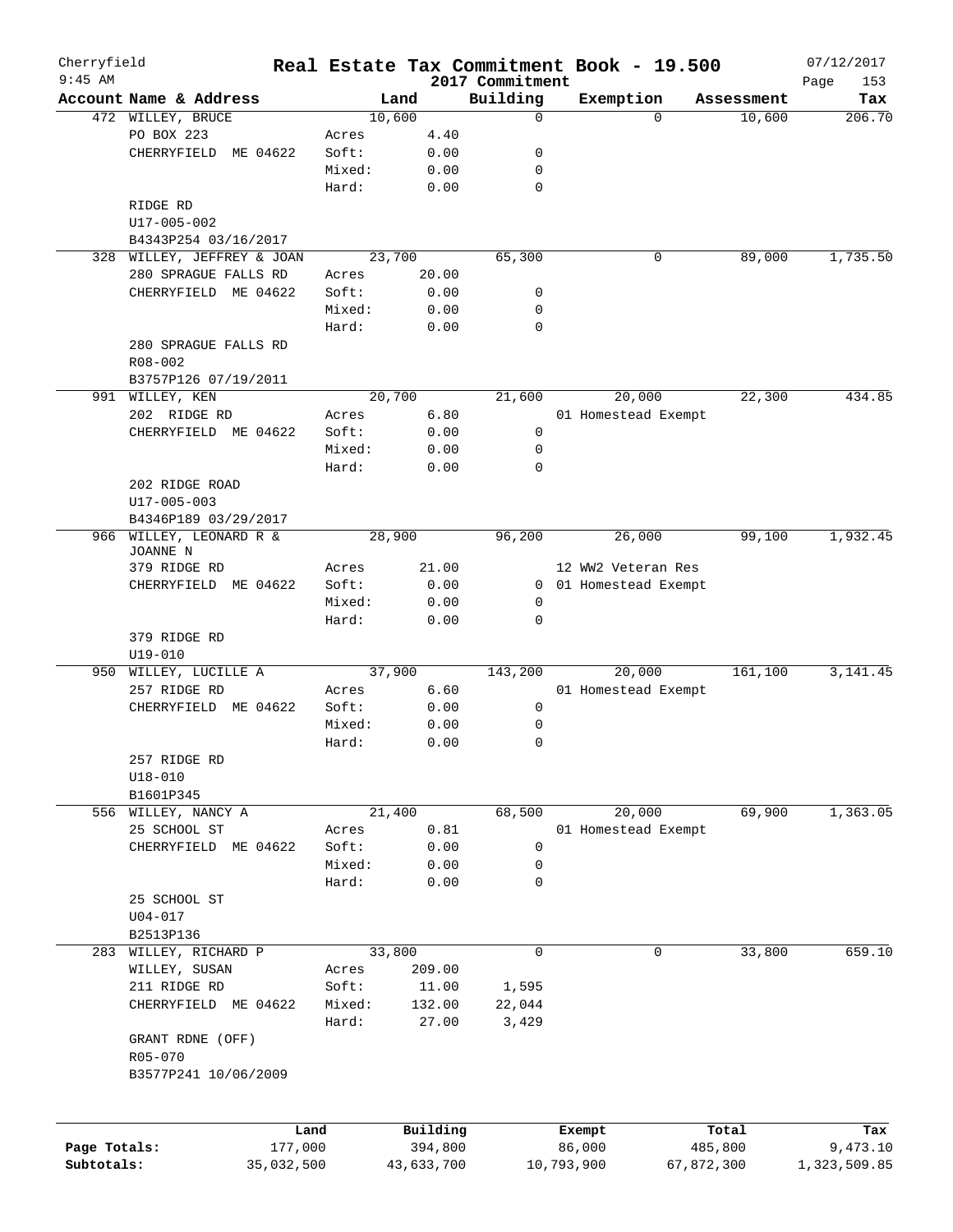| Cherryfield<br>$9:45$ AM |                         |         |            |          | 2017 Commitment                                         | Real Estate Tax Commitment Book - 19.500 |            | 07/12/2017<br>Page<br>154 |
|--------------------------|-------------------------|---------|------------|----------|---------------------------------------------------------|------------------------------------------|------------|---------------------------|
|                          | Account Name & Address  |         | Land       |          | Building                                                | Exemption                                | Assessment | Tax                       |
|                          | 803 WILLEY, SCOTT A     |         | 19,200     |          | 78,000                                                  | $\Omega$                                 | 97,200     | 1,895.40                  |
|                          | 90 MORGADOR RD          | Acres   |            | 0.60     |                                                         |                                          |            |                           |
|                          | STEUBEN ME 04680        | Soft:   |            | 0.00     | 0                                                       |                                          |            |                           |
|                          |                         | Mixed:  |            | 0.00     | $\mathbf 0$                                             |                                          |            |                           |
|                          |                         | Hard:   |            | 0.00     | $\mathbf 0$                                             |                                          |            |                           |
|                          | 130 MAIN ST             |         |            |          |                                                         |                                          |            |                           |
|                          | U13-007                 |         |            |          |                                                         |                                          |            |                           |
|                          |                         |         |            |          |                                                         |                                          |            |                           |
|                          | B3981P288 08/05/2013    |         |            |          |                                                         |                                          |            |                           |
| 225                      | WILLEY, EUGENE H        |         | 17,900     |          | 52,400                                                  | 26,000                                   | 44,300     | 863.85                    |
|                          | 621 WILLEY DISTRICT RD  | Acres   |            | 2.00     |                                                         | 12 WW2 Veteran Res                       |            |                           |
|                          | CHERRYFIELD ME 04622    | Soft:   |            | 0.00     | $\mathbf{0}$                                            | 01 Homestead Exempt                      |            |                           |
|                          |                         | Mixed:  |            | 0.00     | 0                                                       |                                          |            |                           |
|                          |                         | Hard:   |            | 0.00     | $\mathbf 0$                                             |                                          |            |                           |
|                          | 621 WILLEY DISTRICT RD  |         |            |          |                                                         |                                          |            |                           |
|                          | $R05 - 023$             |         |            |          |                                                         |                                          |            |                           |
|                          | B1148P146               |         |            |          |                                                         |                                          |            |                           |
|                          | 282 WILLEY, RICHARD     |         | 3,100      |          | $\mathbf 0$                                             | 0                                        | 3,100      | 60.45                     |
|                          | 33 GRANT RD             | Acres   |            | 24.00    |                                                         |                                          |            |                           |
|                          | CHERRYFIELD ME 04622    | Soft:   |            | 21.00    | 3,045                                                   |                                          |            |                           |
|                          |                         | Mixed:  |            | 0.00     | 0                                                       |                                          |            |                           |
|                          |                         | Hard:   |            | 0.00     | 0                                                       |                                          |            |                           |
|                          | 33 GRANT RD NE (OFF)    |         |            |          |                                                         |                                          |            |                           |
|                          | R05-069                 |         |            |          |                                                         |                                          |            |                           |
| 281                      | WILLEY, RICHARD P &     |         | 49,500     |          | 69,600                                                  | 20,000                                   | 99,100     | 1,932.45                  |
|                          | SUSAN B                 |         |            |          |                                                         |                                          |            |                           |
|                          | 33 GRANT RD             | Acres   |            | 97.00    |                                                         | 01 Homestead Exempt                      |            |                           |
|                          | CHERRYFIELD<br>ME 04622 | Soft:   |            | 24.00    | $\ensuremath{\mathbf{3}}$ , $\ensuremath{\mathbf{480}}$ |                                          |            |                           |
|                          |                         | Mixed:  |            | 61.00    | 10,187                                                  |                                          |            |                           |
|                          |                         | Hard:   |            | 0.00     | $\mathbf 0$                                             |                                          |            |                           |
|                          | 33 GRANT RD             |         |            |          |                                                         |                                          |            |                           |
|                          | R05-068                 |         |            |          |                                                         |                                          |            |                           |
|                          | B1371P235               |         |            |          |                                                         |                                          |            |                           |
|                          | 60 WILLIAMS, GARY       |         | 23,900     |          | 32,800                                                  | 0                                        | 56,700     | 1,105.65                  |
|                          | 961 TIBBETTSTOWN RD     | Acres   |            | 1.00     |                                                         |                                          |            |                           |
|                          | COLUMBIA FALLS ME       | Soft:   |            | 0.00     | 0                                                       |                                          |            |                           |
|                          | 04623                   |         |            |          |                                                         |                                          |            |                           |
|                          |                         | Mixed:  |            | 0.00     | 0                                                       |                                          |            |                           |
|                          |                         | Hard:   |            | 0.00     | $\mathbf 0$                                             |                                          |            |                           |
|                          | 268 MILBRIDGE RD        |         |            |          |                                                         |                                          |            |                           |
|                          | R02-013-001             |         |            |          |                                                         |                                          |            |                           |
|                          |                         |         |            |          |                                                         |                                          |            |                           |
|                          | B4246P281 04/15/2016    |         | 28,900     |          |                                                         |                                          |            |                           |
| 942                      | WILLIAMS, GIZELLE A     |         |            |          | 39,800                                                  | 0                                        | 68,700     | 1,339.65                  |
|                          | 183 LAFFIN RD           | Acres   |            | 21.00    |                                                         |                                          |            |                           |
|                          | FRANKFORT ME 04438      | Soft:   |            | 0.00     | 0                                                       |                                          |            |                           |
|                          |                         | Mixed:  |            | 0.00     | 0                                                       |                                          |            |                           |
|                          |                         | Hard:   |            | 0.00     | $\mathbf 0$                                             |                                          |            |                           |
|                          | 292 RIDGE RD            |         |            |          |                                                         |                                          |            |                           |
|                          | $U18 - 003$             |         |            |          |                                                         |                                          |            |                           |
|                          | B3802P311 12/13/2011    |         |            |          |                                                         |                                          |            |                           |
|                          | 1102 WILLIAMS, HARRY E  |         | 28,900     |          | 131,900                                                 | 0                                        | 160,800    | 3,135.60                  |
|                          | ACKROYD, ELIZABETH M    | Acres   |            | 15.10    |                                                         |                                          |            |                           |
|                          | 136 CORNWALL DR         | Soft:   |            | 0.00     | 0                                                       |                                          |            |                           |
|                          | HADDON TOWNSHIP NJ      | Mixed:  |            | 0.00     | 0                                                       |                                          |            |                           |
|                          | 08107                   |         |            |          |                                                         |                                          |            |                           |
|                          |                         | Hard:   |            | 0.00     | 0                                                       |                                          |            |                           |
|                          | 275 BLACKS WOODS RD     |         |            |          |                                                         |                                          |            |                           |
|                          | $U08 - 008 - 001$       |         |            |          |                                                         |                                          |            |                           |
|                          | B2759P126 B2126P122     |         |            |          |                                                         |                                          |            |                           |
|                          |                         |         |            |          |                                                         |                                          |            |                           |
|                          |                         | Land    |            | Building |                                                         | Exempt                                   | Total      | Tax                       |
| Page Totals:             |                         | 171,400 |            | 404,500  |                                                         | 46,000                                   | 529,900    | 10,333.05                 |
| Subtotals:               | 35, 203, 900            |         | 44,038,200 |          |                                                         | 10,839,900                               | 68,402,200 | 1,333,842.90              |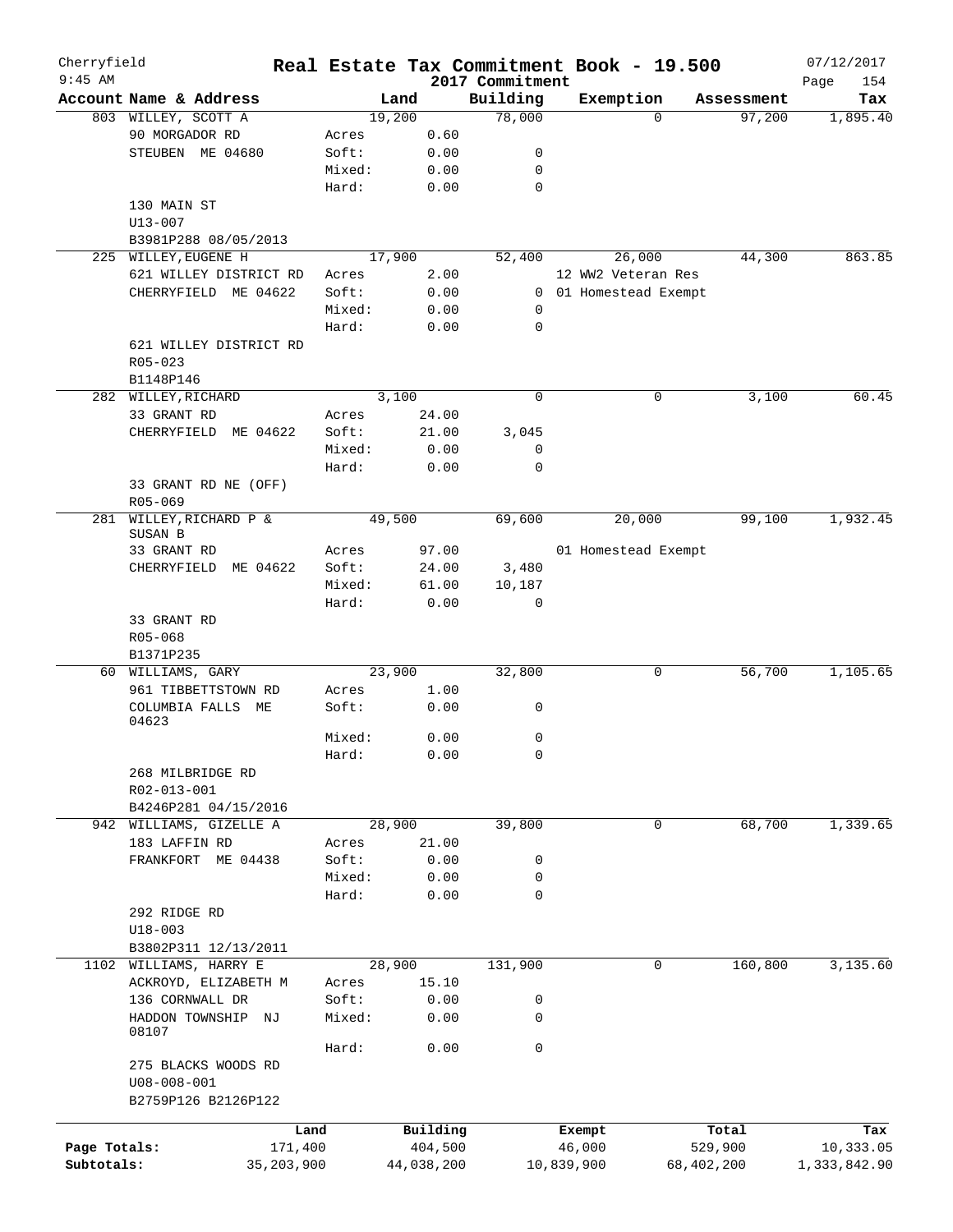| Cherryfield<br>$9:45$ AM |                                              |        |        | 2017 Commitment | Real Estate Tax Commitment Book - 19.500 |            | 07/12/2017<br>Page<br>155 |
|--------------------------|----------------------------------------------|--------|--------|-----------------|------------------------------------------|------------|---------------------------|
|                          | Account Name & Address                       |        | Land   | Building        | Exemption                                | Assessment | Tax                       |
|                          | 173 WILLIAMS, ISAIAH JOHN                    | 29,900 |        | 34,600          | $\Omega$                                 | 64,500     | 1,257.75                  |
|                          | & CAROLINE CASSIE-MARIE Acres<br>& ABRAHAM M |        | 121.00 |                 |                                          |            |                           |
|                          | 5440 WILLOW LANE<br>DEPT. 15                 | Soft:  | 13.00  | 1,885           |                                          |            |                           |
|                          | WAUNAKEE WI 53597                            | Mixed: | 85.00  | 14,195          |                                          |            |                           |
|                          |                                              | Hard:  | 1.00   | 127             |                                          |            |                           |
|                          | 84 BION LANE                                 |        |        |                 |                                          |            |                           |
|                          | $R04 - 023$                                  |        |        |                 |                                          |            |                           |
|                          | B2933P340 08/31/2004                         |        |        |                 |                                          |            |                           |
|                          | 354 WILLIAMS, SARA T                         | 23,600 |        | 21,700          | 0                                        | 45,300     | 883.35                    |
|                          | 577 SPRAGUE FALLS ROAD                       | Acres  | 17.80  |                 |                                          |            |                           |
|                          | CHERRYFIELD ME 04622                         | Soft:  | 0.00   | 0               |                                          |            |                           |
|                          |                                              | Mixed: | 0.00   | 0               |                                          |            |                           |
|                          |                                              | Hard:  | 0.00   | $\mathbf 0$     |                                          |            |                           |
|                          | 577 SPRAGUE FALLS RD                         |        |        |                 |                                          |            |                           |
|                          | R08-024-001                                  |        |        |                 |                                          |            |                           |
|                          | B4113P201 12/01/2014                         |        |        |                 |                                          |            |                           |
|                          | 802 WINHAM, ROBERT &<br>KATHERINE            | 23,400 |        | 180,300         | 20,000                                   | 183,700    | 3,582.15                  |
|                          | 122 MAIN ST                                  | Acres  | 1.30   |                 | 01 Homestead Exempt                      |            |                           |
|                          | CHERRYFIELD<br>ME 04622                      | Soft:  | 0.00   | 0               |                                          |            |                           |
|                          |                                              | Mixed: | 0.00   | 0               |                                          |            |                           |
|                          |                                              | Hard:  | 0.00   | $\mathbf 0$     |                                          |            |                           |
|                          | 122 MAIN ST                                  |        |        |                 |                                          |            |                           |
|                          | $U13 - 006$                                  |        |        |                 |                                          |            |                           |
|                          | B2970P353                                    |        |        |                 |                                          |            |                           |
| 910                      | WOODWARD JR, HOMER W                         | 17,500 |        | 44,800          | 20,000                                   | 42,300     | 824.85                    |
|                          | 9 SMITH LANE                                 | Acres  | 1.27   |                 | 01 Homestead Exempt                      |            |                           |
|                          | CHERRYFIELD ME 04622                         | Soft:  | 0.00   | 0               |                                          |            |                           |
|                          |                                              | Mixed: | 0.00   | 0               |                                          |            |                           |
|                          |                                              | Hard:  | 0.00   | $\mathbf 0$     |                                          |            |                           |
|                          | 9 SMITH LANE                                 |        |        |                 |                                          |            |                           |
|                          | $U16 - 012$                                  |        |        |                 |                                          |            |                           |
|                          | B1296P81                                     |        |        |                 |                                          |            |                           |
| 316                      | WOODWARD, ANDREW L                           | 51,900 |        | 10,800          | 0                                        | 62,700     | 1,222.65                  |
|                          | 8 SMITH LN                                   | Acres  | 76.00  |                 |                                          |            |                           |
|                          | CHERRYFIELD<br>ME 04622                      | Soft:  | 0.00   | 0               |                                          |            |                           |
|                          |                                              | Mixed: | 0.00   | 0               |                                          |            |                           |
|                          |                                              | Hard:  | 0.00   | 0               |                                          |            |                           |
|                          | 361 NORTH MAIN ST                            |        |        |                 |                                          |            |                           |
|                          | R07-010                                      |        |        |                 |                                          |            |                           |
|                          | B3926P157 01/30/2013                         |        |        |                 |                                          |            |                           |
| 1100                     | WOODWARD, LLOYD & ALICE                      | 17,600 |        | 73,700          | 20,000                                   | 71,300     | 1,390.35                  |
|                          | P.O. BOX 454                                 | Acres  | 1.46   |                 | 01 Homestead Exempt                      |            |                           |
|                          | CHERRYFIELD ME 04622                         | Soft:  | 0.00   | 0               |                                          |            |                           |
|                          |                                              | Mixed: | 0.00   | 0               |                                          |            |                           |
|                          |                                              | Hard:  | 0.00   | 0               |                                          |            |                           |
|                          | 33 NETTIE LANE                               |        |        |                 |                                          |            |                           |
|                          | U16-017-005                                  |        |        |                 |                                          |            |                           |
|                          | B3705P190 01/05/2011                         |        |        |                 |                                          |            |                           |

|              | Land         | Building   | Exempt     | Total      | Tax          |
|--------------|--------------|------------|------------|------------|--------------|
| Page Totals: | 163,900      | 365,900    | 60,000     | 469,800    | 9,161.10     |
| Subtotals:   | 35, 367, 800 | 44,404,100 | 10,899,900 | 68,872,000 | 1,343,004.00 |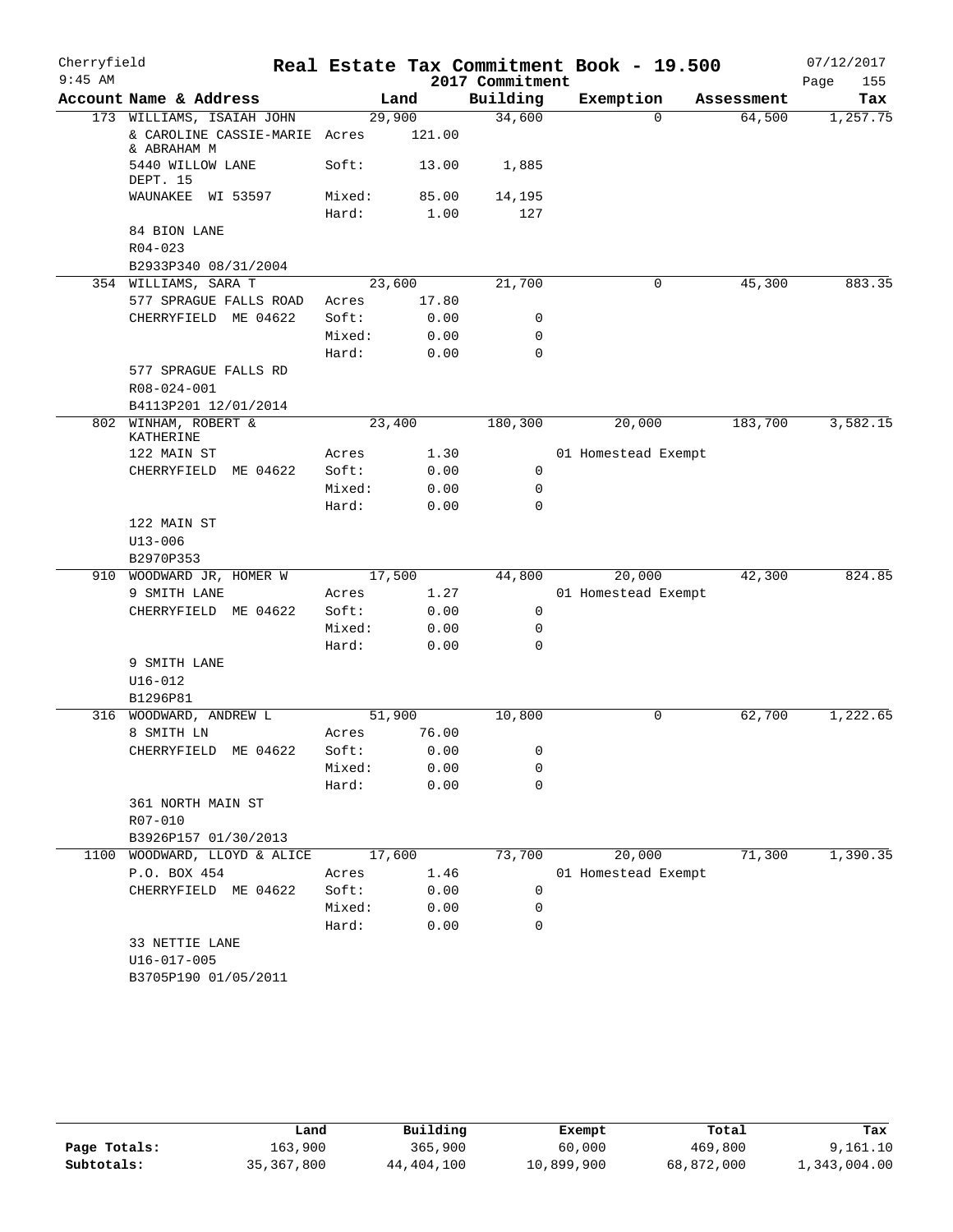| Cherryfield<br>$9:45$ AM |                              |        |          | 2017 Commitment | Real Estate Tax Commitment Book - 19.500 |            | 07/12/2017<br>156<br>Page |
|--------------------------|------------------------------|--------|----------|-----------------|------------------------------------------|------------|---------------------------|
|                          | Account Name & Address       |        | Land     | Building        | Exemption                                | Assessment | Tax                       |
|                          | 917 WOODWARD, LLOYD & ALICE  |        | 17,700   | 48,300          | $\Omega$                                 | 66,000     | 1,287.00                  |
|                          | P O BOX 454                  | Acres  | 1.61     |                 |                                          |            |                           |
|                          | CHERRYFIELD ME 04622         | Soft:  | 0.00     | 0               |                                          |            |                           |
|                          |                              | Mixed: | 0.00     | 0               |                                          |            |                           |
|                          |                              | Hard:  | 0.00     | $\mathbf 0$     |                                          |            |                           |
|                          | 34 NETTIE LN                 |        |          |                 |                                          |            |                           |
|                          | $U16 - 018$                  |        |          |                 |                                          |            |                           |
|                          | B4270P296 07/11/2016         |        |          |                 |                                          |            |                           |
| 1042                     | WORCESTER HOLDINGS LLC       |        | 51,200   | $\mathbf 0$     | 0                                        | 51,200     | 998.40                    |
|                          | P O BOX 214                  | Acres  | 320.00   |                 |                                          |            |                           |
|                          | HARRINGTON ME 04643          | Soft:  | 38.00    | 5,510           |                                          |            |                           |
|                          |                              | Mixed: | 253.00   | 42,251          |                                          |            |                           |
|                          |                              | Hard:  | 27.00    | 3,429           |                                          |            |                           |
|                          | ROUTE 1 (OFF)                |        |          |                 |                                          |            |                           |
|                          | R01-002-001                  |        |          |                 |                                          |            |                           |
|                          | B2557P252                    |        |          |                 |                                          |            |                           |
|                          | 178 WYMAN & SON, JASPER      |        | 8,700    | 12,000          | 0                                        | 20,700     | 403.65                    |
|                          | P O BOX 100                  | Acres  | 1.03     |                 |                                          |            |                           |
|                          | MILBRIDGE ME 04658           | Soft:  | 0.00     | 0               |                                          |            |                           |
|                          |                              | Mixed: | 0.00     | 0               |                                          |            |                           |
|                          |                              | Hard:  | 0.00     | $\mathbf 0$     |                                          |            |                           |
|                          | 67 NORTH MAIN ST             |        |          |                 |                                          |            |                           |
|                          | $R04 - 026$                  |        |          |                 |                                          |            |                           |
| 832                      | WYMAN & SON, JASPER          |        | 7,300    | 700             | 0                                        | 8,000      | 156.00                    |
|                          | P O BOX 100                  | Acres  | 0.10     |                 |                                          |            |                           |
|                          | MILBRIDGE ME 04658           | Soft:  | 0.00     | 0               |                                          |            |                           |
|                          |                              | Mixed: | 0.00     | 0               |                                          |            |                           |
|                          |                              | Hard:  | 0.00     | $\mathbf 0$     |                                          |            |                           |
|                          | STILLWATER RD                |        |          |                 |                                          |            |                           |
|                          | $U14 - 004$                  |        |          |                 |                                          |            |                           |
| 840                      | WYMAN & SON, JASPER          |        | 16,100   | 65,100          | 0                                        | 81,200     | 1,583.40                  |
|                          | PO BOX 100                   | Acres  | 0.80     |                 |                                          |            |                           |
|                          | MILBRIDGE ME 04658           | Soft:  | 0.00     | 0               |                                          |            |                           |
|                          |                              | Mixed: | 0.00     | 0               |                                          |            |                           |
|                          |                              | Hard:  | 0.00     | 0               |                                          |            |                           |
|                          | 170 MAIN ST                  |        |          |                 |                                          |            |                           |
|                          | U14-013                      |        |          |                 |                                          |            |                           |
|                          | B3996P42 09/18/2013          |        |          |                 |                                          |            |                           |
|                          | 290 WYMAN & SON, JASPER      |        | 14,200   | $\mathbf 0$     | $\Omega$                                 | 14,200     | 276.90                    |
|                          | P O BOX 100                  | Acres  | 20.00    |                 |                                          |            |                           |
|                          | MILBRIDGE ME 04658           | Soft:  | 0.00     | 0               |                                          |            |                           |
|                          |                              | Mixed: | 0.00     | 0               |                                          |            |                           |
|                          |                              | Hard:  | 0.00     | $\mathbf 0$     |                                          |            |                           |
|                          | PARKER HILL RD<br>R06-001    |        |          |                 |                                          |            |                           |
|                          | 837 WYMAN & SON, JASPER      |        | $\Omega$ | 700             | 0                                        | 700        | 13.65                     |
|                          | P O BOX 100                  | Acres  | 0.43     |                 |                                          |            |                           |
|                          | MILBRIDGE ME 04658           | Soft:  | 0.00     | 0               |                                          |            |                           |
|                          |                              | Mixed: | 0.00     | 0               |                                          |            |                           |
|                          |                              | Hard:  | 0.00     | $\mathbf 0$     |                                          |            |                           |
|                          | STILLWATER RD<br>U14-009&010 |        |          |                 |                                          |            |                           |

|              | úand       | Building   | Exempt     | Total      | Tax          |
|--------------|------------|------------|------------|------------|--------------|
| Page Totals: | 115,200    | 126,800    |            | 242,000    | 4,719.00     |
| Subtotals:   | 35,483,000 | 44,530,900 | 10,899,900 | 69,114,000 | 1,347,723.00 |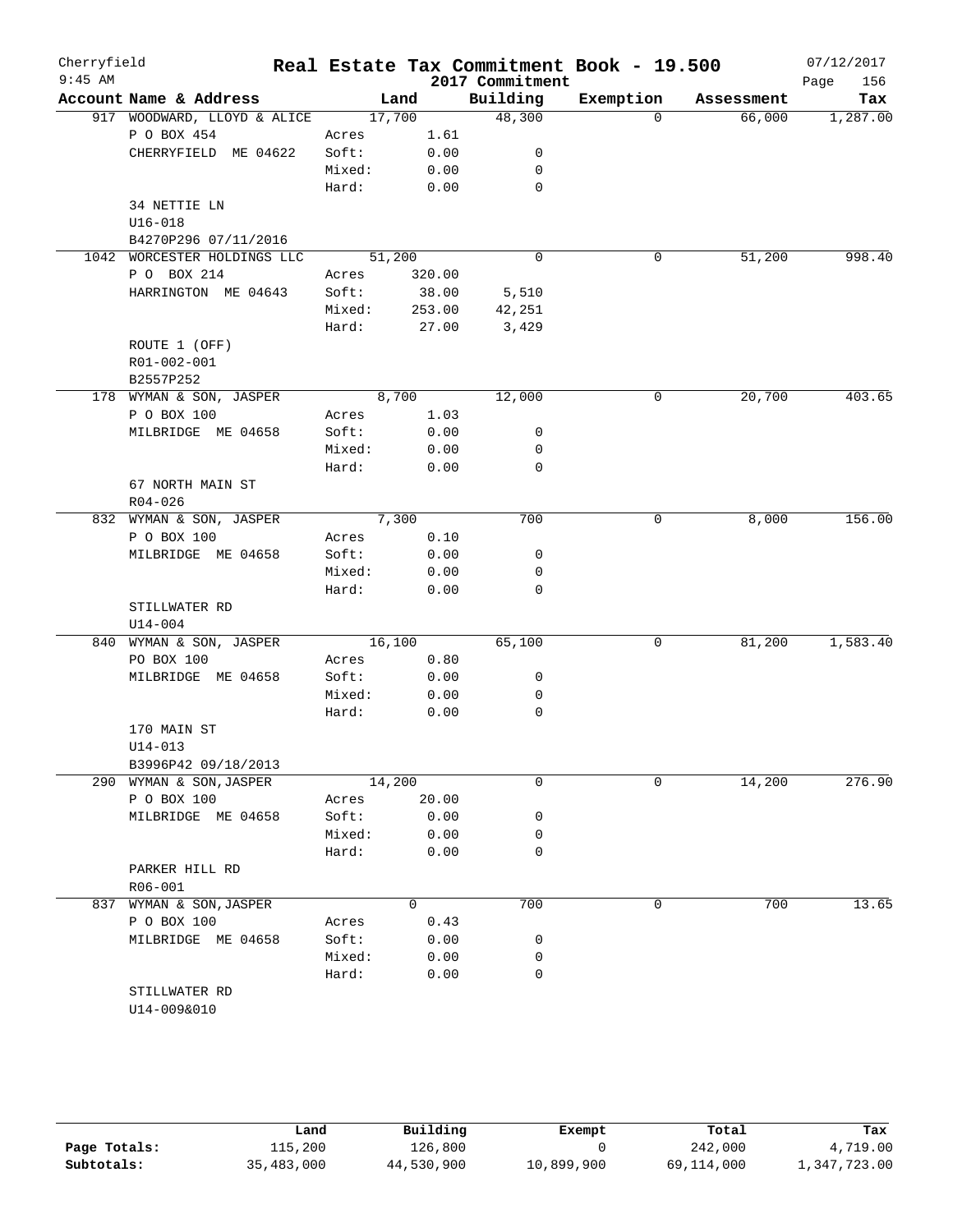| Cherryfield  |                                  |        |              | Real Estate Tax Commitment Book - 19.500 |                     |          |            | 07/12/2017         |
|--------------|----------------------------------|--------|--------------|------------------------------------------|---------------------|----------|------------|--------------------|
| $9:45$ AM    | Account Name & Address           |        | Land         | 2017 Commitment<br>Building              | Exemption           |          | Assessment | Page<br>157<br>Tax |
|              | 841 WYMAN & SON, JASPER          |        | 135,700      | 1,785,800                                |                     | $\Omega$ | 1,921,500  | 37,469.25          |
|              | P O BOX 100                      | Acres  | 5.00         |                                          |                     |          |            |                    |
|              | MILBRIDGE ME 04658               | Soft:  | 0.00         | 0                                        |                     |          |            |                    |
|              |                                  | Mixed: | 0.00         | 0                                        |                     |          |            |                    |
|              |                                  |        |              | $\mathbf 0$                              |                     |          |            |                    |
|              |                                  | Hard:  | 0.00         |                                          |                     |          |            |                    |
|              | 178 MAIN ST                      |        |              |                                          |                     |          |            |                    |
|              | $U14 - 014$                      |        |              |                                          |                     |          |            |                    |
|              | 844 WYMAN AND SON INC,<br>JASPER |        | 27,000       | 80,200                                   |                     | 0        | 107,200    | 2,090.40           |
|              | PO BOX 100                       | Acres  | 17.80        |                                          |                     |          |            |                    |
|              | MILBRIDGE ME 04658               | Soft:  | 0.00         | 0                                        |                     |          |            |                    |
|              |                                  | Mixed: | 0.00         | 0                                        |                     |          |            |                    |
|              |                                  |        |              | $\mathbf 0$                              |                     |          |            |                    |
|              |                                  | Hard:  | 0.00         |                                          |                     |          |            |                    |
|              | 28 TUCKER LANE                   |        |              |                                          |                     |          |            |                    |
|              | U14-017                          |        |              |                                          |                     |          |            |                    |
|              | B3910P169 12/12/2012             |        |              |                                          |                     |          |            |                    |
|              | 852 WYMAN, JASPER & SONS         |        | 6,500        | 0                                        |                     | 0        | 6,500      | 126.75             |
|              | P O BOX 100                      | Acres  | 0.32         |                                          |                     |          |            |                    |
|              | MILBRIDGE ME 04658               | Soft:  | 0.00         | 0                                        |                     |          |            |                    |
|              |                                  | Mixed: | 0.00         | 0                                        |                     |          |            |                    |
|              |                                  | Hard:  | 0.00         | 0                                        |                     |          |            |                    |
|              | MAIN ST                          |        |              |                                          |                     |          |            |                    |
|              | U14-024                          |        |              |                                          |                     |          |            |                    |
|              | B2056P42 B1939P344               |        |              |                                          |                     |          |            |                    |
|              | 843 WYMAN, JASPER AND SON        |        | 12,700       | $\mathbf 0$                              |                     | 0        | 12,700     | 247.65             |
|              | P O BOX 100                      | Acres  | 1.96         |                                          |                     |          |            |                    |
|              | MILBRIDGE ME 04658               | Soft:  | 0.00         | 0                                        |                     |          |            |                    |
|              |                                  | Mixed: | 0.00         | 0                                        |                     |          |            |                    |
|              |                                  | Hard:  | 0.00         | 0                                        |                     |          |            |                    |
|              | 192 MAIN ST                      |        |              |                                          |                     |          |            |                    |
|              | $U14 - 016$                      |        |              |                                          |                     |          |            |                    |
|              | B2180P292                        |        |              |                                          |                     |          |            |                    |
|              | 867 YATES, ERIKA R               |        | 17,300       | 46,400                                   |                     | 20,000   | 43,700     | 852.15             |
|              | P O BOX 334                      | Acres  | 1.00         |                                          | 01 Homestead Exempt |          |            |                    |
|              | CHERRYFIELD ME 04662             | Soft:  | 0.00         | 0                                        |                     |          |            |                    |
|              |                                  | Mixed: | 0.00         | 0                                        |                     |          |            |                    |
|              |                                  | Hard:  | 0.00         | 0                                        |                     |          |            |                    |
|              |                                  |        |              |                                          |                     |          |            |                    |
|              | 46 WILLEY DISTRICT RD            |        |              |                                          |                     |          |            |                    |
|              | $U14 - 038 - 001$                |        |              |                                          |                     |          |            |                    |
|              | B3527P149 05/15/2009             |        |              |                                          |                     |          |            |                    |
|              | 344 YATES, PETER M               |        | 52,600       | 0                                        |                     | 0        | 52,600     | 1,025.70           |
|              | 174 Mandela Rd                   | Acres  | 108.00       |                                          |                     |          |            |                    |
|              | Shepherdtown WV 25443            | Soft:  | 0.00         | 0                                        |                     |          |            |                    |
|              |                                  | Mixed: | 0.00         | 0                                        |                     |          |            |                    |
|              |                                  | Hard:  | 0.00         | 0                                        |                     |          |            |                    |
|              | SPRAGUE FALLS RD                 |        |              |                                          |                     |          |            |                    |
|              | R08-015-003                      |        |              |                                          |                     |          |            |                    |
|              | B2728P333                        |        |              |                                          |                     |          |            |                    |
|              | 85 YEAGER, ROBERT J &            |        | 3,600        | 0                                        |                     | 0        | 3,600      | 70.20              |
|              | MARGRET                          |        |              |                                          |                     |          |            |                    |
|              | 273 KYSERIKE RD                  | Acres  | 1.60         |                                          |                     |          |            |                    |
|              | HIGH FALLS NY 12440              | Soft:  | 0.00         | 0                                        |                     |          |            |                    |
|              |                                  | Mixed: | 0.00         | 0                                        |                     |          |            |                    |
|              |                                  | Hard:  | 0.00         | 0                                        |                     |          |            |                    |
|              | UNIONVILLE RD                    |        |              |                                          |                     |          |            |                    |
|              | R03-010                          |        |              |                                          |                     |          |            |                    |
|              | B716P54                          |        |              |                                          |                     |          |            |                    |
|              |                                  |        |              |                                          |                     |          |            |                    |
|              |                                  |        |              |                                          |                     |          |            |                    |
|              |                                  | Land   | Building     |                                          | Exempt              |          | Total      | Tax                |
| Page Totals: | 255,400                          |        | 1,912,400    |                                          | 20,000              |          | 2,147,800  | 41,882.10          |
| Subtotals:   | 35,738,400                       |        | 46, 443, 300 |                                          | 10,919,900          |          | 71,261,800 | 1,389,605.10       |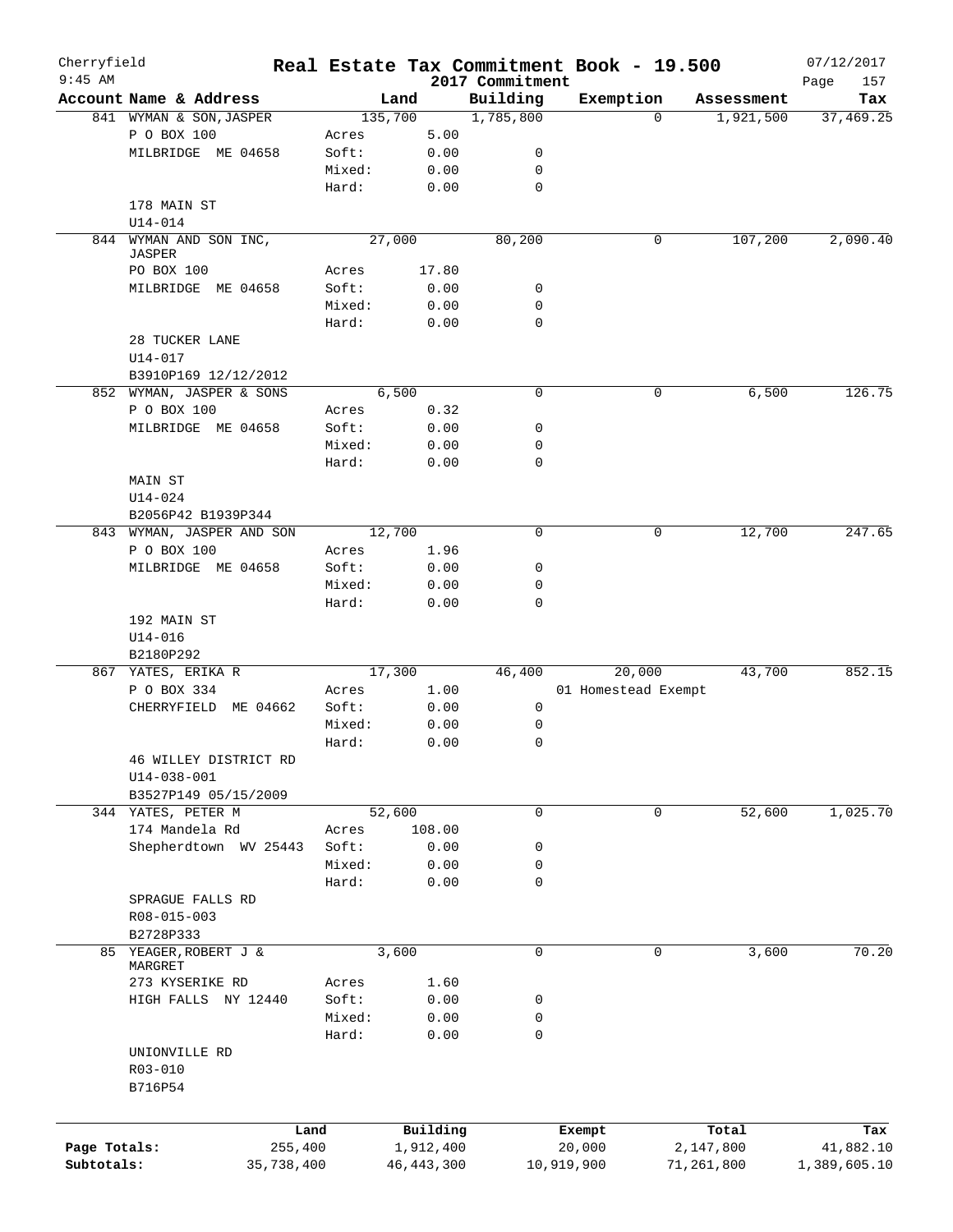| Cherryfield  |                                                |                       |        |                     |                 | Real Estate Tax Commitment Book - 19.500 |                  | 07/12/2017               |
|--------------|------------------------------------------------|-----------------------|--------|---------------------|-----------------|------------------------------------------|------------------|--------------------------|
| $9:45$ AM    |                                                |                       |        |                     | 2017 Commitment |                                          |                  | 158<br>Page              |
|              | Account Name & Address                         |                       | Land   |                     | Building        | Exemption                                | Assessment       | Tax                      |
|              | 162 YEATON, KELCY & STARR<br>103 STILLWATER RD |                       | 17,800 |                     | 81,000          | 20,000                                   | 78,800           | 1,536.60                 |
|              |                                                |                       | Acres  | 1.84                |                 | 01 Homestead Exempt                      |                  |                          |
|              | CHERRYFIELD ME 04622                           |                       | Soft:  | 0.00                | 0               |                                          |                  |                          |
|              |                                                |                       | Mixed: | 0.00                | 0               |                                          |                  |                          |
|              |                                                |                       | Hard:  | 0.00                | $\mathbf 0$     |                                          |                  |                          |
|              | 103 STILLWATER RD                              |                       |        |                     |                 |                                          |                  |                          |
|              | R04-014                                        |                       |        |                     |                 |                                          |                  |                          |
|              | B1012P29                                       |                       |        |                     |                 |                                          |                  |                          |
|              | 112 YORK, BENJAMIN & JOAN                      |                       | 18,300 |                     | 62,300          | 20,000                                   | 60,600           | 1,181.70                 |
|              | P.O. BOX 335                                   |                       | Acres  | 2.73                |                 | 01 Homestead Exempt                      |                  |                          |
|              | CHERRYFIELD ME 04622                           |                       | Soft:  | 0.00                | 0               |                                          |                  |                          |
|              |                                                |                       | Mixed: | 0.00                | 0               |                                          |                  |                          |
|              |                                                |                       | Hard:  | 0.00                | $\mathbf 0$     |                                          |                  |                          |
|              | 675 BLACKS WOODS RD                            |                       |        |                     |                 |                                          |                  |                          |
|              | R03-036                                        |                       |        |                     |                 |                                          |                  |                          |
|              | 1045 YORK, BENJAMIN & JOAN                     |                       | 8,700  |                     | $\mathbf 0$     | 0                                        | 8,700            | 169.65                   |
|              | P. O. BOX 335                                  |                       | Acres  | 1.00                |                 |                                          |                  |                          |
|              | CHERRYFIELD ME 04622                           |                       | Soft:  | 0.00                | 0               |                                          |                  |                          |
|              |                                                |                       | Mixed: | 0.00                | 0               |                                          |                  |                          |
|              |                                                |                       | Hard:  | 0.00                | 0               |                                          |                  |                          |
|              | BLACKSWOODS RD                                 |                       |        |                     |                 |                                          |                  |                          |
|              | R03-034-001                                    |                       |        |                     |                 |                                          |                  |                          |
|              | B3464P2 10/23/2008                             |                       |        |                     |                 |                                          |                  |                          |
|              | 339 YORK, KEITH & DENISE                       |                       | 17,800 |                     | 28,000          | 20,000                                   | 25,800           | 503.10                   |
|              | 363 SPRAGUES FALLS RD                          |                       | Acres  | 1.84                |                 | 01 Homestead Exempt                      |                  |                          |
|              | CHERRYFIELD, ME 04622                          |                       | Soft:  | 0.00                | 0               |                                          |                  |                          |
|              |                                                |                       | Mixed: | 0.00                | 0               |                                          |                  |                          |
|              |                                                |                       | Hard:  | 0.00                | $\mathbf 0$     |                                          |                  |                          |
|              | 363 SPRAGUE FALLS RD                           |                       |        |                     |                 |                                          |                  |                          |
|              | R08-012                                        |                       |        |                     |                 |                                          |                  |                          |
|              | B2110P251                                      |                       |        |                     |                 |                                          |                  |                          |
|              |                                                |                       |        |                     | $\mathbf 0$     | 0                                        | 57,200           | 1,115.40                 |
|              | 182 YOST, ERIN E<br>601 HINSDALE ST #4         |                       | 57,200 |                     |                 |                                          |                  |                          |
|              |                                                |                       | Acres  | 26.00               |                 |                                          |                  |                          |
|              | RALEIGH NC 27605                               |                       | Soft:  | 0.00                | 0               |                                          |                  |                          |
|              |                                                |                       | Mixed: | 0.00                | 0               |                                          |                  |                          |
|              |                                                |                       | Hard:  | 0.00                | 0               |                                          |                  |                          |
|              | NORTH MAIN ST                                  |                       |        |                     |                 |                                          |                  |                          |
|              | $R04 - 030$                                    |                       |        |                     |                 |                                          |                  |                          |
|              | B4083P146 08/13/2014                           |                       |        |                     |                 |                                          |                  |                          |
|              | 743 YOUNG JR, RAY A                            |                       | 3,300  |                     | 0               | 0                                        | 3,300            | 64.35                    |
|              | 26 PARK ST                                     |                       | Acres  | 0.08                |                 |                                          |                  |                          |
|              | CHERRYFIELD ME 04622                           |                       | Soft:  | 0.00                | 0               |                                          |                  |                          |
|              |                                                |                       | Mixed: | 0.00                | 0               |                                          |                  |                          |
|              |                                                |                       | Hard:  | 0.00                | $\mathbf 0$     |                                          |                  |                          |
|              | MAIN ST                                        |                       |        |                     |                 |                                          |                  |                          |
|              | $U11 - 044$                                    |                       |        |                     |                 |                                          |                  |                          |
|              | B4278P127 08/02/2016                           |                       |        |                     |                 |                                          |                  |                          |
|              | 700 YOUNG JR, RAY A                            |                       | 14,700 |                     | 118,800         | 0                                        | 133,500          | 2,603.25                 |
|              | 26 PARK ST                                     |                       | Acres  | 0.15                |                 |                                          |                  |                          |
|              | CHERRYFIELD ME 04622                           |                       | Soft:  | 0.00                | 0               |                                          |                  |                          |
|              |                                                |                       | Mixed: | 0.00                | 0               |                                          |                  |                          |
|              |                                                |                       | Hard:  | 0.00                | $\mathbf 0$     |                                          |                  |                          |
|              | 4 PARK ST                                      |                       |        |                     |                 |                                          |                  |                          |
|              | $U11 - 002$                                    |                       |        |                     |                 |                                          |                  |                          |
|              | B4278P127 08/02/2016                           |                       |        |                     |                 |                                          |                  |                          |
|              |                                                |                       |        |                     |                 |                                          |                  |                          |
|              |                                                |                       |        |                     |                 |                                          |                  |                          |
| Page Totals: |                                                | Land                  |        | Building<br>290,100 |                 | Exempt<br>60,000                         | Total<br>367,900 | Tax                      |
| Subtotals:   |                                                | 137,800<br>35,876,200 |        | 46,733,400          |                 | 10,979,900                               | 71,629,700       | 7,174.05<br>1,396,779.15 |
|              |                                                |                       |        |                     |                 |                                          |                  |                          |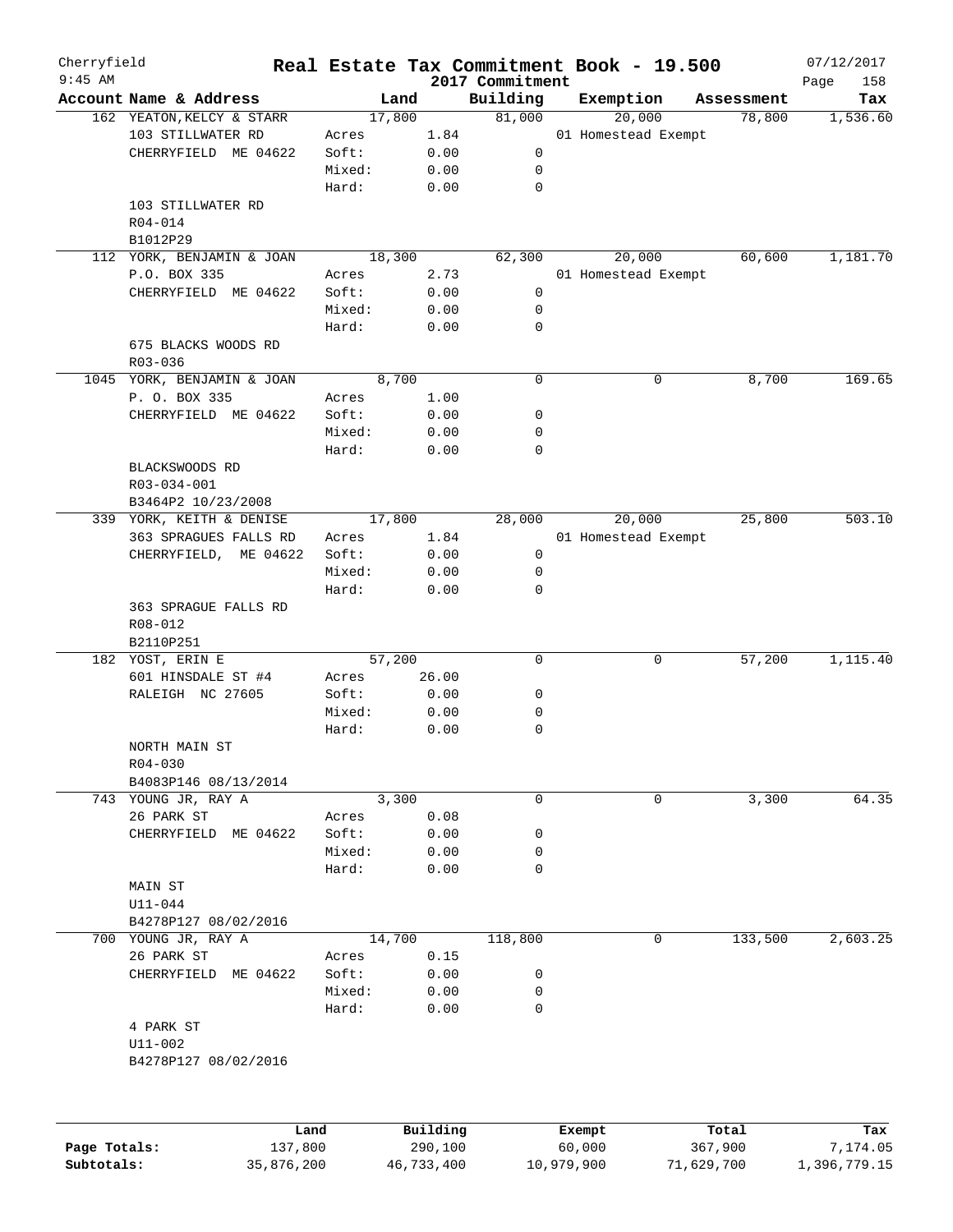| Cherryfield  |                              |        |            |                             | Real Estate Tax Commitment Book - 19.500 |             |            | 07/12/2017         |
|--------------|------------------------------|--------|------------|-----------------------------|------------------------------------------|-------------|------------|--------------------|
| $9:45$ AM    | Account Name & Address       | Land   |            | 2017 Commitment<br>Building | Exemption                                |             | Assessment | Page<br>159<br>Tax |
|              | 195 YOUNG, DEAN              | 17,600 |            | 54,100                      |                                          | $\Omega$    | 71,700     | 1,398.15           |
|              | 364 EASTBROOK RD             | Acres  | 1.51       |                             |                                          |             |            |                    |
|              | FRANKLIN ME 04634            | Soft:  | 0.00       | 0                           |                                          |             |            |                    |
|              |                              | Mixed: | 0.00       | 0                           |                                          |             |            |                    |
|              |                              | Hard:  | 0.00       | $\mathbf 0$                 |                                          |             |            |                    |
|              |                              |        |            |                             |                                          |             |            |                    |
|              | 225 NORTH MAIN ST            |        |            |                             |                                          |             |            |                    |
|              | $R04 - 041$                  |        |            |                             |                                          |             |            |                    |
|              | B3581P16 10/21/2009          |        |            |                             |                                          |             |            |                    |
|              | 159 YOUNG, KEITH             | 34,500 |            | 29,100                      | 20,000                                   |             | 43,600     | 850.20             |
|              | 164 WILLEY DISTRICT RD.      | Acres  | 32.00      |                             | 01 Homestead Exempt                      |             |            |                    |
|              | CHERRYFIELD ME 04622         | Soft:  | 0.00       | 0                           |                                          |             |            |                    |
|              |                              | Mixed: | 0.00       | 0                           |                                          |             |            |                    |
|              |                              | Hard:  | 0.00       | 0                           |                                          |             |            |                    |
|              | 164 WILLEY DISTRICT RD       |        |            |                             |                                          |             |            |                    |
|              | R04-011                      |        |            |                             |                                          |             |            |                    |
|              | B2680P90                     |        |            |                             |                                          |             |            |                    |
|              | 259 YOUNG, KEITH & AMANDA    | 32,300 |            | 0                           |                                          | 0           | 32,300     | 629.85             |
|              | 164 WILLEY DISTRICT RD       | Acres  | 38.00      |                             |                                          |             |            |                    |
|              | CHERRYFIELD ME 04622         | Soft:  | 0.00       | 0                           |                                          |             |            |                    |
|              |                              | Mixed: | 0.00       | 0                           |                                          |             |            |                    |
|              |                              | Hard:  | 0.00       | 0                           |                                          |             |            |                    |
|              | 164 WILLEY DISTRICT RD       |        |            |                             |                                          |             |            |                    |
|              | R05-050                      |        |            |                             |                                          |             |            |                    |
|              | B2386P276                    |        |            |                             |                                          |             |            |                    |
|              | 292 YOUNG, MICHAEL W &       | 25,400 |            | $\mathbf 0$                 |                                          | 0           | 25,400     | 495.30             |
|              | MELINDA S                    |        |            |                             |                                          |             |            |                    |
|              | 203 Savannas Drive           | Acres  | 39.37      |                             |                                          |             |            |                    |
|              | Prospect Hill NC 27314 Soft: |        | 0.00       | 0                           |                                          |             |            |                    |
|              |                              | Mixed: | 0.00       | 0                           |                                          |             |            |                    |
|              |                              | Hard:  | 0.00       | $\mathbf 0$                 |                                          |             |            |                    |
|              | 25 PEAKED HILL CIRCLE        |        |            |                             |                                          |             |            |                    |
|              | R06-003                      |        |            |                             |                                          |             |            |                    |
|              | B2734P157                    |        |            |                             |                                          |             |            |                    |
| 245          | YOUNG, ROBERT L &            | 42,300 |            | 69,900                      | 26,000                                   |             | 86,200     | 1,680.90           |
|              | PAMELA S                     |        |            |                             |                                          |             |            |                    |
|              | 415 WILLEY DISTRICT RD       | Acres  | 42.00      |                             | 01 Homestead Exempt                      |             |            |                    |
|              | CHERRYFIELD me 04622         | Soft:  | 0.00       |                             | 0 12 WW2 Veteran Res                     |             |            |                    |
|              |                              | Mixed: | 0.00       | $\overline{0}$              |                                          |             |            |                    |
|              |                              | Hard:  | 0.00       | 0                           |                                          |             |            |                    |
|              | 415 WILLEY DISTRICT RD       |        |            |                             |                                          |             |            |                    |
|              | R05-039                      |        |            |                             |                                          |             |            |                    |
|              |                              |        |            |                             |                                          |             |            |                    |
|              | B3475P262 12/03/2008         | 9,800  |            |                             |                                          |             |            |                    |
|              | 689 YOUNG, CORRINE W         |        |            | 0                           |                                          | $\mathbf 0$ | 9,800      | 191.10             |
|              | YOUNG, RICHARD E             | Acres  | 2.98       |                             |                                          |             |            |                    |
|              | P.O. Box 254                 | Soft:  | 0.00       | 0                           |                                          |             |            |                    |
|              | Steuben ME 04680             | Mixed: | 0.00       | 0                           |                                          |             |            |                    |
|              |                              | Hard:  | 0.00       | 0                           |                                          |             |            |                    |
|              | PARK ST                      |        |            |                             |                                          |             |            |                    |
|              | $U10-003$                    |        |            |                             |                                          |             |            |                    |
|              | B3622P247 04/05/2010         |        |            |                             |                                          |             |            |                    |
|              | 695 YOUNG, CORRINE W         | 13,200 |            | 62,400                      |                                          | 0           | 75,600     | 1,474.20           |
|              | YOUNG, RICHARD E             | Acres  | 0.41       |                             |                                          |             |            |                    |
|              | PO BOX 254                   | Soft:  | 0.00       | 0                           |                                          |             |            |                    |
|              | STEUBEN ME 04680             | Mixed: | 0.00       | 0                           |                                          |             |            |                    |
|              |                              | Hard:  | 0.00       | 0                           |                                          |             |            |                    |
|              | 121 PARK ST                  |        |            |                             |                                          |             |            |                    |
|              | $U10 - 008$                  |        |            |                             |                                          |             |            |                    |
|              | B3622P250 04/05/2010         |        |            |                             |                                          |             |            |                    |
|              |                              |        |            |                             |                                          |             |            |                    |
|              | Land                         |        | Building   |                             | Exempt                                   |             | Total      | Tax                |
| Page Totals: | 175,100                      |        | 215,500    |                             | 46,000                                   |             | 344,600    | 6,719.70           |
| Subtotals:   | 36,051,300                   |        | 46,948,900 |                             | 11,025,900                               |             | 71,974,300 | 1,403,498.85       |
|              |                              |        |            |                             |                                          |             |            |                    |